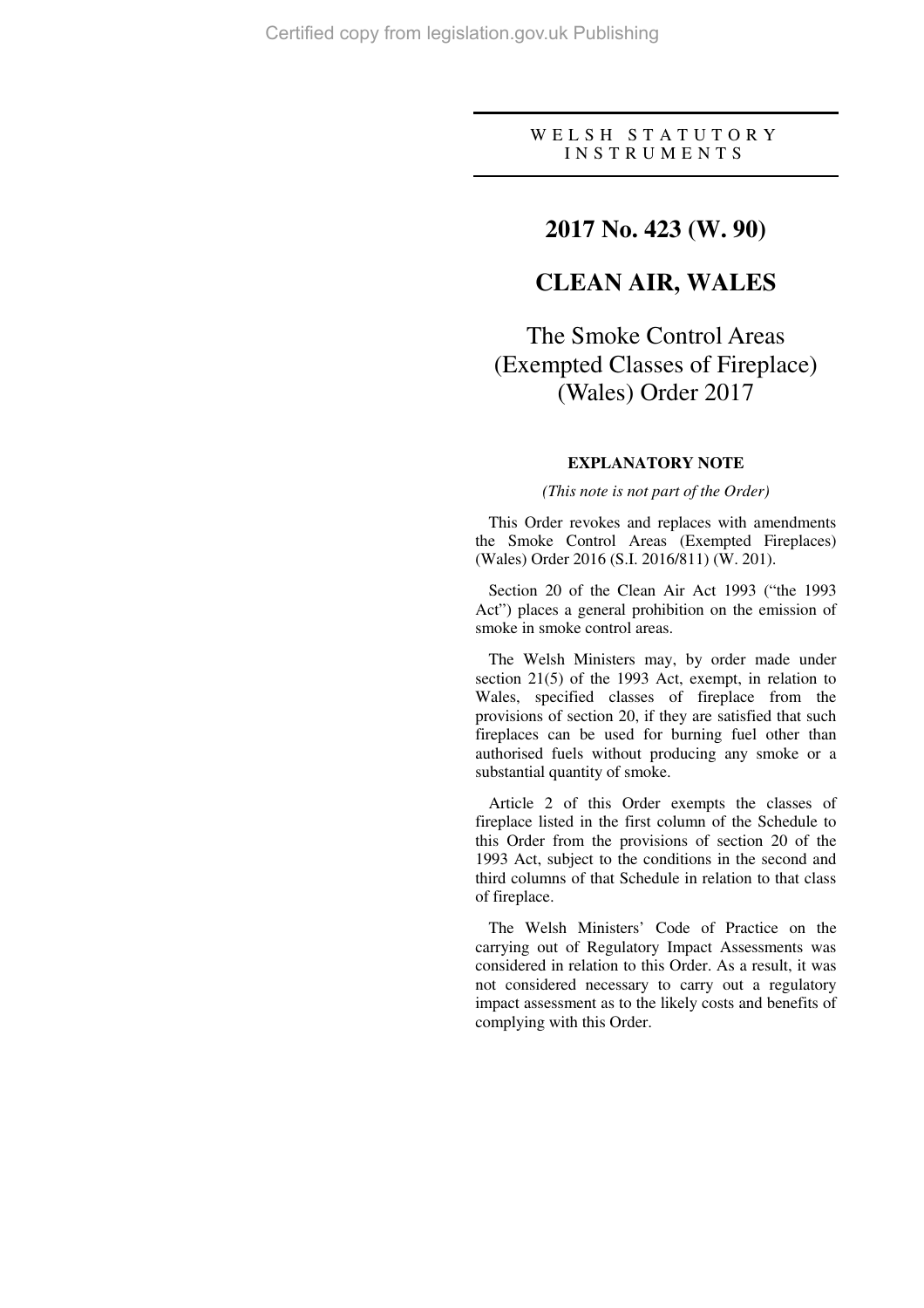### W E L S H S T A T U T O R Y I N S T R U M E N T S

### **2017 No. 423 (W. 90)**

## **CLEAN AIR, WALES**

# The Smoke Control Areas (Exempted Classes of Fireplace) (Wales) Order 2017

 $\overline{a}$ 

*Made 15 March 2017* 

*Laid before the National Assembly for Wales 17 March 2017* 

*Coming into force 7 April 2017* 

The Welsh Ministers make the following Order in exercise of the powers conferred by section 21(5) of the Clean Air Act 1993(**1**).

They are satisfied that the fireplaces exempted by this Order can be used for burning fuel other than authorised fuels without producing any smoke or a substantial quantity of smoke.

#### **Title, commencement and application**

**1.**—(1) The title of this Order is the Smoke Control Areas (Exempted Classes of Fireplace) (Wales) Order 2017 and it comes into force on 7 April 2017.

(2) This Order applies in relation to Wales.

#### **Classes of fireplace exempted from the provisions of section 20 of the Clean Air Act 1993**

**2.** Any class of fireplace described in the first column of the table in the Schedule is, upon the condition or conditions specified in the Schedule in relation to that fireplace, exempted from the provisions

<sup>(</sup>**1**) 1993 c. 11. The function of the Secretary of State in section 21(5) was, so far as exercisable in relation to Wales, transferred to the National Assembly for Wales by virtue of article 2 of, and Schedule 1 to, the National Assembly for Wales (Transfer of Functions) Order 1999 (S.I. 1999/672). That function is now exercisable by the Welsh Ministers by virtue of section 162 of, and paragraph 30 of Schedule 11 to, the Government of Wales Act 2006 (c. 32).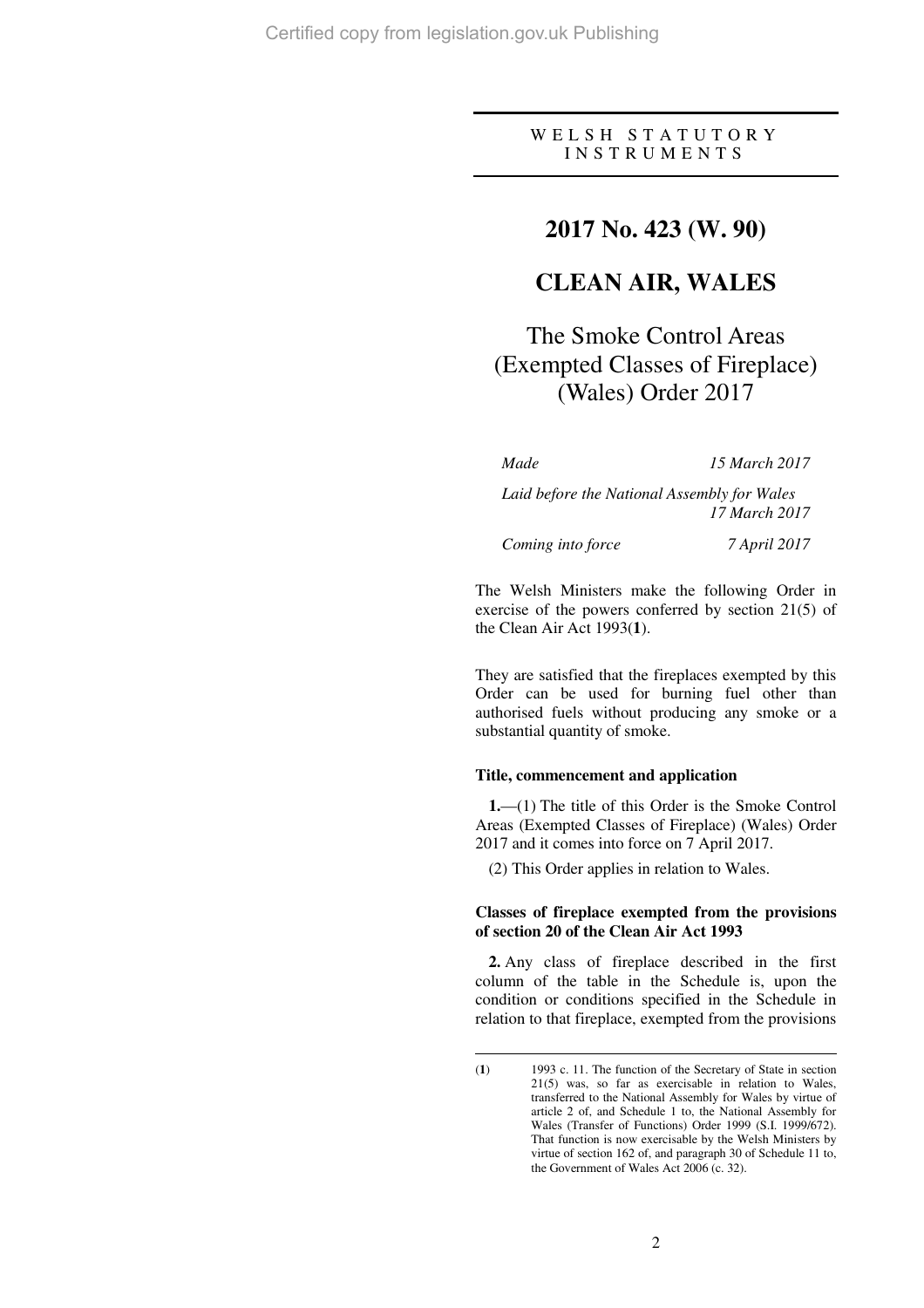of section 20 of the Clean Air Act 1993 (prohibition of smoke emissions in smoke control area).

### **Revocation**

**3.** The Smoke Control Areas (Exempted Fireplaces) (Wales) Order 2016(**1**) is revoked.

*Carwyn Jones*  First Minister of Wales 15 March 2017

 $\overline{a}$ 

<sup>(</sup>**1**) S.I. 2016/811 (W. 201).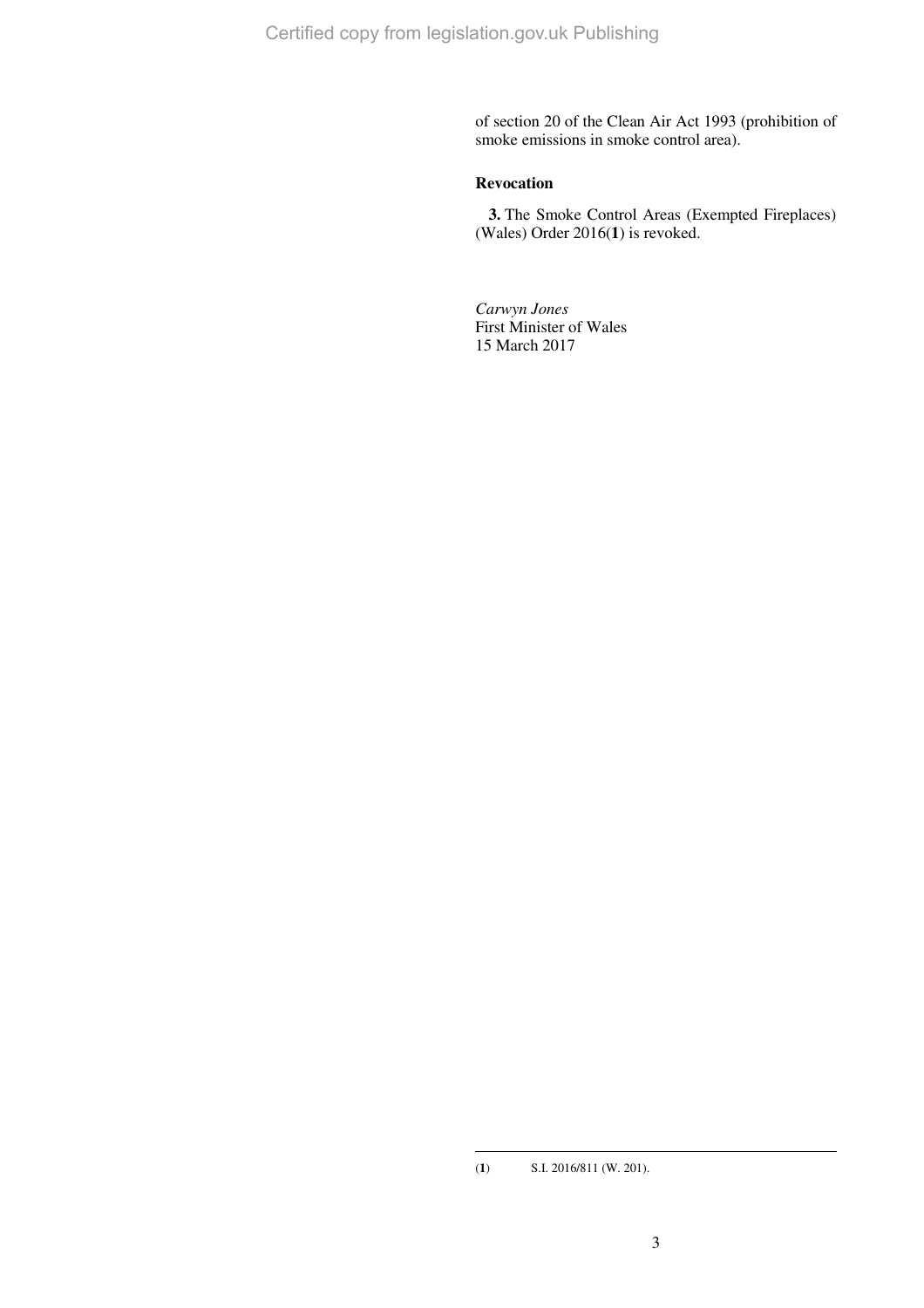## **SCHEDULE**

Article 2

## EXEMPTED CLASSES OF FIREPLACE

| <b>Class of fireplace</b>                                                                                                                                                                 | <b>Conditions</b>                                                                                                                                                                                                                  |                                                                                                              |
|-------------------------------------------------------------------------------------------------------------------------------------------------------------------------------------------|------------------------------------------------------------------------------------------------------------------------------------------------------------------------------------------------------------------------------------|--------------------------------------------------------------------------------------------------------------|
|                                                                                                                                                                                           | The fireplace must be<br>installed, maintained and<br>operated in accordance with<br>the following specifications:                                                                                                                 | No fuel is to be used in the<br>fireplace other than<br>authorised fuels and the<br>following fuel or fuels: |
| Aarrow 1 Series 400 wood burning inset roomheater<br>and 400 T F wood burning stove.<br>Manufactured by Arada Stoves Ltd., The Fireworks,<br>Weycroft Avenue, Axminster, Devon, EX13 5HU. | Operating and installation<br>manual reference "Part No.<br>AFS 1589de" dated July<br>2014.<br>The appliance must be fitted<br>with a mechanical stop to<br>prevent air control lever<br>closure beyond the 10mm<br>open position. | Wood $\log s^{(1)}$ .                                                                                        |
| Aarrow 1 Series 500 wood burning inset roomheater.<br>Manufactured by Arada Stoves Ltd., The Fireworks,<br>Weycroft Avenue, Axminster, Devon, EX13 5HU.                                   | Operating and installation<br>manual reference "Part No.<br>AFS 1789de" dated July<br>2014.<br>The appliance must be fitted<br>with a mechanical stop to<br>prevent air control lever<br>closure beyond the 10mm<br>open position. | Wood $\log s^{(1)}$ .                                                                                        |
| Aarrow 1 Series 600 wood burning inset roomheater.<br>Manufactured by Arada Stoves Ltd., The Fireworks,<br>Weycroft Avenue, Axminster, Devon, EX13 5HU.                                   | Operating and installation<br>manual reference "Part No.<br>AFS 1789de" dated July<br>2014.<br>The appliance must be fitted<br>with a mechanical stop to<br>prevent air control lever<br>closure beyond the 9mm<br>open position.  | Wood $\log s^{(1)}$ .                                                                                        |
| Aarrow 1 Series 750 wood burning inset roomheater.<br>Manufactured by Arada Stoves Ltd., The Fireworks,<br>Weycroft Avenue, Axminster, Devon, EX13 5HU.                                   | Operating and installation<br>manual reference "Part No.<br>AFS 1789de" dated July<br>2014.<br>The appliance must be fitted                                                                                                        | Wood $\log(s^{(1)})$ .                                                                                       |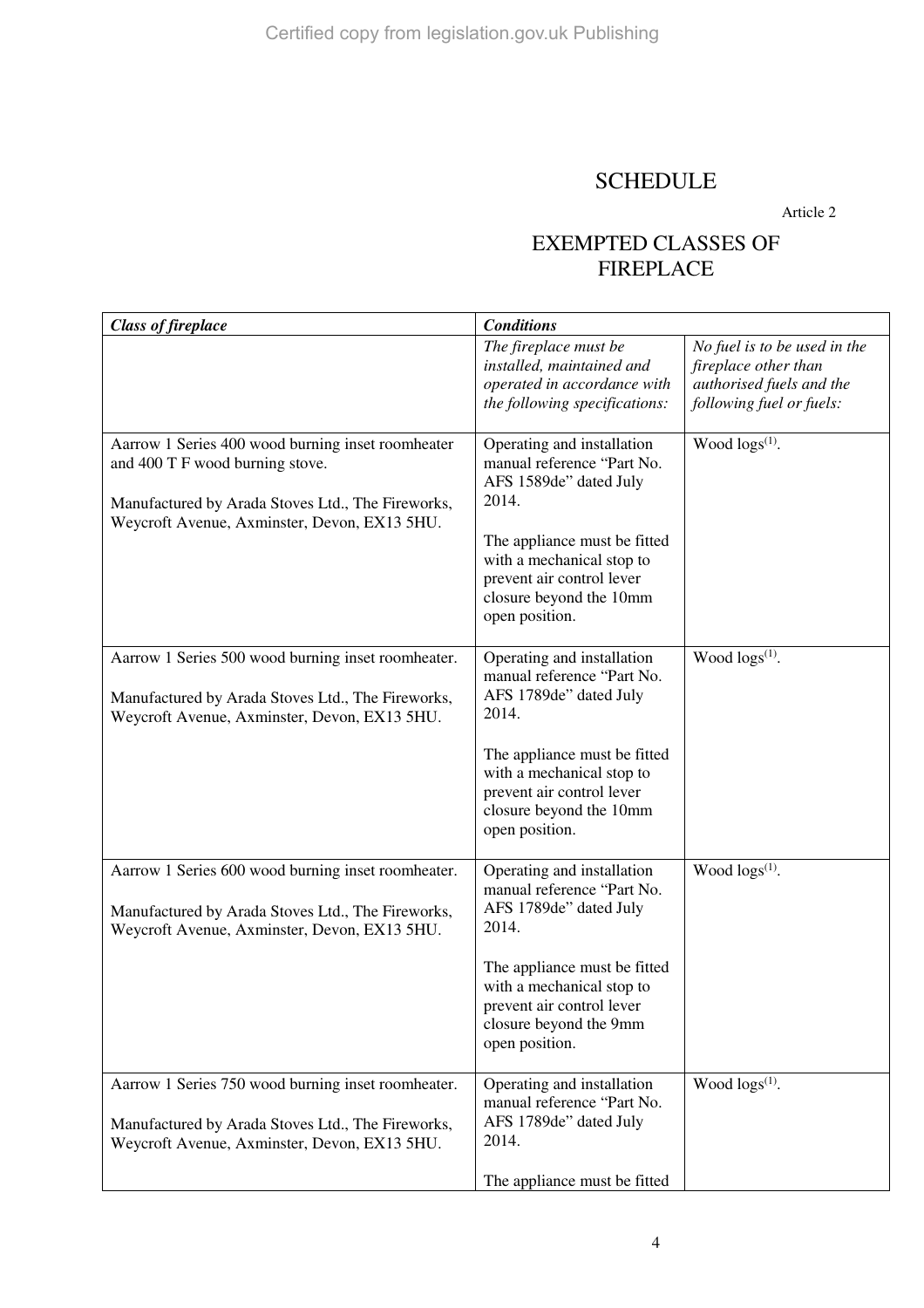|                                                                                                                                                                                                              | with a mechanical stop to<br>prevent air control lever<br>closure beyond the 7mm<br>open position.                                                                                                                                                      |                        |
|--------------------------------------------------------------------------------------------------------------------------------------------------------------------------------------------------------------|---------------------------------------------------------------------------------------------------------------------------------------------------------------------------------------------------------------------------------------------------------|------------------------|
| Aarrow ECB5 Plus SC 5kW and ECB7 Plus SC 7kW<br>wood-burning stoves.<br>Manufactured by Arada Limited, The Fireworks,<br>Weycroft Avenue, Axminster, Devon, EX13 5HU.                                        | Operation & Installation<br>manual dated July 2015<br>reference "ECB Plus SC Rev<br>$06"$ .                                                                                                                                                             | Wood $\log s^{(1)}$ .  |
| Aarrow Ecoburn 5F plus 4.9kW multi-fuel stove.<br>Manufactured by Arada Limited, The Fireworks,<br>Weycroft Avenue, Axminster, Devon, EX13 5HU.                                                              | <b>ECOBURN PLUS Stove</b><br>User Guide dated<br>01/09/2016 reference "Rev<br>$05$ ".<br>A permanent stop to fix the<br>secondary air control such<br>that it cannot be closed more<br>than 20% open must be<br>implemented.                            | Wood $\log s^{(1)}$ .  |
| Aarrow Ecoburn 5F plus Widescreen 4.99kW multi-<br>fuel stove.<br>Manufactured by Arada Limited, The Fireworks,<br>Weycroft Avenue, Axminster, Devon, EX13 5HU.                                              | <b>ECOBURN PLUS Stove</b><br>User Guide dated<br>01/09/2016 reference "Rev<br>$05"$ .<br>A permanent stop to fix the<br>secondary air control such<br>that it cannot be closed more<br>than 50% open must be<br>implemented.                            | Wood $\log s^{(1)}$ .  |
| Aarrow Signature 5 SC, Aarrow Ecoburn 5 SC,<br>Hamlet Solution 5 SC and Villager Espirit 5 SC.<br>Manufactured by Arada Limited, The Fireworks,<br>Millwey Industrial Estate, Axminster, Devon, EX13<br>5HU. | Instruction manual reference<br>"Rev 02" dated April 2010.<br>The appliance must be fitted<br>with a mechanical stop to<br>prevent closure of the air<br>control beyond 20mm from<br>the closed position and<br>50mm beyond the fully open<br>position. | Wood $\log s^{(1)}$ .  |
| Acquisitions Bloomsbury 5kW stove.<br>Manufactured by Esse Engineering Ltd., Ouzledale<br>Foundry, Long Ing, Barnoldswick, Lancashire, BB18<br>6BN.                                                          | Instruction manual reference<br>"01/12 (PP)" dated January<br>2012.<br>The appliance must be fitted<br>with a system that prevents<br>the closure of the air controls<br>beyond the 50% open<br>position.                                               | Wood $\log(s^{(1)})$ . |
| Acquisitions Bloomsbury SE 8kW Smoke Exempt                                                                                                                                                                  | Instruction manual reference                                                                                                                                                                                                                            | Wood $\log(s^{(1)})$ . |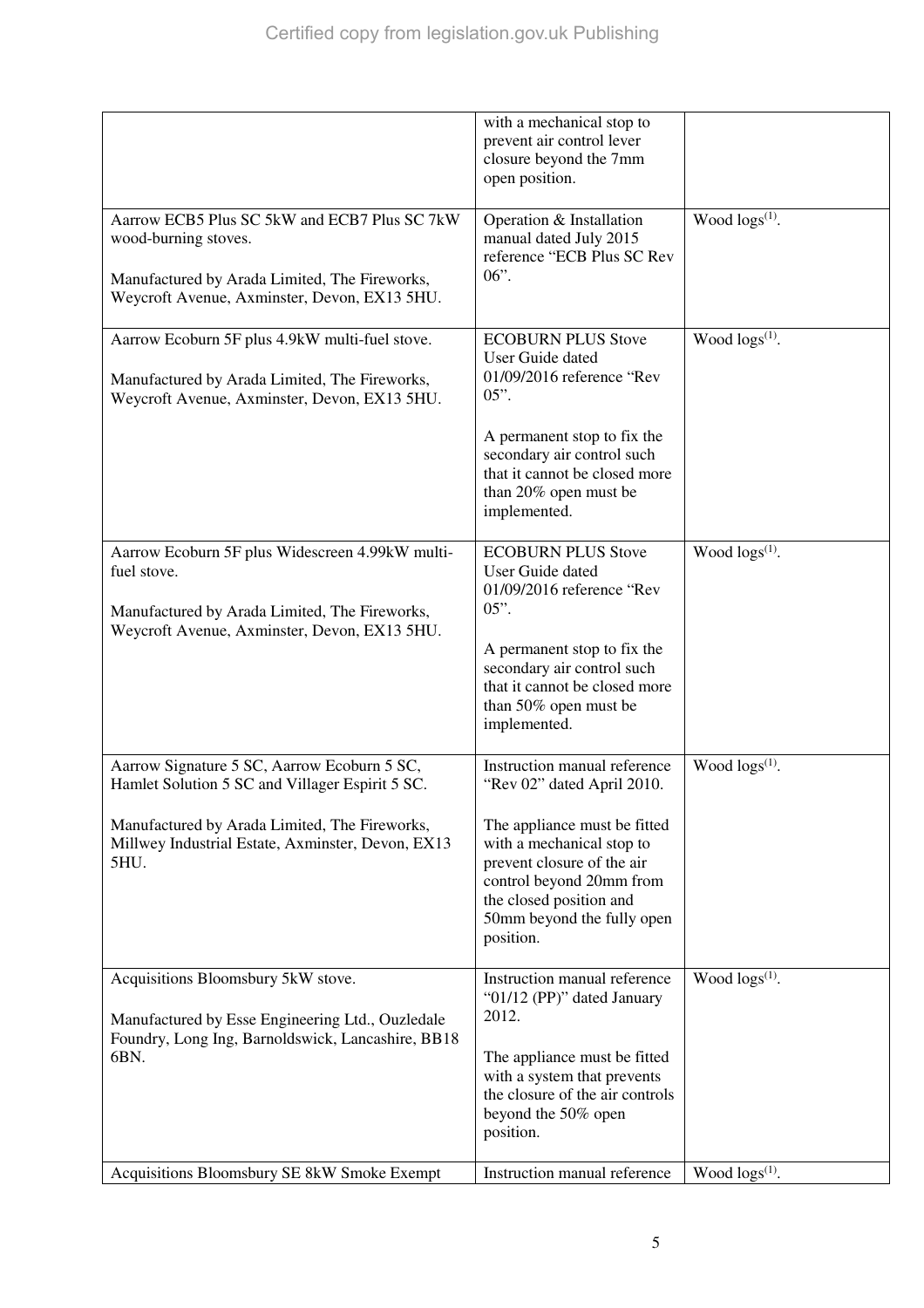| Multi-Fuel Stove.<br>Manufactured by Esse Engineering Ltd., Ouzledale                                         | "AB-8kW-I05-310114"<br>dated 31 January 2014.                                           |                           |
|---------------------------------------------------------------------------------------------------------------|-----------------------------------------------------------------------------------------|---------------------------|
| Foundry, Long Ing, Barnoldswick, Lancashire, BB18<br>6BN.                                                     |                                                                                         |                           |
| Acquisitions Cannonbury 4 and 5.                                                                              | Installation and operating<br>instruction manual reference                              | Wood $\log s^{(1)}$ .     |
| Manufactured by Esse Engineering Ltd., Ouzledale<br>Foundry, Long Ing, Barnoldswick, Lancashire, BB18<br>6BN. | "v71 of 9/11/2010" dated 9<br>November 2010.                                            |                           |
| ACR Astwood Multifuel stove AW1MF.                                                                            | Instruction manual reference<br>"AW1MF 0101 Version 3"                                  | Wood $\log s^{(1)}$ .     |
| Manufactured by ACR Heat Products Ltd., Unit 1,<br>Weston Works, Weston Lane, Tyseley, Birmingham,            | dated 28 January 2013.                                                                  |                           |
| B11 3RP.                                                                                                      | The appliance must be fitted<br>with a mechanical stop to                               |                           |
|                                                                                                               | prevent the closure of the<br>secondary air control lever<br>beyond 12mm open position. |                           |
| Aduro 3D, 8D, 10D, 11D and Asgård 1D, 2D and 7D<br>wood burning stoves.                                       | Instruction manual reference<br>"Pexex1001/AH/ver1" dated<br>June 2011.                 | Dry wood $\log s^{(1)}$ . |
| Manufactured by Aduro AS, Beringvej 17, DK-8361,<br>Hasselager, Denmark, and previously manufactured          | The appliance must be fitted                                                            |                           |
| by Aduro A/S, Silkeborgvej 765 8220, Brabrand,<br>Denmark.                                                    | with permanent stops to<br>ensure that the primary and<br>secondary air controls do not |                           |
|                                                                                                               | close beyond 95% and 50%<br>respectively.                                               |                           |
| Aduro 9D wood burning stove.<br>Manufactured by Aduro AS, Beringvej 17, DK-8361,                              | Instruction manual reference<br>"Pevex1002/AH/ver1" dated<br>June 2011.                 | Dry wood $\log s^{(1)}$ . |
| Hasselager, Denmark, and previously manufactured<br>by Aduro A/S, Silkeborgvej 765 8220, Brabrand,            | The appliance must be fitted                                                            |                           |
| Denmark.                                                                                                      | with permanent stops to<br>ensure that the primary and                                  |                           |
|                                                                                                               | secondary air controls do not<br>close beyond 95% and 50%<br>respectively.              |                           |
| Aduro 15 and 15-1 6.5kW wood burning stoves.                                                                  | Instruction manual reference<br>"Version $1 - 2014 - 07$ " dated                        | Wood $\log s^{(1)}$ .     |
| Manufactured by Aduro AS, Beringvej 17, DK-8361,<br>Hasselager, Denmark.                                      | July 2014.                                                                              |                           |
|                                                                                                               | The appliance must be fitted<br>with a permanent stop to                                |                           |
|                                                                                                               | prevent closure of the<br>secondary air slider beyond                                   |                           |
|                                                                                                               | the 55% open position.                                                                  |                           |
| Aduro 16 5kW wood burning stove.                                                                              | Instruction manual dated                                                                | Wood $\log s^{(1)}$ .     |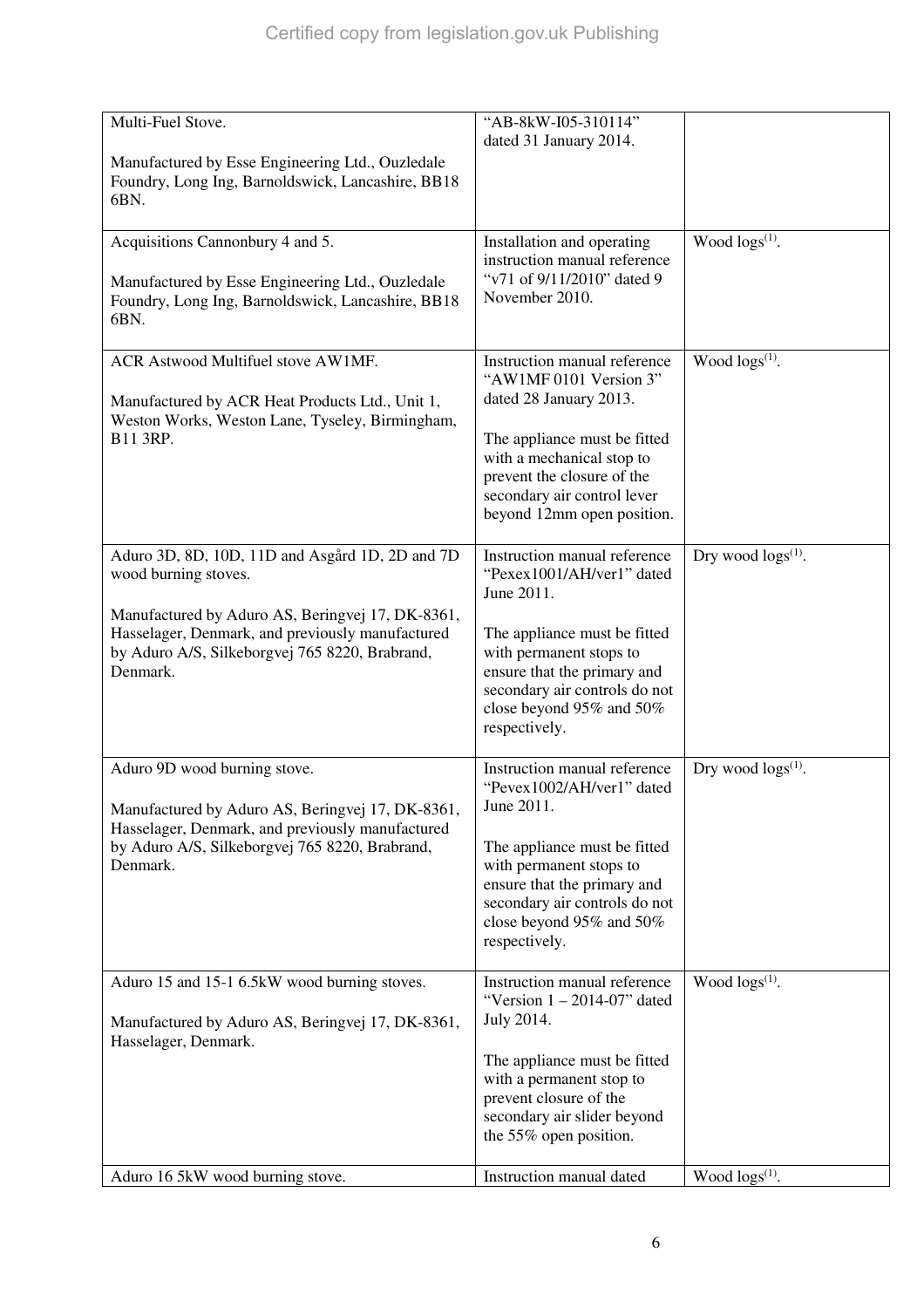| Manufactured by Aduro AS, Beringvej 17, DK-8361,<br>Hasselager, Denmark.                    | July 2015 and reference<br>"Version $1 - 2015.07$ ".                                                                                                                                        |                        |
|---------------------------------------------------------------------------------------------|---------------------------------------------------------------------------------------------------------------------------------------------------------------------------------------------|------------------------|
|                                                                                             | The appliance must be fitted                                                                                                                                                                |                        |
|                                                                                             | with a permanent stop to                                                                                                                                                                    |                        |
|                                                                                             | prevent closure of the                                                                                                                                                                      |                        |
|                                                                                             | secondary air slider beyond                                                                                                                                                                 |                        |
|                                                                                             | the $67\%$ open position.                                                                                                                                                                   |                        |
| AGA Dorrington SE 6kW wood burning stove.<br>Manufactured by AGA Rangemaster, Station Road, | Installation and operating<br>instructions, reference<br>"NOO647AXX Rev.001"                                                                                                                | Wood $\log(s^{(1)})$ . |
| Ketley, Telford, Shropshire, TF1 5AQ.                                                       | dated 16 July 2014.                                                                                                                                                                         |                        |
|                                                                                             | The appliance must be fitted<br>with a modified air control<br>slider to prevent closure<br>beyond the 7mm open<br>position.                                                                |                        |
| Aga Ellesmere 4K Non Boiler SF Steel 4.5kW multi-<br>fuel stove.                            | "ELLESMERE 4K / 5K / 6K<br>Non Boiler SF Steel Stove                                                                                                                                        | Wood $\log(s^{(1)})$ . |
|                                                                                             | (Smoke Exempt)                                                                                                                                                                              |                        |
| Manufactured by Aga, Station Road, Ketley, Telford,                                         | <b>INSTALLATION AND</b>                                                                                                                                                                     |                        |
| Shropshire, TF1 5AQ.                                                                        | <b>OPERATING</b>                                                                                                                                                                            |                        |
|                                                                                             | <b>INSTRUCTIONS</b> " dated 10                                                                                                                                                              |                        |
|                                                                                             | November 2015 reference<br>"N00696AXX Rev:001                                                                                                                                               |                        |
|                                                                                             | DP151110".                                                                                                                                                                                  |                        |
|                                                                                             | The appliance must be fitted<br>with a permanent stop to<br>prevent closure of the<br>secondary air control to<br>maintain an opening of<br>$499$ mm <sup>2</sup> .                         |                        |
| Aga Ellesmere 5K Non Boiler SF Steel 5.2kW multi-                                           | "ELLESMERE 4K / 5K / 6K                                                                                                                                                                     | Wood $\log(s^{(1)})$ . |
| fuel stove.<br>Manufactured by Aga, Station Road, Ketley, Telford,<br>Shropshire, TF1 5AQ.  | Non Boiler SF Steel Stove<br>(Smoke Exempt)<br><b>INSTALLATION AND</b><br><b>OPERATING</b><br><b>INSTRUCTIONS</b> " dated 10<br>November 2015 reference<br>"N00696AXX Rev:001<br>DP151110". |                        |
|                                                                                             | The appliance must be fitted                                                                                                                                                                |                        |
|                                                                                             | with a permanent stop to                                                                                                                                                                    |                        |
|                                                                                             | prevent closure of the                                                                                                                                                                      |                        |
|                                                                                             | secondary air control to                                                                                                                                                                    |                        |
|                                                                                             | maintain an opening of<br>$715$ mm <sup>2</sup> .                                                                                                                                           |                        |
| AGA Ellesmere 6K Non Boiler SF Steel 5.9kW                                                  | "ELLESMERE 4K / 5K / 6K                                                                                                                                                                     | Wood $\log s^{(1)}$ .  |
| multi-fuel stove.                                                                           | Non Boiler SF Steel Stove                                                                                                                                                                   |                        |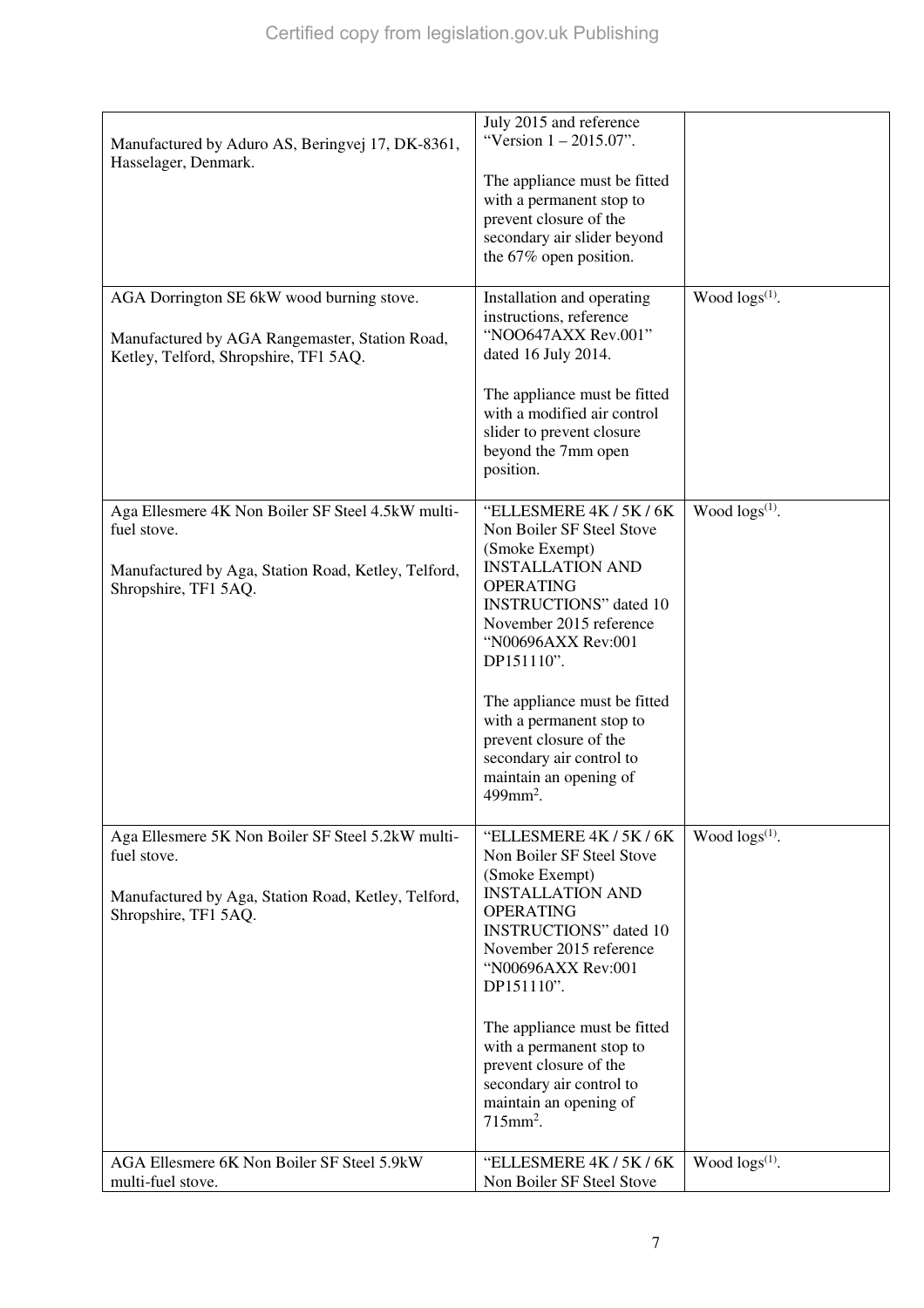| Manufactured by AGA, Station Road, Ketley,<br>Telford, Shropshire, TF1 5AQ.                                                        | $(Smoke$ Exempt $)$<br><b>INSTALLATION AND</b><br><b>OPERATING</b><br><b>INSTRUCTIONS</b> " dated 10<br>November 2015 reference<br>"N00696AXX Rev:001<br>DP151110".<br>The appliance must be fitted<br>with a permanent stop to<br>prevent closure of the<br>secondary air control to<br>maintain an opening of<br>$922$ mm <sup>2</sup> . |                            |
|------------------------------------------------------------------------------------------------------------------------------------|--------------------------------------------------------------------------------------------------------------------------------------------------------------------------------------------------------------------------------------------------------------------------------------------------------------------------------------------|----------------------------|
| AGA Hadley SE 8kW wood burning stove.<br>Manufactured by AGA Rangemaster, Station Road,<br>Ketley, Telford, Shropshire, TF1 5AQ.   | Installation and operating<br>instructions reference<br>"NOO645AXX Rev.001"<br>dated 16 July 2014.                                                                                                                                                                                                                                         | Wood logs <sup>(1)</sup> . |
|                                                                                                                                    | The appliance must be fitted<br>with a modified air control<br>slider to prevent closure<br>beyond the 5mm open<br>position.                                                                                                                                                                                                               |                            |
| AGA Hanwood SE 9kW wood burning stove.<br>Manufactured by AGA Rangemaster, Station Road,<br>Ketley, Telford, Shropshire, TF1 5AQ.  | Installation and operating<br>instructions reference<br>"NOO643AXX Rev.001"<br>dated 17 July 2014.                                                                                                                                                                                                                                         | Wood $\log(s^{(1)})$ .     |
| AGA Lawley SE 4kW wood burning stove.<br>Manufactured by AGA Rangemaster, Station Road,<br>Ketley, Telford, Shropshir, eTF1 5AQ.   | Installation and operating<br>instructions reference<br>"NOO646AXX Rev.001"<br>dated 17 July 2014.<br>The appliance must be fitted<br>with a modified air control<br>slider to prevent closure<br>beyond the 4mm open<br>position.                                                                                                         | Wood $\log(s^{(1)})$ .     |
| AGA Shawbury SE 7kW wood burning stove.<br>Manufactured by AGA Rangemaster, Station Road,<br>Ketley, Telford, Shropshire, TF1 5AQ. | Installation and operating<br>instructions reference<br>"NOO642AXX Rev.001"<br>dated 16 July 2014.<br>The appliance must be fitted<br>with a modified air control<br>slider to prevent closure<br>beyond the 6mm open<br>position.                                                                                                         | Wood $\log(s^{(1)})$ .     |
| AGA Westbury SE 6kW wood burning stove.                                                                                            | Installation and operating<br>instructions reference                                                                                                                                                                                                                                                                                       | Wood $\log(s^{(1)})$ .     |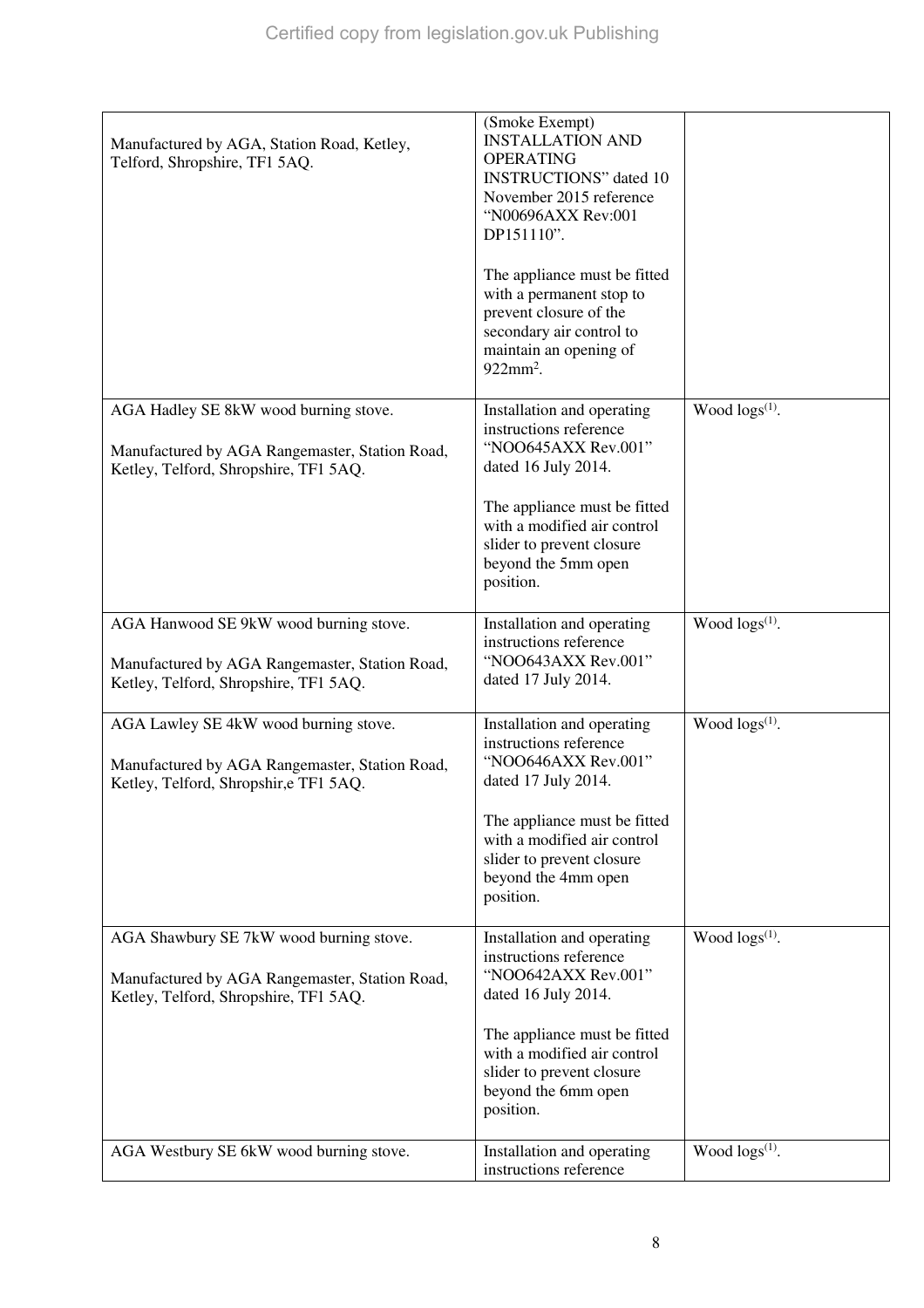| Manufactured by AGA Rangemaster, Station Road,<br>Ketley, Telford, Shropshire, TF1 5AQ.          | "NOO644AXX Rev.001"<br>dated 15 July 2014.                   |                        |
|--------------------------------------------------------------------------------------------------|--------------------------------------------------------------|------------------------|
|                                                                                                  | The appliance must be fitted<br>with a modified air control  |                        |
|                                                                                                  | slider to prevent closure                                    |                        |
|                                                                                                  | beyond the 35mm open<br>position.                            |                        |
|                                                                                                  |                                                              |                        |
| AGA Wren Non Boiler 4.8kW Multi-fuel stove.                                                      | "AGA Wren Non Boiler<br>Stove (Smoke Exempt)                 | Wood $\log s^{(1)}$ .  |
| Manufactured by AGA, Station Road, Ketley,                                                       | <b>INSTALLATION AND</b><br><b>OPERATING</b>                  |                        |
| Telford, Shropshire, TF1 5AQ.                                                                    | <b>INSTRUCTIONS</b> " dated 10                               |                        |
|                                                                                                  | November 2015 reference                                      |                        |
|                                                                                                  | "N00698AXX Rev:001<br>DP151110".                             |                        |
|                                                                                                  | The appliance must be fitted                                 |                        |
|                                                                                                  | with a permanent stop to                                     |                        |
|                                                                                                  | prevent closure of the<br>secondary air control to           |                        |
|                                                                                                  | maintain an opening of                                       |                        |
|                                                                                                  | $510$ mm <sup>2</sup> .                                      |                        |
| Alberg 7.                                                                                        | Instruction manual reference                                 | Wood $\log s^{(1)}$ .  |
| Manufactured by Elite Group Trading Ltd., Room                                                   | "EGTL03A Version 1.4"<br>dated 21 December 2012.             |                        |
| 1208, Kak Tak Commercial Building, 317-319 Des                                                   |                                                              |                        |
| Voeux Road Central, Hong Kong, 999077.                                                           |                                                              |                        |
| Alpha I model number AL905-SE Wood Burning                                                       | Instruction manual reference                                 | Wood $\log s^{(1)}$ .  |
| Stove.                                                                                           | "HF277-SE/UK-<br>NIROI/V2D.18-07-12" dated                   |                        |
| Manufactured by Hi-Flame Fireplace UK Ltd., Unit                                                 | July 2012.                                                   |                        |
| 5A, Holmes Chapel Business Park, Manor Lane,                                                     |                                                              |                        |
| Holmes Chapel, Cheshire, CW4 8AF.                                                                | The appliance must be fitted<br>with a mechanical stop to    |                        |
|                                                                                                  | prevent closure of the main                                  |                        |
|                                                                                                  | air control beyond the 50%<br>open position.                 |                        |
|                                                                                                  |                                                              |                        |
| Alpha II model number AL907-SE Wood Burning<br>Stove.                                            | Instruction manual reference<br>"AL907-SE/UK-NI-ROI/V3-      | Wood $\log(s^{(1)})$ . |
|                                                                                                  | D.14-07-12" dated July                                       |                        |
| Manufactured by Hi-Flame Fireplace UK Ltd., Unit<br>5A, Holmes Chapel Business Park, Manor Lane, | 2012.                                                        |                        |
| Holmes Chapel, Cheshire, CW4 8AF.                                                                | The appliance must be fitted                                 |                        |
|                                                                                                  | with a mechanical stop to                                    |                        |
|                                                                                                  | prevent secondary air control<br>closure beyond the 20%      |                        |
|                                                                                                  | open position, and a 70mm                                    |                        |
|                                                                                                  | opening of the door rope seal<br>to allow a constant flow of |                        |
|                                                                                                  | air.                                                         |                        |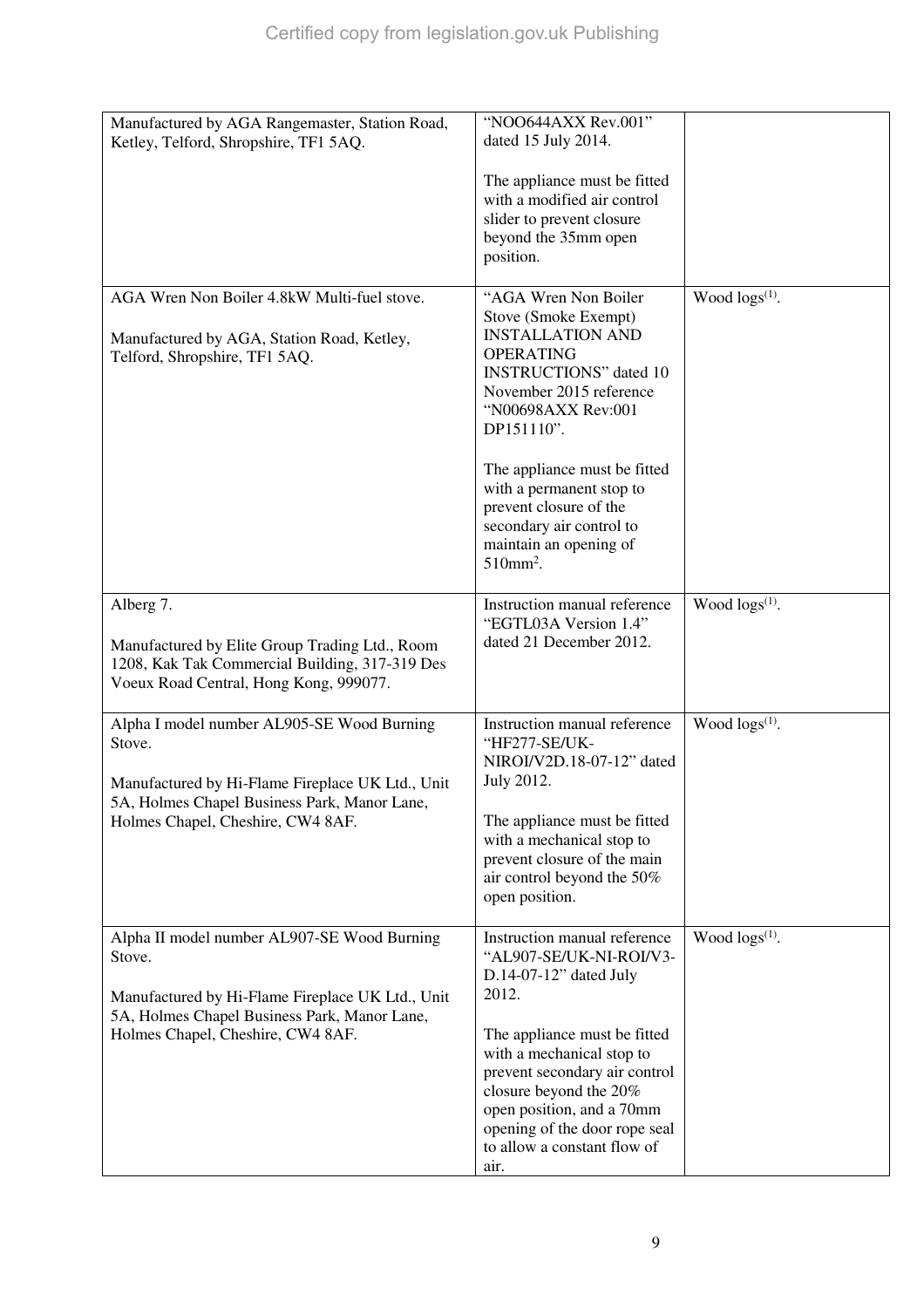| Andalo 2, Lovero 2, Solaro 2 6.7 kW multifuel stoves.<br>Manufactured by Drooff Kaminöfen GmbH & Co.<br>KG, Drooff Kaminöfen GmbH & Co. KG, Keffelker<br>Str. 40 D-59929 Brilon, Germany.                                                                                                                                                                                                                     | Instructions manual<br>reference "Instructions:<br>Installation, Operation,<br>Function, Maintenance" and<br>Technical information dated<br>July 2015 reference "Andalo<br>2-Lovero 2-Solaro 2,<br>Technical data" version<br>SDK/0715.<br>The appliance must be fitted<br>with a mechanical stop to<br>prevent closure of the air<br>control beyond the 50% open<br>position. | Wood $\log s^{(1)}$ .         |
|---------------------------------------------------------------------------------------------------------------------------------------------------------------------------------------------------------------------------------------------------------------------------------------------------------------------------------------------------------------------------------------------------------------|--------------------------------------------------------------------------------------------------------------------------------------------------------------------------------------------------------------------------------------------------------------------------------------------------------------------------------------------------------------------------------|-------------------------------|
| Andorra model F9489, Sevilla model F9489 V, Delia<br>model F9489 A, Cadiz model F9489 C, Rodano<br>model F9489 P, Atika model F9489 D, Zion Keramik<br>model F9489 K, Zion Serpentino model F9489 F,<br>Andorra Exclusive model F9489 O and, Toledo model<br>F9489 I 5kW multifuel stoves.<br>Manufactured by THORMA Vyroba k.s., Šavol'ská<br>cesta 323/1, 986 01, Fil'akovo-Priemyselný obvod,<br>Slovakia. | <b>Installation and Operation</b><br>Manual dated 27 July 2015<br>reference "ANDORRA -<br>Version A".<br>The appliance must be fitted<br>with a modified air regulator<br>which has a permanent<br>opening of 620mm <sup>2</sup> when in<br>the fully closed position.                                                                                                         | Wood $\log s^{(1)}$ .         |
| Angus Orligno 200 18kW, 25kW, 40kW, 60kW and<br>80kW gasification boilers.<br>Manufactured by Eko-Vimar Orlanski Spółka z<br>ograniczoną odpowiedzialnością, ul. Nyska 17 b, 48-<br>385 Otmuchów, Poland.                                                                                                                                                                                                     | Instruction manual reference<br>"EV-20111002" dated<br>October 2011.                                                                                                                                                                                                                                                                                                           | Wood $\log s^{(1)}$ .         |
| Angus Orligno 500 7-25kW boiler.<br>Manufactured by Eko-Vimar Orlanski Spółka z<br>ograniczoną odpowiedzialnością, ul. Nyska 17 b, 48-<br>385 Otmuchów, Poland.                                                                                                                                                                                                                                               | Instruction manual reference<br>"EV 20121003" dated 3<br>October 2012.                                                                                                                                                                                                                                                                                                         | Wood pellets $(1)$ .          |
| Angus Super 18, 25, 40, 60 and 80kW gasification<br>boilers.<br>Manufactured by Eko-Vimar Orlanski Spółka z<br>ograniczoną odpowiedzialnością, ul. Nyska 17 b, 48-<br>385 Otmuchów, Poland.                                                                                                                                                                                                                   | Instruction manual reference<br>"EV-20111001" dated<br>October 2011.                                                                                                                                                                                                                                                                                                           | Wood $\log(s^{(1)})$ .        |
| Angus Super 96 and 130kW gasification boilers.<br>Manufactured by Eko-Vimar Orlanski Spółka z<br>ograniczona odpowiedzialnoscia, ul. Nyska 17 b, 48-<br>385 Otmuchów, Poland.                                                                                                                                                                                                                                 | Instruction manual reference<br>"EV-20131002" dated<br>October 2013.                                                                                                                                                                                                                                                                                                           | Wood $\log(s^{(1)})$ .        |
| Ania 8kW pellet stove.                                                                                                                                                                                                                                                                                                                                                                                        | UK Installation, use and                                                                                                                                                                                                                                                                                                                                                       | Wood pellets <sup>(1)</sup> . |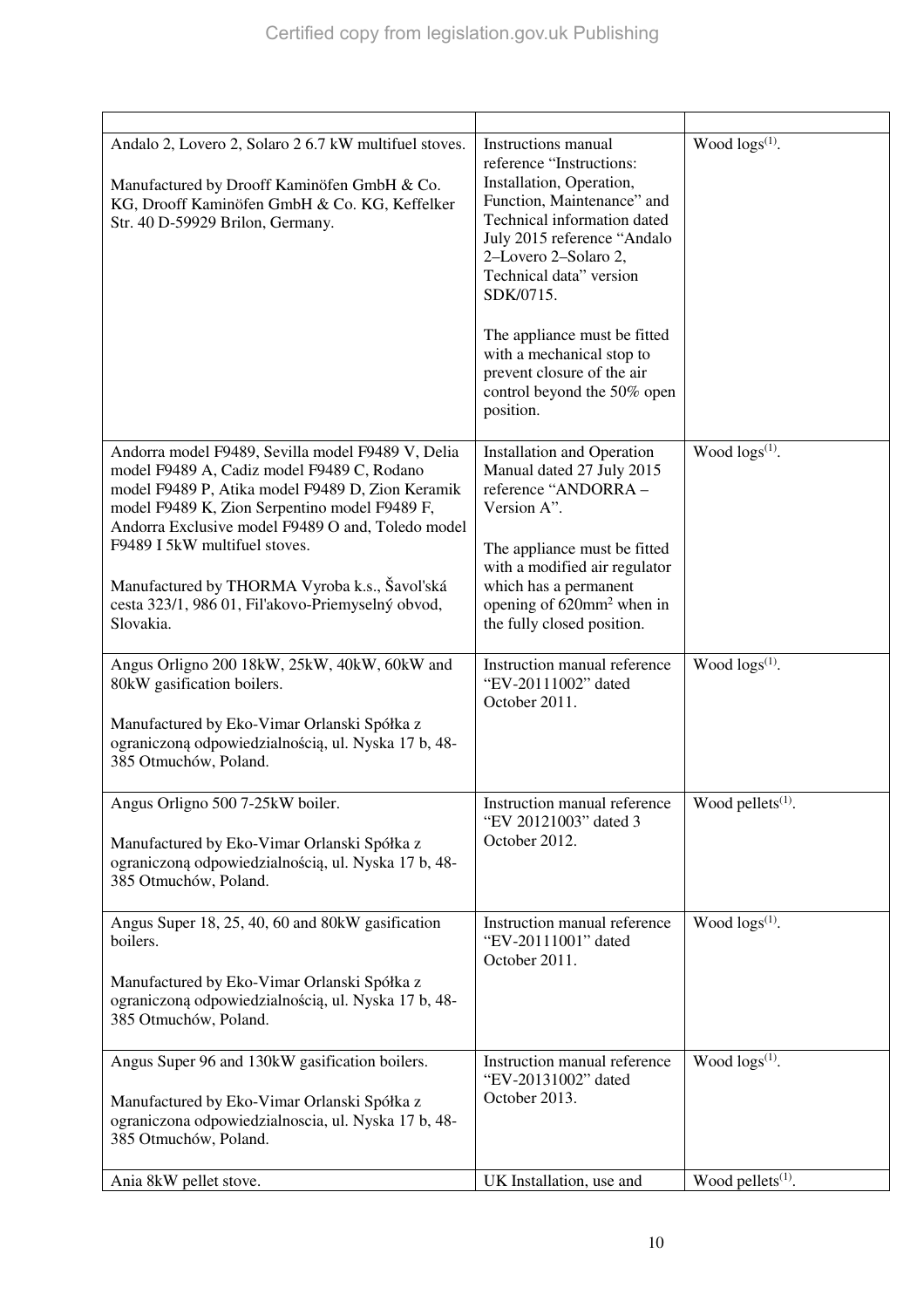| Manufactured by Edilkamin, Via Mascagni 7, Lainate,<br>20020, Italy.                                                                           | maintenance manual dated<br>01/07/2016 reference<br>"941202 07.16/F".                                                                                                                                                                                                                                                            |                            |
|------------------------------------------------------------------------------------------------------------------------------------------------|----------------------------------------------------------------------------------------------------------------------------------------------------------------------------------------------------------------------------------------------------------------------------------------------------------------------------------|----------------------------|
| Apollo 8 Inset stove.<br>Manufactured by Chesneys Ltd., 194-200 Battersea<br>Park Road, London, SW11 4ND.                                      | Instruction manual reference<br>"CH8K Apollo - V2" dated<br>31 October 2011.<br>The appliance must be fitted<br>with a system that prevents<br>closure of the air controls<br>further than 40mm from<br>open.                                                                                                                    | Wood logs(1).              |
| Aprica 2 SP wood-burning 4.2kW stove.<br>Manufactured by Drooff Kaminöfen GmbH & Co.<br>KG, Keffelker Straße 40, Brilon, 59929, Germany.       | Instructions: Installation,<br>operation, function and<br>maintenance manual dated<br>01/07/2016 reference<br>"Version 2", and Aprica 2:<br>Technical data annex dated<br>01/07/2016 reference<br>"Version 2".<br>The appliance must be fitted<br>with a permanent stop to<br>prevent closure of the air<br>control beyond 20mm. | Wood $\log(s^{(1)})$ .     |
| Aprica 2 SP wood-burning 7kW stove.<br>Manufactured by Drooff Kaminöfen GmbH & Co.<br>KG, Keffelker Straße 40, Brilon, 59929, Germany.         | Instructions: Installation,<br>operation, function and<br>maintenance manual dated<br>01/07/2016 reference<br>"Version 2", and Aprica 2:<br>Technical data annex dated<br>01/07/2016 reference<br>"Version 2".<br>The appliance must be fitted<br>with a permanent stop to<br>prevent closure of the air<br>control beyond 20mm. | Wood logs <sup>(1)</sup> . |
| Aprica 2 Trend SP wood-burning 4.2kW stove.<br>Manufactured by Drooff Kaminöfen GmbH & Co.<br>KG, Keffelker Straße 40, Brilon, 59929, Germany. | Instructions: Installation,<br>operation, function and<br>maintenance manual dated<br>01/07/2016 reference<br>"Version 2", and Aprica 2:<br>Technical data annex dated<br>01/07/2016 reference<br>"Version 2".<br>The appliance must be fitted<br>with a permanent stop to<br>prevent closure of the air<br>control beyond 20mm. | Wood $\log(s^{(1)})$ .     |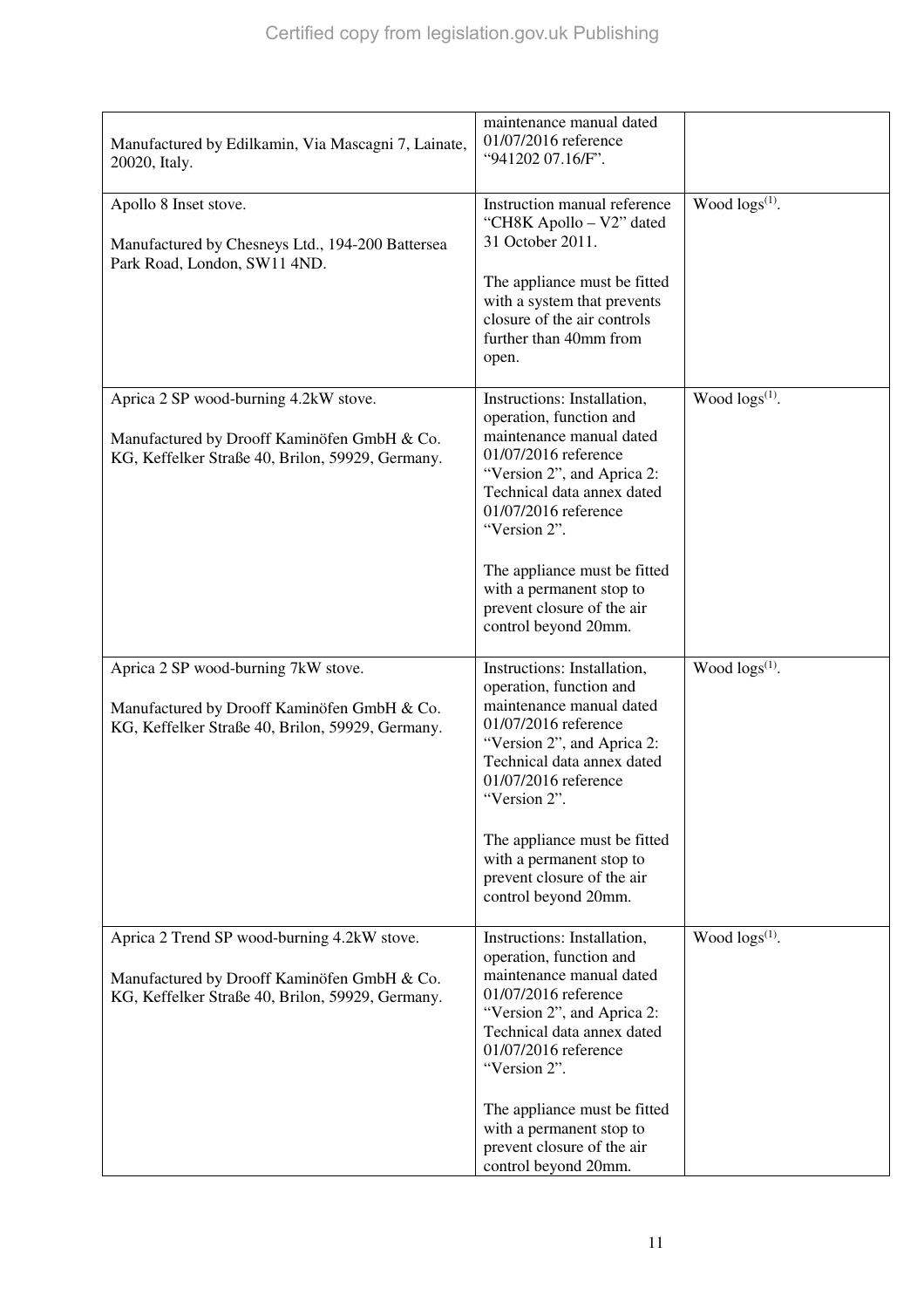| Aprica 2 Trend SP wood-burning 7kW stove.<br>Manufactured by Drooff Kaminöfen GmbH & Co.<br>KG, Keffelker Straße 40, Brilon, 59929, Germany. | Instructions: Installation,<br>operation, function and<br>maintenance manual dated<br>01/07/2016 reference<br>"Version 2", and Aprica 2:<br>Technical data annex dated<br>01/07/2016 reference<br>"Version 2".<br>The appliance must be fitted<br>with a permanent stop to<br>prevent closure of the air<br>control beyond 20mm. | Wood $\log(s^{(1)})$ .     |
|----------------------------------------------------------------------------------------------------------------------------------------------|----------------------------------------------------------------------------------------------------------------------------------------------------------------------------------------------------------------------------------------------------------------------------------------------------------------------------------|----------------------------|
| Aprica 2 Trend wood-burning 4.2kW stove.<br>Manufactured by Drooff Kaminöfen GmbH & Co.<br>KG, Keffelker Straße 40, Brilon, 59929, Germany.  | Instructions: Installation,<br>operation, function and<br>maintenance manual dated<br>01/07/2016 reference<br>"Version 2", and Aprica 2:<br>Technical data annex dated<br>01/07/2016 reference<br>"Version 2".<br>The appliance must be fitted<br>with a permanent stop to<br>prevent closure of the air<br>control beyond 20mm. | Wood $\log(s^{(1)})$ .     |
| Aprica 2 Trend wood-burning 7kW stove.<br>Manufactured by Drooff Kaminöfen GmbH & Co.<br>KG, Keffelker Straße 40, Brilon, 59929, Germany.    | Instructions: Installation,<br>operation, function and<br>maintenance manual dated<br>01/07/2016 reference<br>"Version 2", and Aprica 2:<br>Technical data annex dated<br>01/07/2016 reference<br>"Version 2".<br>The appliance must be fitted<br>with a permanent stop to<br>prevent closure of the air<br>control beyond 20mm. | Wood $\log(s^{(1)})$ .     |
| Aprica 2 wood-burning 4.2kW stove.<br>Manufactured by Drooff Kaminöfen GmbH & Co.<br>KG, Keffelker Straße 40, Brilon, 59929, Germany.        | Instructions: Installation,<br>operation, function and<br>maintenance manual dated<br>01/07/2016 reference<br>"Version 2", and Aprica 2:<br>Technical data annex dated<br>01/07/2016 reference<br>"Version 2".<br>The appliance must be fitted<br>with a permanent stop to<br>prevent closure of the air<br>control beyond 20mm. | Wood logs <sup>(1)</sup> . |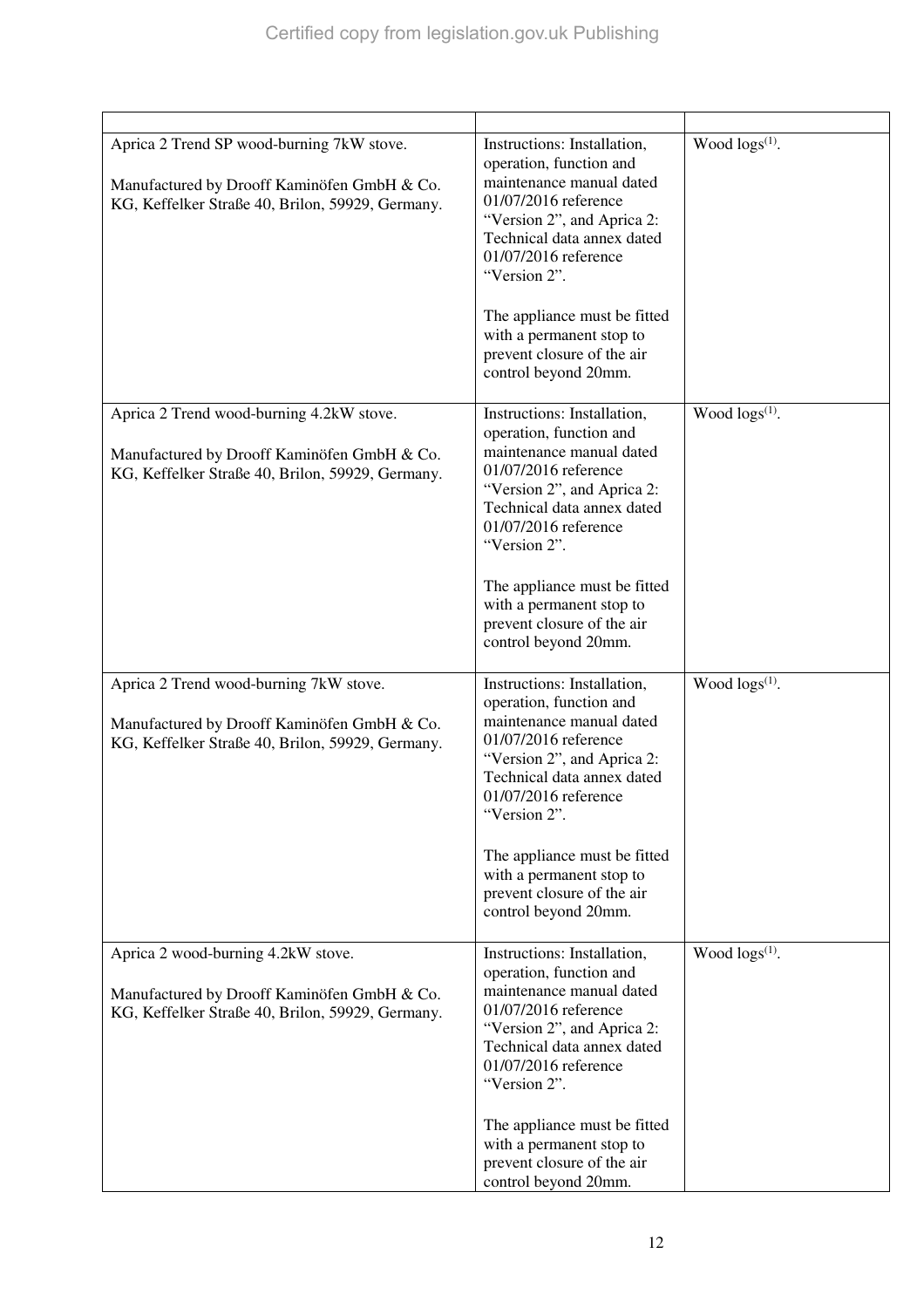| Aprica 2 wood-burning 7kW stove.<br>Manufactured by Drooff Kaminöfen GmbH & Co.<br>KG, Keffelker Straße 40, Brilon, 59929, Germany.                                                                                                                      | Instructions: Installation,<br>operation, function and<br>maintenance manual dated<br>01/07/2016 reference<br>"Version 2", and Aprica 2:<br>Technical data annex dated<br>01/07/2016 reference<br>"Version 2".<br>The appliance must be fitted<br>with a permanent stop to<br>prevent closure of the air<br>control beyond 20mm. | Wood $\log(s^{(1)})$ .                                                    |
|----------------------------------------------------------------------------------------------------------------------------------------------------------------------------------------------------------------------------------------------------------|----------------------------------------------------------------------------------------------------------------------------------------------------------------------------------------------------------------------------------------------------------------------------------------------------------------------------------|---------------------------------------------------------------------------|
| Aquila 450 Contemporary, Corvus 450 Traditional,<br>Corvus 450 Contemporary and, Vega 450 Traditional<br>4.5kW multifuel inset stoves.<br>Manufactured by F.E. Robinson (Hooton) Ltd.,<br>Station Works, Hooton Road, Hooton, South Wirral,<br>CH66 7NF. | Instruction manual dated 28<br>July 2015, reference:<br>"Aquila 450 / Corvus 450 /<br>Vega 450 Solid Fuel Stoves<br>Manual Version 1.1 Issued<br>28/07/2015 Inset Versions<br>Supplement".                                                                                                                                       | Wood $\log(s^{(1)})$ .                                                    |
| Arimax Bio 300kW, Arimax Bio 400kW and Arimax<br>Bio 500kW.<br>Manufactured by Artierm Oy, Kimmo Kantalainen,<br>PO Box 59, Fin - 43101, Saarijärvi, Finland.                                                                                            | Instruction manual reference<br>"Installation and Operation<br>Manual Arimax Bio 120-<br>3000kW" dated 30 March<br>2010.                                                                                                                                                                                                         | 6-8mm wood pellets with a<br>moisture content less than<br>$10\%^{(1)}$ . |
| Ariterm Arimax Bio - 999kW Boiler with Ariterm<br>Multijet 999kW burner fitted with cyclone.<br>Manufactured by Ariterm Oy, PO Box 59 Fin -<br>43101, Saarijärvi, Finland.                                                                               | Ariterm Arimax Bio 120-<br>3000 kW Installation and<br>operation manual dated<br>05/10/2015 reference<br>"05.10.2015 Version 1", and<br>Ariterm Multijet 500-1500<br>hydraulic burner.<br>Installation, operation and<br>maintenance manual dated<br>05/10/2015 reference<br>"06.05.2014".                                       | Wood chips $(1)$ .                                                        |
| Ariterm BioCompPX boiler and PX52 pellet burner<br>and Ariterm BioCompPX Ultra-light boiler and PX52<br>pellet burner.                                                                                                                                   | Instruction manual reference<br>"Ariterm-SP-PX28327.1"<br>dated 6 November 2014.                                                                                                                                                                                                                                                 | Wood pellets $(1)$ .                                                      |
| Manufactured by Ariterm Sweden AB, Flottiljvägen<br>15, 392 41 Kalmar, Sweden.                                                                                                                                                                           |                                                                                                                                                                                                                                                                                                                                  |                                                                           |
| Ariterm Biomatic+ 20i 20kW pellet boiler with the<br>pellet burner BeQuem 20.<br>Manufactured by Ariterm AB, Flottiljvägen 15, 392<br>41 Kalmar, Sweden.                                                                                                 | <b>Installation and Operating</b><br>Instructions dated<br>18/04/2016 reference<br>"Version 1.00".                                                                                                                                                                                                                               | Wood pellets <sup>(1)</sup> .                                             |
| Ariterm Biomatic+ 20i Light 20kW pellet boiler with                                                                                                                                                                                                      | <b>Installation and Operating</b>                                                                                                                                                                                                                                                                                                | Wood pellets <sup>(1)</sup> .                                             |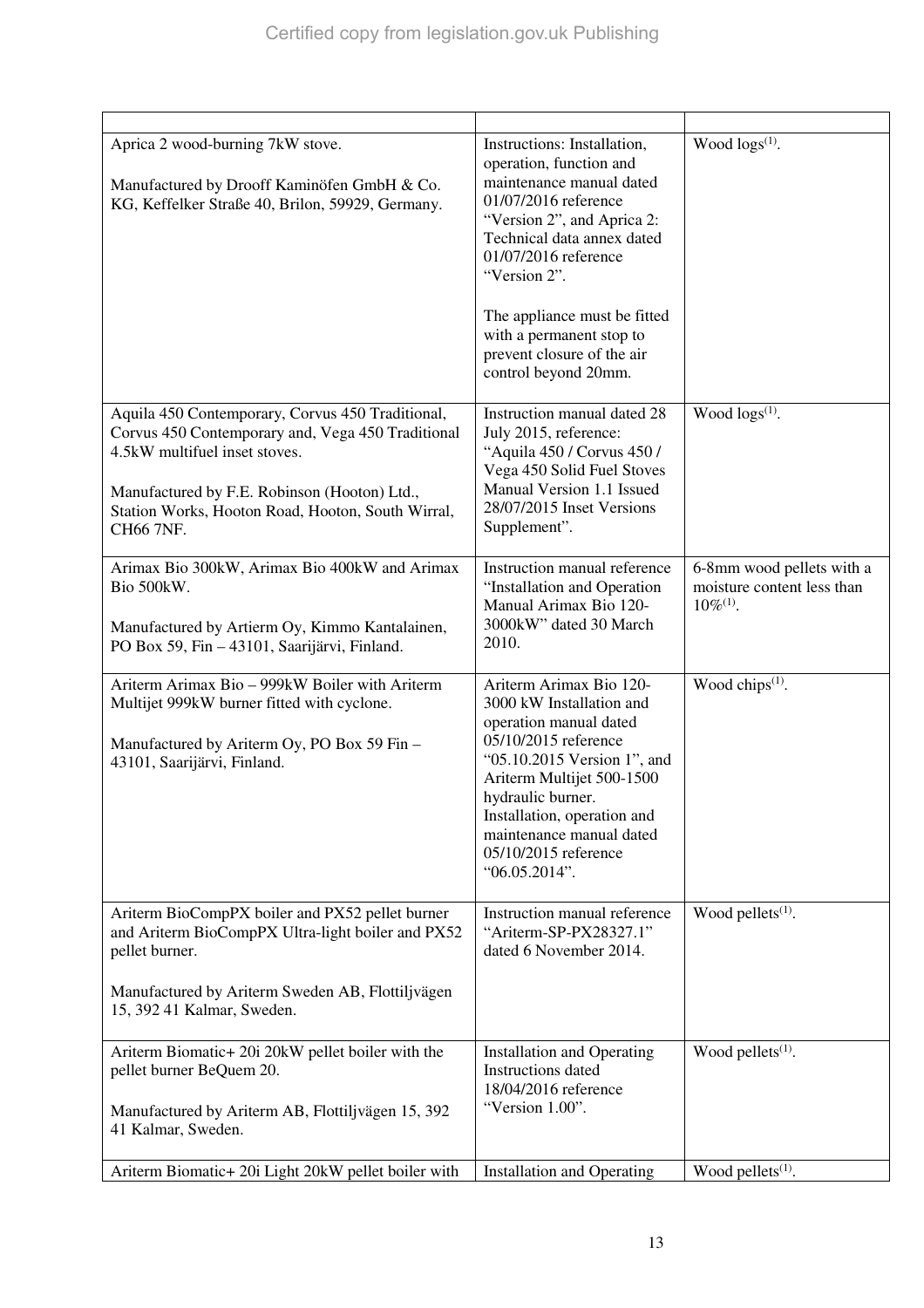| the pellet burner BeQuem 20.<br>Manufactured by Ariterm AB, Flottiljvägen 15, 392<br>41 Kalmar, Sweden.                                                              | Instructions dated<br>18/04/2016 reference<br>"Version 1.00".                                                                                                                                                                                  |                               |
|----------------------------------------------------------------------------------------------------------------------------------------------------------------------|------------------------------------------------------------------------------------------------------------------------------------------------------------------------------------------------------------------------------------------------|-------------------------------|
| Ariterm Biomatic+ 20i Ultra-Light 20kW pellet boiler<br>with the pellet burner BeQuem 20.<br>Manufactured by Ariterm AB, Flottiljvägen 15, 392<br>41 Kalmar, Sweden. | <b>Installation and Operating</b><br>Instructions dated<br>18/04/2016 reference<br>"Version 1.00".                                                                                                                                             | Wood pellets <sup>(1)</sup> . |
| Ariterm Biomatic+ 40i 40kW pellet boiler with the<br>pellet burner BeQuem 40.<br>Manufactured by Ariterm AB, Flottiljvägen 15, 392<br>41 Kalmar, Sweden.             | <b>Installation and Operating</b><br>Instructions dated<br>18/04/2016 reference<br>"Version 1.00".                                                                                                                                             | Wood pellets <sup>(1)</sup> . |
| Ariterm Biomatic+ 40i Light 40kW pellet boiler with<br>the pellet burner BeQuem 40.<br>Manufactured by Ariterm AB, Flottiljvägen 15, 392<br>41 Kalmar, Sweden.       | <b>Installation and Operating</b><br><b>Instructions</b> dated<br>18/04/2016 reference<br>"Version 1.00".                                                                                                                                      | Wood pellets <sup>(1)</sup> . |
| Ariterm Biomatic+ 40i Ultra-Light 40kW pellet boiler<br>with the pellet burner BeQuem 40.<br>Manufactured by Ariterm AB, Flottiljvägen 15, 392<br>41 Kalmar, Sweden. | <b>Installation and Operating</b><br><b>Instructions</b> dated<br>18/04/2016 reference<br>"Version 1.00".                                                                                                                                      | Wood pellets <sup>(1)</sup> . |
| Ariterm Ekerum 6kW pellet stove and Neptuni 6kW<br>pellet stove.<br>Manufactured by Ariterm Sweden AB, Flottiljvägen<br>15, 392 41 Kalmar, Sweden.                   | Instruction manual reference<br>"ARITERM-SP-PX26868-<br>B.2" dated 15 December<br>2011.                                                                                                                                                        | Wood pellets $(1)$ .          |
| Ariterm Mysinge 6kW pellet stove.<br>Manufactured by Ariterm Sweden AB, Flottiljvägen<br>15, 392 41 Kalmar, Sweden.                                                  | Instruction manual reference<br>"ARITERM-SP-PX26868-<br>B.1" dated 15 December<br>2011.                                                                                                                                                        | Wood pellets $(1)$ .          |
| Arizona Stoves Crete inset multi-fuel stove.<br>Manufactured by Micon Distribution Ltd., 1a<br>Hallstown Road, Ballinderry Upper, Lisburn, BT28<br>2NE.              | Operation and installation<br>manual reference "Version A<br>(MZSCRE5SE)" dated 24<br>November 2014.<br>The appliance must be fitted<br>with a mechanical stop to<br>prevent secondary air control<br>closure beyond the 75%<br>open position. | Wood $\log(s^{(1)})$ .        |
| Arola 4.2kW wood-burning stove.<br>Manufactured by Drooff Kaminöfen GmbH & Co.                                                                                       | Instructions: Installation,<br>operation, function and<br>maintenance manual dated                                                                                                                                                             | Wood $\log s^{(1)}$ .         |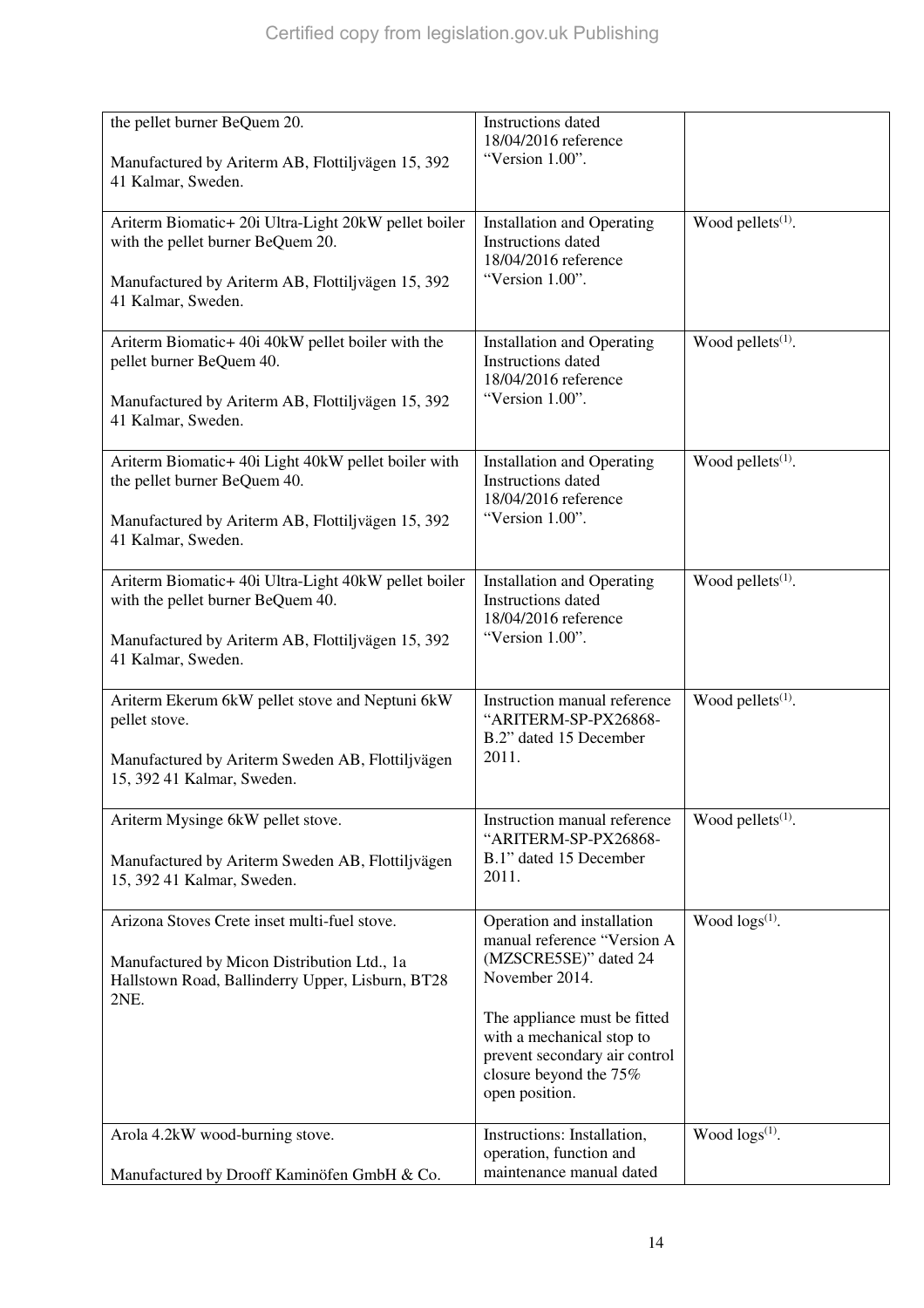| KG, Keffelker Straße 40, Brilon, 59929, Germany.                                                                                                                                                                                                 | 01/07/2016 reference<br>"Version 2", and Arola:<br>Technical data annex dated<br>01/07/2016 reference<br>"Version 2".<br>The appliance must be fitted<br>with a permanent stop to<br>prevent closure of the air<br>control beyond 48mm.                                                                                       |                        |
|--------------------------------------------------------------------------------------------------------------------------------------------------------------------------------------------------------------------------------------------------|-------------------------------------------------------------------------------------------------------------------------------------------------------------------------------------------------------------------------------------------------------------------------------------------------------------------------------|------------------------|
| Arola 8kW wood-burning stove.<br>Manufactured by Drooff Kaminöfen GmbH & Co.<br>KG, Keffelker Straße 40, Brilon, 59929, Germany                                                                                                                  | Instructions: Installation,<br>operation, function and<br>maintenance manual dated<br>01/07/2016 reference<br>"Version 2", and Arola:<br>Technical data annex dated<br>01/07/2016 reference<br>"Version 2".<br>The appliance must be fitted<br>with a permanent stop to<br>prevent closure of the air<br>control beyond 48mm. | Wood $\log(s^{(1)})$ . |
| Arte 1Vh $66 - A - P3$ , Arte 1Vh $66 - A1 - P3$ , Arte<br>1Vh $66X - A - P3$ and, Arte 1Vh $66X - A1 - P3$<br>6.6kW wood burning inset roomheaters.<br>Manufactured by Spartherm Feuerungstechnik GmbH,<br>Maschweg 38, D-49324 Melle, Germany. | Instruction manual dated<br>September 2014 reference<br>"Version 09 / 2014".<br>The appliance must be fitted<br>with a mechanical stop to<br>prevent closure of the air<br>control beyond the 8mm<br>open position.                                                                                                           | Wood $\log(s^{(1)})$ . |
| Arte 2LRh 66 - A - P3 and, Arte 2LRh 66 - A1 - P3<br>12kW wood burning inset roomheaters.<br>Manufactured by Spartherm Feuerungstechnik GmbH,<br>Maschweg 38, D-49324 Melle, Germany.                                                            | Instruction manual dated<br>July 2015 reference "Version<br>07/2015"<br>The appliance must be fitted<br>with a mechanical stop to<br>prevent closure of the air<br>control beyond the 14mm<br>open position.                                                                                                                  | Wood $\log s^{(1)}$ .  |
| Ash1 multifuel 5kW stove.<br>Manufactured by Washington Stove & Fireplace<br>Centre, 16 Elswick Road, Armstrong Industrial Estate,<br>Washington, Tyne & Wear, NE37 1LH.                                                                         | <b>Installation and Operating</b><br><b>Instructions for Ash1</b><br>Multifuel stove dated<br>28/09/2016 reference<br>"Version 1".<br>The appliance must be fitted<br>with a modified secondary<br>air control to prevent closure<br>beyond the 8mm open<br>position.                                                         | Wood $\log(s^{(1)})$ . |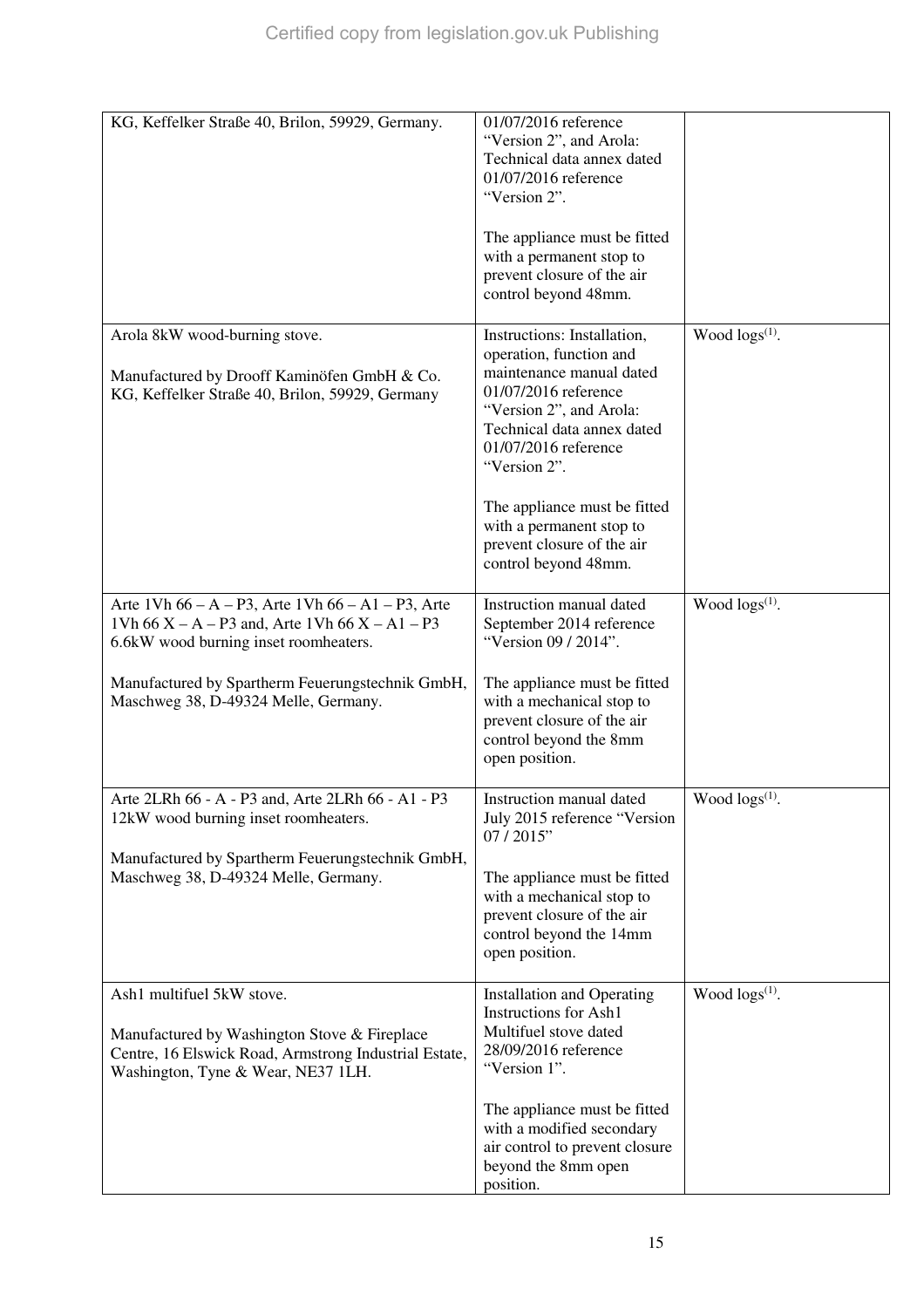| Ashdale FB2MF 7kW multifuel stove.<br>Manufactured by ACR Heat Products Ltd., Unit 1<br>Weston Works, Weston Lane, Tyseley, Birmingham,<br>B11 3RP. | Technical manual dated 13<br>May 2015 reference<br>"Document FB2MF 0101<br>Version 3".<br>The appliance must be fitted<br>with a mechanical stop to<br>prevent closure of the<br>secondary air slider beyond<br>the 12mm open position and,<br>the tertiary air control will be<br>fixed in the 50% open<br>position. | Wood $\log(s^{(1)})$ .               |
|-----------------------------------------------------------------------------------------------------------------------------------------------------|-----------------------------------------------------------------------------------------------------------------------------------------------------------------------------------------------------------------------------------------------------------------------------------------------------------------------|--------------------------------------|
| Ashwell Green-Tec 150 boiler.<br>Manufactured by Ashwell Biomass Ltd., Unit 12, 35<br>Pinfold Road, Thurmaston, Leicester, LE4 8AT.                 | Instruction manual reference<br>"ASH-gt150/101 Version<br>1.2" dated June 2009.                                                                                                                                                                                                                                       | Wood pellets $(1)$ .                 |
| Ashwell Green-Tec 195 boiler.<br>Manufactured by Ashwell Biomass Ltd., Unit 12, 35<br>Pinfold Road, Thurmaston, Leicester, LE4 8AT.                 | Instruction manual reference<br>"ASH-gt195/102 Version<br>1.2" dated June 2009.                                                                                                                                                                                                                                       | Wood pellets <sup>(1)</sup> .        |
| Ashwell Green-Tec 300 boiler.<br>Manufactured by Ashwell Biomass Ltd., Unit 12, 35<br>Pinfold Road, Thurmaston, Leicester, LE4 8AT.                 | Instruction manual reference<br>"ASH-gt300/103 Version<br>1.2" dated June 2009.                                                                                                                                                                                                                                       | Wood pellets <sup>(1)</sup> .        |
| ATOM 198kW boiler and cyclone.<br>Manufactured by Uniconfort srl, Via dell'Industria 21,<br>35018, San Martino Di Lupari, (PD), Italy.              | Operating and maintenance<br>instruction manual reference<br>" $2.1114.00 - EN Release$<br>1.1" dated July 2014.                                                                                                                                                                                                      | Wood chips or wood<br>$pellets(1)$ . |
| Avalon 4 stove.<br>Manufactured by Hunter Stoves Ltd., Trevilla Park,<br>Slaughterbridge, Camelford, Cornwall, PL32 9TT.                            | Instruction manual reference<br>"JINAV04 Rev C" dated 13<br>June 2012.<br>The appliance must be fitted<br>with a permanent stop that<br>prevents closure of the<br>secondary air slider beyond<br>30% open.                                                                                                           | Wood $\log(s^{(1)})$ .               |
| Avalon 5 Slimline stove.<br>Manufactured by Hunter Stoves Ltd., Trevilla Park,<br>Slaughterbridge, Camelford, Cornwall, PL32 9TT.                   | Instruction manual reference<br>"JINAVS05 Rev C" dated 13<br>June 2012.                                                                                                                                                                                                                                               | Wood $\log s^{(1)}$ .                |
| Avalon 6 stove.<br>Manufactured by Hunter Stoves Ltd., Trevilla Park,<br>Slaughterbridge, Camelford, Cornwall, PL32 9TT.                            | Instruction manual reference<br>"JINAVA06 Rev C" dated<br>13 June 2012.                                                                                                                                                                                                                                               | Wood $\log(s^{(1)})$ .               |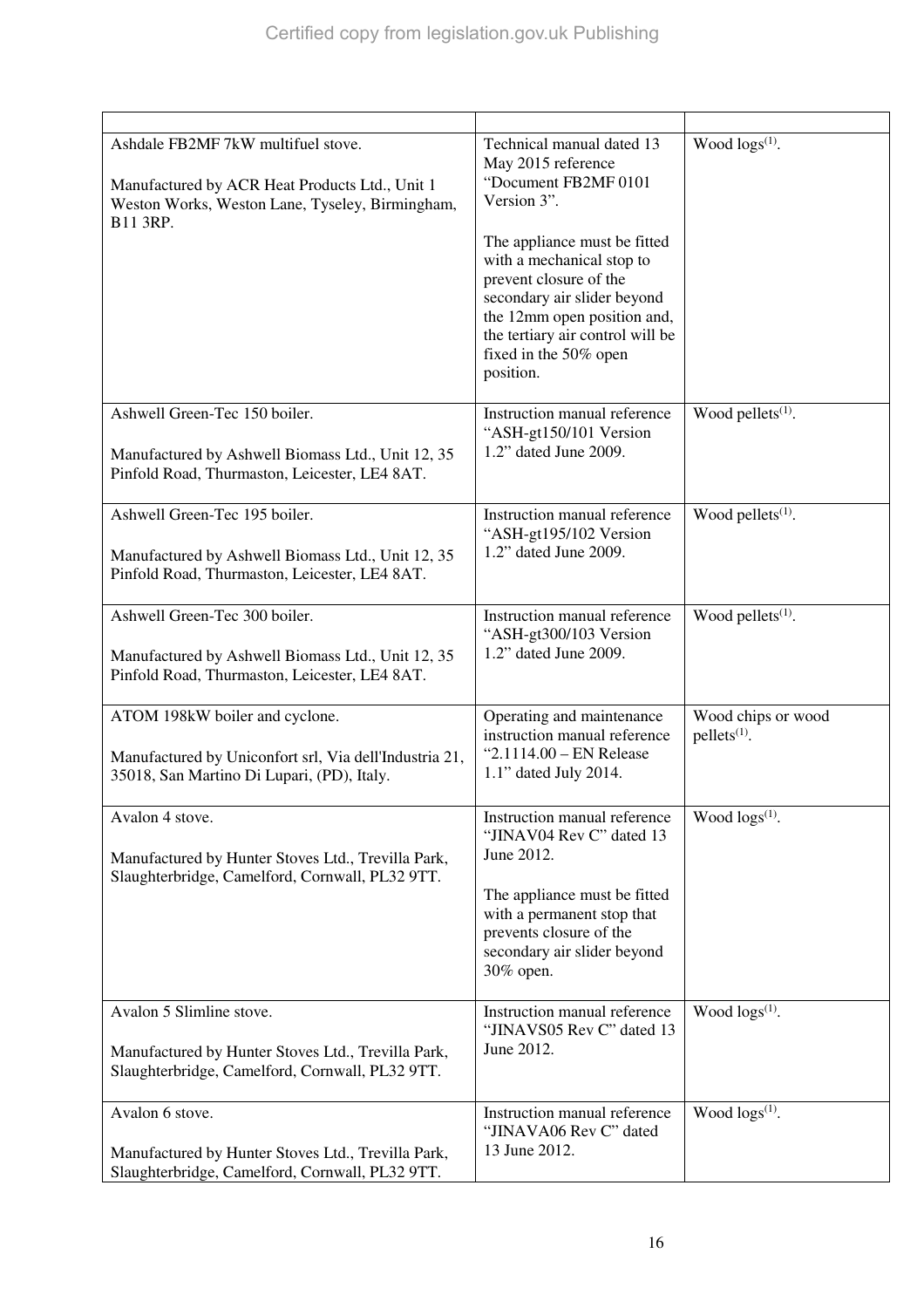| Avalon Compact 5 stove.<br>Manufactured by Hunter Stoves Ltd., Trevilla Park,<br>Slaughterbridge, Camelford, Cornwall, PL32 9TT.  | Instruction manual reference<br>"JINAVC05 Rev C" dated<br>13 June 2012.<br>The appliance must be fitted<br>with a permanent stop that<br>prevents closure of the<br>secondary air slider beyond<br>30% open.                                                                                                                                                                                                                   | Wood $\log(s^{(1)})$ .     |
|-----------------------------------------------------------------------------------------------------------------------------------|--------------------------------------------------------------------------------------------------------------------------------------------------------------------------------------------------------------------------------------------------------------------------------------------------------------------------------------------------------------------------------------------------------------------------------|----------------------------|
| Avalon Slimline 8 stove.<br>Manufactured by Hunter Stoves Ltd., Trevilla Park,<br>Slaughterbridge, Camelford, Cornwall, PL32 9TT. | Instruction manual reference<br>"JINAVS08 Rev B" dated 27<br>June 2012.                                                                                                                                                                                                                                                                                                                                                        | Wood logs <sup>(1)</sup> . |
| Barbas Cuatro-3 57 Inset appliance.<br>Manufactured by Interfocos BV, Hallenstraat 17,<br>5531 AB, Bladel, the Netherlands.       | Installation instructions and<br>manual for annual<br>maintenance reference "01-<br>333659" dated 15 June 2013<br>and instructions for use and<br>maintenance manual<br>reference "01-333655" dated<br>15 June 2013.<br>The appliance must be fitted<br>with a redesigned air slide<br>equivalent to a minimum<br>closure position of 23.5 cm<br>of the type-tested prototype<br>appliance.                                    | Wood logs(1).              |
| Barbas Cuatro-3 70 Inset appliance.<br>Manufactured by Interfocos BV, Hallenstraat 17,<br>5531 AB Bladel, the Netherlands.        | Installation instructions and<br>manual for annual<br>maintenance reference "03-<br>336146" dated 26 May 2014<br>and instructions for use and<br>maintenance manual<br>reference "03-336145" dated<br>27 May 2014.<br>The appliance must be fitted<br>with an air slide which has a<br>circular opening of 32mm<br>diameter (800mm <sup>2</sup> area) so<br>as to provide air supply<br>when the air slide is fully<br>closed. | Wood $\log(s^{(1)})$ .     |
| Barbas Cuatro-3 75 Inset appliance.<br>Manufactured by Interfocos BV, Hallenstraat 17,<br>5531 AB, Bladel, the Netherlands.       | Installation instructions and<br>manual for annual<br>maintenance reference "01-<br>333861" dated 15 June 2013<br>and instructions for use $\&$<br>maintenance manual<br>reference "01-333855" dated                                                                                                                                                                                                                           | Wood $\log(s^{(1)})$ .     |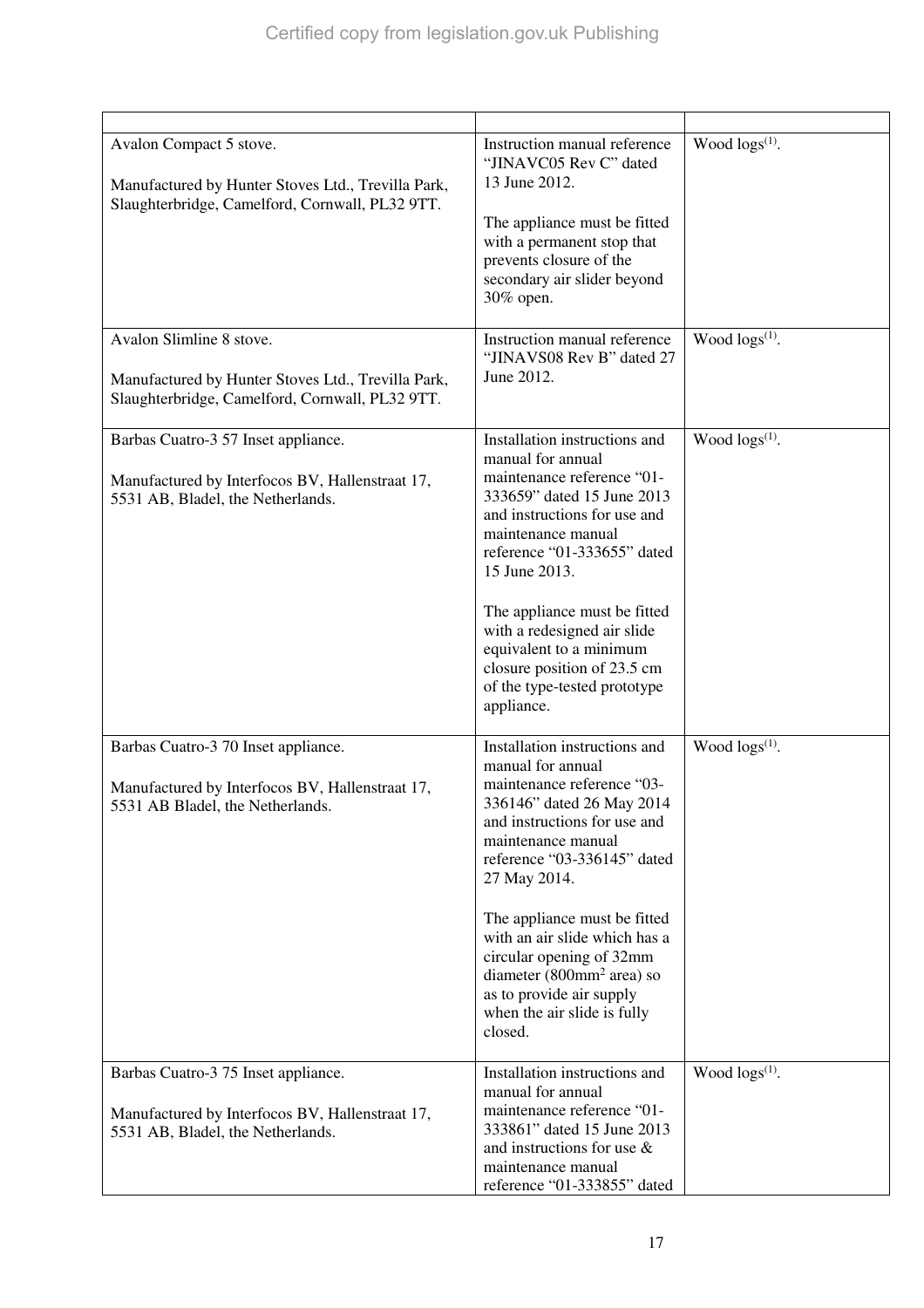|                                                                                                                                     | 15 June 2013.                                                                                                                                                                                                                                                      |                            |
|-------------------------------------------------------------------------------------------------------------------------------------|--------------------------------------------------------------------------------------------------------------------------------------------------------------------------------------------------------------------------------------------------------------------|----------------------------|
| Barbas Cuatro-3 80 Inset appliance.<br>Manufactured by Interfocos BV, Hallenstraat 17,<br>5531 AB Bladel, the Netherlands.          | Installation instructions and<br>manual for annual<br>maintenance dated reference<br>"03-335878" dated 26 May<br>2014 and instructions for use<br>and maintenance manual<br>reference "03-335877" dated<br>26 May 2014.                                            | Wood logs <sup>(1)</sup> . |
|                                                                                                                                     | The appliance must be fitted<br>with an air slide which has a<br>circular opening of 32mm<br>diameter $(800 \text{ mm}^2 \text{ area})$ so<br>as to provide air supply<br>when the air slide is fully<br>closed.                                                   |                            |
| Barbas Cuatro-3 90 Inset appliance.<br>Manufactured by Interfocos BV, Hallenstraat 17,<br>5531 AB, Bladel, the Netherlands.         | Installation instructions and<br>manual for annual<br>maintenance reference "01-<br>332965" dated 15 June 2013<br>and instructions for use and<br>maintenance manual<br>reference "01-332875" dated<br>10 June 2013.                                               | Wood $\log(s^{(1)})$ .     |
| Barbas ECO 40, 5kW wood burning roomheater.<br>Manufactured by Interfocos BV, Hallenstraat 17,<br>5531 AB, Bladel, the Netherlands. | Instruction manual reference<br>"Version 01-327332" dated<br>October 2009.                                                                                                                                                                                         | Wood $\log s^{(1)}$ .      |
| Barbas ECO 52 Stove.<br>Manufactured by Interfocos BV, Hallenstraat 17,<br>5531 AB, Bladel, the Netherlands.                        | Instruction manual reference<br>"02 - 327332" dated March<br>2010.                                                                                                                                                                                                 | Wood $\log s^{(1)}$ .      |
| Barbas ECO-55 stove appliance.<br>Manufactured by Interfocos BV, Hallenstraat 17,<br>5531 AB, Bladel, the Netherlands.              | <b>Installation instructions</b><br>manual and directions for<br>use reference "03-334744"<br>dated January 2014.<br>The appliance must be fitted<br>with an air valve<br>incorporating seven<br>rectangular holes of<br>dimension 24 x 20mm and<br>marked 'UK55'. | Wood logs <sup>(1)</sup> . |
| Barbas EVO 80-65 Inset appliance.<br>Manufactured by Interfocos BV, Hallenstraat 17,<br>5531 AB, Bladel, the Netherlands.           | Installation instructions and<br>manual for annual<br>maintenance reference "02-<br>334801" dated 20 May 2014<br>and instructions for use and                                                                                                                      | Wood $\log(s^{(1)})$ .     |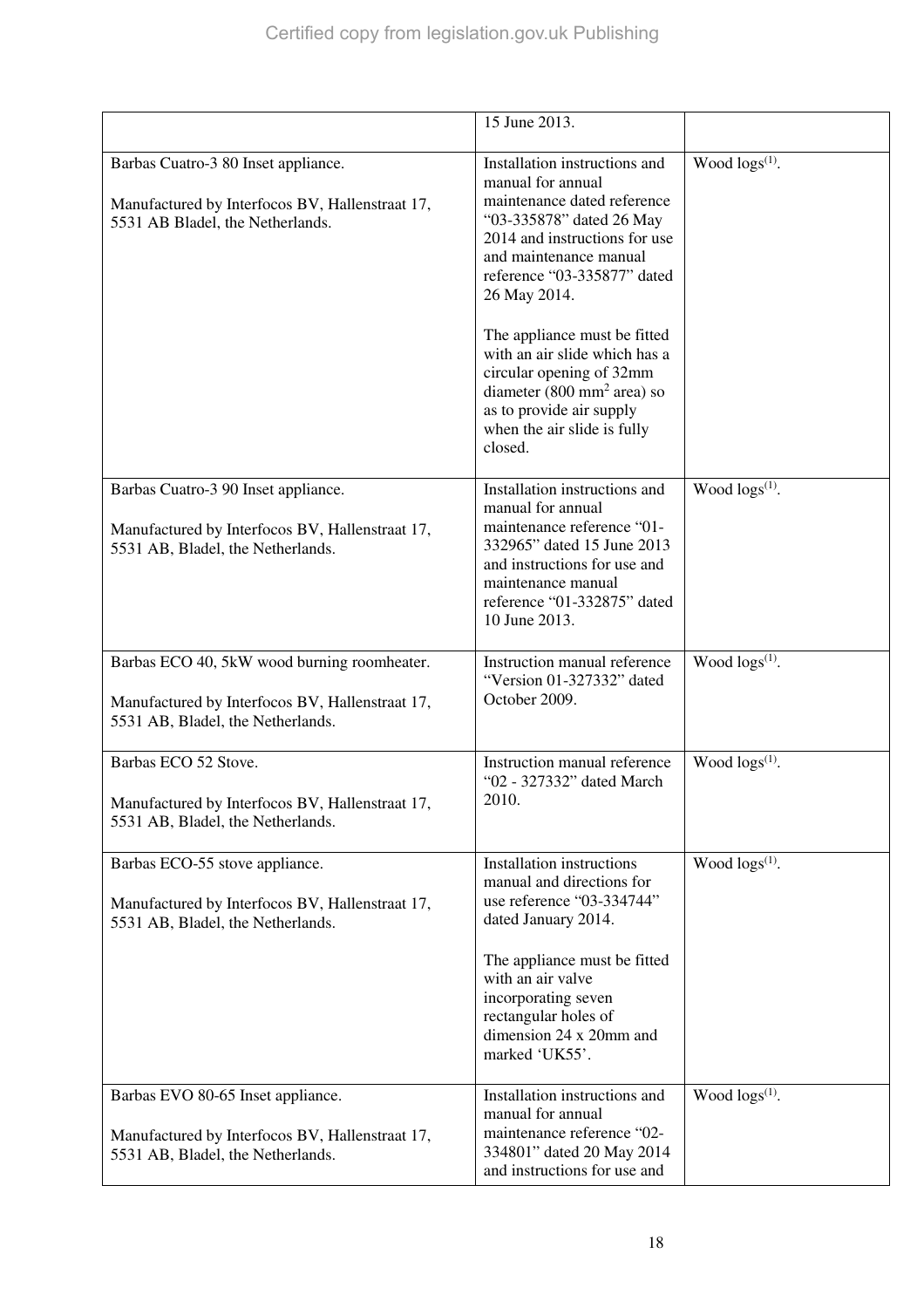|                                                                                                                                      | maintenance manual<br>reference "02-334744" dated<br>20 May 2014.<br>The appliance must be fitted<br>with an air slide which has a<br>circular opening of 30mm<br>diameter (700mm <sup>2</sup> area) so<br>as to provide air supply<br>when the air slide is fully<br>closed.                                                                                                                                                     |                            |
|--------------------------------------------------------------------------------------------------------------------------------------|-----------------------------------------------------------------------------------------------------------------------------------------------------------------------------------------------------------------------------------------------------------------------------------------------------------------------------------------------------------------------------------------------------------------------------------|----------------------------|
| Barbas EVO 100-50 Inset appliance.<br>Manufactured by Interfocos BV, Hallenstraat 17,<br>5531 AB, Bladel, the Netherlands.           | Installation instructions and<br>manual for annual<br>maintenance reference "02-<br>336024" dated 20 May 2014<br>and instructions for use and<br>maintenance manual<br>reference "02-336020" dated<br>20 May 2014.<br>The appliance must be fitted<br>with an air slide which has a<br>circular opening of 30mm<br>diameter $(700$ mm <sup>2</sup> area) so<br>as to provide air supply<br>when the air slide is fully<br>closed. | Wood $\log(s^{(1)})$ .     |
| Barbas Unilux 3-40, 5kW wood burning insert.<br>Manufactured by Interfocos BV, Hallenstraat 17,<br>5531 AB, Bladel, the Netherlands. | Instruction manual reference<br>"Version $01 - 326587$ " dated<br>August 2009.                                                                                                                                                                                                                                                                                                                                                    | Wood $\log s^{(1)}$ .      |
| Barbas Unilux 3-52 Stove.<br>Manufactured by Interfocos BV, Hallenstraat 17,<br>5531 AB, Bladel, the Netherlands.                    | Instruction manual reference<br>"03 - 326587" dated March<br>2010.                                                                                                                                                                                                                                                                                                                                                                | Wood $\log s^{(1)}$ .      |
| Barbas Unilux-3 55 Inset appliance.<br>Manufactured by Interfocos BV, Hallenstraat 17,<br>5531 AB, Bladel, the Netherlands.          | Installation instructions and<br>directions for use manual<br>reference "05-326587" dated<br>January 2014.<br>The appliance must be fitted<br>with an air valve<br>incorporating seven<br>rectangular holes of<br>dimension 24 x 20mm and<br>marked 'UK55'.                                                                                                                                                                       | Wood logs <sup>(1)</sup> . |
| Barbas Unilux-3 65 Inset appliance.<br>Manufactured by Interfocos BV, Hallenstraat 17,<br>5531 AB, Bladel, the Netherlands.          | Installation instructions and<br>directions for use manual<br>reference "05-326587" dated<br>January 2014.                                                                                                                                                                                                                                                                                                                        | Wood $\log(s^{(1)})$ .     |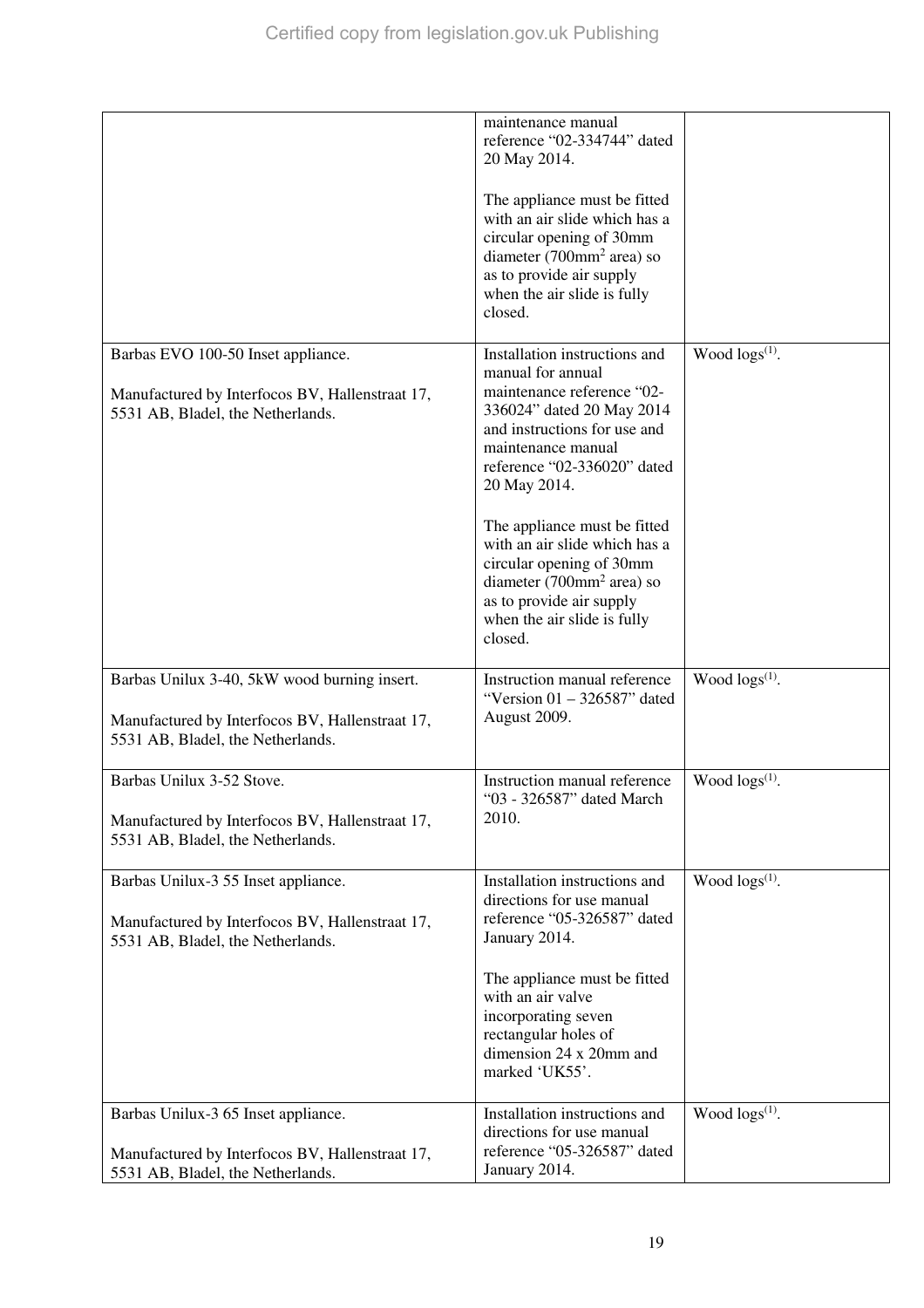|                                                                                                                                                     | The appliance must be fitted<br>with an air valve<br>incorporating seven<br>rectangular holes of<br>dimension 24 x 20mm and<br>marked 'UK65'.                                                                  |                        |
|-----------------------------------------------------------------------------------------------------------------------------------------------------|----------------------------------------------------------------------------------------------------------------------------------------------------------------------------------------------------------------|------------------------|
| Barbas Unilux-6 40 5kW wood-burning Inset<br>appliance.<br>Manufactured by Interfocos BV, Hallenstraat 17, NL-<br>5531 AB, Bladel, the Netherlands. | Instructions for use &<br>Maintenance Manual dated<br>12 October 2015 reference<br>"Version number: 01-<br>340650".                                                                                            | Wood $\log s^{(1)}$ .  |
|                                                                                                                                                     | The appliance must be fitted<br>with an air slider which has a<br>permanent opening of<br>$530$ mm <sup>2</sup> so as to provide air<br>supply when the air slider is<br>fully closed.                         |                        |
| Barbas Unilux-6 52 8kW wood-burning Inset<br>appliance.<br>Manufactured by Interfocos BV, Hallenstraat 17, NL-<br>5531 AB, Bladel, the Netherlands. | Instructions for use &<br>Maintenance Manual dated<br>12 October 2015 reference<br>"Version number: 01-<br>340443".                                                                                            | Wood $\log(s^{(1)})$ . |
|                                                                                                                                                     | The appliance must be fitted<br>with an air slider which has a<br>permanent opening of<br>$530$ mm <sup>2</sup> so as to provide air<br>supply when the air slider is<br>fully closed.                         |                        |
| Barbas Unilux-6 55 9kW wood-burning Inset<br>appliance.<br>Manufactured by Interfocos BV, Hallenstraat 17, NL-<br>5531 AB, Bladel, the Netherlands. | Instructions for use &<br>Maintenance Manual dated<br>12 October 2015 reference<br>"Version number: 01-<br>340859".                                                                                            | Wood $\log s^{(1)}$ .  |
| Barbas Unilux-6 65 8kW wood-burning Inset<br>appliance.<br>Manufactured by Interfocos BV, Hallenstraat 17, NL-<br>5531 AB, Bladel, the Netherlands. | Instructions for use &<br>Maintenance Manual dated<br>12 October 2015 reference<br>"Version number: 01-<br>340184".                                                                                            | Wood $\log(s^{(1)})$ . |
| Barbas Unilux-6 67 wood-burning 10kW Inset<br>appliance.<br>Manufactured by Interfocos BV, Hallenstraat 17,<br>5531 AB, Bladel, the Netherlands.    | Instructions for use &<br>Maintenance Manual dated<br>20/07/2016 reference "02-<br>341097", and Installation<br>instructions & manual for<br>annual maintenance dated<br>20/07/2016 reference "02-<br>341101". | Wood $\log(s^{(1)})$ . |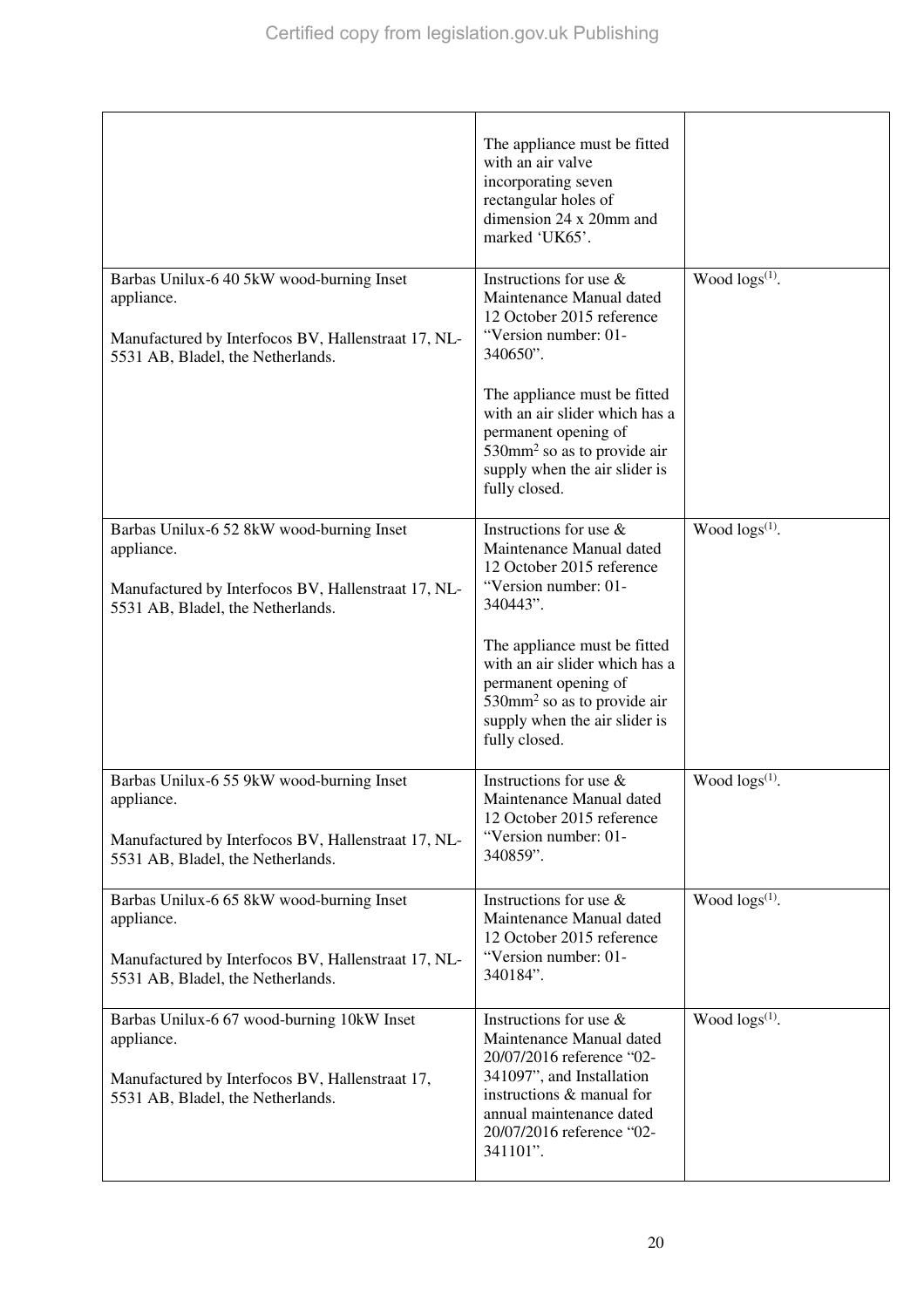|                                                                                                                                                  | The appliance must be fitted<br>with a modified air valve<br>which has a permanent<br>opening of 948mm <sup>2</sup> when<br>fully closed.                                                                                                                                                                                                                         |                        |
|--------------------------------------------------------------------------------------------------------------------------------------------------|-------------------------------------------------------------------------------------------------------------------------------------------------------------------------------------------------------------------------------------------------------------------------------------------------------------------------------------------------------------------|------------------------|
| Barbas Unilux-6 70 wood-burning 10kW Inset<br>appliance.<br>Manufactured by Interfocos BV, Hallenstraat 17,<br>5531 AB, Bladel, the Netherlands. | Instructions for use &<br>Maintenance Manual dated<br>20/07/2016 reference "02-<br>341121", and Installation<br>instructions & manual for<br>annual maintenance dated<br>20/07/2016 reference "02-<br>341125".<br>The appliance must be fitted<br>with a modified air valve<br>which has a permanent<br>opening of 948mm <sup>2</sup> when                        | Wood $\log s^{(1)}$ .  |
|                                                                                                                                                  | fully closed.                                                                                                                                                                                                                                                                                                                                                     |                        |
| Barbas Unilux-6 75 wood-burning 13kW Inset<br>appliance.<br>Manufactured by Interfocos BV, Hallenstraat 17,<br>5531 AB, Bladel, the Netherlands. | Instructions for use $\&$<br>Maintenance Manual dated<br>20/07/2016 reference "02-<br>340718", and Installation<br>instructions and manual for<br>annual maintenance dated<br>20/07/2016 reference "02-<br>340722".<br>The appliance must be fitted<br>with a modified air valve<br>which has a permanent<br>opening of 3260mm <sup>2</sup> when<br>fully closed. | Wood $\log(s^{(1)})$ . |
| Barbas Unilux-6 80 wood-burning 11kW Inset<br>appliance.<br>Manufactured by Interfocos BV, Hallenstraat 17,<br>5531 AB, Bladel, the Netherlands. | Instructions for use $\&$<br>Maintenance Manual dated<br>20/07/2016 reference "02-<br>340944", and Installation<br>instructions & manual for<br>annual maintenance dated<br>20/07/2016 reference "02-<br>340948".<br>The appliance must be fitted<br>with a modified air valve<br>which has a permanent<br>opening of 3260mm <sup>2</sup> when<br>fully closed.   | Wood $\log s^{(1)}$ .  |
| Barbas Universal-6 60 9 kW inset roomheater.<br>Manufactured by Interfocos BV, Hallenstraat 17, NL-<br>5531, AB, Bladel, the Netherlands.        | Barbas Universal-6 60<br>installation instructions dated<br>30 March 2015 reference "01<br>- 339664". Barbas Universal-<br>6 60 instructions manual                                                                                                                                                                                                               | Wood $\log s^{(1)}$ .  |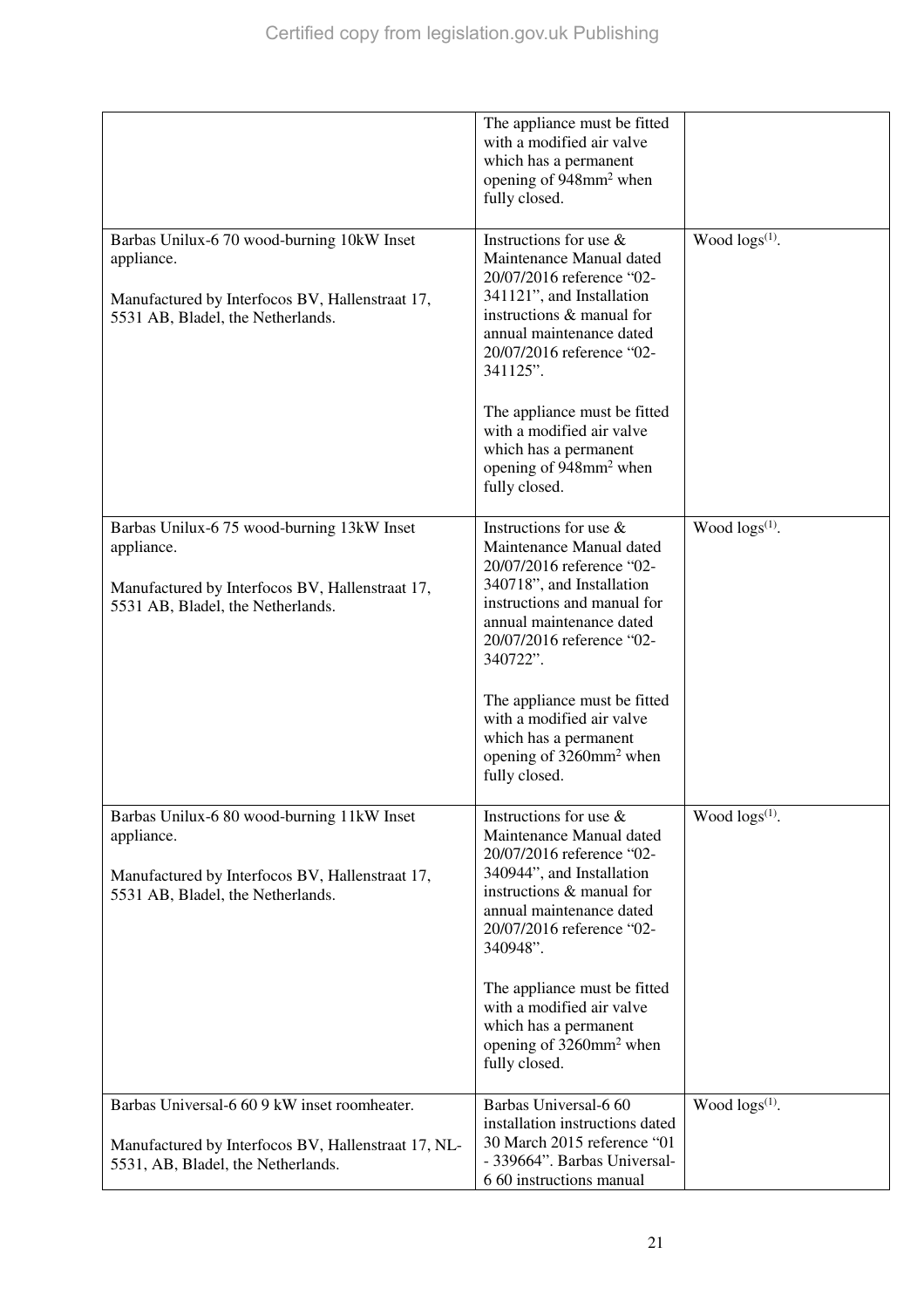|                                                                                                                                            | dated 30 March 2015<br>reference "01 – 339660".<br>The appliance must be fitted<br>with an air slider which has a<br>permanent circular opening<br>of 27 mm diameter<br>$(570 \text{mm}^2)$ so as to provide<br>air supply when the air slider<br>is fully closed.                                                                                                                                                       |                        |
|--------------------------------------------------------------------------------------------------------------------------------------------|--------------------------------------------------------------------------------------------------------------------------------------------------------------------------------------------------------------------------------------------------------------------------------------------------------------------------------------------------------------------------------------------------------------------------|------------------------|
| Barbas Universal-6 65 9 kW inset roomheater.<br>Manufactured by Interfocos BV, Hallenstraat 17, NL-<br>5531, AB, Bladel, the Netherlands.  | Barbas Universal-6 65<br>installation instructions dated<br>30 March 2015 reference "01<br>- 339764". Barbas Universal-<br>6.65 instructions manual<br>dated 30 March 2015<br>reference "01 - 339760"<br>The appliance must be fitted<br>with an air slider which has a<br>permanent circular opening<br>of 27 mm diameter<br>$(570 \text{mm}^2)$ so as to provide<br>air supply when the air slider<br>is fully closed. | Wood $\log(s^{(1)})$ . |
| Barbas Universal-6 70 9 kW inset roomheater.<br>Manufactured by Interfocos BV, Hallenstraat 17, NL-<br>5531, AB, Bladel, the Netherlands.  | Barbas Universal-6 70<br>installation instructions dated<br>30 March 2015 reference "01<br>- 338117". Barbas Universal-<br>6 70 instructions manual<br>dated 30 March 2015<br>reference "01 - 338113".<br>The appliance must be fitted<br>with an air slider which has a<br>permanent circular opening<br>of 27 mm diameter<br>$(570mm2)$ so as to provide<br>air supply when the air slider<br>is fully closed.         | Wood $\log(s^{(1)})$ . |
| Barbas Universal-6 75 10 kW inset roomheater.<br>Manufactured by Interfocos BV, Hallenstraat 17, NL-<br>5531, AB, Bladel, the Netherlands. | Barbas Universal-675<br>installation instructions dated<br>30 March 2015 reference "01<br>- 339319". Barbas Universal-<br>6 75 instructions manual<br>dated 30 March 2015<br>reference "01 - 339315".<br>The appliance must be fitted<br>with an air slider which has a<br>permanent circular opening<br>of 27 mm diameter<br>$(570 \text{mm}^2)$ so as to provide                                                       | Wood $\log(s^{(1)})$ . |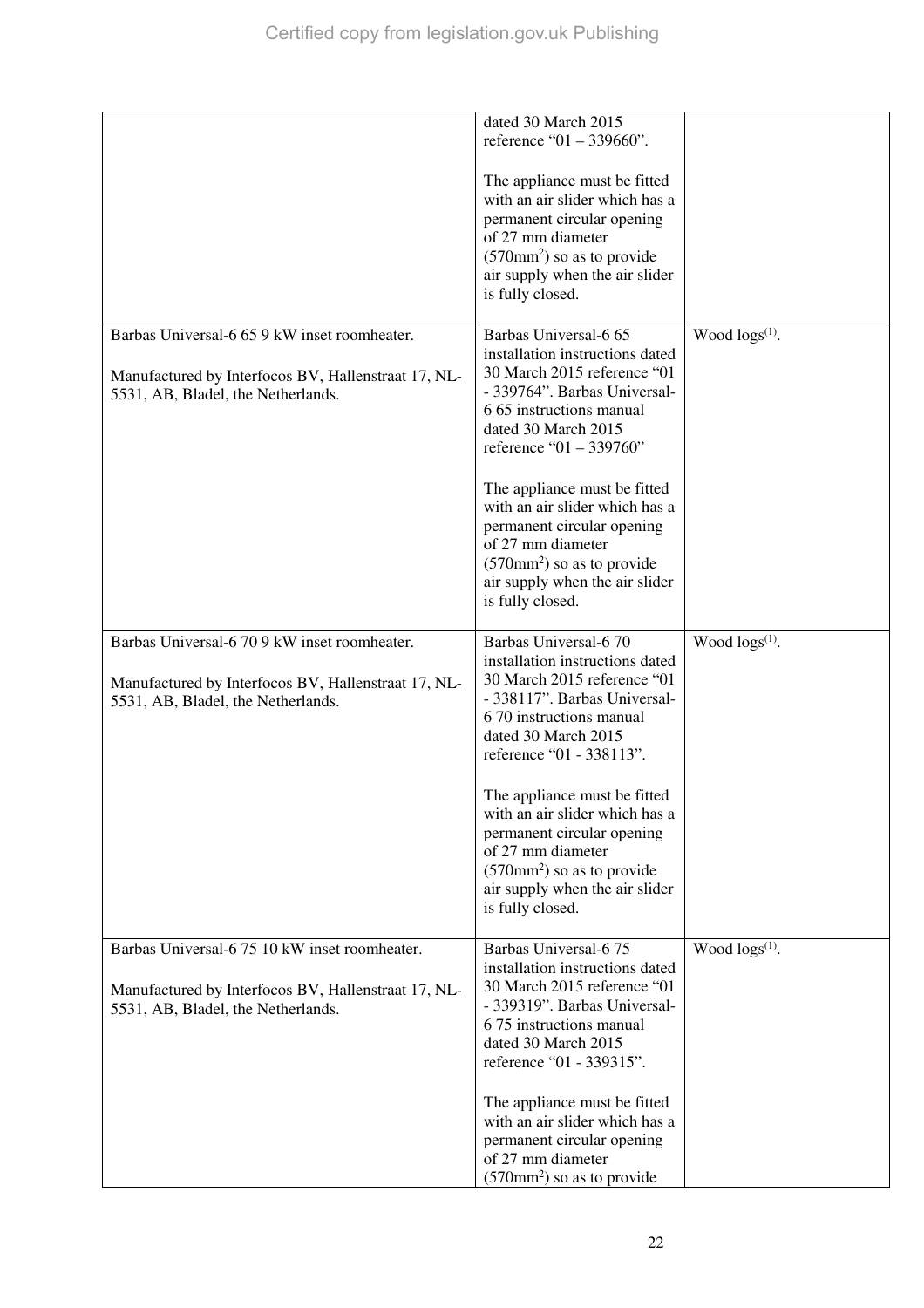|                                                                                                                                                      | air supply when the air slider<br>is fully closed.                                                                                                                                                                                                                                                                                                                                                                                 |                        |
|------------------------------------------------------------------------------------------------------------------------------------------------------|------------------------------------------------------------------------------------------------------------------------------------------------------------------------------------------------------------------------------------------------------------------------------------------------------------------------------------------------------------------------------------------------------------------------------------|------------------------|
| Barbas Universal-6 80 12 kW inset roomheater.<br>Manufactured by Interfocos BV, Hallenstraat 17, NL-<br>5531, AB, Bladel, the Netherlands.           | Barbas Universal-6 80<br>installation instructions dated<br>30 March 2015 reference "01<br>- 338396". Barbas Universal-<br>6 80 instructions manual<br>dated 30 March 2015<br>reference "01 - 338392".<br>The appliance must be fitted<br>with an air slider which has a<br>permanent circular opening<br>of $27 \text{mm}$ diameter $(570 \text{mm}^2)$<br>so as to provide air supply<br>when the air slider is fully<br>closed. | Wood $\log s^{(1)}$ .  |
|                                                                                                                                                      |                                                                                                                                                                                                                                                                                                                                                                                                                                    |                        |
| Barbas Universal-6 85 12 kW inset roomheater.<br>Manufactured by Interfocos BV, Hallenstraat 17, NL-<br>5531, AB, Bladel, the Netherlands.           | Barbas Universal-6 85<br>installation instructions dated<br>30 March 2015 reference "01<br>- 339439". Barbas Universal-<br>6 85 instructions manual<br>dated 30 March 2015<br>reference "01 - 339435".<br>The appliance must be fitted<br>with an air slider which has a<br>permanent circular opening<br>of 27 mm diameter<br>$(570 \text{mm}^2)$ so as to provide<br>air supply when the air slider<br>is fully closed.          | Wood $\log(s^{(1)})$ . |
| Bari C.11 wood burning stove.<br>Manufactured by Hase Kaminofenbau GmbH,<br>Niederkircher Strasse 14, D-54294 Trier, Germany.                        | Instruction manual reference<br>"Bari_R1" dated November<br>2014.<br>The appliance must be fitted<br>with a mechanical stop to<br>prevent air control closure<br>beyond the 42mm open<br>position.                                                                                                                                                                                                                                 | Wood $\log(s^{(1)})$ . |
| Baxi Bioflo.<br>Manufactured by Windhager Zentralheizung GmbH,<br>Anton-Windhager-Str. 20, A-5201 Seekirchen bei<br>Salzburg, Austria.               | Operating instruction manual<br>reference "720574401" dated<br>2010 and installation and<br>servicing instruction manual<br>reference "720574501" dated<br>2010.                                                                                                                                                                                                                                                                   | Wood pellets $(1)$ .   |
| Beldray EH0690SC 5kW cast iron multi-fuel stove.<br>Manufactured by UP Global Sourcing, Manor Mill,<br>Victoria Street, Chadderton, Oldham, OL9 0DD. | <b>Beldray Cast Iron stove</b><br><b>Instruction Manual dated</b><br>18/04/2016 reference<br>"Beldray/EH0690SC/V1".                                                                                                                                                                                                                                                                                                                | Wood $\log s^{(1)}$ .  |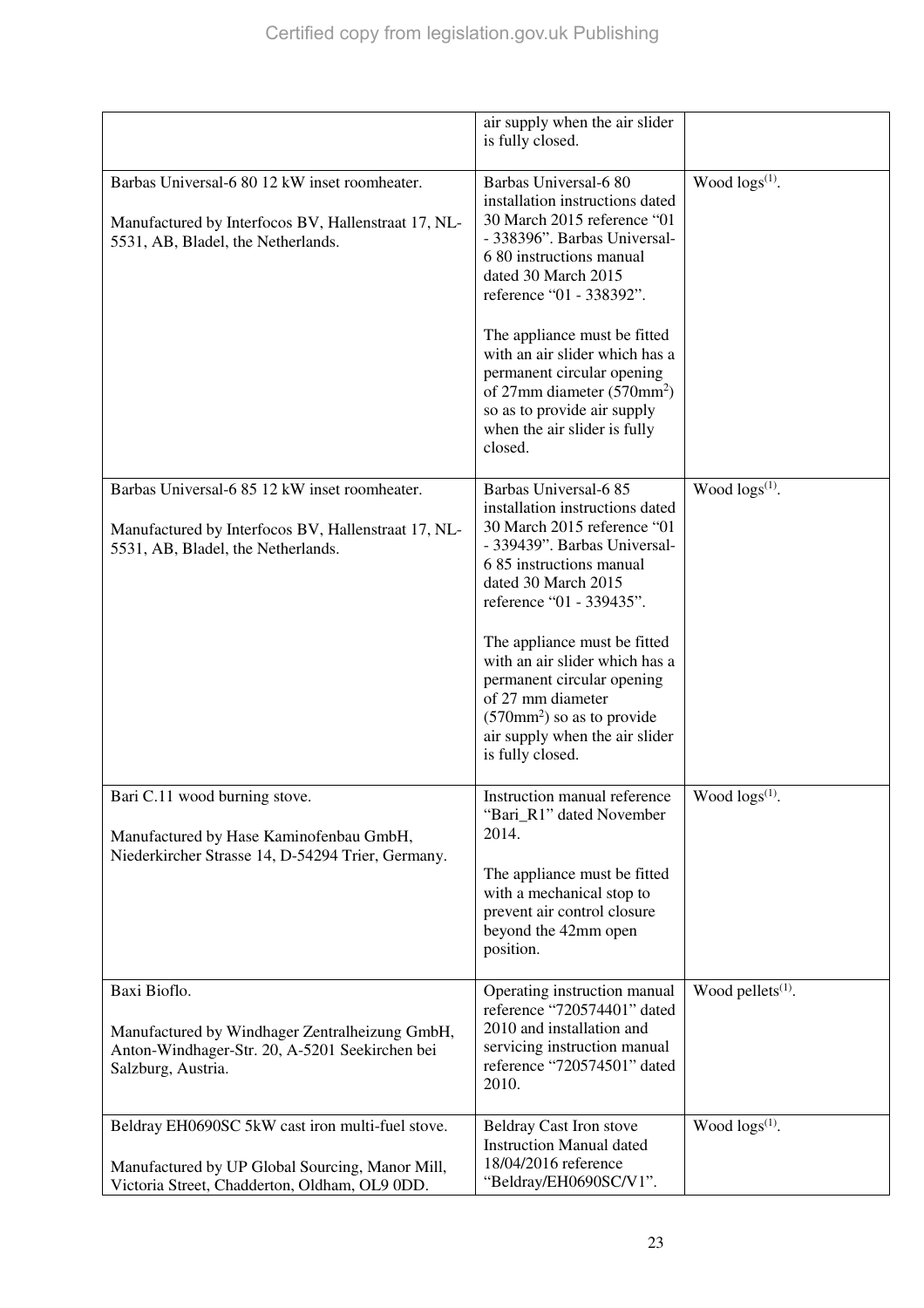|                                                                                                                                                                                                                                                                                         | The appliance must be fitted<br>with a mechanical stop to<br>prevent secondary air control<br>closure beyond the 2.25<br>turns open position.                                                                                                                                                                             |                        |
|-----------------------------------------------------------------------------------------------------------------------------------------------------------------------------------------------------------------------------------------------------------------------------------------|---------------------------------------------------------------------------------------------------------------------------------------------------------------------------------------------------------------------------------------------------------------------------------------------------------------------------|------------------------|
| Bella UK model 14980000, Bella UK without<br>Sideglass model 14980100, Bella High UK model<br>14981000 and, Bella High without Sideglass UK<br>model 14981500 5kW wood-burning stoves.<br>Manufactured by Jydepejsen A/S, Ahornsvinget 3-7,<br>Nr Felding, DK-7500, Holstebro, Denmark. | Instruction manual dated<br>July 2015, reference<br>"Installation and Operating<br>manual Revision 1, 23-07-<br>2015".<br>The appliance must be<br>modified to fix the secondary<br>air control to $1300$ mm <sup>2</sup> in its<br>minimum position.                                                                     | Wood $\log s^{(1)}$ .  |
| Beltane Brue 3.2 SE 3.2kW multi fuel stove.<br>Manufactured by Eurostove Limited, Unit H1 Mendip<br>Industrial Estate, Mendip Road, Rooksbridge,<br>Somerset, BS26 2UG.                                                                                                                 | Operation and Installation<br>Manual Multi-fuel and SE<br>models Brue 3.2 kW dated<br>01/02/2016 reference "ver<br>$2$ ".<br>A permanent stop to fix the<br>secondary air control such<br>that it cannot be closed more<br>than 25% open must be<br>implemented.                                                          | Wood $\log s^{(1)}$ .  |
| Beltane Chew 4.6kW SE multi fuel stove.<br>Manufactured by Eurostove Limited, Unit H1 Mendip<br>Industrial Estate, Mendip Road, Rooksbridge,<br>Somerset, BS26 2UG.                                                                                                                     | Operation and Installation<br>Manual. Wood, Multi-fuel<br>and Smoke SE models Chew<br>4.6 kW and Sheppey 8.0 kW<br>dated 01/03/2016 reference<br>"ver 3".<br>A permanent stop such that<br>the secondary air "closed<br>position" results in a 2.5 mm<br>gap in the two secondary air<br>openings must be<br>implemented. | Wood $\log(s^{(1)})$ . |
| Beltane Sheppey 8.0kW SE multi fuel stove.<br>Manufactured by Eurostove Limited, Unit H1 Mendip<br>Industrial Estate, Mendip Road, Rooksbridge,<br>Somerset, BS26 2UG.                                                                                                                  | Operation and Installation<br>Manual. Wood, Multi-fuel<br>and Smoke SE models Chew<br>4.6kW and Sheppey 8.0kW<br>dated 01/03/2016 reference<br>"ver $3$ ".<br>A permanent stop on the<br>secondary air control such<br>that it cannot be closed more<br>than 35% open must be<br>implemented.                             | Wood $\log s^{(1)}$ .  |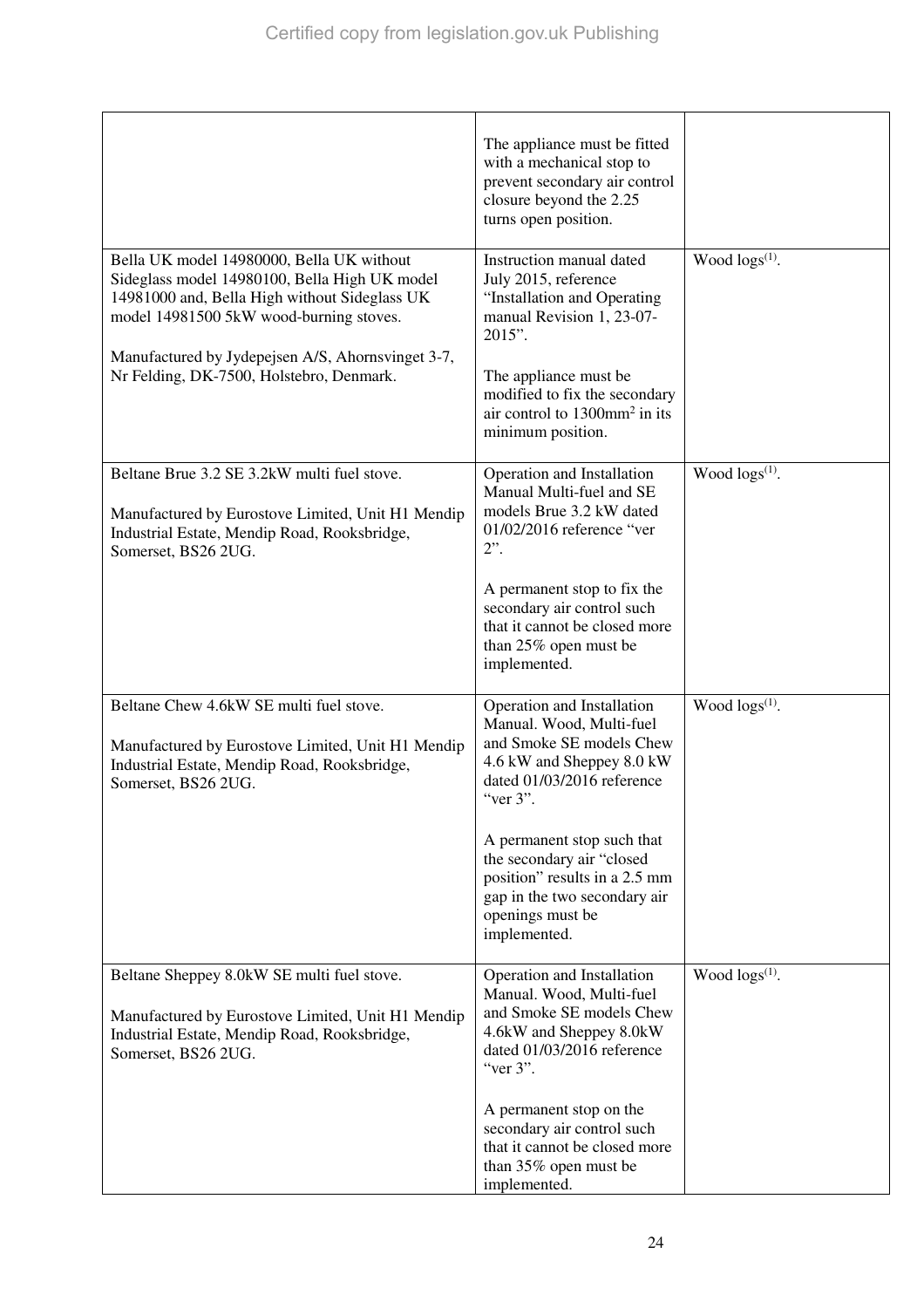| Be Modern Monroe 5, Monroe 5, Be Modern<br>Monterrey 5, Monterrey 5 and York Midi Multi Fuel<br>Stoves.<br>Manufactured by Broseley Fires Ltd., Knights Way,<br>Battlefield Enterprise Park, Shrewsbury, Shropshire,<br><b>SY13AB.</b>                                                       | Instruction manual reference<br>"OCT10/GB" dated 6<br>October 2010.<br>The appliance must be fitted<br>with a system that prevents<br>the closure of the secondary<br>air flaps to less than 8mm<br>open position.     | Wood $\log(s^{(1)})$ .                |
|----------------------------------------------------------------------------------------------------------------------------------------------------------------------------------------------------------------------------------------------------------------------------------------------|------------------------------------------------------------------------------------------------------------------------------------------------------------------------------------------------------------------------|---------------------------------------|
| Be Modern Monterrey 7, Monterrey 7, Be Modern<br>Monroe 7 and Monroe 7 Multi Fuel Stoves.<br>Manufactured by Broseley Fires Ltd., Knights Way,<br>Battlefield Enterprise Park, Shrewsbury, Shropshire,<br>SY13AB.                                                                            | Instruction manual reference<br>"OCT10/GB" dated 6<br>October 2010.<br>The appliance must be fitted<br>with a system that prevents<br>the closure of the secondary<br>air flaps to be less than<br>10mm open position. | Wood $\log(s^{(1)})$ .                |
| Berkeley SE multifuel stove and Berkeley SE<br>multifuel stove with stoveasy grate.<br>Manufactured by Newman Fireplaces Limited, Unit 6<br>& 7 Rawreth Barns, Dollymans Farm, Doublegate<br>Lane, Rawreth, Wickford, Essex, SS11 8UD.                                                       | Instruction manual reference<br>"NS 7 Issue 1" dated 8<br>January 2014.<br>The tertiary air control must<br>be fully open when burning<br>wood.                                                                        | Wood $\log s^{(1)}$ .                 |
| Billy 6.5kW pellet stove.<br>Manufactured by Innofire, Via Mascagni 7, Lainate,<br>20020, Italy.                                                                                                                                                                                             | UK Installation, use and<br>maintenance manual dated<br>01/07/2016 reference<br>"941255-GB 07.16/H".                                                                                                                   | Wood pellets <sup>(1)</sup> .         |
| Binder Wood Fired Boiler models RRK 22 - 49<br>(49kW output).<br>Manufactured by Binder Gesellschaft mit<br>beschränkter Haftung (GmbH), Mitterdorfer Strasse 5,<br>A-8572 Barnbach, Austria.                                                                                                | Installation, commissioning<br>and maintenance manual<br>reference<br>"WELBinderManual<br>rev0.doc, revision 0" dated<br>17 May 2005.                                                                                  | Wood pellets or wood<br>chips $(1)$ . |
| Binder Wood Fired Boiler models RRK 80 - 175 (75<br>$-149$ kW output) with cyclone models ZA 80 – 175.<br>Manufactured by Binder Gesellschaft mit<br>beschränkter Haftung (GmbH), Mitterdorfer Strasse 5,<br>A-8572 Barnbach, Austria.                                                       | Installation, commissioning<br>and maintenance manual<br>reference<br>"WELBinderManual<br>rev0.doc, revision 0" dated<br>17 May 2005.                                                                                  | Wood pellets or wood<br>chips $(1)$ . |
| Binder Wood Fired Boiler model RRK 130 - 250<br>(185-230 kW output) 200-350 (250-300 kW output)<br>400-600 (350-500kW output) 640-850 (650-840kW<br>output) with cyclone (model type ZA).<br>Manufactured by Binder Gesellschaft mit<br>beschränkter Haftung (GmbH), Mitterdorfer Strasse 5, | Installation, commissioning<br>and maintenance manual<br>reference<br>"WELBinderManual<br>rev0.doc, revision 0" dated<br>17 May 2005.                                                                                  | Wood pellets or wood<br>chips $(1)$ . |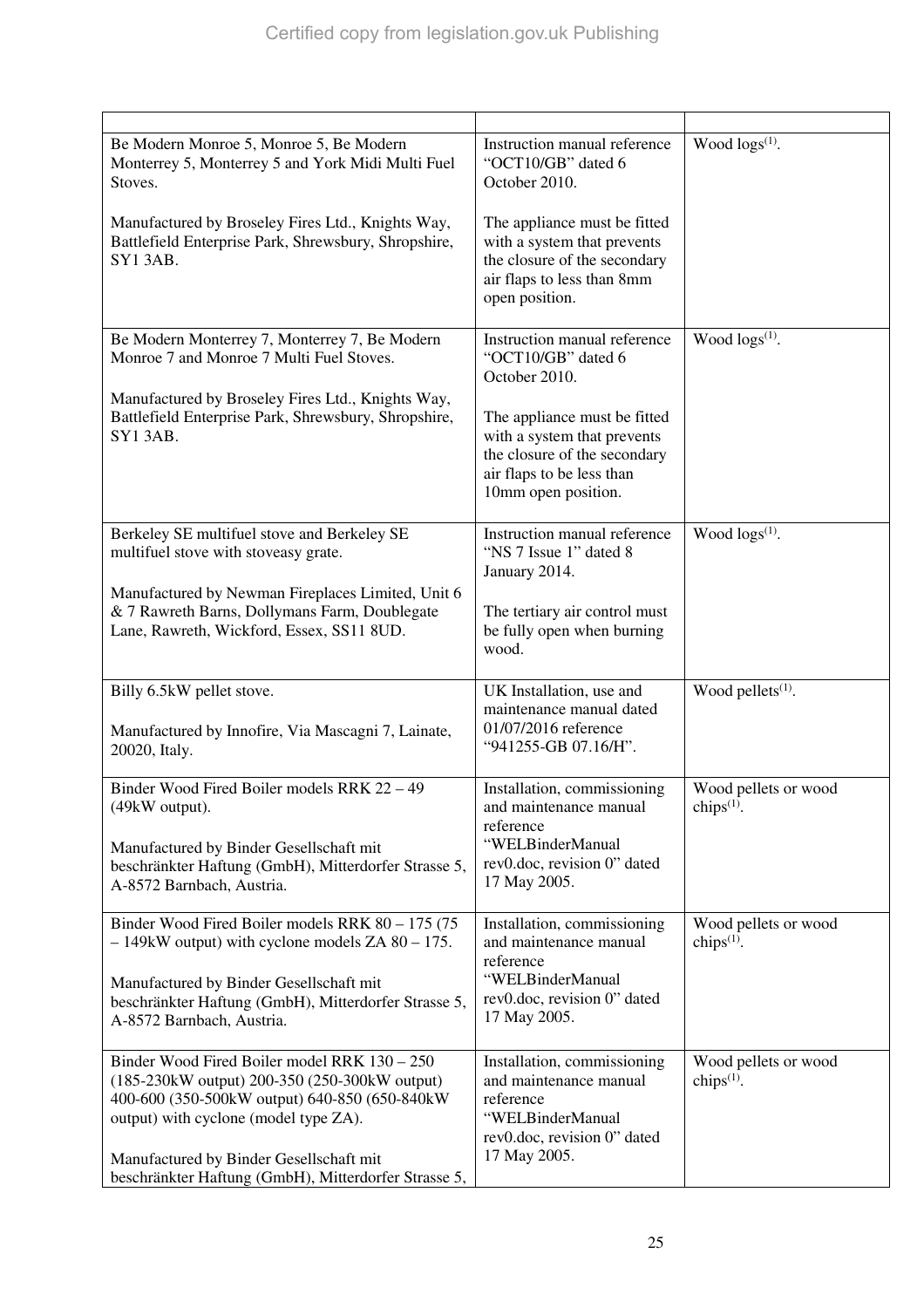| A-8572 Barnbach, Austria.                                                                                                                                                                                                                      |                                                                                                                                                                      |                                       |
|------------------------------------------------------------------------------------------------------------------------------------------------------------------------------------------------------------------------------------------------|----------------------------------------------------------------------------------------------------------------------------------------------------------------------|---------------------------------------|
| Binder Wood Fired Boiler model RRK 1000<br>(1200kW output) with multi-cyclone (model MZA).<br>Manufactured by Binder Gesellschaft mit<br>beschränkter Haftung (GmbH), Mitterdorfer Strasse 5,<br>A-8572 Barnbach, Austria.                     | Installation, commissioning<br>and maintenance manual<br>reference<br>"WELBinderManual<br>rev0.doc, revision 0" dated<br>17 May 2005.                                | Wood pellets or wood<br>chips $(1)$ . |
| Binder Wood Fired Boiler model RRK 1200-1650<br>with Binder model MZA multicyclone and automatic<br>ignition.<br>Manufactured by Binder Gesellschaft mit<br>beschränkter Haftung (GmbH), Mitterdorfer Strasse 5,<br>A-8572 Barnbach, Austria.  | Operating instructions<br>reference "2009 July Binder<br>O&M revision 8.doc<br><b>Operation and Maintenance</b><br>Manual, revision 8" dated 15<br><b>July 2009.</b> | Wood pellets or wood<br>chips $(1)$ . |
| Binder Wood Fired Boiler model RRK 1800-2300<br>with Binder model MZA multicyclone and automatic<br>ignition.<br>Manufactured by Binder Gesellschaft mit<br>beschränkter Haftung (GmbH), Mitterdorfer Strasse 5,<br>A-8572 Barnbach, Austria.  | Operating instructions<br>reference "2009 July Binder<br>O&M revision 8.doc<br><b>Operation and Maintenance</b><br>Manual, revision 8" dated 15<br>July 2009.        | Wood pellets or wood<br>chips $(1)$ . |
| Binder Wood Fired Boiler model RRK 2500-3000<br>with Binder model MZA multi-cyclone and automatic<br>ignition.<br>Manufactured by Binder Gesellschaft mit<br>beschränkter Haftung (GmbH), Mitterdorfer Strasse 5,<br>A-8572 Barnbach, Austria. | Operating instructions<br>reference "2009 July Binder<br>O&M revision 8.doc<br><b>Operation and Maintenance</b><br>Manual, revision 8" dated 15<br><b>July 2009.</b> | Wood pellets or wood<br>chips $(1)$ . |
| Bioclass NG 10, NG 16, NG 25 and NG 43 wood<br>pellet boilers.<br>Manufactured by Domusa S.Coop B° San Esteban s/n<br>20737, Errezil, Spain.                                                                                                   | Installation and operating<br>Instructions manual<br>reference "CDOC000682"<br>dated July 2014.                                                                      | Wood pellets <sup>(1)</sup> .         |
| Bioflame 15 Slim Wood Pellet Boiler.<br>Manufactured by Wood Energy Solutions Limited,<br>Donaskeigh, Tipperary, Co. Tipperary, Ireland.                                                                                                       | Installation and operation<br>manual reference "V.1.1"<br>dated June 2014.                                                                                           | Wood pellets <sup>(1)</sup> .         |
| Biokaitra BIO models 30 and 50 pellet boilers.<br>Manufactured by UAB Biokaitra, Šv. Stepono 27, LT-<br>01312, Vilnius, Lithuania.                                                                                                             | Instruction manual version 1<br>reference "User manual,<br>User guide, Installation, Use<br>and Maintenance of the<br>Boiler" dated November<br>2013.                | Wood pellets $(1)$ .                  |
| Biomatic +20 boiler.<br>Manufactured by Ariterm, Sweden AB, Flottiljvägen                                                                                                                                                                      | Instruction manual reference<br>"ARITERM-VTT-S-07229-<br>11.1" dated 21 May 2012.                                                                                    | Wood pellets $(1)$ .                  |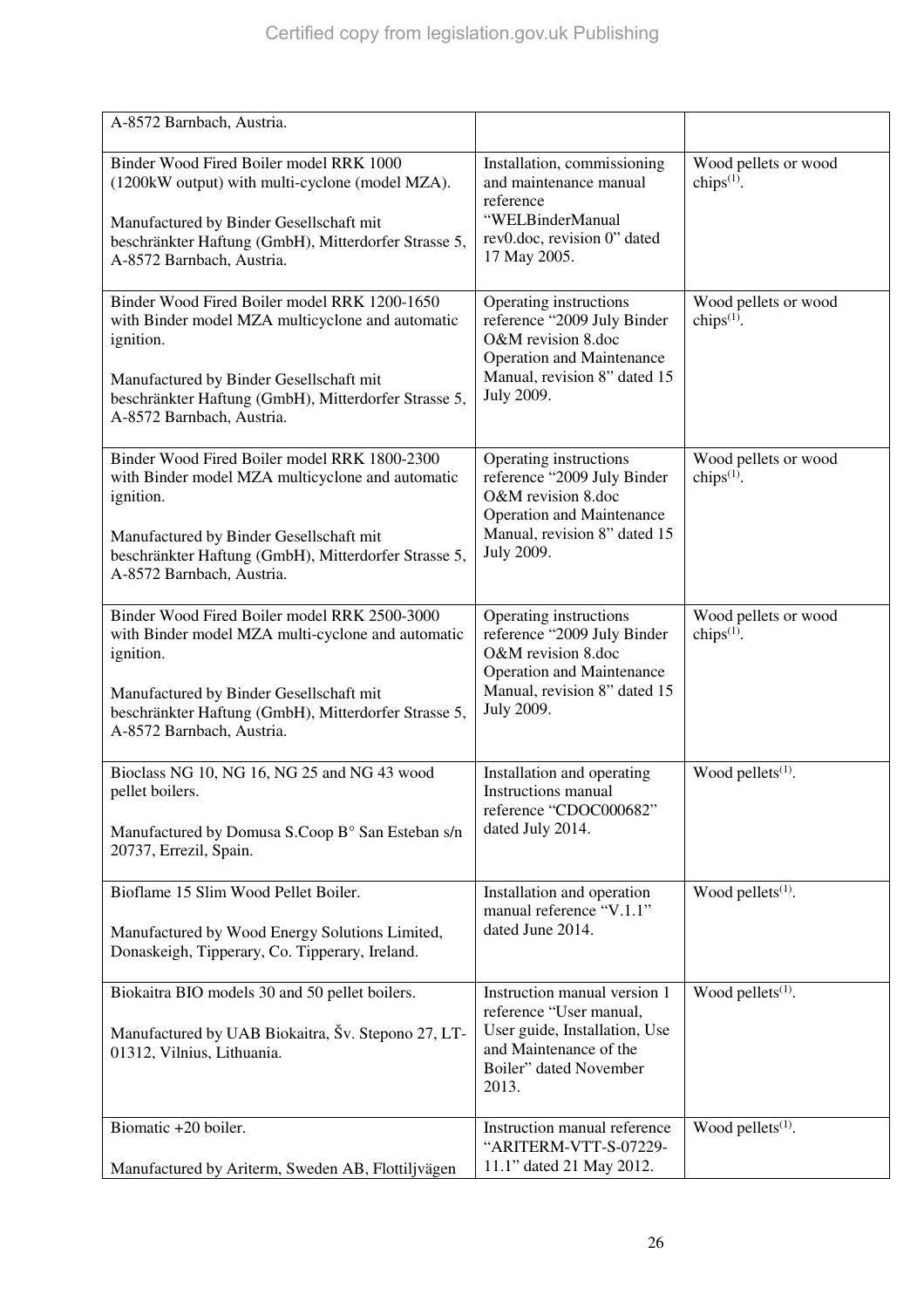| 15, 392 41 Kalmar, Sweden.                                                                                                                                  |                                                                                              |                                                                      |
|-------------------------------------------------------------------------------------------------------------------------------------------------------------|----------------------------------------------------------------------------------------------|----------------------------------------------------------------------|
| Biomatic $+20$ light boiler and Biomatic $+20$ ultra light<br>boiler.                                                                                       | Instruction manual reference<br>"ARITERM-VTT-S-07229-<br>11.2" dated 21 May 2012.            | Wood pellets $(1)$ .                                                 |
| Manufactured by Ariterm, Sweden AB, Flottiljvägen<br>15, 392 41 Kalmar, Sweden.                                                                             |                                                                                              |                                                                      |
| Biomatic +40 boiler.                                                                                                                                        | Instruction manual reference<br>"ARITERM-VTT-S-06765-                                        | Wood pellets <sup>(1)</sup> .                                        |
| Manufactured by Ariterm, Sweden AB, Flottiljvägen<br>15, 392 41 Kalmar, Sweden.                                                                             | 11.1" dated 21 May 2012.                                                                     |                                                                      |
| Biomatic +40 light boiler and Biomatic +40 ultra light<br>boiler.                                                                                           | Instruction manual reference<br>"ARITERM-VTT-S-06765-<br>11.2" dated 21 May 2012.            | Wood pellets $(1)$ .                                                 |
| Manufactured by Ariterm, Sweden AB, Flottiljvägen<br>15, 392 41 Kalmar, Sweden.                                                                             |                                                                                              |                                                                      |
| Biomatic 220 and 250 fitted with Zyklovent 220-250<br>cyclone separator.                                                                                    | Manufacturer's instructions<br>reference                                                     | Wood chips, wood pellets or<br>planed wood shavings <sup>(1)</sup> . |
| Manufactured by HERZ Armaturen Ges.m.b.H,<br>Richard-Strauss-Straße 22, A-1230 Wien, Austria.                                                               | "Bedienungsanleitung<br>Englisch v2.0 doc." dated<br>April 2005.                             |                                                                      |
| Biomatic 300, 350, 400 and 500 fitted with Zyklovent<br>300-500 cyclone separator.                                                                          | Manufacturer's instructions<br>reference                                                     | Wood chips, wood pellets or<br>planed wood shavings <sup>(1)</sup> . |
| Manufactured by HERZ Armaturen Ges.m.b.H,<br>Richard-Strauss-Straße 22, A-1230 Wien, Austria.                                                               | "Bedienungsanleitung<br>Englisch v2.0 doc." dated<br>April 2005.                             |                                                                      |
| Biotech Top Light, Top Light M, Top Light M MBW,<br>PZ8RL, PZ25RL and PZ35RL wood pellet boilers.                                                           | Instruction manual reference<br>"Top Light/Top Light<br>M/Top Light                          | Wood pellets <sup>(1)</sup> .                                        |
| Manufactured by Biotech Energietechnik GmbH,<br>Mayrwiesstrasse 125300 Hallwang bei Salzburg,<br>Austria.                                                   | M/MBW/PZ8RL/PZ25RL/P<br>Z32RL/PZ35RL Version<br>9400000100030 06/13 ENG"<br>dated June 2013. |                                                                      |
| BioWIN2 wood pellet boilers models: BWE 102,<br>BWK 102, BWP 102, BWE 152, BWK 152, BWP<br>152, BWE 212, BWK 212, BWP 212, BWE 262,<br>BWK 262 and BWP 262. | <b>Operating Manual BioWIN 2</b><br>dated July 2015 reference<br>"093406/03".                | Wood pellets $(1)$ .                                                 |
| Manufactured by Windhager Zentralheizung GmbH,<br>Anton-Windhager-Str. 20, A-5201 Seerkirchen bei<br>Salzburg, Austria.                                     | Assembly instructions<br>BioWIN 2 dated July 2015<br>references "093403/04".                 |                                                                      |
| BLISS Ariel 5S & 5G 5kW Inset multi-fuel Stoves.                                                                                                            | <b>Installation and Operating</b><br>Instructions dated 04/15                                | Wood $\log(s^{(1)})$ .                                               |
| Manufactured by Tile Tec Fireplaces Limited Private<br>Road 2, Colwick Industrial Estate, Colwick,<br>Nottingham, NG4 2JR.                                  | reference "BLISS Inserts<br>Issue $01$ ".                                                    |                                                                      |
|                                                                                                                                                             | Fitted with a mechanical stop                                                                |                                                                      |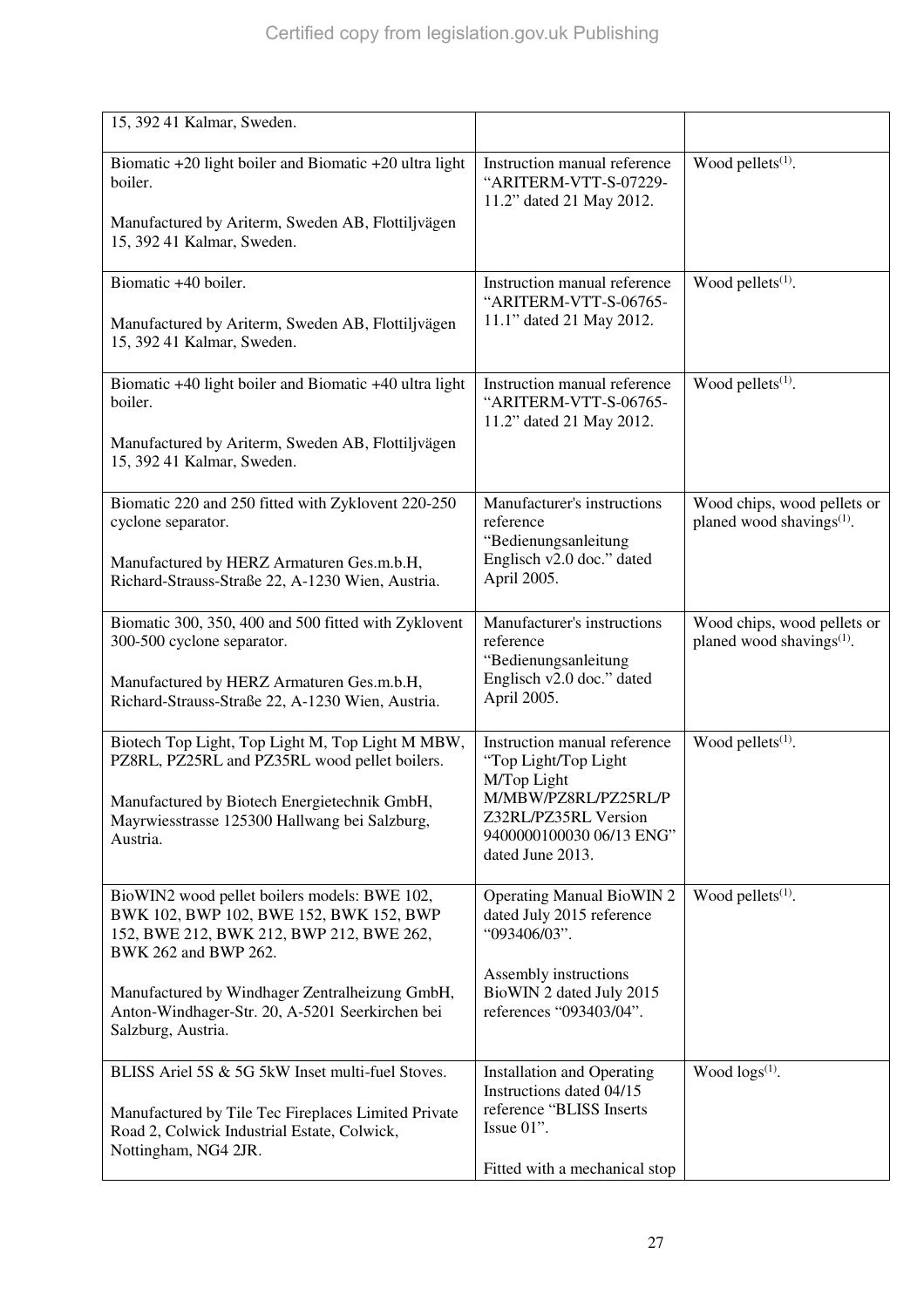|                                                                                                                                                                                      | to prevent secondary air<br>control closure beyond the<br>50% open position.                                                                                                                                                |                        |
|--------------------------------------------------------------------------------------------------------------------------------------------------------------------------------------|-----------------------------------------------------------------------------------------------------------------------------------------------------------------------------------------------------------------------------|------------------------|
| BLISS Charon 10S & 10G 10kW Inset multi-fuel<br>Stoves.<br>Manufactured by Tile Tec Fireplaces Limited Private<br>Road 2, Colwick Industrial Estate, Colwick,<br>Nottingham NG4 2JR. | <b>Installation and Operating</b><br>Instructions dated 04/15<br>reference "BLISS Inserts<br>Issue $01$ ".<br>Fitted with a mechanical stop<br>to prevent secondary air                                                     | Wood $\log s^{(1)}$ .  |
|                                                                                                                                                                                      | control closure beyond the<br>10% open position.                                                                                                                                                                            |                        |
| BLISS TFG 5 5kW Freestanding wood burning Stove.<br>Manufactured by Tile Tec Fireplaces Limited Private<br>Road 2, Colwick Industrial Estate, Colwick,<br>Nottingham, NG4 2JR.       | <b>Installation and Operating</b><br>Instructions dated 04/15<br>reference "TFG Stoves<br>BLISS Issue 01".                                                                                                                  | Wood $\log s^{(1)}$ .  |
|                                                                                                                                                                                      | Fitted with a mechanical stop<br>to prevent secondary air<br>control closure beyond the<br>50% and Primary air control<br>beyond the 10% open<br>positions.                                                                 |                        |
| BLISS TFG 8 8kW Freestanding wood burning Stove.<br>Manufactured by Tile Tec Fireplaces Limited Private<br>Road 2, Colwick Industrial Estate, Colwick,<br>Nottingham, NG4 2JR.       | <b>Installation and Operating</b><br>Instructions dated 04/15<br>reference "TFG Stoves<br>BLISS Issue 01".<br>Fitted with a mechanical stop<br>to prevent secondary air<br>control closure beyond the<br>25% open position. | Wood $\log s^{(1)}$ .  |
| Bohemia X40 Cube Panorama 4.5kW multifuel stove.                                                                                                                                     | <b>Installation and Operating</b>                                                                                                                                                                                           | Wood $\log(s^{(1)})$ . |
| Manufactured by Pevex Enterprises Ltd., Unit MP7,<br>Kirrawah Business Park, Newbourne Road, Nr<br>Woodbridge, IP12 4PR.                                                             | Instructions for Bohemia X<br>Freestanding Multifuel<br>stoves dated June 2015<br>reference<br>"Pevex1021/AH/ver1".                                                                                                         |                        |
|                                                                                                                                                                                      | A permanent stop must be<br>implemented ensuring a<br>minimum opening area of<br>$1 \text{cm}^2$ for the primary air<br>slider when in the fully<br>closed position and a tertiary<br>air inlet area of 4cm <sup>2</sup> .  |                        |
| Bohemia X40 Xtra wide 5.5kW multifuel stove.<br>Manufactured by Pevex Enterprises Ltd., Unit MP7,<br>Kirrawah Business Park, Newbourne Road, Nr                                      | <b>Installation and Operating</b><br>Instructions for Bohemia X<br><b>Freestanding Multifuel</b><br>stoves dated June 2015<br>reference                                                                                     | Wood $\log(s^{(1)})$ . |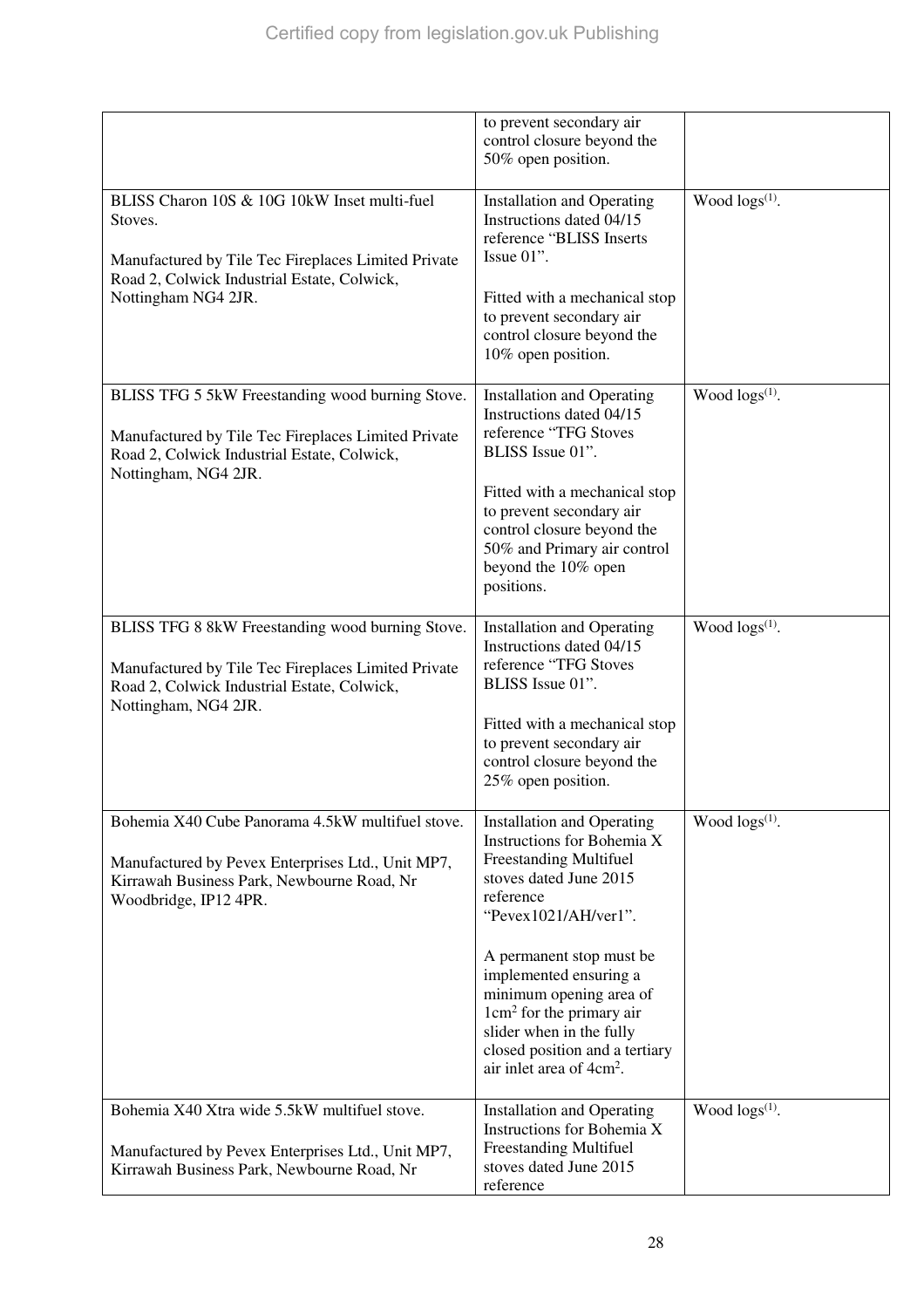| Woodbridge, IP12 4PR.                                                                                | "Pevex1021/AH/ver1".                                      |                        |
|------------------------------------------------------------------------------------------------------|-----------------------------------------------------------|------------------------|
|                                                                                                      | The appliance must be fitted                              |                        |
|                                                                                                      | with a permanent stop that                                |                        |
|                                                                                                      | ensures the primary and<br>secondary air controls cannot  |                        |
|                                                                                                      | close beyond 10% open                                     |                        |
|                                                                                                      | position.                                                 |                        |
| Bohemia X60 Cube and Bohemia X60 Cube                                                                | <b>Installation and Operating</b>                         | Wood $\log(s^{(1)})$ . |
| Panorama 7kW multifuel stoves.                                                                       | Instructions for Bohemia X                                |                        |
|                                                                                                      | <b>Freestanding Multifuel</b>                             |                        |
| Manufactured by Pevex Enterprises Ltd., Unit MP7,<br>Kirrawah Business Park, Newbourne Road, Nr      | stoves dated June 2015<br>reference                       |                        |
| Woodbridge, IP12 4PR.                                                                                | "Pevex1021/AH/ver1".                                      |                        |
|                                                                                                      |                                                           |                        |
| Boru 4.9kW Stove.                                                                                    | Instruction manual reference<br>"BFF010" dated 26 January | Wood $\log s^{(1)}$ .  |
| Manufactured by Righpur Ltd., T/A Boru Stoves, The                                                   | 2011.                                                     |                        |
| Hive, Ballydine, Gooldscross, Ireland.                                                               |                                                           |                        |
|                                                                                                      | The air controls must be                                  |                        |
|                                                                                                      | fixed such they cannot be<br>closed more than:            |                        |
|                                                                                                      | - Primary air slide 2mm;                                  |                        |
|                                                                                                      | - Secondary air slide 2mm;                                |                        |
|                                                                                                      | - Tertiary air slide 30%.                                 |                        |
| Breckwell ESWC21.                                                                                    | Operation and instruction                                 | Wood $\log s^{(1)}$ .  |
|                                                                                                      | manual reference "852284                                  |                        |
| Manufactured by United States Stove Company, 227<br>Industrial Park Road, South Pittsburg, TN 37380, | A" dated October 2014.                                    |                        |
| USA.                                                                                                 |                                                           |                        |
|                                                                                                      |                                                           |                        |
| Breckwell ESWC31.                                                                                    | Operation and instruction<br>manual reference "852286     | Wood $\log s^{(1)}$ .  |
| Manufactured by United States Stove Company, 227                                                     | A" dated October 2014.                                    |                        |
| Industrial Park Road, South Pittsburg, TN 37380,                                                     |                                                           |                        |
| USA.                                                                                                 | The appliance must be fitted<br>with a mechanical stop to |                        |
|                                                                                                      | prevent air control closure                               |                        |
|                                                                                                      | beyond the 6mm open                                       |                        |
|                                                                                                      | position.                                                 |                        |
| Breckwell ETR002.                                                                                    | Operation and instruction                                 | Wood $\log(s^{(1)})$ . |
|                                                                                                      | manual reference "852288"                                 |                        |
| Manufactured by United States Stove Company, 227<br>Industrial Park Road, South Pittsburg, TN 37380, | dated October 2014.                                       |                        |
| USA.                                                                                                 | The appliance must be fitted                              |                        |
|                                                                                                      | with a mechanical stop to                                 |                        |
|                                                                                                      | prevent air control closure<br>beyond the 12mm open       |                        |
|                                                                                                      | position.                                                 |                        |
|                                                                                                      |                                                           |                        |
| Breckwell model ESWC 11 wood burning stove.                                                          | Instruction manual reference<br>"852330" dated December   | Wood $\log(s^{(1)})$ . |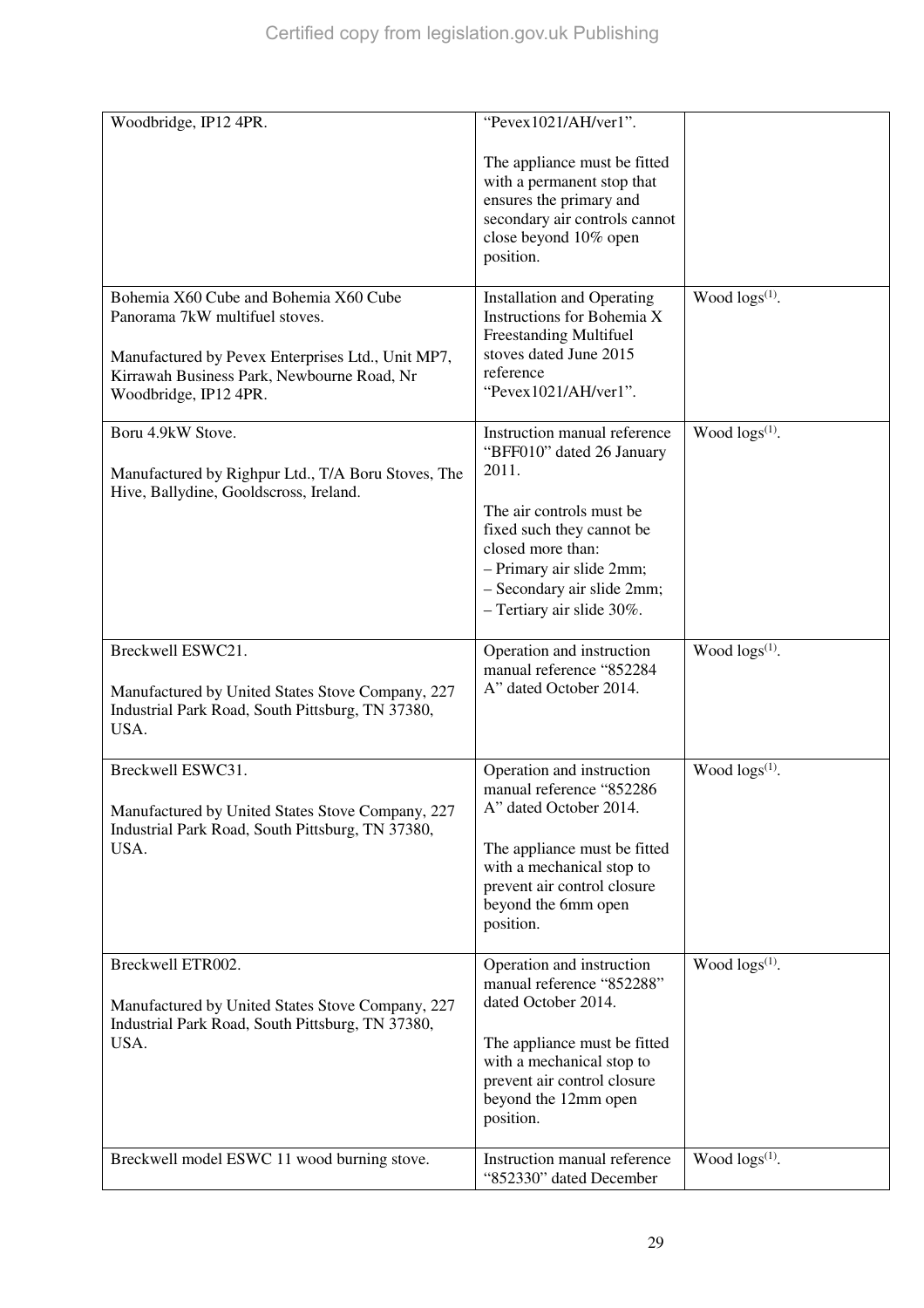| Manufactured by United States Stove Company, 227<br>Industrial Park Road, South Pittsburg, TN 37380,                         | 2014.                                                                                                                                                                                                                          |                        |
|------------------------------------------------------------------------------------------------------------------------------|--------------------------------------------------------------------------------------------------------------------------------------------------------------------------------------------------------------------------------|------------------------|
| USA.                                                                                                                         | The appliance must be fitted<br>with a system to prevent<br>closure of one of the eight<br>secondary air slots beyond<br>the 3.5mm open position,<br>and with the tertiary air<br>control fixed in the fully<br>open position. |                        |
| Bristol 4.6kW multi-fuel inset appliance.<br>Manufactured by Bronpi Calefaccion, Carretera<br>Cordoba-Malaga Km 78.2. Spain. | <b>Bronpi Installation</b><br>Instructions. Version 3<br>Issued 15/12/2014.                                                                                                                                                    | Wood $\log(s^{(1)})$ . |
|                                                                                                                              | <b>Bronpi Supplementary</b><br>Instructions Mod. Bristol.<br>Version 7 Issued 23/01/2015.                                                                                                                                      |                        |
|                                                                                                                              | Appliances must be fitted<br>with a permanent stop to<br>prevent closure of the air<br>control beyond 25% open<br>position.                                                                                                    |                        |
| Bristol-C 4.6kW multi-fuel stove.<br>Manufactured by Bronpi Calefaccion, Carretera                                           | <b>Bronpi</b> Installation<br>Instructions. Version 3<br>Issued 15/12/2014.                                                                                                                                                    | Wood $\log(s^{(1)})$ . |
| Cordoba-Malaga Km 78.2. Spain.                                                                                               | <b>Bronpi Supplementary</b><br>Instructions Mod. Bristol-V.<br>Version 7 Issued 23/01/2015.                                                                                                                                    |                        |
|                                                                                                                              | Appliances must be fitted<br>with a permanent stop to<br>prevent closure of the air<br>control beyond 25% open                                                                                                                 |                        |
|                                                                                                                              | position.                                                                                                                                                                                                                      |                        |
| Bristol-Vision 4.6kW multi-fuel insert.<br>Manufactured by Bronpi Calefaccion, Carretera<br>Cordoba-Malaga Km 78.2. Spain    | Bronpi Installation<br>Instructions. Version 3<br>Issued 15/12/2014.                                                                                                                                                           | Wood $\log(s^{(1)})$ . |
|                                                                                                                              | <b>Bronpi Supplementary</b><br>Instructions Mod. Bristol-C.<br>Version 7 Issued 23/01/2015.                                                                                                                                    |                        |
|                                                                                                                              | Appliances must be fitted<br>with a permanent stop to<br>prevent closure of the air<br>control beyond 25% open<br>position.                                                                                                    |                        |
| BST71L wood-burning 10kW stove.                                                                                              | <b>Installation and Operation</b><br>manual Stove BST71L dated                                                                                                                                                                 | Wood $\log(s^{(1)})$ . |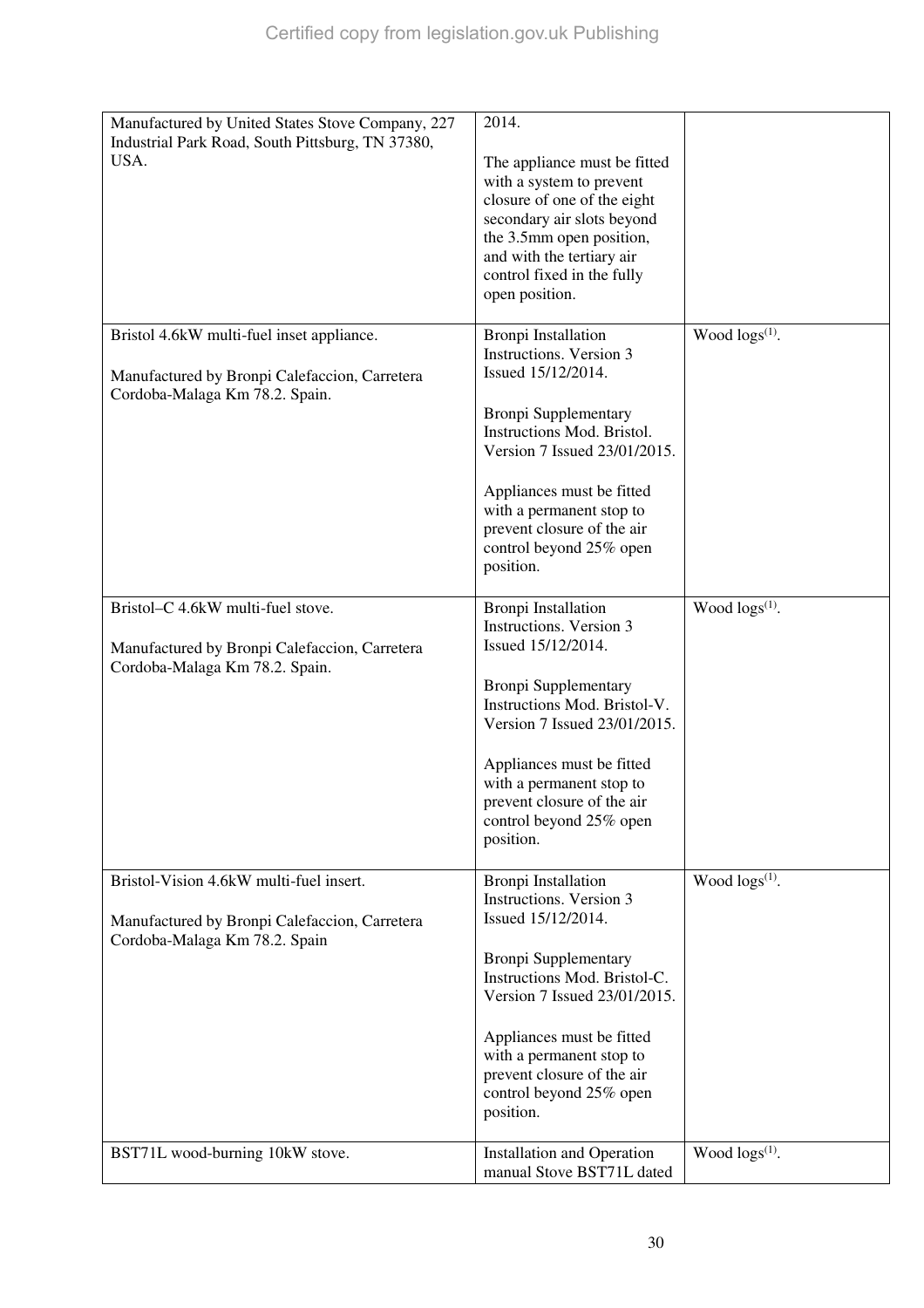| Manufactured by Hebei Chida Manufacture and Trade<br>Co Limited, No. B2305, Times Ark Building, 36<br>Guang'an Street, Shijiazhuang, 050011 China. | 01/10/2015 reference<br>"Version 8".                                                                      |                            |
|----------------------------------------------------------------------------------------------------------------------------------------------------|-----------------------------------------------------------------------------------------------------------|----------------------------|
|                                                                                                                                                    | The appliance must be fitted<br>with a mechanical stop to                                                 |                            |
|                                                                                                                                                    | prevent closure of the                                                                                    |                            |
|                                                                                                                                                    | secondary air control beyond                                                                              |                            |
|                                                                                                                                                    | the 50% open position.                                                                                    |                            |
| BST71L wood-burning 10kW stove.<br>Manufactured by Hebei Womho Imp. & Exp. Trade<br>Co. Ltd., Room 2210, No. 3 Building, Jiahe Plaza,              | <b>Installation and Operation</b><br>manual Stove BST71L dated<br>01/03/2016 reference<br>"Version 1.01". | Wood logs(1).              |
| Tan'gu street, Shijiazhuang, China.                                                                                                                |                                                                                                           |                            |
|                                                                                                                                                    | The appliance must be fitted<br>with a mechanical stop to                                                 |                            |
|                                                                                                                                                    | prevent secondary air control                                                                             |                            |
|                                                                                                                                                    | closure beyond the 50%                                                                                    |                            |
|                                                                                                                                                    | open position.                                                                                            |                            |
| BST71M wood-burning 8.3kW stove.                                                                                                                   | <b>Installation and Operation</b>                                                                         | Wood $\log s^{(1)}$ .      |
|                                                                                                                                                    | manual Stove BST71M<br>dated 01/10/2015 reference                                                         |                            |
| Manufactured by Hebei Chida Manufacture and Trade<br>Co Limited, No. B2305, Times Ark Building, 36                                                 | "Version 8".                                                                                              |                            |
| Guang'an Street, Shijiazhuang, 050011 China.                                                                                                       |                                                                                                           |                            |
|                                                                                                                                                    | The appliance must be fitted                                                                              |                            |
|                                                                                                                                                    | with a mechanical stop to<br>prevent closure of the                                                       |                            |
|                                                                                                                                                    | secondary air control beyond                                                                              |                            |
|                                                                                                                                                    | the 50% open position.                                                                                    |                            |
| BST71M wood-burning 8.3kW stove.                                                                                                                   | <b>Installation and Operation</b>                                                                         | Wood $\log(s^{(1)})$ .     |
|                                                                                                                                                    | manual Stove BST71M                                                                                       |                            |
| Manufactured by Hebei Womho Imp. & Exp. Trade                                                                                                      | dated 01/03/2016 reference<br>"Version 1.01".                                                             |                            |
| Co. Ltd., Room 2210, No. 3 Building, Jiahe Plaza,<br>Tan'gu street, Shijiazhuang, China.                                                           |                                                                                                           |                            |
|                                                                                                                                                    | The appliance must be fitted                                                                              |                            |
|                                                                                                                                                    | with a mechanical stop to<br>prevent secondary air control                                                |                            |
|                                                                                                                                                    | closure beyond the 50%                                                                                    |                            |
|                                                                                                                                                    | open position.                                                                                            |                            |
| BST71S wood-burning 6.5kW stove.                                                                                                                   | <b>Installation and Operation</b>                                                                         | Wood logs <sup>(1)</sup> . |
|                                                                                                                                                    | manual Stove BST71S dated                                                                                 |                            |
| Manufactured by Hebei Chida Manufacture and Trade<br>Co Limited, No. B2305, Times Ark Building, 36                                                 | 01/10/2015 reference<br>"Version 8".                                                                      |                            |
| Guang'an Street, Shijiazhuang, 050011 China.                                                                                                       |                                                                                                           |                            |
|                                                                                                                                                    | The appliance must be fitted                                                                              |                            |
|                                                                                                                                                    | with a mechanical stop to<br>prevent closure of the                                                       |                            |
|                                                                                                                                                    | secondary air control beyond                                                                              |                            |
|                                                                                                                                                    | the 25% open position.                                                                                    |                            |
| BST71S wood-burning 6.5kW stove.                                                                                                                   | <b>Installation and Operation</b>                                                                         | Wood $\log(s^{(1)})$ .     |
|                                                                                                                                                    | manual Stove BST71S dated                                                                                 |                            |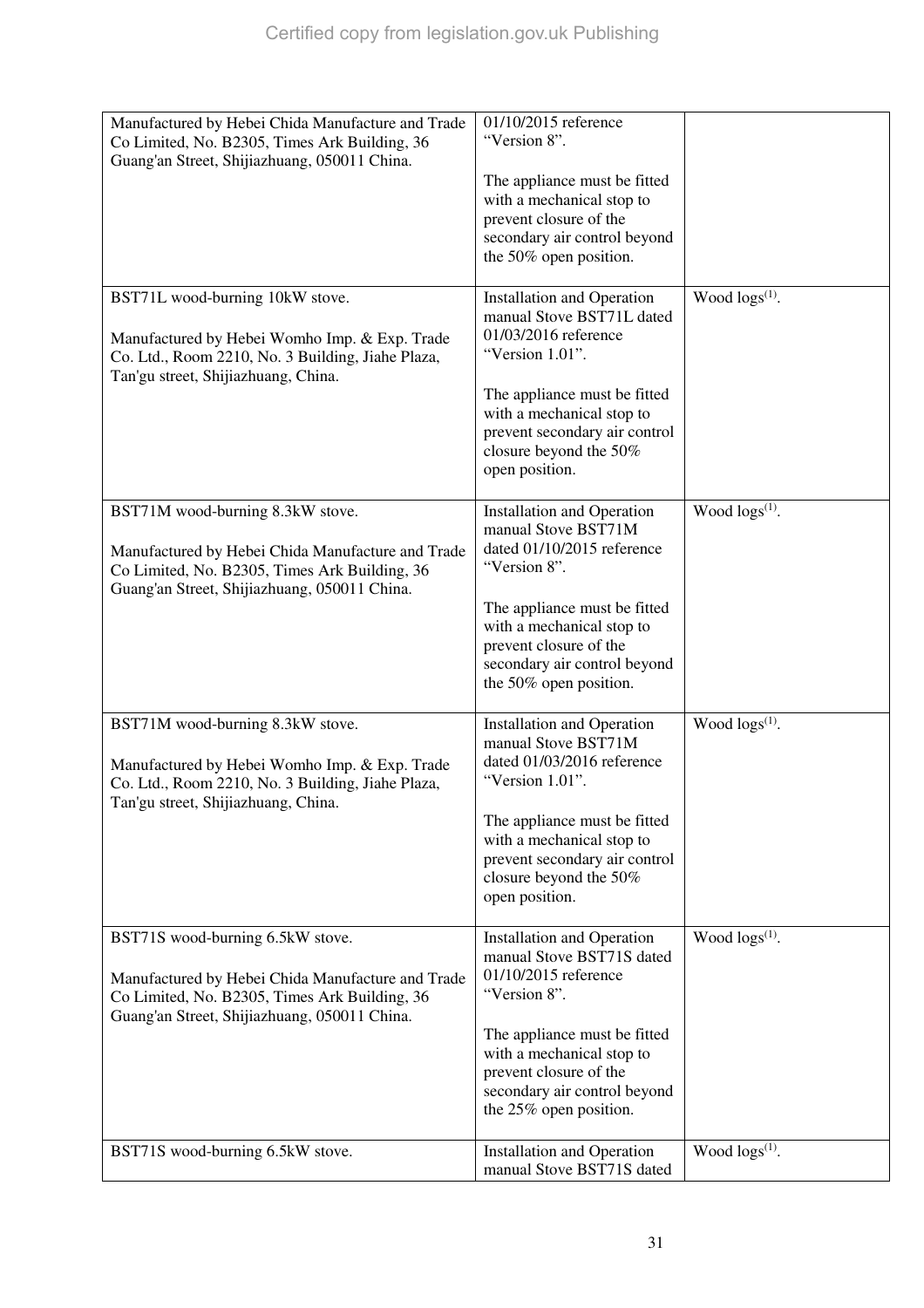| Manufactured by Hebei Womho Imp. & Exp. Trade     | 01/03/2016 reference                                      |                        |
|---------------------------------------------------|-----------------------------------------------------------|------------------------|
| Co. Ltd., Room 2210, No. 3 Building, Jiahe Plaza, | "Version 1.01".                                           |                        |
| Tan'gu street, Shijiazhuang, China.               |                                                           |                        |
|                                                   | The appliance must be fitted                              |                        |
|                                                   | with a mechanical stop to                                 |                        |
|                                                   | prevent secondary air control                             |                        |
|                                                   | closure beyond the 25%                                    |                        |
|                                                   | open position.                                            |                        |
|                                                   |                                                           |                        |
| BST83X multifuel stove.                           | Installation and operation                                | Wood logs(1).          |
|                                                   | manual reference "1.01"                                   |                        |
| Manufactured by Hebei Chida Manufacture and Trade | dated July 2013.                                          |                        |
| Co Ltd., No. B2305, Times Ark Building, 36        |                                                           |                        |
| Guang'an Street, Shijiazhuang, 050011, China.     | The appliance must be fitted                              |                        |
|                                                   | with a mechanical stop to                                 |                        |
|                                                   | prevent secondary air closure                             |                        |
|                                                   | beyond the 15mm open                                      |                        |
|                                                   | position.                                                 |                        |
|                                                   |                                                           |                        |
| BST83X multifuel stove.                           | Installation and operation<br>manual stove BST83X dated   | Wood $\log s^{(1)}$ .  |
|                                                   | 01/03/2016 reference                                      |                        |
| Manufactured by Hebei Womho Imp. & Exp. Trade     | "Version 1.01".                                           |                        |
| Co. Ltd., Room 2210, No. 3 Building, Jiahe Plaza, |                                                           |                        |
| Tan'gu street, Shijiazhuang, China.               |                                                           |                        |
|                                                   | The appliance must be fitted<br>with a mechanical stop to |                        |
|                                                   | prevent secondary air closure                             |                        |
|                                                   | beyond the 15mm open                                      |                        |
|                                                   | position.                                                 |                        |
|                                                   |                                                           |                        |
| Bucklesham 35FS, and Bucklesham 35FS Panorama,    | <b>Installation and Operating</b>                         | Wood $\log(s^{(1)})$ . |
| 3.8kW multifuel stoves.                           | <b>Instructions for Bucklesham</b>                        |                        |
|                                                   | 35/40/50/60 FS Multifuel                                  |                        |
| Manufactured by Pevex Enterprises Ltd., Unit MP7, | stoves dated June 2015                                    |                        |
| Kirrawah Business Park, Newbourne Road, Nr        | reference                                                 |                        |
| Woodbridge, IP12 4PR.                             | "Pevex1020/AH/ver1".                                      |                        |
|                                                   |                                                           |                        |
|                                                   | The appliance must be fitted                              |                        |
|                                                   | with a permanent stop that                                |                        |
|                                                   | ensures the air control cannot                            |                        |
|                                                   | close beyond 15% open                                     |                        |
|                                                   | position.                                                 |                        |
|                                                   |                                                           |                        |
| Bucklesham 40FS, and Bucklesham 40FS Panorama,    | <b>Installation and Operating</b>                         | Wood logs(1).          |
| 4.5kW multifuel stoves.                           | <b>Instructions for Bucklesham</b>                        |                        |
|                                                   | 35/40/50/60 FS Multifuel                                  |                        |
| Manufactured by Pevex Enterprises Ltd., Unit MP7, | stoves dated June 2015                                    |                        |
| Kirrawah Business Park, Newbourne Road, Nr        | reference<br>"Pevex1020/AH/ver1".                         |                        |
| Woodbridge, IP12 4PR.                             |                                                           |                        |
|                                                   |                                                           |                        |
|                                                   | A permanent stop must be                                  |                        |
|                                                   | implemented ensuring a<br>minimum opening area of         |                        |
|                                                   | $1 \text{cm}^2$ for the primary air                       |                        |
|                                                   | slider when in the fully                                  |                        |
|                                                   | closed position and a tertiary                            |                        |
|                                                   |                                                           |                        |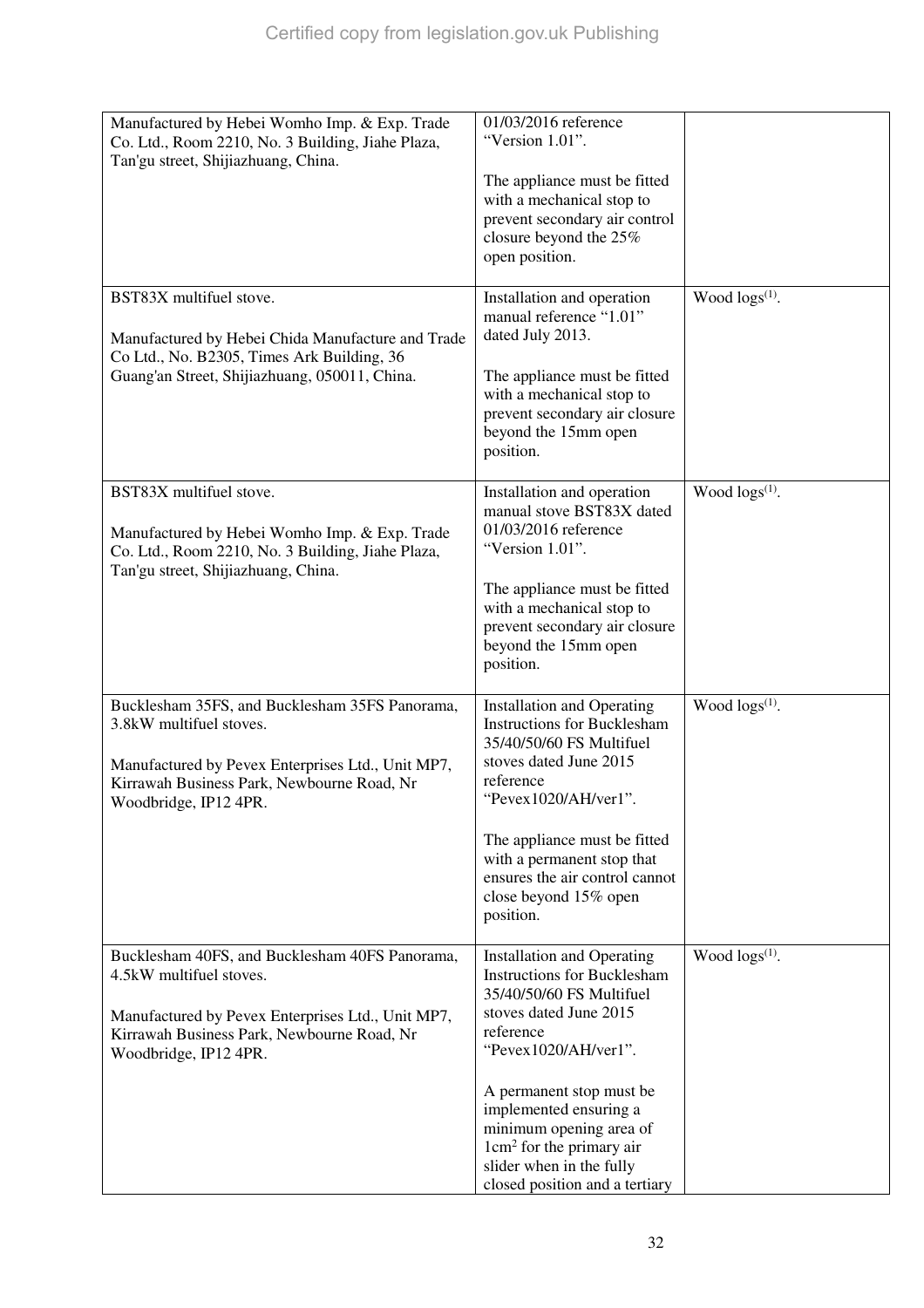|                                                                                                                                                                                                     | air inlet area of 4cm <sup>2</sup> .                                                                                                                                                                                                                                                                                                                                                             |                        |
|-----------------------------------------------------------------------------------------------------------------------------------------------------------------------------------------------------|--------------------------------------------------------------------------------------------------------------------------------------------------------------------------------------------------------------------------------------------------------------------------------------------------------------------------------------------------------------------------------------------------|------------------------|
| Bucklesham 50FS, and Bucklesham 50FS Panorama,<br>5kW multifuel stoves.<br>Manufactured by Pevex Enterprises Ltd., Unit MP7,<br>Kirrawah Business Park, Newbourne Road, Nr<br>Woodbridge, IP12 4PR. | <b>Installation and Operating</b><br><b>Instructions for Bucklesham</b><br>35/40/50/60 FS Multifuel<br>stoves dated June 2015<br>reference<br>"Pevex1020/AH/ver1".<br>A permanent stop must be<br>implemented ensuring a<br>minimum opening area of<br>$1 \text{cm}^2$ for the primary air<br>slider when in the fully<br>closed position and a tertiary<br>air inlet area of 4cm <sup>2</sup> . | Wood $\log(s^{(1)})$ . |
| Bucklesham 60FS Panorama and Bucklesham 60FS<br>7kW multifuel stove.<br>Manufactured by Pevex Enterprises Ltd., Unit MP7,<br>Kirrawah Business Park, Newbourne Road, Nr<br>Woodbridge, IP12 4PR.    | <b>Installation and Operating</b><br><b>Instructions for Bucklesham</b><br>35/40/50/60 FS Multifuel<br>stoves dated June 2015<br>reference<br>"Pevex1020/AH/ver1".                                                                                                                                                                                                                               | Wood $\log(s^{(1)})$ . |
| Burley Brampton 8kW stove.<br>Manufactured by Burley Appliances Ltd., Lands' End<br>Way, Oakham, Rutland, LE15 6RB.                                                                                 | Instruction manual reference<br>"BUR/11/10" dated October<br>2011.                                                                                                                                                                                                                                                                                                                               | Wood $\log(s^{(1)})$ . |
| Burley Cassette Briary 7kW wood-burning stove<br>Model 9507.<br>Manufactured by Burley Appliances Ltd., Lands' End<br>Way, Oakham, Rutland, LE15 6RB.                                               | Installation Instructions &<br>User Manual dated<br>01/02/2016 reference<br>"BUR/9500/16".<br>The aeration hole at the rear<br>of the stove must be left fully<br>open.                                                                                                                                                                                                                          | Wood $\log(s^{(1)})$ . |
| Burley Cassette Westhay 10kW wood-burning stove<br>Model 9510.<br>Manufactured by Burley Appliances Ltd., Lands' End<br>Way, Oakham, Rutland, LE15 6RB.                                             | Installation Instructions &<br>User Manual dated<br>01/02/2016 reference<br>"BUR/9500/16".<br>The aeration hole at the rear<br>of the stove must be left fully<br>open.                                                                                                                                                                                                                          | Wood $\log(s^{(1)})$ . |
| Burley Debdale 4kW stove.<br>Manufactured by Burley Appliances Ltd., Lands' End<br>Way, Oakham, Rutland, LE15 6RB.                                                                                  | Instruction manual reference<br>"BUR/11/10" dated October<br>2011.<br>The radius of the air inlet<br>hole must be 19mm.                                                                                                                                                                                                                                                                          | Wood $\log(s^{(1)})$ . |
| Burley Fireball Carlby 7kW wood-burning stove                                                                                                                                                       | Installation Instructions &                                                                                                                                                                                                                                                                                                                                                                      | Wood $\log s^{(1)}$ .  |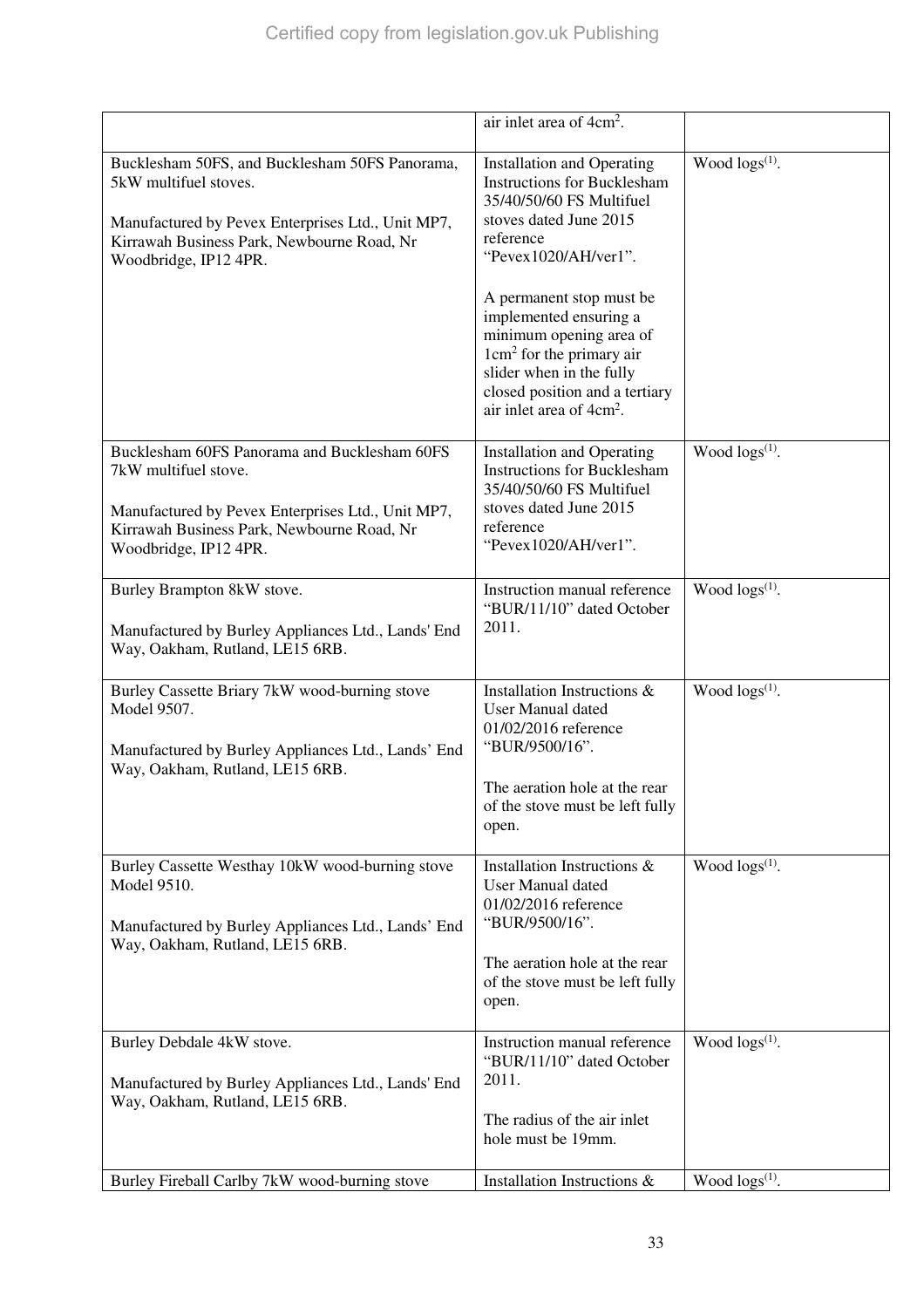| Model 9307.<br>Manufactured by Burley Appliances Ltd., Lands' End<br>Way, Oakham, Rutland, LE15 6RB.                                                         | <b>User Manual dated</b><br>01/02/2016 reference<br>"BUR/02/16".<br>The aeration hole at the rear<br>of the stove must be left fully<br>open.                                                                                         |                        |
|--------------------------------------------------------------------------------------------------------------------------------------------------------------|---------------------------------------------------------------------------------------------------------------------------------------------------------------------------------------------------------------------------------------|------------------------|
| Burley Fireball Coppice 5kW wood-burning inset<br>stove Model 9050.<br>Manufactured by Burley Appliances Ltd., Lands' End<br>Way, Oakham, Rutland, LE15 6RB. | Installation Instructions &<br><b>User Manual dated</b><br>01/02/2016 reference<br>"BUR/02/16".<br>The aeration hole at the rear<br>of the stove must be left fully<br>open.                                                          | Wood $\log(s^{(1)})$ . |
| Burley Fireball Springdale 3kW wood-burning stove<br>Model 9103.<br>Manufactured by Burley Appliances Ltd., Lands' End<br>Way, Oakham, Rutland, LE15 6RB.    | Installation Instructions and<br><b>User Manual dated</b><br>01/05/2016 reference<br>"BUR/05/16".<br>The aeration hole at the rear<br>of the stove must be left fully<br>open.                                                        | Wood $\log s^{(1)}$ .  |
| Burley Hollywell SE.<br>Manufactured by Burley Appliances Ltd., Lands' End<br>Way, Oakham, Rutland, LE15 6RB.                                                | Instruction manual reference<br>"BUR/11/05" dated January<br>2011.<br>The appliance must be fitted<br>with an air plate that<br>prevents the tertiary air<br>controller from closing more<br>than 17mm and opening<br>more than 45mm. | Wood $\log(s^{(1)})$ . |
| Bushman Large Commercial Pizza Oven.<br>Manufactured by Dingley Dell Enterprises Ltd., PO<br>Box 3534, Kidderminster, Worcestershire, DY14<br>9ZE.           | Instruction manual reference<br>"LCOINST" dated January<br>2011.                                                                                                                                                                      | Wood $\log s^{(1)}$ .  |
| Bushman Large Domestic Pizza Oven.<br>Manufactured by Dingley Dell Enterprises Ltd., PO<br>Box 3534, Kidderminster, Worcestershire, DY14<br>9ZE.             | Instruction manual reference<br>"LDOINST" dated January<br>2011.                                                                                                                                                                      | Wood $\log(s^{(1)})$ . |
| Bushman Medium Commercial Pizza Oven.<br>Manufactured by Dingley Dell Enterprises Ltd., PO<br>Box 3534, Kidderminster, Worcestershire, DY14<br>9ZE.          | Instruction manual reference<br>"MCOINST" dated January<br>2011.                                                                                                                                                                      | Wood $\log s^{(1)}$ .  |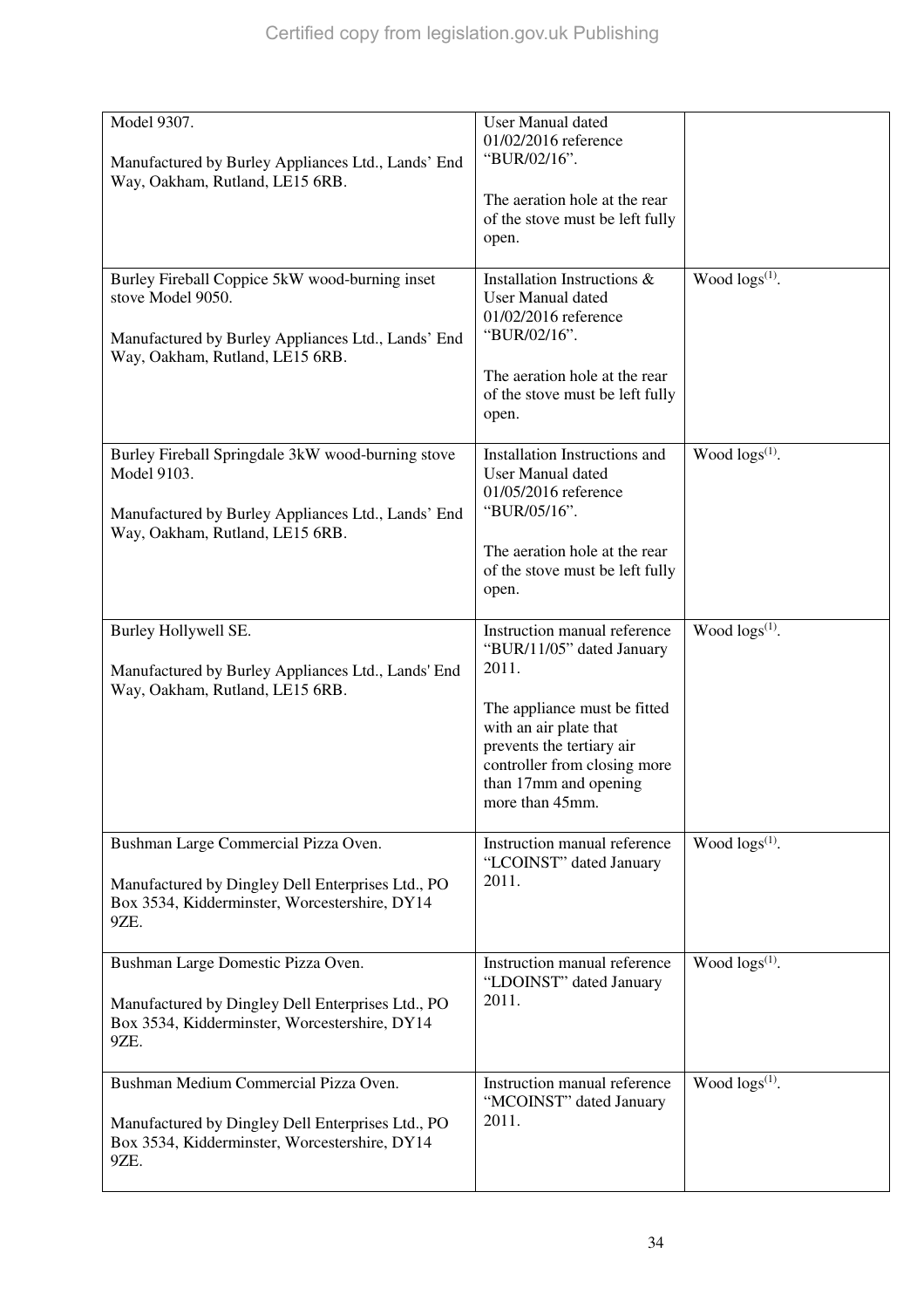| Bushman Medium Domestic Pizza Oven.<br>Manufactured by Dingley Dell Enterprises Ltd., PO<br>Box 3534, Kidderminster, Worcestershire, DY14<br>9ZE.                      | Instruction manual reference<br>"MDOINST" dated January<br>2011.                                                                                                                                                | Wood $\log s^{(1)}$ .      |
|------------------------------------------------------------------------------------------------------------------------------------------------------------------------|-----------------------------------------------------------------------------------------------------------------------------------------------------------------------------------------------------------------|----------------------------|
| Bushman Small Commercial Pizza Oven.<br>Manufactured by Dingley Dell Enterprises Ltd., PO<br>Box 3534, Kidderminster, Worcestershire, DY14<br>9ZE.                     | Instruction manual reference<br>"SCOINST" dated January<br>2011.                                                                                                                                                | Wood $\log s^{(1)}$ .      |
| Bushman Small Domestic Pizza Oven.<br>Manufactured by Dingley Dell Enterprises Ltd., PO<br>Box 3534, Kidderminster, Worcestershire, DY14<br>9ZE.                       | Instruction manual reference<br>"SDOINST" dated January<br>2011.                                                                                                                                                | Wood $\log(s^{(1)})$ .     |
| Buxton Multifuel stove (Model BX1MF).<br>Manufactured by ACR Heat Products Ltd., Unit 1,<br>Weston Works, Weston Lane, Tyseley, Birmingham,<br>West Midlands, B11 3RP. | Technical manual reference<br>"BX1MF 0101" dated 17<br>October 2013.<br>The appliance must be fitted<br>with a mechanical stop to<br>prevent closure of the<br>secondary air control lever<br>beyond 12mm open. | Wood logs <sup>(1)</sup> . |
| Camelot 4 stove.<br>Manufactured by Hunter Stoves Ltd., Trevilla Park,<br>Slaughterbridge, Camelford, Cornwall, PL32 9TT.                                              | Instruction manual reference<br>"JINCAM04 Rev B" dated<br>24 April 2012.<br>The appliance must be fitted<br>with a permanent stop that<br>prevents closure of the<br>secondary air slider beyond<br>30% open.   | Wood $\log(s^{(1)})$ .     |
| Camelot 5 Compact stove.<br>Manufactured by Hunter Stoves Ltd., Trevilla Park,<br>Slaughterbridge, Camelford, Cornwall, PL32 9TT.                                      | Instruction manual reference<br>"JINCAC05 Rev B" dated<br>14 June 2012.<br>The appliance must be fitted<br>with a permanent stop that<br>prevents closure of the<br>secondary air slider beyond<br>30% open.    | Wood $\log(s^{(1)})$ .     |
| Camelot 5 Slimline stove.<br>Manufactured by Hunter Stoves Ltd., Trevilla Park,<br>Slaughterbridge, Camelford, Cornwall, PL32 9TT.                                     | Instruction manual reference<br>"JINCAS05 Rev B" dated 15<br>June 2012.                                                                                                                                         | Wood $\log s^{(1)}$ .      |
| Camelot 6 stove.                                                                                                                                                       | Instruction manual reference<br>"JINCAM06 Rev B" dated                                                                                                                                                          | Wood $\log(s^{(1)})$ .     |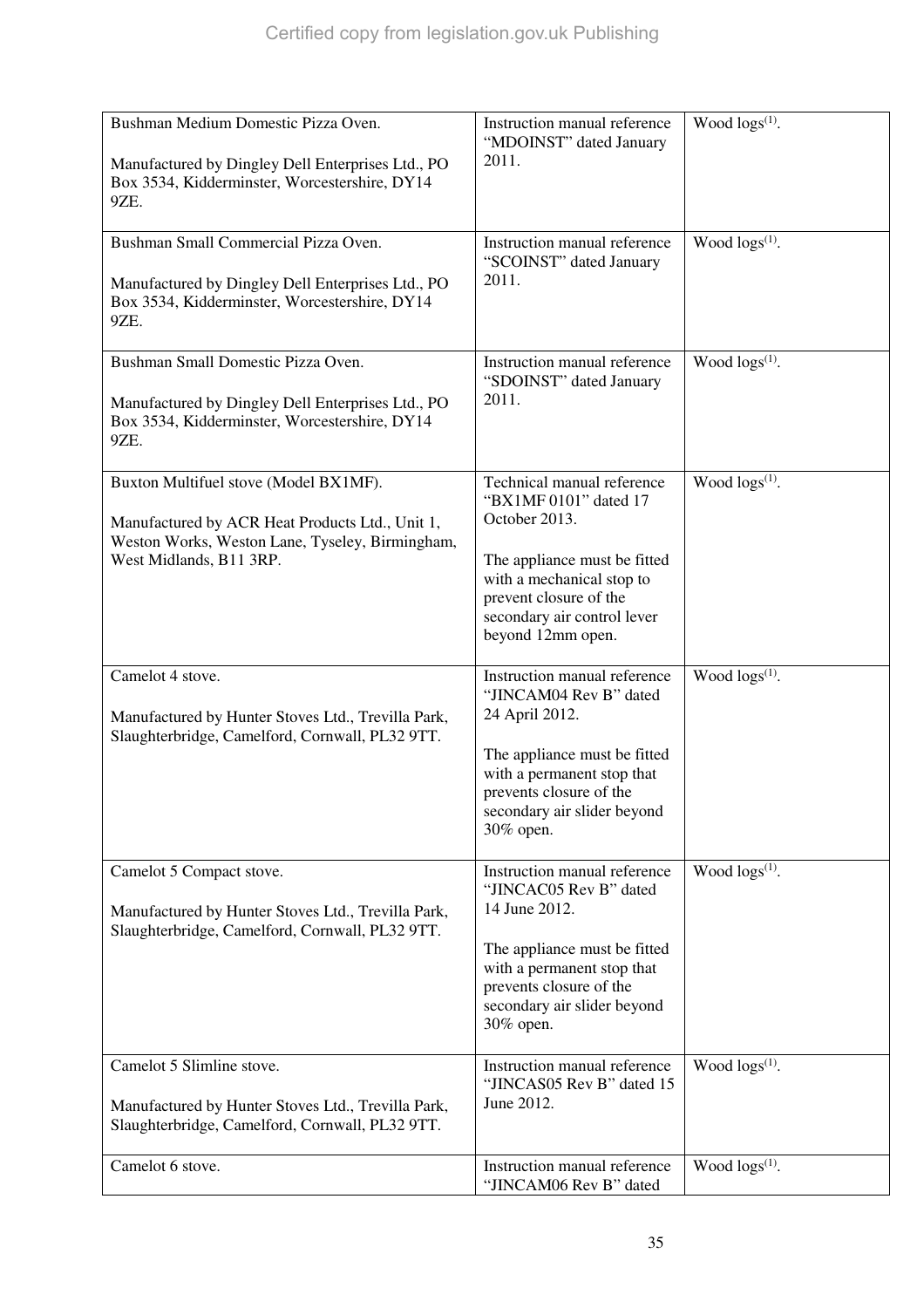| Manufactured by Hunter Stoves Ltd., Trevilla Park,<br>Slaughterbridge, Camelford, Cornwall, PL32 9TT.                                                          | 24 April 2012.                                                                                                                                                                                                                 |                        |
|----------------------------------------------------------------------------------------------------------------------------------------------------------------|--------------------------------------------------------------------------------------------------------------------------------------------------------------------------------------------------------------------------------|------------------------|
| Camelot Slimline 8 stove.<br>Manufactured by Hunter Stoves Ltd., Trevilla Park,<br>Slaughterbridge, Camelford, Cornwall, PL32 9TT.                             | Instruction manual reference<br>"JINCAS08 Rev B" dated 27<br>June 2012.                                                                                                                                                        | Wood $\log(s^{(1)})$ . |
| Capital Fireplaces Qube 450 multifuel stove.<br>Manufactured by F.E. Robinson (Hooton) Ltd.,<br>Station Works, Hooton Road, Hooton, South Wirral,<br>CH66 7NF. | Instruction manual dated 28<br>July 2015 reference "Qube<br>450/Vega 450 Qube Solid<br><b>Fuel Stoves Manual Version</b><br>$1.1$ ".                                                                                           | Wood $\log s^{(1)}$ .  |
| Carillon 4:3 and Carillon 16:9 Crystal.<br>Manufactured by LaNordica Spa, Via Summano 104<br>M. Precalcino, 36030, Vicenza, Italy.                             | Instruction manual reference<br>"7196755-Rev.09" dated 22<br>December 2010.<br>The appliance must be fitted<br>with a mechanical stop to<br>prevent closure of the<br>secondary air control beyond<br>the 40% open position.   | Wood $\log(s^{(1)})$ . |
| Carron 11kW SE Stove.<br>Manufactured by JIG UK Ltd., Hurlingham Business<br>Park, Fulbeck Heath, Grantham, Lincolnshire, NG32<br>3HL.                         | Instruction manual reference<br>"Carron 11kW Stove model<br>September 2012 (Smoke<br>Exempt)".<br>The appliance must be fitted<br>with a modification to the<br>secondary air control<br>preventing closure beyond<br>4mm.     | Wood $\log s^{(1)}$ .  |
| Carron Dante SE.<br>Manufactured by JIG UK Ltd., Hurlingham Business<br>Park, Fulbeck Heath, Grantham, Lincolnshire, NG32<br>3HL.                              | Instruction manual reference<br>"BHC401-406" dated 12<br>January 2011.<br>The appliance must be fitted<br>with a system preventing the<br>closure of the secondary air<br>control openings beyond<br>14mm.                     | Wood $\log(s^{(1)})$ . |
| Carron Darwin SE 5kW Inset multi-fuel stove.<br>Manufactured by JIG UK Ltd., Hurlingham Business<br>Park, Fulbeck Heath, Grantham, Lincolnshire, NG32<br>3HL.  | <b>Installation and Operating</b><br>Instructions dated<br>21/03/2016 reference<br>"CRA601SE Version 2".<br>The appliance must be fitted<br>with a permanent stop to<br>prevent closure of the<br>secondary air control beyond | Wood $\log s^{(1)}$ .  |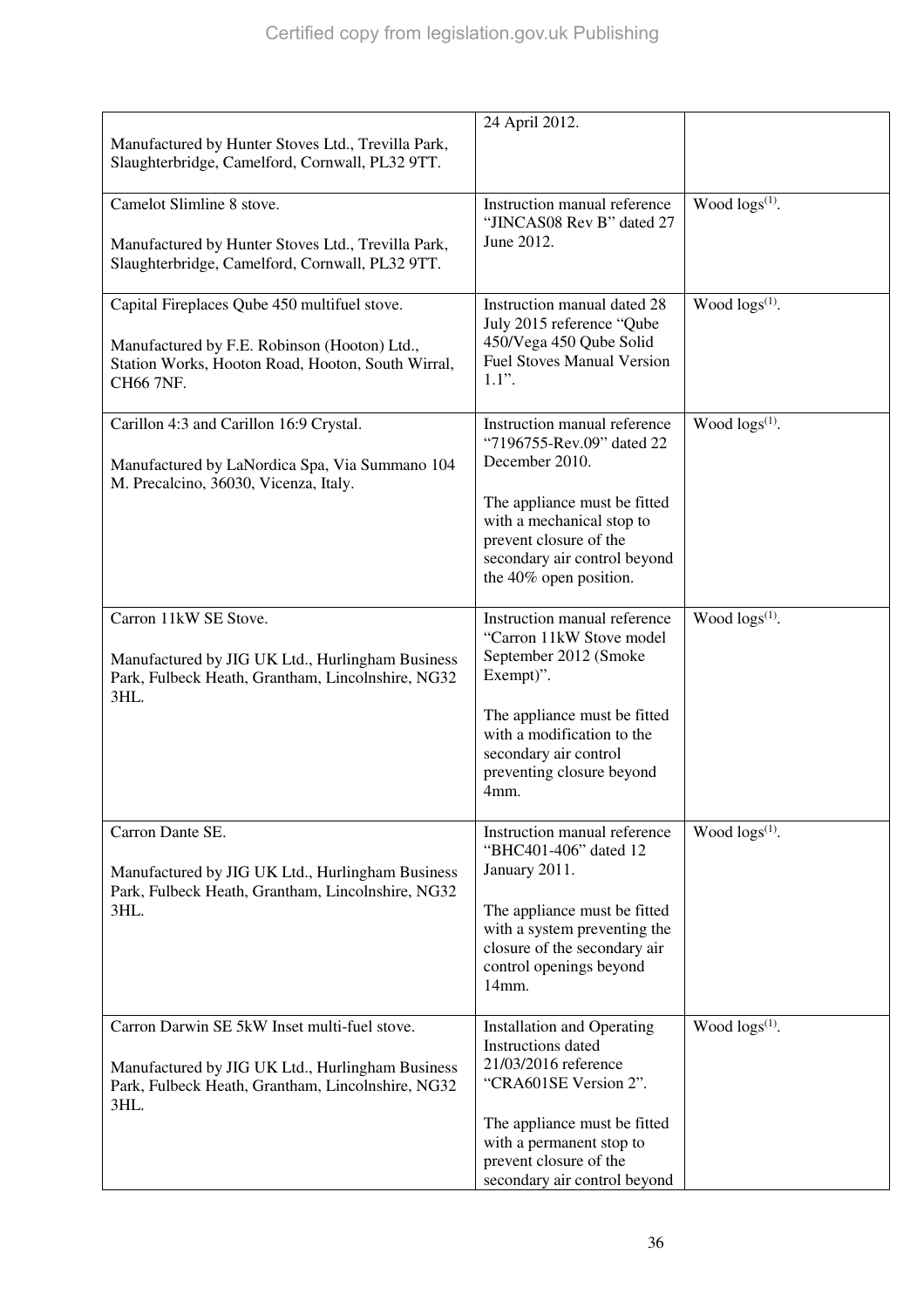|                                                                                                                                                                               | 5mm open.                                                                                                                                                                                                                                              |                                                                  |
|-------------------------------------------------------------------------------------------------------------------------------------------------------------------------------|--------------------------------------------------------------------------------------------------------------------------------------------------------------------------------------------------------------------------------------------------------|------------------------------------------------------------------|
| Carron Stove.<br>Manufactured by JIG UK Ltd., Hurlingham Business<br>Park, Fulbeck Heath, Grantham, Lincolnshire, NG32<br>3HL.                                                | Instruction manual reference<br>'91-62351' dated July 2009.                                                                                                                                                                                            | Dry and split wood logs of a<br>maximum length of $23cm^{(1)}$ . |
| Carron Stove SE.<br>Manufactured by JIG UK Ltd., Hurlingham Business<br>Park, Fulbeck Heath, Grantham, Lincolnshire, NG32<br>3HL.                                             | Instruction manual reference<br>"BHC501-506" dated 12<br>January 2011.<br>The appliance must be fitted<br>with a system preventing the<br>closure of the secondary air<br>control openings beyond<br>3mm.                                              | Wood $\log(s^{(1)})$ .                                           |
| Cascada 5CB 4.6kW multi-fuel stove.<br>Manufactured by Percy Doughty & Co Limited,<br>Imperial Point, Express Trading Estate, Stone Hill<br>Road, Farnworth, Bolton, BL4 9TN. | <b>Installation and Operating</b><br>instructions dated 1<br>November 2015 reference<br>"CASCADA5CB<br><b>INSTRUCTION - REV A".</b>                                                                                                                    | Wood $\log s^{(1)}$ .                                            |
| Cast Tec Arbeia Juno freestanding wood-burning<br>stove.<br>Manufactured by Charlton & Jenrick Ltd., Unit D,<br>Stafford Park 2, Telford, Shropshire, TF3 3AR.                | Installation and operating<br>instructions reference "Juno<br>& Vulcan Issue 01" dated<br>June 2013.<br>The appliance must be fitted<br>with a system that prevents<br>closure of the secondary air<br>control slots beyond the<br>7mm open position.  | Wood $\log s^{(1)}$ .                                            |
| Cast Tec Arbeia Titus wood-burning inset stove.<br>Manufactured by Charlton & Jenrick Ltd., Unit D,<br>Stafford Park 2, Telford, Shropshire, TF3 3AR.                         | Installation and operating<br>instructions reference<br>"Trajan & Titus Issue 01"<br>dated June 2013.<br>The appliance must be fitted<br>with a system that prevents<br>closure of the secondary air<br>control slots beyond the<br>9mm open position. | Wood $\log s^{(1)}$ .                                            |
| Cast Tec Arbeia Trajan wood-burning inset stove.<br>Manufactured by Charlton & Jenrick Ltd., Unit D,<br>Stafford Park 2, Telford, Shropshire, TF3 3AR.                        | Installation and operating<br>instructions reference<br>"Trajan & Titus Issue 01"<br>dated June 2013.<br>The appliance must be fitted<br>with a system that prevents<br>closure of the secondary air<br>control slots beyond the                       | Wood $\log s^{(1)}$ .                                            |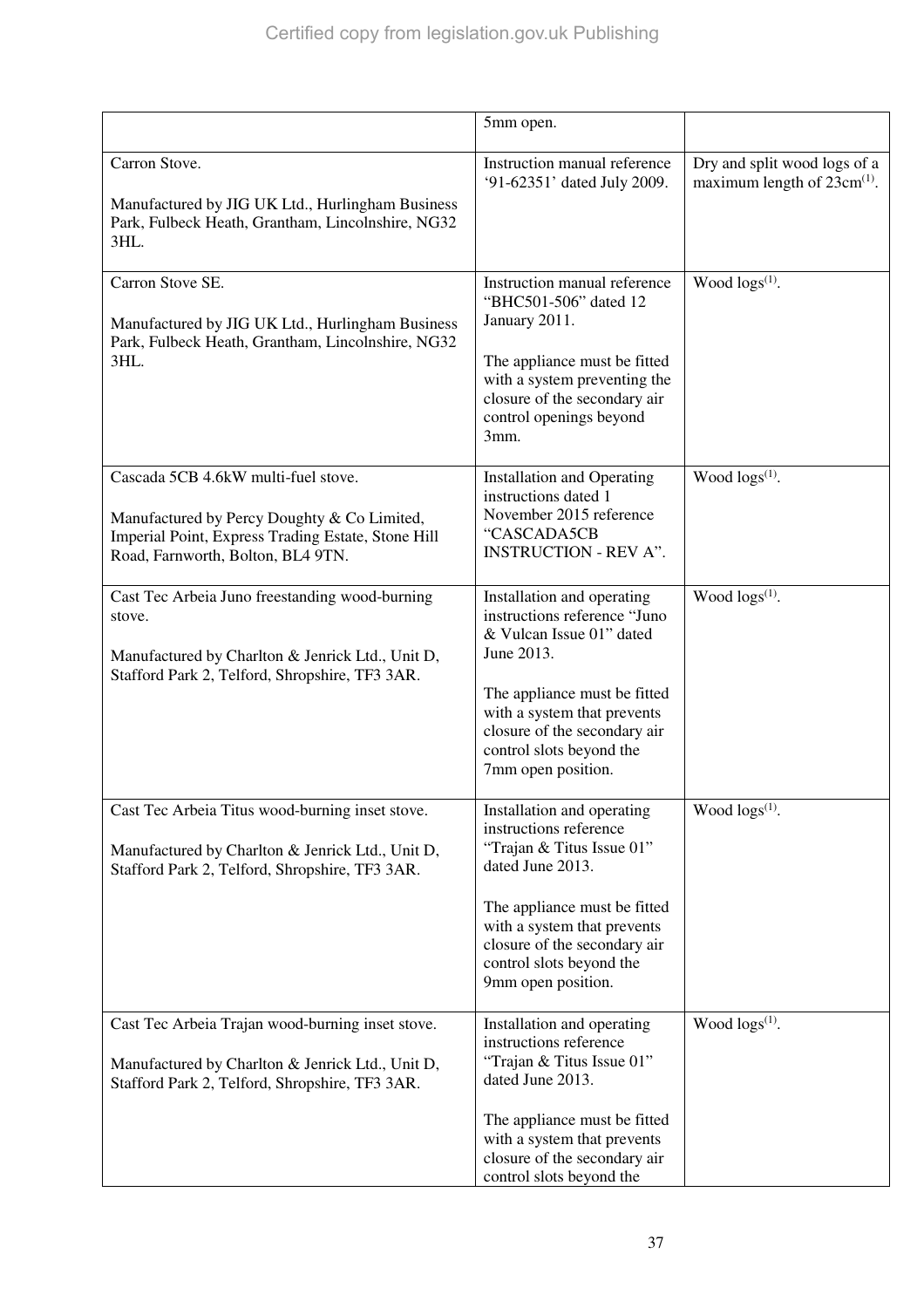|                                                                                                                                                                    | 3.5mm open position.                                                                                                                                                                                                                                                                                                            |                        |
|--------------------------------------------------------------------------------------------------------------------------------------------------------------------|---------------------------------------------------------------------------------------------------------------------------------------------------------------------------------------------------------------------------------------------------------------------------------------------------------------------------------|------------------------|
| Cast Tec Arbeia Vulcan freestanding wood-burning<br>stove.<br>Manufactured by Charlton & Jenrick Ltd., Unit D,<br>Stafford Park 2, Telford, Shropshire, TF3 3AR.   | Installation and operating<br>instructions reference "Juno<br>& Vulcan Issue 01" dated<br>June 2013.<br>The appliance must be fitted<br>with a mechanical stop to<br>prevent closure of the<br>secondary air control beyond<br>the 5mm open position.                                                                           | Wood $\log s^{(1)}$ .  |
| Cast Tec Cougar 4.7kW multi-fuel stove.<br>Manufactured by Arbeia Trading Ltd., Unit 3A East<br>Side, Tyne Dock, South Shields, Tyne and Wear,<br><b>NE33 5SP.</b> | Instruction manual reference<br>"T1202 v1" dated 22 April<br>2014.<br>The appliance must be fitted<br>with a mechanical stop to<br>prevent closure of the<br>secondary air control beyond<br>the 25% open position. The<br>appliance must be fitted with<br>a mechanical stop to fix the<br>tertiary air control fully<br>open. | Wood $\log(s^{(1)})$ . |
| CB800 Skagen.<br>Manufactured by Hunter Stoves Ltd., Trevilla Park,<br>Slaughterbridge, Camelford, Cornwall, PL32 9TT.                                             | Instruction manual reference<br>"JINHCE08 revE" dated 6<br>December 2011 and<br>instruction manual reference<br>"JINHCE08SCK revB"<br>dated 6 December 2011.<br>The appliance must be fitted<br>with smoke control area kit<br>JHCE0801.                                                                                        | Wood $\log(s^{(1)})$ . |
| Charnwood Arc 5 Low 5kW wood burning stove.<br>Manufactured by A.J. Wells and Sons Limited,<br>Bishops Way, Newport, Isle of Wight, PO30 5WS.                      | Arc Operating $&$ installation<br>Instructions dated<br>01/07/2016 reference<br>"Version 1".<br>The appliance must be fitted<br>with a mechanical stop to<br>prevent closure of the<br>secondary and tertiary inlet<br>slots beyond the 4mm open<br>position.                                                                   | Wood $\log(s^{(1)})$ . |
| Charnwood Arc 5 Store Stand 5kW wood burning<br>stove.<br>Manufactured by A.J. Wells and Sons Limited,<br>Bishops Way, Newport, Isle of Wight, PO30 5WS.           | Arc Operating & installation<br>Instructions dated<br>01/07/2016 reference<br>"Version 1".                                                                                                                                                                                                                                      | Wood $\log(s^{(1)})$ . |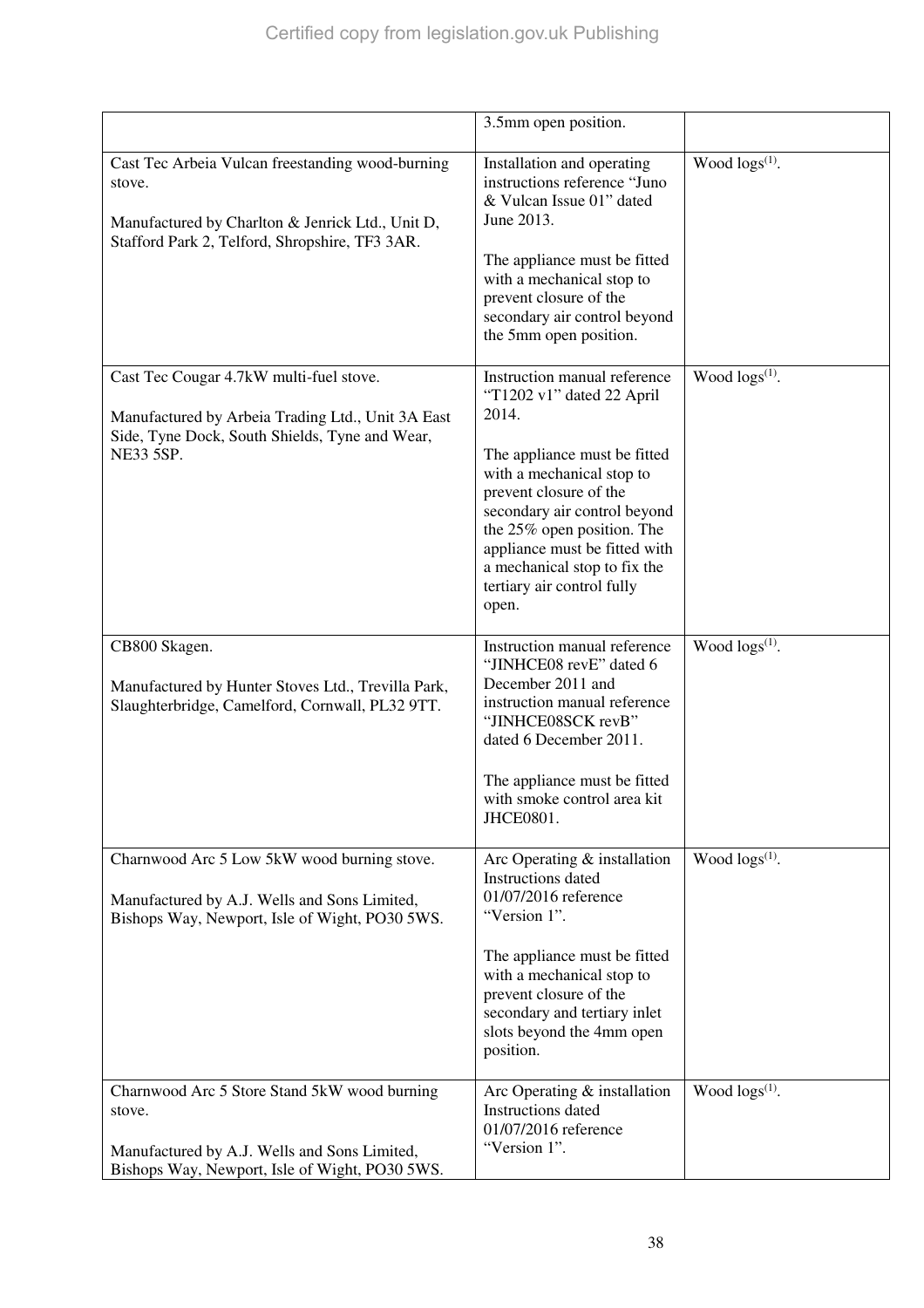|                                                                                                                                                            | The appliance must be fitted<br>with a mechanical stop to<br>prevent closure of the<br>secondary and tertiary inlet<br>slots beyond the 4mm open<br>position.                                                                                                              |                            |
|------------------------------------------------------------------------------------------------------------------------------------------------------------|----------------------------------------------------------------------------------------------------------------------------------------------------------------------------------------------------------------------------------------------------------------------------|----------------------------|
| Charnwood Bay 5 GT 5.8kW wood burning inset<br>stove.<br>Manufactured by A.J. Wells and Sons Limited,<br>Bishops Way, Newport, Isle of Wight, PO30 5WS.    | Operating and installation<br>instructions reference "Bay<br>5.5GTv3" dated April 2014.                                                                                                                                                                                    | Wood logs(1).              |
| Charnwood Bay 5 wood burning inset stove.<br>Manufactured by A.J. Wells and Sons Limited,<br>Bishops Way, Newport, Isle of Wight, PO30 5WS.                | Charnwood Bay 5 Operating<br>& Installation Instructions<br>reference "BAY 5 v3" dated<br>$"1.14"$ .                                                                                                                                                                       | Wood $\log(s^{(1)})$ .     |
| Charnwood Bembridge 5kW wood burning stove.<br>Manufactured by A.J. Wells and Sons Limited,<br>Bishops Way, Newport, Isle of Wight, PO30 5WS.              | <b>Instruction</b> manual<br>references "The Bembridge<br>Operating & Installation<br>Instructions v1 03.015"<br>dated March 2015<br>The appliance must be fitted<br>with a mechanical stop to<br>prevent air control opening<br>closure beyond the 58mm<br>open position. | Wood $\log s^{(1)}$ .      |
| Charnwood C-Eight wood burning stove.<br>Manufactured by A.J Wells and Sons Ltd., Bishops<br>Way, Newport, Isle of Wight, PO30 5WS.                        | Instruction manual reference<br>"C-series v2" dated<br>September 2012.<br>The appliance must be fitted<br>with a mechanical stop that<br>prevents the closure of the<br>air control opening beyond<br>the 64mm open position.                                              | Wood logs(1).              |
| Charnwood C-FOUR insert 5kW multi-fuel inset<br>roomheater.<br>Manufactured by A.J. Wells and Sons Ltd., Bishops<br>Way, Newport, Isle of Wight, PO30 5WS. | Operating & Installation<br>Instructions manual dated<br>October 2014 reference<br>"REV.C CFOURI 10.14".<br>Blanking plate (part number<br>010/TR099) must be in place<br>when burning wood.                                                                               | Wood logs <sup>(1)</sup> . |
| Charnwood C-Four stove.<br>Manufactured by A.J Wells and Sons Ltd., Bishops<br>Way, Newport, Isle of Wight, PO30 5WS.                                      | Instruction manual reference<br>"CFOUR V1" dated August<br>2011.                                                                                                                                                                                                           | Wood $\log(s^{(1)})$ .     |
| Charnwood C-Five wood burning stove.                                                                                                                       | Instruction manual reference                                                                                                                                                                                                                                               | Wood $\log(s^{(1)})$ .     |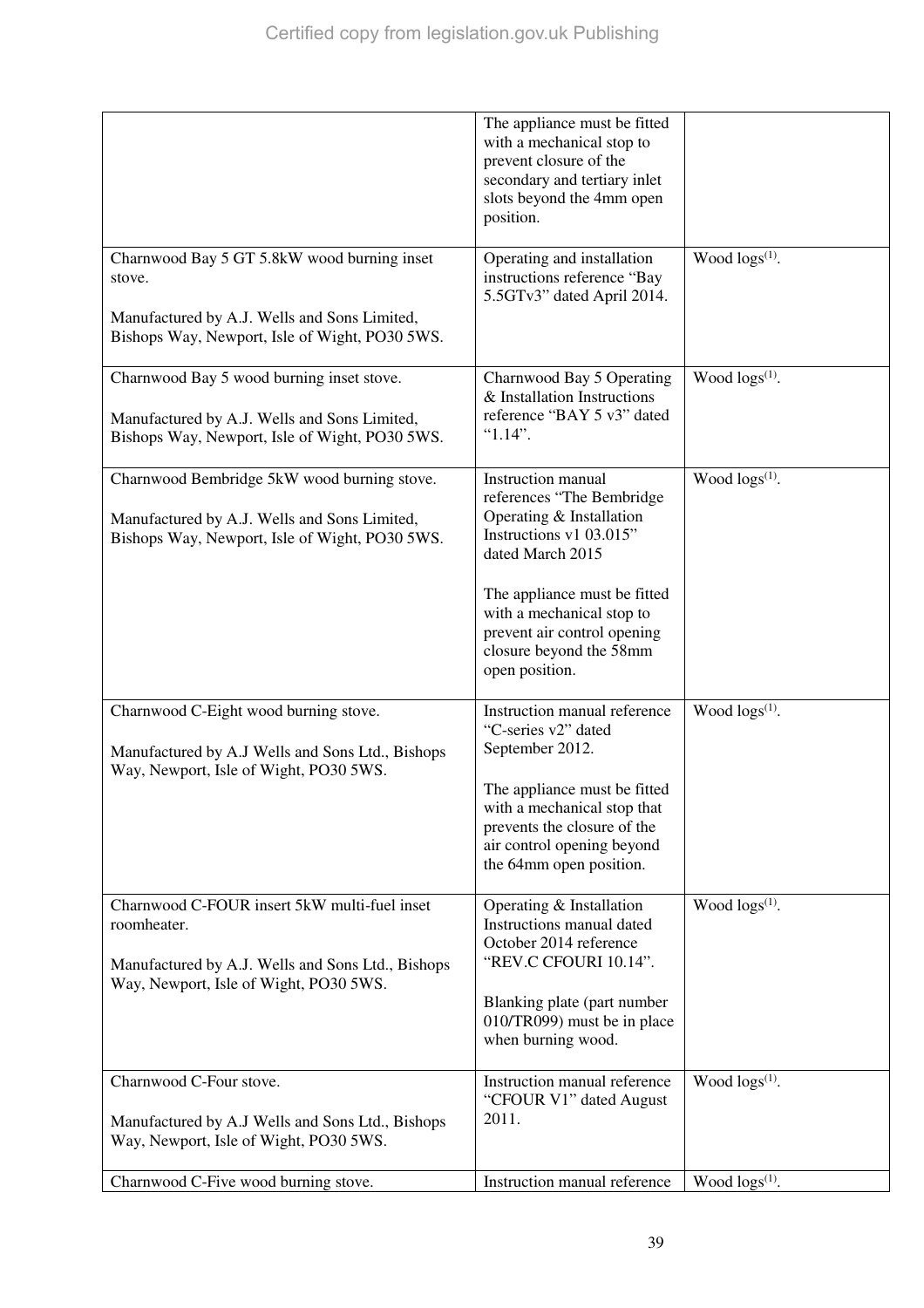| Manufactured by A.J Wells and Sons Ltd., Bishops<br>Way, Newport, Isle of Wight, PO30 5WS.                                            | "C-series v2" dated<br>September 2012.<br>The appliance must be fitted<br>with a mechanical stop that<br>prevents the closure of the<br>air control opening beyond<br>the 58mm open position.                                                                                                                                            |                        |
|---------------------------------------------------------------------------------------------------------------------------------------|------------------------------------------------------------------------------------------------------------------------------------------------------------------------------------------------------------------------------------------------------------------------------------------------------------------------------------------|------------------------|
| Charnwood Country 4 wood burning stove.<br>Manufactured by A.J Wells and Sons Ltd., Bishops<br>Way, Newport, Isle of Wight, PO30 5WS. | Modification instruction<br>manual reference "TIS.95"<br>dated January 2011 and<br>instruction manual reference<br>"Country 4 MKII" dated<br>January 2011.<br>The appliance must be fitted<br>with the manufacturer's<br>smoke reduction kit to fix<br>the minimum aperture of the<br>secondary air inlets to a<br>minimum of 21mm open. | Wood $\log(s^{(1)})$ . |
| Charnwood Cove 1SR.<br>Manufactured by A.J Wells and Sons Ltd., Bishops<br>Way, Newport, Isle of Wight, PO30 5WS.                     | Installation and use<br>instruction manual reference<br>"COVE1SR01.10 Issue A".<br>The air control must be<br>adjusted such that the<br>minimum closure of the air<br>control is equivalent to that<br>found with the control<br>pushed in 15mm from the<br>fully open position.                                                         | Wood logs(1).          |
| Charnwood C-Seven wood burning stove.<br>Manufactured by A.J Wells and Sons Ltd., Bishops<br>Way, Newport, Isle of Wight, PO30 5WS.   | Instruction manual reference<br>"C-series v2" dated<br>September 2012.<br>The appliance must be fitted<br>with a mechanical stop that<br>prevents the closure of the<br>air control opening beyond<br>the 64mm open position.                                                                                                            | Wood $\log(s^{(1)})$ . |
| Charnwood C-Six stove.<br>Manufactured by A.J Wells and Sons Ltd., Bishops<br>Way, Newport, Isle of Wight, PO30 5WS.                  | Instruction manual reference<br>"Ref. C-4 C-6 v1" dated<br>March 2012.<br>The appliance must be fitted<br>with a system that prevents<br>the closure of the air control<br>opening beyond 58mm of the<br>open position.                                                                                                                  | Wood $\log s^{(1)}$ .  |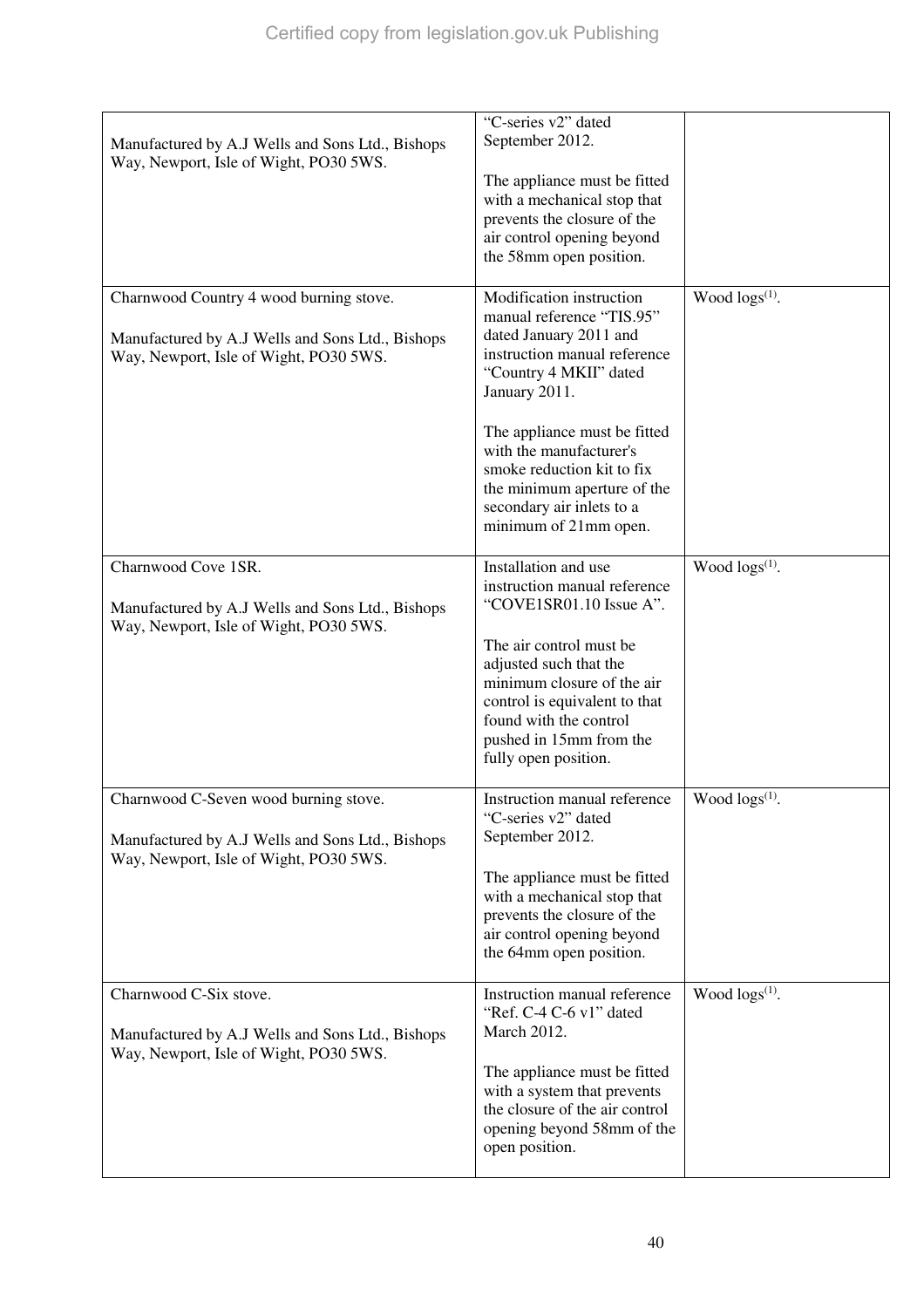| Charnwood Island 1.<br>Manufactured by A.J Wells and Sons Ltd., Bishops<br>Way, Newport, Isle of Wight, PO30 5WS.                                                                                                                              | Instruction manual reference<br>"Island I.II.III 12.10 IssueB"<br>dated December 2010.<br>The appliance must be fitted<br>with a stop bracket (Kit No.<br>$010/AY83/S$ ) to prevent the<br>airwash flaps at the back of<br>the stove from being closed<br>beyond 2mm.       | Wood $\log(s^{(1)})$ .                           |
|------------------------------------------------------------------------------------------------------------------------------------------------------------------------------------------------------------------------------------------------|-----------------------------------------------------------------------------------------------------------------------------------------------------------------------------------------------------------------------------------------------------------------------------|--------------------------------------------------|
| Charnwood Island 2.<br>Manufactured by A.J Wells and Sons Ltd., Bishops<br>Way, Newport, Isle of Wight, PO30 5WS.                                                                                                                              | Instruction manual reference<br>"Island I.II.III 12.10 IssueB"<br>dated December 2010.<br>The appliance must be fitted<br>with a stop bracket (Kit No.<br>$010/BY83/S$ ) to prevent the<br>airwash flaps at the back of<br>the stove from being closed<br>beyond 2mm.       | Wood $\log(s^{(1)})$ .                           |
| Charnwood Island 3.<br>Manufactured by A.J Wells and Sons Ltd., Bishops<br>Way, Newport, Isle of Wight, PO30 5WS.                                                                                                                              | Instruction manual reference<br>"Island I.II.III 12.10 IssueB"<br>dated December 2010.<br>The appliance must be fitted<br>with a stop bracket (Kit No.<br>010/CY83/S) to prevent the<br>airwash flaps at the back of<br>the stove from being closed<br>beyond 2mm.          | Wood $\log(s^{(1)})$ .                           |
| Charnwood Tor Pico.<br>Manufactured by A.J Wells and Sons Ltd., Bishops<br>Way, Newport, Isle of Wight, PO30 5WS.                                                                                                                              | Instruction manual reference<br>"Tor & Tor Pico 12.10<br>IssueB" dated December<br>2010.                                                                                                                                                                                    | Wood $\log(s^{(1)})$ .                           |
| Charnwood Tor stove.<br>Manufactured by A.J Wells and Sons Ltd., Bishops<br>Way, Newport, Isle of Wight, PO30 5WS.                                                                                                                             | Installation and use<br>instruction manual reference<br>"Tor 02.10 Issue A".                                                                                                                                                                                                | Wood $\log(s^{(1)})$ .                           |
| Chelsea SE 4.7kW multifuel inset room heater.<br>Manufactured by Newman Fireplaces Ltd., Units 6&7<br>Rawreth Barns, Dollyman's Farm, Doublegate Lane,<br>Rawreth, Wickford, Essex, SS11 8UD.<br>Chesneys 4 Series (4.6kW) Stoves: Flatford 4; | Installation and user<br>instructions manual<br>reference "NS-4 Issue 1"<br>dated 8 January 2014.<br>The appliance must be fitted<br>with a permanent stop to<br>prevent closure of the<br>secondary air supply control<br>beyond 7mm open.<br>Instruction manual reference | Wood $\log(s^{(1)})$ .<br>Wood $\log(s^{(1)})$ . |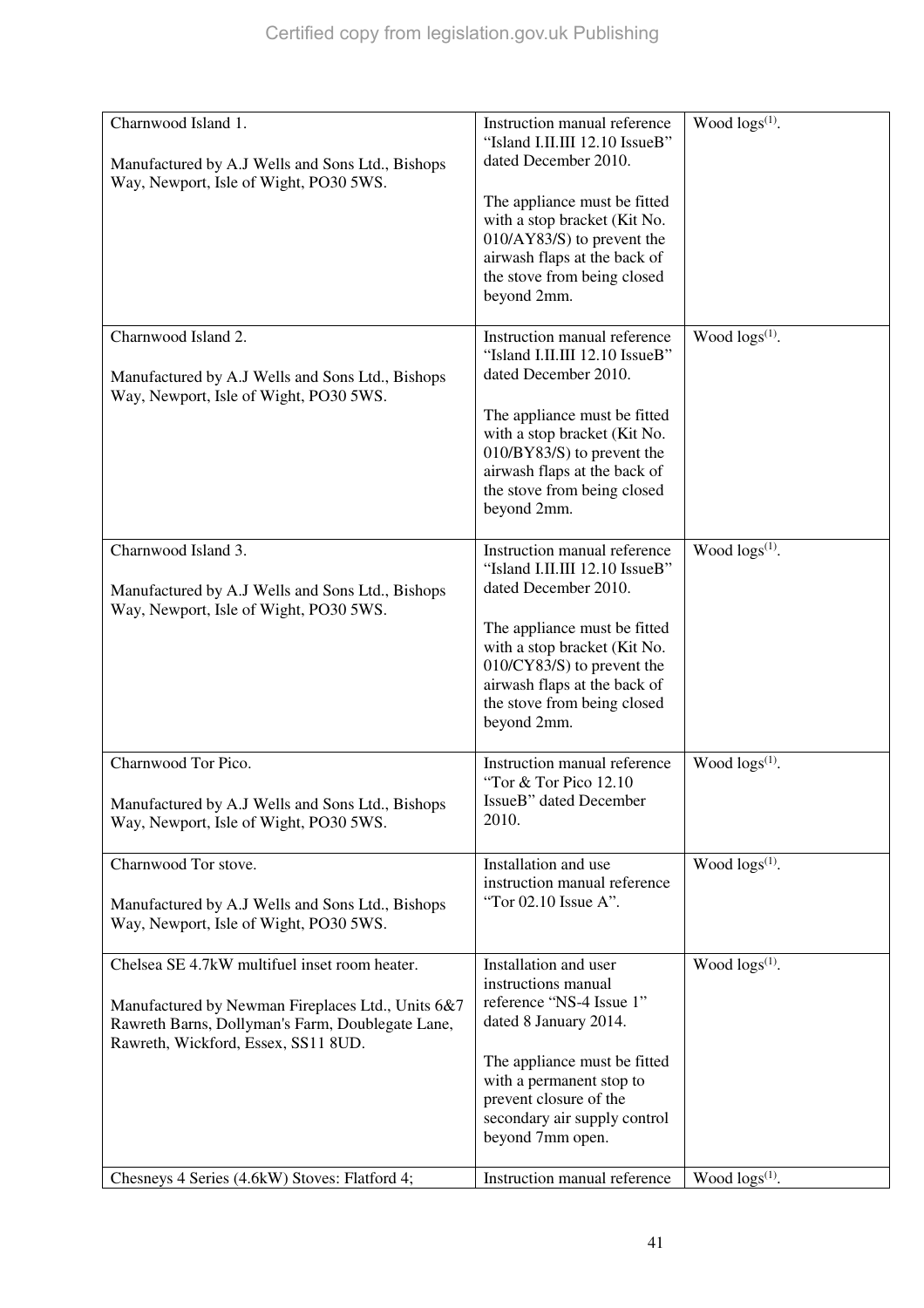| Hampstead 4, Alpine 4 also sold as: Sunbeam 4,                                   | "CH4K-V4" dated 7                                       |                        |
|----------------------------------------------------------------------------------|---------------------------------------------------------|------------------------|
| Dakota 4, Providence 4, Pacific 4 also sold as: Milan                            | December 2009.                                          |                        |
| 4, Murano 4, Apollo 4, Chelsea 4 also sold as:                                   |                                                         |                        |
| Wellington 4, Guernsey 4, Belgravia 4.                                           | The appliance must be fitted                            |                        |
|                                                                                  | with a mechanical stop to                               |                        |
| Manufactured by Chesneys Ltd., 194-200 Battersea                                 | prevent closure of the air                              |                        |
| Park Road, London, SW1 14ND.                                                     | control beyond the 34mm                                 |                        |
|                                                                                  | open position.                                          |                        |
|                                                                                  |                                                         |                        |
| Chesneys 6 Series (7kW) Stoves: Flatford 6, Petworth                             | Instruction manual reference                            | Wood $\log s^{(1)}$ .  |
| 6, Barrington 6, Hampstead 6, Alpine 6 also sold as:                             | "CH6K-V4" dated 7                                       |                        |
| Sunbeam 6, Dakota 6, Providence 6; Chelsea 6 also                                | December 2009.                                          |                        |
| sold as: Wellington 6, Guernsey 6, Belgravia 6.                                  |                                                         |                        |
|                                                                                  | The appliance must be fitted                            |                        |
| Manufactured by Chesneys Ltd., 194-200 Battersea<br>Park Road, London, SW1 14ND. | with a mechanical stop to<br>prevent closure of the air |                        |
|                                                                                  | control beyond the 10mm                                 |                        |
|                                                                                  | open position.                                          |                        |
|                                                                                  |                                                         |                        |
| Chesneys 8 Series Beaumont 6kW wood-burning                                      | Chesneys User and                                       | Wood $\log(s^{(1)})$ . |
| stove.                                                                           | <b>Installation Manual for</b>                          |                        |
|                                                                                  | Wood Burning and Multi                                  |                        |
| Manufactured by Chesneys Limited, 194-200                                        | <b>Fuel Stoves dated</b>                                |                        |
| Battersea Park Road, London, SW11 4ND.                                           | 01/04/2016 reference                                    |                        |
|                                                                                  | "NT2711".                                               |                        |
|                                                                                  |                                                         |                        |
|                                                                                  | The appliance must be fitted                            |                        |
|                                                                                  | with a mechanical stop to                               |                        |
|                                                                                  | ensure a minimum<br>combustion air open valve           |                        |
|                                                                                  | area of 2632mm <sup>2</sup> .                           |                        |
|                                                                                  |                                                         |                        |
| Chesneys 8 Series Belgravia 6kW wood-burning                                     | Chesneys User and                                       | Wood $\log(s^{(1)})$ . |
| stove.                                                                           | <b>Installation Manual for</b>                          |                        |
|                                                                                  | Wood Burning and Multi                                  |                        |
| Manufactured by Chesneys Limited, 194-200                                        | Fuel Stoves dated                                       |                        |
| Battersea Park Road, London, SW11 4ND.                                           | 01/04/2016 reference                                    |                        |
|                                                                                  | "NT2711".                                               |                        |
|                                                                                  |                                                         |                        |
|                                                                                  | The appliance must be fitted                            |                        |
|                                                                                  | with a mechanical stop to<br>ensure a minimum           |                        |
|                                                                                  | combustion air open valve                               |                        |
|                                                                                  | area of 2632mm <sup>2</sup> .                           |                        |
|                                                                                  |                                                         |                        |
| Chesneys 8 Series Salisbury 6kW wood-burning                                     | Chesneys User and                                       | Wood $\log(s^{(1)})$ . |
| stove.                                                                           | <b>Installation Manual for</b>                          |                        |
|                                                                                  | Wood Burning and Multi                                  |                        |
| Manufactured by Chesneys Limited, 194-200                                        | <b>Fuel Stoves dated</b>                                |                        |
| Battersea Park Road, London, SW11 4ND.                                           | 01/04/2016 reference                                    |                        |
|                                                                                  | "NT2711".                                               |                        |
|                                                                                  |                                                         |                        |
|                                                                                  | The appliance must be fitted                            |                        |
|                                                                                  | with a mechanical stop to                               |                        |
|                                                                                  | ensure a minimum                                        |                        |
|                                                                                  | combustion air open valve                               |                        |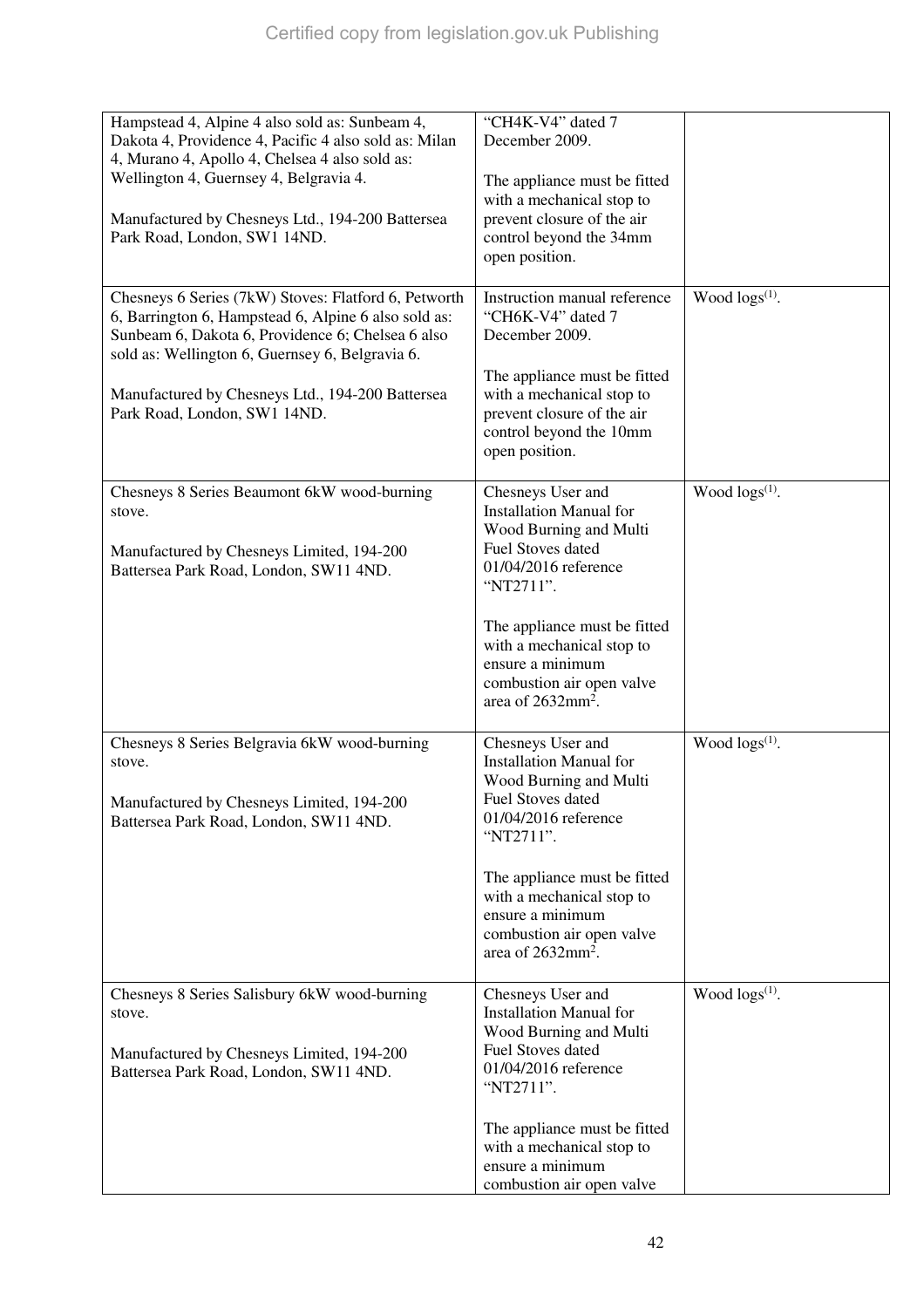|                                                                                                                                                    | area of $2632$ mm <sup>2</sup> .                                                                                                                                                                                                                                                                 |                            |
|----------------------------------------------------------------------------------------------------------------------------------------------------|--------------------------------------------------------------------------------------------------------------------------------------------------------------------------------------------------------------------------------------------------------------------------------------------------|----------------------------|
| Chesneys 8 Series Shipton 6kW wood-burning stove.<br>Manufactured by Chesneys Limited, 194-200<br>Battersea Park Road, London, SW11 4ND.           | Chesneys User and<br><b>Installation Manual for</b><br>Wood Burning and Multi<br><b>Fuel Stoves dated</b><br>01/04/2016 reference<br>"NT2711".<br>The appliance must be fitted<br>with a mechanical stop to<br>ensure a minimum<br>combustion air open valve<br>area of 2632mm <sup>2</sup> .    | Wood logs <sup>(1)</sup> . |
| Chesneys 8 Series Shoreditch 6kW wood-burning<br>stove.<br>Manufactured by Chesneys Limited, 194-200<br>Battersea Park Road, London, SW11 4ND.     | Chesneys User and<br><b>Installation Manual for</b><br>Wood Burning and Multi<br>Fuel Stoves dated<br>01/04/2016 reference<br>"NT2711".<br>The appliance must be fitted<br>with a mechanical stop to<br>ensure a minimum<br>combustion air open valve<br>area of $2632$ mm <sup>2</sup> .        | Wood $\log(s^{(1)})$ .     |
| Chesneys 8 Series Shoreditch Is 6kW wood-burning<br>stove.<br>Manufactured by Chesneys Limited, 194-200<br>Battersea Park Road, London, SW11 4ND.  | Chesneys User and<br><b>Installation Manual for</b><br>Wood Burning and Multi<br><b>Fuel Stoves dated</b><br>01/04/2016 reference<br>"NT2711".<br>The appliance must be fitted<br>with a mechanical stop to<br>ensure a minimum<br>combustion air open valve<br>area of $2632$ mm <sup>2</sup> . | Wood $\log s^{(1)}$ .      |
| Chesneys 8 Series Shoreditch xls 6kW wood-burning<br>stove.<br>Manufactured by Chesneys Limited, 194-200<br>Battersea Park Road, London, SW11 4ND. | Chesneys User and<br><b>Installation Manual for</b><br>Wood Burning and Multi<br><b>Fuel Stoves dated</b><br>01/04/2016 reference<br>"NT2711".<br>The appliance must be fitted<br>with a mechanical stop to<br>ensure a minimum<br>combustion air open valve<br>area of 2632mm <sup>2</sup> .    | Wood $\log s^{(1)}$ .      |
| Chesneys 12 Series Salisbury 10.8kW wood-burning<br>stove.                                                                                         | Chesneys User and<br><b>Installation Manual for</b>                                                                                                                                                                                                                                              | Wood $\log s^{(1)}$ .      |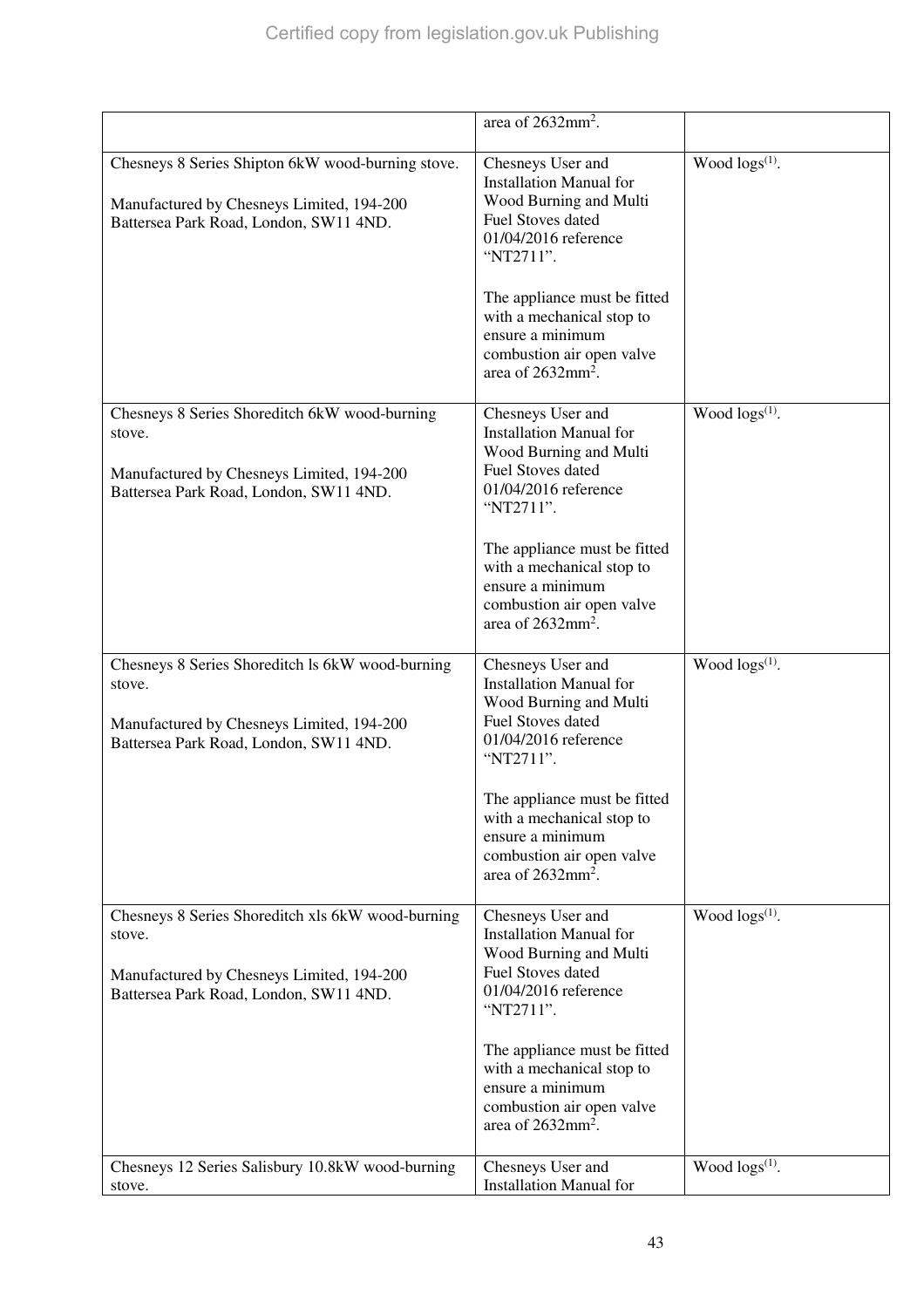| Manufactured by Chesneys Limited, 194-200<br>Battersea Park Road, London, SW11 4ND.                                                                                                                                                                                                            | Wood Burning and Multi<br>Fuel Stoves dated<br>01/04/2016 reference<br>"NT2711".<br>The two 'Smoke Tabs' must<br>be removed.                                                                                                                                              |                        |
|------------------------------------------------------------------------------------------------------------------------------------------------------------------------------------------------------------------------------------------------------------------------------------------------|---------------------------------------------------------------------------------------------------------------------------------------------------------------------------------------------------------------------------------------------------------------------------|------------------------|
| Chesneys Salisbury 10 Double sided 10kW wood-<br>burning stove.<br>Manufactured by Chesneys Limited, 194-200<br>Battersea Park Road, London, SW11 4ND.                                                                                                                                         | Chesneys User and<br><b>Installation Manual for</b><br>Wood Burning and Multi<br>Fuel Stoves dated<br>01/10/2016 reference<br>"NT2711".<br>The three 'Smoke Tabs' must<br>be removed resulting in a<br>minimum combustion air<br>open valve area of 1025mm <sup>2</sup> . | Wood $\log(s^{(1)})$ . |
| Cleanburn Strömstad Atta 4.3kW 3-sided frame<br>multifuel inset roomheater.<br>Manufactured by Mendip Stoves, Eurostove Ltd.,<br>Unit H1, Mendip Industrial Estate, Mendip Road,<br>Rooksbridge, BS26 2UG.                                                                                     | Operation and installation<br>Manual Multi-fuel and SE<br>models dated 01/08/2016<br>reference "M10540-49-00-<br>99-00 Ver 1.1".<br>The appliance must be fitted<br>with a permanent stop to<br>prevent closure of the<br>secondary air control beyond<br>25% open.       | Wood $\log s^{(1)}$ .  |
| Christon 400 SE 4.3kW 4-sided frame multifuel inset<br>roomheater.<br>Manufactured by Mendip Stoves, Eurostove Ltd.,<br>Unit H1, Mendip Industrial Estate, Mendip Road,<br>Rooksbridge, BS26 2UG.                                                                                              | Operation and Installation<br>manual Multi-fuel and SE<br>models dated 01/08/2016<br>reference "M10540-49-00-<br>99-00 Ver 1.1".<br>The appliance must be fitted<br>with a permanent stop to<br>prevent closure of the<br>secondary air control beyond<br>25% open.       | Wood $\log s^{(1)}$ .  |
| CITIZEN MF 700-60 WHE 1S - DEFRA 14.5kW,<br>CITIZEN MF 900-45 WHE 1S - DEFRA 12kW,<br>CITIZEN MF 900-60 WHE 1S - DEFRA 15kW and,<br>CITIZEN MF 1050-45 WHE 1S - DEFRA 13kW<br>wood-burning inset roomheaters.<br>Manufactured by MetalFire nv. Noorwegenstraat 28,<br>B-9940 Evergem, Belgium. | Installation and instructions<br>for use manual dated 29 July<br>2015 reference<br>"CIT_WHE_EN_02_DEFR<br>$A$ "                                                                                                                                                           | Wood $\log(s^{(1)})$ . |
| Classic model 25, 35, 40, 49 and 60 wood pellet<br>boilers.                                                                                                                                                                                                                                    | Installation manual reference<br>"No. 22, Pellet Boilers, Type                                                                                                                                                                                                            | Wood pellets $(1)$ .   |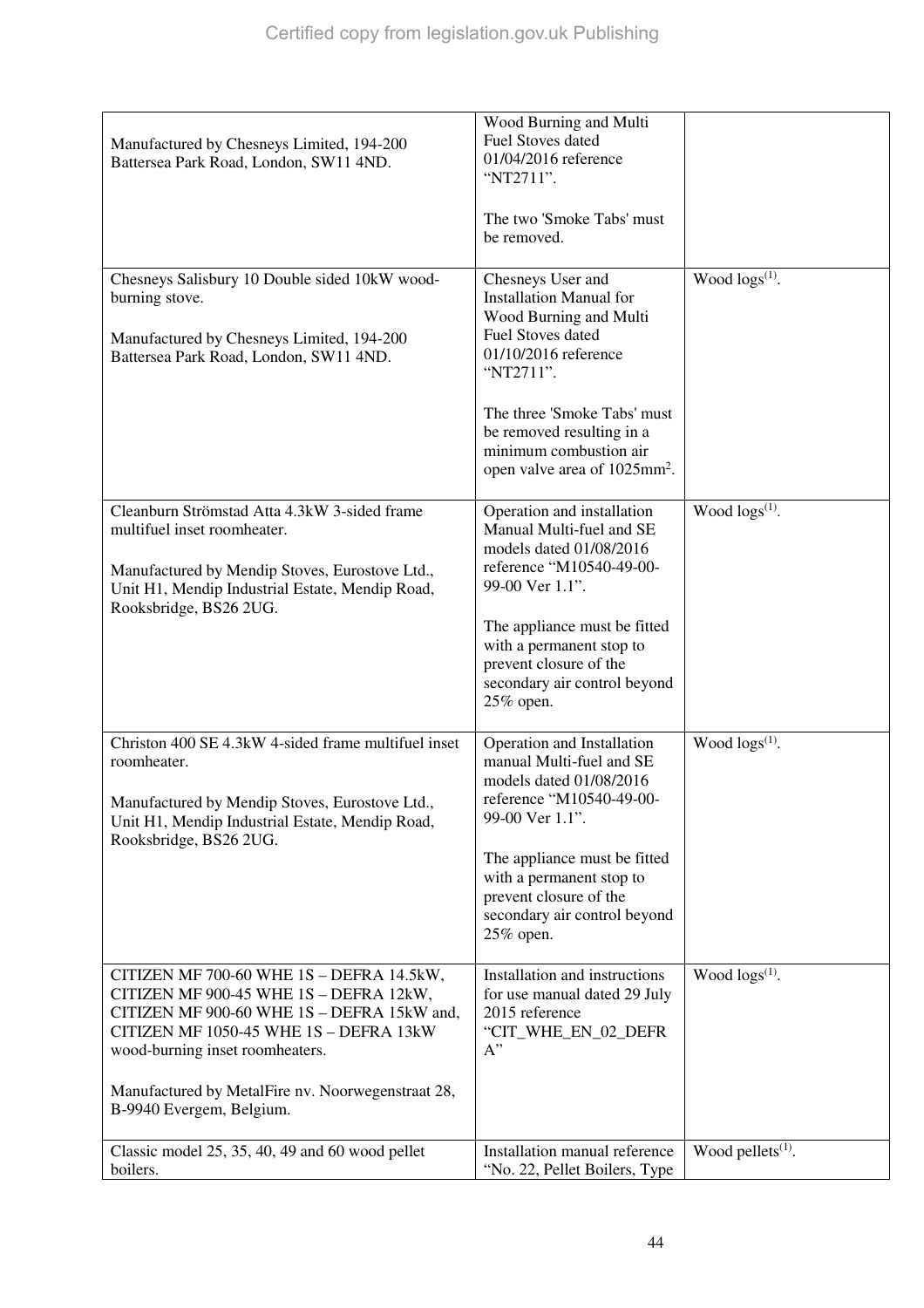| Manufactured by Hargassner Gesellschaft mit<br>beschränkter Haftung (GmbH), Gunderding 8, A-<br>4952, Weng, Austria.                                                                        | Classic 25, 31, 35, 40, 49,<br>60, reference BA Classic<br>25L-60L Nr 21 0508".                                                                                                                                                                                                                                                                          |                                                                                                               |
|---------------------------------------------------------------------------------------------------------------------------------------------------------------------------------------------|----------------------------------------------------------------------------------------------------------------------------------------------------------------------------------------------------------------------------------------------------------------------------------------------------------------------------------------------------------|---------------------------------------------------------------------------------------------------------------|
| Clean Air Systems CAS 200, 400 and 600 hand-fed<br>airheaters.<br>Manufactured by Inventair Ltd., Lancaster Road,<br>Carnaby Industrial Estate, Bridlington, East<br>Yorkshire, YO15 3QY.   | Handbook reference<br>"24600H version 1" dated<br>January 2011.                                                                                                                                                                                                                                                                                          | Softwood, hardwood,<br>medium density fibreboard<br>(MDF) or chipboard<br>offcuts $(1)$ .                     |
| Clean Air Systems CAS 300 Max airheater and<br>cyclone.<br>Manufactured by Inventair Ltd., Lancaster Road,<br>Carnaby Industrial Estate, Bridlington, East<br>Yorkshire, YO15 3QY.          | Handbook reference "300A<br>version 1" dated January<br>2011.                                                                                                                                                                                                                                                                                            | Chipped or sawdust<br>softwood, hardwood,<br>medium density fibreboard<br>(MDF) or chipboard <sup>(1)</sup> . |
| Cleanburn CB900 Inset & Cleanburn CB900<br>Sønderskoven Inset wood burning stoves.<br>Manufactured by Hunter Stoves Ltd., Trevilla Park,<br>Slaughterbridge, Camelford, Cornwall, PL32 9TT. | Instruction manual reference<br>"JINHCN09 Slider Stop Rev<br>A" dated 17 January 2012<br>and instruction manual<br>reference "JINHCN09 Rev<br>F" dated 24 January 2012.<br>The appliance must be fitted<br>with a mechanical stop to<br>prevent secondary air control<br>closure beyond the 20%<br>open position.                                        | Wood $\log s^{(1)}$ .                                                                                         |
| Cleanburn Inset 5 CBC 4.7kW wood-burning inset<br>stove.<br>Manufactured by Hunter Stoves Ltd., Trevilla Park,<br>Slaughterbridge, Camelford, Cornwall, PL32 9TT.                           | <b>Installation and Operating</b><br>Instructions dated<br>30/06/2015 reference<br>"JINCCB04 RevB".                                                                                                                                                                                                                                                      | Wood logs(1).                                                                                                 |
| Cleanburn Inset Sønderskoven 8 multi-fuel inset<br>stove.<br>Manufactured by Hunter Stoves Limited, Trevilla<br>Park, Slaughterbridge, Camelford, Cornwall, PL32<br>9TT.                    | Installation and operating<br>instructions manual<br>reference "JINCN09 RevF"<br>dated 20 March 2012 and<br>modification instructions<br>reference "JINHCN09 Slider<br>Stop Rev B" dated 25<br>September 2013.<br>The appliance must be fitted<br>with a mechanical stop to<br>prevent secondary air control<br>closure beyond the 20%<br>open position. | Wood logs <sup>(1)</sup> .                                                                                    |
| Cleanburn R4.                                                                                                                                                                               | Instruction manual reference<br>"JINCLR04 Rev E" dated 2                                                                                                                                                                                                                                                                                                 | Wood $\log s^{(1)}$ .                                                                                         |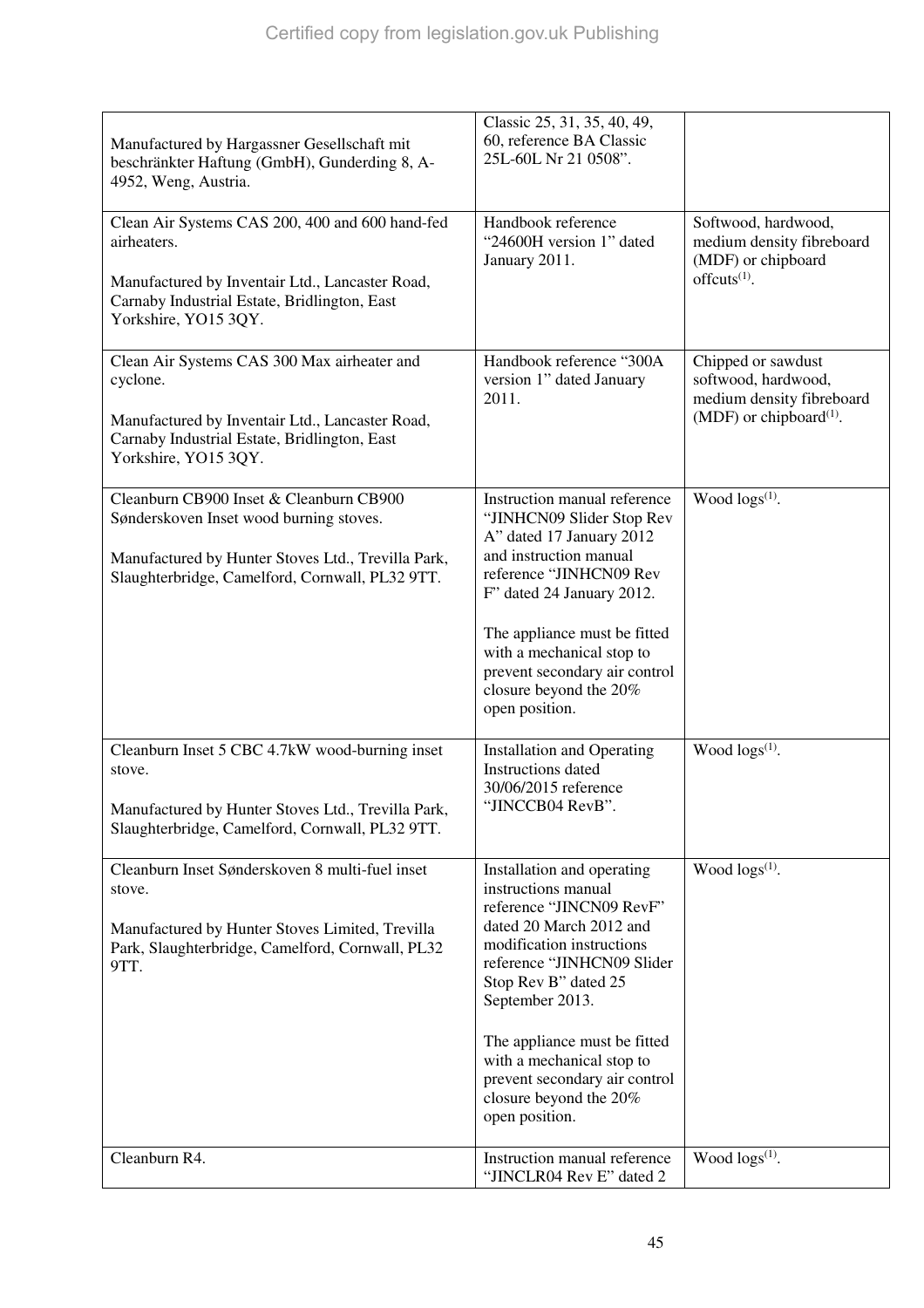| Manufactured by Hunter Stoves Ltd., Trevilla Park,<br>Slaughterbridge, Camelford, Cornwall, PL32 9TT.                                                          | December 2011 and<br>instruction manual reference<br>"JINCLR04SCK revB"<br>dated 5 December 2011.<br>The appliance must be fitted<br>with smoke control area kit<br><b>JCLR0401.</b>                                                                                                                                       |                        |
|----------------------------------------------------------------------------------------------------------------------------------------------------------------|----------------------------------------------------------------------------------------------------------------------------------------------------------------------------------------------------------------------------------------------------------------------------------------------------------------------------|------------------------|
| Cleanburn R4 Euro 4.9kW wood-burning stove.<br>Manufactured by Hunter Stoves Ltd., Trevilla Park,<br>Slaughterbridge, Camelford, Cornwall, PL32 9TT.           | <b>Installation and Operating</b><br>Instructions dated<br>29/01/2015 reference<br>"JINCLE04 RevA" and<br>Smoke Control Area Kit<br><b>Installation Instructions</b><br>dated 05/12/2011 reference<br>"JINCLR04SCK revB"<br>Fitted with "smoke control<br>area kit "JCLR0401".                                             | Wood $\log(s^{(1)})$ . |
| Cleanburn R5 Inset stove.<br>Manufactured by Hunter Stoves Ltd., Trevilla Park,<br>Slaughterbridge, Camelford, Cornwall, PL32 9TT.                             | Instruction manual reference<br>"JINCLR05 Rev B" dated 10<br>December 2012 and<br>instruction manual reference<br>"JINCLR05SCK Rev A"<br>dated 6 July 2012.<br>The appliance must be fitted<br>with smoke control area kit<br><b>JCLR0501.</b>                                                                             | Wood $\log(s^{(1)})$ . |
| Cleanburn R6 Inset stove.<br>Manufactured by Hunter Stoves Ltd., Trevilla Park,<br>Slaughterbridge, Camelford, Cornwall, PL32 9TT.                             | Instruction manual reference<br>"JINCLR06 Rev B" dated 10<br>December 2012 and<br>instruction manual reference<br>"IINCLR05SCK Rev A"<br>dated 6 July 2012.<br>The appliance must be fitted<br>with smoke control area kit<br><b>JCLR0501.</b>                                                                             | Wood $\log(s^{(1)})$ . |
| Cleanburn Skagen 5 HCE85 4.9kW wood-burning<br>stove.<br>Manufactured by Hunter Stoves Ltd., Trevilla Park,<br>Slaughterbridge, Camelford, Cornwall, PL32 9TT. | Installation and operating<br>instructions manual dated 23<br>June 2015 reference<br>"JINHCE85 Rev B" and<br>Smoke Control Area Kit<br><b>Installation Instructions</b><br>dated 22 January 2015<br>reference "JINHCE85SCK<br>revA".<br>Appliance must be fitted<br>with the manufacturer's<br>smoke control kit reference | Wood $\log s^{(1)}$ .  |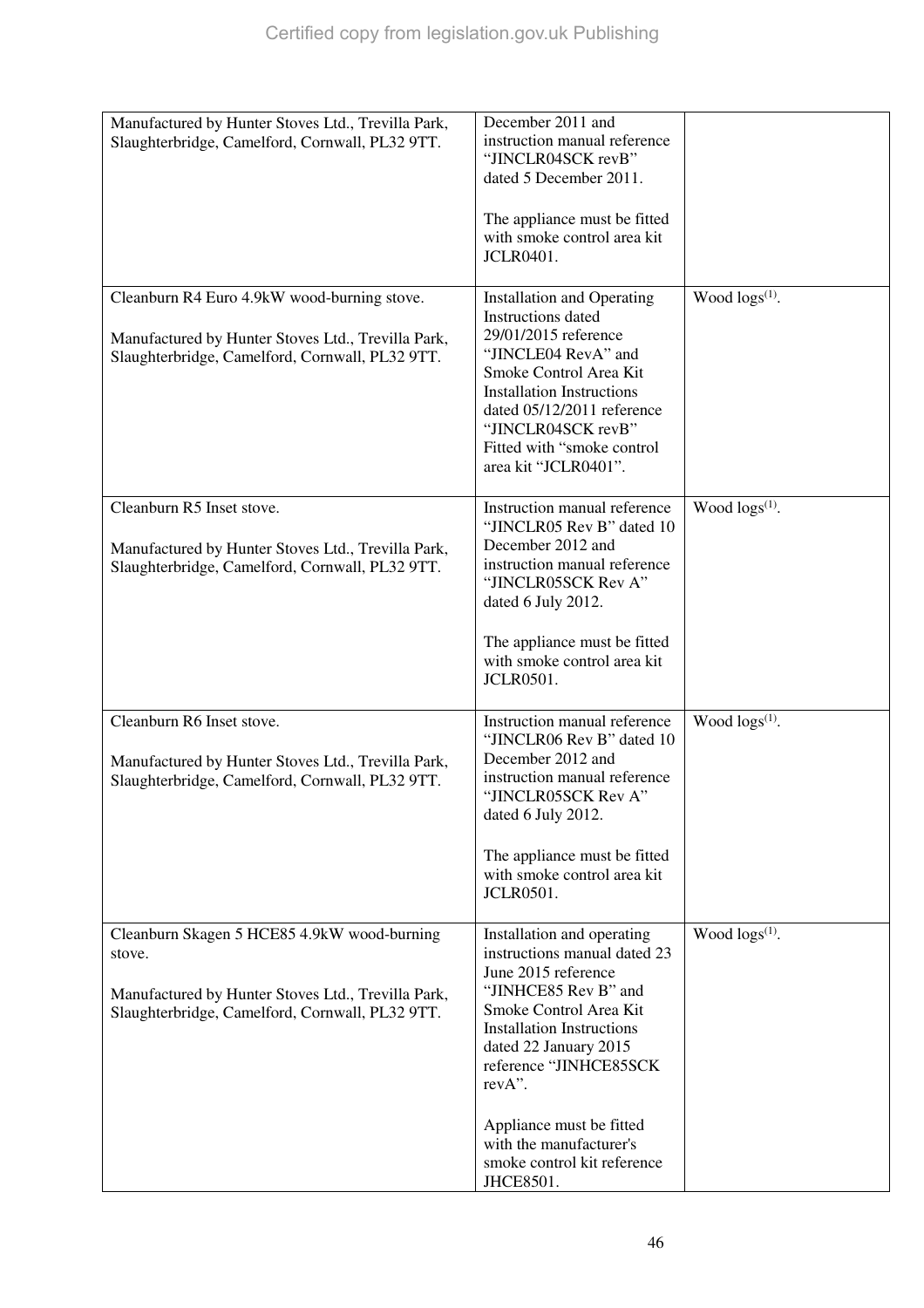| Cleanburn Sønderskoven 5 Inset stove.<br>Manufactured by Hunter Stoves Ltd., Trevilla Park,<br>Slaughterbridge, Camelford, Cornwall, PL32 9TT.                 | Instruction manual reference<br>"JINHCN05 Rev B" dated 4<br>October 2012.<br>The valve plate adjusted by<br>the secondary air control<br>must contain six 5mm holes.                                                                                                               | Wood $\log(s^{(1)})$ .     |
|----------------------------------------------------------------------------------------------------------------------------------------------------------------|------------------------------------------------------------------------------------------------------------------------------------------------------------------------------------------------------------------------------------------------------------------------------------|----------------------------|
| Cleanburn Strömstad 4.7kW wood burning stove.<br>Manufactured by Hunter Stoves Limited, Unit 8,<br>Emperor Way, Exeter Business Park, Exeter, EX1<br>3QS.      | Instructions for:<br>Installation/Operating/Maint<br>enance/Servicing dated<br>19/05/2016 reference<br>"JINSTR05 RevC".<br>The appliance must be fitted<br>with a permanent stop to<br>prevent closure of the<br>secondary air control slider<br>beyond the 23mm open<br>position. | Wood $\log s^{(1)}$ .      |
| Cleanburn Strömstad Atta 4.7kW wood burning stove.<br>Manufactured by Hunter Stoves Limited, Unit 8,<br>Emperor Way, Exeter Business Park, Exeter, EX1<br>3QS. | Instructions for:<br>Installation/Operating/Maint<br>enance/Servicing dated<br>19/05/2016 reference<br>"JINSTR05 RevC".<br>The appliance must be fitted<br>with a permanent stop to<br>prevent closure of the<br>secondary air control slider<br>beyond the 23mm open<br>position. | Wood $\log s^{(1)}$ .      |
| Cleanburn Strömstad Sju 4.7kW wood burning stove.<br>Manufactured by Hunter Stoves Limited, Unit 8,<br>Emperor Way, Exeter Business Park, Exeter, EX1<br>3QS.  | Instructions for:<br>Installation/Operating/Maint<br>enance/Servicing dated<br>19/05/2016 reference<br>"JINSTR05 RevC".<br>The appliance must be fitted<br>with a permanent stop to<br>prevent closure of the<br>secondary air control slider<br>beyond the 23mm open<br>position. | Wood logs <sup>(1)</sup> . |
| Clearburn Junior SE.<br>Manufactured by Dean Forge Ltd., Dean Prior,<br>Buckfastleigh, Devon, TQ11 0LS.                                                        | Instruction manual reference<br>"JRSE Issue 1" dated March<br>2012.<br>The appliance must be fitted<br>with a mechanical stop to<br>prevent secondary air control                                                                                                                  | Wood $\log(s^{(1)})$ .     |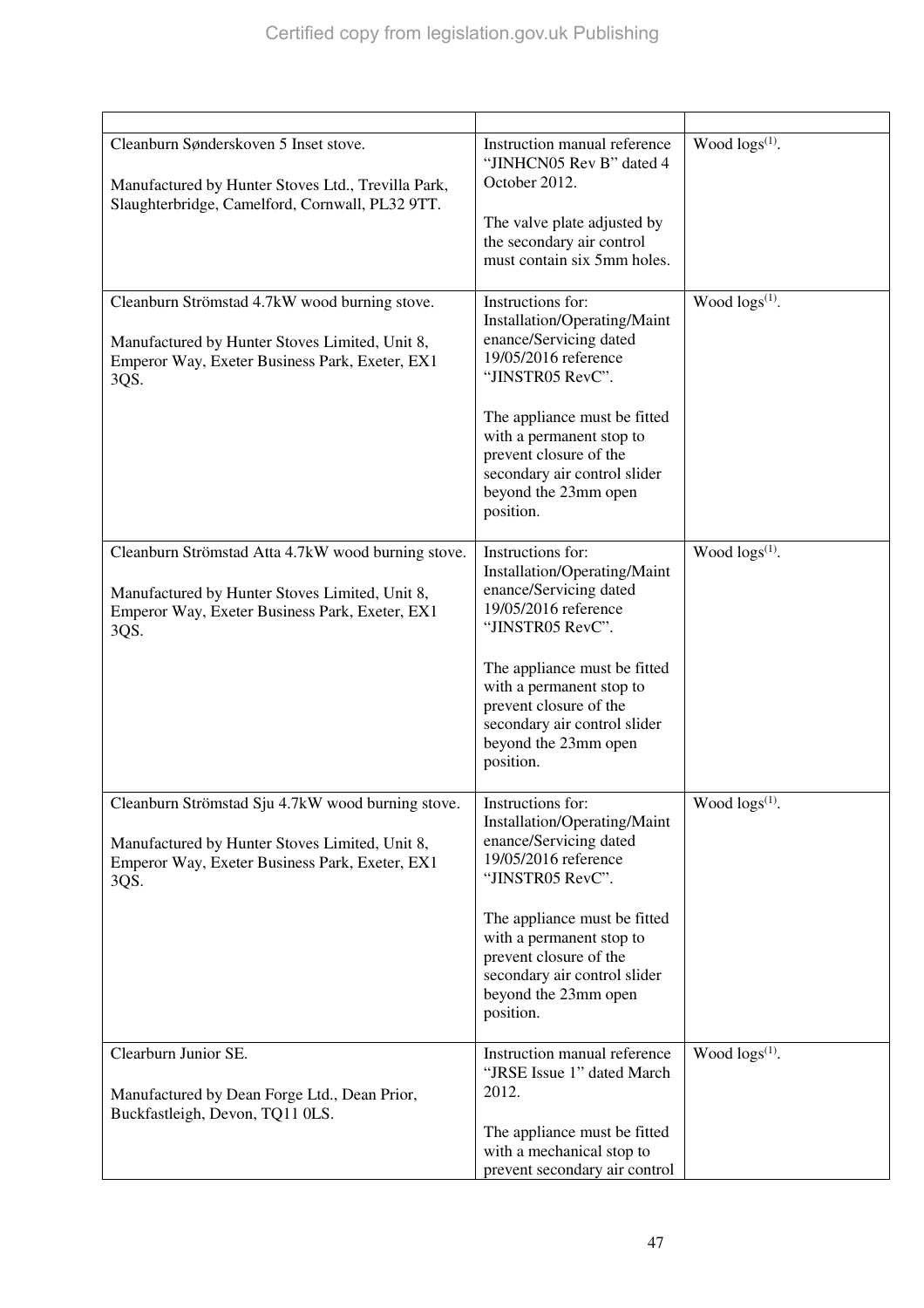|                                                                                                                                                                                                                                                                                                             | closure beyond the 83mm<br>open position.                                                                                                                                                                                          |                                                                                                                                                                                                                                                                                                                            |
|-------------------------------------------------------------------------------------------------------------------------------------------------------------------------------------------------------------------------------------------------------------------------------------------------------------|------------------------------------------------------------------------------------------------------------------------------------------------------------------------------------------------------------------------------------|----------------------------------------------------------------------------------------------------------------------------------------------------------------------------------------------------------------------------------------------------------------------------------------------------------------------------|
| Clearview Pioneer 400, Solution 400 and Pioneer<br>Oven wood burning stoves.<br>Manufactured by Clearview Stoves, More Works,<br>Bishops Castle, Shropshire, SY9 5HH.                                                                                                                                       | Operating instructions<br>reference "V1/42" stamped<br>and signed "Smoke Control"<br>dated 1 July 2006.<br>The appliance must be fitted<br>with a tamperproof<br>mechanical stop on the air<br>slide/damper.                       | Air-dried wood $\log s^{(1)}$ .                                                                                                                                                                                                                                                                                            |
| CLM Vesuvio 400kW stone wood-fired automatic<br>pizza oven.<br>Formerly known as the Vesuvio 400kW automatic<br>pizza oven manufactured by CLM srl, Via I Maggio<br>35, 31043, Fontanelle (Treviso), Italy, and now<br>manufactured by CLM Bakery System srl, Via<br>Monteli, 3 - 33092 Meduno (PN), Italy. | Instruction manual reference<br>"Manual English Review<br>2.1" dated 25 July 2013.                                                                                                                                                 | 'CalorPan' 100% beech<br>briquette, octagonal section,<br>length 260-300mm, width<br>and height 75-90mm<br>manufactured from dried<br>beech sawdust or 'Eden<br>Beech Wood Briquettes'<br>that are cylindrical and of<br>length 247-273mm and have<br>diameter of 95mm<br>manufactured from dried<br>beech sawdust $(1)$ . |
| Cola Aloe model LA22WOOY 9.3kW pellet stove.<br>Manufactured by COLA S.r.l. - Gruppo Ferroli, Viale<br>del Lavoro 7/9, Arcole, 37040, Italy.                                                                                                                                                                | Installation, use and<br>maintenance manual dated<br>01/06/2015 reference<br>"484210680-M5_06/15",<br>and Supplementary<br>installation instructions for<br>the UK market dated<br>01/06/2015 reference<br>"48429X700_07-2016_UK". | Wood pellets <sup>(1)</sup> .                                                                                                                                                                                                                                                                                              |
| Cola Antigua model LA12FOOY 8.3kW pellet stove.<br>Manufactured by COLA S.r.l. - Gruppo Ferroli, Viale<br>del Lavoro 7/9, Arcole, 37040, Italy.                                                                                                                                                             | Installation, use and<br>maintenance manual dated<br>01/06/2015 reference<br>"484210750-M5_06/15",<br>and Supplementary<br>installation instructions for<br>the UK market dated<br>01/06/2015 reference<br>"48429X700_07-2016_UK". | Wood pellets <sup>(1)</sup> .                                                                                                                                                                                                                                                                                              |
| Cola Aurora model LA22KOOY 9.3kW pellet stove.<br>Manufactured by COLA S.r.l. - Gruppo Ferroli, Viale<br>del Lavoro 7/9, Arcole, 37040, Italy.                                                                                                                                                              | Installation, use and<br>maintenance manual dated<br>01/06/2016 reference<br>"484210560-M5_06/15",<br>and Supplementary<br>installation instructions for<br>the UK market dated<br>01/06/2016 reference<br>"48429X700_07-2016_UK". | Wood pellets $(1)$ .                                                                                                                                                                                                                                                                                                       |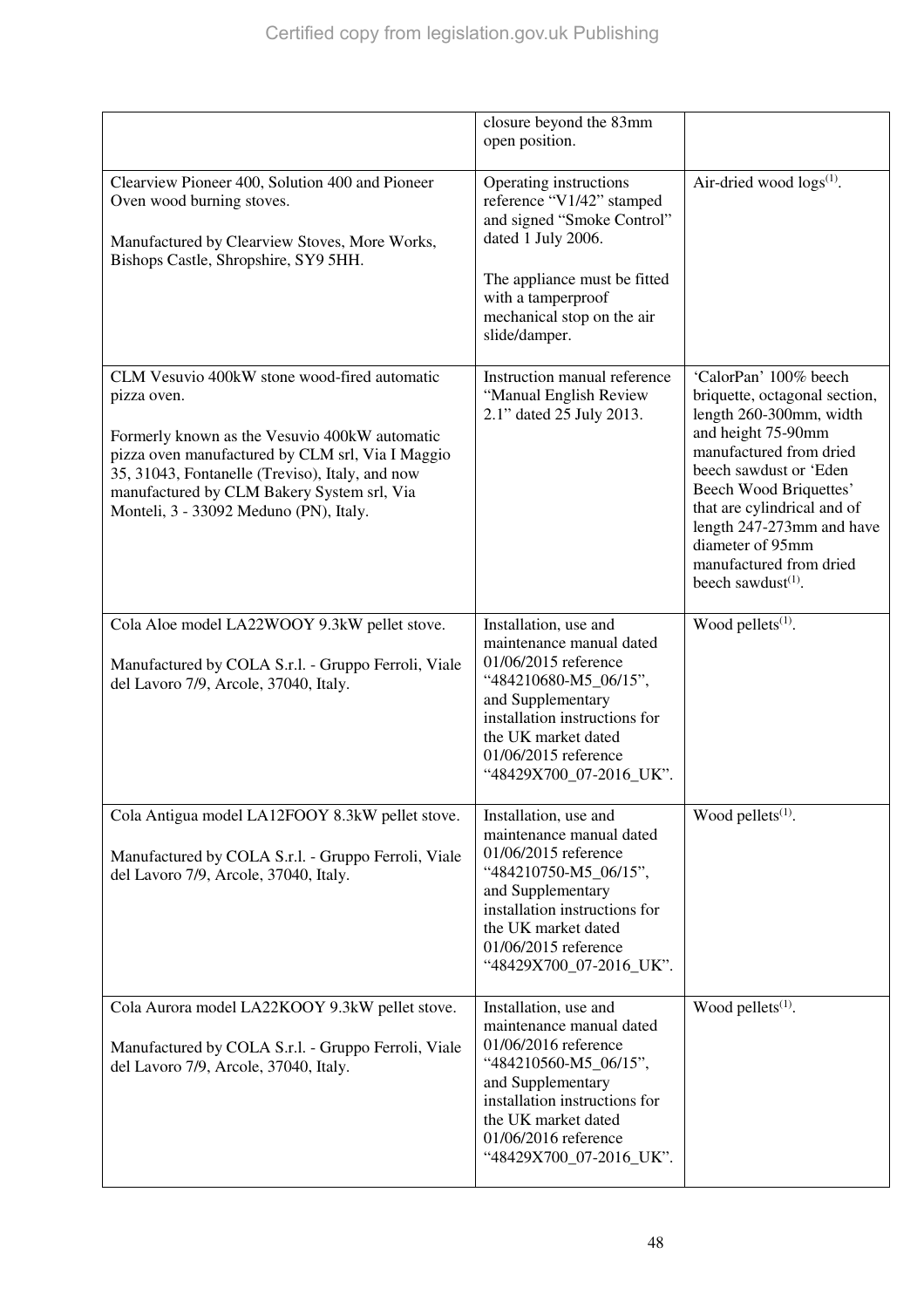| Cola Diamond model LA22WOOY 9.3kW pellet<br>stove.<br>Manufactured by COLA S.r.l. - Gruppo Ferroli, Viale<br>del Lavoro 7/9, Arcole, 37040, Italy. | Installation, use and<br>maintenance manual dated<br>01/06/2015 reference<br>"484210610-M5_06/15",<br>and Supplementary<br>installation instructions for<br>the UK market dated<br>01/06/2015 reference<br>"48429X700_07-2016_UK".  | Wood pellets <sup>(1)</sup> . |
|----------------------------------------------------------------------------------------------------------------------------------------------------|-------------------------------------------------------------------------------------------------------------------------------------------------------------------------------------------------------------------------------------|-------------------------------|
| Cola Fast HR model LA11BOOY 7kW pellet stove.<br>Manufactured by COLA S.r.l. - Gruppo Ferroli, Viale<br>del Lavoro 7/9, Arcole, 37040, Italy.      | Installation, use and<br>maintenance manual dated<br>01/04/2016 reference<br>"484210530-M5 04/16", and<br>Supplementary installation<br>instructions for the UK<br>market dated 01/04/2016<br>reference "48429X700_07-<br>2016_UK". | Wood pellets $(1)$ .          |
| Cola Free HR model LA12TOOY 8.3kW pellet stove.<br>Manufactured by COLA S.r.l. - Gruppo Ferroli, Viale<br>del Lavoro 7/9, Arcole, 37040, Italy.    | Installation, use and<br>maintenance manual dated<br>01/06/2016 reference<br>"484210540-M5_06/15",<br>and Supplementary<br>installation instructions for<br>the UK market dated<br>01/06/2016 reference<br>"48429X700_07-2016_UK".  | Wood pellets $(1)$ .          |
| Cola Fuocola model LA12UOOY 9.3kW pellet stove.<br>Manufactured by COLA S.r.l. - Gruppo Ferroli, Viale<br>del Lavoro 7/9, Arcole, 37040, Italy.    | Installation, use and<br>maintenance manual dated<br>01/01/2016 reference<br>"484210810-M5_01/16",<br>and Supplementary<br>installation instructions for<br>the UK market dated<br>01/01/2016 reference<br>"48429X700_07-2016_UK".  | Wood pellets $(1)$ .          |
| Cola Smart model LA11TOOY 7kW pellet stove.<br>Manufactured by COLA S.r.l. - Gruppo Ferroli, Viale<br>del Lavoro 7/9, Arcole, 37040, Italy.        | Installation, use and<br>maintenance manual dated<br>01/06/2015 reference<br>"484210730-M5_06/15",<br>and Supplementary<br>installation instructions for<br>the UK market dated<br>01/06/2015 reference<br>"48429X700_07-2016_UK".  | Wood pellets <sup>(1)</sup> . |
| Compte R ATC250 boiler fitted with an electrostatic<br>precipitator (ESP).<br>Manufactured by Compte R, Z.I. de Vaureil, 63220<br>Arlanc, France.  | <b>Instruction</b> manual<br>"Instructions service Clean<br>air act application for the<br>ATC250 boiler" dated<br>18/03/2015 references "AQ-<br>00-PP-0028".                                                                       | Wood chips $(1)$ .            |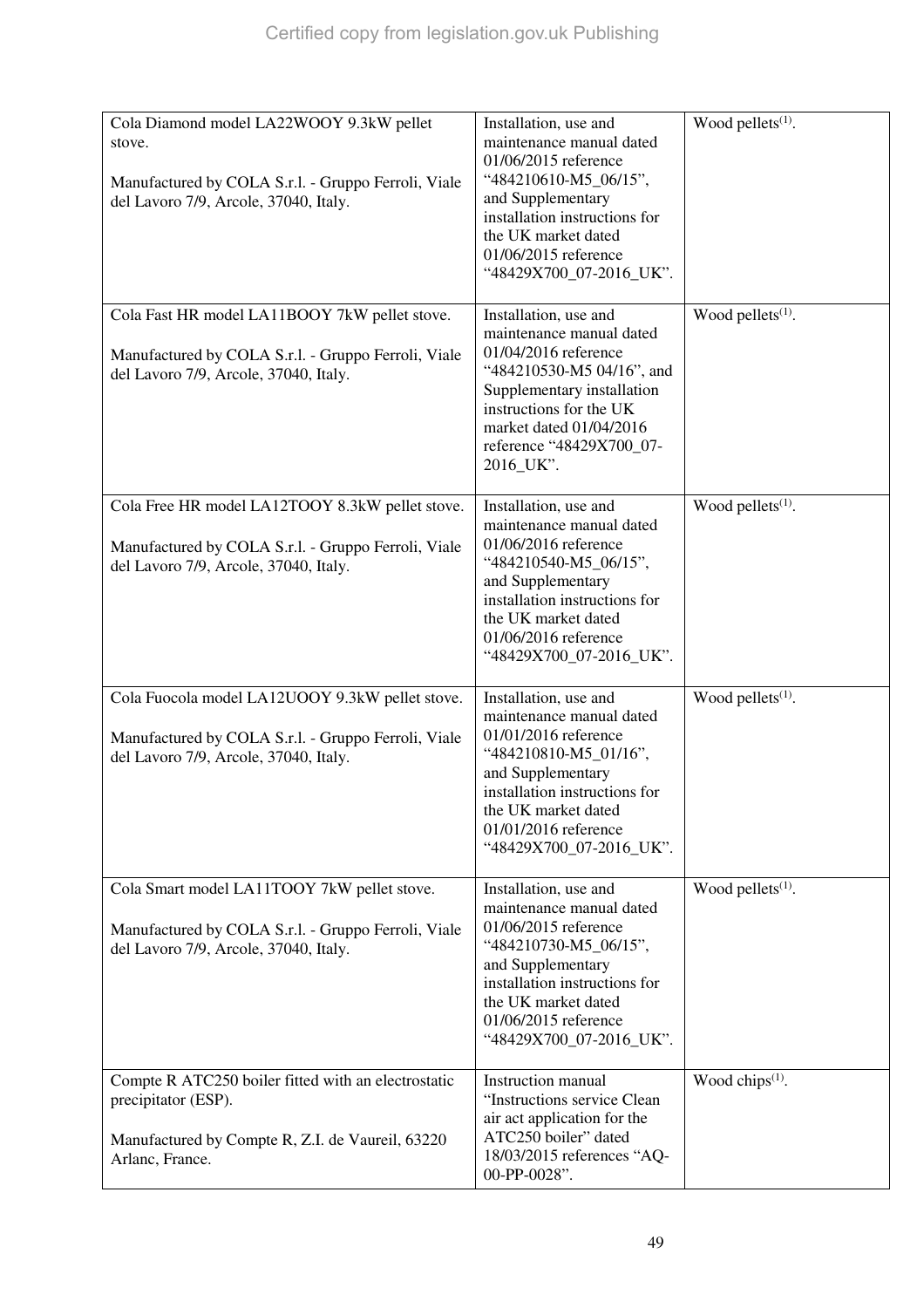| Contura 510, 520T, 550, 550A, 550W, 560T, 560K,<br>570, 580, 585, 590 and Contura T.<br>Manufactured by Nibe AB, Box 134, SE-285 23<br>Markaryd, Sweden. | Manufacturer's installation<br>instructions reference "IAV<br>SE/EX 0726-6 611821" and<br>Lighting instruction<br>reference "BAV SA/EX<br>0717-2 611820".<br>A permanent stop must be in<br>place on the air inlet to<br>prevent closure beyond the<br>20% open position.                                                                                                                                                        | Untreated dry wood with<br>less than 20% moisture <sup>(1)</sup> .    |
|----------------------------------------------------------------------------------------------------------------------------------------------------------|----------------------------------------------------------------------------------------------------------------------------------------------------------------------------------------------------------------------------------------------------------------------------------------------------------------------------------------------------------------------------------------------------------------------------------|-----------------------------------------------------------------------|
| Contura 556 wood-burning stove.<br>Manufactured by Nibe AB, Box 134, SE-285 23<br>Markaryd, Sweden.                                                      | User manual reference "611<br>820 BAV C500 SE/EX - 6"<br>dated 20 October 2011 and<br>installation instruction<br>manual reference "811116<br>IAV SE-EX C556 - 2" dated<br>14 November 2012 and<br>supplementary instruction<br>manual reference "811142<br>BAV GB - 3" dated August<br>2011.<br>The appliance must be fitted<br>with a system to prevent<br>closure of the air control<br>vent beyond the 20% open<br>position. | Wood $\log(s^{(1)})$ .                                                |
| Contura 580W.<br>Manufactured by Nibe AB, Box 134, SE-285 23<br>Markaryd, Sweden.                                                                        | Manufacturer's installation<br>instructions reference "IAV<br>SE/EX 0740-1 511911".<br>A permanent stop must be in<br>place on the air inlet to<br>prevent closure beyond the<br>20% open position.                                                                                                                                                                                                                              | Untreated dry wood with<br>less than $20\%$ moisture <sup>(1)</sup> . |
| Contura 586 wood-burning stove.<br>Manufactured by Nibe AB, Box 134, SE-285 23<br>Markaryd, Sweden.                                                      | User manual reference "611<br>820 BAV C500 SE/EX - 6"<br>dated 20 October 2011,<br>installation instruction<br>manual reference "811117<br>IAV SE-EX C586 -2" dated<br>15 November 2012 and<br>supplementary instruction<br>manual reference "811142<br>BAV GB - 3" dated August<br>2011.<br>The appliance must be fitted<br>with a system to prevent<br>closure of the air control<br>vent beyond the 20% open                  | Wood $\log(s^{(1)})$ .                                                |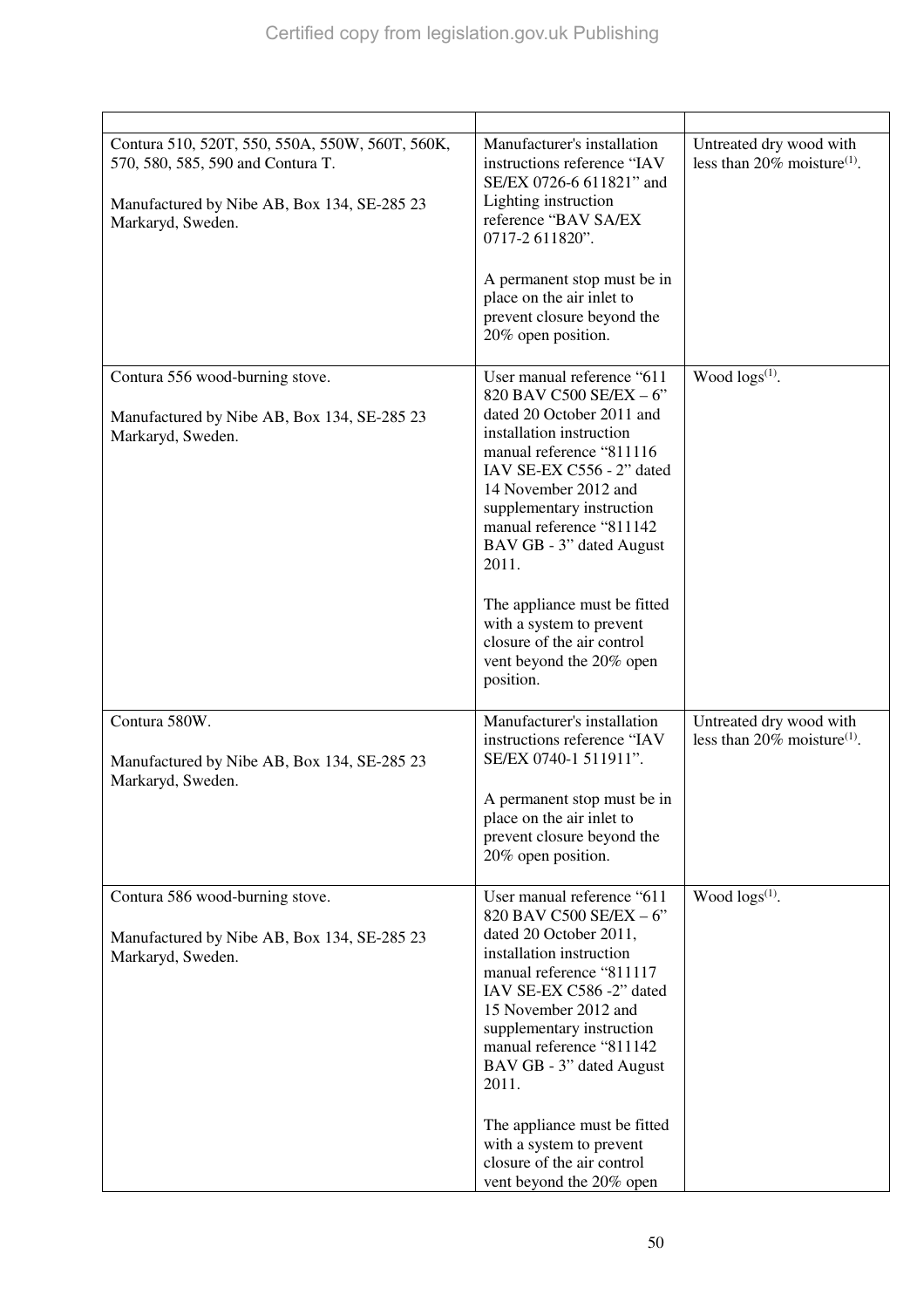|                                                                                                                                                | position.                                                                                                                                                                                                                                                                                                                                                                                                                       |                           |
|------------------------------------------------------------------------------------------------------------------------------------------------|---------------------------------------------------------------------------------------------------------------------------------------------------------------------------------------------------------------------------------------------------------------------------------------------------------------------------------------------------------------------------------------------------------------------------------|---------------------------|
| Contura 750, 750A and 780.<br>Manufactured by Nibe AB, Box 134, SE-285 23<br>Markaryd, Sweden.                                                 | Instruction manual reference<br>"811064 BAV SE-EX<br>C750/780-1".<br>The appliance must be fitted<br>with a mechanical stop to<br>prevent closure of the air<br>control vent beyond the 28%<br>open position.                                                                                                                                                                                                                   | Wood $\log s^{(1)}$ .     |
| Contura 810, Contura 820 T, Contura 850, Contura<br>860 T and Contura 880.<br>Manufactured by Nibe AB, Box 134, SE-285 23<br>Markaryd, Sweden. | Instruction manual reference<br>"811118 BAV SE-EX C800-<br>1" dated 28 June 2011 and<br>supplementary operating<br>instructions reference<br>"811142 BAV GB-2" dated<br>June 2011.<br>The appliance must be fitted<br>with a mechanical stop to<br>prevent air control closure<br>beyond the 38% open<br>position.                                                                                                              | Wood $\log(s^{(1)})$ .    |
| Contura i4 FS Classic and Contura i4 FS Modern<br>multi-fuel stoves.<br>Manufactured by Nibe AB, Box 134, SE-285 23<br>Markaryd, Sweden.       | Instruction manual reference<br>"811164 BAV C i4 SE-EX-<br>1" dated 03/02/2012,<br>installation instruction<br>manual reference "811191<br>IAV Ci4 FS GB-1" dated 3<br>June 2013 and<br>supplementary operating<br>instruction manual reference<br>"811142 BAV GB - 4" dated<br>August 2011.<br>The appliance must be fitted<br>with a system to prevent<br>closure of the air control<br>vent beyond the 30% open<br>position. | Wood $\log(s^{(1)})$ .    |
| Contura i4 Modern and Contura i4 Classic.<br>Manufactured by Nibe AB, Box 134, SE-285 23<br>Markaryd, Sweden.                                  | Instruction manual reference<br>"811136 BAV C i4 GB-1"<br>dated 4 July 2011 and<br>supplementary operating<br>instructions reference<br>"811142 BAV GB-2" dated<br>June 2011.<br>The appliance must be fitted<br>with a mechanical stop to<br>prevent closure beyond the<br>28% open position.                                                                                                                                  | Dry wood $\log s^{(1)}$ . |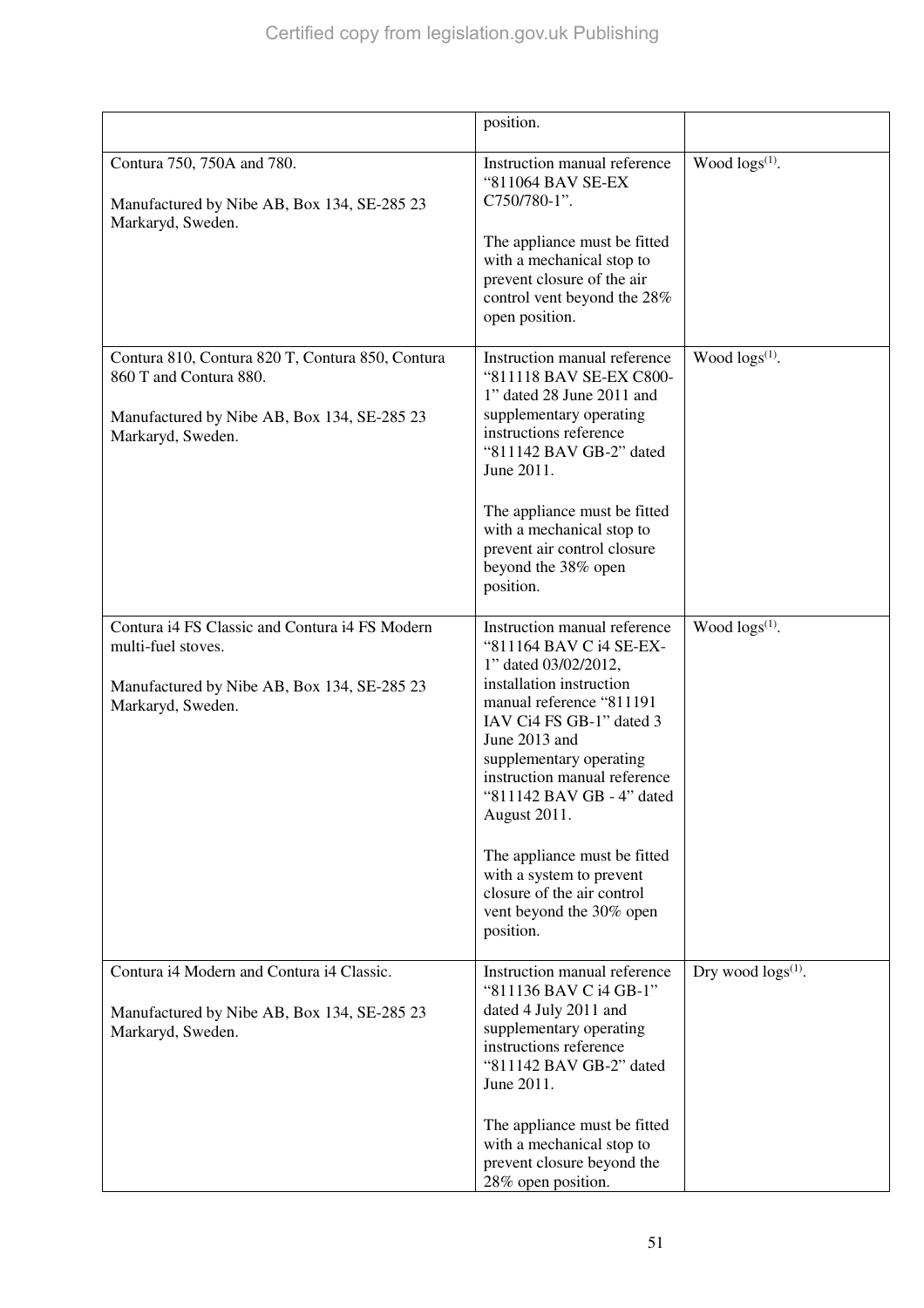| Contura i5 Panorama and i5 Double Door wood-<br>burning insert stoves.<br>Manufactured by Nibe AB, Box 134, SE-285 23<br>Markaryd, Sweden.                              | Installation and lighting<br>instruction manual reference<br>"811175 IAC SE-EX Ci5-5"<br>dated November 2012,<br>additional installation<br>instruction manual reference<br>"811188 Kompletterande<br>IAV $Ci5 - 2$ " dated 14<br>September 2012 and<br>supplementary instruction<br>manual reference "811142<br>BAV GB - 4" dated August<br>2011.<br>The appliance must be fitted<br>with a system to prevent<br>closure of the air control<br>vent beyond the 30% open<br>position. | Wood $\log(s^{(1)})$ . |
|-------------------------------------------------------------------------------------------------------------------------------------------------------------------------|---------------------------------------------------------------------------------------------------------------------------------------------------------------------------------------------------------------------------------------------------------------------------------------------------------------------------------------------------------------------------------------------------------------------------------------------------------------------------------------|------------------------|
| Contura i6 Glass front insert and Contura i6 Cast iron<br>front insert wood-burning stoves.<br>Manufactured by Nibe AB Limited, Box 134, SE-285<br>23 Markaryd, Sweden. | Instruction manual dated<br>July 2015, reference<br>"811142 BAV GB-8" and<br>Lighting and Installation<br><b>Instructions dated March</b><br>2015 reference "811216 IAV<br>SE-EX Ci6-4".<br>The fitting of a system to<br>prevent closure of the air<br>control vent beyond the 30%<br>open position must be<br>implemented to be installed<br>in accordance with<br>Additional installation<br>instruction ref "811188<br>Kompletterande IAV Ci5<br>GB - 4" dated 13/02/2014.        | Wood $\log s^{(1)}$ .  |
| Contura i30, i31, i40, i41 Wood burning inset<br>appliances.<br>Manufactured by Nibe AB, Box 134, SE-285 23,<br>Markaryd, Sweden.                                       | Instruction manual reference<br>"811212 BAV SE-EX<br>Ci30/Ci40-1" dated 14 June<br>2013 and supplementary<br>operating instruction manual<br>reference "811142 BAV<br>GB-5" dated January 2014.<br>The appliance must be fitted<br>with a mechanical stop to<br>prevent air control closure<br>beyond the 27% open<br>position.                                                                                                                                                       | Wood $\log(s^{(1)})$ . |
| Contura i50 8kW inset wood-burning stove.                                                                                                                               | <b>Operation Instructions</b><br>Ci50/Ci51 dated 15/06/2016                                                                                                                                                                                                                                                                                                                                                                                                                           | Wood $\log s^{(1)}$ .  |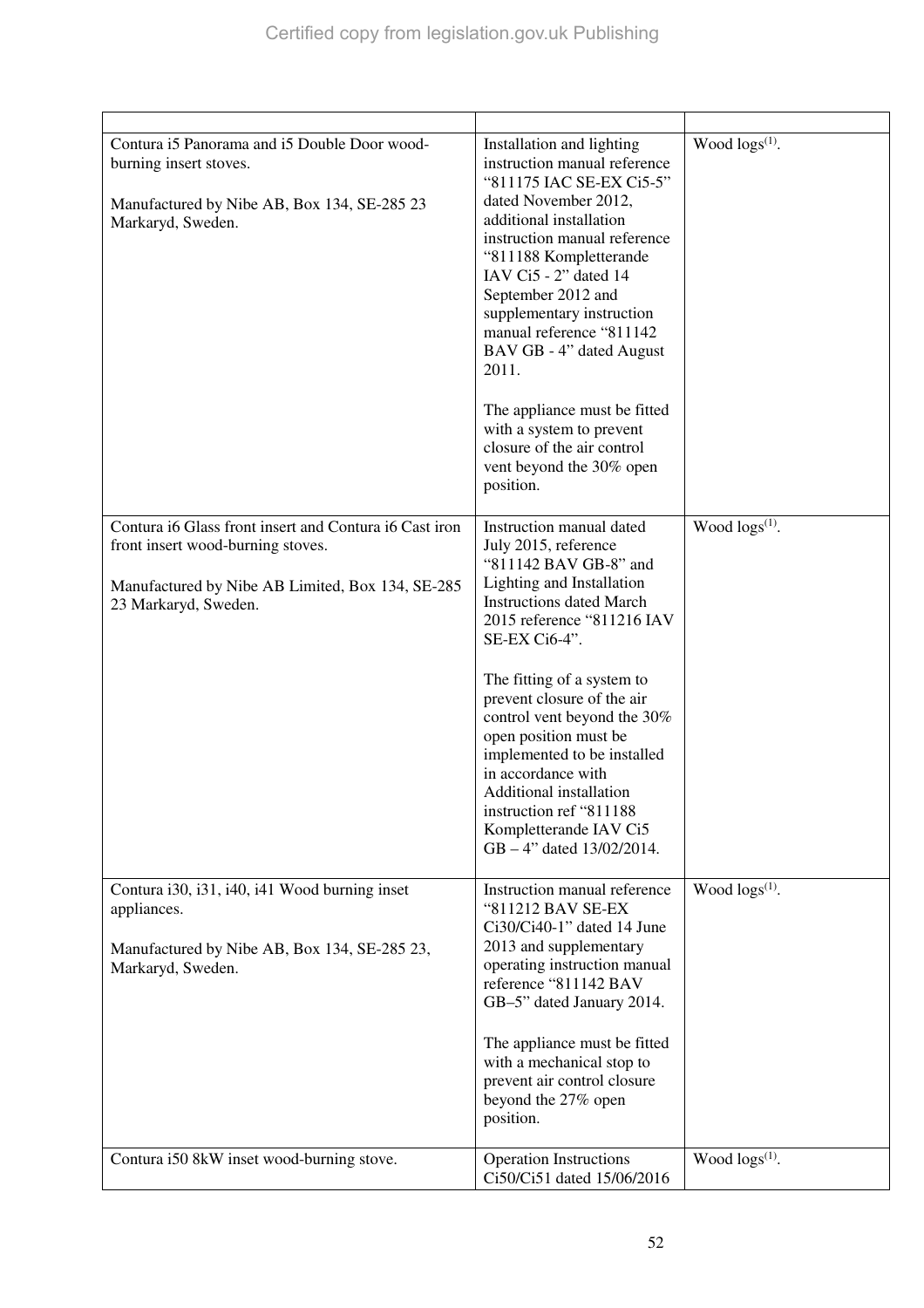| Manufactured by Nibe AB, Box 134, SE-285 23<br>Markaryd, Sweden.                   | reference "811268 BAV SE-<br>EX Ci50-4".                                                                                   |                        |
|------------------------------------------------------------------------------------|----------------------------------------------------------------------------------------------------------------------------|------------------------|
|                                                                                    | The appliance must be fitted<br>with a permanent stop to                                                                   |                        |
|                                                                                    | prevent closure of primary<br>air control beyond the                                                                       |                        |
|                                                                                    | 52mm <sup>2</sup> open position,<br>secondary air control beyond                                                           |                        |
|                                                                                    | the $500$ mm <sup>2</sup> open position<br>and the tertiary air control<br>beyond the 215mm <sup>2</sup> open<br>position. |                        |
|                                                                                    |                                                                                                                            | Wood $\log(s^{(1)})$ . |
| Contura i51 8kW wood-burning stove.<br>Manufactured by Nibe AB, Box 134, SE-285 23 | <b>Operation Instructions</b><br>Ci50/Ci51 dated 15/06/2016<br>reference "811268 BAV SE-                                   |                        |
| Markaryd, Sweden.                                                                  | EX Ci50-4".                                                                                                                |                        |
|                                                                                    | The appliance must be fitted<br>with a permanent stop to                                                                   |                        |
|                                                                                    | prevent closure of primary<br>air control beyond the                                                                       |                        |
|                                                                                    | 52mm <sup>2</sup> open position,<br>secondary air control beyond<br>the 500mm <sup>2</sup> open position                   |                        |
|                                                                                    | and the tertiary air control<br>beyond the 215mm <sup>2</sup> open                                                         |                        |
|                                                                                    | position.                                                                                                                  |                        |
| Contura i51A 8kW wood-burning stove.                                               | <b>Operation Instructions</b><br>Ci50/Ci51 dated 15/06/2016                                                                | Wood $\log s^{(1)}$ .  |
| Manufactured by Nibe AB, Box 134, SE-285 23<br>Markaryd, Sweden.                   | reference "811268 BAV SE-<br>EX Ci50-4".                                                                                   |                        |
|                                                                                    | The appliance must be fitted<br>with a permanent stop to                                                                   |                        |
|                                                                                    | prevent closure of primary<br>air control beyond the                                                                       |                        |
|                                                                                    | $52$ mm <sup>2</sup> open position,<br>secondary air control beyond                                                        |                        |
|                                                                                    | the $500$ mm <sup>2</sup> open position<br>and the tertiary air control<br>beyond the 215mm <sup>2</sup> open              |                        |
|                                                                                    | position.                                                                                                                  |                        |
| Contura i51AN 8kW wood-burning stove.                                              | <b>Operation Instructions</b><br>Ci50/Ci51 dated 15/06/2016                                                                | Wood $\log(s^{(1)})$ . |
| Manufactured by Nibe AB, Box 134, SE-285 23<br>Markaryd, Sweden.                   | reference "811268 BAV SE-<br>EX Ci50-4".                                                                                   |                        |
|                                                                                    | The appliance must be fitted<br>with a permanent stop to                                                                   |                        |
|                                                                                    | prevent closure of primary<br>air control beyond the                                                                       |                        |
|                                                                                    | 52mm <sup>2</sup> open position,                                                                                           |                        |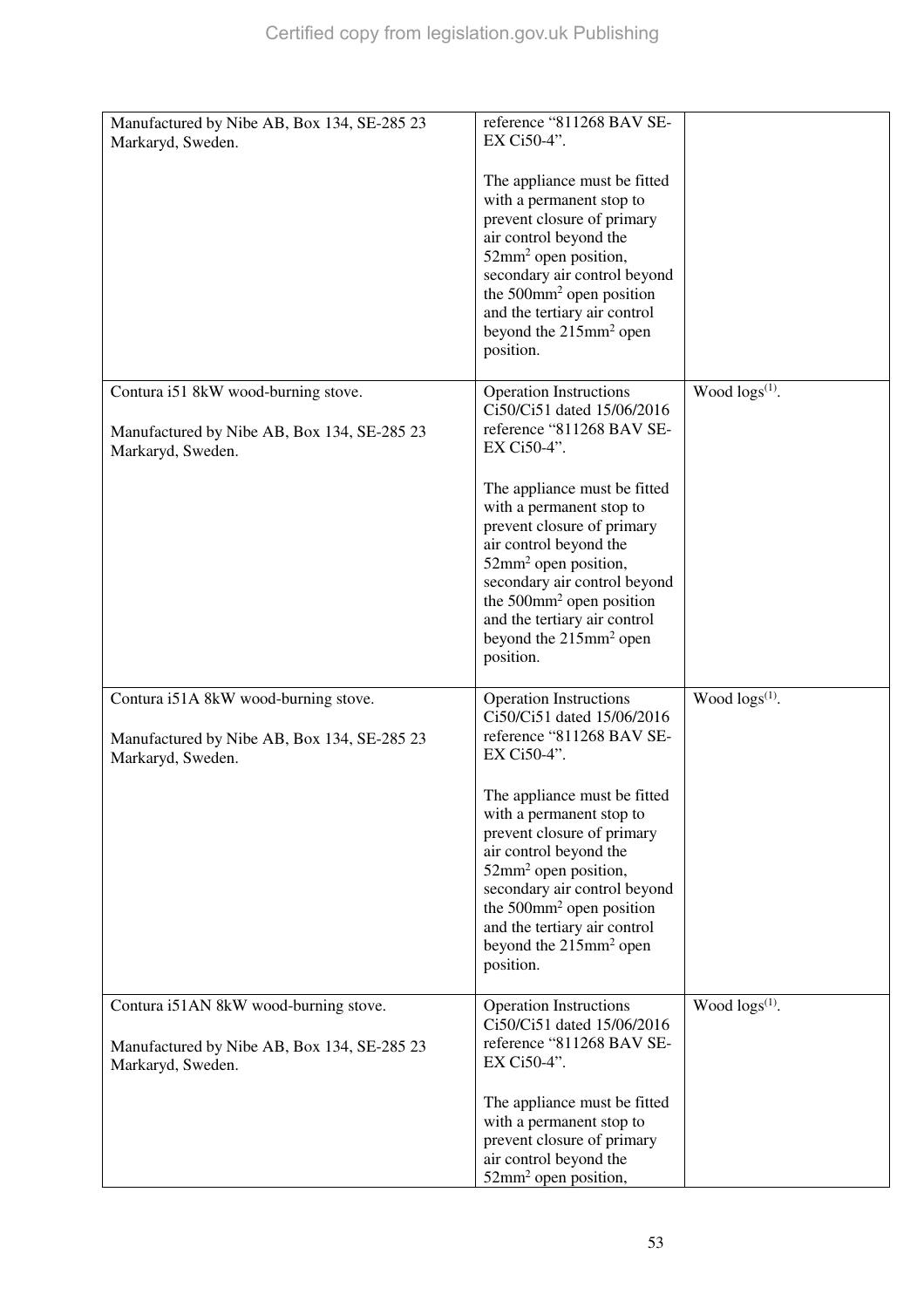|                                                                                                                                                                                             | secondary air control beyond<br>the $500$ mm <sup>2</sup> open position<br>and the tertiary air control<br>beyond the 215mm <sup>2</sup> open<br>position.                                                                                                                                                         |                        |
|---------------------------------------------------------------------------------------------------------------------------------------------------------------------------------------------|--------------------------------------------------------------------------------------------------------------------------------------------------------------------------------------------------------------------------------------------------------------------------------------------------------------------|------------------------|
| Contura i51S 8kW wood-burning stove.<br>Manufactured by Nibe AB, Box 134, SE-285 23<br>Markaryd, Sweden.                                                                                    | <b>Operation Instructions</b><br>Ci50/Ci51 dated 15/06/2016<br>reference "811268 BAV SE-<br>EX Ci50-4".                                                                                                                                                                                                            | Wood $\log(s^{(1)})$ . |
|                                                                                                                                                                                             | The appliance must be fitted<br>with a permanent stop to<br>prevent closure of primary<br>air control beyond the<br>52mm <sup>2</sup> open position,<br>secondary air control beyond<br>the $500$ mm <sup>2</sup> open position<br>and the tertiary air control<br>beyond the 215mm <sup>2</sup> open<br>position. |                        |
| Contura i51T 8kW wood-burning stove.<br>Manufactured by Nibe AB, Box 134, SE-285 23<br>Markaryd, Sweden.                                                                                    | <b>Operation Instructions</b><br>Ci50/Ci51 dated 15/06/2016<br>reference "811268 BAV SE-<br>EX Ci50-4".                                                                                                                                                                                                            | Wood $\log(s^{(1)})$ . |
|                                                                                                                                                                                             | The appliance must be fitted<br>with a permanent stop to<br>prevent closure of primary<br>air control beyond the<br>52mm <sup>2</sup> open position,<br>secondary air control beyond<br>the $500$ mm <sup>2</sup> open position<br>and the tertiary air control<br>beyond the 215mm <sup>2</sup> open<br>position. |                        |
| Coseyfire CF001SE.<br>Manufactured by Stove World UK Limited, Unit 24<br>Folly Farm, Ramsdell, RG26 5RJ.                                                                                    | Installation and operating<br>instructions reference<br>"Version 1.0" dated April<br>2014.                                                                                                                                                                                                                         | Wood $\log(s^{(1)})$ . |
|                                                                                                                                                                                             | The appliance must be fitted<br>with a modified secondary<br>air supply fixed in the fully<br>open position.                                                                                                                                                                                                       |                        |
| Cosmo Classic UK, Cosmo 1147 UK, Cosmo 1147<br>Soapstone UK, Cosmo 971 UK, Cosmo 971<br>Soapstone UK, Cosmo High Soapstone UK, Cosmo<br>1500 UK and, Cosmo 1500 soapstone UK 6kW<br>stoves. | User's manual dated June<br>2011 reference "Cosmo &<br>Midi. User's manual.<br>Jydepejsen A/S -June 2011".                                                                                                                                                                                                         | Wood $\log s^{(1)}$ .  |
| Manufactured by Jydepejsen A/S, Ahornsvinget 3-7,<br>Nr. Felding, DK-7500 Holstebro, Denmark.                                                                                               | The appliance must be fitted<br>with a mechanical stop to<br>prevent closure of the air                                                                                                                                                                                                                            |                        |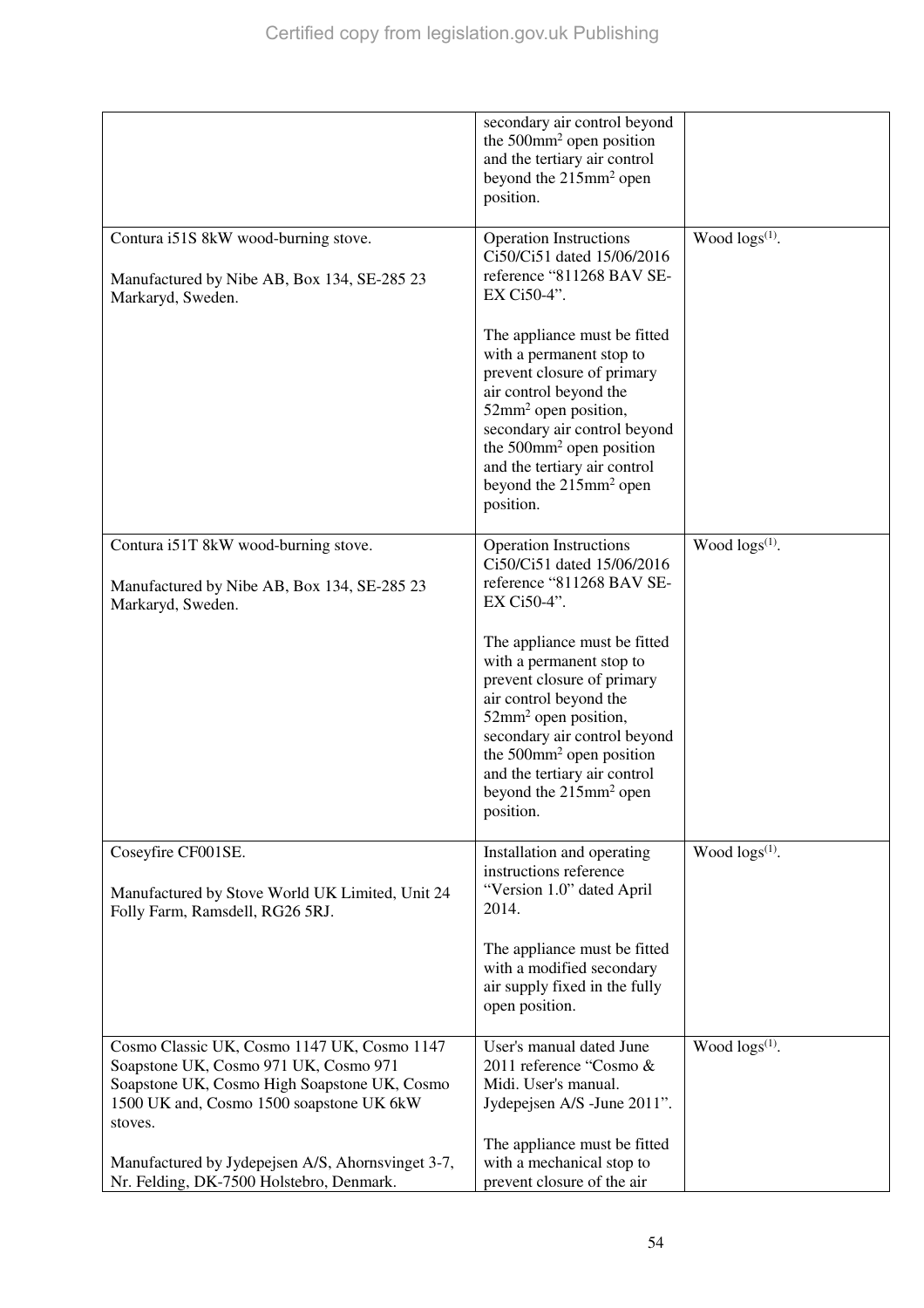|                                                                                                                                                                 | control valve beyond the<br>16% open position.                                                                                                                                                                                                                                    |                                                                  |
|-----------------------------------------------------------------------------------------------------------------------------------------------------------------|-----------------------------------------------------------------------------------------------------------------------------------------------------------------------------------------------------------------------------------------------------------------------------------|------------------------------------------------------------------|
| Country 575 and 765 5kW stoves.<br>Manufactured by Jydepejsen A/S, Ahornsvinget 3-7,<br>Nr. Felding, DK-7500 Holstebro, Denmark.                                | <b>Installation and Operation</b><br>manual dated March 2015<br>reference "Installation and<br><b>Operation Manual Country</b><br>Revision 1, 25.03.2015".<br>The appliance must be fitted<br>with a mechanical stop to<br>prevent closure of the air<br>control valve beyond the | Wood $\log(s^{(1)})$ .                                           |
|                                                                                                                                                                 | 35% open position.                                                                                                                                                                                                                                                                |                                                                  |
| Country Hearth EC410.<br>Manufactured by United States Stove Company, 227<br>Industrial Park Road, South Pittsburg, TN 37380,<br>USA.                           | Instruction manual reference<br>"852292" dated October<br>2014.                                                                                                                                                                                                                   | Wood $\log s^{(1)}$ .                                            |
| Country Hearth EC1100.<br>Manufactured by United States Stove Company, 227<br>Industrial Park Road, South Pittsburg, TN 37380,<br>USA.                          | Instruction manual reference<br>"852290" dated October<br>2014.<br>The appliance must be fitted<br>with a mechanical stop to<br>prevent air control closure<br>beyond the 12mm open<br>position.                                                                                  | Wood $\log(s^{(1)})$ .                                           |
| Cove 2 SR.<br>Manufactured by A.J. Wells and Sons Ltd. of Bishops<br>Way, Newport, Isle of Wight, PO30 5WS.                                                     | Manufacturer's instruction<br>manual reference "Cove2SR<br>07.09 IssB" dated July 2009.<br>The appliance must be fitted<br>with a permanent stop on air<br>control to prevent closure<br>beyond 14mm from the fully<br>closed position.                                           | Dry and split wood logs of a<br>maximum length of $23cm^{(1)}$ . |
| Crator JS5500 multi-fuel stove.<br>Manufactured by James Smellie Ltd., Unit N, Leona<br>Industrial Estate, Nimmings Road, Halesowen, West<br>Midlands, B62 9JQ. | Instruction manual reference<br>"Crator multi-fuel stove<br>instruction manual Issue 1"<br>dated June 2012.                                                                                                                                                                       | Wood logs <sup>(1)</sup> .                                       |
| CTC Ecoflex 15 and 20.<br>Manufactured by Enertech AB, Box 313, S-341 26<br>Ljungby, Sweden.                                                                    | Manufacturer's instructions<br>reference "161 505 27 06/1"<br>dated 20 February 2007.                                                                                                                                                                                             | Wood pellets $(1)$ .                                             |
| Cubic Wall UK, Cubic 109 UK, Cubic 166 UK, Cubic<br>215 UK and, Cubic W200 UK 6kW stoves.                                                                       | User's manual dated June<br>2011 reference "Cosmo &<br>Midi. User's manual.                                                                                                                                                                                                       | Wood $\log(s^{(1)})$ .                                           |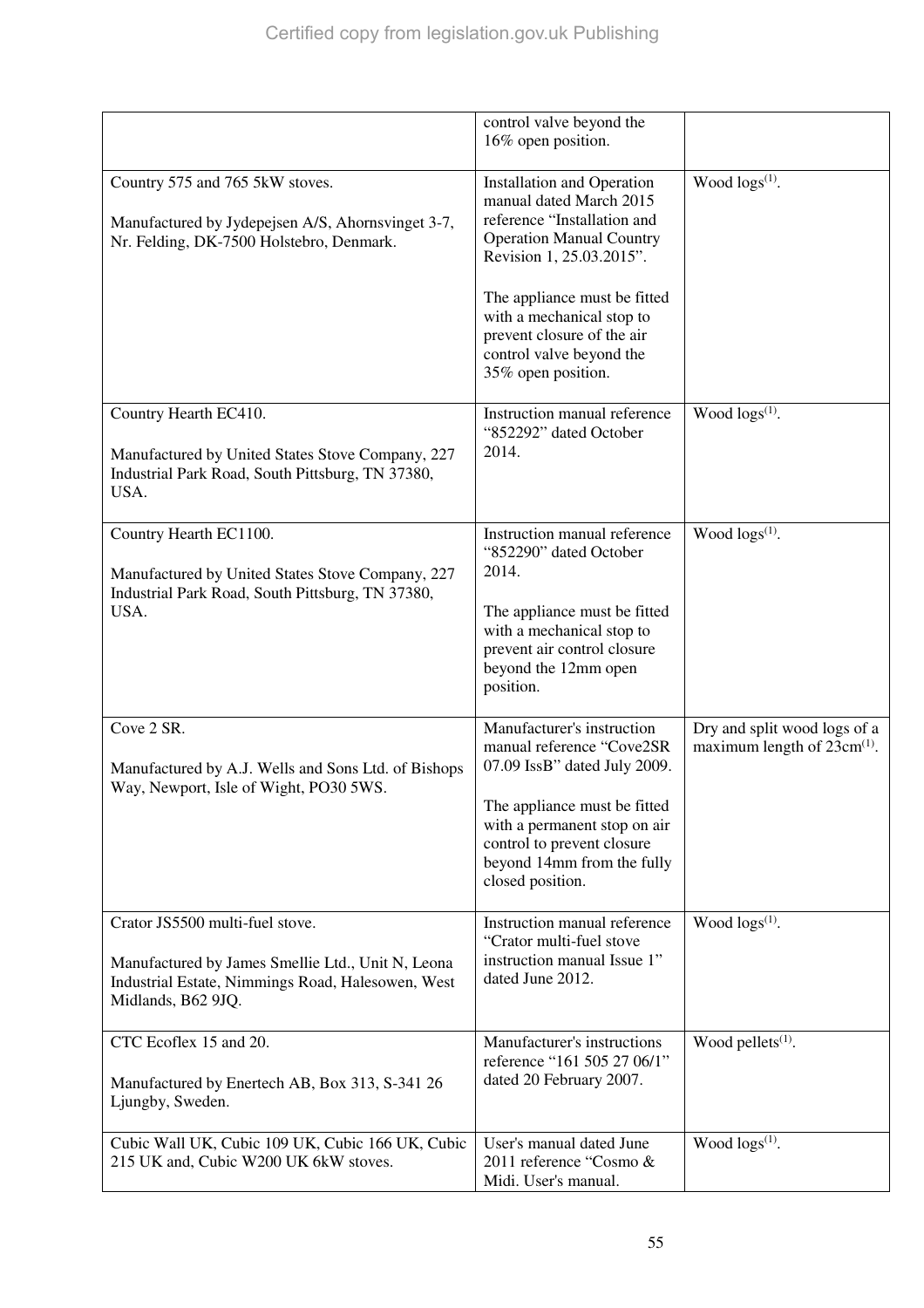| Manufactured by Jydepejsen A/S, Ahornsvinget 3-7,<br>Nr. Felding, DK-7500 Holstebro, Denmark.          | Jydepejsen A/S -June 2011".                              |                               |
|--------------------------------------------------------------------------------------------------------|----------------------------------------------------------|-------------------------------|
|                                                                                                        | The appliance must be fitted                             |                               |
|                                                                                                        | with a mechanical stop to                                |                               |
|                                                                                                        | prevent closure of the air<br>control valve beyond the   |                               |
|                                                                                                        | 16% open position.                                       |                               |
|                                                                                                        |                                                          |                               |
| Dalby Smoke Control and Saltburn Smoke Control                                                         | Saltburn Smoke Control /                                 | Wood $\log s^{(1)}$ .         |
| 5kW wood-burning stoves.                                                                               | Dalby Smoke Control and                                  |                               |
|                                                                                                        | wood burning stove<br>Installation and user              |                               |
| Manufactured by Town & Country Fires Limited, 1<br>Enterprise Way, Thornton Road Industrial Estate,    | Instructions dated 6 July                                |                               |
| Pickering, North Yorkshire, YO18 7NA.                                                                  | 2015 reference                                           |                               |
|                                                                                                        | "Saltburn/Dalby Smoke                                    |                               |
|                                                                                                        | Control Issue 2".                                        |                               |
|                                                                                                        | The appliances must be fitted                            |                               |
|                                                                                                        | with a mechanical stop to                                |                               |
|                                                                                                        | prevent closure of the air<br>control slider beyond the  |                               |
|                                                                                                        | 30mm open position.                                      |                               |
|                                                                                                        |                                                          |                               |
| D'Alessandro GSA 130.                                                                                  | Instruction manual reference                             | Wood chips $(1)$ .            |
|                                                                                                        | "2.0-1-QGSA130XEN0612"<br>dated 26 June 2012.            |                               |
| Manufactured by D'Alessandro Termomeccanica,<br>Contrada Cerreto, 55, 66010 Miglianico, Chieti, Italy. |                                                          |                               |
|                                                                                                        |                                                          |                               |
| D'Alessandro Termomeccanica CS and CSA boilers                                                         | Instruction manual reference                             | Wood pellets $(1)$ .          |
| 40, 60, 80 and 100kW.                                                                                  | "Ver. 2.0 -<br>QCSA100XXIT0209 [UK                       |                               |
| Manufactured by D'Alessandro Termomeccanica,                                                           | SMOKE CONTROL]" dated                                    |                               |
| Contrada Cerreto, 55, 66010 Miglianico, Chieti, Italy.                                                 | February 2009.                                           |                               |
|                                                                                                        |                                                          |                               |
| D'Alessandro Termomeccanica CS and CSA 130,                                                            | Instruction manual reference                             | Wood pellets $(1)$ .          |
| 180, 230 and Instruction manual reference 300kW.                                                       | "Ver. 2.0 -<br>QCSA2000XEN0209 [UK                       |                               |
| Manufactured by D'Alessandro Termomeccanica,                                                           | SMOKE CONTROL]" dated                                    |                               |
| Contrada Cerreto, 55, 66010 Miglianico, Chieti, Italy.                                                 | February 2009.                                           |                               |
|                                                                                                        |                                                          |                               |
| D'Alessandro Termomeccanica CS and CSA 400,                                                            | Instruction manual reference                             | Wood pellets $(1)$ .          |
| 500, 650, 800, 950, 1300, 1650 and 2000kW.                                                             | "Ver. 2.0 -<br>QCSA2000XEN0209 [UK                       |                               |
| Manufactured by D'Alessandro Termomeccanica,                                                           | SMOKE CONTROL]" dated                                    |                               |
| Contrada Cerreto, 55, 66010 Miglianico, Chieti, Italy.                                                 | February 2009.                                           |                               |
|                                                                                                        |                                                          |                               |
|                                                                                                        | The appliance must be fitted<br>with the optional multi- |                               |
|                                                                                                        | cyclone.                                                 |                               |
|                                                                                                        |                                                          |                               |
| D'Alessandro Termomeccanica CSI 20kW.                                                                  | Instruction manual reference                             | Wood pellets <sup>(1)</sup> . |
|                                                                                                        | "Ver. 2.0 -                                              |                               |
| Manufactured by D'Alessandro Termomeccanica,<br>Contrada Cerreto, 55, 66010 Miglianico, Chieti, Italy. | QCSI100XXIT0209" dated<br>February 2009.                 |                               |
|                                                                                                        |                                                          |                               |
|                                                                                                        |                                                          |                               |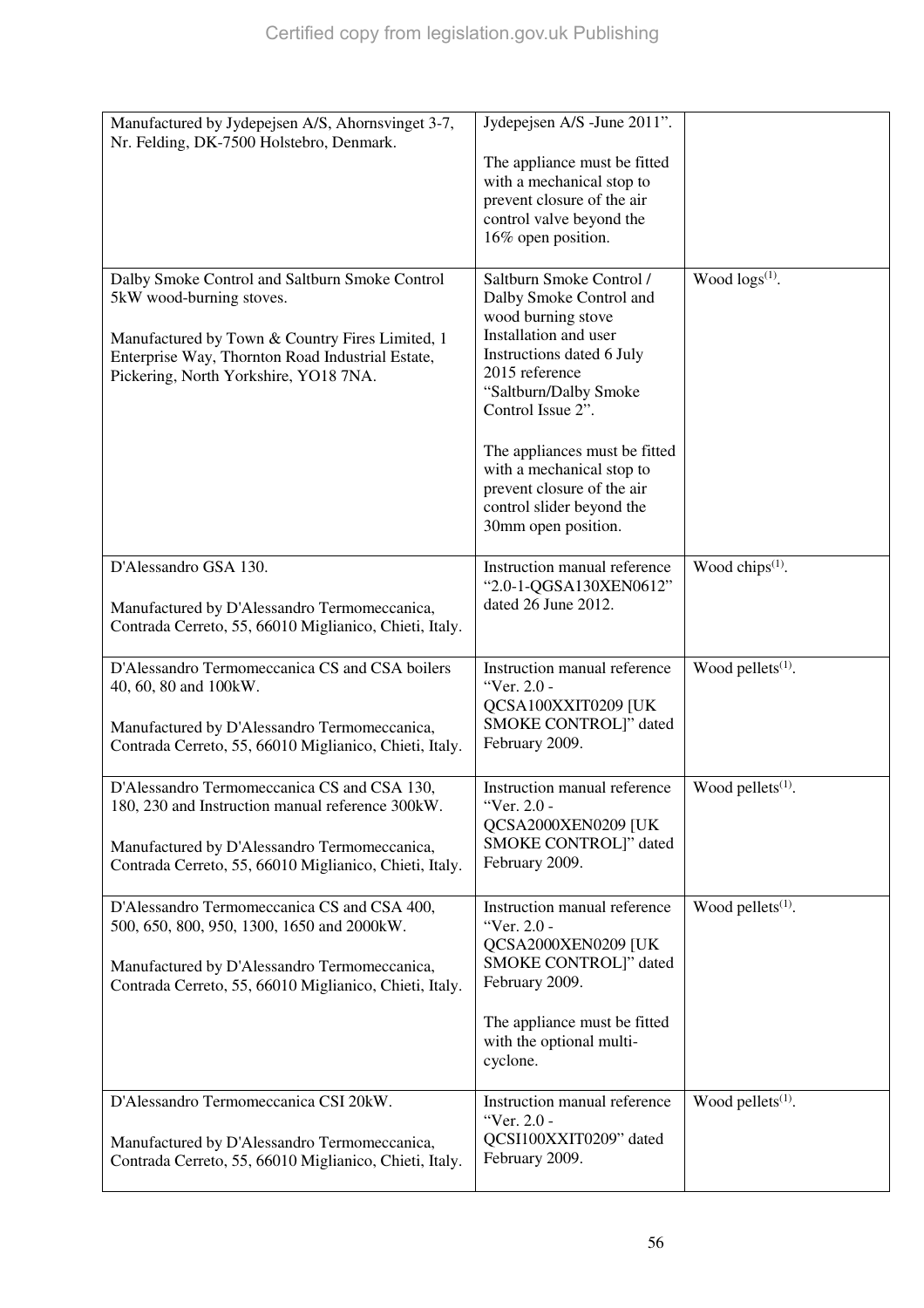| Dartmoor 5 SE.<br>Manufactured by Dean Forge Fabrication Ltd., Dean<br>Prior, Buckfastleigh, Devon, TQ11 OLS.                                       | Instruction manual reference<br>"DM5 Issue 1" dated March<br>2012.<br>The appliance must be fitted<br>with a mechanical stop to<br>prevent secondary air control<br>closure beyond the 30%<br>open position.                            | Wood $\log(s^{(1)})$ .     |
|-----------------------------------------------------------------------------------------------------------------------------------------------------|-----------------------------------------------------------------------------------------------------------------------------------------------------------------------------------------------------------------------------------------|----------------------------|
| Dean Stoves Clearburn Slimline 5 SE multifuel stove.<br>Manufactured by Dean Forge Fabrication Ltd., Dean<br>Prior, Buckfastleigh, Devon, TQ11 OLS. | Instruction manual reference<br>"SL5SE issue 1" dated 25<br>April 2014.<br>The appliance must be fitted<br>with a mechanical stop to<br>prevent closure of the<br>secondary air control beyond<br>15mm open position.                   | Wood $\log(s^{(1)})$ .     |
| Dean Stoves Clearburn Small SE multifuel stove.<br>Manufactured by Dean Forge Fabrication Ltd., Dean<br>Prior, Buckfastleigh, Devon, TQ11 OLS.      | Instruction manual reference<br>"CBS8SE issue 1" dated 25<br>April 2014.<br>The appliance must be fitted<br>with a mechanical stop to<br>prevent closure of the<br>secondary air control beyond<br>15mm open position.                  | Wood $\log(s^{(1)})$ .     |
| Dean Stoves Dartmoor 6 SE Wood Burning Stove.<br>Manufactured by Dean Forge Fabrication Ltd., Dean<br>Prior, Buckfastleigh, Devon, TQ11 OLS.        | Operating instructions<br>manual reference "DM6<br>issue 1" dated 2 July 2013.<br>The appliance must be fitted<br>with a mechanical stop to<br>prevent secondary air spin<br>wheel control closure<br>beyond the 40% open<br>position.  | Wood logs(1).              |
| Dean Stoves Dartmoor W5 SE Wood Burning Stove.<br>Manufactured by Dean Forge Fabrication Ltd., Dean<br>Prior, Buckfastleigh, Devon, TQ11 OLS.       | Operating instructions<br>manual reference "DMW5<br>issue 1" dated 2 July 2013.<br>The appliance must be fitted<br>with a mechanical stop to<br>prevent secondary air spin<br>wheel control closure<br>beyond the 40% open<br>position. | Wood logs <sup>(1)</sup> . |
| Dean Stoves Hembury 5 SE Wood Burning Stove.<br>Manufactured by Dean Forge Ltd., Dean Prior,                                                        | <b>Operating Instructions</b><br>manual reference "HEM5SE<br>issue" dated 2 July 2013.                                                                                                                                                  | Wood $\log(s^{(1)})$ .     |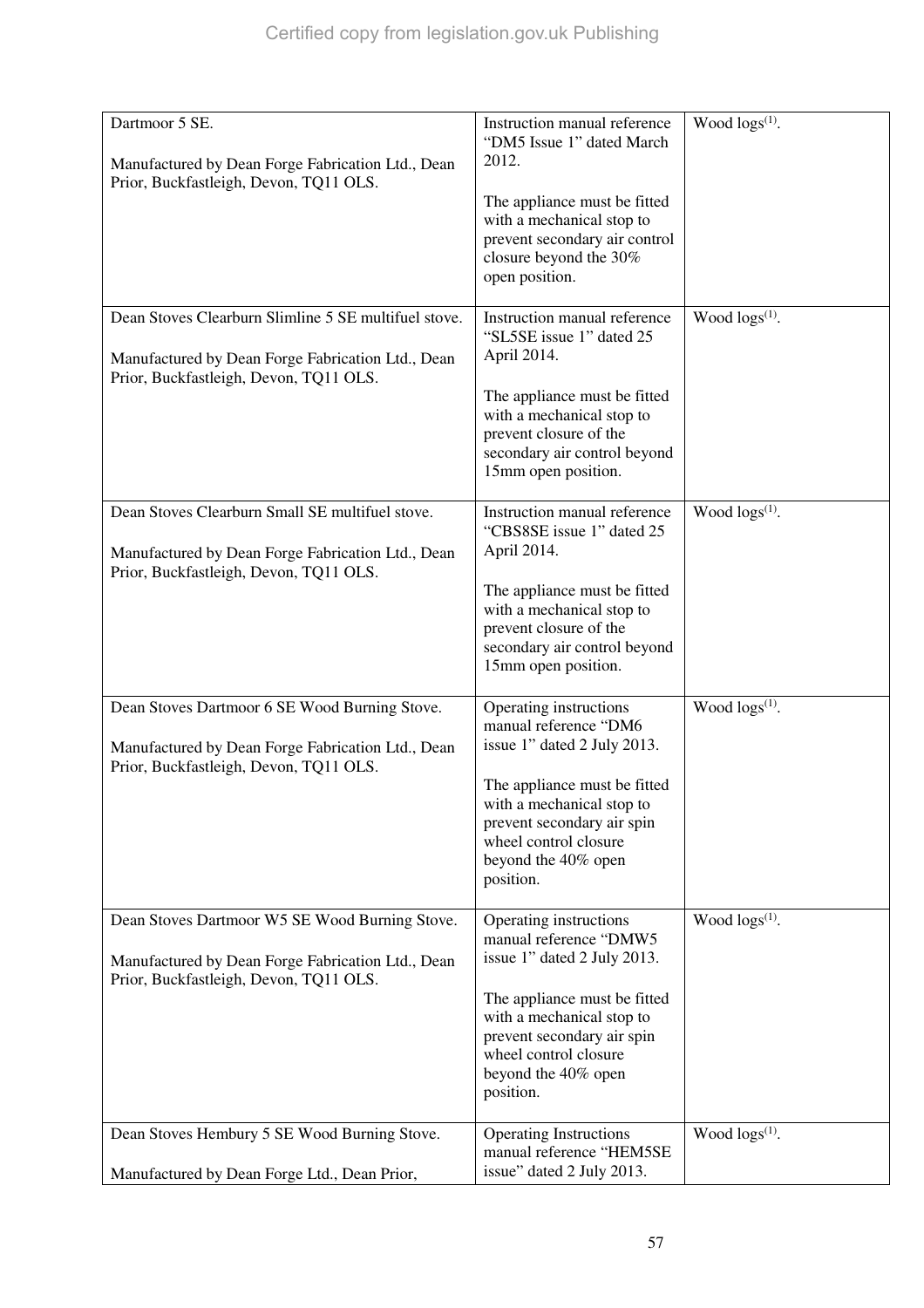| Buckfastleigh, Devon, TQ11 0LS.                                                                                                                                                                                                                                                                                            | The appliance must be fitted<br>with a mechanical stop to<br>prevent secondary air control<br>closure beyond the 83mm<br>open position.                                                                                                                    |                        |
|----------------------------------------------------------------------------------------------------------------------------------------------------------------------------------------------------------------------------------------------------------------------------------------------------------------------------|------------------------------------------------------------------------------------------------------------------------------------------------------------------------------------------------------------------------------------------------------------|------------------------|
| Dean Stoves Hembury 8 SE multifuel stove.<br>Manufactured by Dean Forge Fabrication Ltd., Dean<br>Prior, Buckfastleigh, Devon, TQ11 OLS.                                                                                                                                                                                   | Instruction manual reference<br>"HEM8SE issue 1" dated 25<br>April 2014.<br>The appliance must be fitted<br>with a mechanical stop to<br>prevent closure of the<br>secondary air control beyond<br>8mm open position.                                      | Wood $\log(s^{(1)})$ . |
| Dean Stoves Hembury Slimline 5 SE multifuel stove.<br>Manufactured by Dean Forge Fabrication Ltd., Dean<br>Prior, Buckfastleigh, Devon, TQ11 OLS.                                                                                                                                                                          | Instruction manual reference<br>"HEMSL5SE issue 1" dated<br>25 April 2014.<br>The appliance must be fitted<br>with a mechanical stop to<br>prevent closure of the<br>secondary air control beyond<br>8mm open position.                                    | Wood $\log(s^{(1)})$ . |
| Dean Stoves Junior 105 SE Wood Burning Stove.<br>Manufactured by Dean Forge Fabrication Ltd., Dean<br>Prior, Buckfastleigh, Devon, TQ11 OLS.                                                                                                                                                                               | Operating instructions<br>manual reference "JR105SE<br>Issue 1" dated May 2013.<br>The appliance must be fitted<br>with a mechanical stop to<br>prevent secondary air control<br>closure beyond the 83mm<br>open position.                                 | Wood $\log s^{(1)}$ .  |
| Design 800 Green wood burning stove.<br>Manufactured by Bodart & Gonay Ltd., Rue De<br>Lambinon, 3 Harze, Belgium, 4920.                                                                                                                                                                                                   | Instruction manual reference<br>"07DH8000A" dated<br>November 2011.<br>The appliance must be fitted<br>with a "UK kit for smokeless<br>areas Design 800".                                                                                                  | Wood $\log(s^{(1)})$ . |
| Desire 5, Desire 5LS, Desire 6, Desire 6LS, Desire 7,<br>Desire 7LS, Ignite 5, Ignite 5LS, Ignite 6, Ignite 6LS,<br>Ignite 7 and Ignite 7LS multi fuel stoves.<br>Manufactured by Broseley Fires Ltd., First Floor, Unit<br>B Knights Court, Archers Way, Battlefield Enterprise<br>Park, Shrewsbury, Shropshire, SY1 3GA. | Installation and operating<br>instructions manual<br>reference "Mar 14/GB Issue<br>4" dated 3 December 2014.<br>The appliance must be fitted<br>with a mechanical stop to<br>prevent closure of the<br>secondary air control slide<br>beyond the 10mm open | Wood $\log(s^{(1)})$ . |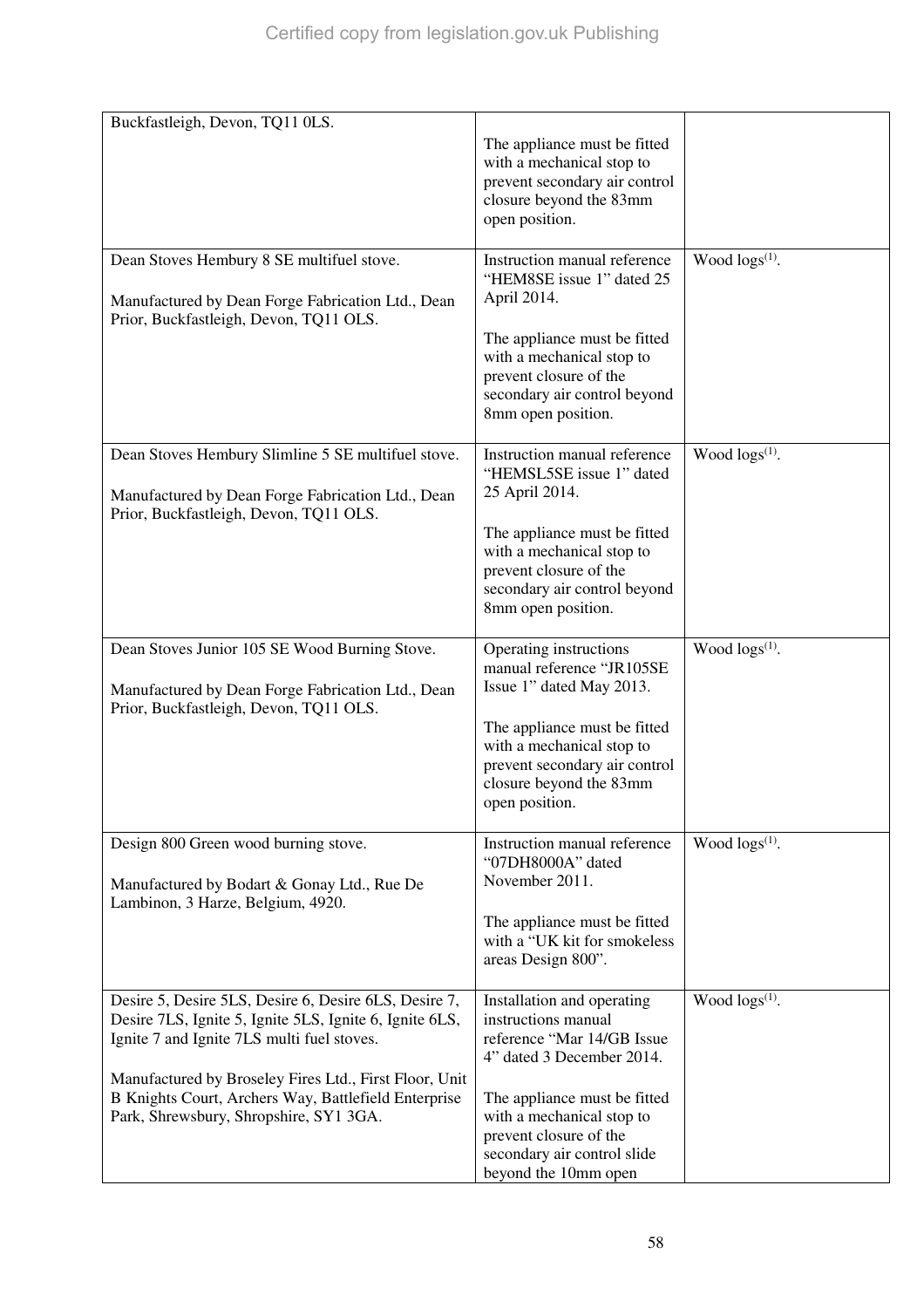|                                                                                                                                                                                                                                                      | position.                                                                                                                                                                                                                                                                                             |                        |
|------------------------------------------------------------------------------------------------------------------------------------------------------------------------------------------------------------------------------------------------------|-------------------------------------------------------------------------------------------------------------------------------------------------------------------------------------------------------------------------------------------------------------------------------------------------------|------------------------|
| Di Lusso R4.<br>Manufactured by Hunter Stoves Ltd., Trevilla Park,<br>Slaughterbridge, Camelford, Cornwall, PL32 9TT.                                                                                                                                | Instruction manual reference<br>"JINDLU04 Rev E" dated 2<br>December 2011 and<br>instruction manual reference<br>"JINDLU04SCK revB"<br>dated 5 December 2011.<br>The appliance must be fitted<br>with smoke control area kit<br>JDLU0401.                                                             | Wood $\log s^{(1)}$ .  |
| Di Lusso R4 Euro 4.9kW wood-burning stove.<br>Manufactured by Hunter Stoves Ltd., Trevilla Park,<br>Slaughterbridge, Camelford, Cornwall, PL32 9TT                                                                                                   | <b>Installation and Operating</b><br>Instructions dated<br>29/01/2015 reference<br>"JINDLE04 RevA" and<br>Smoke Control Area Kit<br><b>Installation Instructions</b><br>dated 05/12/2011 reference<br>"JINDLU04SCK revB".<br>The appliance must be fitted<br>with smoke control area kit<br>JDLU0401. | Wood $\log(s^{(1)})$ . |
| Di Lusso R5 inset stove.<br>Manufactured by Hunter Stoves Ltd., Trevilla Park,<br>Slaughterbridge, Camelford, Cornwall, PL32 9TT.                                                                                                                    | Instruction manual reference<br>"JINDLU05 Rev B" dated<br>10 December 2012 and<br>additional instructions<br>reference "JINDLU05SCK<br>Rev A" dated 6 July 2012.<br>The appliance must be fitted<br>with smoke control area kit<br>JDLU0501.                                                          | Wood $\log(s^{(1)})$ . |
| Di Lusso R6 inset stove.<br>Manufactured by Hunter Stoves Ltd., Trevilla Park,<br>Slaughterbridge, Camelford, Cornwall, PL32 9TT.                                                                                                                    | Instruction manual reference<br>"JINDLU06 Rev B" dated<br>10 December 2012 and<br>instruction manual reference<br>"JINDLU05SCK Rev A"<br>dated 6 July 2012.<br>The appliance must be fitted<br>with smoke control area kit<br>JDLU0501.                                                               | Wood $\log(s^{(1)})$ . |
| Dik Geurts Instyle 500, Dik Geurts Prostyle 500, Dik<br>Geurts Instyle 550, Dik Geurts Prostyle 550 5 kW<br>inset roomheaters.<br>Manufactured by DRU Verwarming B.V, Postbus<br>1021, 6920 BA, Duiven, Ratio 8, 6921 RW Duiven,<br>the Netherlands. | Installation instruction<br>manual reference<br>"DRU392187-409050-NL-<br>NL-0614-5" dated March<br>2014 and user manual<br>reference "DRU180452-<br>363097-nl-NL-0614-3 1"<br>dated 19 June 2014.                                                                                                     | Wood $\log s^{(1)}$ .  |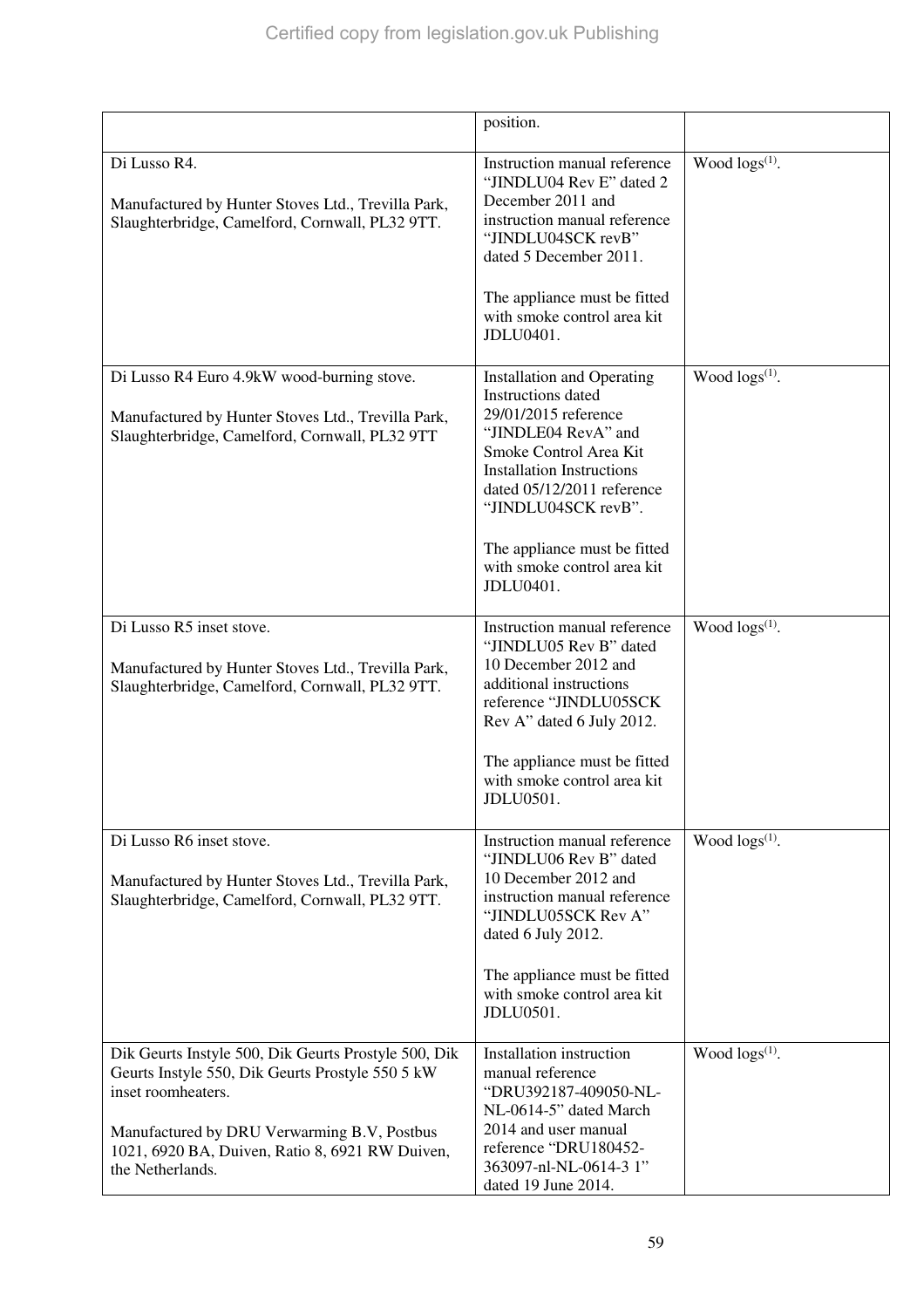| Dik Geurts Instyle 600, Dik Geurts Prostyle 600 5 kW<br>inset roomheaters and Dik Geurts Instyle 650, Dik<br>Geurts Prostyle 650 6kW Inset roomheaters.<br>Manufactured by DRU Verwarming B.V, Postbus<br>1021, 6920 BA, Duiven, Ratio 8, 6921 RW Duiven,<br>the Netherlands. | Installation instruction<br>manual reference<br>"DRU392187-410127-NL-<br>NL-0614-3" dated June 2014<br>and user manual reference<br>"DRU180452-363097-nl-<br>NL-0614-3. 1" dated 19 June<br>2014.                                                                                                                                                                      | Wood $\log s^{(1)}$ .  |
|-------------------------------------------------------------------------------------------------------------------------------------------------------------------------------------------------------------------------------------------------------------------------------|------------------------------------------------------------------------------------------------------------------------------------------------------------------------------------------------------------------------------------------------------------------------------------------------------------------------------------------------------------------------|------------------------|
| Dik Geurts Instyle 700, Dik Geurts Prostyle 700<br>10kW inset roomheaters.<br>Manufactured by DRU Verwarming B.V, Postbus<br>1021, 6920 BA, Duiven, Ratio 8, 6921 RW Duiven,<br>the Netherlands.                                                                              | Installation instruction<br>manual reference<br>"DRU392187-408668-NL-<br>NL-0314-7" dated June 2014<br>and user manual reference<br>"DRU180452-363097-nl-<br>NL-0614-3. 1" dated 19 June<br>2014.                                                                                                                                                                      | Wood $\log(s^{(1)})$ . |
| Dik Geurts Ivar 8 Store EA 7.6kW wood-burning<br>stove.<br>Manufactured by DRU Verwarming B.V, Postbus<br>1021, 6920 BA, Duiven, Ratio 8, 6921 RW Duiven,<br>the Netherlands.                                                                                                 | <b>User Manual dated</b><br>03/03/2016 reference "DRU-<br>363097-NL-NL-0316-7",<br>and Instructions for<br>installation Ivar 8 LowEA<br>Ivar 8 StoreEA OlafEA<br>dated 03/03/2016 reference<br>"DRU-678061-NL-NL-<br>$0316-3$ ".<br>The appliance must be fitted<br>with a modification to<br>prevent closure of the air<br>control beyond the 6.0cm<br>open position. | Wood $\log s^{(1)}$ .  |
| Dik Geurts Keld Low EA, Keld High EA, Ivar Low<br>EA, Ivar High EA, Jannik Medium Low EA 5kW<br>wood-burning stoves.<br>Manufactured by DRU Verwarming B.V, Postbus<br>1021, 6920 BA, Duiven, Ratio 8, 6921 RW Duiven,<br>the Netherlands.                                    | Installation manual reference<br>"DRU392187-566405-nl-<br>NL-0614-1 39" dated 19<br>June 2014 and user manual<br>reference "DRU180452-<br>363097-nl-NL-0614-3"<br>dated 19 June 2014.<br>The appliance must be fitted<br>with a modification to<br>prevent closure of the<br>secondary air control beyond<br>22mm open in its minimum<br>position.                     | Wood $\log s^{(1)}$ .  |
| Dik Geurts Olaf EA 8.7kW wood-burning stove.<br>Manufactured by DRU Verwarming B.V, Postbus<br>1021, 6920 BA, Duiven, Ratio 8, 6921 RW Duiven,<br>the Netherlands.                                                                                                            | User Manual reference<br>"DRU-363097-NL-NL-<br>0316-7", and Instructions for<br>installation Ivar 8 LowEA<br>Ivar 8 StoreEA OlafEA<br>reference "DRU-678061-                                                                                                                                                                                                           | Wood $\log s^{(1)}$ .  |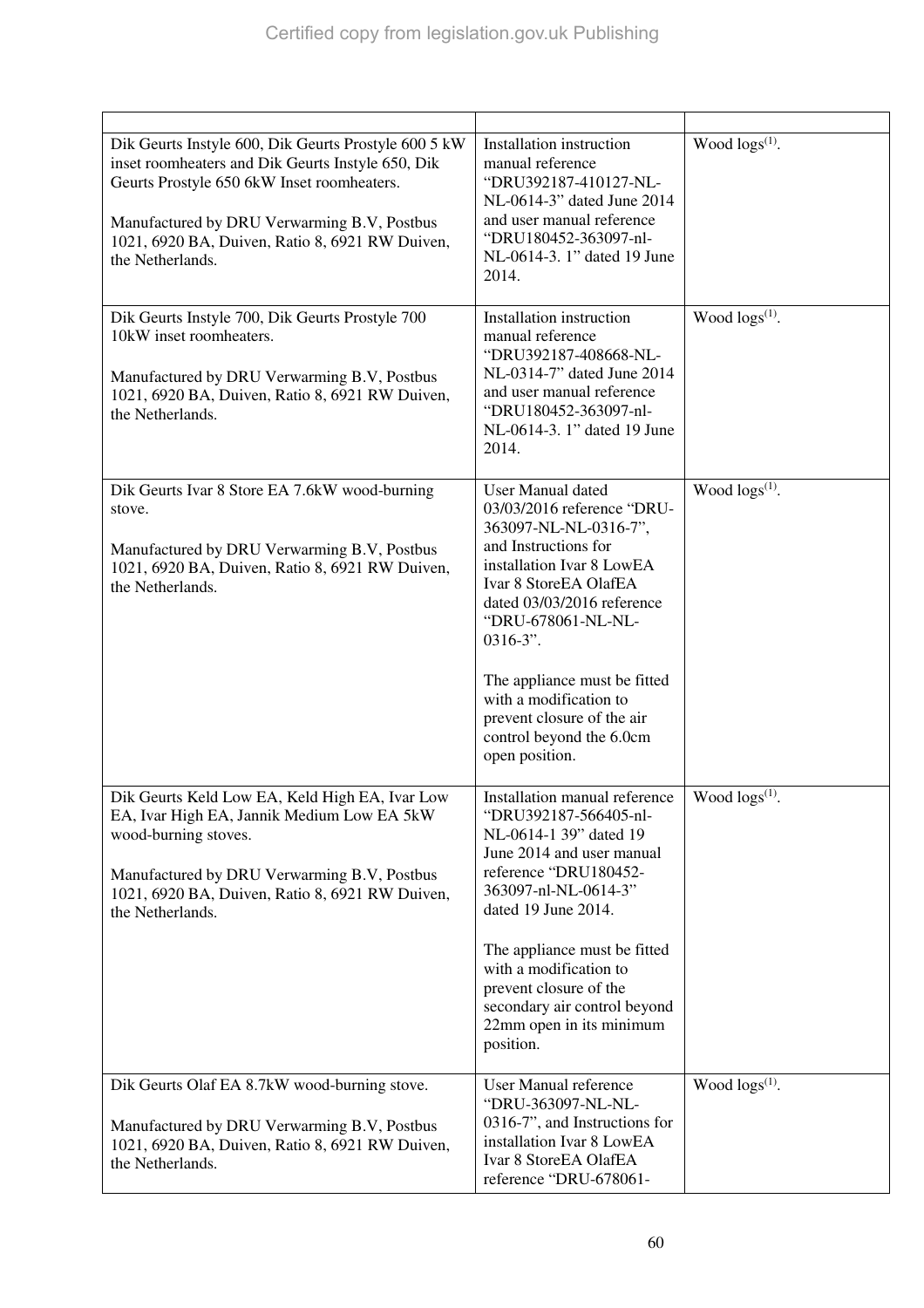|                                                                                                                                                                                       | NL-NL-0316-3".<br>The appliance must be fitted<br>with a modification to<br>prevent closure of the air<br>control beyond the 5.3cm<br>open position.                                                                                                                                              |                        |
|---------------------------------------------------------------------------------------------------------------------------------------------------------------------------------------|---------------------------------------------------------------------------------------------------------------------------------------------------------------------------------------------------------------------------------------------------------------------------------------------------|------------------------|
| Dimplex Bellingham 4.7kW Multifuel Inset Stove<br>Model BLM4iSE.<br>Manufactured by Dimplex GDC Group Limited,<br>Millbrook House, Grange Drive, Hedge End,<br>Southampton, SO30 2DF. | Bellingham 4.7kW Multifuel<br>Inset Stove For Standard 16"<br>Fireplace Opening dated<br>11/03/2015 reference<br>"08/52386/0 - Issue 5".<br>The appliance must be<br>factory fitted with an air<br>control providing a<br>minimum $44$ mm <sup>2</sup> opening in<br>the secondary air control.   | Wood $\log(s^{(1)})$ . |
| Dimplex Bellingham 4.7kW Wood Only Inset Stove<br>Model BLM4iWB.<br>Manufactured by Dimplex GDC Group Limited,<br>Millbrook House, Grange Drive, Hedge End,<br>Southampton, SO30 2DF. | "Bellingham 4.7kW Wood<br>Only Inset Stove For<br>Standard 16" Fireplace<br>Opening" dated 11/03/2015<br>reference "08/52739/0 -<br>Issue 6".<br>The appliance must be<br>factory fitted with an air<br>control providing a<br>minimum 44mm <sup>2</sup> opening in<br>the secondary air control. | Wood $\log(s^{(1)})$ . |
| Dimplex Bellingham 5kW Multifuel stove Model<br>BLM5SE.<br>Manufactured by Dimplex GDC Group Limited,<br>Millbrook House, Grange Drive, Hedge End,<br>Southampton, SO30 2DF.          | Bellingham 5kW Multi-fuel<br>stove (BLM5SE) dated<br>01/03/2015 reference<br>"08/52386/0 - Issue 3".<br>The appliance must be<br>factory fitted with an air<br>control providing a<br>minimum 280mm <sup>2</sup> opening<br>in the secondary air control.                                         | Wood $\log s^{(1)}$ .  |
| Dimplex Bellingham 12kW Multifuel stove Model<br>BLM12SE.<br>Manufactured by Dimplex GDC Group Limited,<br>Millbrook House, Grange Drive, Hedge End,<br>Southampton, SO30 2DF.        | Bellingham 12kW Multi-fuel<br>stove (BLM12SE) dated<br>01/03/2016 reference<br>"08/52388/0 - Issue 3".<br>The appliance must be<br>factory fitted with an air<br>control providing a<br>minimum 342mm <sup>2</sup> opening<br>in the secondary air control.                                       | Wood $\log s^{(1)}$ .  |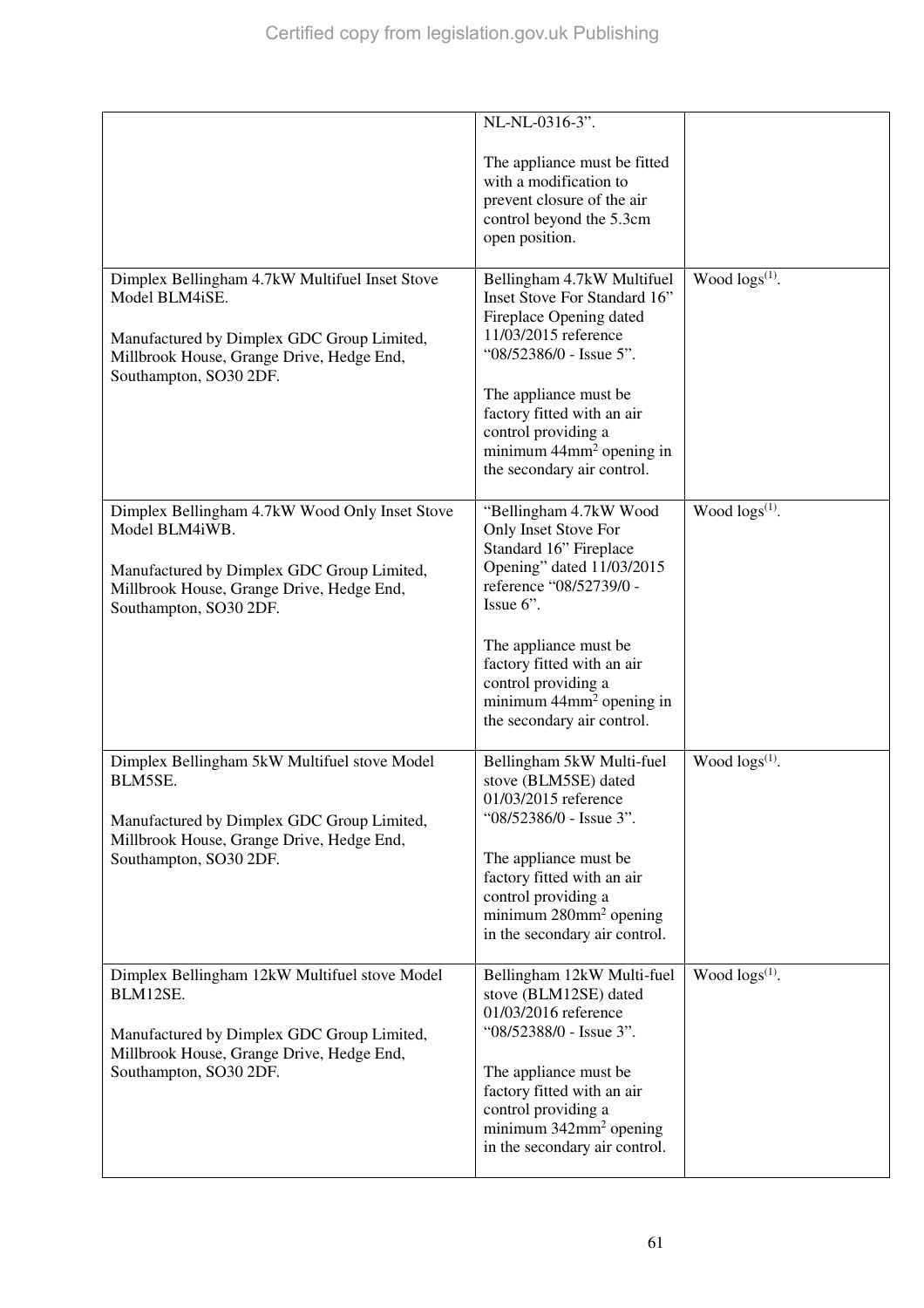| Dimplex Langbrook 5kW Clean Burn Stove.<br>Manufactured by Dimplex, GDC Group Ltd.,<br>Millbrook House, Grange Drive, Hedge End,<br>Southampton, SO30 2DF. | Instruction manual reference<br>"08/51568/0 - Issue 3" dated<br>28 June 2012.<br>The appliance must be fitted<br>with a mechanical stop to<br>prevent secondary air control<br>slider closure beyond the<br>40% open position.                                                                                                                                                                                      | Wood $\log s^{(1)}$ .               |
|------------------------------------------------------------------------------------------------------------------------------------------------------------|---------------------------------------------------------------------------------------------------------------------------------------------------------------------------------------------------------------------------------------------------------------------------------------------------------------------------------------------------------------------------------------------------------------------|-------------------------------------|
| Dimplex SE Selbourne 5.<br>Manufactured by ESSE Engineering Ltd., Ouzledale<br>Foundry, Long Ing, Barnoldswick, Lancashire, BB18<br>6BN.                   | Instruction manual reference<br>"SE Selbourne 5 Issue 1"<br>dated August 2009.<br>The appliance must be fitted<br>with a mechanical stop to<br>prevent closure beyond the<br>50% open position.                                                                                                                                                                                                                     | Wood logs <sup>(1)</sup> .          |
| Dovre 225 MF 4.6 kW multifuel stove.<br>Manufactured by Dovre NV, Nijverheidsstraat 18,<br>BE-2381 Weelde, Belgium.                                        | Installation instructions and<br>operating manual reference<br>"03.27125.000" dated June<br>2013 and additional<br>instruction manual reference<br>"PM1030 Issue 2" dated<br>January 2014.<br>The appliance must be fitted<br>with the smoke control kit<br>DV-225SCKIT.                                                                                                                                            | Wood $\log(s^{(1)})$ .              |
| Dovre 250 (model DV-250).<br>Manufactured by Dovre NV, Nijverheidsstraat 18,<br>BE-2381 Weelde, Belgium.                                                   | Manufacturer's instructions<br>reference "PM250 Issue 1".<br>The appliance must be fitted<br>with a permanent stop on the<br>secondary air inlet to prevent<br>closure beyond the 75%<br>open position.                                                                                                                                                                                                             | Untreated dry wood <sup>(1)</sup> . |
| Dovre 425 CBW wood burning stove.<br>Manufactured by Dovre NV, Nijverheidsstraat 18,<br>BE-2381 Weelde, Belgium.                                           | Installation instructions and<br>operating manual reference<br>"03.27986.100" dated<br>February 2012 and<br>additional installation and<br>operating instructions for use<br>in smoke control areas<br>reference "PM1191 Issue 1"<br>dated December 2014.<br>The appliance must be fitted<br>with smoke control kit Part.<br>No. DV425SZKIT to prevent<br>closure of the secondary air<br>control slider beyond the | Wood $\log(s^{(1)})$ .              |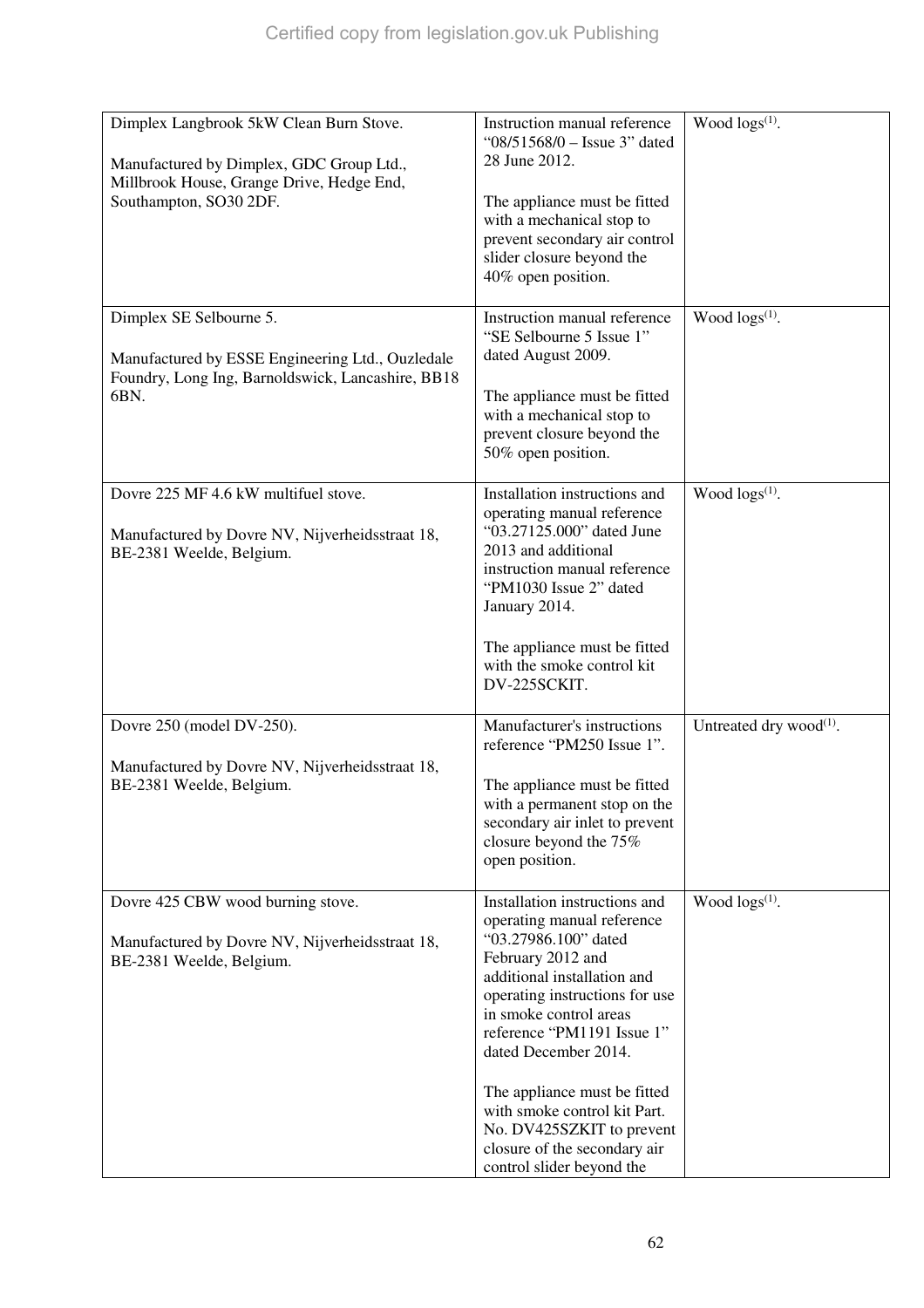|                                                                                                                                                                                                                                                                                                                              | 15mm open position.                                                                                                                                                                                                                                                                                                                                                                        |                                                                                                                                                                                                                                                                                                           |
|------------------------------------------------------------------------------------------------------------------------------------------------------------------------------------------------------------------------------------------------------------------------------------------------------------------------------|--------------------------------------------------------------------------------------------------------------------------------------------------------------------------------------------------------------------------------------------------------------------------------------------------------------------------------------------------------------------------------------------|-----------------------------------------------------------------------------------------------------------------------------------------------------------------------------------------------------------------------------------------------------------------------------------------------------------|
| Dovre 525MF 8 kW multifuel stove.<br>Manufactured by Dovre NV, Nijverheidsstraat 18,<br>BE-2381 Weelde, Belgium.                                                                                                                                                                                                             | Installation instructions and<br>operating manual reference<br>"03.27109.100" dated<br>February 2013 and smoke<br>control kit additional<br>installation and operating<br>instructions reference<br>"PM1030 Issue 2" dated<br>January 2014.<br>The appliance must be fitted<br>with the smoke control kit<br>DV-225SCKIT.                                                                  | Wood $\log s^{(1)}$ .                                                                                                                                                                                                                                                                                     |
| Dovre Sense 100 (DV-SENSE100), 103 (DV-<br>SENSE103), 200 (DV-SENSE200) and 203 (DV-<br>SENSE203) wood burning stoves.<br>Manufactured by Dovre NV, Nijverheidsstraat 18,<br>BE-2381 Weelde, Belgium.                                                                                                                        | Installation instructions and<br>operating manual reference<br>"03.27151.000" dated July<br>2014 and smoke control kit<br>additional installation and<br>operating instructions for use<br>in smoke control areas<br>reference "PM1070 Issue 2"<br>dated July 2014.<br>The appliance must be fitted<br>with a mechanical stop to<br>prevent closure of the air<br>control beyond 8mm open. | Wood $\log(s^{(1)})$ .                                                                                                                                                                                                                                                                                    |
| Dovre Vintage 30 (DV-VIN30, DV-VIN30WH, DV-<br>TBVIN30 and DV-TBVIN30WH), Dovre Vintage 35<br>(DV-VIN35, DV-VIN35WH, DV-TBVIN35 and DV-<br>TBVIN35WH) and Dovre Vintage 50 (DV-VIN50,<br>DV-VIN50WH, DV-TBVIN50 and DV-<br>TBVIN50WH) stoves.<br>Manufactured by Dovre NV, Nijverheidsstraat 18, B-<br>2381 Weelde, Belgium. | Instruction manual reference<br>"03.27681.100" dated April<br>2011 and instruction manual<br>reference "PM813 Issue 1"<br>dated May 2012.<br>The appliance must be fitted<br>with a permanent stop<br>preventing closure of the<br>secondary air supply beyond<br>50%.                                                                                                                     | Wood $\log(s^{(1)})$ .                                                                                                                                                                                                                                                                                    |
| Dunsley Yorkshire Multifuel Stove.<br>Manufactured by Dunsley Heat Ltd., Bridge Mills,<br>Huddersfield Road, Holmfirth, Yorkshire, HD9 3TW.                                                                                                                                                                                  | Manufacturer's instructions<br>reference "A/22160" dated 5<br>August 1998 as amended by<br>manufacturer's instructions<br>reference "D13" dated 4<br>December 2004.                                                                                                                                                                                                                        | Untreated dry wood <sup>(1)</sup> .<br>Peat or peat briquettes with,<br>in either case, less than 25%<br>moisture;<br>Union Coal Briketts,<br>manufactured by<br>Rheinbraun AG of Germany<br>comprising lignite<br>compressed into briquettes<br>of approx. 15cm in length<br>with square ends and with a |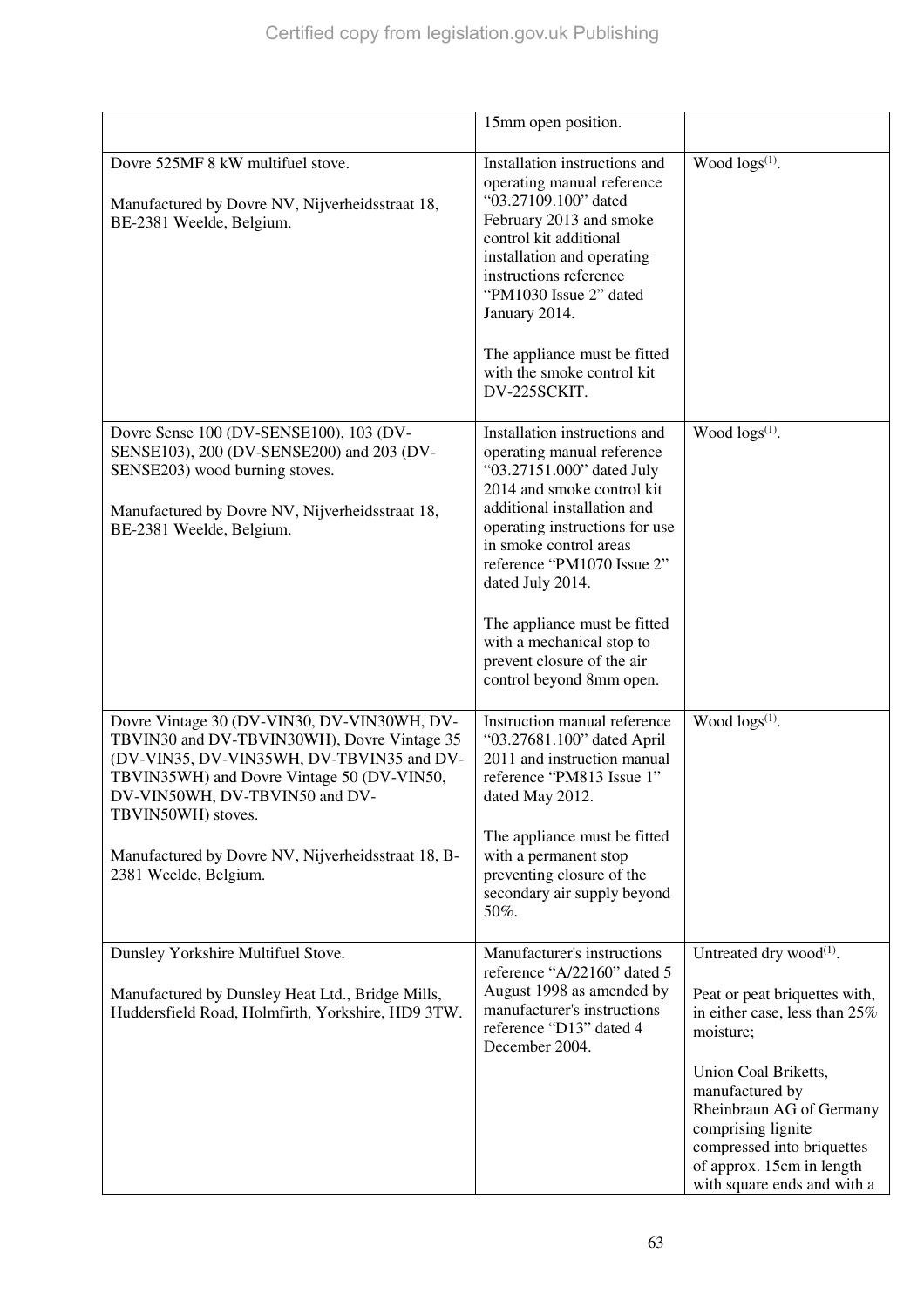|                                                                                                       |                                                                                                              | sulphur content not<br>exceeding 1% of the total<br>weight;                                                                                                                                                                                                                                                                                                                                                                                                                                       |
|-------------------------------------------------------------------------------------------------------|--------------------------------------------------------------------------------------------------------------|---------------------------------------------------------------------------------------------------------------------------------------------------------------------------------------------------------------------------------------------------------------------------------------------------------------------------------------------------------------------------------------------------------------------------------------------------------------------------------------------------|
|                                                                                                       |                                                                                                              | CPL Wildfire, manufactured<br>by Coal Products Ltd.,<br>Immingham, which<br>comprise bituminous coal<br>with a volatile content of<br>32-36% (as to approx. 96%<br>of the total weight) and a<br>cold cure resin binder (as to<br>the remaining weight), are<br>manufactured from those<br>constituents by a process<br>involving roll pressing, have<br>an average weight of either<br>80-90 grams or 160-170<br>grams, and have a sulphur<br>content not exceeding 1.8%<br>of the total weight. |
| Dunsley Yorkshire Multifuel Stove and Boiler.                                                         | Manufacturer's instructions<br>reference "A/22160" dated 5                                                   | Untreated dry wood <sup>(1)</sup> .                                                                                                                                                                                                                                                                                                                                                                                                                                                               |
| Manufactured by Dunsley Heat Ltd., Bridge Mills,<br>Huddersfield Road, Holmfirth, Yorkshire, HD9 3TW. | August 1998 as amended by<br>manufacturer's instructions<br>reference "GHD/DUN4B/1"<br>dated 4 October 2004. | Peat or peat briquettes with,<br>in either case, less than 25%<br>moisture;                                                                                                                                                                                                                                                                                                                                                                                                                       |
|                                                                                                       |                                                                                                              | Union Coal Briketts,<br>manufactured by<br>Rheinbraun AG of Germany<br>comprising lignite<br>compressed into briquettes<br>of approx. 15cm in length<br>with square ends and with a<br>sulphur content not<br>exceeding 1% of the total<br>weight;                                                                                                                                                                                                                                                |
|                                                                                                       |                                                                                                              | CPL Wildfire, manufactured<br>by Coal Products Ltd.,<br>Immingham, which<br>comprise bituminous coal<br>with a volatile content of<br>32-36% (as to approx. $96\%$<br>of the total weight) and a<br>cold cure resin binder (as to<br>the remaining weight), are                                                                                                                                                                                                                                   |
|                                                                                                       |                                                                                                              | manufactured from those<br>constituents by a process<br>involving roll pressing, have<br>an average weight of either<br>80-90 grams or 160-170<br>grams, and have a sulphur<br>content not exceeding 1.8%<br>of the total weight.                                                                                                                                                                                                                                                                 |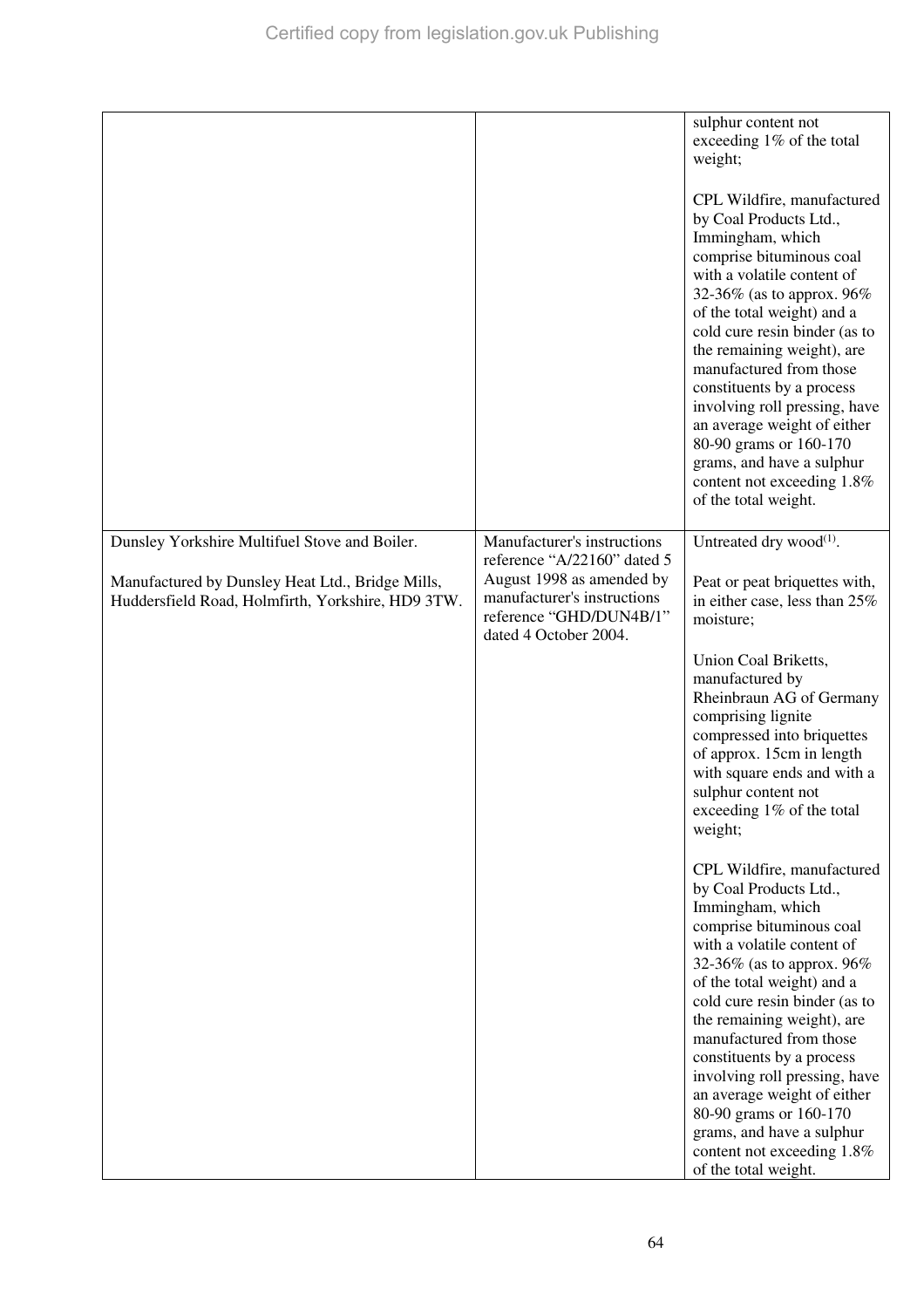| Dunsley Yorkshire Stove.<br>Manufactured by Dunsley Heat Ltd., Bridge Mills,<br>Huddersfield Road, Holmfirth, Yorkshire, HD9 3TW.                        | Manufacturer's instructions<br>reference "A/22160" dated 5<br>August 1998 as amended by<br>manufacturer's instructions<br>reference "D13" dated 4<br>December 2004.                                | Untreated dry wood <sup>(1)</sup> .<br>Peat or peat briquettes with,<br>in either case, less than 25%<br>moisture;<br>Union Coal Briketts,<br>manufactured by<br>Rheinbraun AG of Germany<br>comprising lignite<br>compressed into briquettes<br>of approx. 15cm in length<br>with square ends and with a<br>sulphur content not<br>exceeding 1% of the total<br>weight;<br>CPL Wildfire, manufactured<br>by Coal Products Ltd.,<br>Immingham, which<br>comprise bituminous coal<br>with a volatile content of<br>32-36% (as to approx. $96\%$<br>of the total weight) and a<br>cold cure resin binder (as to<br>the remaining weight), are<br>manufactured from those<br>constituents by a process<br>involving roll pressing, have<br>an average weight of either<br>80-90 grams or 160-170<br>grams, and have a sulphur<br>content not exceeding 1.8%<br>of the total weight. |
|----------------------------------------------------------------------------------------------------------------------------------------------------------|----------------------------------------------------------------------------------------------------------------------------------------------------------------------------------------------------|----------------------------------------------------------------------------------------------------------------------------------------------------------------------------------------------------------------------------------------------------------------------------------------------------------------------------------------------------------------------------------------------------------------------------------------------------------------------------------------------------------------------------------------------------------------------------------------------------------------------------------------------------------------------------------------------------------------------------------------------------------------------------------------------------------------------------------------------------------------------------------|
| Dunsley Yorkshire Woodburning Stove.<br>Manufactured by Dunsley Heat Ltd., Bridge Mills,<br>Huddersfield Road, Holmfirth, Yorkshire, HD9 3TW.            | Manufacturer's instructions<br>reference "D13W" dated 4<br>December 2004.                                                                                                                          | Untreated dry wood <sup>(1)</sup> .                                                                                                                                                                                                                                                                                                                                                                                                                                                                                                                                                                                                                                                                                                                                                                                                                                              |
| Dunsley Yorkshire Woodburning Stove and Boiler.<br>Manufactured by Dunsley Heat Ltd., Bridge Mills,<br>Huddersfield Road, Holmfirth, Yorkshire, HD9 3TW. | Manufacturer's instructions<br>reference "D13W" dated 4<br>December 2004 and<br>manufacturer's instructions<br>reference "GHD/DUN4B/1"<br>dated 4 October 2004.                                    | Untreated dry wood $^{(1)}$ .                                                                                                                                                                                                                                                                                                                                                                                                                                                                                                                                                                                                                                                                                                                                                                                                                                                    |
| Earlswood.<br>Manufactured by ACR Heat Products Ltd., Unit 1<br>Weston Works, Weston Lane, Tyseley, Birmingham,<br>B11 3RP.                              | Instruction manual reference<br>"EW1MF technical manual"<br>dated February 2009.<br>When the primary air control<br>is in the closed position, it<br>must remain permanently<br>open by 5mm and be | Wood $\log s^{(1)}$ .                                                                                                                                                                                                                                                                                                                                                                                                                                                                                                                                                                                                                                                                                                                                                                                                                                                            |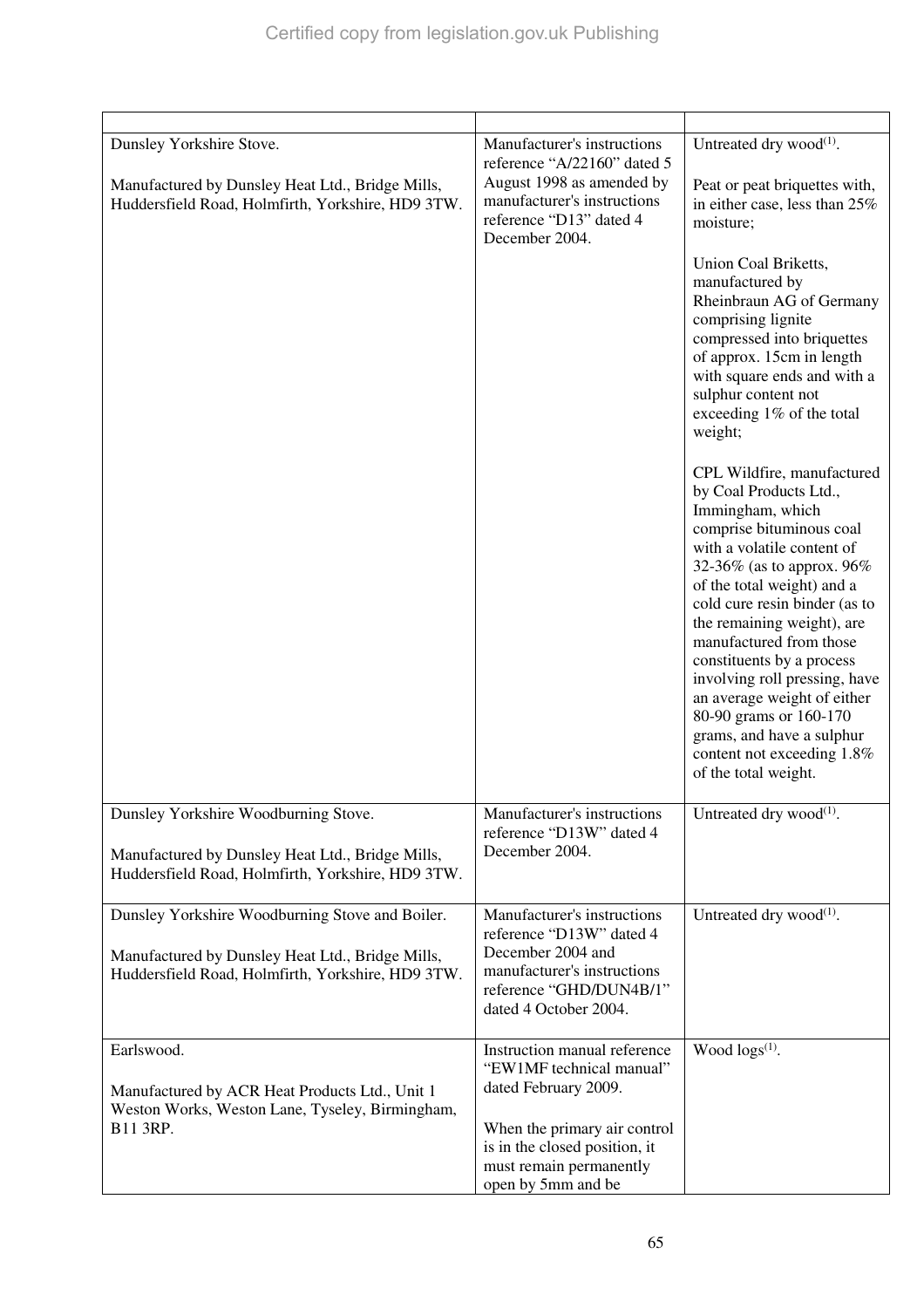|                                                                                                                                 | prevented from closing fully<br>by a screw.                                                                                                                                                                                                                                                 |                                  |
|---------------------------------------------------------------------------------------------------------------------------------|---------------------------------------------------------------------------------------------------------------------------------------------------------------------------------------------------------------------------------------------------------------------------------------------|----------------------------------|
| Ecco Stove E580.<br>Manufactured by Landy Vent UK Ltd., Foster House,<br>2 Redditch Road, Studley, Warwickshire, B80 7AX.       | Instruction manual reference<br>"Ecco Stove 580 manual"<br>dated 12 December 2011.                                                                                                                                                                                                          | Wood $\log(s^{(1)})$ .           |
| Ecco Stove E678.<br>Manufactured by Landy Vent UK Ltd., Foster House,<br>2 Redditch Road, Studley, Warwickshire, B80 7AX.       | Instruction manual reference<br>"01/11/3" dated 28 January<br>2011.<br>The appliance must be fitted<br>with a system to fix the<br>secondary air (airwash) to a<br>4mm open position.                                                                                                       | Wood $\log s^{(1)}$ .            |
| Ecco Stove E730.<br>Manufactured by Landy Vent UK Limited, Foster<br>House, 2 Redditch Road, Studley, Warwickshire B80<br>7AX.  | Instruction manual reference<br>"020114/D002" dated 2<br>January 2014.<br>The appliance must be fitted<br>with a mechanical stop to<br>prevent the secondary air<br>control closing beyond the<br>4mm open position. All<br>other air controls must be<br>permanently fixed in<br>position. | Dry wood $\log s^{(1)}$ .        |
| Ecco Stove E850.<br>Manufactured by Landy Vent UK Limited, Foster<br>House, 2 Redditch Road, Studley, Warwickshire, B80<br>7AX. | Instruction manual reference<br>"02/10" dated 10 October<br>2010.<br>The appliance must be fitted<br>with a system that prevents<br>closure of the secondary air<br>flaps beyond 4mm (3 turns).                                                                                             | Wood $\log(s^{(1)})$ .           |
| ECO-HK 20 Biomass 20kW Boiler.<br>Manufactured by Hargassner GmbH, Anton<br>Hargassner Str.1, A-4952, Weng, Austria.            | Operation manual wood chip<br>boiler ECO-HK $20 - 60$ kW<br>dated 26/09/2016 reference<br>"Version V03W1".                                                                                                                                                                                  | Wood chips, wood pellets $(1)$ . |
| ECO-HK 30 Biomass 30kW Boiler.<br>Manufactured by Hargassner GmbH, Anton<br>Hargassner Str.1, A-4952, Weng, Austria.            | Operation manual wood chip<br>boiler ECO-HK $20 - 60$ kW<br>dated 26/09/2016 reference<br>"Version V03W1".                                                                                                                                                                                  | Wood chips, wood pellets $(1)$ . |
| ECO-HK 35 Biomass 35kW Boiler.<br>Manufactured by Hargassner GmbH, Anton<br>Hargassner Str.1, A-4952, Weng, Austria.            | Operation manual wood chip<br>boiler ECO-HK $20 - 60$ kW<br>dated 26/09/2016 reference<br>"Version V03W1".                                                                                                                                                                                  | Wood chips, wood pellets $(1)$ . |
| ECO-HK 40 Biomass 40kW Boiler.                                                                                                  | Operation manual wood chip                                                                                                                                                                                                                                                                  | Wood chips, wood pellets $(1)$ . |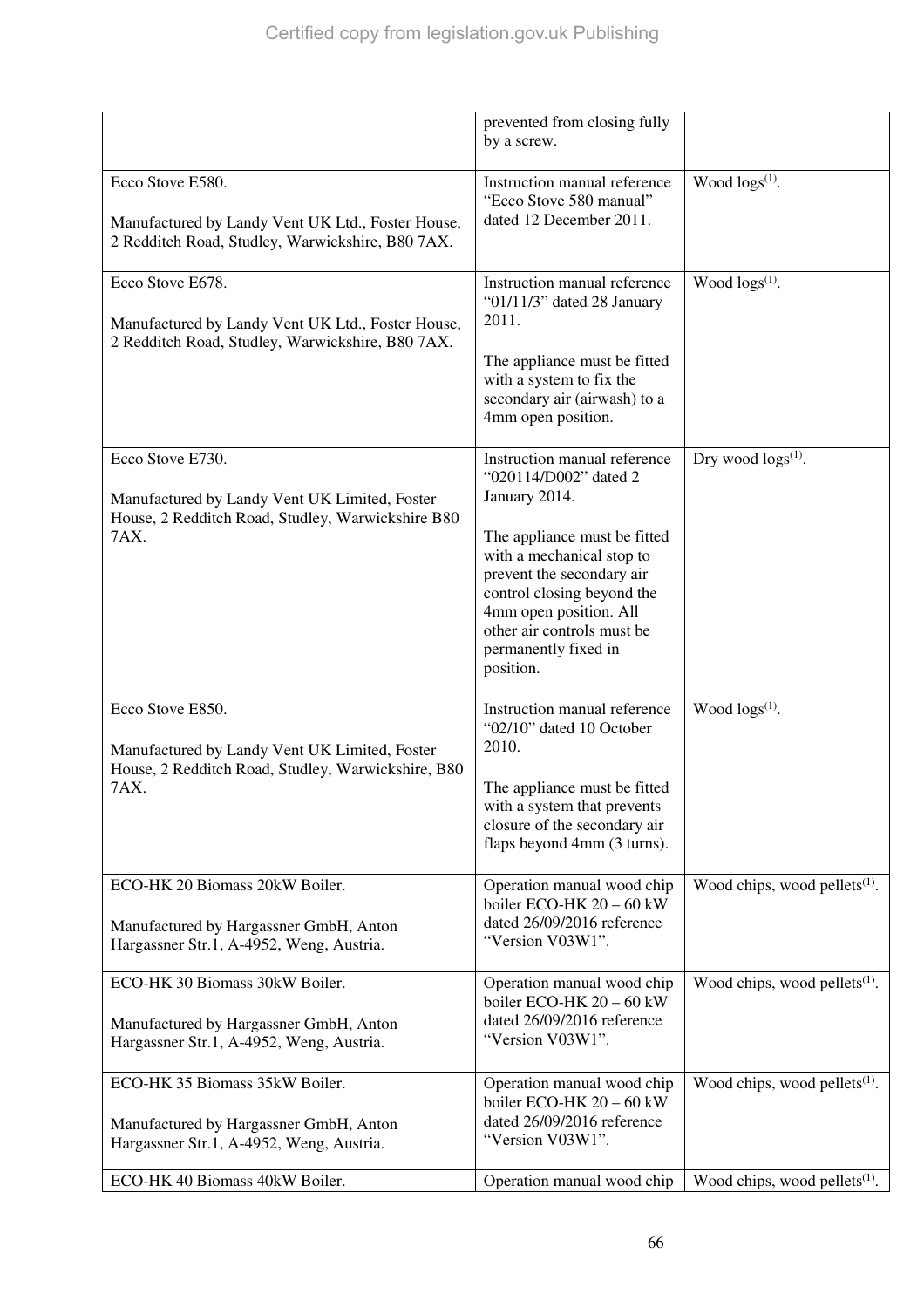| Manufactured by Hargassner GmbH, Anton<br>Hargassner Str.1, A-4952, Weng, Austria.                                     | boiler ECO-HK 20 - 60 kW<br>dated 26/09/2016 reference<br>"Version V03W1".                                 |                                           |
|------------------------------------------------------------------------------------------------------------------------|------------------------------------------------------------------------------------------------------------|-------------------------------------------|
| ECO-HK 45 Biomass 45kW Boiler.<br>Manufactured by Hargassner GmbH, Anton<br>Hargassner Str.1, A-4952, Weng, Austria.   | Operation manual wood chip<br>boiler ECO-HK $20 - 60$ kW<br>dated 26/09/2016 reference<br>"Version V03W1". | Wood chips, wood pellets $(1)$ .          |
| ECO-HK 50 Biomass 49kW Boiler.<br>Manufactured by Hargassner GmbH, Anton<br>Hargassner Str.1, A-4952, Weng, Austria.   | Operation manual wood chip<br>boiler ECO-HK 20 - 60 kW<br>dated 26/09/2016 reference<br>"Version V03W1".   | Wood chips, wood pellets $(1)$ .          |
| ECO-HK 60 Biomass 60kW Boiler.<br>Manufactured by Hargassner GmbH, Anton<br>Hargassner Str.1, A-4952, Weng, Austria.   | Operation manual wood chip<br>boiler ECO-HK 20 - 60 kW<br>dated 26/09/2016 reference<br>"Version V03W1".   | Wood chips, wood pellets $(1)$ .          |
| ECO-HK 70 Biomass 70kW Boiler.<br>Manufactured by Hargassner GmbH, Anton<br>Hargassner Str.1, A-4952, Weng, Austria.   | Operation manual wood chip<br>boiler ECO-HK $70 - 120$<br>kW dated 26/09/2016<br>reference "Version 02W1". | Wood chips, wood pellets $(1)$ .          |
| ECO-HK 90 Biomass 90kW Boiler.<br>Manufactured by Hargassner GmbH, Anton<br>Hargassner Str.1, A-4952, Weng, Austria.   | Operation manual wood chip<br>boiler ECO-HK $70 - 120$<br>kW dated 26/09/2016<br>reference "Version 02W1". | Wood chips, wood pellets $(1)$ .          |
| ECO-HK 100 Biomass 99kW Boiler.<br>Manufactured by Hargassner GmbH, Anton<br>Hargassner Str.1, A-4952, Weng, Austria.  | Operation manual wood chip<br>boiler ECO-HK $70 - 120$<br>kW dated 26/09/2016<br>reference "Version 02W1". | Wood chips, wood pellets $(1)$ .          |
| ECO-HK 110 Biomass 110kW Boiler.<br>Manufactured by Hargassner GmbH, Anton<br>Hargassner Str.1, A-4952, Weng, Austria. | Operation manual wood chip<br>boiler ECO-HK $70 - 120$<br>kW dated 26/09/2016<br>reference "Version 02W1". | Wood chips, wood pellets <sup>(1)</sup> . |
| ECO-HK 120 Biomass 120kW Boiler.<br>Manufactured by Hargassner GmbH, Anton<br>Hargassner Str.1, A-4952, Weng, Austria. | Operation manual wood chip<br>boiler ECO-HK $70 - 120$<br>kW dated 26/09/2016<br>reference "Version 02W1". | Wood chips, wood pellets $(1)$ .          |
| ECO-HK 150 Biomass 149kW Boiler.<br>Manufactured by Hargassner GmbH, Anton<br>Hargassner Str.1, A-4952, Weng, Austria. | Operation manual wood chip<br>boiler ECO-HK 150 -<br>225kW dated 26/09/2016<br>reference "Version V02EW".  | Wood chips, wood pellets $(1)$ .          |
| ECO-HK 200 Biomass 199kW Boiler.<br>Manufactured by Hargassner GmbH, Anton<br>Hargassner Str.1, A-4952, Weng, Austria. | Operation manual wood chip<br>boiler ECO-HK 150 -<br>225kW dated 26/09/2016<br>reference "Version V02EW".  | Wood chips, wood pellets $(1)$ .          |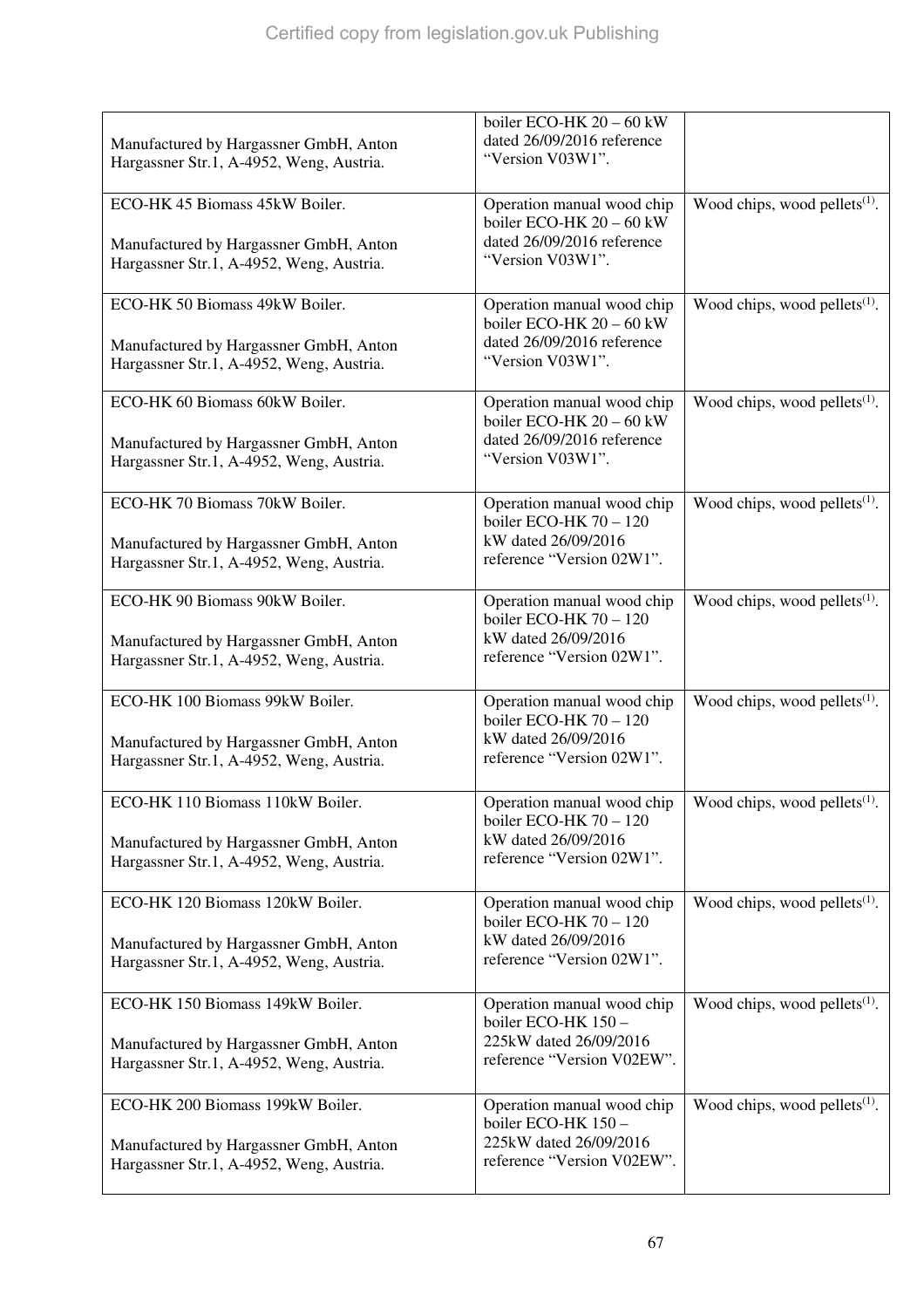| ECO-HK 200 Biomass 200kW Boiler.<br>Manufactured by Hargassner GmbH, Anton<br>Hargassner Str.1, A-4952, Weng, Austria.                          | Operation manual wood chip<br>boiler ECO-HK 150 -<br>225kW dated 26/09/2016<br>reference "Version V02EW".                                                                                                                        | Wood chips, wood pellets $(1)$ .          |
|-------------------------------------------------------------------------------------------------------------------------------------------------|----------------------------------------------------------------------------------------------------------------------------------------------------------------------------------------------------------------------------------|-------------------------------------------|
| ECO-HK 205 Biomass 205kW Boiler.<br>Manufactured by Hargassner GmbH, Anton<br>Hargassner Str.1, A-4952, Weng, Austria.                          | Operation manual wood chip<br>boiler ECO-HK 150 -<br>225kW dated 26/09/2016<br>reference "Version V02EW".                                                                                                                        | Wood chips, wood pellets $(1)$ .          |
| ECO-HK 225 Biomass 225kW Boiler.<br>Manufactured by Hargassner GmbH, Anton<br>Hargassner Str.1, A-4952, Weng, Austria.                          | Operation manual wood chip<br>boiler ECO-HK 150 -<br>225kW dated 26/09/2016<br>reference "Version V02EW".                                                                                                                        | Wood chips, wood pellets <sup>(1)</sup> . |
| Eco-Ideal Eco 1 Stove.<br>Manufactured by Hunter Stoves Ltd., Trevilla Park,<br>Slaughterbridge, Camelford, Cornwall, PL32 9TT.                 | Instruction manual reference<br>"JINECO01 revC" dated 20<br>July 2011.<br>The appliance must be fitted<br>with a permanent stop that<br>prevents closure of the<br>secondary air slider beyond<br>30% open.                      | Dry wood $\log s^{(1)}$ .                 |
| Eco-Ideal Eco 2 Stove.<br>Manufactured by Hunter Stoves Ltd., Trevilla Park,<br>Slaughterbridge, Camelford, Cornwall, PL32 9TT.                 | Instruction manual reference<br>"JINECO02 revC" dated 20<br>July 2011.<br>The appliance must be fitted<br>with a permanent stop that<br>prevents closure of the<br>secondary air slider beyond<br>30% open.                      | Dry wood $\log s^{(1)}$ .                 |
| Eco-Ideal Eco 3 multifuel stove.<br>Manufactured by Hunter Stoves Limited, Unit 6, Old<br>Mill Industrial Estate, Exeter, EX5 4RJ.              | Installation and operating<br>instructions reference<br>"JINECO03 RevB" dated 17<br>July 2014.                                                                                                                                   | Wood $\log(s^{(1)})$ .                    |
| Eco-Ideal Eco 4 Stove.<br>Manufactured by Hunter Stoves Ltd., Trevilla Park,<br>Slaughterbridge, Camelford, Cornwall, PL32 9TT.                 | Instruction manual reference<br>"JINEC004 revC" dated 20<br>July 2011.                                                                                                                                                           | Dry wood $\log s^{(1)}$ .                 |
| ECO-Ideal Eco 5 multifuel stove.<br>Manufactured by Hunter Stoves Limited, Trevilla<br>Park, Slaughterbridge, Camelford, Cornwall, PL32<br>9TT. | Installation and operating<br>instructions ref. "JINECO05<br>RevB" dated 20 June 2014.<br>The appliance must be fitted<br>with a mechanical stop to<br>prevent secondary air control<br>closure beyond the 40%<br>open position. | Wood logs(1).                             |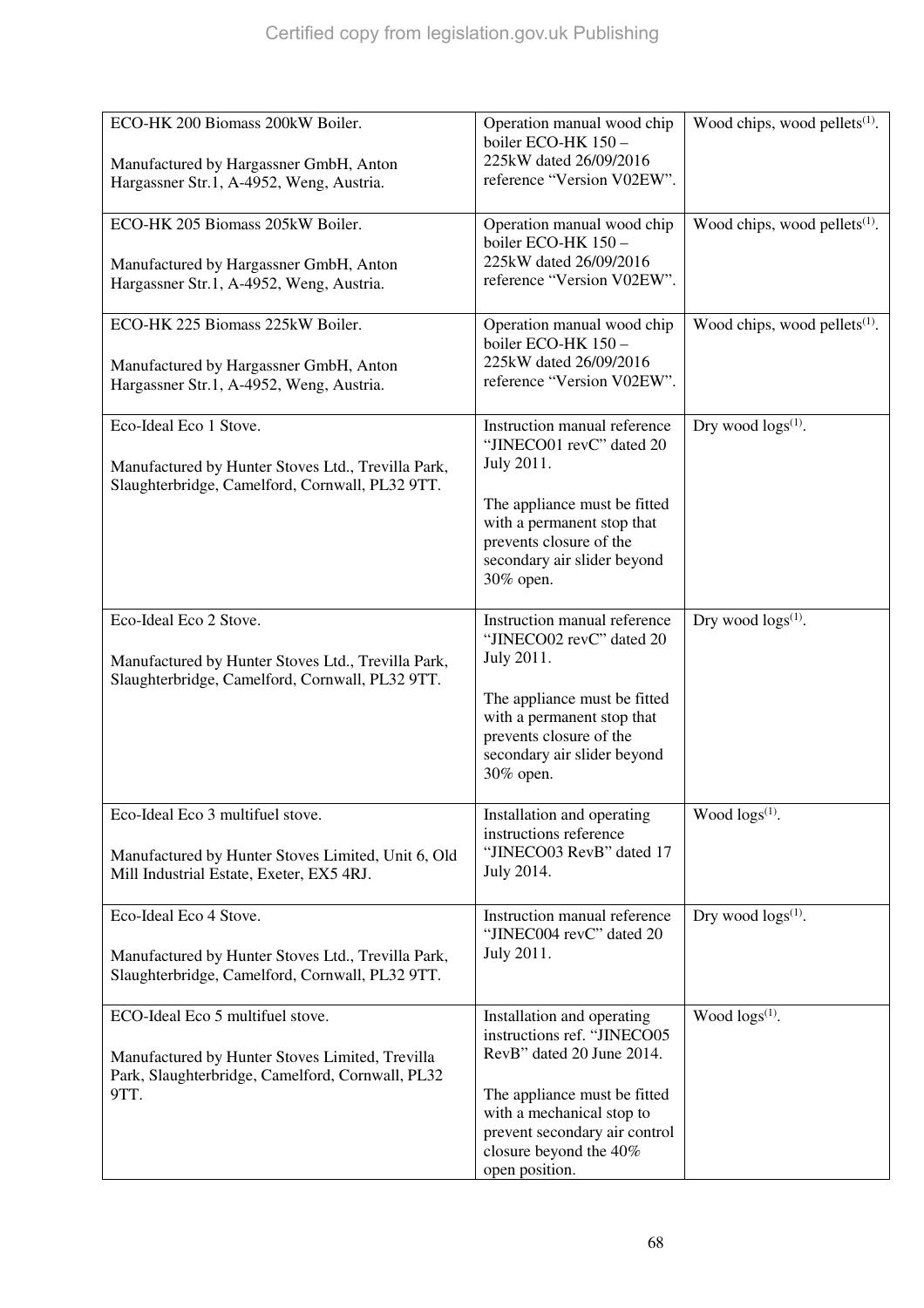| Eco-Ideal Eco 6 Stove.<br>Manufactured by Hunter Stoves Ltd., Trevilla Park,<br>Slaughterbridge, Camelford, Cornwall, PL32 9TT.                        | Instruction manual reference<br>"JINEC006 revC" dated 20<br>July 2011.                                                                                                                                                                                                                                                                                        | Dry wood $\log s^{(1)}$ . |
|--------------------------------------------------------------------------------------------------------------------------------------------------------|---------------------------------------------------------------------------------------------------------------------------------------------------------------------------------------------------------------------------------------------------------------------------------------------------------------------------------------------------------------|---------------------------|
| ECO-Ideal Inset Eco 8 multi-fuel stove.<br>Manufactured by Hunter Stoves Limited, Trevilla<br>Park, Slaughterbridge, Camelford, Cornwall, PL32<br>9TT. | Installation and operating<br>instructions manual<br>reference "JINECI08 Rev B"<br>dated 14 February 2013 and<br>modification instructions<br>reference "JINEC108 Slider<br>Stop Rev B" dated 25<br>September 2013.<br>The appliance must be fitted<br>with a mechanical stop to<br>prevent secondary air control<br>closure beyond the 20%<br>open position. | Wood $\log s^{(1)}$ .     |
| ECO-PK 70 Biomass 70kW Boiler.<br>Manufactured by Hargassner GmbH, Anton<br>Hargassner Str.1, A-4952, Weng, Austria.                                   | <b>Operation manual Pellet</b><br>Boiler-Touch ECO-PK 70 -<br>120 kW dated 26/09/2016<br>reference "Version 02W1".                                                                                                                                                                                                                                            | Wood pellets $(1)$ .      |
| ECO-PK 90 Biomass 90kW Boiler.<br>Manufactured by Hargassner GmbH, Anton<br>Hargassner Str.1, A-4952, Weng, Austria.                                   | <b>Operation manual Pellet</b><br>Boiler-Touch ECO-PK 70 -<br>120 kW dated 26/09/2016<br>reference "Version 02W1".                                                                                                                                                                                                                                            | Wood pellets $(1)$ .      |
| ECO-PK 100 Biomass 99kW Boiler.<br>Manufactured by Hargassner GmbH, Anton<br>Hargassner Str.1, A-4952, Weng, Austria.                                  | <b>Operation manual Pellet</b><br>Boiler-Touch ECO-PK 70 -<br>120 kW dated 26/09/2016<br>reference "Version 02W1".                                                                                                                                                                                                                                            | Wood pellets $(1)$ .      |
| ECO-PK 110 Biomass 110kW Boiler.<br>Manufactured by Hargassner GmbH, Anton<br>Hargassner Str.1, A-4952, Weng, Austria.                                 | <b>Operation manual Pellet</b><br>Boiler-Touch ECO-PK 70 -<br>120 kW dated 26/09/2016<br>reference "Version 02W1".                                                                                                                                                                                                                                            | Wood pellets $(1)$ .      |
| ECO-PK 120 Biomass 120kW Boiler.<br>Manufactured by Hargassner GmbH, Anton<br>Hargassner Str.1, A-4952, Weng, Austria.                                 | <b>Operation manual Pellet</b><br>Boiler-Touch ECO-PK 70 -<br>120 kW dated 26/09/2016<br>reference "Version 02W1".                                                                                                                                                                                                                                            | Wood pellets $(1)$ .      |
| ECO-PK 150 Biomass 149kW Boiler.<br>Manufactured by Hargassner GmbH, Anton<br>Hargassner Str.1, A-4952, Weng, Austria.                                 | <b>Operation manual Pellet</b><br>Boiler-Touch ECO-PK 150 -<br>225 dated 27/09/2016<br>reference "Version V02EW".                                                                                                                                                                                                                                             | Wood pellets $(1)$ .      |
| ECO-PK 200 Biomass 199kW Boiler.                                                                                                                       | <b>Operation manual Pellet</b><br>Boiler-Touch ECO-PK 150-                                                                                                                                                                                                                                                                                                    | Wood pellets $(1)$ .      |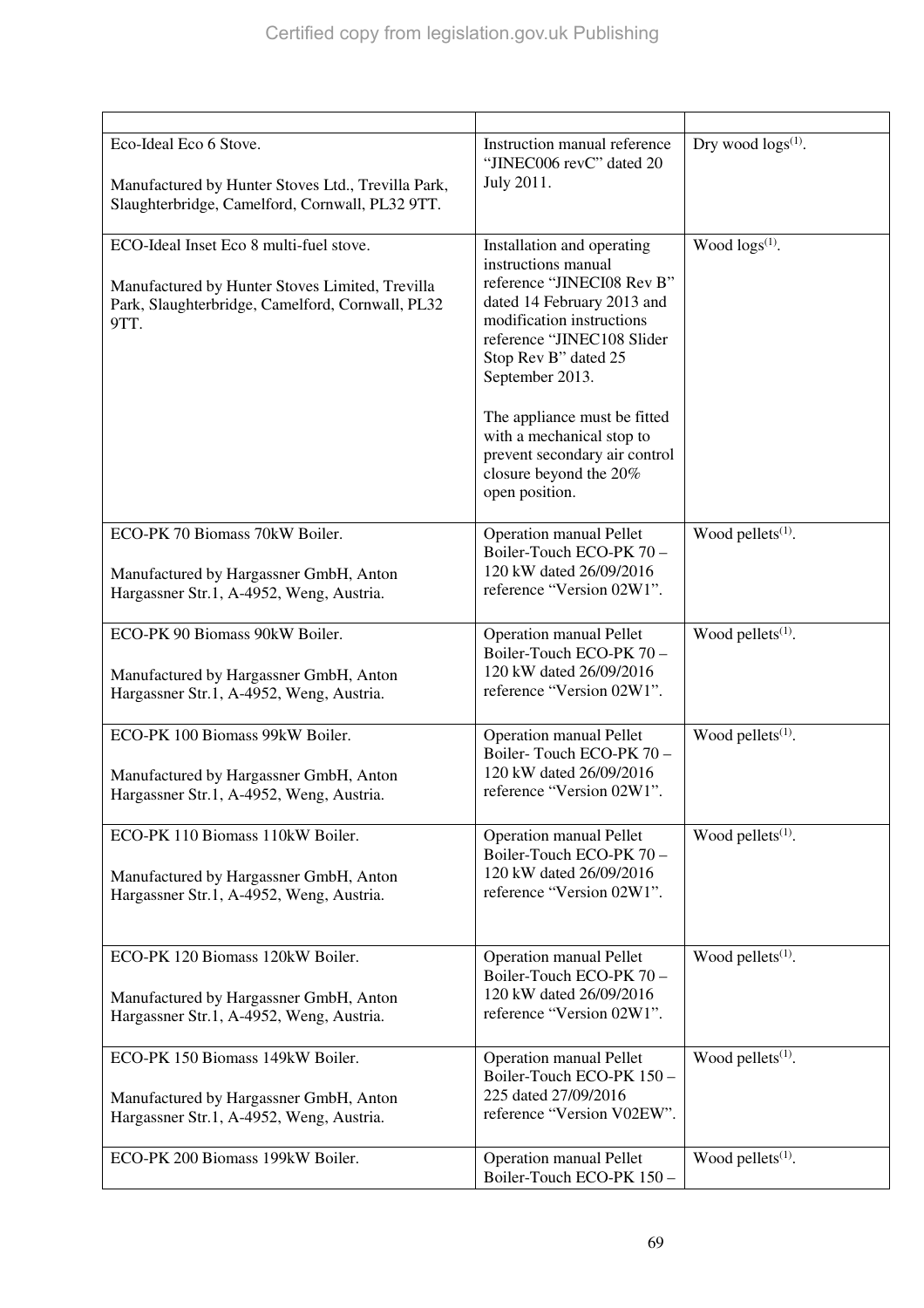| Manufactured by Hargassner GmbH, Anton           | 225 dated 27/09/2016                           |                               |
|--------------------------------------------------|------------------------------------------------|-------------------------------|
| Hargassner Str.1, A-4952, Weng, Austria.         | reference "Version V02EW".                     |                               |
|                                                  |                                                |                               |
| ECO-PK 200 Biomass 200kW Boiler.                 | <b>Operation manual Pellet</b>                 | Wood pellets $(1)$ .          |
|                                                  | Boiler-Touch ECO-PK 150 -                      |                               |
| Manufactured by Hargassner GmbH, Anton           | 225 dated 27/09/2016                           |                               |
| Hargassner Str.1, A-4952, Weng, Austria.         | reference "Version V02EW".                     |                               |
|                                                  |                                                |                               |
| ECO-PK 205 Biomass 205kW Boiler.                 | <b>Operation manual Pellet</b>                 | Wood pellets <sup>(1)</sup> . |
|                                                  | Boiler-Touch ECO-PK 150-                       |                               |
| Manufactured by Hargassner GmbH, Anton           | 225 dated 27/09/2016                           |                               |
| Hargassner Str.1, A-4952, Weng, Austria.         | reference "Version V02EW".                     |                               |
|                                                  |                                                |                               |
|                                                  |                                                |                               |
| Ecofire Barbara wood pellet stove boiler.        | Instruction manual reference                   | Wood pellets <sup>(1)</sup> . |
|                                                  | "cod. 004770900" dated                         |                               |
| Manufactured by Palazzetti Lelio S.p.A, Via      | October 2011 and                               |                               |
| Roveredo 103, Porcia (PN), 33080, Italy.         | supplementary information                      |                               |
|                                                  | "Clean Air Act 1993 and                        |                               |
|                                                  | Smoke Control Areas"                           |                               |
|                                                  | reference "004723000" dated                    |                               |
|                                                  | January 2012.                                  |                               |
|                                                  |                                                |                               |
| Ecofire Giulia Idro, Ecofire Kelly Idro Plus and | Instruction manual reference                   | Wood pellets $(1)$ .          |
| Ecofire Tania Idro wood pellet stove boilers.    | "cod. 004770432" dated                         |                               |
|                                                  | February 2011 and<br>supplementary information |                               |
| Manufactured by Palazzetti Lelio S.p.A, Via      | "Clean Air Act 1993 and                        |                               |
| Roveredo 103, Porcia (PN), 33080, Italy.         | Smoke Control Areas"                           |                               |
|                                                  | reference "004723000" dated                    |                               |
|                                                  | January 2012.                                  |                               |
|                                                  |                                                |                               |
| E-Compact 15 wood pellet stove boiler.           | Instruction manual reference                   | 6mm wood pellets $(1)$ .      |
|                                                  | "E-COMPACT 15 Outdoor                          |                               |
| Manufactured by Wood Energy Solutions Ltd.,      | Pellet Boiler v1.5" dated                      |                               |
| Donaskeigh, Tipperary, Co. Tipperary, Ireland.   | May 2012.                                      |                               |
|                                                  |                                                |                               |
| E-Compact 28 Pellet Boiler.                      | Instruction manual reference                   | 6mm wood pellets $(1)$ .      |
|                                                  | "Installation & Operation                      |                               |
| Manufactured by Wood Energy Solutions Ltd.,      | Manual V.2.1" dated July                       |                               |
| Donaskeigh, Tipperary, Co. Tipperary, Ireland.   | 2012.                                          |                               |
|                                                  |                                                |                               |
| Ecosy+ Ottawa 5 kW Curve SE01 multi-fuel stove.  | <b>Installation and Operating</b>              | Wood $\log(s^{(1)})$ .        |
|                                                  | Instructions dated                             |                               |
| Manufactured by Stove World UK Limited, Unit 24  | 26/02/2016 reference "se01                     |                               |
| Folly Farm, Ramsdell, Tadley, RG26 5RJ.          | Version 5".                                    |                               |
|                                                  |                                                |                               |
|                                                  | A permanent stop to fix the                    |                               |
|                                                  | secondary/tertiary air control                 |                               |
|                                                  | slider to 8mm open in its                      |                               |
|                                                  | minimum position must be<br>implemented.       |                               |
|                                                  |                                                |                               |
| Ecosy+ Ottawa 5 kW Curve SE01 with stand multi-  | <b>Installation and Operating</b>              | Wood $\log(s^{(1)})$ .        |
| fuel stove.                                      | Instructions dated                             |                               |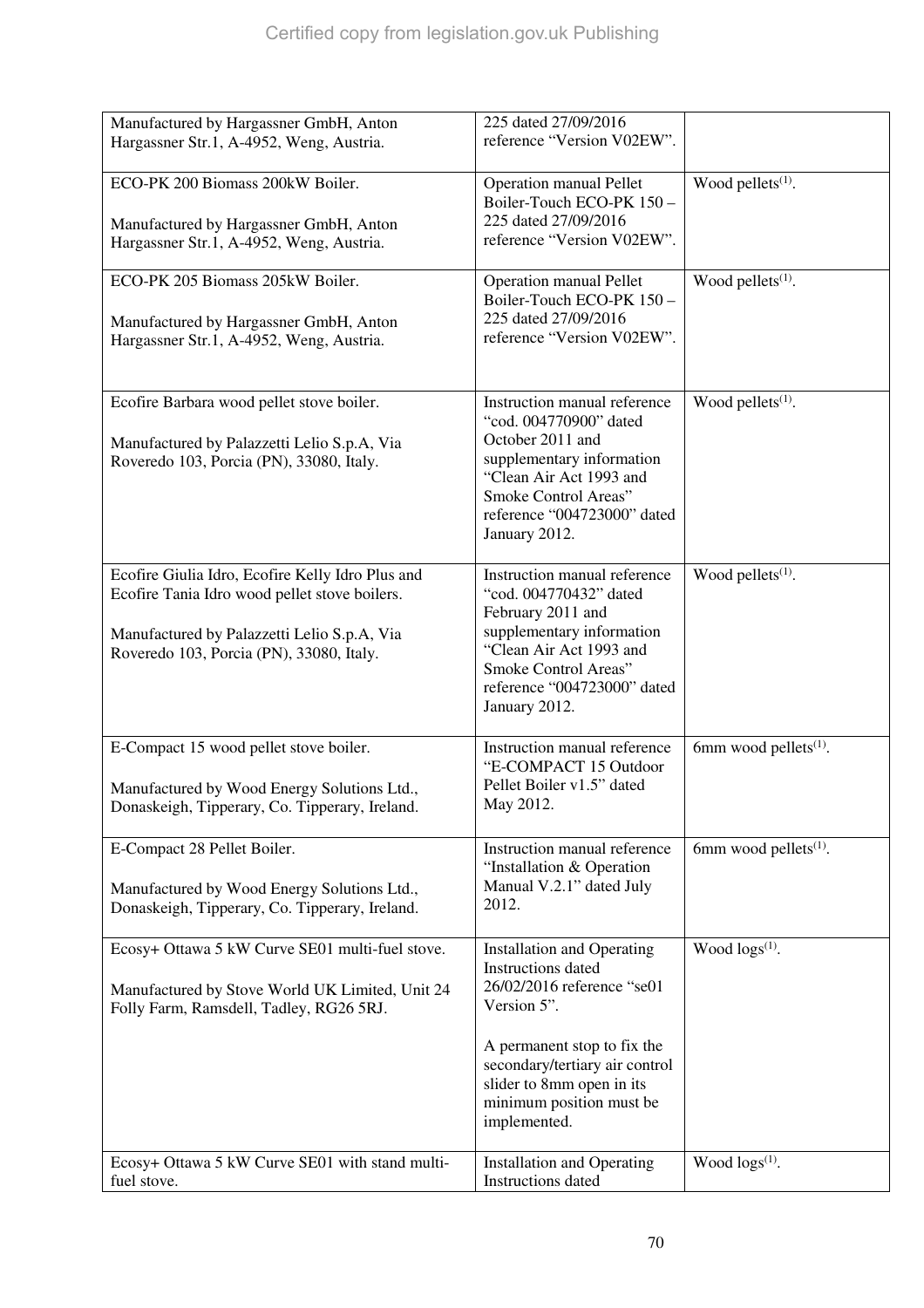| Manufactured by Stove World UK Limited, Unit 24<br>Folly Farm, Ramsdell, Tadley, RG26 5RJ.                                              | 26/02/2016 reference "se01<br>Version 5".                                                                                                                                                                  |                               |
|-----------------------------------------------------------------------------------------------------------------------------------------|------------------------------------------------------------------------------------------------------------------------------------------------------------------------------------------------------------|-------------------------------|
|                                                                                                                                         | A permanent stop to fix the<br>secondary/tertiary air control<br>slider to 8mm open in its<br>minimum position must be<br>implemented.                                                                     |                               |
| Ecosy+ Ottawa 5 multi-fuel stove.                                                                                                       | <b>Installation and Operating</b><br>Instructions dated 04/06/15                                                                                                                                           | Wood $\log s^{(1)}$ .         |
| Manufactured by Stove World UK Limited, Unit 24<br>Folly Farm, Ramsdell, Tadley, RG26 5RJ.                                              | reference "Ottawa 5kw<br><b>Operating Instructions</b><br>Version 1".                                                                                                                                      |                               |
|                                                                                                                                         | Fitted with a mechanical stop<br>to prevent secondary air<br>control closure beyond the<br>31mm open position when<br>sold into smoke control<br>areas.                                                    |                               |
| Ecosy+ Ottawa 12 multi-fuel stove.                                                                                                      | Instruction manual dated                                                                                                                                                                                   | Wood $\log s^{(1)}$ .         |
| Manufactured by Stove World UK Limited, Unit 24<br>Folly Farm, Ramsdell, Tadley, RG26 5RJ.                                              | 04/06/15 reference "Ottawa<br>12kw Operating Instructions<br>Version 1".                                                                                                                                   |                               |
|                                                                                                                                         | Fitted with a mechanical stop<br>to prevent secondary air<br>control closure beyond the<br>31mm open position when<br>sold into smoke control<br>areas.                                                    |                               |
| Ecosy+ Purefire 7.4kW wood-burning stove.<br>Manufactured by Stove World UK Limited, Unit 24<br>Folly Farm, Ramsdell, Tadley, RG26 5RJ. | <b>Installation and Operating</b><br>Instructions dated<br>07/07/2016 reference<br>"Version 1".                                                                                                            | Wood $\log(s^{(1)})$ .        |
|                                                                                                                                         | The appliance must be fitted<br>with permanent stops to<br>prevent closure of the the<br>secondary air control beyond<br>40% open and to prevent<br>closure of the primary air<br>control beyond 10% open. |                               |
| Effecta Komplett 20 boiler.                                                                                                             | Instruction manual reference<br>"Rev. EA.013-10-18" dated                                                                                                                                                  | Wood pellets $(1)$ .          |
| Manufactured by Effecta AB, Västra Rågdalsvägen<br>21, 434 96, Kungsbacka, Sweden.                                                      | 18 October 2013.                                                                                                                                                                                           |                               |
| Effecta Komplett III 20kW and Effecta Komplett III<br>light 20kW pellet boilers.                                                        | The EFFECTA KOMPLETT<br>III - Installing, -<br>Maintenance, -Service, -                                                                                                                                    | Wood pellets <sup>(1)</sup> . |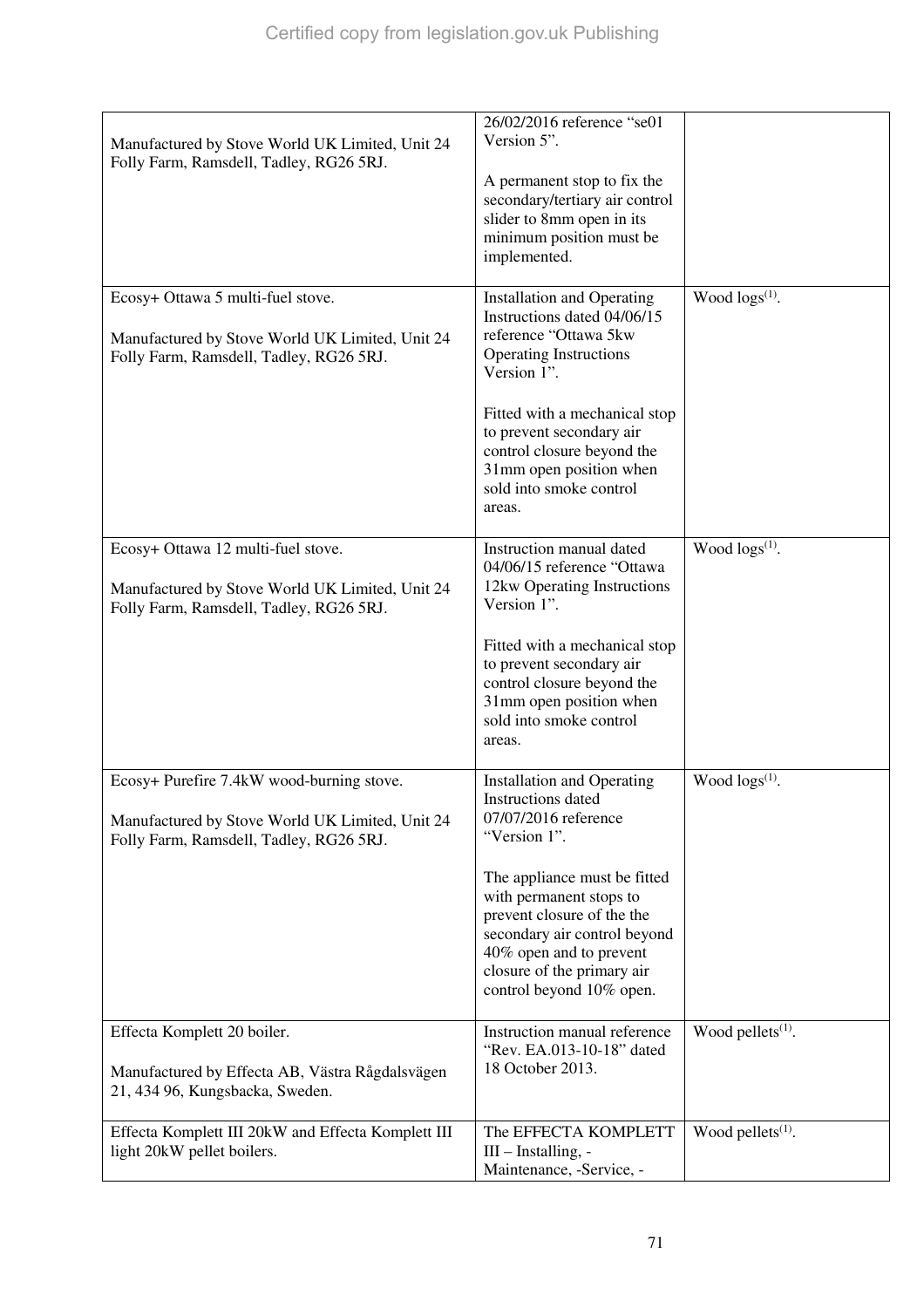| Manufactured by Effecta Energy Solutions AB,<br>Västra Rågdalsvägen 21, 434 99 Kungsbacka,<br>Sweden.                                                                                     | Assembly Instruction dated<br>29 June 2015 reference<br>"Rev. E.A. Ver 02".                                                                                                                                                                                                                                                                                                                                                                                                                 |                                      |
|-------------------------------------------------------------------------------------------------------------------------------------------------------------------------------------------|---------------------------------------------------------------------------------------------------------------------------------------------------------------------------------------------------------------------------------------------------------------------------------------------------------------------------------------------------------------------------------------------------------------------------------------------------------------------------------------------|--------------------------------------|
| Effecta Komplett III 25kW and Effecta Komplett III<br>light 25kW pellet boilers.<br>Manufactured by Effecta Energy Solutions AB,<br>Västra Rågdalsvägen 21, 434 99 Kungsbacka,<br>Sweden. | Installing, maintenance,<br>service and assembly<br>instruction manual reference<br>"Rev. EA. 014-02-25" dated<br>25 February 2014.                                                                                                                                                                                                                                                                                                                                                         | Wood logs <sup>(1)</sup> .           |
| Effecta Komplett III 35kW and Effecta Komplett III<br>light 35kW pellet boilers.<br>Manufactured by Effecta Energy Solutions AB,<br>Västra Rågdalsvägen 21, 434 99 Kungsbacka,<br>Sweden. | Installing, maintenance,<br>service and assembly<br>instruction manual reference<br>"Rev. EA. 014-02-25" dated<br>25 February 2014.                                                                                                                                                                                                                                                                                                                                                         | Wood $\log(s^{(1)})$ .               |
| Effecta Lambda 25, 35 and 60 boilers.<br>Manufactured by Effecta AB, Västra Rågdalsvägen<br>21, 434 96, Kungsbacka, Sweden.                                                               | Instruction manual reference<br>"Rev.EA. 013-10-20" dated<br>20 October 2013.                                                                                                                                                                                                                                                                                                                                                                                                               | Wood $\log(s^{(1)})$ .               |
| Ekogren EG-Multifuel 600kW biomass boiler.<br>Manufactured by Zakład Ślusarski Greń Sp. J., St.<br>Karola Miarki 1b, 43-200, Pszczyna, Poland.                                            | EG-Multifuel 600kW boiler<br><b>Technical and Operation</b><br>Documentation dated<br>01/12/2016 reference<br>"Version 1.03".                                                                                                                                                                                                                                                                                                                                                               | Wood chips or wood<br>$pellets(1)$ . |
| Ekoheat 900 9.4kW, Ekoheat 1500 15kW, Ekoheat<br>2500 24.9kW Ekoheat 4000 42.7kW, pellet boilers.<br>Manufactured by EkpowerAps, Falstervej 285500,<br>Middelfart, Denmark.               | Installation and operating<br>instructions manual<br>reference "CDOC000682"<br>dated May 2013.                                                                                                                                                                                                                                                                                                                                                                                              | Wood $\log(s^{(1)})$ .               |
| Ekol Clarity 5 wood-burning stove.<br>Manufactured by Saltfire Stoves Ltd., Station Works,<br>Johns Road, Wareham, BH20 4BG.                                                              | Installation and operating<br>instructions manual<br>reference "Ekol Clarity 5<br>Manual 1.0" dated 4 July<br>2013.<br>The appliance must be<br>modified to allow an ingress<br>of air through the secondary<br>air control.<br>The appliance must be fitted<br>with a stop in the tertiary air<br>system to maintain a gap of<br>4mm between the circular<br>plates and the openings at<br>the rear of the appliance<br>measured by the maximum<br>aperture resulting from the<br>opening. | Wood $\log(s^{(1)})$ .               |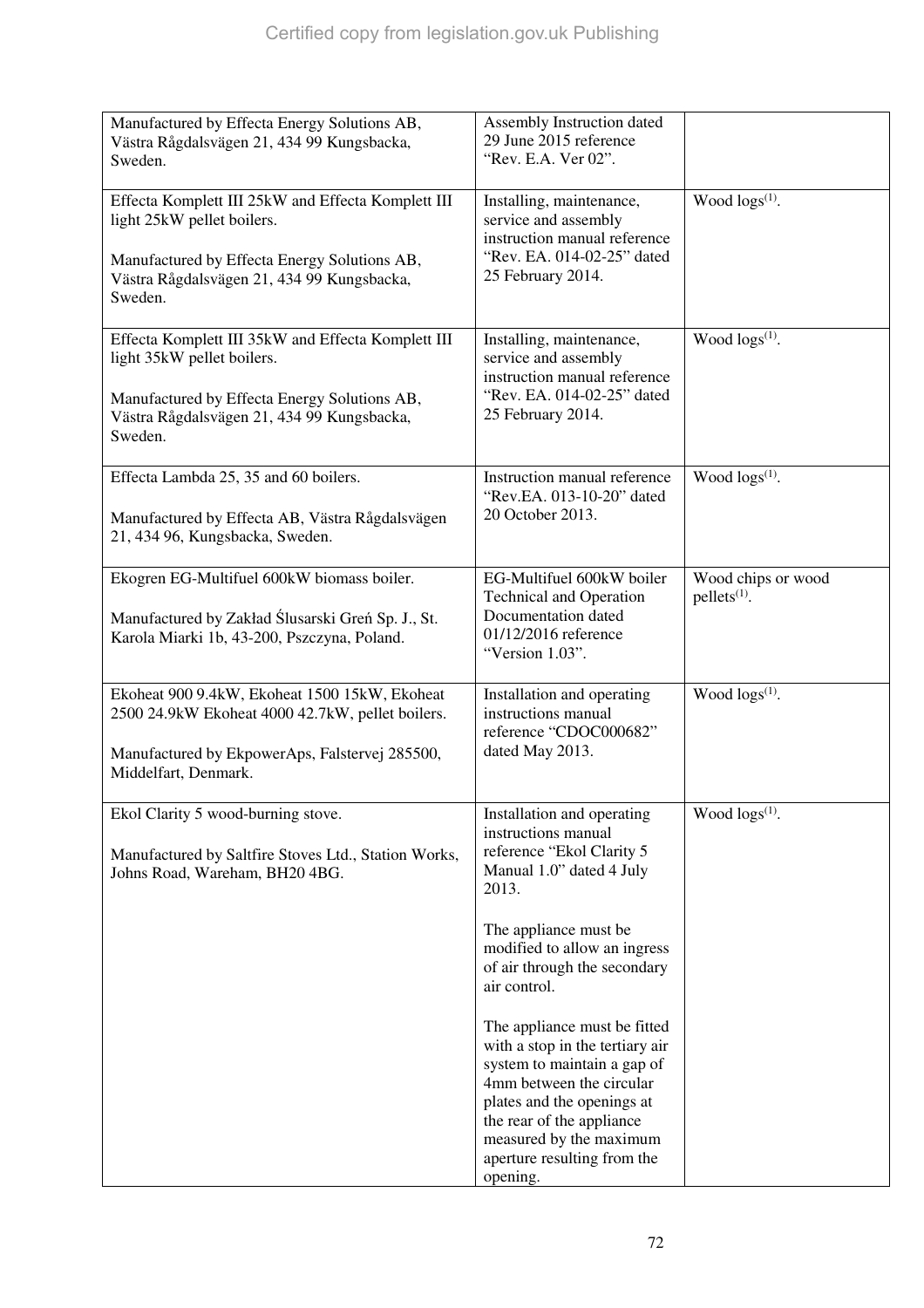| Ekol Clarity 8 wood-burning stove.<br>Manufactured by Saltfire Stoves Ltd., Station Works,<br>Johns Road, Wareham, BH20 4BG.  | Installation and operating<br>instructions manual<br>reference "Ekol Clarity 8<br>Manual 1.0" dated 4 July<br>2013.                                                                                                                                                                                                                                                                                                                                                                          | Wood $\log s^{(1)}$ .      |
|-------------------------------------------------------------------------------------------------------------------------------|----------------------------------------------------------------------------------------------------------------------------------------------------------------------------------------------------------------------------------------------------------------------------------------------------------------------------------------------------------------------------------------------------------------------------------------------------------------------------------------------|----------------------------|
| Ekol Clarity 12 wood-burning stove.<br>Manufactured by Saltfire Stoves Ltd., Station Works,<br>Johns Road, Wareham, BH20 4BG. | Installation and operating<br>instructions manual<br>reference "Ekol Clarity 12<br>Manual 1.0" dated 4 July<br>2013.<br>The appliance must be<br>modified to allow an ingress<br>of air through the secondary<br>air control.<br>The appliance must be fitted<br>with a stop in the tertiary air<br>system to maintain a gap of<br>4mm between the circular<br>plates and the openings at<br>the rear of the appliance<br>measured by the maximum<br>aperture resulting from the<br>opening. | Wood logs <sup>(1)</sup> . |
| Ekol Clarity 20 Wood Burning Stove.<br>Manufactured by Saltfire Stoves Ltd., Station Works,<br>Johns Road, Wareham, BH20 4BG. | Installation and operating<br>instructions reference "Ekol<br>Clarity 20 Boiler Wood<br>Version, Manual Version<br>1.1" dated 22 January 2014.<br>The appliance must be fitted<br>with a mechanical stop to<br>prevent air wash control<br>closure beyond the 25mm<br>open position and a stop<br>preventing manual primary<br>air control closure beyond<br>the 2mm open position.                                                                                                          | Wood $\log s^{(1)}$ .      |
| Ekol Clarity 30 Wood Burning Stove.<br>Manufactured by Saltfire Stoves Ltd., Station Works,<br>Johns Road, Wareham, BH20 4BG. | Installation and operating<br>instructions reference "Ekol<br>Clarity 30 Boiler Wood<br>Version, Manual Version<br>1.1" dated 22 January 2014.<br>The appliance must be fitted<br>with a mechanical stop to<br>prevent air wash control<br>closure beyond the 30mm<br>open position and a stop<br>preventing manual primary<br>air control closure beyond                                                                                                                                    | Wood $\log(s^{(1)})$ .     |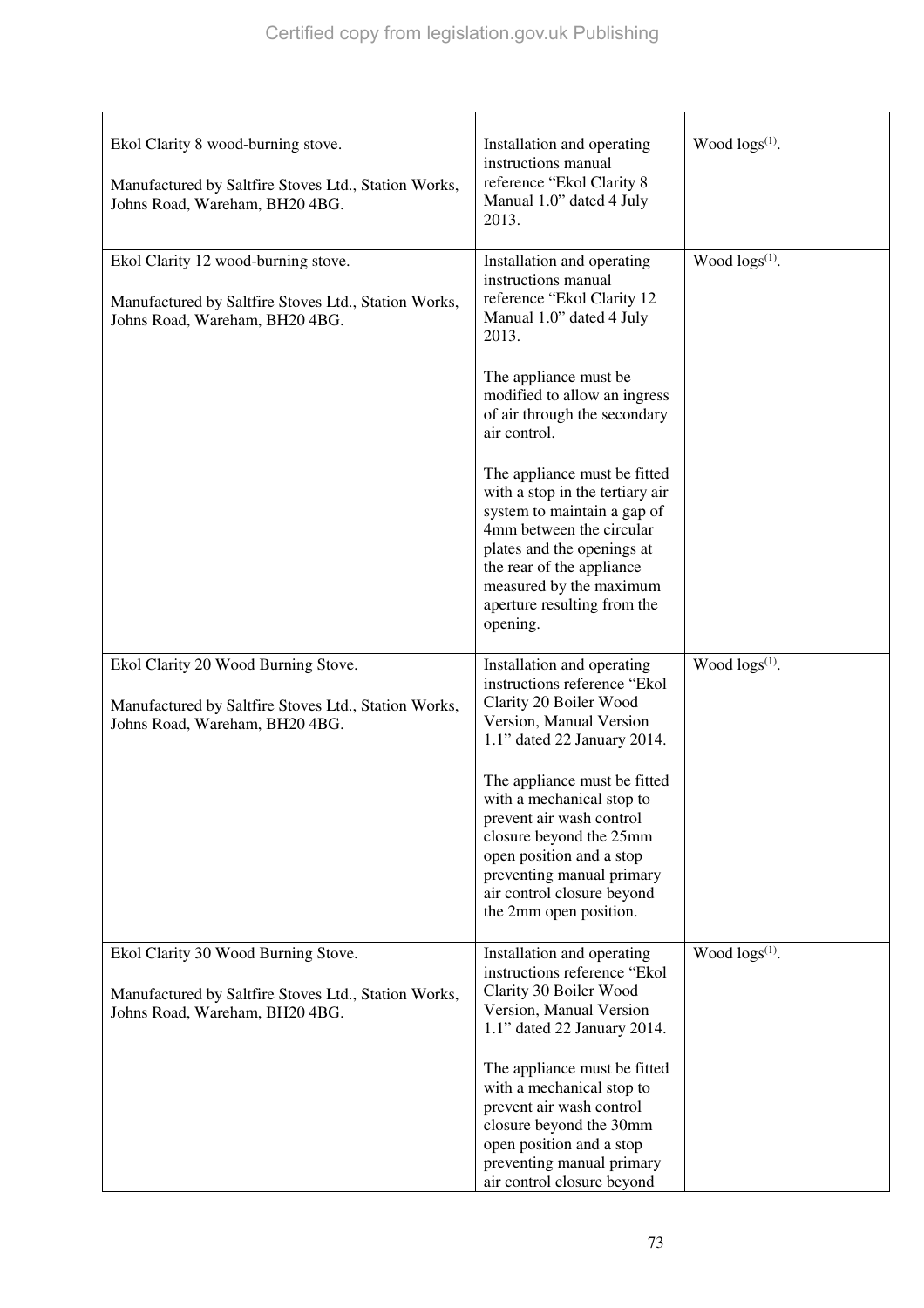|                                                                                                                                         | the 2mm open position.                                                                                                                                                                                                                                                                                                                                                                                                                                                                                                    |                        |
|-----------------------------------------------------------------------------------------------------------------------------------------|---------------------------------------------------------------------------------------------------------------------------------------------------------------------------------------------------------------------------------------------------------------------------------------------------------------------------------------------------------------------------------------------------------------------------------------------------------------------------------------------------------------------------|------------------------|
| Ekol Clarity Double Sided wood-burning stove.<br>Manufactured by Saltfire Stoves Ltd., Station Works,<br>Johns Road, Wareham, BH20 4BG. | Installation and operating<br>Instructions manual<br>reference "Ekol Clarity<br>Double Sided Manual 1.0"<br>dated 4 July 2013.<br>The appliance must be<br>modified so that when the<br>primary and secondary air<br>controls are in the fully<br>closed position they will be<br>fixed at 3.5mm open.<br>The appliance must be fitted<br>with a tertiary air control<br>system comprising two 7mm<br>holes on each side of the<br>appliance and a fixed<br>opening of 4cm <sup>2</sup> on the<br>underside of the stove. | Wood $\log(s^{(1)})$ . |
|                                                                                                                                         |                                                                                                                                                                                                                                                                                                                                                                                                                                                                                                                           |                        |
| Ekol Clarity Vision 5kW wood burning stove.<br>Manufactured by Ekol Stoves Ltd., Station Works,<br>Johns Road, Wareham, BH20 4BG.       | <b>Installation and Operating</b><br>Instructions dated<br>23/01/2016 reference "Ekol<br>Clarity Vision, MANUAL<br>$1.0$ ".<br>The appliance must be fitted<br>with a modification to<br>maintain an aperture of<br>14mm for the secondary air<br>control and 5mm for the<br>tertiary air control in the                                                                                                                                                                                                                  | Wood $\log s^{(1)}$ .  |
|                                                                                                                                         | fully closed positions.                                                                                                                                                                                                                                                                                                                                                                                                                                                                                                   |                        |
| Ekol Inset 5 wood-burning inset stove.<br>Manufactured by Saltfire Stoves Ltd., Station Works,<br>Johns Road, Wareham, BH20 4BG.        | Installation and operating<br>instructions manual<br>reference "Ekol Inset 5<br>Manual 1.0" dated 4 July<br>2013.<br>The appliance must be<br>modified so that when the                                                                                                                                                                                                                                                                                                                                                   | Wood $\log(s^{(1)})$ . |
|                                                                                                                                         | secondary air supply is in its<br>fully closed position it will<br>be fixed at 4mm open.                                                                                                                                                                                                                                                                                                                                                                                                                                  |                        |
| Ekol Inset 8 wood-burning inset stove.<br>Manufactured by Saltfire Stoves Ltd., Station Works,                                          | Installation and operating<br>instruction manual reference<br>"Ekol Inset 8 Manual 1.0"                                                                                                                                                                                                                                                                                                                                                                                                                                   | Wood $\log s^{(1)}$ .  |
| Johns Road, Wareham, BH20 4BG.                                                                                                          | dated 4 July 2013.                                                                                                                                                                                                                                                                                                                                                                                                                                                                                                        |                        |
| Elegance Junior UK and Elegance Junior Wall UK                                                                                          | Instruction manual reference                                                                                                                                                                                                                                                                                                                                                                                                                                                                                              | Wood $\log(s^{(1)})$ . |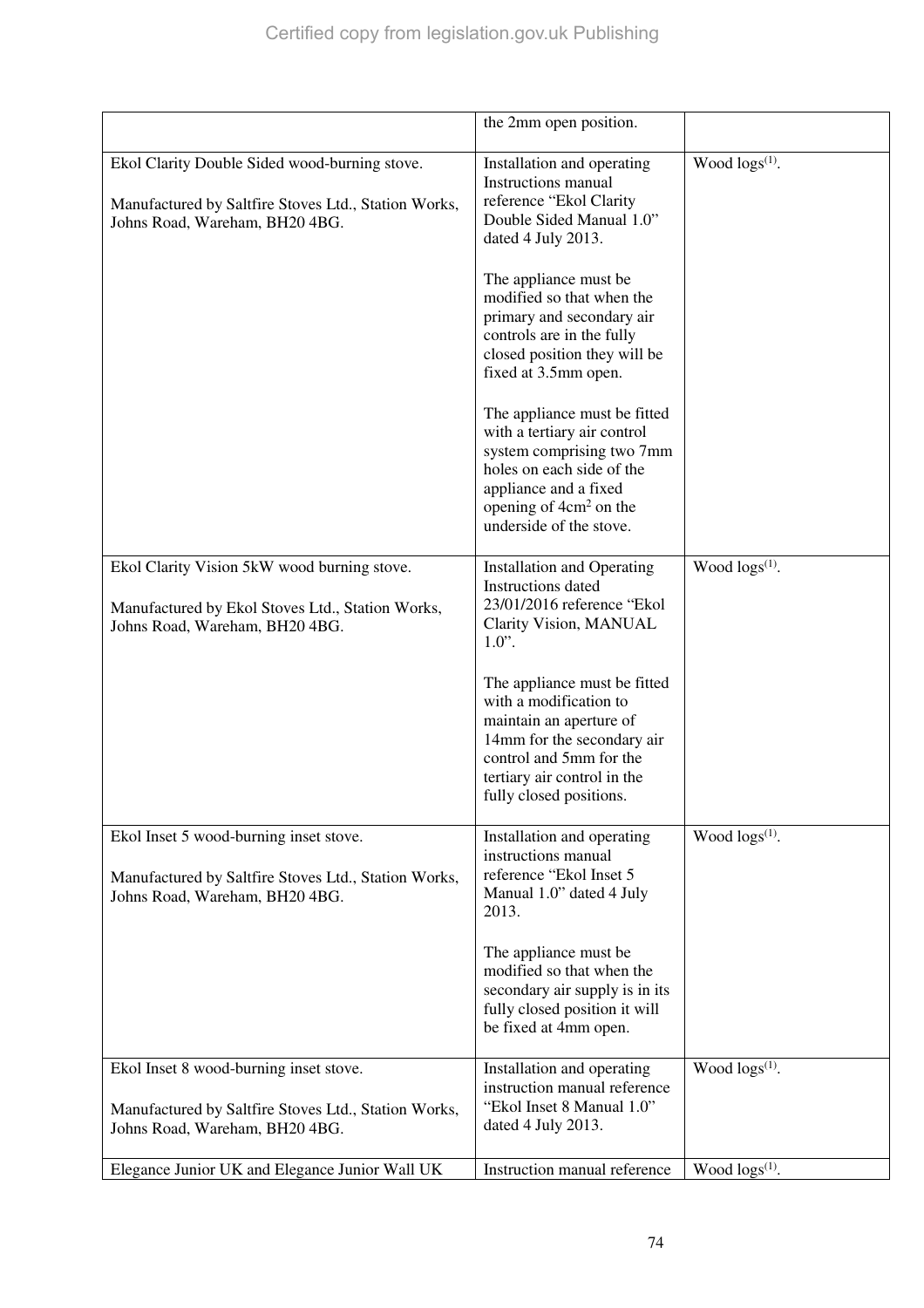| 5kW wood burning stoves.                                                                                                                                            | "User's manual Revision 1",<br>dated 28 November 2014.                                                                                                                                                                                                                                                      |                            |
|---------------------------------------------------------------------------------------------------------------------------------------------------------------------|-------------------------------------------------------------------------------------------------------------------------------------------------------------------------------------------------------------------------------------------------------------------------------------------------------------|----------------------------|
| Manufactured by Jydepejsen A/S, Ahornsvinget 3-7,<br>Nr. Felding, DK-7500 Holstebro, Denmark.                                                                       | The appliance must be<br>modified to fix the secondary<br>air control to $698$ mm <sup>2</sup> in its<br>minimum position.                                                                                                                                                                                  |                            |
| Elise ELS-540-GLMF 5kW Multi-fuel burning inset<br>roomheater.<br>Manufactured by Stovax Limited, Falcon Road,<br>Sowton Industrial Estate, Exeter, Devon, EX2 7LF. | Instructions for Use,<br>Installation & Servicing<br>dated 01/11/2016 reference<br>"PM1173 Issue 5 (November<br>$2016$ ".<br>The appliance must be fitted<br>with permanent stops on the<br>primary and air<br>wash/secondary air controls<br>to prevent opening beyond                                     | Wood $\log(s^{(1)})$ .     |
|                                                                                                                                                                     | 13% and 50% open<br>respectively.                                                                                                                                                                                                                                                                           |                            |
| Elise ELS-540-GLW 5kW Wood burning inset<br>roomheater.<br>Manufactured by Stovax Limited, Falcon Road,<br>Sowton Industrial Estate, Exeter, Devon, EX2 7LF.        | Instructions for Use,<br>Installation & Servicing<br>dated 01/11/2016 reference<br>"PM1173 Issue 5 (November<br>$2016$ ".<br>The appliance must be fitted<br>with permanent stops on the<br>primary and air wash/<br>secondary air controls to<br>prevent opening beyond 25%<br>and 50% open respectively.  | Wood logs <sup>(1)</sup> . |
| Elise ELS-540 -MF 5kW Multi-fuel inset roomheater.<br>Manufactured by Stovax Limited, Falcon Road,<br>Sowton Industrial Estate, Exeter, Devon, EX2 7LF.             | Instructions for Use,<br>Installation & Servicing<br>dated 01/01/2016 reference<br>"PM1173 Issue 2 (January<br>$2016$ ".<br>The appliance must be fitted<br>with permanent stops on the<br>primary and air<br>wash/secondary air controls<br>to prevent opening beyond<br>13% and 50% open<br>respectively. | Wood logs <sup>(1)</sup> . |
| Elise ELS-540-W. 5kW Wood burning inset<br>roomheater.<br>Manufactured by Stovax Limited, Falcon Road,<br>Sowton Industrial Estate, Exeter, Devon, EX2 7LF.         | Instructions for Use,<br>Installation & Servicing.<br>Dated 01/01/2016 reference<br>"PM1173 Issue 2 (January<br>$2016$ ".<br>The appliance must be fitted                                                                                                                                                   | Wood logs <sup>(1)</sup> . |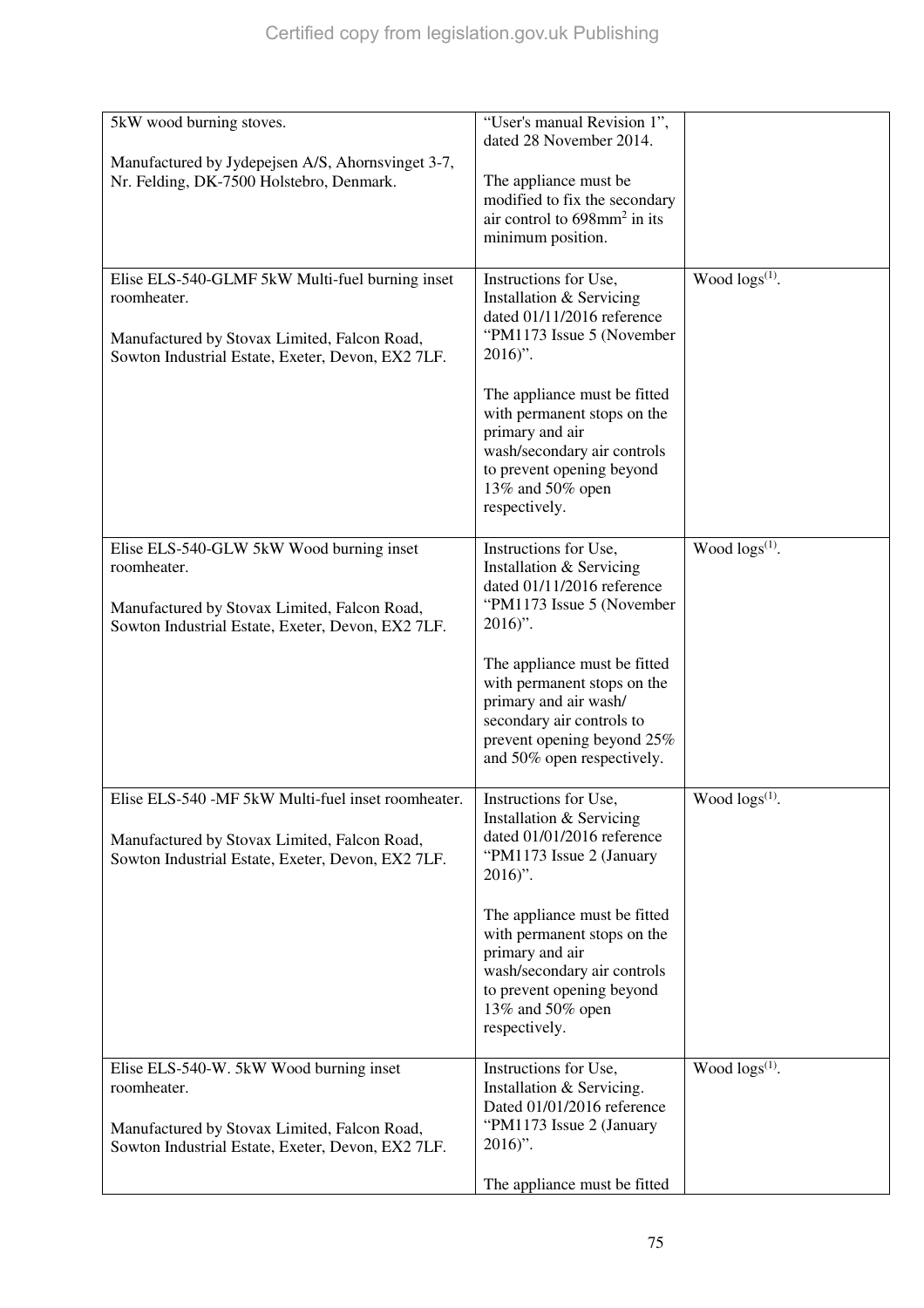|                                                                                                                                                                    | with permanent stops on the<br>primary and air wash/<br>secondary air controls to<br>prevent opening beyond 25%<br>and 50% open respectively. |                        |
|--------------------------------------------------------------------------------------------------------------------------------------------------------------------|-----------------------------------------------------------------------------------------------------------------------------------------------|------------------------|
| Elise ELS-680-GLMF 7kW Multi-fuel burning inset<br>appliance.<br>Manufactured by Stovax Limited, Falcon Road,<br>Sowton Industrial Estate, Exeter, Devon, EX2 7LF. | Instructions for Use,<br>Installation & Servicing<br>dated 01/11/2016 reference<br>"PM1173 Issue 5 (November<br>$2016$ ".                     | Wood $\log(s^{(1)})$ . |
|                                                                                                                                                                    | The appliance must be fitted<br>with a permanent stop to<br>prevent closure of the<br>secondary air control beyond<br>50% open.               |                        |
| Elise ELS-680-GLW 7kW Wood burning inset<br>roomheater.<br>Manufactured by Stovax Limited, Falcon Road,<br>Sowton Industrial Estate, Exeter, Devon, EX2 7LF.       | Instructions for Use,<br>Installation & Servicing<br>dated 01/11/2016 reference<br>"PM1173 Issue 5 (November<br>$2016$ ".                     | Wood $\log(s^{(1)})$ . |
|                                                                                                                                                                    | The appliance must be fitted<br>with a permanent stop to<br>prevent closure of the<br>secondary air control beyond<br>the 50% open.           |                        |
| Elise ELS-680-MF 7kW Multi-fuel inset appliance.<br>Manufactured by Stovax Limited, Falcon Road,<br>Sowton Industrial Estate, Exeter, Devon, EX2 7LF.              | Instructions for Use,<br>Installation & Servicing.<br>Dated 01/01/2016 reference<br>"PM1173 Issue 2 (January<br>$2016$ ".                     | Wood $\log(s^{(1)})$ . |
|                                                                                                                                                                    | The appliance must be fitted<br>with a permanent stop to<br>prevent closure of the<br>secondary air control beyond<br>50% open.               |                        |
| Elise ELS-680-W. 7kW Wood burning inset<br>roomheater.<br>Manufactured by Stovax Limited, Falcon Road,<br>Sowton Industrial Estate, Exeter, Devon, EX2 7LF.        | Instructions for Use,<br>Installation & Servicing<br>dated 01/01/2016 reference<br>"PM1173 Issue 2 (January<br>$2016$ ".                      | Wood $\log s^{(1)}$ .  |
|                                                                                                                                                                    | The appliance must be fitted<br>with a permanent stop to<br>prevent closure of the<br>secondary air control beyond<br>the 50% open.           |                        |
| Ellipse.                                                                                                                                                           | Instruction manual reference<br>"7196901-Rev.09" dated 22                                                                                     | Wood $\log s^{(1)}$ .  |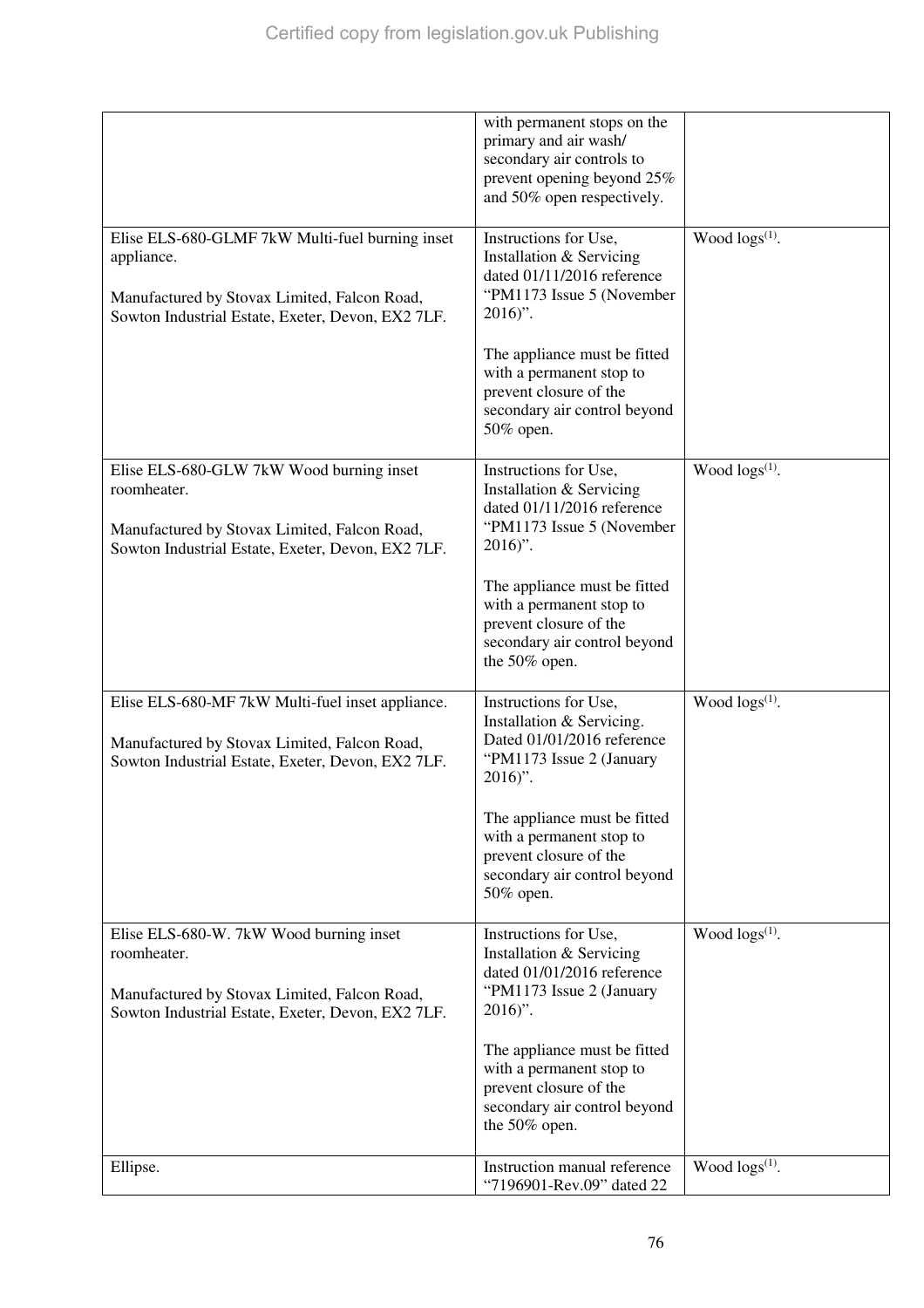| Manufactured by LaNordica Spa, Via Summano 104<br>M. Precalcino, 36030, Vicenza, Italy.                                                                                                                                 | December 2010.<br>The appliance must be fitted<br>with a mechanical stop to<br>prevent closure of the<br>secondary air control beyond<br>the 40% open position. |                                |
|-------------------------------------------------------------------------------------------------------------------------------------------------------------------------------------------------------------------------|-----------------------------------------------------------------------------------------------------------------------------------------------------------------|--------------------------------|
| En-tech model ENP 10, 15, 18, 25 and 35 boilers.<br>Manufactured by En-tech Energietechnikpproduktion,<br>Gesellschaft mit beschränkter Haftung (GmbH),<br>Gewerbezone 3, A-9300 St Veit, Glan-Hunnenbrunn,<br>Austria. | Manufacturer's installation<br>manual reference "IMENP<br>10-35 11/2009" for the<br>Firefox pellet boiler dated<br>November 2009.                               | Wood pellets <sup>(1)</sup> .  |
| En-tech model PK15 and 25 boilers.<br>Manufactured by En-tech Energietechnikpproduktion,<br>Gesellschaft mit beschränkter Haftung (GmbH),<br>Gewerbezone 3, A-9300 St Veit, Glan-Hunnenbrunn,<br>Austria.               | Installation manual reference<br>"IMPK PK 15/25 11/2009<br>EN" dated November 2009.                                                                             | Wood pellets <sup>(1)</sup> .  |
| En-tech model PK45 boilers.<br>Manufactured by En-tech Energietechnikpproduktion,<br>Gesellschaft mit beschränkter Haftung (GmbH),<br>Gewerbezone 3, A-9300 St Veit, Glan-Hunnenbrunn,<br>Austria.                      | Installation manual reference<br>"IMPK PK 45 11/2009 EN"<br>dated November 2009.                                                                                | Wood pellets <sup>(1)</sup> .  |
| Endress USF-W 250.<br>Manufactured by Endress Holzfeuerungsanlagen<br>GmbH, Industriestraße 18, D-91593 Burgbernheim.                                                                                                   | Instruction manual reference<br>"Operating and Maintenance<br>manual Endress USF -<br>W250" reference "EMAN -<br>USFW250" dated March<br>2010.                  | Wood chips and pellets $(1)$ . |
| Endress USF-W 350.<br>Manufactured by Endress Holzfeuerungsanlagen<br>GmbH, Industriestraße 18, D-91593 Burgbernheim.                                                                                                   | <b>Instruction</b> manual<br>"Operating and Maintenance"<br>manual Endress USF-<br>W350" reference "EMAN -<br>USFW350" dated March<br>2010.                     | Wood chips and pellets $(1)$ . |
| Endress USF-W 500.<br>Manufactured by Endress Holzfeuerungsanlagen<br>GmbH, Industriestraße 18, D-91593 Burgbernheim.                                                                                                   | Instruction manual<br>"Operating and Maintenance<br>manual Endress USF -<br>W500" reference "EMAN -<br>USFW500" dated March<br>2010.                            | Wood chips and pellets $(1)$ . |
| Endress USF-W 800.<br>Manufactured by Endress Holzfeuerungsanlagen<br>GmbH, Industriestraße 18, D-91593 Burgbernheim.                                                                                                   | <b>Instruction</b> manual<br>"Operating and Maintenance<br>manual Endress USF-<br>W800" reference "EMAN -<br>USFW800" dated March                               | Wood chips and pellets $(1)$ . |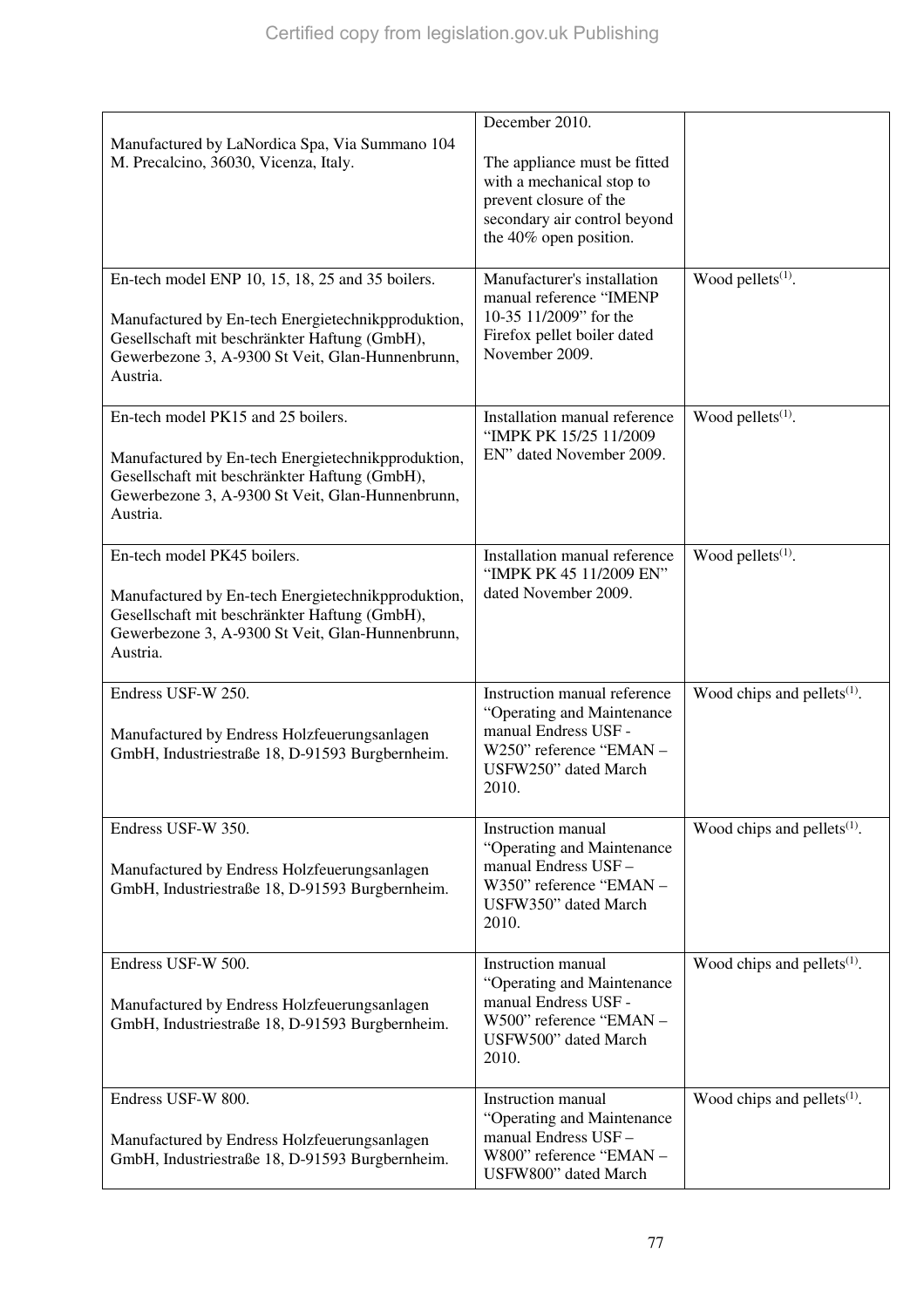|                                                                                                                                                                     | 2010.                                                                                                                                       |                                |
|---------------------------------------------------------------------------------------------------------------------------------------------------------------------|---------------------------------------------------------------------------------------------------------------------------------------------|--------------------------------|
| Endress USF-W 1000.<br>Manufactured by Endress Holzfeuerungsanlagen<br>GmbH, Industriestraße 18, D-91593 Burgbernheim.                                              | <b>Instruction manual</b><br>"Operating and Maintenance<br>manual Endress USF-<br>W1000" reference "EMAN-<br>USFW1000" dated March<br>2010. | Wood chips and pellets $(1)$ . |
| Endress VR-S 300.<br>Manufactured by Endress Holzfeuerungsanlagen<br>GmbH, Industriestraße 18, D-91593 Burgbernheim.                                                | Instruction manual<br>"Operating and Maintenance"<br>manual Endress VR-S300"<br>reference "EMAN -<br>VRS300" dated March 2010.              | Wood chips and pellets $(1)$ . |
| Endress VR-W 400.<br>Manufactured by Endress Holzfeuerungsanlagen<br>GmbH, Industriestraße 18, D-91593 Burgbernheim.                                                | <b>Instruction</b> manual<br>"Operating and Maintenance<br>manual Endress VR -W400"<br>reference "EMAN-<br>VRW400" dated March<br>2010.     | Wood chips and pellets $(1)$ . |
| Endress VR-W 600.<br>Manufactured by Endress Holzfeuerungsanlagen<br>GmbH, Industriestraße 18, D-91593 Burgbernheim.                                                | <b>Instruction</b> manual<br>"Operating and Maintenance<br>manual Endress VR-W600"<br>reference "EMAN-<br>VRW600" dated March<br>2010.      | Wood chips and pellets $(1)$ . |
| Endress VR-W 900.<br>Manufactured by Endress Holzfeuerungsanlagen<br>GmbH, Industriestraße 18, D-91593 Burgbernheim.                                                | <b>Instruction</b> manual<br>"Operating and Maintenance<br>manual Endress VR-W900"<br>reference "EMAN-<br>VRW900" dated March<br>2010.      | Wood chips and pellets $(1)$ . |
| EOS 30 346kW output wood pellet boiler with<br>multicyclone.<br>Manufactured by Uniconfort srl, Via dell'Industria 21,<br>35018, San Martino Di Lupari (PD), Italy. | Use and maintenance manual<br>reference "Uniconfort<br>EOS30 Manual v1" dated<br>July 2011.                                                 | Wood pellets <sup>(1)</sup> .  |
| EOS 35 407kW output wood pellet boiler with<br>multicyclone.<br>Manufactured by Uniconfort srl, Via dell'Industria 21,<br>35018, San Martino Di Lupari (PD), Italy. | Use and maintenance manual<br>reference "Uniconfort<br>EOS35 Manual v1" dated<br>July 2011.                                                 | Wood pellets <sup>(1)</sup> .  |
| EOS 40 464kW output wood pellet boiler with<br>multicyclone.<br>Manufactured by Uniconfort srl, Via dell'Industria 21,<br>35018, San Martino Di Lupari (PD), Italy. | Use and maintenance manual<br>reference "Uniconfort<br>EOS40 Manual v1" dated<br>July 2011.                                                 | Wood pellets <sup>(1)</sup> .  |
| EOS 60 700kW output wood pellet boiler with                                                                                                                         | Installation instruction                                                                                                                    | 6mm diameter wood              |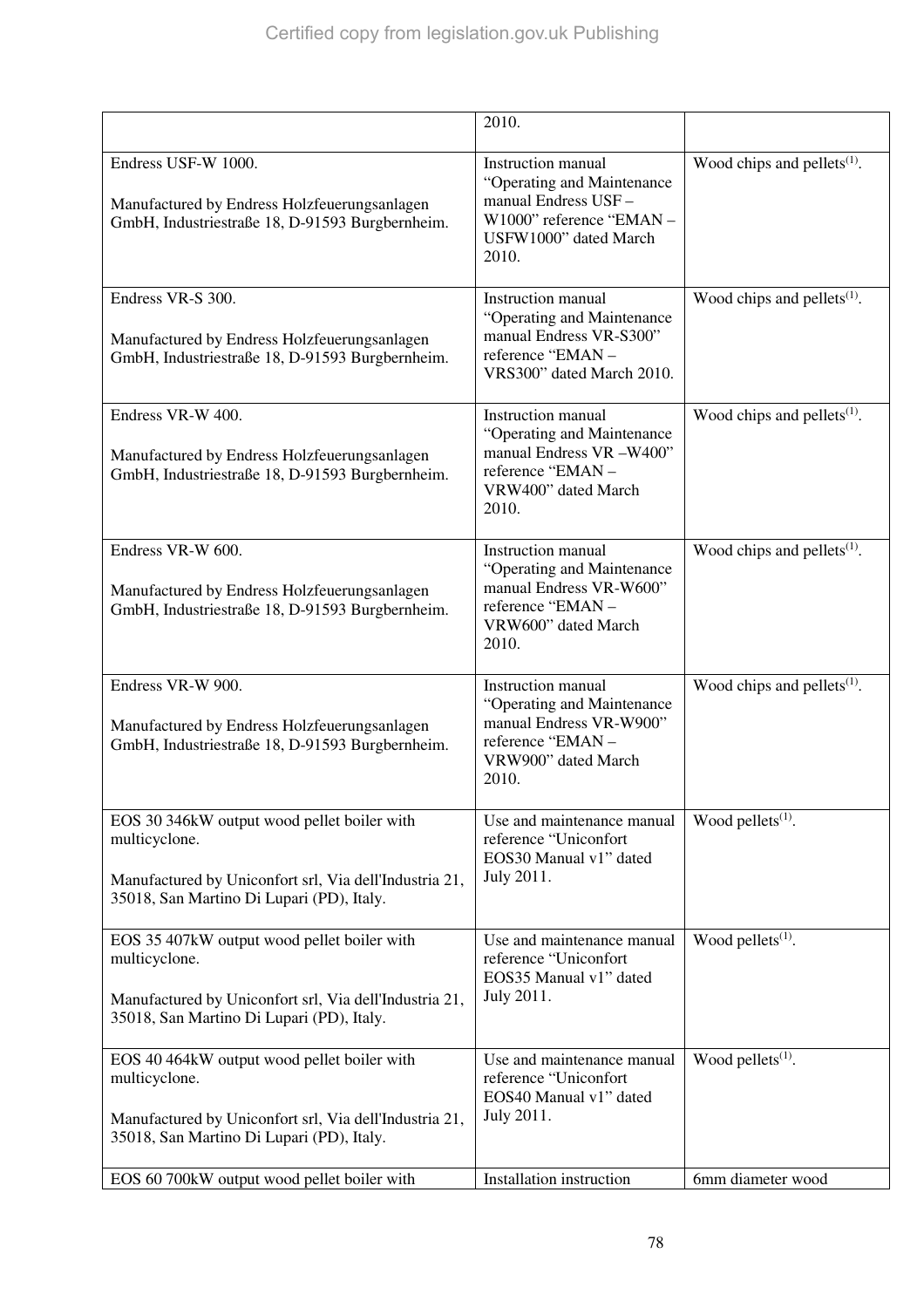| multicyclone.<br>Manufactured by Uniconfort srl. Via dell'Industria 21,<br>35018, San Martino Di Lupari (PD), Italy.                                                                                       | manual reference "K135-<br>07332 Uniconfort MUN v 2"<br>dated September 2010.                                                                                                                                                                   | $pellets^{(1)}$ .                                                                                                                                   |
|------------------------------------------------------------------------------------------------------------------------------------------------------------------------------------------------------------|-------------------------------------------------------------------------------------------------------------------------------------------------------------------------------------------------------------------------------------------------|-----------------------------------------------------------------------------------------------------------------------------------------------------|
| Esse 1 wood burning stove.<br>Manufactured by ESSE Engineering Ltd., Ouzledale<br>Foundry, Long Ing, Barnoldswick, Lancashire, BB18<br>6BN.                                                                | Installation and User<br>Instructions reference "ONE-<br>SE-104-29.10.2014" dated<br>29 October 2014.<br>The appliance must be fitted<br>with a mechanical stop to<br>prevent secondary air control<br>closure beyond the 50%<br>open position. | Wood logs <sup>(1)</sup> .                                                                                                                          |
| Esse 100 SE Smoke Exempt woodburning stove.<br>Manufactured by ESSE Engineering Ltd., Ouzledale<br>Foundry, Long Ing, Barnoldswisk, Lancashire, BB18<br>6BN.                                               | Manufacturer's instruction<br>manual reference "100 SE<br>Issue 1" dated February<br>2009.                                                                                                                                                      | Untreated dry wood with a<br>maximum moisture content<br>of 20%, maximum length of<br>200 mm and maximum<br>width or diameter of<br>$120mm^{(1)}$ . |
| Esse 100DD SE 5kW stove.<br>Manufactured by ESSE Engineering Ltd., Ouzedale<br>Foundry, Long Ing, Barnoldswick, Lancashire, BB18<br>6BN.                                                                   | Instruction manual reference<br>"10/11 (PP) INSTR.ST-<br>100DDSE/u" dated October<br>2011.<br>The appliance must be fitted<br>with a system to prevent<br>closure of the air controls<br>beyond the 50% open<br>position.                       | Wood $\log s^{(1)}$ .                                                                                                                               |
| Esse 125 SE.<br>Manufactured by ESSE Engineering Ltd., Ouzledale<br>Foundry, Long Ing, Barnoldswick, Lancashire, BB18<br>6BN.                                                                              | Instruction manual reference<br>"Esse 125SE Issue 1" dated<br>August 2009.<br>The appliance must be fitted<br>with a mechanical stop to<br>prevent closure beyond the<br>50% open position.                                                     | Wood $\log s^{(1)}$ .                                                                                                                               |
| Esse 200XK-SE, DD-SE, Podium-SE &<br>Contemporary-SE Smoke Exempt Wood Burning<br>Stoves.<br>Manufactured by Esse Engineering Ltd., Ouzledale<br>Foundry, Long Ing, Barnoldswick, Lancashire, BB18<br>6BN. | Instruction manual reference<br>"200-SE-I03-310114" dated<br>31 January 2014.                                                                                                                                                                   | Wood logs <sup>(1)</sup> .                                                                                                                          |
| Esse 301 SE stove.<br>Manufactured by ESSE Engineering Ltd., Ouzledale<br>Foundry, Long Ing, Barnoldswick, Lancashire, BB18                                                                                | Instruction manual reference<br>"v45" dated 9 November<br>2010.                                                                                                                                                                                 | Wood $\log(s^{(1)})$ .                                                                                                                              |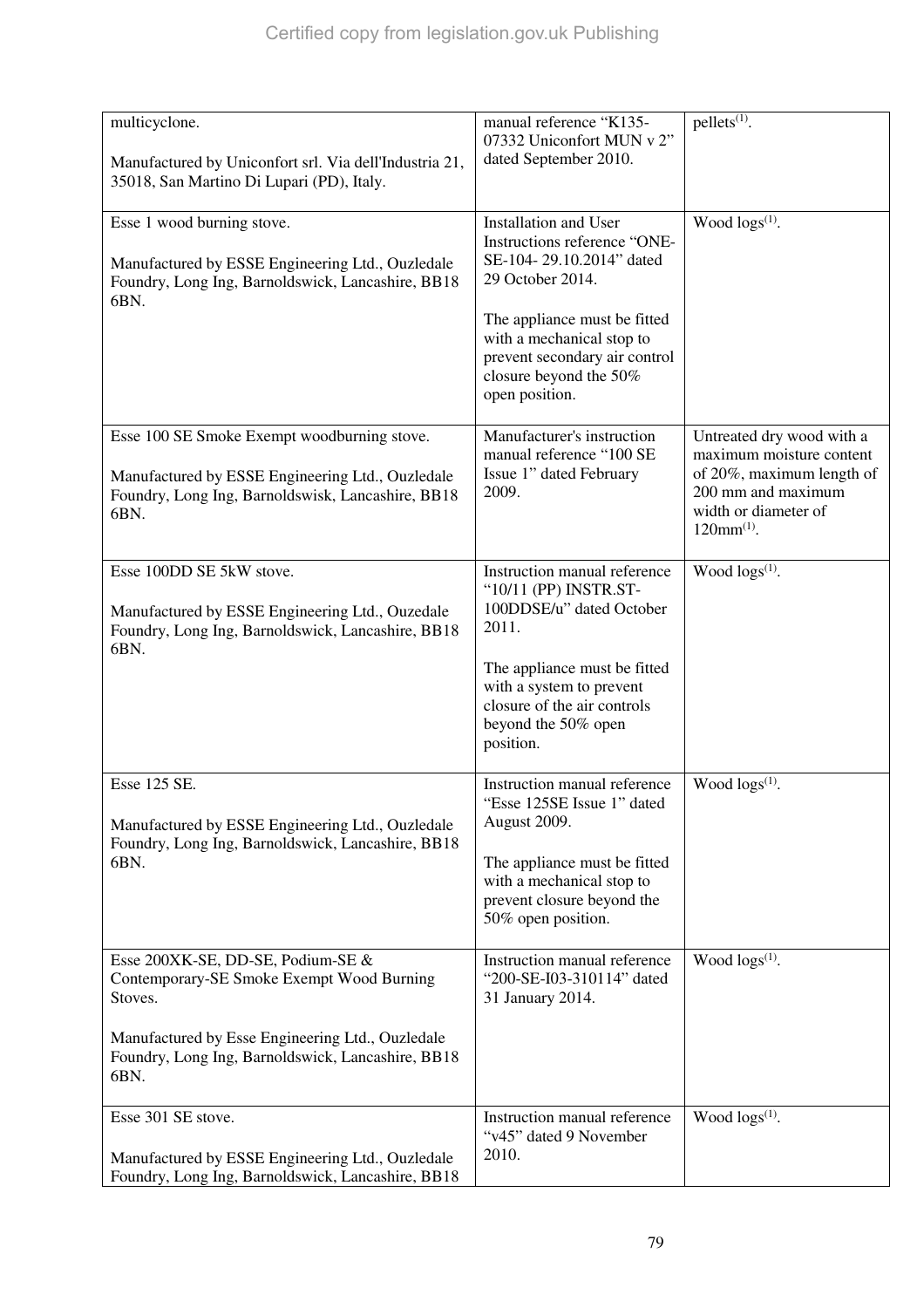| 6BN.                                                                                                                                                                                                                 | The primary air control must<br>not be fully air tight when<br>closed.                                                                                                                                                                           |                             |
|----------------------------------------------------------------------------------------------------------------------------------------------------------------------------------------------------------------------|--------------------------------------------------------------------------------------------------------------------------------------------------------------------------------------------------------------------------------------------------|-----------------------------|
| Esse 350 stove.<br>Manufactured by ESSE Engineering Ltd., Ouzledale<br>Foundry, Long Ing, Barnoldswick, Lancashire, BB18<br>6BN.                                                                                     | Instruction manual reference<br>"v45" dated 9 November<br>2010.                                                                                                                                                                                  | Wood $\log s^{(1)}$ .       |
| Esse 500 SE & 525 SE Wood Burning Stoves.<br>Manufactured by ESSE Engineering Ltd., Long Ing,<br>Barnoldswick, Lancashire, BB18 6BN.                                                                                 | Installation and user<br>instructions reference "1.01"<br>dated October 2013.                                                                                                                                                                    | Wood $\log(s^{(1)})$ .      |
| Esse 700-SE Smoke Exempt Wood Burning Stove.<br>Manufactured by ESSE Engineering Ltd., Ouzledale<br>Foundry, Long Ing, Barnoldswick, Lancashire, BB18<br>6BN.                                                        | Instruction manual reference<br>"700-SE-I03-310114" dated<br>31 January 2014.                                                                                                                                                                    | Wood $\log s^{(1)}$ .       |
| Esse 990N wood burning cooker & Esse 990D wood<br>burning cooker with boiler.<br>Manufactured by ESSE Engineering Ltd., Ouzledale<br>Foundry, Long Ing, Barnoldswick, Lancashire, BB18<br>6BN.                       | Operating instructions<br>reference "1" dated January<br>2014.                                                                                                                                                                                   | Wood $\log s^{(1)}$ .       |
| Esse 1622 inset stove.<br>Manufactured by ESSE Engineering Ltd., Ouzledale<br>Foundry, Long Ing, Barnoldswick, Lancashire, BB18<br>6BN.                                                                              | Installation and operation<br>manual reference<br>"1622/Integra INSET<br>revision c" dated July 2010.<br>The appliance must be fitted<br>with a mechanical stop to fix<br>secondary air control fully<br>open.                                   | Dry wood $\log s^{(1)}$ .   |
| Esse Plus 1 wood burning cooker & Esse Plus 1D<br>wood burning cooker with boiler.<br>Manufactured by ESSE Engineering Ltd., Ouzledale<br>Foundry, Long Ing, Barnoldswick, Lancashire, BB18<br>6BN.                  | Installation commissioning<br>and operating instructions<br>reference "1" dated January<br>2014.                                                                                                                                                 | Wood $\log s^{(1)}$ .       |
| ETA HACK 20, 25, 35, 50, 70, 90, 130 and 200<br>woodchip boilers.<br>Manufactured by ETA Heiztechnik Gesellschaft mit<br>beschrankter Haftung (GmbH), A4716, Hofkirchen an<br>der Trattnach, Gewerbepark 1, Austria. | Instruction manual reference<br>"HACK20-<br>200_Bedienung_2011-<br>06_EN" dated June 2011.<br>The appliance must be fitted<br>with an integrated flue gas<br>recirculation system which<br>must be used when using<br>wood chips with a moisture | Wood chips <sup>(1)</sup> . |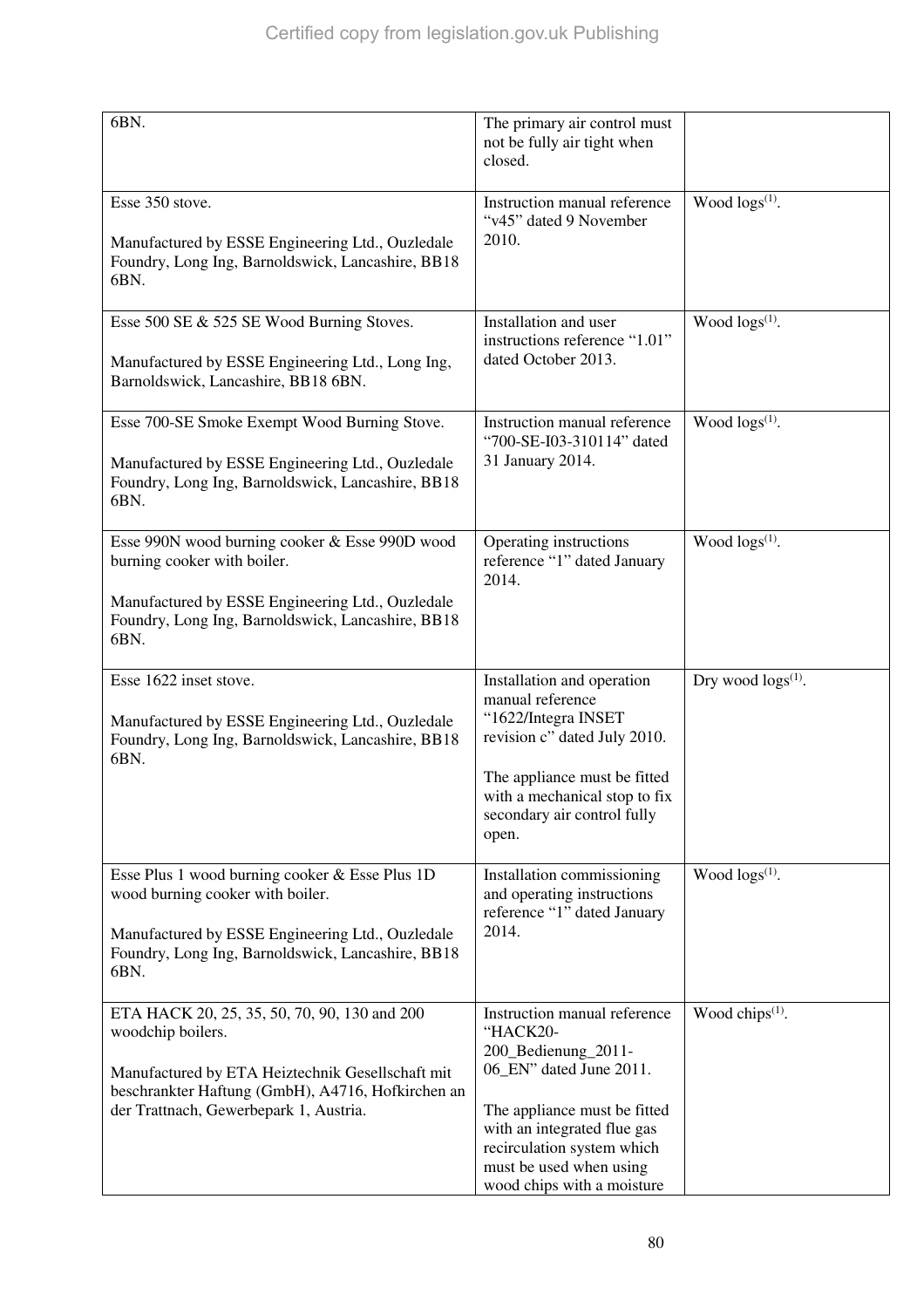|                                                                                                                                                                                                                                | content below $15\%$ .                                                                                                                                                                                |                                       |
|--------------------------------------------------------------------------------------------------------------------------------------------------------------------------------------------------------------------------------|-------------------------------------------------------------------------------------------------------------------------------------------------------------------------------------------------------|---------------------------------------|
| ETA HACK 20, 25, 35, 50, 70, 90, 130 and 200<br>woodchip boilers.<br>Manufactured by ETA Heiztechnik Gesellschaft mit<br>beschrankter Haftung (GmbH), A4716, Hofkirchen an<br>der Trattnach, Gewerbepark 1, Austria.           | Instruction manual reference<br>"HACK20-200_Bedienun<br>2011-06 EN" dated June<br>2011.<br>An integrated flue gas<br>recirculation system must be<br>used when burning wood<br>pellets.               | Wood pellets $(1)$ .                  |
| ETA Hack 45 woodchip boiler.<br>Manufactured by ETA Heiztechnik Gesellschaft mit<br>beschrankter Haftung (GmbH), A4716 Hofkirchen an<br>der Trattnach, Gewerbepark 1, Austria.                                                 | Operation manual reference<br>"0000000079 V.003" dated<br>23 June 2014.<br>Integrated flue gas<br>recirculation system must be<br>used when using wood chips<br>with a moisture content<br>below 15%. | Wood chips <sup>(1)</sup> .           |
| ETA Hack 45 woodchip boiler.<br>Manufactured by ETA Heiztechnik Gesellschaft mit<br>beschrankter Haftung (GmbH), A4716 Hofkirchen an<br>der Trattnach, Gewerbepark 1, Austria.                                                 | Operation manual reference<br>"0000000079 V.003" dated<br>23 June 2014.<br>Integrated flue gas<br>recirculation system must be<br>used when using wood<br>pellets.                                    | Wood pellets $(1)$ .                  |
| ETA HACK VR BG 2 333 and ETA HACK VR BG 2<br>350 moving grate boiler size 2.<br>Manufactured by ETA Heiztechnik Gesellschaft mit<br>beschrankter Haftung (GmbH), A4716 Hofkirchen an<br>der Trattnach, Gewerbepark 1, Austria. | Instruction manual dated 12<br>January 2015 reference<br>"EN0000000039 V.010<br>X.30.0 3500"                                                                                                          | Wood pellets or wood<br>chips $(1)$ . |
| ETA HACK VR BG 3 500kW moving grate boiler<br>size 3.<br>Manufactured by ETA Heiztechnik Gesellschaft mit<br>beschrankter Haftung (GmbH), A4716 Hofkirchen an<br>der Trattnach, Gewerbepark 1, Austria.                        | Moving-grate boiler Size 3<br>Operation manual dated<br>29/01/2015 reference "EN<br>0000000177 V.004 X.33.0<br>3601 93811".                                                                           | Wood pellets or wood<br>chips $(1)$ . |
| ETA PC 20, 25 and 32 wood pellet boilers.<br>Manufactured by ETA Heiztechnik Gesellschaft mit<br>beschrankter Haftung (GmbH), A4716, Hofkirchen an<br>der Trattnach, Gewerbepark 1, Austria.                                   | Instruction manual reference<br>"PC20-32_Bedienung_2011-<br>06_EN" dated June 2011.                                                                                                                   | Wood pellets <sup>(1)</sup> .         |
| ETA PC 33 - 33kW wood pellet boiler.<br>Manufactured by ETA Heiztechnik Gesellschaft mit<br>beschrankter Haftung (GmbH), A4716 Hofkirchen an                                                                                   | PelletsCompact 33-50kW<br>Operation manual dated<br>24/06/2016 reference "EN<br>0000000285 V.002", and                                                                                                | Wood pellets $(1)$ .                  |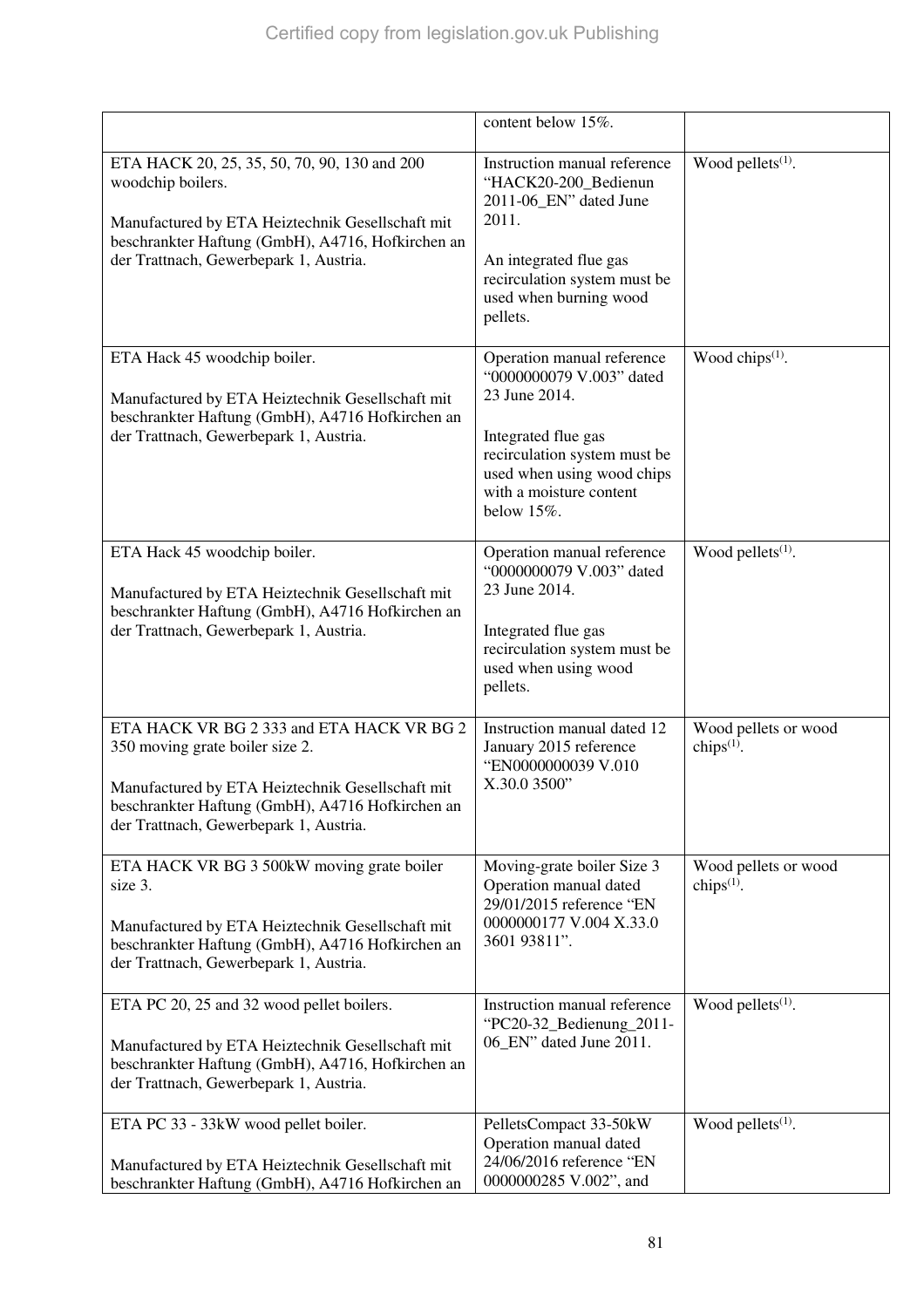| der Trattnach, Gewerbepark 1, Austria.                                                                                                                                                             | PelletsCompact 33-50kW<br>Installation manual dated<br>07/04/2016 reference "EN<br>0000000171 V.008".                                                                                                           |                               |
|----------------------------------------------------------------------------------------------------------------------------------------------------------------------------------------------------|-----------------------------------------------------------------------------------------------------------------------------------------------------------------------------------------------------------------|-------------------------------|
|                                                                                                                                                                                                    |                                                                                                                                                                                                                 |                               |
| ETA PC 40 - 40kW wood pellet boiler.<br>Manufactured by ETA Heiztechnik Gesellschaft mit<br>beschrankter Haftung (GmbH), A4716 Hofkirchen an<br>der Trattnach, Gewerbepark 1, Austria.             | PelletsCompact 33-50kW<br>Operation manual dated<br>24/06/2016 reference "EN<br>0000000285 V.002", and<br>PelletsCompact 33-50kW<br>Installation manual dated<br>07/04/2016 reference "EN<br>0000000171 V.008". | Wood pellets <sup>(1)</sup> . |
| ETA PC 45 - 45kW wood pellet boiler.<br>Manufactured by ETA Heiztechnik Gesellschaft mit<br>beschrankter Haftung (GmbH), A4716 Hofkirchen an<br>der Trattnach, Gewerbepark 1, Austria.             | PelletsCompact 33-50kW<br>Operation manual dated<br>24/06/2016 reference "EN<br>0000000285 V.002", and<br>PelletsCompact 33-50kW<br>Installation manual dated<br>07/04/2016 reference "EN<br>0000000171 V.008". | Wood pellets $(1)$ .          |
| ETA PC 50 - 49.9kW wood pellet boiler.<br>Manufactured by ETA Heiztechnik Gesellschaft mit<br>beschrankter Haftung (GmbH), A4716 Hofkirchen an<br>der Trattnach, Gewerbepark 1, Austria.           | PelletsCompact 33-50kW<br>Operation manual dated<br>24/06/2016 reference "EN<br>0000000285 V.002", and<br>PelletsCompact 33-50kW<br>Installation manual dated<br>07/04/2016 reference "EN<br>0000000171 V.008". | Wood pellets <sup>(1)</sup> . |
| ETA PE-K 35, 50, 70 and 90 wood pellet boilers.<br>Manufactured by ETA Heiztechnik Gesellschaft mit<br>beschrankter Haftung (GmbH), A4716, Hofkirchen an<br>der Trattnach, Gewerbepark 1, Austria. | Instruction manual reference<br>"PE-K35-<br>90_Bedienung_2011-<br>06 EN" dated June 2011.                                                                                                                       | Wood pellets <sup>(1)</sup> . |
| ETA PE-K 45 wood pellet boiler.<br>Manufactured by ETA Heiztechnik Gesellschaft mit<br>beschrankter Haftung (GmbH), A4716 Hofkirchen an<br>der Trattnach, Gewerbepark 1, Austria.                  | Operation manual reference<br>"0000000083 V.007" dated<br>25 June 2014.                                                                                                                                         | Wood pellets <sup>(1)</sup> . |
| ETA PU 7, 11 and 15 wood pellet boilers.<br>Manufactured by ETA Heiztechnik Gesellschaft mit<br>beschrankter Haftung (GmbH), A4716, Hofkirchen an<br>der Trattnach, Gewerbepark 1, Austria.        | Instruction manual reference<br>"PU7-15_Bedienung_2011-<br>06_EN" dated June 2011.                                                                                                                              | Wood pellets $(1)$ .          |
| ETA SH 20, 30, 40, 50 and 60 wood gasification<br>boilers.<br>Manufactured by ETA Heiztechnik Gesellschaft mit<br>beschrankter Haftung (GmbH), A4716, Hofkirchen an                                | Instruction manual reference<br>"SH20-60_Bedienung_2011-<br>06_EN" dated June 2011.                                                                                                                             | Wood $\log(s^{(1)})$ .        |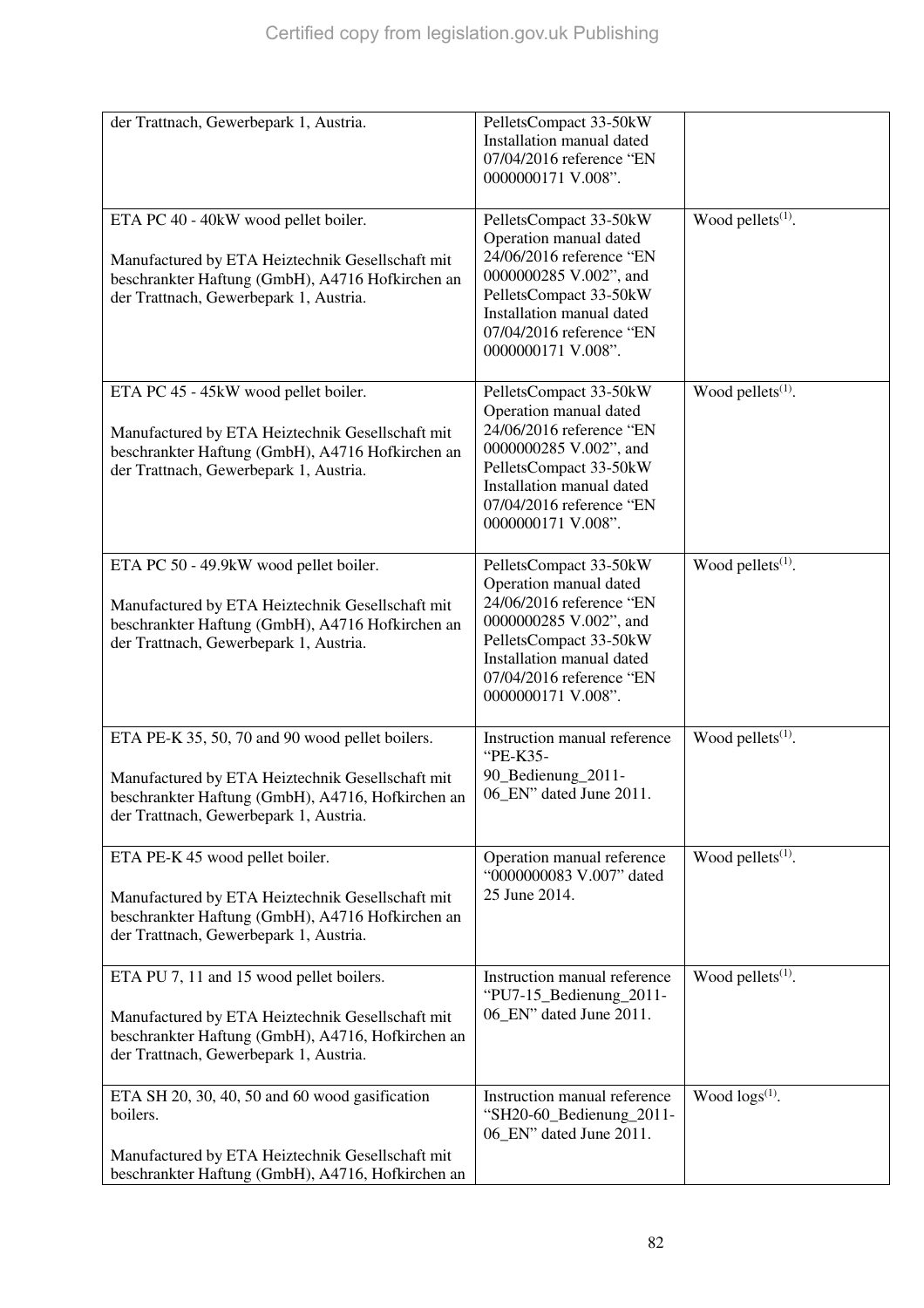| der Trattnach, Gewerbepark 1, Austria.                                                                                                                                                                                                                              |                                                                                                                                                                                                                                                              |                               |
|---------------------------------------------------------------------------------------------------------------------------------------------------------------------------------------------------------------------------------------------------------------------|--------------------------------------------------------------------------------------------------------------------------------------------------------------------------------------------------------------------------------------------------------------|-------------------------------|
| eVolution 4 Inset.<br>Manufactured by Broseley Fires Ltd., Knights Way,<br>Battlefield Enterprise Park, Shrewsbury, Shropshire,<br><b>SY13AB.</b>                                                                                                                   | Instruction manual reference<br>"eVo 4&7 Inset MS11-11"<br>dated 9 November 2011.<br>The appliance must be fitted<br>with a system to prevent<br>closure of the secondary air<br>control beyond the 15mm<br>open position.                                   | Wood logs <sup>(1)</sup> .    |
| eVolution 5 model number M-EVO5.<br>Manufactured by Broseley Fires Ltd., Knights Way,<br>Battlefield Enterprise Park, Shrewsbury, Shropshire,<br><b>SY13AB.</b>                                                                                                     | Instruction manual reference<br>"eVo 5 MS07-11" dated 8<br>July 2011.<br>The appliance must be fitted<br>with a system that prevents<br>the closure of the air control<br>to less than 70% open.                                                             | Wood $\log(s^{(1)})$ .        |
| Evolution 5 models M-EVO5/MF, EVO5/MF/DLX,<br>M-EVO5/MF/LOG & model M-<br>EVO5/MF/LOG/DLX 5kW multi-fuel Stoves.<br>Manufactured by Broseley Fires Limited, First Floor,<br>Unit B Knights Court, Archers Way, Battlefield<br>Enterprise Park, Shrewsbury, SY1 3GA. | Installation & Operating<br>Instructions manual dated 21<br>July 2015 reference<br>"Evolution 5MF Issue 1".<br>The appliance must be fitted<br>with a mechanical stop to<br>prevent closure of the<br>secondary air control beyond<br>the 10% open position. | Wood $\log s^{(1)}$ .         |
| eVolution 7 Inset.<br>Manufactured by Broseley Fires Ltd., Knights Way,<br>Battlefield Enterprise Park, Shrewsbury, Shropshire,<br>SY1 3AB.                                                                                                                         | Instruction manual reference<br>"eVo 4&7 Inset MS11-11"<br>dated 9 November 2011.<br>The appliance must be fitted<br>with a system to prevent<br>closure of the secondary air<br>control beyond the 8mm<br>open position.                                    | Wood $\log s^{(1)}$ .         |
| eVolution 26 boiler stove.<br>Manufactured by Broseley Fires Ltd., Knights Way,<br>Battlefield Enterprise Park, Shrewsbury, Shropshire,<br>SY1 3AB.                                                                                                                 | Instruction manual reference<br>"MS10-11c" dated 9 January<br>2012.<br>The appliance must be fitted<br>with a mechanical stop to<br>prevent closure beyond the<br>40% open position.                                                                         | Wood $\log(s^{(1)})$ .        |
| Evotherm P50, P100, P120, P150, P170, P200 pellet<br>boilers.<br>Manufactured by Evotherm, Heiztechnik Vertriebs                                                                                                                                                    | Manufacturer's instructions<br>operating manual reference<br>"Version 1/2010/Rev. 4.21".                                                                                                                                                                     | Wood pellets <sup>(1)</sup> . |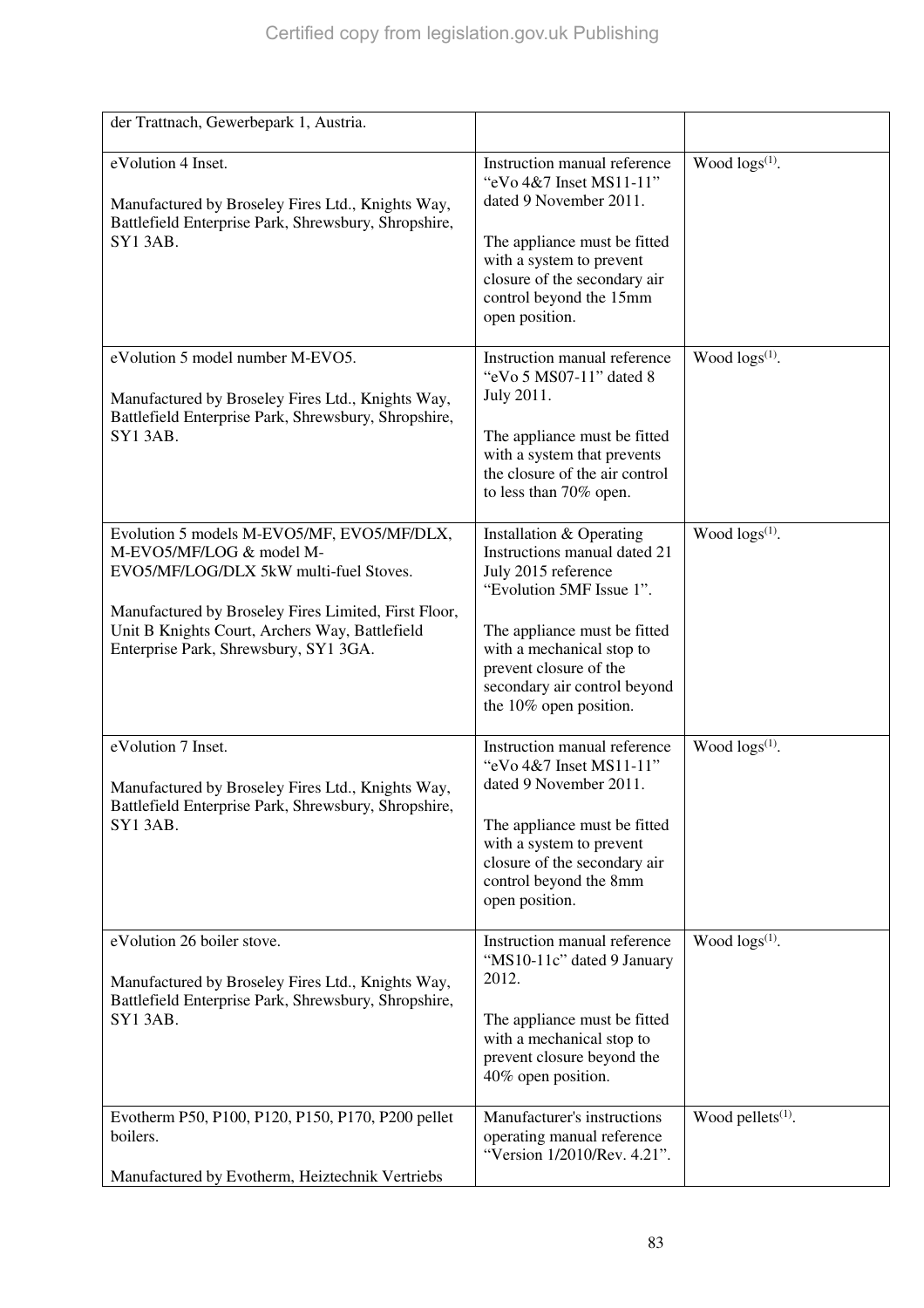| Gesellschadft mit beschrankter Haftung (GmbH),<br>Seeleiten 24, AT 5120, St Pantaleon, Austria.                                                                                                                                                                                                                                |                                                                                       |                               |
|--------------------------------------------------------------------------------------------------------------------------------------------------------------------------------------------------------------------------------------------------------------------------------------------------------------------------------|---------------------------------------------------------------------------------------|-------------------------------|
| Evoworld HS50 boiler.<br>Manufactured by Evoworld Seeleiten 24, 5120 St.<br>Pantaleon, Austria.                                                                                                                                                                                                                                | Operation manual reference<br>"OM HS50 14 Version 1.2"<br>dated January 2014.         | Wood chips <sup>(1)</sup> .   |
| Evoworld HS75 ECO boiler.<br>Manufactured by Evoworld Seeleiten 24, 5120 St.<br>Pantaleon, Austria.                                                                                                                                                                                                                            | Operation manual reference<br>"OM_HS75_14 Version 1.2"<br>dated January 2014.         | Wood chips $(1)$ .            |
| Evoworld HS100 ECO boiler.<br>Manufactured by Evoworld Seeleiten 24, 5120 St.<br>Pantaleon, Austria.                                                                                                                                                                                                                           | Operation manual reference<br>"OM_HS100_14 Version<br>1.2" dated January 2014         | Wood chips <sup>(1)</sup> .   |
| Evoworld HS120 ECO boiler.<br>Manufactured by Evoworld Seeleiten 24, 5120 St.<br>Pantaleon, Austria.                                                                                                                                                                                                                           | Operation manual reference<br>"OM_HS120_14 Version<br>1.2" dated January 2014.        | Wood chips <sup>(1)</sup> .   |
| Evoworld HS150 ECO boiler.<br>Manufactured by Evoworld Seeleiten 24, 5120 St.<br>Pantaleon, Austria.                                                                                                                                                                                                                           | Operation manual reference<br>"OM_HS150_14 Version<br>1.2" dated January 2014.        | Wood chips <sup>(1)</sup> .   |
| Evoworld HS170 ECO boiler.<br>Manufactured by Evoworld Seeleiten 24, 5120 St.<br>Pantaleon, Austria.                                                                                                                                                                                                                           | Operation manual reference<br>"OM_HS170_14 Version<br>1.2" dated January 2014.        | Wood chips <sup>(1)</sup> .   |
| Evoworld HS200 ECO boiler.<br>Manufactured by Evoworld Seeleiten 24, 5120 St.<br>Pantaleon, Austria.                                                                                                                                                                                                                           | Operation manual reference<br>"OM_HS200_14 Version<br>1.2" dated January 2014.        | Wood chips <sup>(1)</sup> .   |
| Extraflame: Babyfiamma, Bella and Bella Lux,<br>Clementina Comfort Maxi, Contessa, Divina, Divina<br>Plus and Divina Steel, Duchessa and Duchessa Steel,<br>Ecologica, Esmeralda and Esmeralda Crystal, Falò<br>1CP, Falò 2CP and Falò 1XP, Isabella, Karolina,<br>Preziosa.<br>Manufactured by Extraflame S.p.a in Montecchio | Manufacturer's instructions<br>reference "004275101 011"<br>dated 5 March 2007.       | Wood pellets <sup>(1)</sup> . |
| Precalcino (Vicenza), Italy.                                                                                                                                                                                                                                                                                                   |                                                                                       |                               |
| Extraflame Comfort Mini.<br>Manufactured by Extraflame S.p.a in Montecchio<br>Precalcino (Vicenza), Italy.                                                                                                                                                                                                                     | Manufacturer's instructions<br>reference "004275115 REV<br>005" dated 2 October 2006. | Wood pellets <sup>(1)</sup> . |
| Extraflame Idro.                                                                                                                                                                                                                                                                                                               | Manufacturer's instructions                                                           | Wood pellets $(1)$ .          |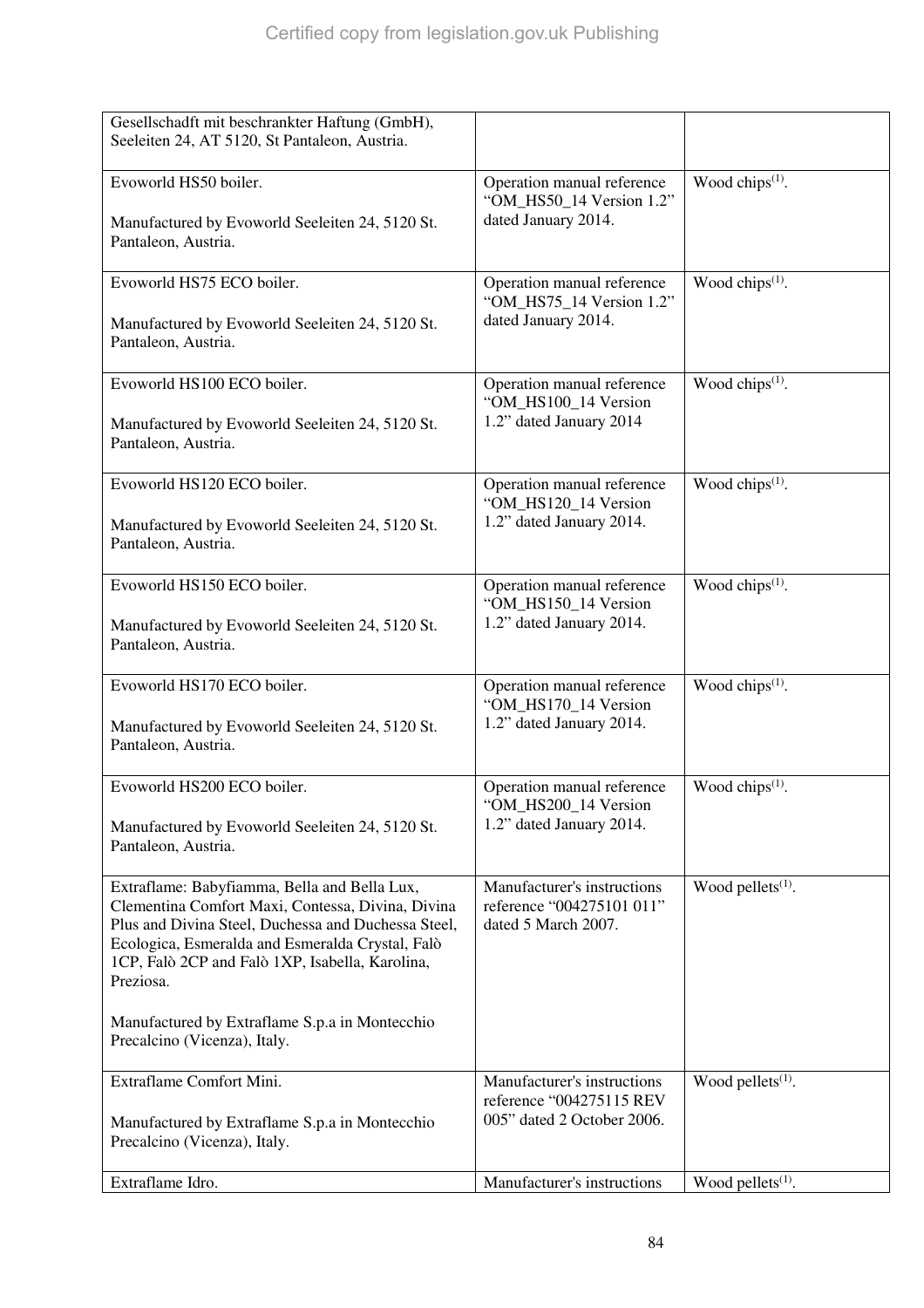| Manufactured by Extraflame S.p.a in Montecchio<br>Precalcino (Vicenza), Italy.                                                                                                                                                                                                                                                                                                                                                                                                                                                                                                               | reference "004275128 REV<br>002" dated 28 August 2006.                                                                                                                                                                                                              |                               |
|----------------------------------------------------------------------------------------------------------------------------------------------------------------------------------------------------------------------------------------------------------------------------------------------------------------------------------------------------------------------------------------------------------------------------------------------------------------------------------------------------------------------------------------------------------------------------------------------|---------------------------------------------------------------------------------------------------------------------------------------------------------------------------------------------------------------------------------------------------------------------|-------------------------------|
| Extraflame Lucrezia Idro and Lucrezia Steel.<br>Manufactured by Extraflame S.p.a in Montecchio<br>Precalcino (Vicenza), Italy.                                                                                                                                                                                                                                                                                                                                                                                                                                                               | Manufacturer's instructions<br>reference "004275110 REV<br>011" dated 12 July 2006.                                                                                                                                                                                 | Wood pellets <sup>(1)</sup> . |
| Falun Model F9478, Falun II model F9480 I, Alvesta<br>model F9478 I, Alvesta II model F9478 T, Landshut<br>model F9478 L, Landshut II model F9478 N, Kiruna<br>II model F9478 2, Kiruna II box model F9478 4,<br>Atomic model F9478 G, Ribe model F9480 E,<br>Cremona model F9480, Wikantica model F9480 T<br>and, Wiesbaden model F9480 2 5kW multifuel stoves.<br>NB: Falun II model number changed from F9478 1<br>to F9480 1 - see notification dated 11 August 2015.<br>Manufactured by THORMA Vyroba k.s., Šavol'ská<br>cesta 323/1, 986 01, Fil'akovo-Priemyselný obvod,<br>Slovakia. | <b>Installation and Operation</b><br>Manual dated 27 July 2015<br>reference "FALUN -<br>Version A"<br>The appliance must be fitted<br>with a modified air regulator<br>which has a permanent<br>opening of 388mm <sup>2</sup> when in<br>the fully closed position. | Wood $\log(s^{(1)})$ .        |
| Farringdon 8kW freestanding wood burning stove.<br>Manufactured by Arada Limited, The Fireworks,<br>Weycroft Avenue, Axminster, Devon, EX13 5HU.                                                                                                                                                                                                                                                                                                                                                                                                                                             | Operating & Installation<br>manual dated 01/09/2015<br>reference "AFS P0134 Rev<br>$04$ ".<br>The appliance must be fitted<br>with a mechanical stop to<br>prevent closure of the air<br>control beyond the 29mm<br>open position.                                  | Wood $\log s^{(1)}$ .         |
| Farringdon Large 12kW wood burning stove.<br>Manufactured by Arada Limited, The Fireworks,<br>Weycroft Avenue, Axminster, Devon, EX13 5HU.                                                                                                                                                                                                                                                                                                                                                                                                                                                   | Farringdon Stove User<br>Guide dated 10/10/2016<br>reference "BK670<br>SPECIFIC Rev 03".<br>The appliance must be fitted<br>with a mechanical stop to<br>prevent closure of the air<br>control beyond the 35mm<br>open position.                                    | Wood $\log s^{(1)}$ .         |
| Farringdon Small 4.9kW wood burning stove.<br>Manufactured by Arada Limited, The Fireworks,<br>Weycroft Avenue, Axminster, Devon, EX13 5HU.                                                                                                                                                                                                                                                                                                                                                                                                                                                  | Farringdon Stove User<br>Guide dated 10/10/2016<br>reference "BK670<br>SPECIFIC Rev 03".<br>The appliance must be fitted<br>with a mechanical stop to<br>prevent closure of the air<br>control beyond the 28mm                                                      | Wood $\log(s^{(1)})$ .        |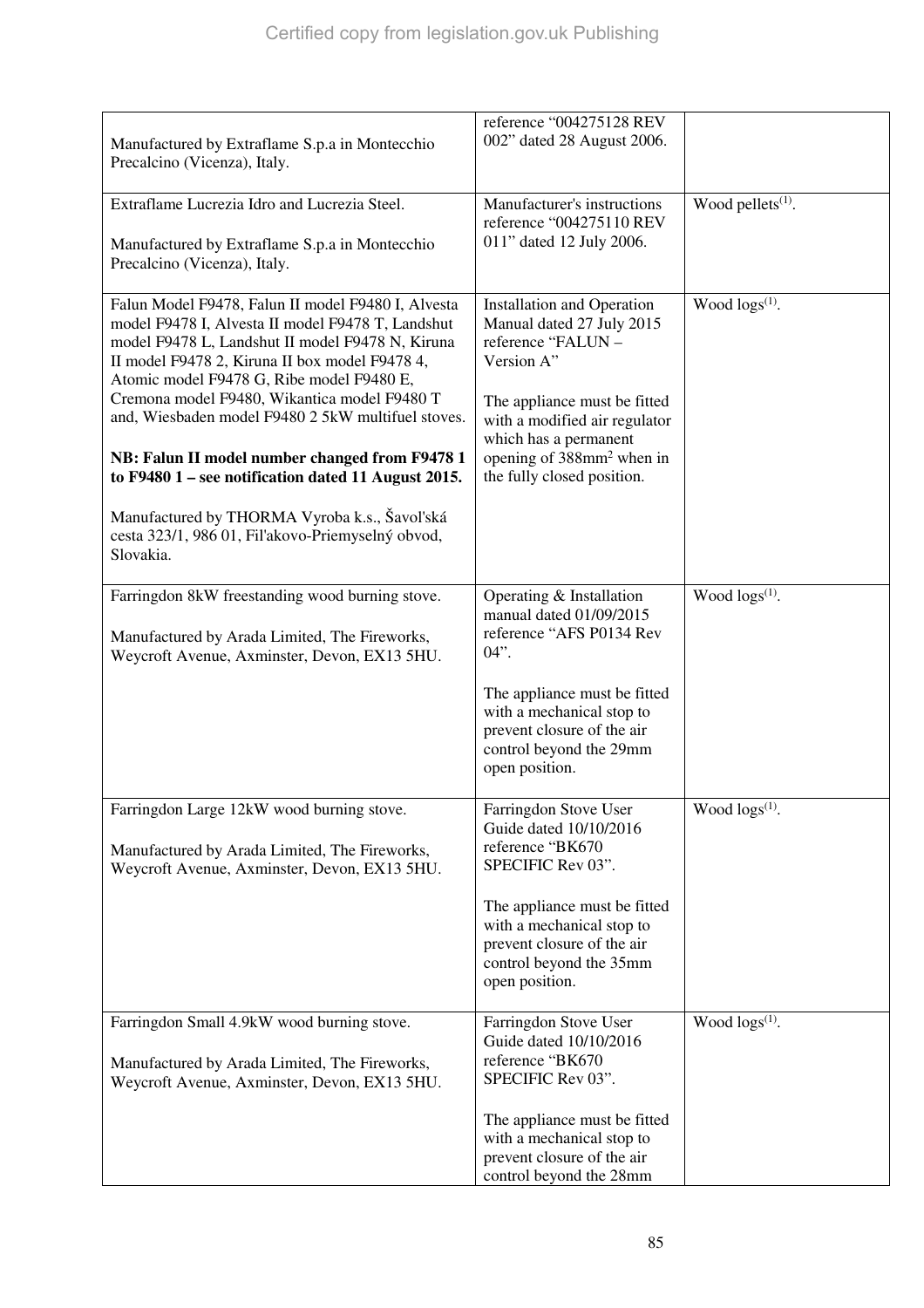|                                                                                                                                                                                        | open position.                                                                                                                                                                                                                                                      |                        |
|----------------------------------------------------------------------------------------------------------------------------------------------------------------------------------------|---------------------------------------------------------------------------------------------------------------------------------------------------------------------------------------------------------------------------------------------------------------------|------------------------|
| Fat Penguin, Hungry Penguin and, High and Mighty<br>Penguin 5kW multifuel stoves.<br>Manufactured by Chilli Penguin Stoves Limited,<br>Castell Bach, Mynydd Nefyn, Pwllheli, LL53 6TL. | <b>Installation and Operating</b><br>Instructions manual dated<br>June 2015 reference "CPS<br>9768".<br>The appliance must be fitted<br>with a mechanical stop to<br>prevent closure of the<br>secondary air controller<br>beyond 17mm from the<br>closed position. | Wood $\log s^{(1)}$ .  |
| FDC5 Stove.<br>Manufactured by Charlton & Jenrick Ltd., Unit D,<br>Stafford Park 2, Telford, Shropshire, TF3 3AR.                                                                      | Instruction manual reference<br>"FDC Issue 02" dated April<br>2012.<br>The appliance must be fitted<br>with a system that prevents<br>closure of the secondary air<br>control slots beyond the<br>3.5mm open position.                                              | Wood $\log(s^{(1)})$ . |
| FDC5i inset stove.<br>Manufactured by Charlton & Jenrick Ltd., Unit D,<br>Stafford Park 2, Telford, Shropshire, TF3 3AR.                                                               | Instruction manual reference<br>"FDCi Issue 06" dated<br><b>March 2012.</b><br>The appliance must be fitted<br>with a system that prevents<br>closure of the secondary air<br>control slots beyond the<br>3.5mm open position.                                      | Wood $\log s^{(1)}$ .  |
| FDC5iT Taper inset stove.<br>Manufactured by Charlton & Jenrick Ltd., Unit D,<br>Stafford Park 2, Telford, Shropshire, TF3 3AR.                                                        | Instruction manual reference<br>"FDCiT Issue 1" dated April<br>2012.<br>The appliance must be fitted<br>with a system that prevents<br>closure of the secondary air<br>control slots beyond the<br>5mm open position.                                               | Wood $\log s^{(1)}$ .  |
| FDC5iW Wide inset stoves.<br>Manufactured by Charlton & Jenrick Ltd., Unit D,<br>Stafford Park 2, Telford, Shropshire, TF3 3AR.                                                        | Instruction manual reference<br>"FDCi Issue 06" dated<br>March 2012.<br>The appliance must be fitted<br>with a system that prevents<br>closure of the secondary air<br>control slots beyond the<br>9mm open position.                                               | Wood $\log(s^{(1)})$ . |
| FDC5W Wide stove.                                                                                                                                                                      | Instruction manual reference                                                                                                                                                                                                                                        | Wood $\log(s^{(1)})$ . |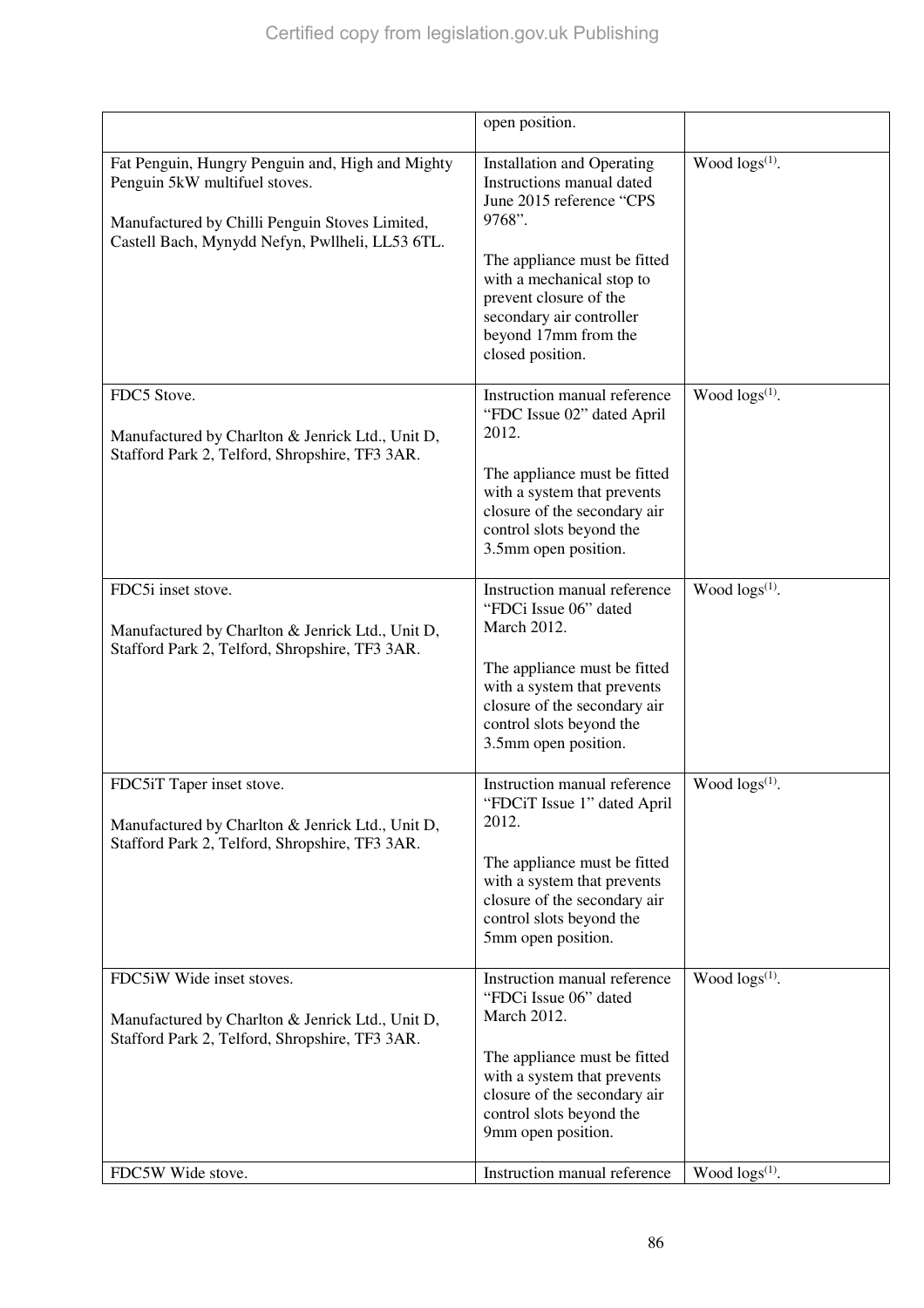| Manufactured by Charlton & Jenrick Ltd., Unit D,<br>Stafford Park 2, Telford, Shropshire, TF3 3AR.                                                                                      | "FDC Issue 02" dated April<br>2012.<br>The appliance must be fitted<br>with a system that prevents<br>closure of the secondary air<br>control slots beyond the<br>7mm open position.                                      |                            |
|-----------------------------------------------------------------------------------------------------------------------------------------------------------------------------------------|---------------------------------------------------------------------------------------------------------------------------------------------------------------------------------------------------------------------------|----------------------------|
| FDC 8 Freestanding Wood Burning Stove.<br>Manufactured by Charlton & Jenrick Ltd., Unit D,<br>Stafford Park 2, Telford, Shropshire, TF3 3AR.                                            | Instruction manual reference<br>"FDC issue 03" dated July<br>2012.<br>The appliance must be fitted<br>with a mechanical stop to<br>prevent secondary air control<br>closure beyond the 5mm<br>open position.              | Wood $\log s^{(1)}$ .      |
| FDC 8i Inset Wood Burning Stove.<br>Manufactured by Charlton & Jenrick Ltd., Unit D,<br>Stafford Park 2, Telford, Shropshire, TF3 3AR.                                                  | Instruction manual reference<br>"FDCi issue 03" dated July<br>2012.<br>The appliance must be fitted<br>with a mechanical stop to<br>prevent secondary air control<br>closure beyond the 1mm<br>open position.             | Wood $\log s^{(1)}$ .      |
| FDC Ariel 5S & 5G 5kW Inset multi-fuel Stoves.<br>Manufactured by FDC (UK) Ltd., Unit C4 Dinton<br>Business Park, Catherine Ford Road, Dinton,<br>Salisbury, Wiltshire, SP3 5HZ.        | <b>Installation and Operating</b><br>Instructions dated 04/15<br>reference "FDC Inserts Issue<br>$01$ ".<br>Fitted with a mechanical stop<br>to prevent secondary air<br>control closure beyond the<br>50% open position. | Wood $\log s^{(1)}$ .      |
| FDC Charon 10S & 10G 10kW Inset multi-fuel<br>Stoves.<br>Manufactured by FDC (UK) Ltd., Unit C4 Dinton<br>Business Park, Catherine Ford Road, Dinton,<br>Salisbury, Wiltshire, SP3 5HZ. | <b>Installation and Operating</b><br>Instructions dated 04/15<br>reference "FDC Inserts Issue<br>$01$ ".<br>Fitted with a mechanical stop<br>to prevent secondary air<br>control closure beyond the<br>10% open position. | Wood logs <sup>(1)</sup> . |
| FDC TFG 5 5kW Freestanding wood burning Stove.<br>Manufactured by FDC (UK) Ltd., Unit C4 Dinton<br>Business Park, Catherine Ford Road, Dinton,<br>Salisbury, Wiltshire, SP3 5HZ.        | <b>Installation and Operating</b><br>Instructions dated 04/15<br>reference "TFG Stoves FDC<br>Issue $01$ ".<br>Fitted with a mechanical stop                                                                              | Wood $\log s^{(1)}$ .      |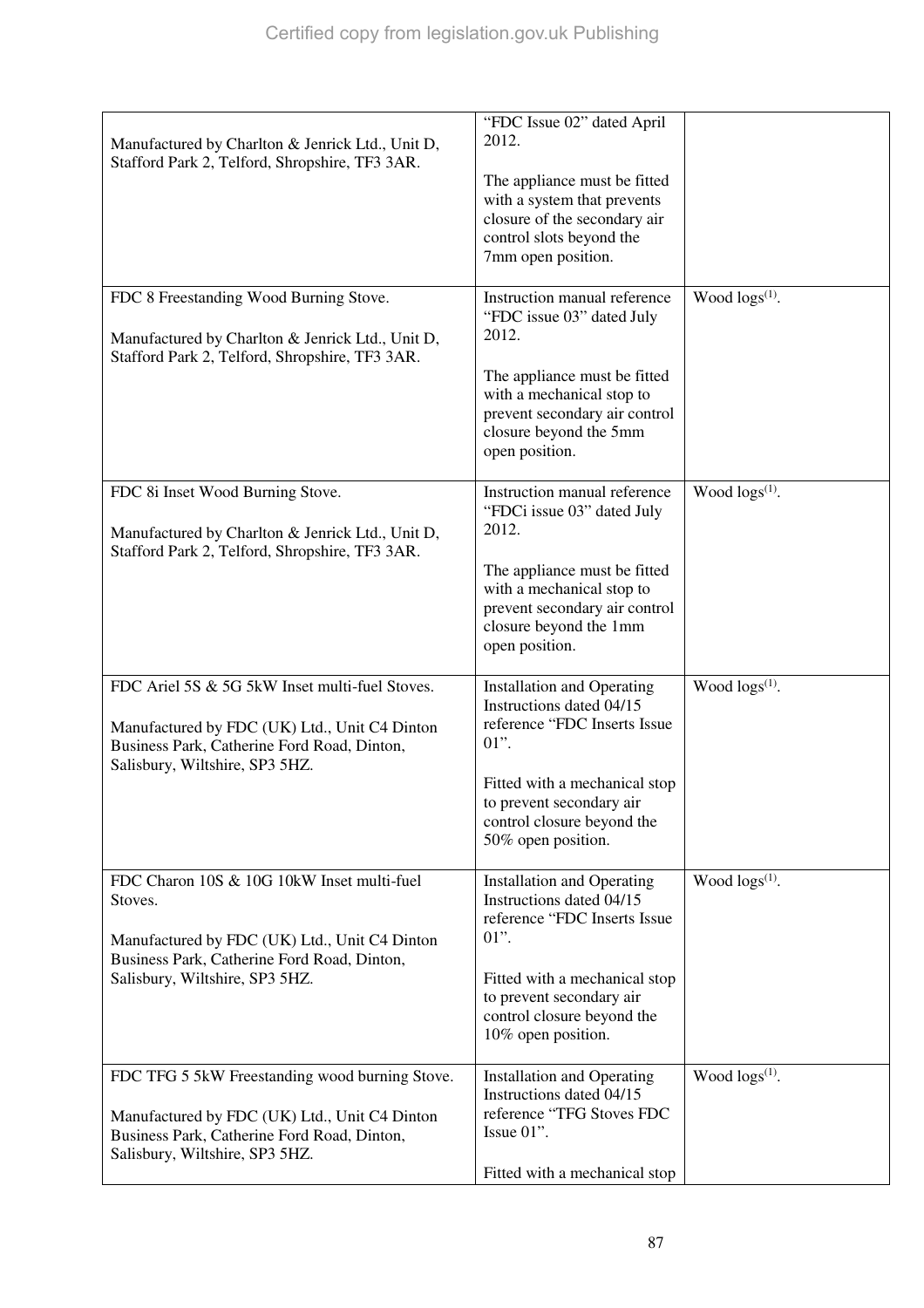|                                                                                                                                                                                  | to prevent secondary air<br>control closure beyond the<br>50% and Primary air control<br>beyond the 10% open<br>positions.                                                                                                   |                           |
|----------------------------------------------------------------------------------------------------------------------------------------------------------------------------------|------------------------------------------------------------------------------------------------------------------------------------------------------------------------------------------------------------------------------|---------------------------|
| FDC TFG 8 8kW Freestanding wood burning Stove.<br>Manufactured by FDC (UK) Ltd., Unit C4 Dinton<br>Business Park, Catherine Ford Road, Dinton,<br>Salisbury, Wiltshire, SP3 5HZ. | <b>Installation and Operating</b><br>Instructions dated 04/15<br>reference "TFG Stoves FDC<br>Issue 01".<br>Fitted with a mechanical stop<br>to prevent secondary air<br>control closure beyond the<br>25% open position.    | Wood logs(1).             |
| Fireball.<br>Manufactured by LaNordica Spa, Via Summano 104<br>M. Precalcino, 36030, Vicenza, Italy.                                                                             | Instruction manual reference<br>"7196801-Rev.07" dated 22<br>December 2010.<br>The appliance must be fitted<br>with a mechanical stop to<br>prevent closure of the<br>secondary air control beyond<br>the 40% open position. | Wood $\log(s^{(1)})$ .    |
| Firebelly FB 5kW woodburning stove.<br>Manufactured by Firebelly Stoves Ltd., Unit B,<br>Marshall Hall Mills, Elland, HX5 9DU.                                                   | Instruction manual reference<br>"EZKA/12 090-3 dated May<br>2013.                                                                                                                                                            | Wood $\log s^{(1)}$ .     |
| Firebelly FB2 12Kw wood burning stove.<br>Manufactured by Firebelly Stoves Ltd., Unit B,<br>Marshall Hall Mills, Elland, HX5 9DU.                                                | Instruction manual reference<br>"EZKA/12 090-2" dated<br>May 2013.<br>The appliance must be fitted<br>with a permanent stop to fix<br>the secondary air control to<br>8mm open when in the<br>closed position.               | Wood $\log s^{(1)}$ .     |
| Firebird SE 5kW multifuel dry inset room heater.<br>Manufactured by Firebird Heating Solutions Limited,<br>Ballymakeera, Co. Cork, Ireland.                                      | Instruction manual reference<br>"Print Revision 01: July<br>2014" dated July 2014.<br>The appliance must be fitted<br>with a mechanical stop to<br>prevent closure of the air<br>control beyond the 32mm<br>open position.   | Wood $\log(s^{(1)})$ .    |
| Firefox 5 Clean Burn II, Gallery Classic 5 Clean<br>Burn, Sirius 405 Clean Burn and Sirius 405 Classic<br>Clean Burn.                                                            | Instruction manual reference<br>"FF5CBII REV: A" dated<br>June 2011.                                                                                                                                                         | Dry wood $\log s^{(1)}$ . |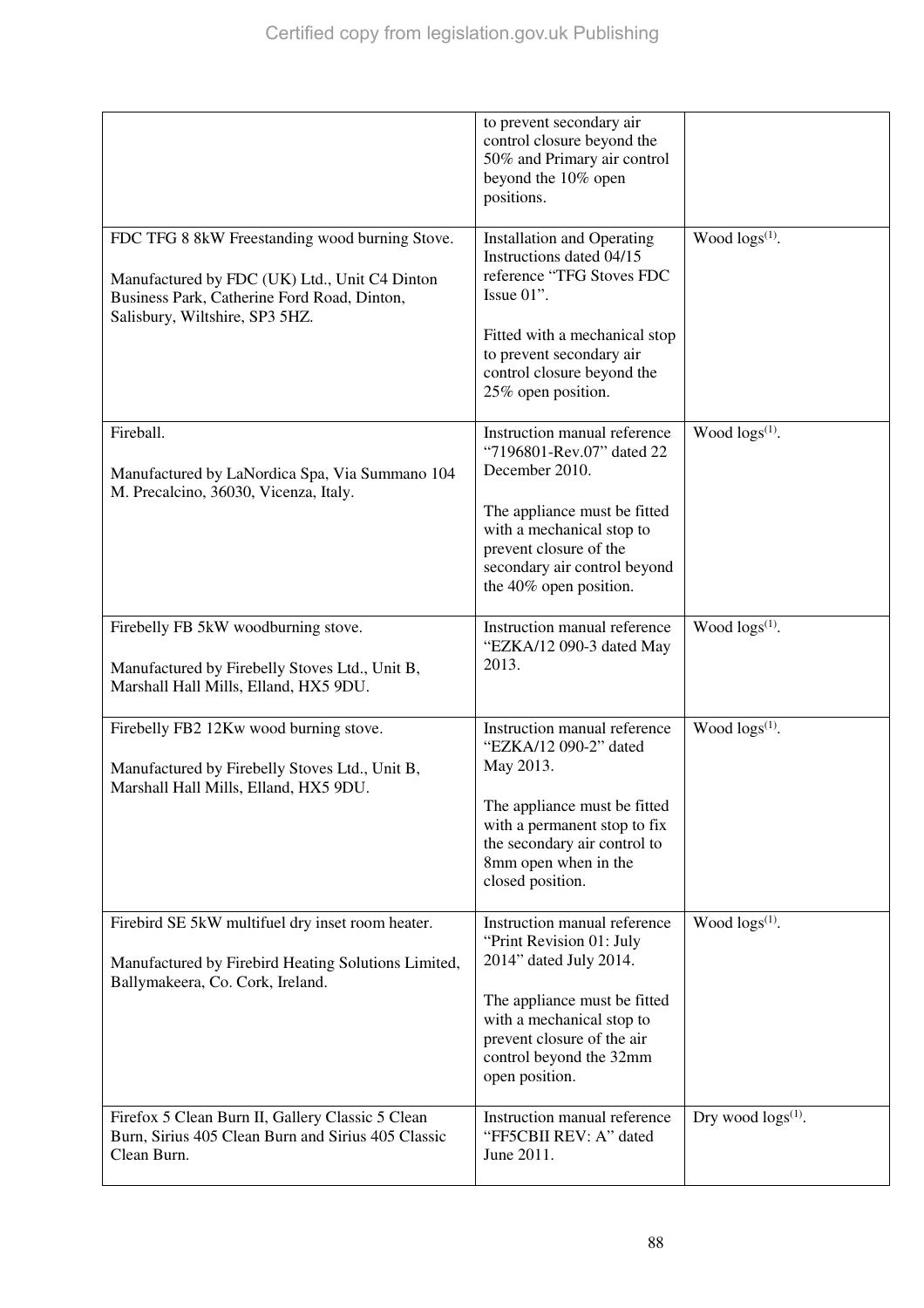| Manufactured by Percy Doughty & Co Ltd., Imperial<br>Point, Express Trading Estate, Stonehill Road,<br>Farnworth, Bolton, BL4 9TN.                                                          | The appliance must be fitted<br>with a mechanical stop to<br>prevent secondary air closure<br>beyond the 50% open<br>position.                                                                                                                                                                                                                                                          |                           |
|---------------------------------------------------------------------------------------------------------------------------------------------------------------------------------------------|-----------------------------------------------------------------------------------------------------------------------------------------------------------------------------------------------------------------------------------------------------------------------------------------------------------------------------------------------------------------------------------------|---------------------------|
| Firefox 5CB (4.9kW); Vega 100CB (4.9kW); Sirius<br>405CB (4.9kW); Flame 5CB (4.9kW).<br>Manufactured by Percy Doughty & Co Ltd., Imperial<br>Point, Express Trading Estate, Stonehill Road, | Instruction manual reference<br>"FFXCBA" dated January<br>2010.                                                                                                                                                                                                                                                                                                                         | Wood $\log s^{(1)}$ .     |
| Farnworth, Bolton, BL4 9TN.                                                                                                                                                                 |                                                                                                                                                                                                                                                                                                                                                                                         |                           |
| Firefox 8 Clean Burn, Gallery Classic 8 Clean Burn,<br>Sirius 545 Clean Burn and Sirius 545 Classic Clean<br>Burn.                                                                          | Instruction manual reference<br>"FF8CB REV: A" dated<br>June 2011.                                                                                                                                                                                                                                                                                                                      | Dry wood $\log s^{(1)}$ . |
| Manufactured by Percy Doughty & Co Ltd., Imperial<br>Point, Express Trading Estate, Stonehill Road,<br>Farnworth, Bolton, BL4 9TN.                                                          | The appliance must be fitted<br>with a mechanical stop to<br>prevent secondary air closure<br>beyond the 50% open<br>position.                                                                                                                                                                                                                                                          |                           |
| Fireglow ST3, Saltfire ST3 and Ultimo ST3 7.3kW<br>wood-burning stoves.<br>Manufactured by Saltfire Stoves Ltd., Station Works,<br>Johns Road, Wareham, BH20 4BG.                           | Saltfire ST3, Fireglow ST3<br>and Ultimo ST3 installation<br>and operation instructions<br>dated 7 July 2015 reference<br>"ST3/Version 1.0".                                                                                                                                                                                                                                            | Wood $\log s^{(1)}$ .     |
| Fireglow ST4, Saltfire ST4 and Ultimo ST4 7.5kW<br>multifuel stoves.<br>Manufactured by Saltfire Stoves Ltd., Station Works,<br>Johns Road, Wareham, BH20 4BG.                              | Saltfire ST3, Fireglow ST3<br>and Ultimo ST3 installation<br>and operation instructions<br>dated 7 July 2015 reference<br>"ST4/Version 1.0".                                                                                                                                                                                                                                            | Wood $\log(s^{(1)})$ .    |
| Fireline Classic Purevision 5kW multifuel stove.<br>Manufactured by Charlton & Jenrick Ltd., Unit D,<br>Stafford Park 2, Telford, Shropshire, TF3 3AR.                                      | <b>Installation and Operating</b><br><b>Instructions</b> dated<br>01/10/2016 reference "Issue<br>03", and Smoke Control<br><b>Exemption Air Limiter</b><br><b>Bracket</b> installation<br>instructions: dated<br>01/10/2016 reference "Issue<br>$01$ ".<br>The appliance must be fitted<br>with a mechanical stop to<br>prevent air supply closure<br>beyond the 18mm open<br>position. | Wood $\log(s^{(1)})$ .    |
| Fireline Classic Purevision wide 5kW multifuel stove.<br>Manufactured by Charlton & Jenrick Ltd., Unit D,<br>Stafford Park 2, Telford, Shropshire, TF3 3AR.                                 | <b>Installation and Operating</b><br>Instructions dated<br>01/10/2016 reference "Issue<br>03", and Smoke Control                                                                                                                                                                                                                                                                        | Wood $\log(s^{(1)})$ .    |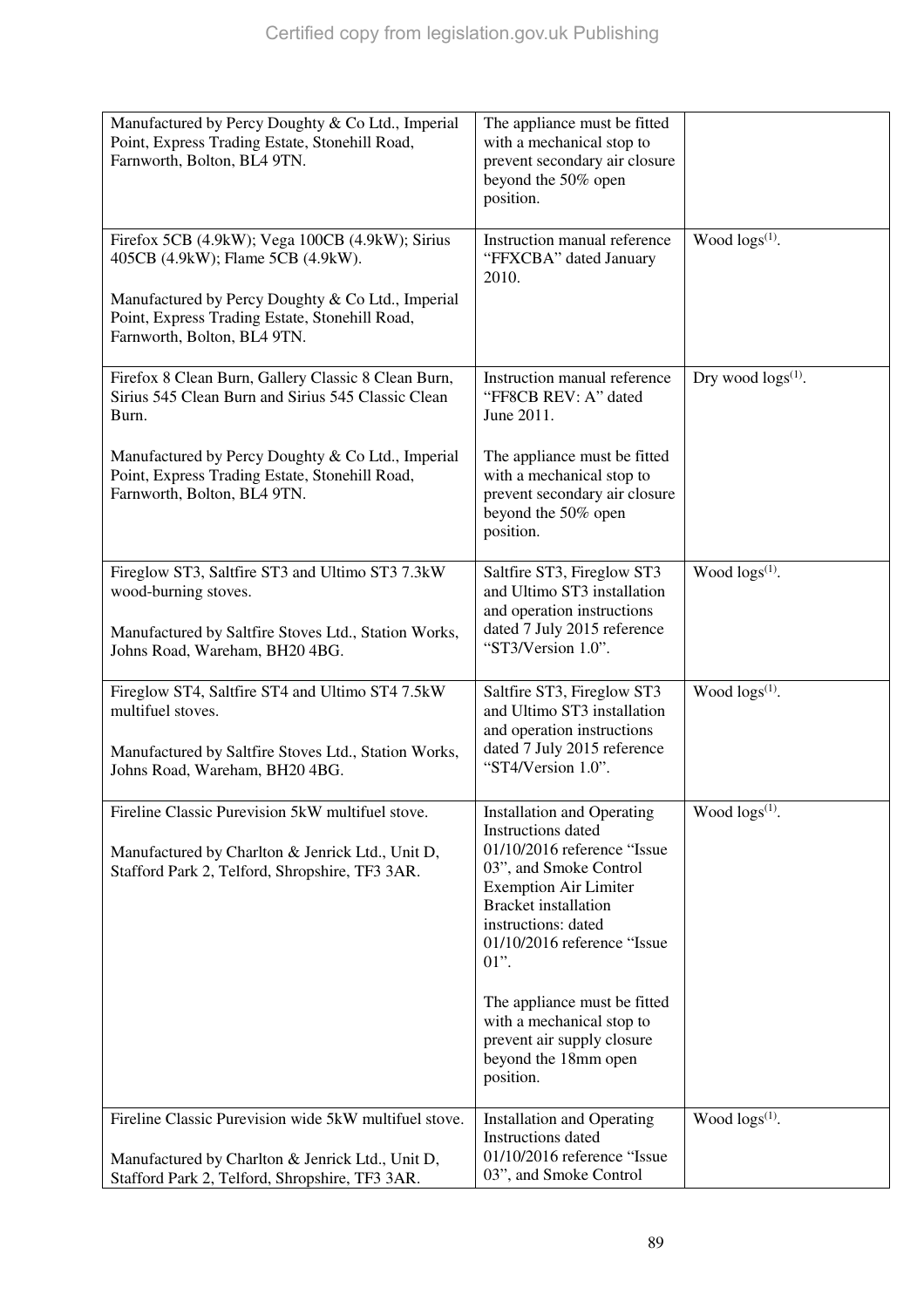|                                                                                                                                                                                 | <b>Exemption Air Limiter</b><br><b>Bracket</b> installation<br>instructions: dated<br>01/10/2016 reference "Issue<br>$01$ ".                                                                                                                                                                                                                                                             |                        |
|---------------------------------------------------------------------------------------------------------------------------------------------------------------------------------|------------------------------------------------------------------------------------------------------------------------------------------------------------------------------------------------------------------------------------------------------------------------------------------------------------------------------------------------------------------------------------------|------------------------|
|                                                                                                                                                                                 | The appliance must be fitted<br>with a mechanical stop to<br>prevent air supply closure<br>beyond the 15mm open<br>position.                                                                                                                                                                                                                                                             |                        |
| Fireline Classic Purevision wide slimline 5kW<br>multifuel stove.<br>Manufactured by Charlton & Jenrick Ltd., Unit D,<br>Stafford Park 2, Telford, Shropshire, TF3 3AR.         | <b>Installation and Operating</b><br>Instructions dated<br>01/10/2016 reference "Issue<br>03", and Smoke Control<br><b>Exemption Air Limiter</b><br><b>Bracket</b> installation<br>instructions: dated<br>01/10/2016 reference "Issue<br>$01$ ".<br>The appliance must be fitted<br>with a mechanical stop to<br>prevent closure of the air<br>control beyond the 18mm<br>open position. | Wood logs(1).          |
| Fireline FGi5 stove.<br>Manufactured by Charlton & Jenrick Ltd., Unit D,<br>Stafford Park 2, Telford, Shropshire, TF3 3AR.                                                      | Instruction manual reference<br>"FGi.FPi.FXi Issue 06"<br>dated March 2012.<br>The appliance must be fitted<br>with a system that prevents<br>closure of the secondary air<br>control slots beyond the<br>3.5mm open position.                                                                                                                                                           | Wood $\log(s^{(1)})$ . |
| Fireline FGi8, FXi8, & FPi8 Cassette Inset Wood<br><b>Burning Stoves.</b><br>Manufactured by Charlton & Jenrick Ltd., Unit D,<br>Stafford Park 2, Telford, Shropshire, TF3 3AR. | Instruction manual reference<br>"FGi.FPi.FXi issue 07"<br>dated July 2012.<br>The appliance must be fitted<br>with a mechanical stop to<br>prevent secondary air control<br>closure beyond the 1mm<br>open position.                                                                                                                                                                     | Wood $\log(s^{(1)})$ . |
| Fireline FP5W and FX5W Freestanding stove.<br>Manufactured by Charlton & Jenrick Ltd., Unit D,<br>Stafford Park 2, Telford, Shropshire, TF3 3AR.                                | Instruction manual reference<br>"FX.FP.Issue 06" dated<br>March 2012.<br>The appliance must be fitted<br>with a system that prevents<br>closure of the secondary air<br>control slots beyond the                                                                                                                                                                                         | Wood $\log(s^{(1)})$ . |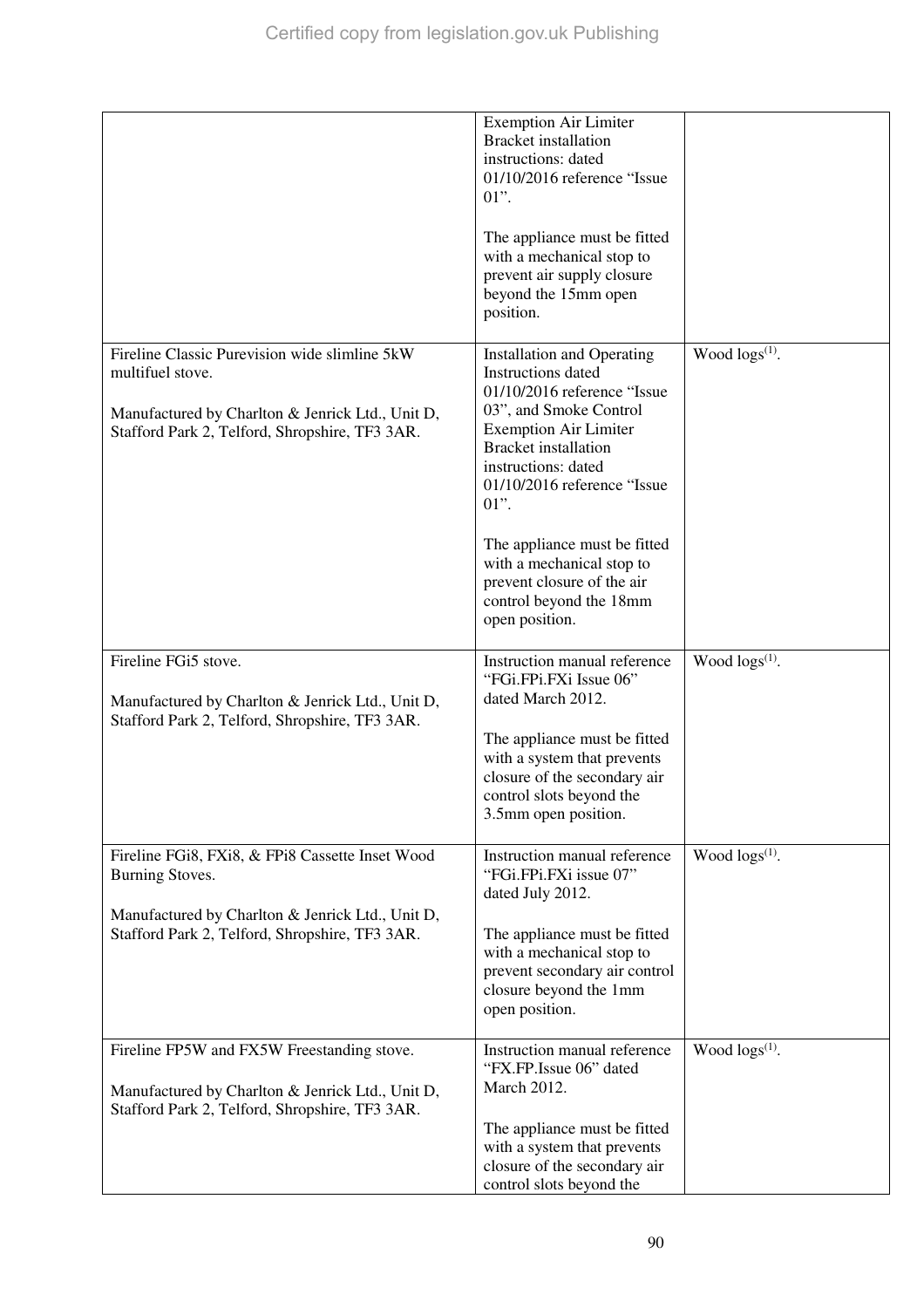|                                                                                                                                                                             | 7mm open position.                                                                                                                                                                                                                                          |                        |
|-----------------------------------------------------------------------------------------------------------------------------------------------------------------------------|-------------------------------------------------------------------------------------------------------------------------------------------------------------------------------------------------------------------------------------------------------------|------------------------|
| Fireline FPi5T, FGi5T and FXi5T Taper inset stoves.<br>Manufactured by Charlton & Jenrick Ltd., Unit D,<br>Stafford Park 2, Telford, Shropshire, TF3 3AR.                   | Instruction manual reference<br>"FXiT.FPiT.FGiT Issue 01"<br>dated March 2012.<br>The appliance must be fitted<br>with a system that prevents<br>closure of the secondary air<br>control slots beyond the<br>5mm open position.                             | Wood $\log s^{(1)}$ .  |
| Fireline FPi5W, FGi5W and FXi5W Wide inset<br>stoves.<br>Manufactured by Charlton & Jenrick Ltd., Unit D,<br>Stafford Park 2, Telford, Shropshire, TF3 3AR.                 | Instruction manual reference<br>"FGi.FPi.FXi Issue 06"<br>dated March 2012.<br>The appliance must be fitted<br>with a system that prevents<br>closure of the secondary air<br>control slots beyond the<br>9mm open position.                                | Wood $\log(s^{(1)})$ . |
| Fireline FX8, & FP8 Freestanding Wood Burning<br>Stoves.<br>Manufactured by Charlton & Jenrick Ltd., Unit D,<br>Stafford Park 2, Telford, Shropshire, TF3 3AR.              | Instruction manual reference<br>"FX.FP. Issue 08" dated<br>September 2012.<br>The appliance must be fitted<br>with a mechanical stop to<br>prevent secondary air control<br>closure beyond the 5mm<br>open position.                                        | Wood $\log(s^{(1)})$ . |
| Fireline FXi 5kW, Fireline FPi 5kW, Fireline FX5<br>and Fireline FP5.<br>Manufactured by Charlton & Jenrick Ltd., Unit D,<br>Stafford Park 2, Telford, Shropshire, TF3 3AR. | Instruction manual reference<br>"Issue 03" dated March<br>2010.<br>The appliance must be fitted<br>with a system that prevents<br>the closure of the secondary<br>air control beyond the<br>3.5mm open position.                                            | Wood $\log(s^{(1)})$ . |
| Fireline Purevision 5kW Freestanding Wood burning<br>Stove.<br>Manufactured by Charlton & Jenrick Ltd., Unit D,<br>Stafford Park 2, Telford, Shropshire, TF3 3AR.           | Installation and operating<br>instructions manual<br>reference "Purevision<br>Freestanding Issue 02" dated<br>January 2014.<br>The appliance must be fitted<br>with a mechanical stop to<br>prevent air supply closure<br>beyond the 18mm open<br>position. | Wood $\log(s^{(1)})$ . |
| Fireline Purevision 5kW i5 Inset Wood burning                                                                                                                               | Installation and operating                                                                                                                                                                                                                                  | Wood $\log(s^{(1)})$ . |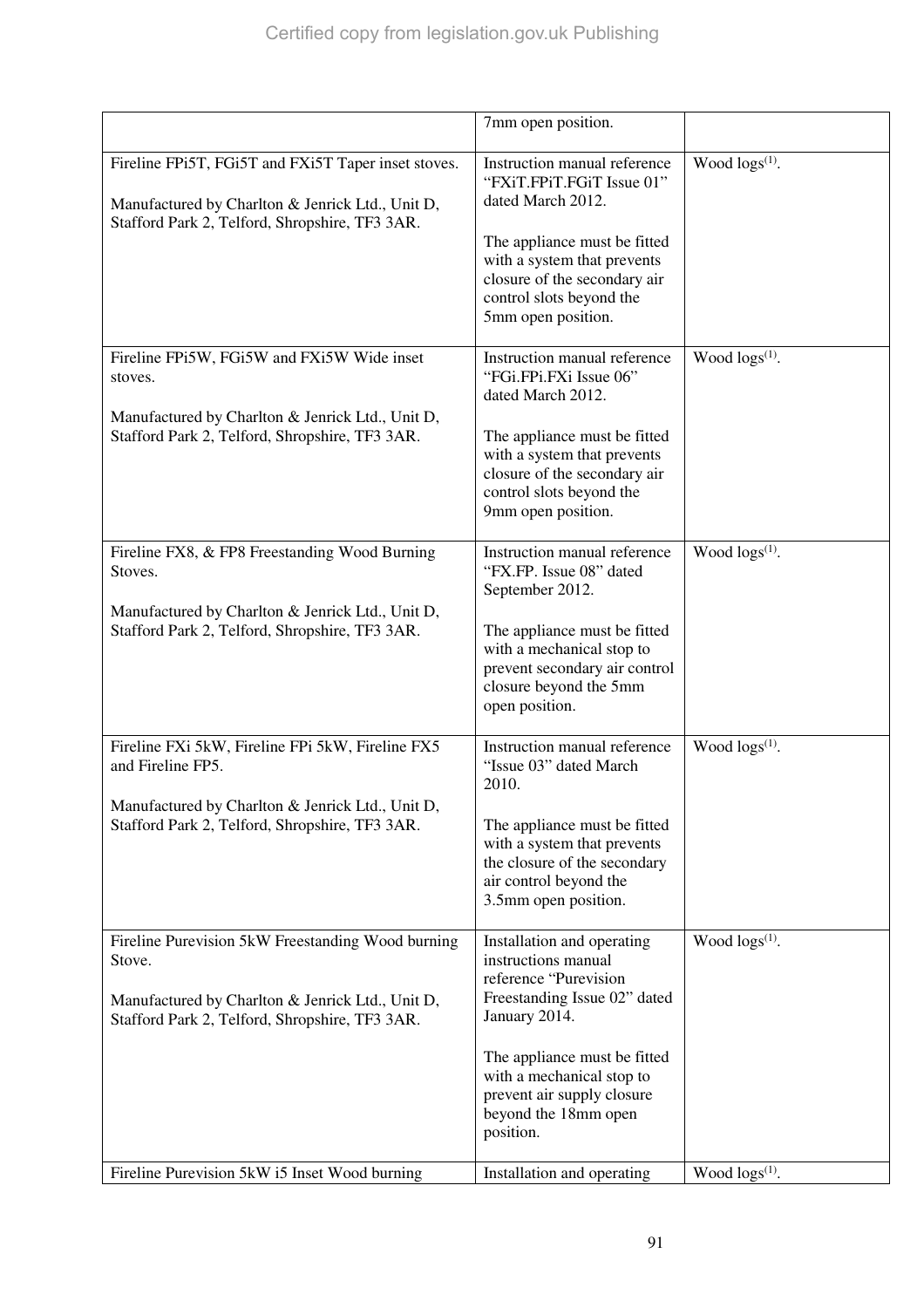| Stove.<br>Manufactured by Charlton & Jenrick Ltd., Unit D,<br>Stafford Park 2, Telford, Shropshire, TF3 3AR.                                                           | instructions manual<br>reference "Purevision Inset<br>Issue 02" dated January<br>2014.                                       |                        |
|------------------------------------------------------------------------------------------------------------------------------------------------------------------------|------------------------------------------------------------------------------------------------------------------------------|------------------------|
|                                                                                                                                                                        | The appliance must be fitted<br>with a mechanical stop to<br>prevent air supply closure<br>beyond the 18mm open<br>position. |                        |
| Fireline Purevision 5kW i5 Wide Inset Wood burning<br>Stove.<br>Manufactured by Charlton & Jenrick Ltd., Unit D,<br>Stafford Park 2, Telford, Shropshire, TF3 3AR.     | Installation and operating<br>instructions manual<br>reference "Purevision Inset<br>Issue 02" dated January<br>2014.         | Wood $\log(s^{(1)})$ . |
|                                                                                                                                                                        | The appliance must be fitted<br>with a mechanical stop to<br>prevent air supply closure<br>beyond the 15mm open<br>position. |                        |
| Fireline Purevision 5kW Wide Freestanding Wood<br>burning Stove.<br>Manufactured by Charlton & Jenrick Ltd., Unit D,<br>Stafford Park 2, Telford, Shropshire, TF3 3AR. | Installation and operating<br>instructions manual<br>reference "Purevision<br>Freestanding Issue 02" dated<br>January 2014.  | Wood $\log(s^{(1)})$ . |
|                                                                                                                                                                        | The appliance must be fitted<br>with a mechanical stop to<br>prevent air supply closure<br>beyond the 15mm open<br>position. |                        |
| Fireline Purevision 8.5kW Freestanding Wood<br>burning Stove.<br>Manufactured by Charlton & Jenrick Ltd., Unit D,<br>Stafford Park 2, Telford, Shropshire, TF3 3AR.    | Installation and operating<br>instructions manual<br>reference "Purevision<br>Freestanding Issue 02" dated<br>January 2014.  | Wood logs(1).          |
|                                                                                                                                                                        | The appliance must be fitted<br>with a mechanical stop to<br>prevent air supply closure<br>beyond the 22mm open<br>position. |                        |
| Fireline Purevision 8.5kW i8.5 Inset Wood burning<br>Stove.<br>Manufactured by Charlton & Jenrick Ltd., Unit D,<br>Stafford Park 2, Telford, Shropshire, TF3 3AR.      | Installation and operating<br>instructions manual<br>reference "Purevision Inset<br>Issue 02" dated January<br>2014.         | Wood $\log(s^{(1)})$ . |
|                                                                                                                                                                        | The appliance must be fitted<br>with a mechanical stop to<br>prevent air supply closure                                      |                        |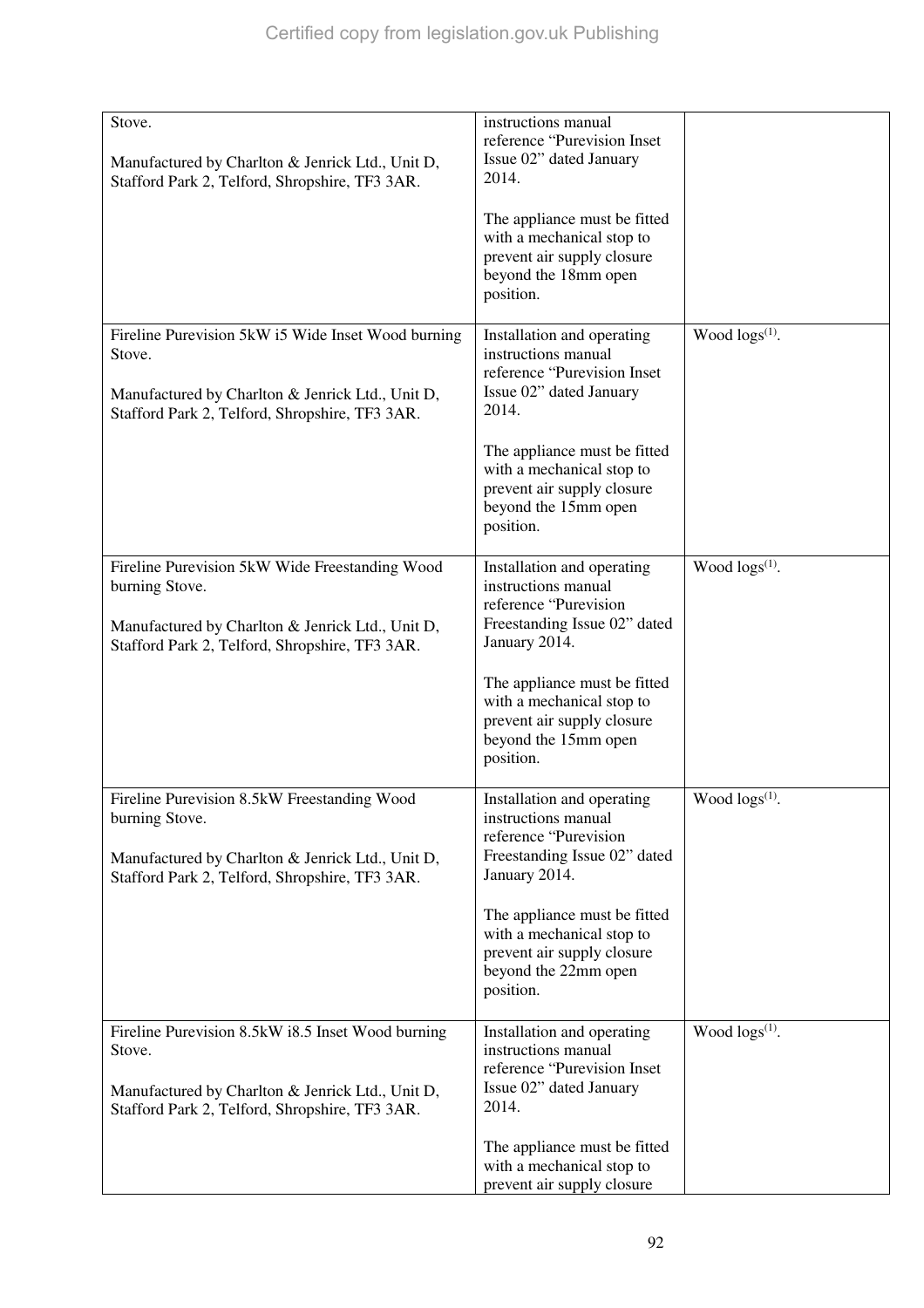|                                                                                                                                                                                                   | beyond the 22mm open<br>position.                                                                                                                                                                                                                                                                                                           |                       |
|---------------------------------------------------------------------------------------------------------------------------------------------------------------------------------------------------|---------------------------------------------------------------------------------------------------------------------------------------------------------------------------------------------------------------------------------------------------------------------------------------------------------------------------------------------|-----------------------|
| Fireline Purevision PVR 5 cylindrical panoramic 5kW<br>multifuel stove.<br>Manufactured by Charlton & Jenrick Ltd., Unit D,<br>Stafford Park 2, Telford, Shropshire, TF3 3AR.                     | <b>Installation and Operating</b><br>Instructions dated<br>01/12/2016 reference "Issue<br>02", and Smoke Control<br><b>Exemption Air Limiter</b><br><b>Bracket</b> installation<br>instructions: dated<br>01/12/2016 reference "Issue<br>$01$ ".                                                                                            | Wood $\log s^{(1)}$ . |
|                                                                                                                                                                                                   | The appliance must be fitted<br>with a mechanical stop to<br>prevent closure of the air<br>control beyond the 85mm<br>closed from the fully open<br>position.                                                                                                                                                                               |                       |
| Fireline Purevision PVR 5 cylindrical panoramic 5kW<br>multifuel stove with heat exchanger.<br>Manufactured by Charlton & Jenrick Ltd., Unit D,<br>Stafford Park 2, Telford, Shropshire, TF3 3AR. | <b>Installation and Operating</b><br>Instructions dated<br>01/12/2016 reference "Issue<br>02", and Smoke Control<br><b>Exemption Air Limiter</b><br><b>Bracket</b> installation<br>instructions: dated<br>01/12/2016 reference "Issue<br>$01$ ".                                                                                            | Wood $\log s^{(1)}$ . |
|                                                                                                                                                                                                   | The appliance must be fitted<br>with a mechanical stop to<br>prevent closure of the air<br>control beyond the 85mm<br>closed from the fully open<br>position.                                                                                                                                                                               |                       |
| Fireline Purevision PVR 5 cylindrical panoramic log<br>store 5kW multifuel stove.<br>Manufactured by Charlton & Jenrick Ltd., Unit D,<br>Stafford Park 2, Telford, Shropshire, TF3 3AR.           | <b>Installation and Operating</b><br>Instructions dated<br>01/12/2016 reference "Issue<br>02", and Smoke Control<br><b>Exemption Air Limiter</b><br><b>Bracket</b> installation<br>instructions: dated<br>01/12/2016 reference "Issue<br>$01$ ".<br>The appliance must be fitted<br>with a mechanical stop to<br>prevent closure of the air | Wood $\log s^{(1)}$ . |
| Fireline Purevision PVR 5 cylindrical panoramic log                                                                                                                                               | control beyond the 85mm<br>closed from the fully open<br>position.<br><b>Installation and Operating</b>                                                                                                                                                                                                                                     | Wood $\log s^{(1)}$ . |
| store 5kW multifuel stove with heat exchanger.                                                                                                                                                    | Instructions dated                                                                                                                                                                                                                                                                                                                          |                       |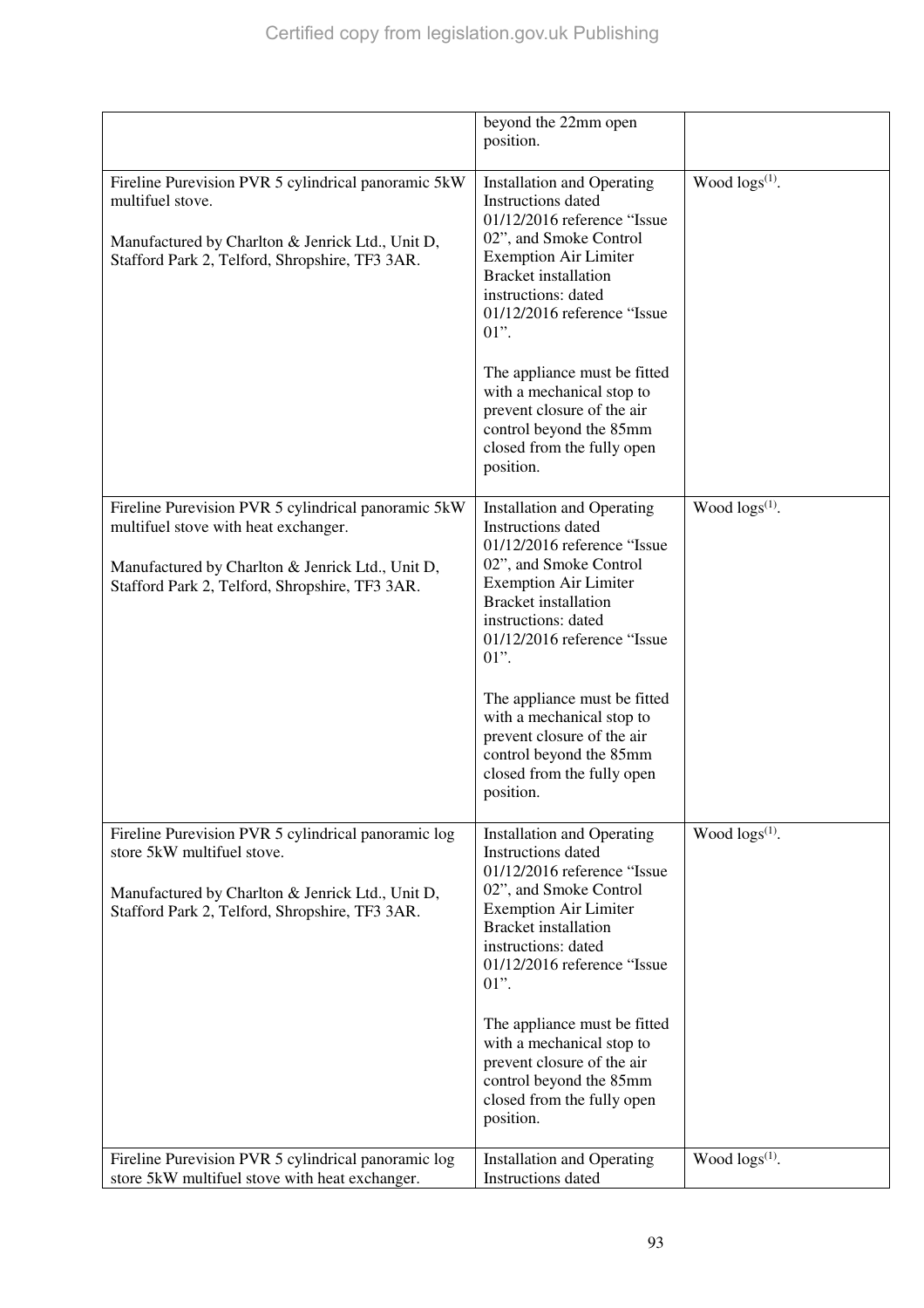| Manufactured by Charlton & Jenrick Ltd., Unit D,<br>Stafford Park 2, Telford, Shropshire, TF3 3AR.                                                                                                         | 01/12/2016 reference "Issue<br>02", and Smoke Control<br><b>Exemption Air Limiter</b><br><b>Bracket</b> installation<br>instructions: dated<br>01/12/2016 reference "Issue<br>$01$ ".<br>The appliance must be fitted<br>with a mechanical stop to<br>prevent closure of the air<br>control beyond the 85mm<br>closed from the fully open<br>position.                                                            |                        |
|------------------------------------------------------------------------------------------------------------------------------------------------------------------------------------------------------------|-------------------------------------------------------------------------------------------------------------------------------------------------------------------------------------------------------------------------------------------------------------------------------------------------------------------------------------------------------------------------------------------------------------------|------------------------|
| Fireline Purevision PVR 5 cylindrical panoramic<br>pedestal 5kW multifuel stove.<br>Manufactured by Charlton & Jenrick Ltd., Unit D,<br>Stafford Park 2, Telford, Shropshire, TF3 3AR.                     | <b>Installation and Operating</b><br>Instructions dated<br>01/12/2016 reference "Issue<br>02", and Smoke Control<br><b>Exemption Air Limiter</b><br><b>Bracket</b> installation<br>instructions: dated<br>01/12/2016 reference "Issue<br>$01$ ".<br>The appliance must be fitted<br>with a mechanical stop to<br>prevent closure of the air<br>control beyond the 85mm<br>closed from the fully open<br>position. | Wood $\log(s^{(1)})$ . |
| Fireline Purevision PVR 5 cylindrical panoramic<br>pedestal 5kW multifuel stove with heat exchanger.<br>Manufactured by Charlton & Jenrick Ltd., Unit D,<br>Stafford Park 2, Telford, Shropshire, TF3 3AR. | <b>Installation and Operating</b><br>Instructions dated<br>01/12/2016 reference "Issue<br>02", and Smoke Control<br><b>Exemption Air Limiter</b><br><b>Bracket</b> installation<br>instructions: dated<br>01/12/2016 reference "Issue<br>$01$ ".<br>The appliance must be fitted<br>with a mechanical stop to<br>prevent closure of the air<br>control beyond the 85mm<br>closed from the fully open<br>position. | Wood $\log(s^{(1)})$ . |
| Fireline Purevision PVR 5 cylindrical panoramic<br>wall-mounted 5kW multifuel stove.<br>Manufactured by Charlton & Jenrick Ltd., Unit D,<br>Stafford Park 2, Telford, Shropshire, TF3 3AR.                 | <b>Installation and Operating</b><br>Instructions dated<br>01/12/2016 reference "Issue<br>02", and Smoke Control<br><b>Exemption Air Limiter</b><br><b>Bracket</b> installation<br>instructions: dated                                                                                                                                                                                                            | Wood $\log(s^{(1)})$ . |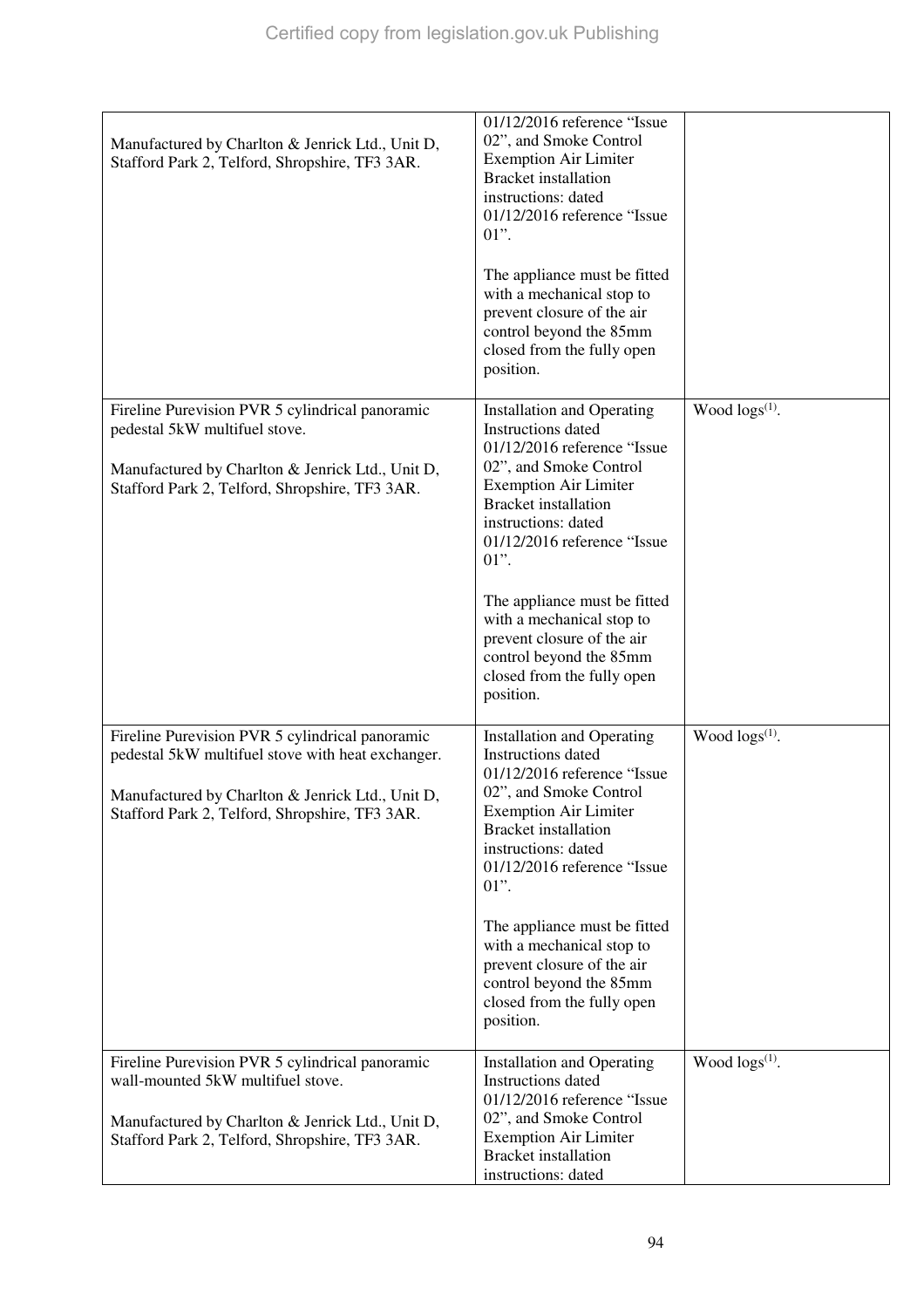|                                                                                                                                                                                                                   | 01/12/2016 reference "Issue<br>$01$ ".<br>The appliance must be fitted<br>with a mechanical stop to<br>prevent closure of the air<br>control beyond the 85mm<br>closed from the fully open<br>position.                                                                                                                                                                                                           |                                                                                                                                                                |
|-------------------------------------------------------------------------------------------------------------------------------------------------------------------------------------------------------------------|-------------------------------------------------------------------------------------------------------------------------------------------------------------------------------------------------------------------------------------------------------------------------------------------------------------------------------------------------------------------------------------------------------------------|----------------------------------------------------------------------------------------------------------------------------------------------------------------|
| Fireline Purevision PVR 5 cylindrical panoramic<br>wall-mounted 5kW multifuel stove with heat<br>exchanger.<br>Manufactured by Charlton & Jenrick Ltd., Unit D,<br>Stafford Park 2, Telford, Shropshire, TF3 3AR. | <b>Installation and Operating</b><br>Instructions dated<br>01/12/2016 reference "Issue<br>02", and Smoke Control<br><b>Exemption Air Limiter</b><br><b>Bracket</b> installation<br>instructions: dated<br>01/12/2016 reference "Issue<br>$01$ ".<br>The appliance must be fitted<br>with a mechanical stop to<br>prevent closure of the air<br>control beyond the 85mm<br>closed from the fully open<br>position. | Wood $\log(s^{(1)})$ .                                                                                                                                         |
| Fireline Purevision wide slimline 5kW multifuel<br>stove.<br>Manufactured by Charlton & Jenrick Ltd., Unit D,<br>Stafford Park 2, Telford, Shropshire, TF3 3AR.                                                   | <b>Installation and Operating</b><br>Instructions dated<br>01/12/2016 reference "Issue<br>06", and Smoke Control<br><b>Exemption Air Limiter</b><br><b>Bracket</b> installation<br>instructions: dated<br>01/12/2016 reference "Issue<br>$01$ ".<br>The appliance must be fitted<br>with a mechanical stop to<br>prevent closure of the air<br>control beyond the 18mm<br>open position.                          | Wood $\log s^{(1)}$ .                                                                                                                                          |
| Firematic 25, 50, 90 and 150.<br>Manufactured by HERZ Armaturen Ges.m.b.H,<br>Richard-Strauss-Straße 22, A-1230 Wien, Austria.                                                                                    | Manufacturer's instructions<br>reference<br>"Bedienungsanleitung<br>Firematic V 1.1 ENG doc"<br>dated June 2005.                                                                                                                                                                                                                                                                                                  | Chipped wood, wood<br>pellets, or planed wood<br>shavings $(1)$ .                                                                                              |
| Firematic 45 and 60.<br>Manufactured by HERZ Armaturen Ges.m.b.H.,<br>Richard-Strauss-Straße 22, A-1230 Wien, Austria.                                                                                            | Instruction manual reference<br>"05.007 Operating<br>Instructions - FM (1Ph) 20<br>35 45 60 v2.3" dated August<br>2009.                                                                                                                                                                                                                                                                                           | Wood pellets conforming to<br>ÖNORM M7135 with<br>diameter of 6mm or wood<br>chips up to a maximum size<br>of 50mm and maximum<br>water content $35\%^{(1)}$ . |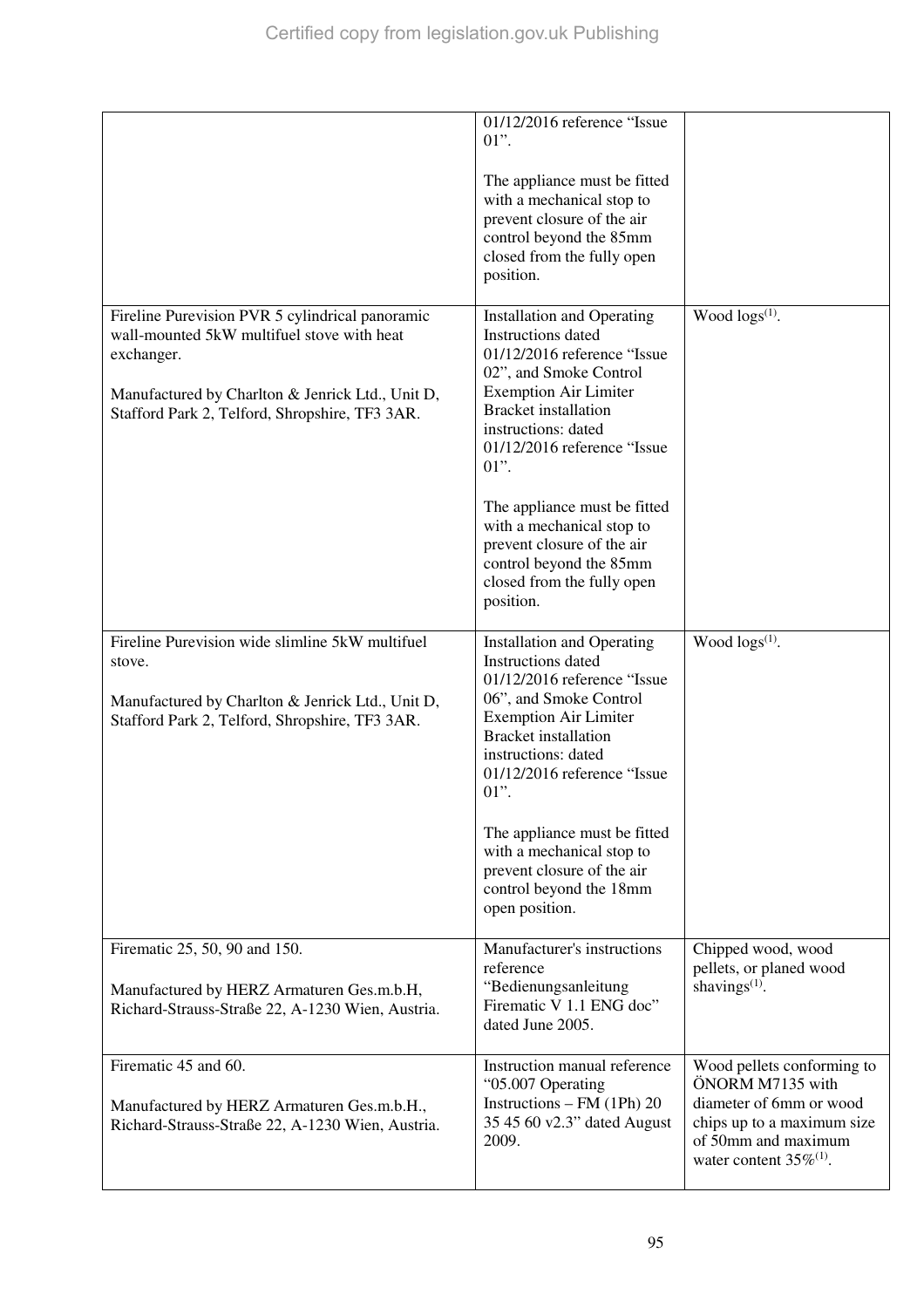| Firematic FM 130, FM 151, FM 180 and FM 199.<br>Manufactured by Herz Energietechnik GmbH,                                                    | Instruction manual reference<br>"Operating Instructions Herz<br>firematic $130 - 199$                                                               | Wood chips and wood<br>$pellets(1)$ |
|----------------------------------------------------------------------------------------------------------------------------------------------|-----------------------------------------------------------------------------------------------------------------------------------------------------|-------------------------------------|
| Herzstraße 1, 7423 Pinkafeld, Austria.                                                                                                       | BioControl" version<br>Betriebsanleitung firematic<br>20-201 BioControl Englisch<br>$V$ 3.1.                                                        |                                     |
| Firenzo Aucklander stove.<br>Manufactured by Firenzo Woodfires UK Ltd., 98<br>Niven Street, Napier 4142, New Zealand.                        | Instruction manual reference<br>"AL" dated 15 January 2013<br>and instruction manual<br>reference "AU" dated 1<br>February 2013.                    | Wood logs <sup>(1)</sup> .          |
|                                                                                                                                              | The appliance must be fitted<br>with a mechanical stop to<br>prevent air control slots<br>closure beyond the 6.5mm<br>open position.                |                                     |
| Firenzo Bronte stove.<br>Manufactured by Firenzo Woodfires UK Ltd., 98<br>Niven Street, Napier 4142, New Zealand.                            | Instruction manual reference<br>"BI" dated 15 January 2013<br>and instruction manual<br>reference "BU" dated 1<br>February 2013.                    | Wood $\log(s^{(1)})$ .              |
|                                                                                                                                              | The appliance must be fitted<br>with a mechanical stop to<br>prevent air control slots<br>closure beyond the 6.5mm<br>open position.                |                                     |
| Firenzo Contessa stove.<br>Manufactured by Firenzo Woodfires UK Ltd., 98<br>Niven Street, Napier 4142, New Zealand.                          | Instruction manual reference<br>"CI" dated 15 January 2013<br>and instruction manual<br>reference "CU" dated 1<br>February 2013.                    | Wood $\log(s^{(1)})$ .              |
|                                                                                                                                              | The appliance must be fitted<br>with a mechanical stop to<br>prevent air control slots<br>closure beyond the 6mm<br>open position.                  |                                     |
| Firenzo Fires Hastings 4.8kW wood burning stove.<br>Manufactured by Firenzo Woodfires UK Ltd., 98<br>Niven Street, Napier 4142, New Zealand. | User manual reference "HU<br>2014-10-16" dated 16<br>October 2014 and<br>installation manual reference<br>"HI 2014-10-16" dated 16<br>October 2014. | Wood logs <sup>(1)</sup> .          |
|                                                                                                                                              | The appliance must be fitted<br>with a mechanical stop to<br>prevent air control closure<br>beyond the 6mm open<br>position.                        |                                     |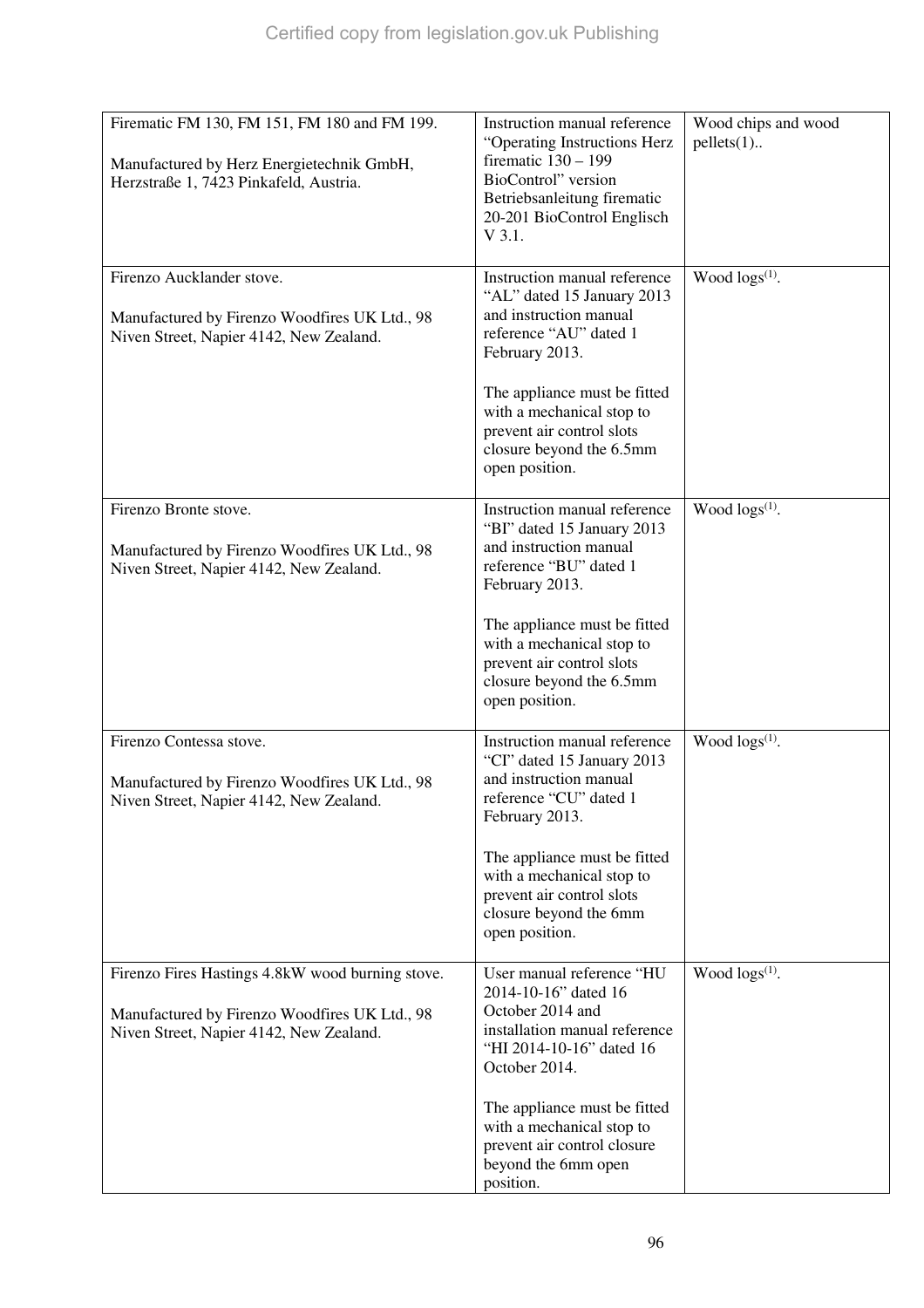| Firenzo Lady Kitchener stove.<br>Manufactured by Firenzo Woodfires UK Ltd., 98<br>Niven Street, Napier 4142, New Zealand.                                         | Instruction manual reference<br>"LKI" dated 15 January<br>2013 and instruction manual<br>reference "LKU" dated 1<br>February 2013.<br>The appliance must be fitted<br>with a mechanical stop to<br>prevent air control slots<br>closure beyond the 6.5mm<br>open position.                                   | Wood $\log(s^{(1)})$ .    |
|-------------------------------------------------------------------------------------------------------------------------------------------------------------------|--------------------------------------------------------------------------------------------------------------------------------------------------------------------------------------------------------------------------------------------------------------------------------------------------------------|---------------------------|
| Firenzo Napier 4.8kW free standing wood burning<br>stove.<br>Manufactured by Firenzo Woodfires UK Ltd., 98<br>Niven Street, Napier 4142, New Zealand.             | Installation manual reference<br>"UKNapierInstall/4.8/v1"<br>dated 24 January 2014 and<br>instruction manual reference<br>"UKNapierUser/4.8/v1"<br>dated 24 January 2014.<br>The appliance must be fitted<br>with a permanent stop to<br>prevent closure of the air<br>slide beyond 7mm.                     | Dry wood $\log s^{(1)}$ . |
| Firenzo Wellingtonian stove.<br>Manufactured by Firenzo Woodfires UK Ltd., 98<br>Niven Street, Napier 4142, New Zealand.                                          | Instruction manual reference<br>"WI" dated 15 January 2013<br>and instruction manual<br>reference "WU" dated 1<br>February 2013.<br>The appliance must be fitted<br>with a mechanical stop to<br>prevent air control slots<br>closure beyond the 6.5mm<br>open position.                                     | Wood $\log s^{(1)}$ .     |
| Firestorm 4.5 SE.<br>Manufactured by The Heat Resistant Glass Company<br>Ltd., Unit 2, Bracewell Avenue, Poulton Industrial<br>Estate, Poulton Le Fylde, FY6 8JF. | Instruction manual reference<br>"4.5KW SE Issue (6928) 1"<br>dated 28 April 2012.<br>The appliance must be fitted<br>with a stop that will only<br>allow a minimum 3mm air<br>gap between the air control<br>plate and the appliance when<br>the secondary air is turned<br>down to its minimum<br>position. | Wood logs(1).             |
| Firestorm 6.5 SE.<br>Manufactured by The Heat Resistant Glass Company<br>Ltd., Unit 2, Bracewell Avenue, Poulton Industrial<br>Estate, Poulton Le Fylde, FY6 8JF. | Instruction manual reference<br>"6.5KW SE Issue (6928) 3"<br>dated 28 April 2012.<br>The appliance must be fitted                                                                                                                                                                                            | Wood $\log(s^{(1)})$ .    |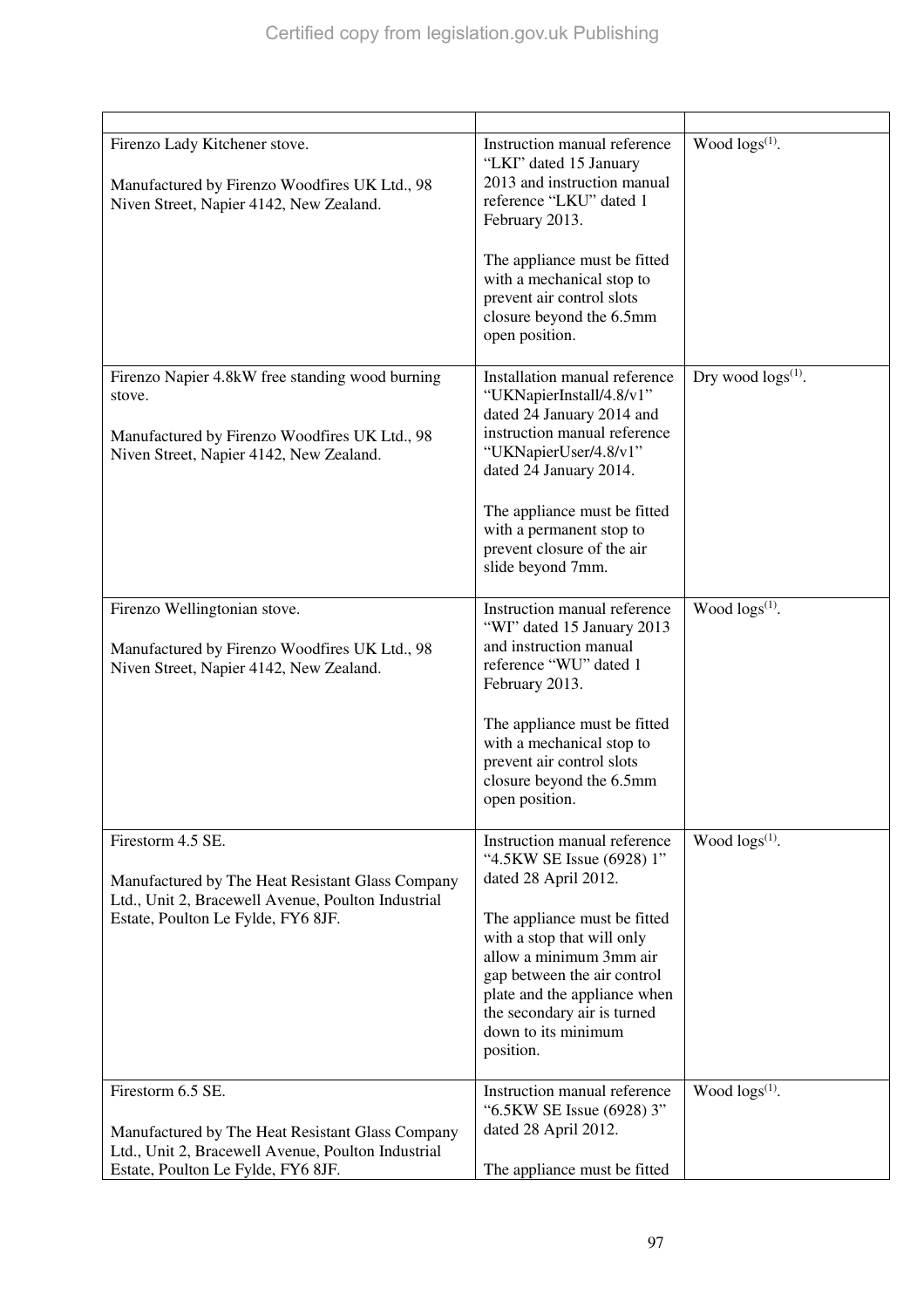|                                                                                                                                                                  | with a stop that will only<br>allow a minimum air gap<br>6mm between the air control<br>plate and the appliance when<br>the secondary air is turned<br>down to its minimum<br>position.                                                                                                                     |                        |
|------------------------------------------------------------------------------------------------------------------------------------------------------------------|-------------------------------------------------------------------------------------------------------------------------------------------------------------------------------------------------------------------------------------------------------------------------------------------------------------|------------------------|
| Firestorm 10 SE.<br>Manufactured by The Heat Resistant Glass Company<br>Ltd., Unit 2, Bracewell Avenue, Poulton Industrial<br>Estate, Poulton Le Fylde, FY6 8JF. | Instruction manual reference<br>"10KW SE Issue (6928) 2"<br>dated 28 April 2012.<br>The appliance must be fitted<br>with a stop that will only<br>allow a minimum air gap<br>6mm between the air control<br>plate and the appliance when<br>the secondary air is turned<br>down to its minimum<br>position. | Wood $\log s^{(1)}$ .  |
| Firewarm 06C inset stove.<br>Manufactured by Heat Design Ltd., 30 Hawthorn<br>Road, Western Industrial Estate, Naas Road, Dublin<br>12, Ireland.                 | Instruction manual reference<br>"FW06C" dated 26 July<br>2012.<br>The appliance must be fitted<br>with a permanent stop to<br>prevent closure of the<br>secondary air control beyond<br>20% open.                                                                                                           | Wood $\log(s^{(1)})$ . |
| Firewarm 4SE stove.<br>Manufactured by Heat Design Ltd., 30 Hawthorn<br>Road, Western Industrial Estate, Naas Road, Dublin<br>12, Ireland.                       | Instruction manual reference<br>"FW468SE" dated 25 July<br>2012.<br>The appliance must be fitted<br>with a system to prevent<br>closure of the secondary air<br>control beyond 5mm open.                                                                                                                    | Wood $\log(s^{(1)})$ . |
| Firewarm 6SE stove.<br>Manufactured by Heat Design Ltd., 30 Hawthorn<br>Road, Western Industrial Estate, Naas Road, Dublin<br>12, Ireland.                       | Instruction manual reference<br>"FW468SE" dated 25 July<br>2012.<br>The appliance must be fitted<br>with a system to prevent<br>closure of the secondary air<br>control beyond 75% from<br>closed.                                                                                                          | Wood $\log s^{(1)}$ .  |
| Firewarm 8SE stove.<br>Manufactured by Heat Design Ltd., 30 Hawthorn<br>Road, Western Industrial Estate, Naas Road, Dublin<br>12, Ireland.                       | Instruction manual reference<br>"FW468SE" dated 25 July<br>2012.<br>The appliance must be fitted                                                                                                                                                                                                            | Wood $\log(s^{(1)})$ . |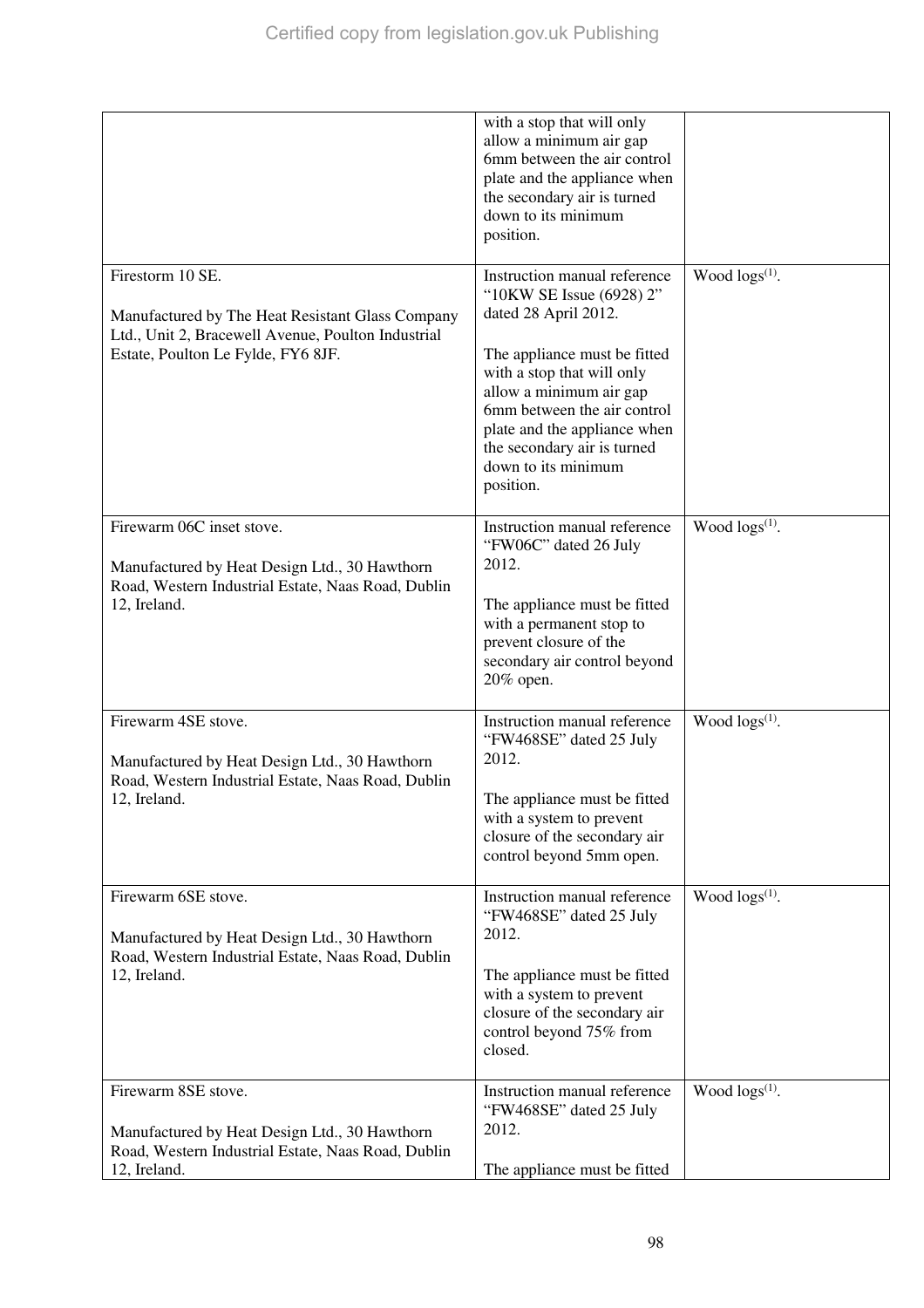|                                                                                                                                                     | with a system to prevent<br>closure of the secondary air<br>control beyond 25% from<br>closed.                                                                                        |                       |
|-----------------------------------------------------------------------------------------------------------------------------------------------------|---------------------------------------------------------------------------------------------------------------------------------------------------------------------------------------|-----------------------|
| Firewarm 11C Inset stove.<br>Manufactured by Heat Design Ltd., 30 Hawthorn<br>Road, Western Industrial Estate, Naas Road, Dublin<br>12, Ireland.    | Instruction manual reference<br>"FW11C" dated 26 July<br>2012.<br>The appliance must be fitted                                                                                        | Wood $\log s^{(1)}$ . |
|                                                                                                                                                     | with a permanent stop to<br>prevent closure of the<br>secondary air control beyond<br>20% open.                                                                                       |                       |
| Firewarm FW5i Multi-fuel inset stove.<br>Manufactured by Heat Design Ltd., 30 Hawthorn<br>Road, Western Industrial Estate, Naas Road, Dublin        | Installation and operating<br>instructions reference<br>"FW5i" dated 2 May 2013.                                                                                                      | Wood $\log s^{(1)}$ . |
| 12, Ireland.                                                                                                                                        | The appliance must be fitted<br>with a mechanical stop to<br>prevent secondary air control<br>closure beyond 3.5mm open.                                                              |                       |
| Flatford 5K, Barrington 5K and Hampstead 5K wood<br>burning stoves.                                                                                 | Instruction manual reference<br>"CH5K $-$ V1" dated 14<br>March 2012.                                                                                                                 | Wood $\log s^{(1)}$ . |
| Manufactured by Chesneys Ltd., 194-200 Battersea<br>Park Road, London, SW11 4ND.                                                                    | The appliance must be fitted<br>with a mechanical stop to<br>prevent secondary air control<br>closure beyond the 18mm<br>open position.                                               |                       |
| Flavel Arundel FCMSB 4.9kW Multifuel Stove.<br>Manufactured by BFM Europe Limited, Trentham<br>Lakes North, Stoke-on-Trent, Staffordshire, ST4 4TJ. | Manufacturers Installation<br>and Operating Instructions<br>dated 19 November 2014<br>reference "B-176820".                                                                           | Wood $\log s^{(1)}$ . |
|                                                                                                                                                     | Fitted with the smoke control<br>stop (part number F-176950)<br>to prevent secondary air<br>control closure beyond the<br>30% open position when<br>sold into smoke control<br>areas. |                       |
| Flavel Rochester FCSSB5 Multifuel 5kW Stove.<br>Manufactured by BFM Europe Limited, Trentham<br>Lakes, Stoke on Trent, Staffordshire, ST4 4TJ.      | <b>Installation and Operating</b><br>Instructions dated<br>20/07/2016 reference "B-<br>181960 Issue 2".                                                                               | Wood $\log s^{(1)}$ . |
| Flavel Rochester FCSSB 7kW Multifuel Stove.<br>Manufactured by BFM Europe Limited, Trentham                                                         | <b>Installation and Operating</b><br>Instructions dated<br>29/02/2016 reference "B-                                                                                                   | Wood $\log s^{(1)}$ . |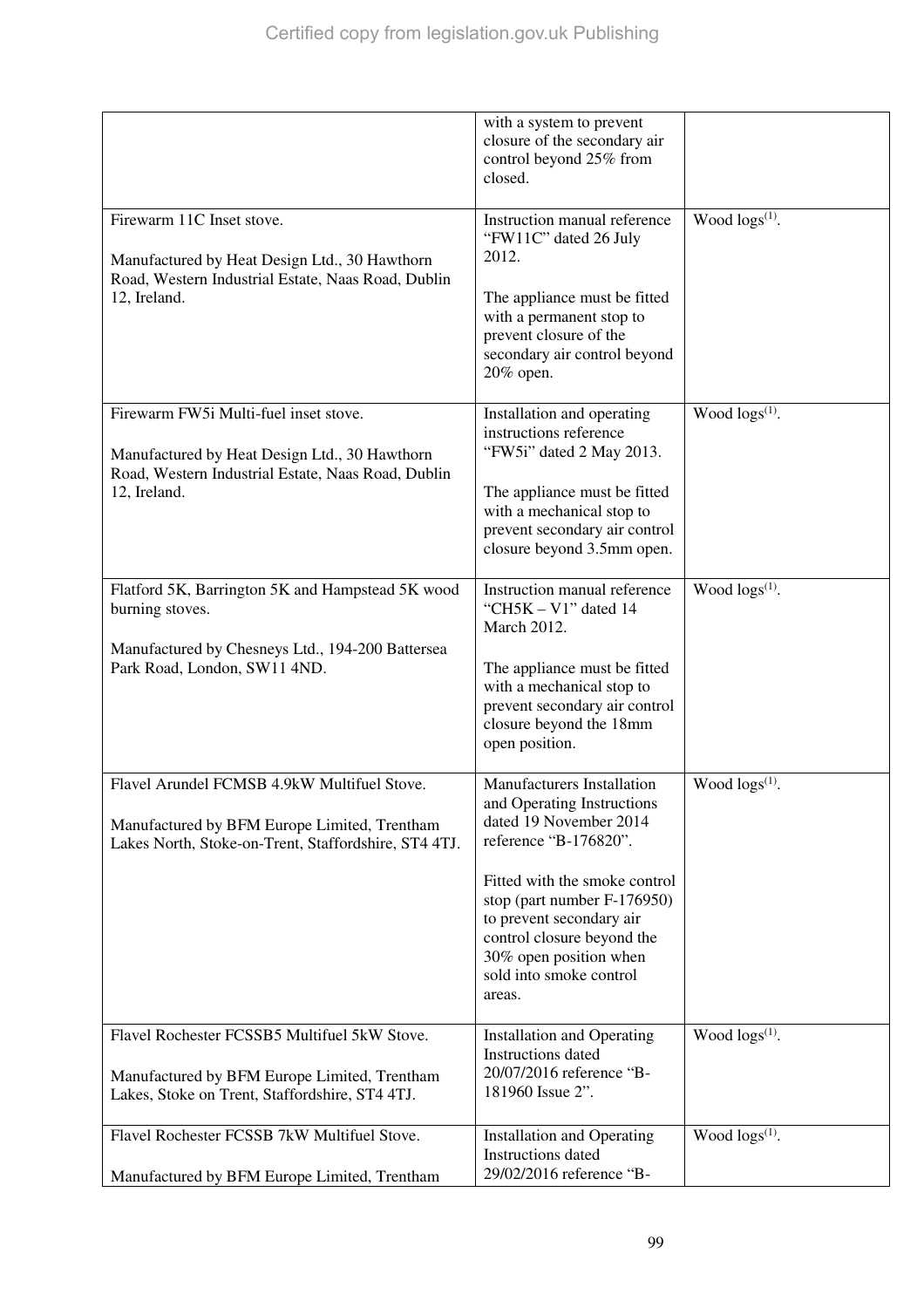| Lakes North, Stoke-on-Trent, Staffordshire, ST4 4TJ.                                                                                                                                                                                                                                                                                              | 181940 Issue 5".                                                                                                                                                                                                     |                                                           |
|---------------------------------------------------------------------------------------------------------------------------------------------------------------------------------------------------------------------------------------------------------------------------------------------------------------------------------------------------|----------------------------------------------------------------------------------------------------------------------------------------------------------------------------------------------------------------------|-----------------------------------------------------------|
|                                                                                                                                                                                                                                                                                                                                                   |                                                                                                                                                                                                                      |                                                           |
| Fogo Montanha Versatile S600SE, Versatile S600 SE<br>Table, Versatile S600 SE Spider, Versatile S600 SE<br>Square, Versatile S600 SE Cube, Versatile S600 SE<br>2X Cube and Versatile S600 SE Round wood-burning<br>stoves.<br>Manufactured by Fogo Montanha (Solzaima, S.A.),<br>Rua dos Outarelos, 111 3750-362 Belazamia do Chao,<br>Portugal. | Instruction manual reference<br>"S600 - UK V1" dated 2014.<br>The appliance must be fitted<br>with a permanent stop or<br>other measure to prevent<br>closure of the air control<br>beyond the 40% open<br>position. | Wood pellets <sup>(1)</sup> .                             |
| Franco Belge Model 134 08 09 Savoy Mk II Elegance<br>multifuel stove with KEA 13408 smoke control kit.<br>Manufactured by Franco Belge, Staub Fonderie SA,<br>Rue Orphée Variscotte, 59660, Merville, France.                                                                                                                                     | Instructions manual<br>reference "1290-1" dated 9<br>July 2009.                                                                                                                                                      | Wood $\log(s^{(1)})$ .                                    |
| Franco Belge Model 134 08 11 Savoy EA (8kW<br>output) wood burning stove.<br>Manufactured by Franco Belge, Staub Fonderie SA,<br>Rue Orphée Variscotte, 59660, Merville, France.                                                                                                                                                                  | Instructions manual<br>reference "1290-1" dated 9<br><b>July 2009.</b>                                                                                                                                               | Wood $\log s^{(1)}$ .                                     |
| Franco Belge Montfort MK2 wood burning stove.<br>Manufactured by Franco Belge, Staub Fonderie SA,<br>Rue Orphée Variscotte, 59660, Merville, France.                                                                                                                                                                                              | Instruction manual reference<br>"1295-3" dated 17<br>November 2009.<br>The appliance must be fitted<br>with a mechanical stop to<br>prevent closure of the<br>secondary air control beyond<br>the 25% open position. | Wood $\log(s^{(1)})$ .                                    |
| Fröling Lambdamat commercial wood chip boiler<br>models 500, 750 and 1000.<br>Manufactured by Fröling Heizkessel und Behälterbau<br>Ges.m.b.H., Industriestraße 12, A-4710 Grieskirchen,<br>Austria.                                                                                                                                              | Operating and installation<br>manual reference "B 069 01<br>04" dated February 2004.                                                                                                                                 | Wood chips <sup>(1)</sup> .                               |
| Fröling P1 7, 10, 15 and 20 pellet boilers.<br>Manufactured by Fröling Heizkessel und Behälterbau<br>Ges.m.b.H., Industriestraße 12, A-4710 Grieskirchen,<br>Austria.                                                                                                                                                                             | Operating instructions<br>manual reference<br>"B1000013_en Edition<br>15/07/2014" dated 15 July<br>2014.                                                                                                             | Wood pellets <sup>(1)</sup> .                             |
| Fröling P4 8, 15, 20, 25, 32, 38, 48 and 60 pellet<br>boilers.<br>Manufactured by Fröling Heizkessel und Behälterbau<br>Ges.m.b.H., Industriestraße 12, A-4710 Grieskirchen,<br>Austria.                                                                                                                                                          | Instruction manual reference<br>"BO430408 _en" dated July<br>2009.                                                                                                                                                   | Wood pellets with a<br>diameter of $6mm$ <sup>(1)</sup> . |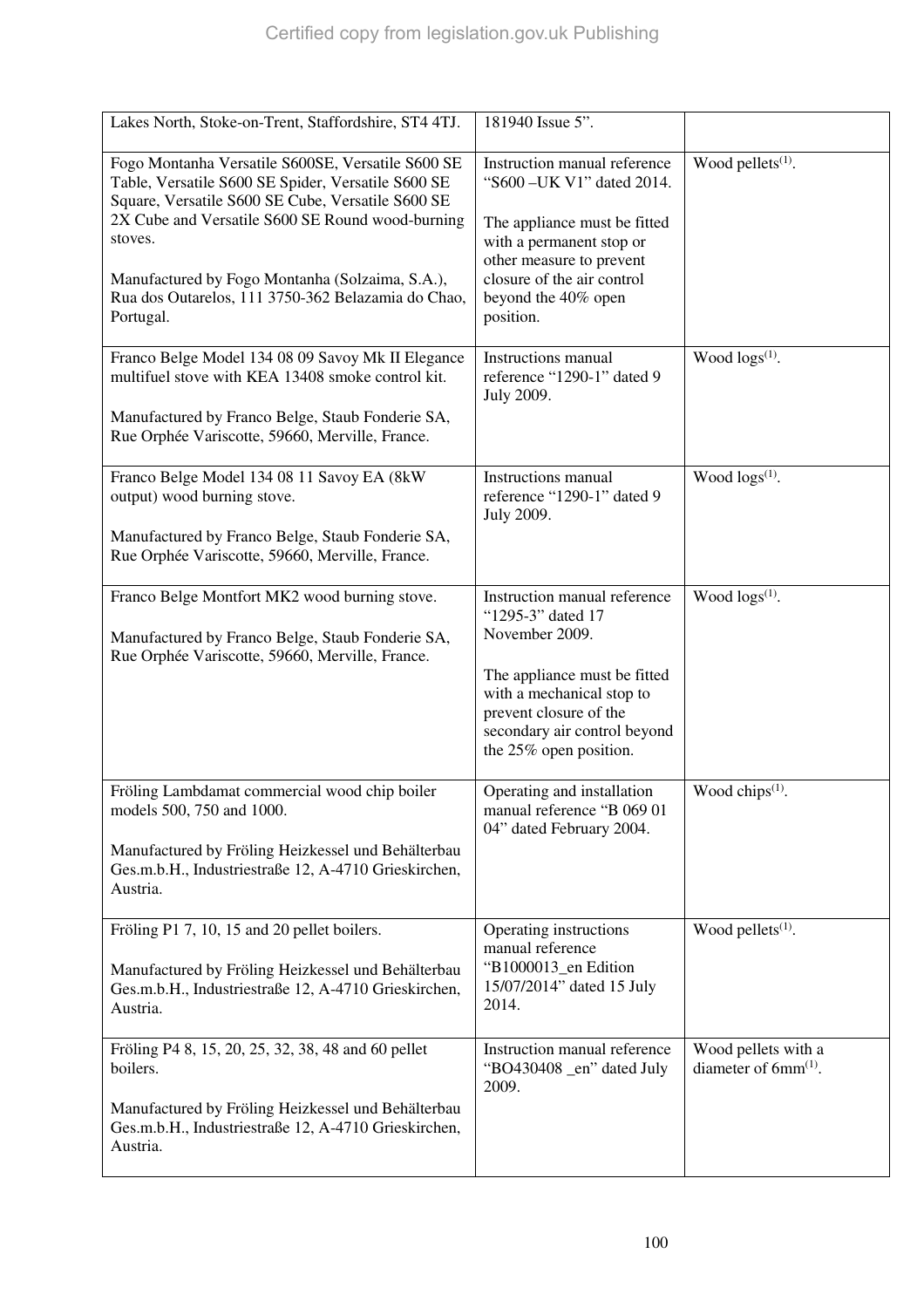| Fröling P4 45 pellet boiler.                                                                                                                                                                                                                                                                                                 | Operating instructions<br>manual reference                                                                                                                     | Wood pellets <sup>(1)</sup> .                          |
|------------------------------------------------------------------------------------------------------------------------------------------------------------------------------------------------------------------------------------------------------------------------------------------------------------------------------|----------------------------------------------------------------------------------------------------------------------------------------------------------------|--------------------------------------------------------|
| Manufactured by Fröling Heizkessel und Behälterbau<br>Ges.m.b.H., Industriestraße 12, A-4710 Grieskirchen,<br>Austria.                                                                                                                                                                                                       | "BO870114_en Edition<br>18/07/2014" dated 18 July<br>2014.                                                                                                     |                                                        |
| Fröling P4 80 and P4 100 wood pellet boilers.                                                                                                                                                                                                                                                                                | Instruction manual reference                                                                                                                                   | Wood pellets <sup>(1)</sup> .                          |
| Manufactured by Fröling Heizkessel und Behälterbau<br>Ges.m.b.H., Industriestraße 12, A-4710 Grieskirchen,<br>Austria.                                                                                                                                                                                                       | "B043 – Version 8" dated<br>May 2012.                                                                                                                          |                                                        |
| Fröling S4 Turbo 15 15kW; Fröling S4 Turbo 22<br>22kW; Fröling S4 Turbo 28 28kW; Fröling S4 Turbo<br>34 34kW; Fröling S4 Turbo 40 40kW; Fröling S4<br>Turbo 50 50kW; and Fröling S4 Turbo 60 60kW.<br>Manufactured by Fröling Heizkessel und Behälterbau<br>Ges.m.b.H., Industriestraße 12, A-4710 Grieskirchen,<br>Austria. | Assembly instruction manual<br>reference "M0970208" dated<br>November 2008 and<br>operating instruction manual<br>reference "B0510108" dated<br>November 2008. | Wood logs(1).                                          |
| Fröling:                                                                                                                                                                                                                                                                                                                     | Operating instructions<br>reference "B0760212_en                                                                                                               | Wood logs or wood<br>$pellets(1)$ .                    |
| SP Dual 15kW boiler;                                                                                                                                                                                                                                                                                                         | Edition 09/10/2012" dated 9<br>October 2012.                                                                                                                   |                                                        |
| SP Dual 22kW boiler;                                                                                                                                                                                                                                                                                                         |                                                                                                                                                                |                                                        |
| SP Dual 28kW boiler;                                                                                                                                                                                                                                                                                                         |                                                                                                                                                                |                                                        |
| SP Dual 34kW boiler; and                                                                                                                                                                                                                                                                                                     |                                                                                                                                                                |                                                        |
| SP Dual 40kW boiler.                                                                                                                                                                                                                                                                                                         |                                                                                                                                                                |                                                        |
| Manufactured by Fröling Heizkessel und Behälterbau<br>Ges.m.b.H., Industriestraße 12, A-4710 Grieskirchen,<br>Austria.                                                                                                                                                                                                       |                                                                                                                                                                |                                                        |
| Fröling T4 24, 30, 40, 50, 60, 75, 90, 100 and 110kW<br>boilers.                                                                                                                                                                                                                                                             | Instruction manual reference<br>"B071 - Version 05" dated                                                                                                      | Wood pellets or wood<br>chips $(1)$ .                  |
| Manufactured by Fröling Heizkessel und Behälterbau<br>Ges.m.b.H., Industriestraße 12, A-4710 Grieskirchen,<br>Austria.                                                                                                                                                                                                       | May 2012.                                                                                                                                                      |                                                        |
| Fröling T4 130 and 150 wood chip and pellet boilers.                                                                                                                                                                                                                                                                         | Operating instructions<br>manual reference                                                                                                                     | Wood pellets or wood<br>chips $(1)$ .                  |
| Manufactured by Fröling Heizkessel und Behälterbau<br>Ges.m.b.H., Industriestraße 12, A-4710 Grieskirchen,<br>Austria.                                                                                                                                                                                                       | "BO830113_en Edition<br>06/11/2013" dated 6<br>November 2013.                                                                                                  |                                                        |
| Fröling Turbomatic 28, 35, 48 and 55.                                                                                                                                                                                                                                                                                        | Installation instructions<br>reference "M 060 01 03"                                                                                                           | Wood chips with less than<br>35% moisture content that |
| Manufactured by Fröling Heizkessel und Behälterbau<br>Ges.m.b.H., Industriestraße 12, A-4710 Grieskirchen,                                                                                                                                                                                                                   | dated November 2003 and<br>operating instructions                                                                                                              | meet ÖNORM (a) M 7133:<br>1998 size class G30 or wood  |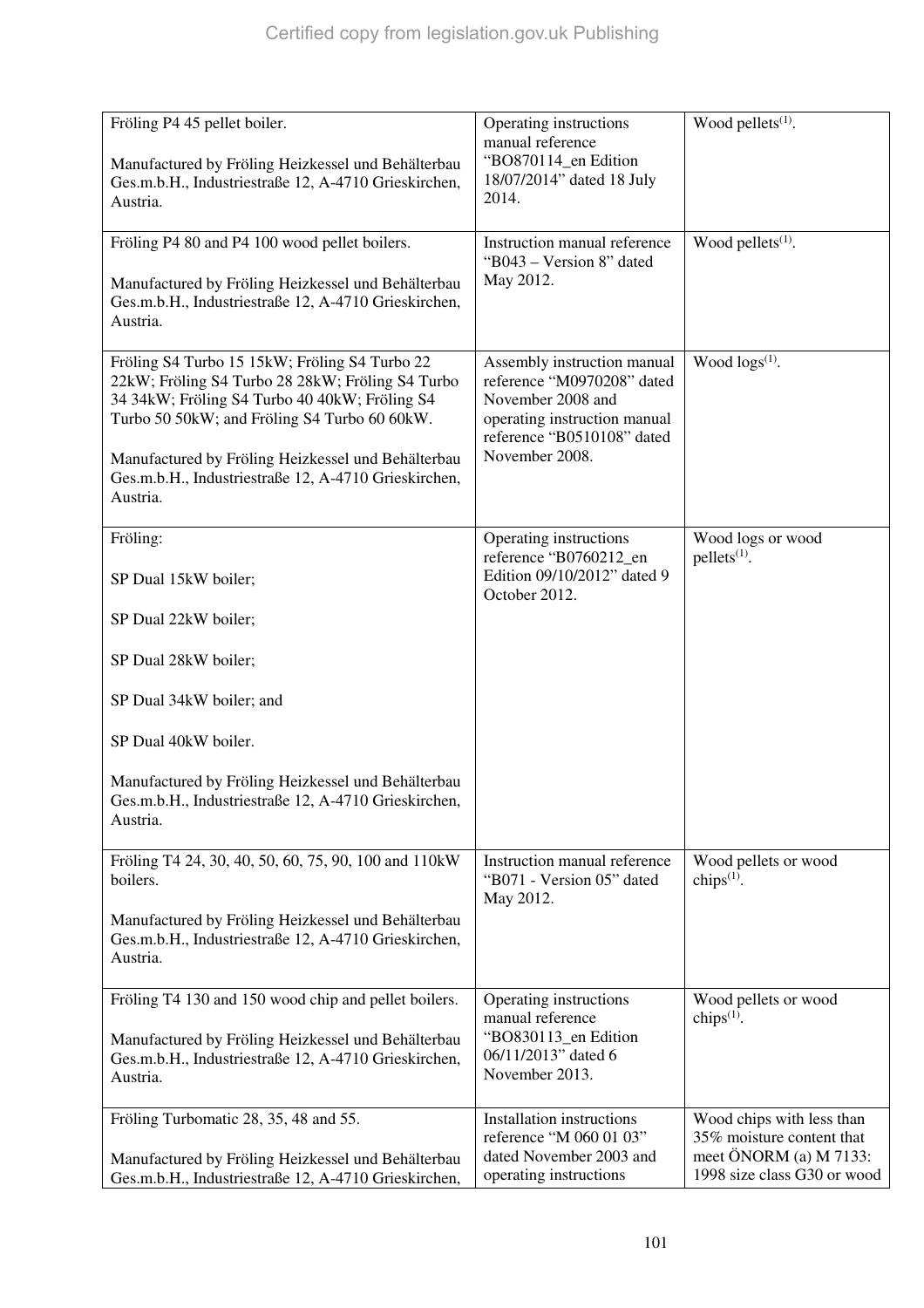| Austria.                                                                                                                                                                                                          | reference "99229a" dated<br>August 2002.                                                                                                                                   | pellets of 6mm diameter and<br>a moisture content below<br>$10\%^{(1)}$ .                                                                                                                                             |
|-------------------------------------------------------------------------------------------------------------------------------------------------------------------------------------------------------------------|----------------------------------------------------------------------------------------------------------------------------------------------------------------------------|-----------------------------------------------------------------------------------------------------------------------------------------------------------------------------------------------------------------------|
| Fröling Turbomatic 85, 100 and 110.<br>Manufactured by Fröling Heizkessel und Behälterbau<br>Ges.m.b.H., Industriestraße 12, A-4710 Grieskirchen,<br>Austria.                                                     | <b>Installation</b> instructions<br>reference "M 060 01 03"<br>dated November 2003 and<br>operating instructions<br>reference "99229a" dated<br>August 2002.               | Wood chips with less than<br>35% moisture content that<br>meet ÖNORM (a) M 7133;<br>1998 size class G30 or G50,<br>wood pellets of 6mm<br>diameter and a moisture<br>content below 10% <sup>(1)</sup> .               |
| Fröling Turbomat 150 and 220.<br>Manufactured by Fröling Heizkessel und Behälterbau<br>Ges.m.b.H., Industriestraße 12, A-4710 Grieskirchen,<br>Austria.                                                           | Manufacturer's instructions<br>reference "BO310003" dated<br>August 2003.                                                                                                  | Wood pellets or wood<br>chips $^{(1)}$ .                                                                                                                                                                              |
| Fröling Turbomat 320 and 500.<br>Manufactured by Fröling Heizkessel und Behälterbau<br>Ges.m.b.H., Industriestraße 12, A-4710 Grieskirchen,<br>Austria.                                                           | Manufacturer's instructions<br>reference "B0340004" dated<br>November 2004.                                                                                                | Wood pellets or wood<br>chips <sup>(1)</sup> .                                                                                                                                                                        |
| Fröling TX150 150kW boiler with Exhaust Gas<br>Recirculation device.<br>Manufactured by Fröling Heizkessel und Behälterbau<br>Ges.m.b.H., Industriestraße 12, A-4710 Grieskirchen,<br>Austria.                    | Installation instruction<br>manual reference<br>"M1130009" dated<br>September 2010 and<br>operating instruction manual<br>reference "B 067 00 09"<br>dated September 2010. | Wood chips with a moisture<br>content $\leq$ 30% and a<br>maximum cross sectional<br>area of 5cm <sup>2</sup> or wood pellets<br>with a moisture content of<br>$\leq$ 10% and a maximum<br>diameter of $10mm^{(1)}$ . |
| Fröling TX 200 199kW and TX 250 250kW boilers<br>with Exhaust Gas Recirculation device.<br>Manufactured by Fröling Heizkessel und Behälterbau<br>Ges.m.b.H., Industriestraße 12, A-4710 Grieskirchen,<br>Austria. | Instruction manual reference<br>"B067 – Version 03" dated<br>May 2012.                                                                                                     | Wood pellets or wood<br>chips $(1)$ .                                                                                                                                                                                 |
| Future Fires Panoramic FX1.<br>Manufactured by Gen-Fab Ltd., Swinton Bridge<br>Industrial Estate, Whitelee Road, Swinton, S64 8BH.                                                                                | Instruction manual reference<br>"PANFXREV2" dated 31<br>October 2012.                                                                                                      | Wood $\log(s^{(1)})$ .                                                                                                                                                                                                |
| Future Fires Panoramic FX2 5kW wood-burning<br>stove.<br>Manufactured by Gen-Fab Ltd., Swinton Bridge<br>Industrial Estate, Whitelee Road, Swinton, S64 8BH.                                                      | <b>Operating Instruction</b><br>Panoramic FX2 dated<br>01/10/2015 reference<br>"PANFX2REV3".                                                                               | Wood $\log(s^{(1)})$ .                                                                                                                                                                                                |
| Gilles HPK-RA 13kW, 15kW, 20kW, 25kW, 30kW,<br>35kW, 40kW, 45kW, 49kW, 60kW, 70kW, 75kW,<br>85kW, 95kW, 100kW, 120kW, and 145kW.<br>Manufactured by Gilles Energie - und Umwelttechnik                            | Manufacturer's instructions<br>reference "Gilles/0-145/1"<br>dated January 2007.                                                                                           | Wood pellets or wood<br>chips $(1)$ .                                                                                                                                                                                 |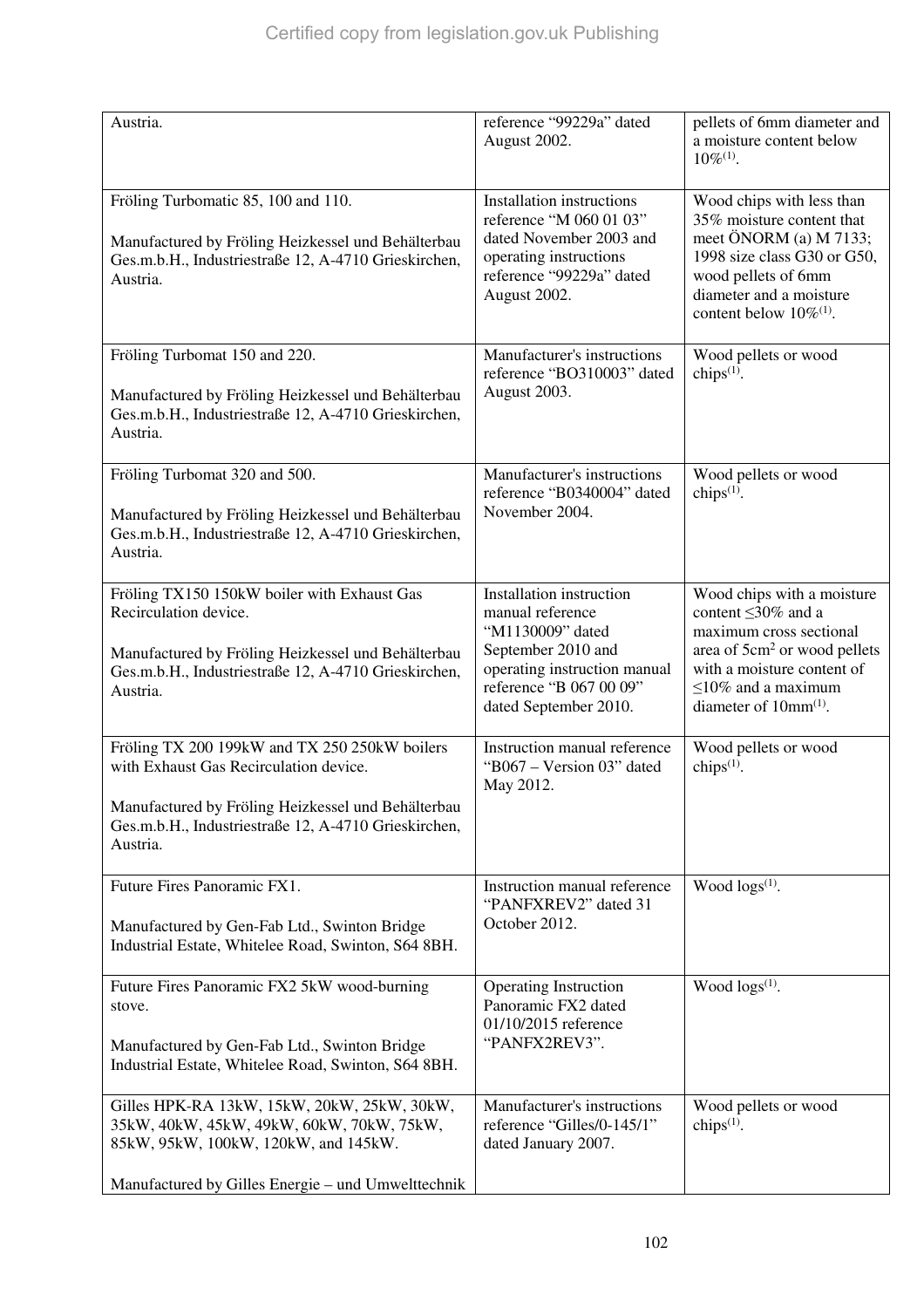| Gmbh, Koaserbauer Str. 16A-4810 Gmunden,<br>Austria.                                                                             |                                                                                                                                                                                                                                                                                                                                                                |                                                |
|----------------------------------------------------------------------------------------------------------------------------------|----------------------------------------------------------------------------------------------------------------------------------------------------------------------------------------------------------------------------------------------------------------------------------------------------------------------------------------------------------------|------------------------------------------------|
|                                                                                                                                  |                                                                                                                                                                                                                                                                                                                                                                |                                                |
| Gilles HPK-RA 160.<br>Manufactured by Gilles Energie – und Umwelttechnik<br>Gmbh, Koaserbauer Str. 16A-4810 Gmunden,<br>Austria. | Instruction and operating<br>manuals reference "BD-200-<br>01a-01" dated November<br>2008, "BD-200-01a-02"<br>dated November 2008, "BD-<br>200-01a-03" dated<br>November 2008, "BD-200-<br>01a-04" dated November<br>2008, "BD-200-01a-06"<br>dated November 2008, "BD-<br>200-03a-07" dated<br>November 2008, and "BD-<br>200-03a-09" dated<br>November 2008. | Wood pellets and wood<br>chips $(1)$ .         |
| Gilles HPK USK 150kW, 180kW, 240kW and<br>300kW.                                                                                 | Manufacturer's instructions<br>reference "Gilles/150-300/1"<br>dated January 2007.                                                                                                                                                                                                                                                                             | Wood pellets or wood<br>chips $(1)$ .          |
| Manufactured by Gilles Energie – und Umwelttechnik<br>Gmbh, Koaserbauer Str. 16A-4810 Gmunden,<br>Austria.                       |                                                                                                                                                                                                                                                                                                                                                                |                                                |
| Gilles HPK USK 360kW.                                                                                                            | Manufacturer's operating<br>instructions reference "Gilles                                                                                                                                                                                                                                                                                                     | Wood pellets or wood<br>chips <sup>(1)</sup> . |
| Manufactured by Gilles Energie – und Umwelttechnik<br>Gmbh, Koaserbauer Str. 16A-4810 Gmunden,<br>Austria.                       | 360/1" dated January 2008.                                                                                                                                                                                                                                                                                                                                     |                                                |
| Gilles HPKI-K 180, 195, 240, 300, 360, 450, 550,<br>700, 900, 995, 1200 and 1600.                                                | Instruction manual reference<br>"Operating Instruction<br>HPKI-K Underfeed Stoking.                                                                                                                                                                                                                                                                            | Wood pellets and wood<br>chips $(1)$ .         |
| Manufactured by Gilles Energie – und Umwelttechnik<br>Gmbh, Koaserbauer Str. 16A-4810 Gmunden,<br>Austria.                       | 1-general-hpki-k underfeed<br>stoking" dated November<br>2008.                                                                                                                                                                                                                                                                                                 |                                                |
| Gilles HPKI-R 999 kW biomass boiler.                                                                                             | Installation, operation and<br>maintenance manual                                                                                                                                                                                                                                                                                                              | Wood chips <sup>(1)</sup> .                    |
| Manufactured by Gilles Energie – und Umwelttechnik<br>Gmbh, Koaserbauer Str. 16A-4810 Gmunden,<br>Austria.                       | reference "BD-HPKI-R-999-<br>01.1 Version 02/2014" dated<br>23 July 2014.                                                                                                                                                                                                                                                                                      |                                                |
|                                                                                                                                  | The appliance must be fitted<br>with cyclone dust arrestment.                                                                                                                                                                                                                                                                                                  |                                                |
| Gilles UTSK 450kW, 550kW, 700kW, 900kW,<br>1200kW, and 1600kW Boilers.                                                           | Manufacturer's operating<br>instructions reference "Gilles<br>360/1" dated January 2008.                                                                                                                                                                                                                                                                       | Wood pellets or wood<br>chips $(1)$ .          |
| Manufactured by Gilles Energie – und Umwelttechnik<br>Gmbh, Koaserbauer Str. 16A-4810 Gmunden,<br>Austria.                       |                                                                                                                                                                                                                                                                                                                                                                |                                                |
| Gozney G1200/W, G1400/W, G1600/W and                                                                                             | Operational manual                                                                                                                                                                                                                                                                                                                                             | Wood $\log(s^{(1)})$ .                         |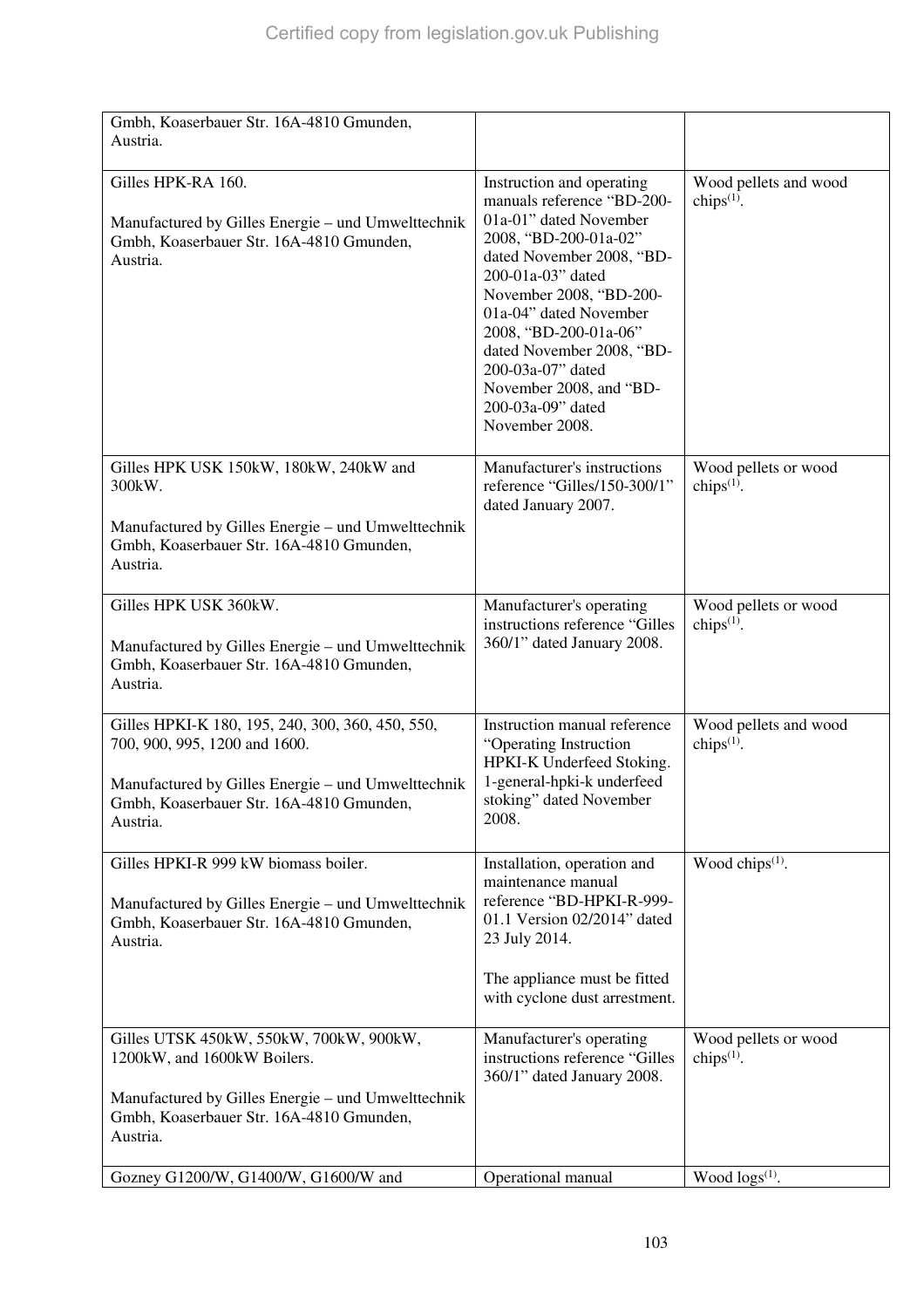| G1800/W wood-burning pizza ovens.                                                                                                    | reference "Version 1.1"<br>dated July 2013.                                |                            |
|--------------------------------------------------------------------------------------------------------------------------------------|----------------------------------------------------------------------------|----------------------------|
| Manufactured by Gozney Ltd., Units 18 & 19, Radar<br>Way, Christchurch Business Park, The Runway,<br>Christchurch, BH23 4JE.         |                                                                            |                            |
| Gozney Professional 1250x1250 wood burning pizza<br>oven.                                                                            | Installation & Operation<br>manual dated 14/10/2016<br>reference "V1.2.4". | Wood $\log s^{(1)}$ .      |
| Manufactured by Gozney Ltd., Units 18 & 19, Radar<br>Way, Christchurch Business Park, The Runway,<br>Christchurch, Dorset, BH23 4JE. |                                                                            |                            |
| Gozney Professional 1500x1500 wood burning pizza<br>oven.                                                                            | Installation & Operation<br>manual dated 14/10/2016<br>reference "V1.2.4". | Wood $\log s^{(1)}$ .      |
| Manufactured by Gozney Ltd., Units 18 & 19, Radar<br>Way, Christchurch Business Park, The Runway,<br>Christchurch, Dorset, BH23 4JE. |                                                                            |                            |
| Gozney Professional 1650x1250 wood burning pizza<br>oven.                                                                            | Installation & Operation<br>manual dated 14/10/2016<br>reference "V1.2.4". | Wood $\log s^{(1)}$ .      |
| Manufactured by Gozney Ltd., Units 18 & 19, Radar<br>Way, Christchurch Business Park, The Runway,<br>Christchurch, Dorset, BH23 4JE. |                                                                            |                            |
| Gozney Professional 1750x1250 wood burning pizza<br>oven.                                                                            | Installation & Operation<br>manual dated 14/10/2016<br>reference "V1.2.4". | Wood $\log s^{(1)}$ .      |
| Manufactured by Gozney Ltd., Units 18 & 19, Radar<br>Way, Christchurch Business Park, The Runway,<br>Christchurch, Dorset, BH23 4JE. |                                                                            |                            |
| Gozney Professional 1750x1750 wood burning pizza<br>oven.                                                                            | Installation & Operation<br>manual dated 14/10/2016<br>reference "V1.2.4". | Wood $\log s^{(1)}$ .      |
| Manufactured by Gozney Ltd., Units 18 & 19, Radar<br>Way, Christchurch Business Park, The Runway,<br>Christchurch, Dorset, BH23 4JE. |                                                                            |                            |
| Gozney Professional 1900x1500 wood burning pizza<br>oven.                                                                            | Installation & Operation<br>manual dated 14/10/2016<br>reference "V1.2.4". | Wood $\log s^{(1)}$ .      |
| Manufactured by Gozney Ltd., Units 18 & 19, Radar<br>Way, Christchurch Business Park, The Runway,<br>Christchurch, Dorset, BH23 4JE. |                                                                            |                            |
| Gozney Professional 2000x1500 wood burning pizza<br>oven.                                                                            | Installation & Operation<br>manual dated 14/10/2016<br>reference "V1.2.4". | Wood logs <sup>(1)</sup> . |
| Manufactured by Gozney Ltd., Units 18 & 19, Radar<br>Way, Christchurch Business Park, The Runway,<br>Christchurch, Dorset, BH23 4JE. |                                                                            |                            |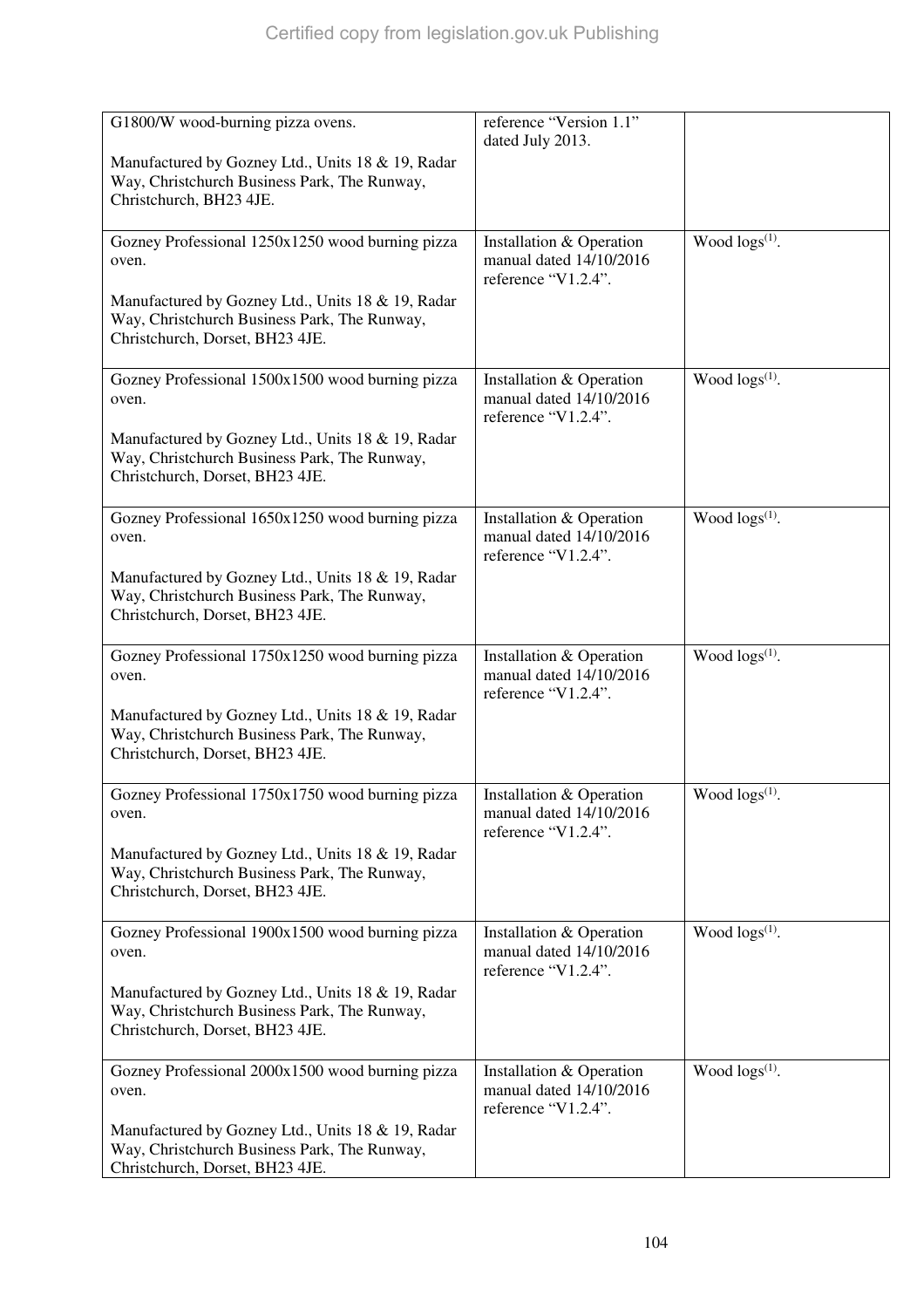| Gozney Professional 2000x2000 wood burning pizza<br>oven.<br>Manufactured by Gozney Ltd., Units 18 & 19, Radar<br>Way, Christchurch Business Park, The Runway,<br>Christchurch, Dorset, BH23 4JE.                                                 | Installation & Operation<br>manual dated 14/10/2016<br>reference "V1.2.4".                                                                                                                                                                                                    | Wood $\log(s^{(1)})$ .            |
|---------------------------------------------------------------------------------------------------------------------------------------------------------------------------------------------------------------------------------------------------|-------------------------------------------------------------------------------------------------------------------------------------------------------------------------------------------------------------------------------------------------------------------------------|-----------------------------------|
| Grant Spira Condensing Wood Pellet Boiler 6-26kW<br>model number WPS626 and 9-36kW model number<br>WPS936.<br>Manufactured by Grant UK Ltd., Hopton House,<br>Hopton Industrial Estate, Devizes, Wiltshire, SN10<br>2EU.                          | Instruction manual reference<br>"IRL NO.012 Rev; 1" dated<br>April 2012.                                                                                                                                                                                                      | 6mm wood pellets <sup>(1)</sup> . |
| Grant Vectra 4-16 16kW condensing wood pellet<br>boiler.<br>Manufactured by Grant UK Ltd., Hopton House,<br>Hopton Industrial Estate, Devizes, Wiltshire, SN10<br>2EU.                                                                            | Installation & Servicing<br>Instructions manual dated<br>July 2015 reference "Part<br>No. DOC.47 Rev.06<br>13/07/15".                                                                                                                                                         | Wood pellets $(1)$ .              |
| Graphite 5 model number GR905 4.9 kW multifuel<br>stove.<br>Manufactured by Hi-Flame Fireplace UK Limited,<br>Unit 5A, Holmes Chapel Business Park, Manor Lane,<br>Holmes Chapel, Cheshire CW4 8AF.                                               | Instruction manual reference<br>"GR905/UK/NI/ROI/V3 18-<br>07-14" dated July 2014.<br>The appliance must be fitted<br>with a mechanical stop to<br>prevent closure of the main<br>air control beyond the 50%<br>open position.                                                | Wood $\log(s^{(1)})$ .            |
| Graphite 8 model number GR908 8kW multifuel<br>stove.<br>Manufactured by Hi-Flame Fireplace UK Limited,<br>Unit 5A, Holmes Chapel Business Park, Manor Lane,<br>Holmes Chapel, Cheshire, CW4 8AF.                                                 | Instruction manual reference<br>"GR908/UK/NI/ROI/V4-D<br>18-07-14" dated July 2014.<br>The appliance must be fitted<br>with a mechanical stop to<br>prevent secondary air control<br>closure beyond the 20%<br>open position, and a 70mm<br>opening of the door rope<br>seal. | Wood $\log(s^{(1)})$ .            |
| Greencast 5MF Traditional, Greencast 5MF Modern,<br><b>Greencast 8MF Traditional and Greencast 8MF</b><br>Modern multifuel stoves.<br>Manufactured by Capital Fireplaces Ltd., 12-17<br>Henlow Trading Estate, Henlow Camp, Hitchin,<br>SG16 6DS. | Installation and operating<br>instructions manual<br>reference "Greencast<br>MF&WD Version 1" dated<br>June 2013.<br>The appliance must be fitted<br>with the manufacturer's<br>smoke control kit.                                                                            | Wood $\log(s^{(1)})$ .            |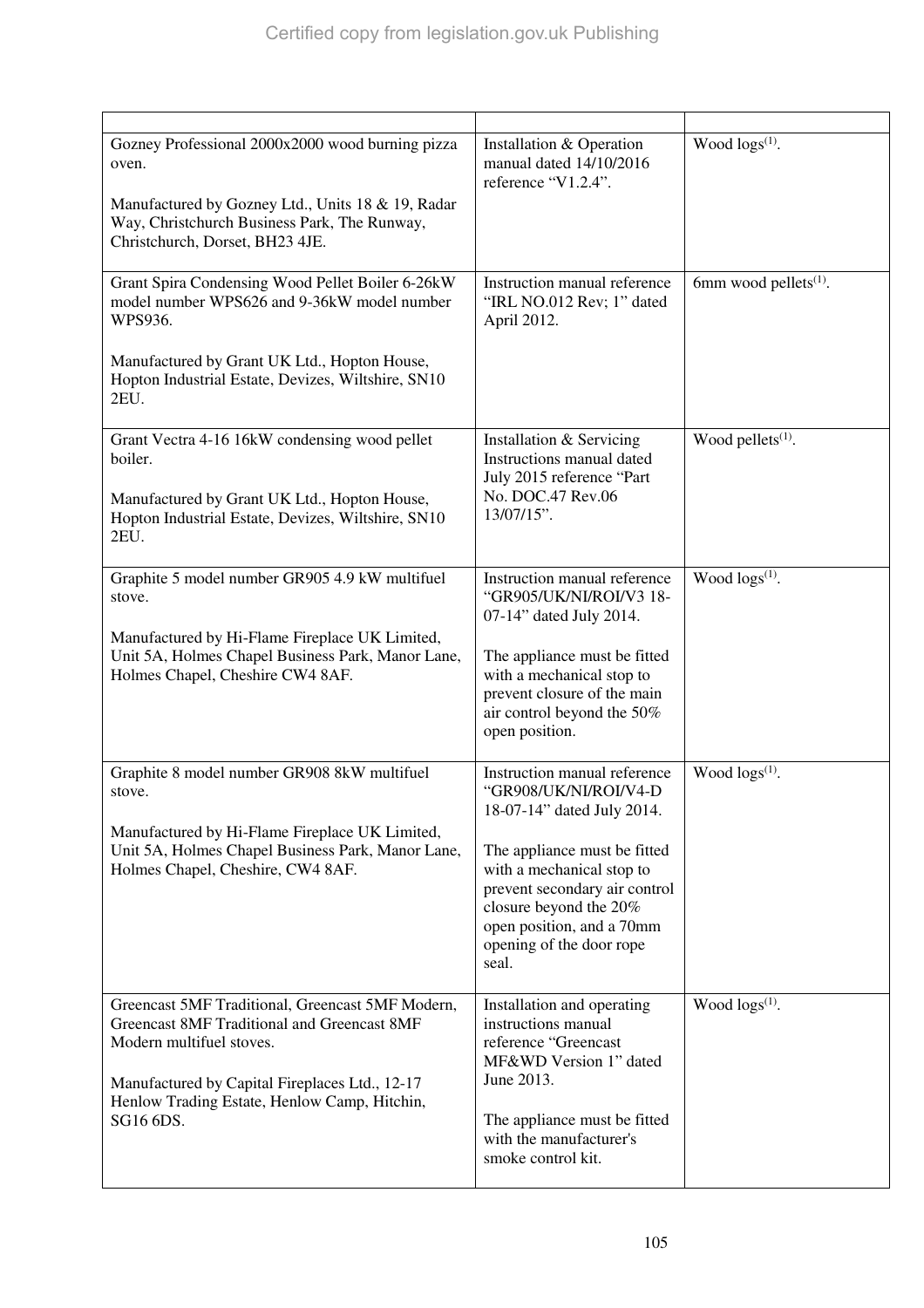| Greencast 5WD Traditional and Greencast 5WD<br>Modern woodburning stoves.<br>Manufactured by Capital Fireplaces Ltd., 12-17<br>Henlow Trading Estate, Henlow Camp, Hitchin,<br>SG16 6DS.                                                                                                                                                                                | Installation and operating<br>instructions manual<br>reference "Greencast<br>MF&WD Version 1" dated<br>June 2013.                                                                                  | Wood $\log s^{(1)}$ .             |
|-------------------------------------------------------------------------------------------------------------------------------------------------------------------------------------------------------------------------------------------------------------------------------------------------------------------------------------------------------------------------|----------------------------------------------------------------------------------------------------------------------------------------------------------------------------------------------------|-----------------------------------|
| Greencast 8WD Traditional and Greencast 8WD<br>Modern wood-burning stoves.<br>Manufactured by Capital Fireplaces Ltd., 12-17<br>Henlow Trading Estate, Henlow Camp, Hitchin,<br>SG16 6DS.                                                                                                                                                                               | Installation and operating<br>instructions manual<br>reference "Greencast<br>MF&WD Version 1" dated<br>June 2013.<br>The appliance must be fitted<br>with the manufacturer's<br>smoke control kit. | Wood logs(1).                     |
| Green Energy Engineering PROPEL P25 and P40<br>wood pellet boilers.<br>Manufactured by Kozlusan - Salih Kozlu, Kayalioilu<br>Kasabasi, Akhisar, Manisa, PK 23, Turkey.                                                                                                                                                                                                  | Instruction manual reference<br>"Owner's Manual PROPEL<br>Wood Pellet Boiler Version<br>2" dated 23 September 2012.                                                                                | Wood pellets <sup>(1)</sup> .     |
| Green Energy Engineering PROPEL P70 and P100<br>Pellet Boilers.<br>Manufactured by Kozlusan - Salih Kozlu, Kayalioilu<br>Kasabasi, Akhisar, Manisa, PK 23, Turkey.                                                                                                                                                                                                      | Instruction manual reference<br>"PROPEL Wood Pellet<br>Boiler Models: P70 - P100<br>Version 2" dated 23<br>September 2012.                                                                         | Wood pellets <sup>(1)</sup> .     |
| Green Energy Engineering SLIMPEL S25.<br>Manufactured by Kozlusan - Salih Kozlu, Kayalioilu<br>Kasabasi, Akhisar, Manisa, PK 23, Turkey.                                                                                                                                                                                                                                | Instruction manual reference<br>"Owner's Manual SLIMPEL<br><b>Wood Pellet Boiler Version</b><br>2" dated 23 September 2013.                                                                        | Wood pellets <sup>(1)</sup> .     |
| Greenflame 28 Pellet Boiler.<br>Manufactured by Trianco Ltd., Thorncliffe,<br>Chapletown, Sheffield, S35 2PH.                                                                                                                                                                                                                                                           | Instruction manual reference<br>"Installation & Operation"<br>Manual V.2.1" dated July<br>2012.                                                                                                    | 6mm wood pellets <sup>(1)</sup> . |
| Greenflame Eco 10kW Model Number FG3730,<br>FG3731, FG3790, FG3791;<br>Greenflame Eco 15kW Model Number FG3732,<br>FG3733, FG3792, FG3793;<br>Greenflame Eco 25kW Model Number FG3734,<br>FG3735, FG3794, FG3795;<br>Greenflame Eco 40kW Model Number FG3736,<br>FG3737, FG3796, FG3797;<br>Greenflame Eco 60kW Model Number FG3738,<br>FG3739, FG3743, FG3798, FG3799. | Greenflame Eco Wood Pellet<br>Boiler 10-60 kW Installation,<br>Operation and servicing<br>Instructions manual dated<br>April 2015 reference<br>"400012".                                           | Wood pellets $(1)$ .              |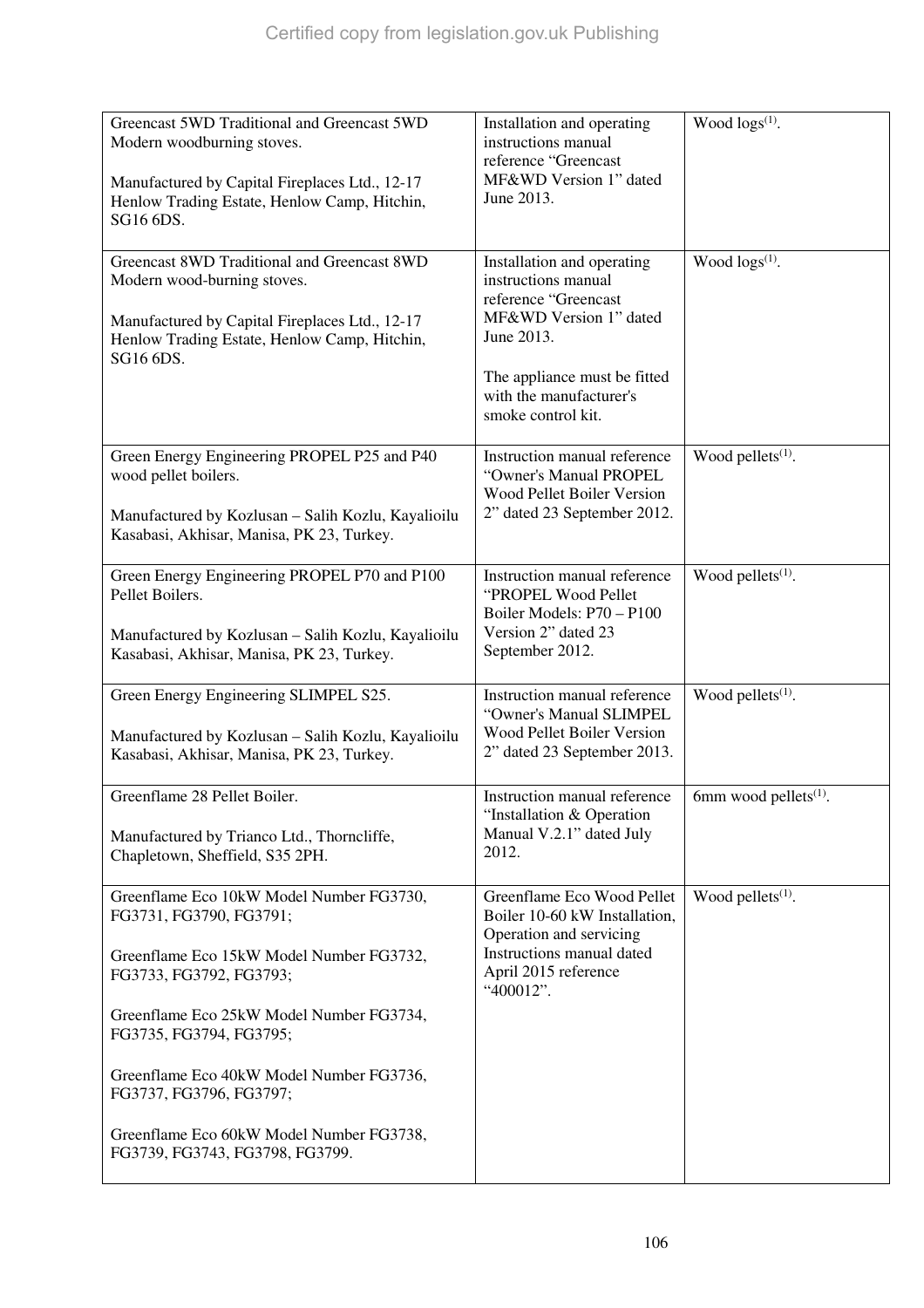| Manufactured by T.R. Engineering Ltd., Unit 7<br>Newton Chambers Way, Thornecliffe, Chapeltown,<br>Sheffield, S35 2PH.<br>Wood $\log(s^{(1)})$ .<br>Greymetal Arctic 5 wood-burning 5kW stove.<br><b>Installation and Operating</b><br><b>Instructions for Greymetal</b><br>Wood Burning Stoves dated<br>Manufactured by ABX, spol. s r.o, Žitná 1091/3,<br>01/06/2016 reference<br>Rumburk 1, 408 01, Rumburk, Czech Republic.<br>"Version 1.1".<br>The appliance must be fitted<br>with a mechanical stop to<br>prevent secondary air control<br>closure beyond the 4.2mm<br>open position.<br>Wood $\log(s^{(1)})$ .<br>Greymetal Lumo 5 Rotary wood-burning 5kW stove.<br><b>Installation and Operating</b><br><b>Instructions for Greymetal</b><br>Wood Burning Stoves dated<br>Manufactured by ABX, spol. s r.o, Žitná 1091/3,<br>01/06/2016 reference<br>Rumburk 1, 408 01, Rumburk, Czech Republic.<br>"Version 1.1".<br>The appliance must be fitted<br>with a mechanical stop to<br>prevent secondary air control<br>closure beyond the 4.2mm<br>open position.<br>Wood $\log s^{(1)}$ .<br>Greymetal Lumo 5 wood-burning 5kW stove.<br><b>Installation and Operating</b><br><b>Instructions for Greymetal</b><br>Wood Burning Stoves dated<br>Manufactured by ABX, spol. s r.o, Žitná 1091/3,<br>01/06/2016 reference<br>Rumburk 1, 408 01, Rumburk, Czech Republic.<br>"Version 1.1".<br>The appliance must be fitted<br>with a mechanical stop to<br>prevent secondary air control<br>closure beyond the 4.2mm<br>open position.<br>Wood $\log(s^{(1)})$ .<br>Greymetal Orbit 5 wood-burning 5kW stove.<br><b>Installation and Operating</b><br><b>Instructions for Greymetal</b><br>Wood Burning Stoves dated<br>Manufactured by ABX, spol. s r.o, Žitná 1091/3,<br>01/06/2016 reference<br>Rumburk 1, 408 01, Rumburk, Czech Republic.<br>"Version 1.1".<br>The appliance must be fitted<br>with a mechanical stop to<br>prevent secondary air control<br>closure beyond the 4.2mm<br>open position.<br>Guntamatic Biocom and Powercorn 50 and 75.<br>Instruction manual reference<br>Wood pellets with a<br>"GUN/BIO/OP/VI/0709"<br>diameter of 6mm and a<br>dated 29 July 2009.<br>length of between 10 and<br>Manufactured by Guntamatic Heiztechnik GmbH A- |  |  |
|--------------------------------------------------------------------------------------------------------------------------------------------------------------------------------------------------------------------------------------------------------------------------------------------------------------------------------------------------------------------------------------------------------------------------------------------------------------------------------------------------------------------------------------------------------------------------------------------------------------------------------------------------------------------------------------------------------------------------------------------------------------------------------------------------------------------------------------------------------------------------------------------------------------------------------------------------------------------------------------------------------------------------------------------------------------------------------------------------------------------------------------------------------------------------------------------------------------------------------------------------------------------------------------------------------------------------------------------------------------------------------------------------------------------------------------------------------------------------------------------------------------------------------------------------------------------------------------------------------------------------------------------------------------------------------------------------------------------------------------------------------------------------------------------------------------------------------------------------------------------------------------------------------------------------------------------------------------------------------------------------------------------------------------------------------------------------------------------------------------------------------------------------------------------------------------------------------------------------------------------------------------------------------|--|--|
|                                                                                                                                                                                                                                                                                                                                                                                                                                                                                                                                                                                                                                                                                                                                                                                                                                                                                                                                                                                                                                                                                                                                                                                                                                                                                                                                                                                                                                                                                                                                                                                                                                                                                                                                                                                                                                                                                                                                                                                                                                                                                                                                                                                                                                                                                |  |  |
|                                                                                                                                                                                                                                                                                                                                                                                                                                                                                                                                                                                                                                                                                                                                                                                                                                                                                                                                                                                                                                                                                                                                                                                                                                                                                                                                                                                                                                                                                                                                                                                                                                                                                                                                                                                                                                                                                                                                                                                                                                                                                                                                                                                                                                                                                |  |  |
|                                                                                                                                                                                                                                                                                                                                                                                                                                                                                                                                                                                                                                                                                                                                                                                                                                                                                                                                                                                                                                                                                                                                                                                                                                                                                                                                                                                                                                                                                                                                                                                                                                                                                                                                                                                                                                                                                                                                                                                                                                                                                                                                                                                                                                                                                |  |  |
|                                                                                                                                                                                                                                                                                                                                                                                                                                                                                                                                                                                                                                                                                                                                                                                                                                                                                                                                                                                                                                                                                                                                                                                                                                                                                                                                                                                                                                                                                                                                                                                                                                                                                                                                                                                                                                                                                                                                                                                                                                                                                                                                                                                                                                                                                |  |  |
|                                                                                                                                                                                                                                                                                                                                                                                                                                                                                                                                                                                                                                                                                                                                                                                                                                                                                                                                                                                                                                                                                                                                                                                                                                                                                                                                                                                                                                                                                                                                                                                                                                                                                                                                                                                                                                                                                                                                                                                                                                                                                                                                                                                                                                                                                |  |  |
|                                                                                                                                                                                                                                                                                                                                                                                                                                                                                                                                                                                                                                                                                                                                                                                                                                                                                                                                                                                                                                                                                                                                                                                                                                                                                                                                                                                                                                                                                                                                                                                                                                                                                                                                                                                                                                                                                                                                                                                                                                                                                                                                                                                                                                                                                |  |  |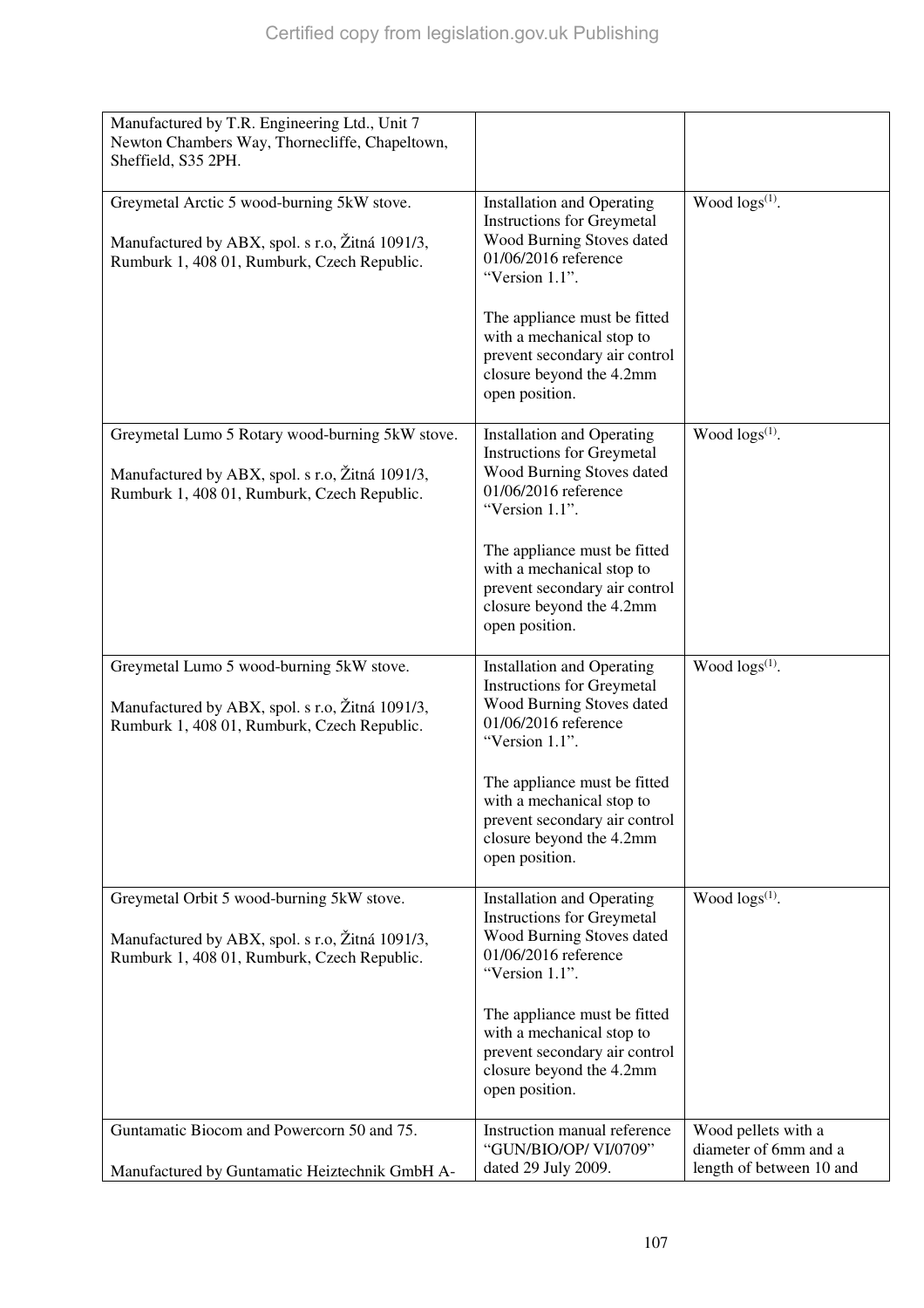| 4722 Peuerbach Bruck 7, Austria.                                                                                                                                                                     |                                                                                                                  | $30mm^{(1)}$ .                                                                                                                                                                                        |
|------------------------------------------------------------------------------------------------------------------------------------------------------------------------------------------------------|------------------------------------------------------------------------------------------------------------------|-------------------------------------------------------------------------------------------------------------------------------------------------------------------------------------------------------|
| Guntamatic Biocom and Powercorn 100.<br>Manufactured by Guntamatic Heiztechnik GmbH A-<br>4722 Peuerbach Bruck 7, Austria.                                                                           | Instruction manual reference<br>"GUN/BIO/OP/VI/0709"<br>dated 29 July 2009.                                      | Wood pellets with a<br>diameter of 6mm and a<br>length of between 10 and<br>30mm, or wood chip with<br>less than 35% moisture<br>content and meeting<br>ÖNORM M 7133:1998 size<br>class $G30^{(1)}$ . |
| Guntamatic Powerchip 50 and 75.<br>Manufactured by Guntamatic Heiztechnik GmbH A-<br>4722 Peuerbach Bruck 7, Austria.                                                                                | Instruction manual reference<br>"GUN/POW/OP/VI/0709"<br>dated 29 July 2009.                                      | Wood pellets with a<br>diameter of 6mm and a<br>length of between 10 and<br>$30mm^{(1)}$ .                                                                                                            |
| Guntamatic Powerchip 100.<br>Manufactured by Guntamatic Heiztechnik GmbH A-<br>4722 Peuerbach Bruck 7, Austria.                                                                                      | Instruction manual reference<br>"GUN/POW/OP/VI/0709"<br>dated 29 July 2009.                                      | Wood pellets with a<br>diameter of 6mm and a<br>length of between 10 and<br>30mm, or wood chip with<br>less than 35% moisture<br>content and meeting<br>ÖNORM M 7133:1998 size<br>class $G30^{(1)}$ . |
| Guntamatic PRO 175, PRO 199, PRO 250.<br>Manufactured by Guntamatic Heiztechnik GmbH A-<br>4722 Peuerbach Bruck 7, Austria.                                                                          | Operating instructions and<br>system log book reference<br>"PRO-13-00-00-00-01-<br>BADE" dated October 2013.     | Wood chips or wood<br>$pellets(1)$ .                                                                                                                                                                  |
| Guntamatic PRO-Flex 175, PRO-Flex 199, PRO-Flex<br>250.<br>Manufactured by Guntamatic Heiztechnik GmbH A-<br>4722 Peuerbach Bruck 7, Austria.                                                        | Operating instructions and<br>system log book reference<br>"PRO-Flex-A-00-00-00-01-<br>BADE" dated October 2013. | Wood pellets $(1)$ .                                                                                                                                                                                  |
| Hamont 150 USV and USZI 150kW boiler fitted with<br>Hamont solid particle separator (Cyclone).<br>Manufactured by CSTfire s.r.o, Výstavní 2937/132A,<br>700 30, Ostrava - Vítkovice, Czech Republic. | <b>Operating Manual for</b><br>Boilers Hamont 150-500 kW<br>dated 17/01/2017 reference<br>"17-01-V0.1".          | Wood chips, wood pellets $(1)$ .                                                                                                                                                                      |
| Hamont 180 USV and USZI 180kW boiler fitted with<br>Hamont solid particle separator (Cyclone).<br>Manufactured by CSTfire s.r.o, Výstavní 2937/132A,<br>700 30, Ostrava – Vítkovice, Czech Republic. | <b>Operating Manual for</b><br>Boilers Hamont 150-500kW<br>dated 17/01/2017 reference<br>"17-01-V0.1".           | Wood logs, wood pellets $(1)$ .                                                                                                                                                                       |
| Hamont 199 USV and USZI 199kW boiler fitted with<br>Hamont solid particle separator (Cyclone).<br>Manufactured by CSTfire s.r.o, Výstavní 2937/132A,<br>700 30, Ostrava - Vítkovice, Czech Republic. | <b>Operating Manual for</b><br>Boilers Hamont 150-500kW<br>dated 17/01/2017 reference<br>" $17-01-VO.1"$ .       | Wood chips, wood pellets $(1)$ .                                                                                                                                                                      |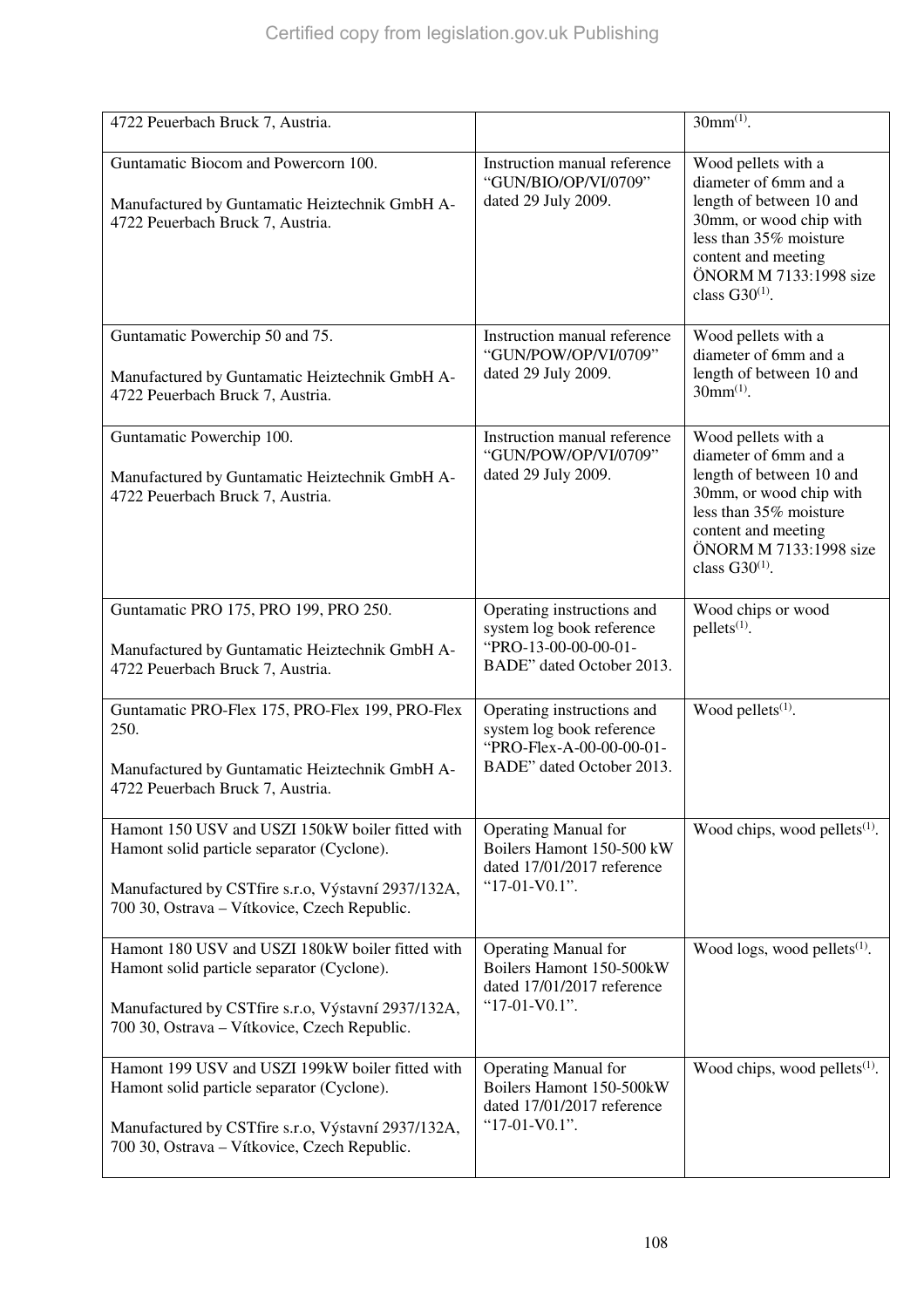| Hamont 220 USV and USZI 220kW boiler fitted with<br>Hamont solid particle separator (Cyclone).<br>Manufactured by CSTfire s.r.o, Výstavní 2937/132A,<br>700 30, Ostrava - Vítkovice, Czech Republic.                       | <b>Operating Manual for</b><br>Boilers Hamont 150-500kW<br>dated 17/01/2017 reference<br>"17-01-V0.1".              | Wood chips, wood pellets <sup>(1)</sup> .                                           |
|----------------------------------------------------------------------------------------------------------------------------------------------------------------------------------------------------------------------------|---------------------------------------------------------------------------------------------------------------------|-------------------------------------------------------------------------------------|
| Hamont 250 USV and USZI 250kW boiler fitted with<br>Hamont solid particle separator (Cyclone).<br>Manufactured by CSTfire s.r.o, Výstavní 2937/132A,<br>700 30, Ostrava - Vítkovice, Czech Republic.                       | <b>Operating Manual for</b><br>Boilers Hamont 150-500kW<br>dated 17/01/2017 reference<br>" $17-01-VO.1"$ .          | Wood chips, wood pellets $(1)$ .                                                    |
| Hamont 300 USV and USZI 300kW boiler fitted with<br>Hamont solid particle separator (Cyclone).<br>Manufactured by CSTfire s.r.o, Výstavní 2937/132A,<br>700 30, Ostrava - Vítkovice, Czech Republic.                       | <b>Operating Manual for</b><br>Boilers Hamont 150-500kW<br>dated 17/01/2017 reference<br>" $17-01-VO.1"$ .          | Wood chips, wood pellets $(1)$ .                                                    |
| Hamont 350 USV and USZI 350kW boiler fitted with<br>Hamont solid particle separator (Cyclone).<br>Manufactured by CSTfire s.r.o, Výstavní 2937/132A,<br>700 30, Ostrava - Vítkovice, Czech Republic.                       | <b>Operating Manual for</b><br>Boilers Hamont 150-500kW<br>dated 17/01/2017 reference<br>"17-01-V0.1".              | Wood chips, wood pellets $(1)$ .                                                    |
| Hamont 400 USV and USZI 400kW boiler fitted with<br>Hamont solid particle separator (Cyclone).<br>Manufactured by CSTfire s.r.o, Výstavní 2937/132A,<br>700 30, Ostrava - Vítkovice, Czech Republic.                       | <b>Operating Manual for</b><br>Boilers Hamont 150-500kW<br>dated 17/01/2017 reference<br>" $17-01-VO.1"$ .          | Wood chips, wood pellets <sup>(1)</sup> .                                           |
| Hamont 450 USV and USZI 450kW boiler fitted with<br>Hamont solid particle separator (Cyclone).<br>Manufactured by CSTfire s.r.o, Výstavní 2937/132A,<br>700 30, Ostrava - Vítkovice, Czech Republic.                       | <b>Operating Manual for</b><br>Boilers Hamont 150-500kW<br>dated 17/01/2017 reference<br>"17-01-V0.1".              | Wood chips, wood pellets $(1)$ .                                                    |
| Hamont 499 USV and USZI 499kW boiler fitted with<br>Hamont solid particle separator (Cyclone).<br>Manufactured by CSTfire s.r.o, Výstavní 2937/132A,<br>700 30, Ostrava - Vítkovice, Czech Republic.                       | <b>Operating Manual for</b><br>Boilers Hamont 150-500kW<br>dated 17/01/2017 reference<br>"17-01-V0.1".              | Wood chips, wood pellets $(1)$ .                                                    |
| Hamont 500 USV and USZI 500kW boiler fitted with<br>Hamont solid particle separator (Cyclone).<br>Manufactured by CSTfire s.r.o, Výstavní 2937/132A,<br>Ostrava - Vítkoice, 700 30, Czech Republic.                        | <b>Operating Manual for</b><br>Boilers Hamont 150-500kW<br>dated 17/01/2017 reference<br>" $17-01-VO.1"$ .          | Wood chips, wood pellets $(1)$ .                                                    |
| Hamont CATfire 350 USZI pellet boiler fitted with<br>CATfire 300 cyclone.<br>Manufactured by Hamont Contracting and Trading,<br>spol. s.r.o., Sedlište 227, postal code 739 36, district<br>Frýdek-Mistek, Czech Republic. | Operating instruction<br>reference "Operating Manual<br>for Boilers CATfire 150-<br>500kW" dated 1 January<br>2008. | Wood pellets with a<br>diameter of 6mm and a<br>maximum length of<br>$30mm^{(1)}$ . |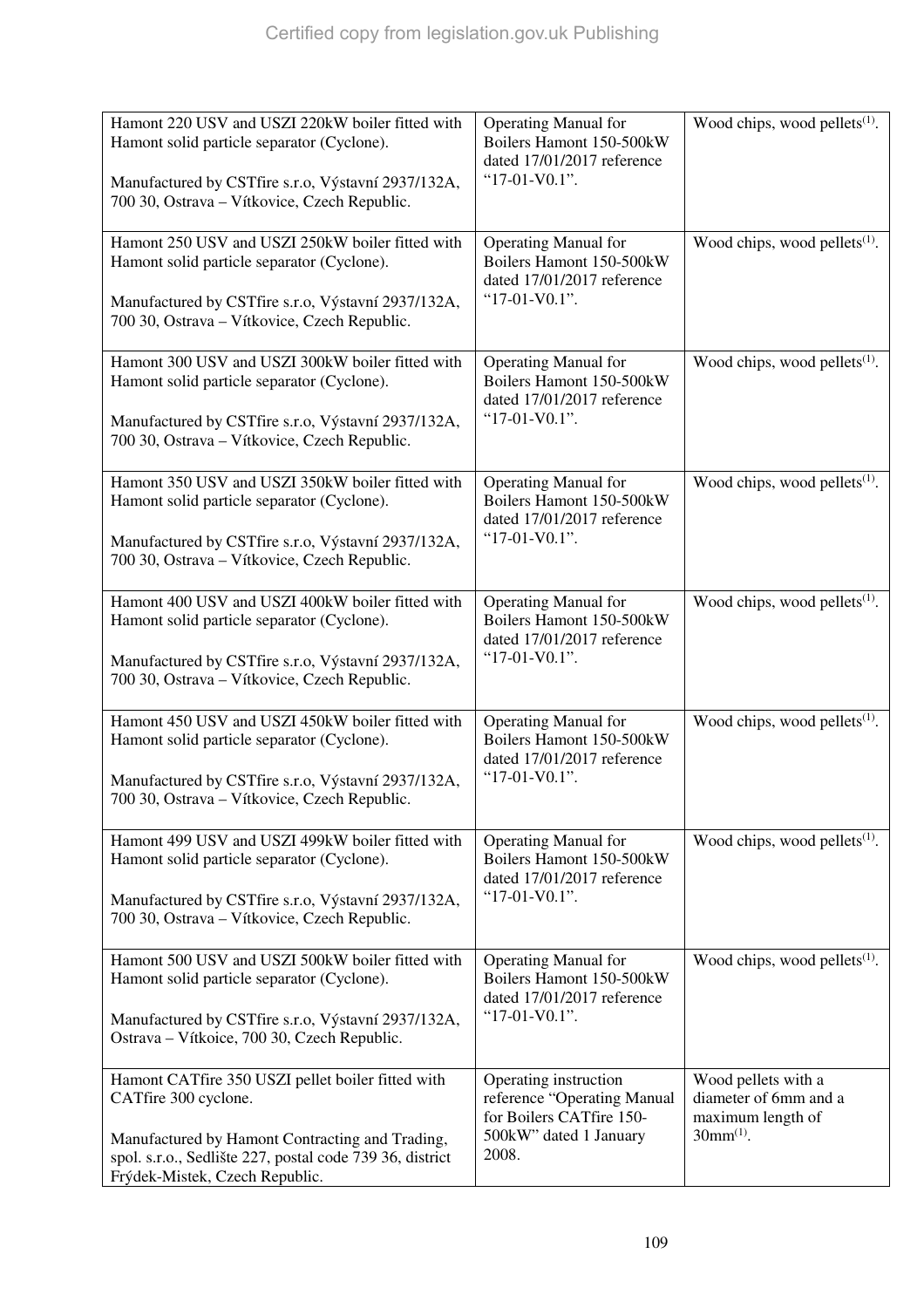| Hampstead 8, Hampstead LS 8, Hampstead XLS 8,<br>Belgravia 8, Barrington 8, Petworth 8 and Flatford 8<br>stoves.<br>Manufactured by Chesneys Ltd., 194-200 Battersea<br>Park Road, London, SW11 4ND.                                                                           | Instruction manual reference<br>"CH8K - V12" dated 31<br>October 2011.<br>The appliance must be fitted<br>with a system that prevents<br>closure of the air controls<br>further than 40mm from<br>open and with a permanent<br>stop that prevents closure of<br>the secondary air slider<br>beyond 30% open. | Wood $\log(s^{(1)})$ .                                                |
|--------------------------------------------------------------------------------------------------------------------------------------------------------------------------------------------------------------------------------------------------------------------------------|--------------------------------------------------------------------------------------------------------------------------------------------------------------------------------------------------------------------------------------------------------------------------------------------------------------|-----------------------------------------------------------------------|
| Handöl 31, Handöl 31A, Handöl 32, Handöl 32A,<br>Handöl 33T, Handöl 34T, Handöl 35T, Varde Ovne<br>Look 1, Varde Ovne Look 2, Varde Ovne Look 3.<br>Manufactured by Nibe AB, Box 134, SE-285 23<br>Markaryd, Sweden.                                                           | Installation instructions<br>reference "IAV SE/EX<br>0811-4 511941" and lighting<br>instructions reference "BAV<br>SE/EX H30 511942".<br>The appliance must be fitted<br>with a permanent stop on the<br>air inlet to prevent closure<br>beyond the 45% open<br>position.                                    | Untreated dry wood with<br>less than 20% moisture <sup>(1)</sup> .    |
| Handöl 50, Handöl 51, Handöl 52, Handöl 52T,<br>Handöl 53, Handöl 54, Handöl 54T, Handöl 51L,<br>Varde Ovne S1, Varde Ovne S2, Varde Ovne S3.<br>Manufactured by Nibe AB, Box 134, SE-285 23<br>Markaryd, Sweden.                                                              | Installation instructions<br>reference "IAV SE/EX<br>0737-4 511866" and lighting<br>instructions reference "BAV<br>SE/EX 0717-1 511865".<br>The appliance must be fitted<br>with a permanent stop on the<br>air inlet to prevent closure<br>beyond the 45% open<br>position.                                 | Untreated dry wood with<br>less than $20\%$ moisture <sup>(1)</sup> . |
| Harrie Leenders Boxer Plus & Boxer Black Wood<br>Burning Stoves.<br>Manufactured by Harrie Leenders, Industrieweg 25<br>5688 DP Oirschot, Netherlands.                                                                                                                         | Instruction manual reference<br>"Boxer Plus manual Issue 1"<br>dated January 2014.                                                                                                                                                                                                                           | Wood $\log s^{(1)}$ .                                                 |
| Harrie Leenders Cylon; Harrie Leenders Doran 160;<br>Harrie Leenders Doran 190; Harrie Leenders Fuga S;<br>Harrie Leenders Fuga eL; Harrie Leenders Stor;<br>Harrie Leenders Signa.<br>Manufactured by Harrie Leenders, Industrieweg 25,<br>5688 DP Oirschot, The Netherlands. | Instruction manual reference<br>"Supplementary Instructions<br>Amended June 2010" dated<br>June 2010.<br>The appliance must be fitted<br>with a mechanical stop to<br>prevent closure of the air<br>slide beyond the 15mm open<br>position.                                                                  | Wood $\log s^{(1)}$ .                                                 |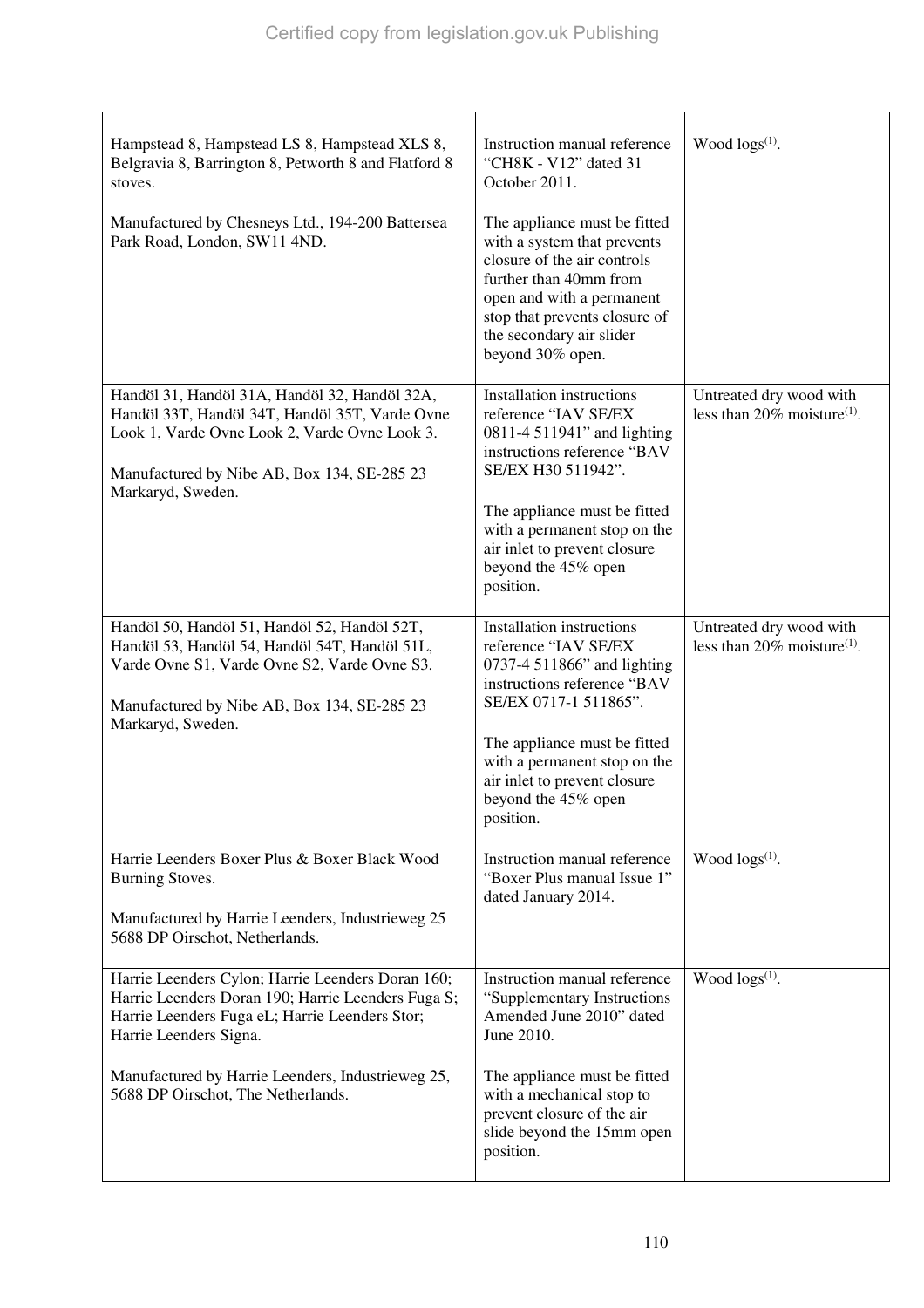| HDG Compact models 25/35 (25kW, 35kW) wood<br>chip and pellet boilers.<br>Manufactured by HDG Bavaria Gesellschaft mit<br>beschränkter Haftung (GmbH), Siemensstraße 22 D-<br>84323 Massing, Germany.                                                                                                 | Operating instructions<br>reference "HDG Compact<br>Version V01" dated April<br>2009.                                                                            | Wood chips or wood<br>pellets <sup>(1)</sup> .                                                                                 |
|-------------------------------------------------------------------------------------------------------------------------------------------------------------------------------------------------------------------------------------------------------------------------------------------------------|------------------------------------------------------------------------------------------------------------------------------------------------------------------|--------------------------------------------------------------------------------------------------------------------------------|
| HDG Compact 45 (45 kW) boiler.<br>Manufactured by HDG Bavaria Gesellschaft mit<br>beschränkter Haftung (GmbH), Siemensstraße 22 D-<br>84323 Massing, Germany.                                                                                                                                         | Manual reference<br>"9980001529 V 05.1" dated<br>April 2014 and additional<br>supplementary installation<br>instructions reference<br>"IN1295" dated July 2014.  | Wood chips or wood<br>$pellets(1)$ .                                                                                           |
| HDG Compact models 50/65 (50kW, 65kW) wood<br>chip and pellet boilers.<br>Manufactured by HDG Bavaria Gesellschaft mit<br>beschränkter Haftung (GmbH), Siemensstraße 22 D-<br>84323 Massing, Germany.                                                                                                 | Operating instructions<br>reference "HDG Compact<br>Version V03" dated April<br>2009.                                                                            | Wood chips or wood<br>$pellets(1)$ .                                                                                           |
| HDG Compact model 80 (80kW) wood chip and<br>pellet boiler.<br>Manufactured by HDG Bavaria Gesellschaft mit<br>beschränkter Haftung (GmbH), Siemensstraße 22 D-<br>84323 Massing, Germany.                                                                                                            | Operating instructions<br>reference "HDG Compact<br>Version V03" dated April<br>2009.                                                                            | Wood chips or wood<br>$pellets(1)$ .                                                                                           |
| HDG Compact 99 (99 kW), 194 (194 kW) and<br>Compact 199 (199 kW) boilers with model HDG<br>3113 cyclone.<br>Manufactured by HDG Bavaria Gesellschaft mit<br>beschränkter Haftung (GmbH), Siemensstraße 22 D-<br>84323 Massing, Germany.                                                               | Manual reference<br>"9980001520 V.03.01" dated<br>March 2013 and additional<br>supplementary installation<br>instructions reference<br>"IN1296" dated July 2014. | Wood chips or wood<br>pellets <sup>(1)</sup> .                                                                                 |
| HDG Compact model 100 (100kW) wood chip and<br>pellet boiler; HDG Compact model 150, 200 (150kW,<br>200kW) wood chip and pellet boiler with model HDG<br>3113 cyclone.<br>Manufactured by HDG Bavaria Gesellschaft mit<br>beschränkter Haftung (GmbH), Siemensstraße 22 D-<br>84323 Massing, Germany. | Operating instructions<br>reference "HDG Compact<br>100-200 Version V1" dated<br>July 2008.                                                                      | Wood chips or wood<br>$pellets(1)$ .                                                                                           |
| HDG Euro models 30, 40 and 50 (30kW, 40kW and<br>50kW) wood log boilers.<br>Manufactured by HDG Bavaria Gesellschaft mit<br>beschränkter Haftung (GmbH), Siemensstraße 22 D-<br>84323 Massing, Germany.                                                                                               | Operating instructions<br>reference "HDG Euro V3.0<br>with HDG Lambda Control 1<br>Version V1" dated June<br>2008.                                               | Split wood logs of 500mm<br>length and maximum edge<br>length of 120mm and a<br>residual moisture content of<br>$20\%^{(1)}$ . |
| HDG K10, K15, K21 and K26 pellet boilers.<br>Manufactured by HDG Bavaria Gesellschaft mit                                                                                                                                                                                                             | Operation manual reference<br>"Manual ref: 99800001036"<br>dated November 2011 and                                                                               | Wood pellets $(1)$ .                                                                                                           |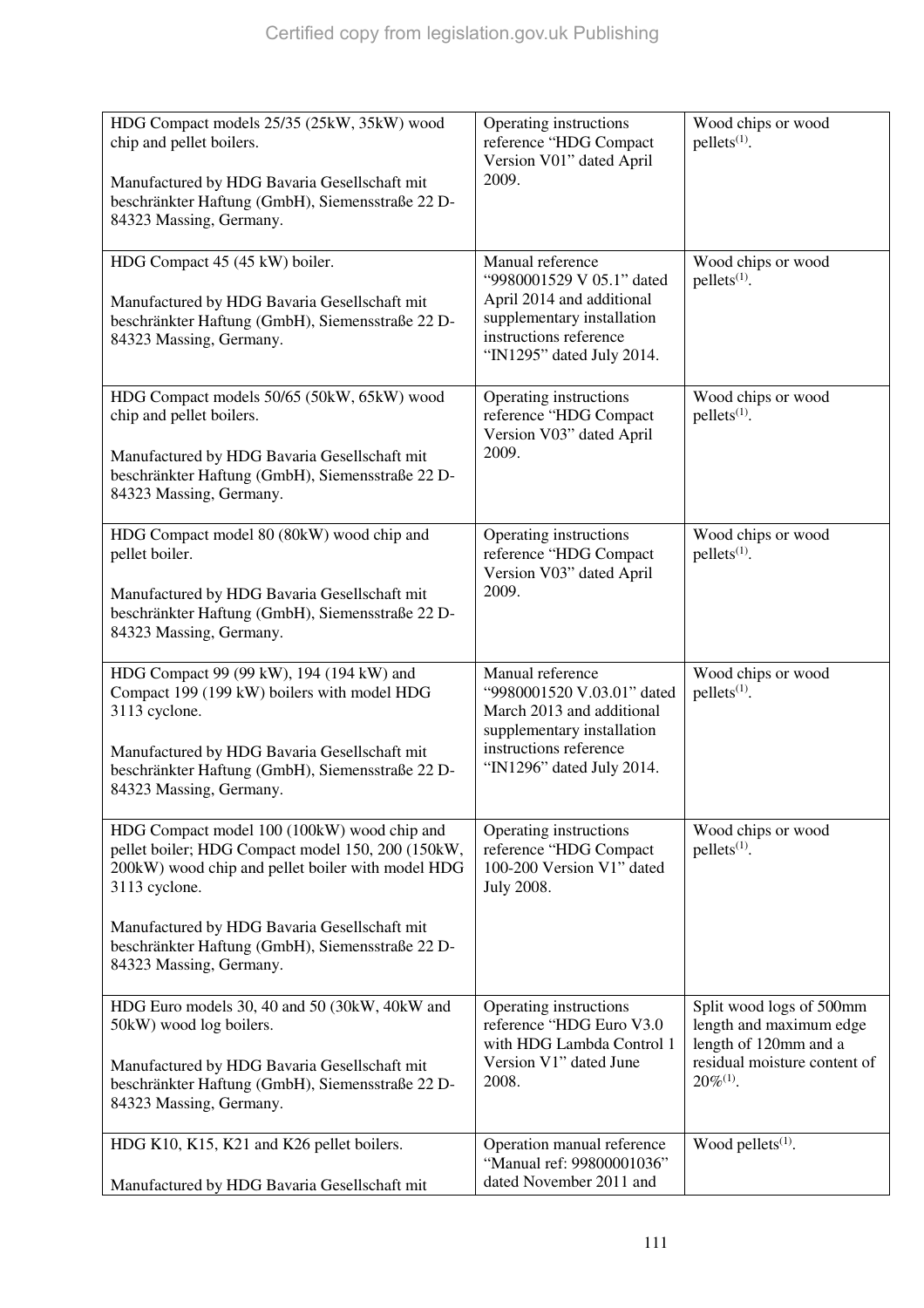| beschränkter Haftung (GmbH), Siemensstraße 22 D-<br>84323 Massing, Germany.                                                                                                                               | additional supplementary<br>installation instructions K<br>and R Series reference<br>"IN2014" dated January<br>2014.                                                                                                   |                                                                                                                                |
|-----------------------------------------------------------------------------------------------------------------------------------------------------------------------------------------------------------|------------------------------------------------------------------------------------------------------------------------------------------------------------------------------------------------------------------------|--------------------------------------------------------------------------------------------------------------------------------|
| HDG Navaro models 20, 25 and 30 (20kW, 25kW and<br>30kW) wood log boilers.<br>Manufactured by HDG Bavaria Gesellschaft mit<br>beschränkter Haftung (GmbH), Siemensstraße 22 D-<br>84323 Massing, Germany. | Operating instructions<br>reference "HDG Navora<br>20/25/30 with HDG Lambda<br>Control 1 Version V2",<br>dated June 2008.                                                                                              | Split wood logs of 500mm<br>length and maximum edge<br>length of 120mm and a<br>residual moisture content of<br>$20\%^{(1)}$ . |
| HDG Pelletmaster model PM15, 15kW wood pellet<br>boiler.<br>Manufactured by HDG Bavaria Gesellschaft mit<br>beschränkter Haftung (GmbH), Siemensstraße 22 D-<br>84323 Massing, Germany.                   | Operating instructions<br>reference "HDG Pelletmaster<br>Version 1" dated October<br>2006.                                                                                                                             | Wood pellets <sup>(1)</sup> .                                                                                                  |
| HDG R20, R25 and R30 wood log boilers.<br>Manufactured by HDG Bavaria Gesellschaft mit<br>beschränkter Haftung (GmbH), Siemensstraße 22 D-<br>84323 Massing, Germany.                                     | Manual reference<br>"9980000819" dated August<br>2011 and additional<br>supplementary installation<br>instructions K and R Series<br>reference "IN2014" dated<br>January 2014.                                         | Wood logs <sup>(1)</sup> .                                                                                                     |
| Heat Design TR5c inset stove.<br>Manufactured by Charlton & Jenrick Ltd., Unit D,<br>Stafford Park 2, Telford, Shropshire, TF3 3AR.                                                                       | Instruction manual reference<br>"TRc Issue 02" dated April<br>2012.<br>The appliance must be fitted<br>with a system that prevents<br>closure of the secondary air<br>control slots beyond the<br>3.5mm open position. | Wood $\log(s^{(1)})$ .                                                                                                         |
| Heat Design TR5iT Taper inset stove.<br>Manufactured by Charlton & Jenrick Ltd., Unit D,<br>Stafford Park 2, Telford, Shropshire, TF3 3AR.                                                                | Instruction manual reference<br>"TRiT Issue 01" dated April<br>2012.<br>The appliance must be fitted<br>with a system that prevents<br>closure of the secondary air<br>control slots beyond the<br>5mm open position.  | Wood $\log s^{(1)}$ .                                                                                                          |
| Heat Design TR6c Wide inset stove.<br>Manufactured by Charlton & Jenrick Ltd., Unit D,<br>Stafford Park 2, Telford, Shropshire, TF3 3AR.                                                                  | Instruction manual reference<br>"TRc Issue 02" dated April<br>2012.<br>The appliance must be fitted<br>with a system that prevents<br>closure of the secondary air                                                     | Wood $\log s^{(1)}$ .                                                                                                          |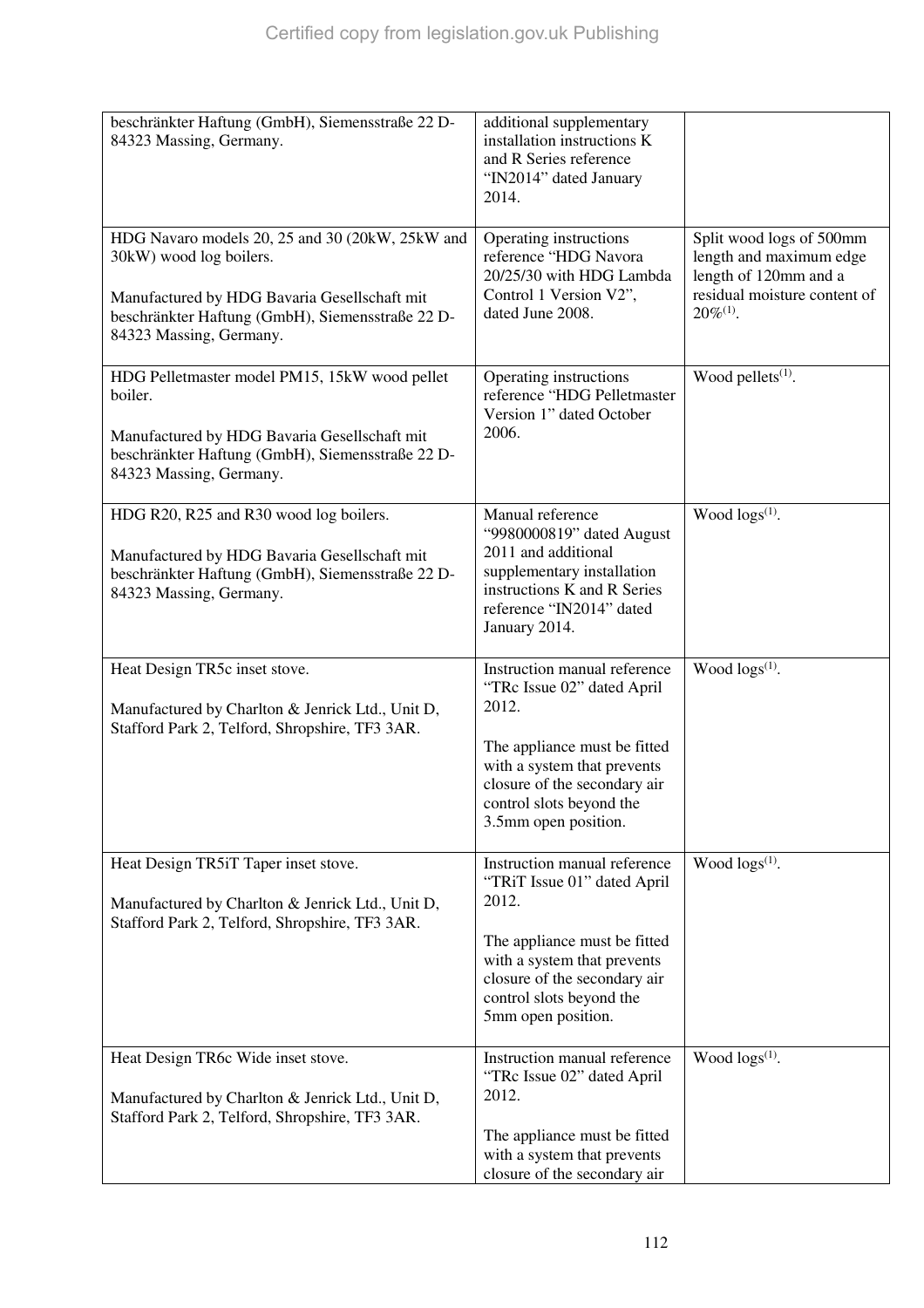|                                                                                                                                                                            | control slots beyond the<br>9mm open position.                                                                                                                                                                                              |                        |
|----------------------------------------------------------------------------------------------------------------------------------------------------------------------------|---------------------------------------------------------------------------------------------------------------------------------------------------------------------------------------------------------------------------------------------|------------------------|
| Heat Design of Dublin TR8 Curved Freestanding<br>Wood Burning Stove.<br>Manufactured by Charlton & Jenrick Ltd., Unit D,<br>Stafford Park 2, Telford, Shropshire, TF3 3AR. | Instruction manual reference<br>"HD TR Freestanding. Issue<br>01" dated January 2013.<br>The appliance must be fitted<br>with a mechanical stop to<br>prevent secondary air control<br>closure beyond the 5mm<br>open position.             | Wood $\log(s^{(1)})$ . |
| Heat Design of Dublin TR8c Cassette Inset Wood<br>Burning Stove.<br>Manufactured by Charlton & Jenrick Ltd., Unit D,<br>Stafford Park 2, Telford, Shropshire, TF3 3AR.     | Instruction manual reference<br>"TRc issue 03" dated July<br>2012.<br>The appliance must be fitted<br>with a mechanical stop to<br>prevent secondary air control<br>closure beyond the 1mm<br>open position.                                | Wood $\log(s^{(1)})$ . |
| Helios 5 4.6kW multi-fuel stove.<br>Manufactured by Percy Doughty & Co Limited,<br>Imperial Point, Express Trading Estate, Stone Hill<br>Road, Farnworth, Bolton, BL4 9TN. | <b>Installation and Operating</b><br>instructions dated 1 January<br>2016 reference "HELIOS<br><b>INSTRUCTION - REV D".</b>                                                                                                                 | Wood $\log s^{(1)}$ .  |
| Henley Achill Wood Burning Stove.<br>Manufactured by Henley Stoves Ltd., Ard Ri Marble,<br>Curraheen, Tralee, Co. Kerry, Ireland.                                          | Instruction manual reference<br>"Version 1" dated November<br>2012.<br>The appliance must be fitted<br>with a mechanical stop to<br>prevent closure of the<br>secondary air control slots<br>beyond the 50% open<br>position.               | Wood $\log(s^{(1)})$ . |
| Henley Druid 5 multifuel stove.<br>Manufactured by Henley Stoves Ltd., Ard Ri Marble,<br>Curraheen, Tralee, Co. Kerry, Ireland.                                            | User manual reference<br>"Version 2.0" dated May<br>2013.<br>The appliance must be fitted<br>with a mechanical stop to<br>prevent closure of the<br>secondary air control slot<br>beyond the 30% open<br>position.<br>User manual reference | Wood $\log s^{(1)}$ .  |
| Henley Druid 8 multifuel stove.<br>Manufactured by Henley Stoves Ltd., Ard Ri Marble,<br>Curraheen, Tralee, Co. Kerry, Ireland.                                            | "Version 2.0" dated June<br>2013.                                                                                                                                                                                                           | Wood $\log(s^{(1)})$ . |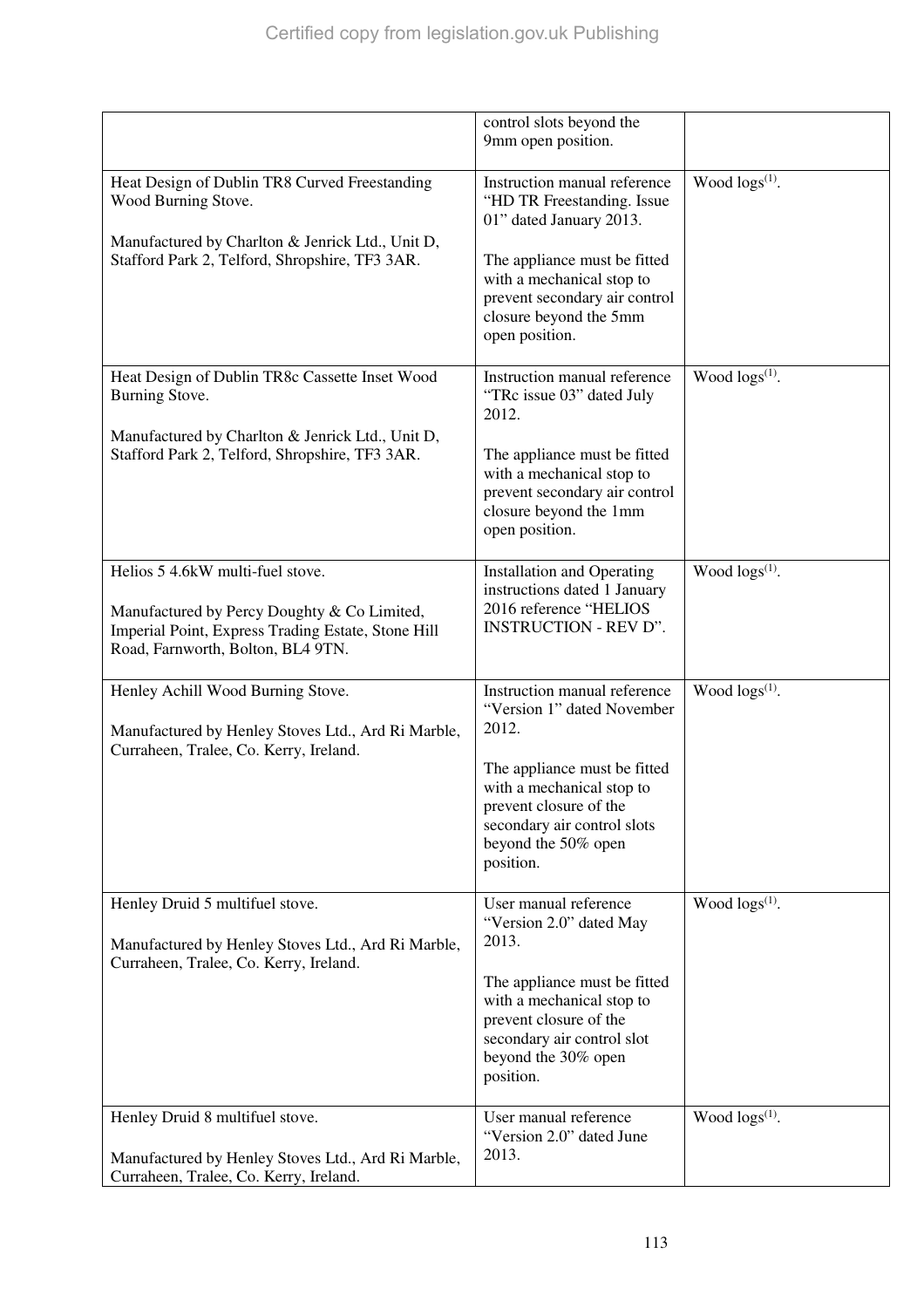|                                                                                                                                                                                       | The appliance must be fitted<br>with a mechanical stop to<br>prevent closure of the<br>secondary air control slot<br>beyond the 40% open<br>position.                                                                                                            |                                       |
|---------------------------------------------------------------------------------------------------------------------------------------------------------------------------------------|------------------------------------------------------------------------------------------------------------------------------------------------------------------------------------------------------------------------------------------------------------------|---------------------------------------|
| Hereford 5 and 7 multifuel stoves.<br>Manufactured by Broseley Fires Limited, First Floor,<br>Unit B Knights Court, Archers Way, Battlefield<br>Enterprise Park, Shrewsbury, SY1 3GA. | Installation & Operating<br>Instructions manual dated 8<br>July 2015 reference "Mar<br>14/GB Issue 5"<br>The appliance must be fitted<br>with a mechanical stop to<br>prevent closure of the<br>secondary air control slide<br>beyond the 10mm open<br>position. | Wood $\log(s^{(1)})$ .                |
| Hergom E-30 XS 4.9kW multi-fuel stove.<br>Manufactured by Industrias Hergóm, S.A, Soto de la<br>Marina, Cantabria, Spain.                                                             | Use and maintenance<br>instructions dated<br>01/05/2015 reference<br>"C03602.10.2015<br><b>VERSION 4".</b><br>The appliance must be fitted<br>with a mechanical stop to<br>prevent closure of the<br>secondary air control beyond<br>the 65mm open position.     | Wood $\log s^{(1)}$ .                 |
| Herz BioFire BF 500, BF 600, BF 800, and BF 1000.<br>Manufactured by Herz Energietechnik GmbH,<br>Herstraße 1, 7423 Pinkafeld Austria.                                                | Instruction manual reference<br>"Betriebsanleitung Biofire<br>500-1000 Biocontrol<br>Englisch V1.2.doc".                                                                                                                                                         | Wood chips and wood<br>$pellets(1)$ . |
| Herz Firematic 201, 249, 251, 299, 301 boilers.<br>Manufactured by Herz Energietechnik GmbH,<br>Herstraße 1, 7423 Pinkafeld Austria.                                                  | Operating instructions<br>manual reference<br>"Betriebsanleitung_firematic<br>_20-301_Touch_Englisch<br>V1 2 (2)" dated May 2013.                                                                                                                                | Wood chips and wood<br>$pellets(1)$ . |
| Herz Firematic 349 (349kW), 401 (401kW) and 499<br>(499kW) boilers.<br>Manufactured by Herz Energietechnik GmbH,<br>Herstraße 1, 7423 Pinkafeld Austria.                              | Operating Instructions dated<br>December 2014 reference<br>"Betriebsanleitung_Firemati<br>c_20_499_Touch_Englisch_<br>V1.4" and supplementary<br>document dated 28 April<br>2015 reference<br>"CleanAirAct1993_2015050<br>7H ERZ-ET".                            | Wood chips and wood<br>$pellets(1)$ . |
| Herz Firematic FM 80 and Herz Firematic FM 100.<br>Manufactured by Herz Energietechnik GmbH,                                                                                          | Assembly and installation<br>instructions "HERZ<br>firematic 20 - 101                                                                                                                                                                                            | Wood chips and wood<br>$pellets(1)$ . |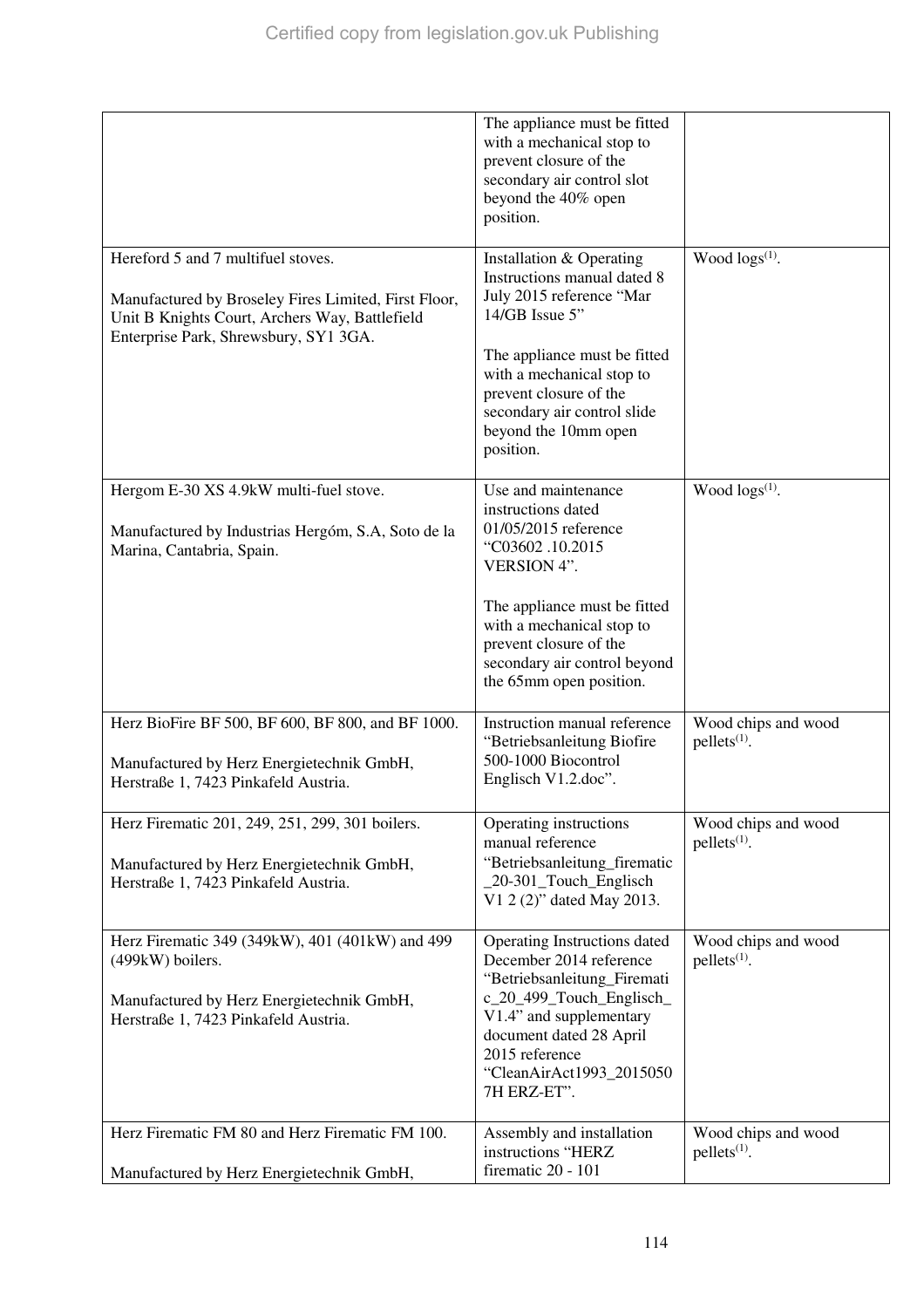| Herstraße 1, 7423 Pinkafeld Austria.                                                                                                                                                      | BioControl". Reference<br>"04.001", installation<br>instructions "Herz Firematic<br>$(1Ph) 20 - 101$ " and<br>operating instructions<br>"HERZ firematic 20 - 101<br>BioControl" reference<br>"Betriebsanleitung firematic<br>20 - 101 BioControl<br>Englisch V 2.53.doc". |                        |
|-------------------------------------------------------------------------------------------------------------------------------------------------------------------------------------------|---------------------------------------------------------------------------------------------------------------------------------------------------------------------------------------------------------------------------------------------------------------------------|------------------------|
| Hestia 5 EV-A5-CD1 wood burning stove.<br>Manufactured by Broseley Fires Limited, First Floor<br>Unit B, Knights Court, Archers Way, Battlefield<br>Enterprise Park, Shrewsbury, SY1 3GA. | Installation and operating<br>instructions manual<br>reference "Hestia EVA5/A7<br>Issue 1" dated 30 June 2014.<br>The appliance must be fitted<br>with a permanent stop to fix<br>the secondary air slide at a<br>minimum of 23mm open.                                   | Wood logs(1).          |
| Hestia 7 EV-A7-CD1 wood burning stove.<br>Manufactured by Broseley Fires Limited, First Floor<br>Unit B, Knights Court, Archers Way, Battlefield<br>Enterprise Park, Shrewsbury, SY1 3GA. | Installation and operating<br>instructions manual<br>reference "Hestia EVA5/A7<br>Issue 1" dated 30 June 2014.<br>The appliance must be fitted<br>with a permanent stop to fix<br>the secondary air slide at a<br>minimum of 50mm open.                                   | Wood $\log(s^{(1)})$ . |
| Heta Inspire 40 and Heta Inspire 45 stoves.<br>Manufactured by Heta A/S, Jupitervej 22, 7620<br>Lemvig, Denmark.                                                                          | Operating and installation<br>instruction manual reference<br>"Pevex1020/AH/ver1: Jan<br>2013" dated January 2013.<br>The appliance must be fitted<br>with a permanent stop to fix<br>the air control valve at $41\%$<br>open when in the fully<br>closed position.       | Wood $\log s^{(1)}$ .  |
| Heta Inspire 55 and 55H 6.3kW stoves.<br>Manufactured by Heta A/S, Jupitervej 22, 7620<br>Lemvig, Denmark.                                                                                | Operating Instructions dated<br>July 2015 reference<br>"Pevex1020/AH/ver2."<br>Fitted with a mechanical stop<br>to prevent air control closure<br>beyond the 41% open<br>position.                                                                                        | Wood $\log s^{(1)}$ .  |
| Heta Oura SCA 100 with side windows 7kW wood-<br>burning stove.<br>Manufactured by Heta A/S, Jupitervej 22, 7620                                                                          | Operating Instructions dated<br>18/12/2015 reference "0037-<br>1375".                                                                                                                                                                                                     | Wood $\log(s^{(1)})$ . |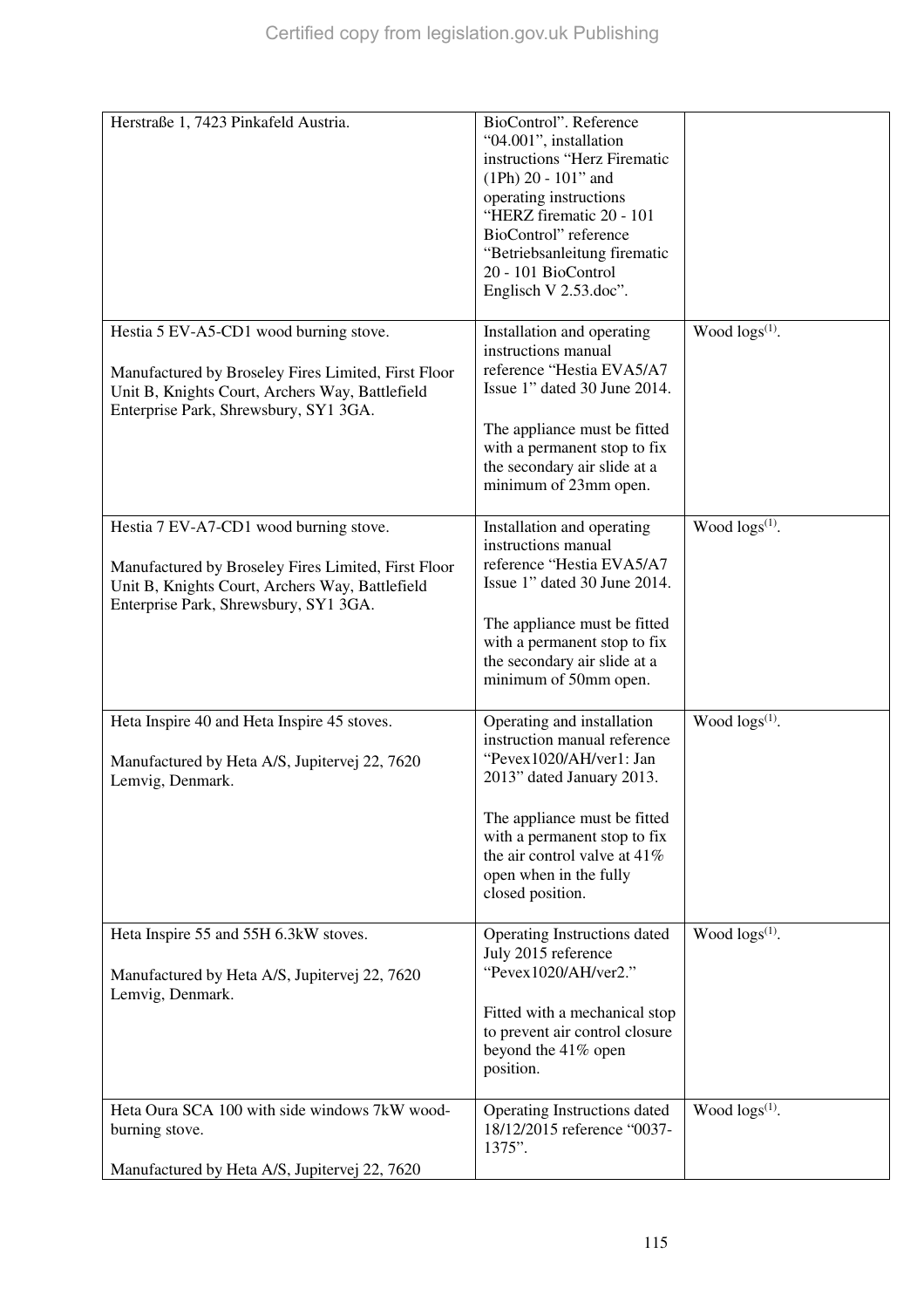| Lemvig, Denmark.                                                  | The appliance must be fitted<br>with permanent stop to fix<br>the secondary air control at<br>42% open in its minimum<br>position. |                        |
|-------------------------------------------------------------------|------------------------------------------------------------------------------------------------------------------------------------|------------------------|
| Heta Oura SCA 100 without side windows 7kW<br>wood-burning stove. | Operating Instructions dated<br>18/12/2015 reference "0037-<br>1375".                                                              | Wood $\log(s^{(1)})$ . |
| Manufactured by Heta A/S, Jupitervej 22, 7620<br>Lemvig, Denmark. | The appliance must be fitted<br>with permanent stop to fix<br>the secondary air control at<br>42% open in its minimum<br>position. |                        |
| Heta Oura SCA 200 with side windows 7kW wood-<br>burning stove.   | Operating Instructions dated<br>18/12/2015 reference "0037-<br>1375".                                                              | Wood $\log(s^{(1)})$ . |
| Manufactured by Heta A/S, Jupitervej 22, 7620<br>Lemvig, Denmark. | The appliance must be fitted<br>with permanent stop to fix<br>the secondary air control at<br>42% open in its minimum<br>position. |                        |
| Heta Oura SCA 200 without side windows 7kW<br>wood-burning stove. | Operating Instructions dated<br>18/12/2015 reference "0037-<br>1375".                                                              | Wood $\log s^{(1)}$ .  |
| Manufactured by Heta A/S, Jupitervej 22, 7620<br>Lemvig, Denmark. | The appliance must be fitted<br>with permanent stop to fix<br>the secondary air control at<br>42% open in its minimum<br>position. |                        |
| Heta Oura SCA 300 with side windows 7kW wood-<br>burning stove.   | Operating Instructions dated<br>18/12/2015 reference "0037-<br>1375".                                                              | Wood $\log(s^{(1)})$ . |
| Manufactured by Heta A/S, Jupitervej 22, 7620<br>Lemvig, Denmark. | The appliance must be fitted<br>with permanent stop to fix<br>the secondary air control at<br>42% open in its minimum<br>position. |                        |
| Heta Oura SCA 300 without side windows 7kW<br>wood-burning stove. | Operating Instructions dated<br>18/12/2015 reference "0037-<br>1375".                                                              | Wood $\log(s^{(1)})$ . |
| Manufactured by Heta A/S, Jupitervej 22, 7620<br>Lemvig, Denmark. | The appliance must be fitted<br>with permanent stop to fix<br>the secondary air control at<br>42% open in its minimum<br>position. |                        |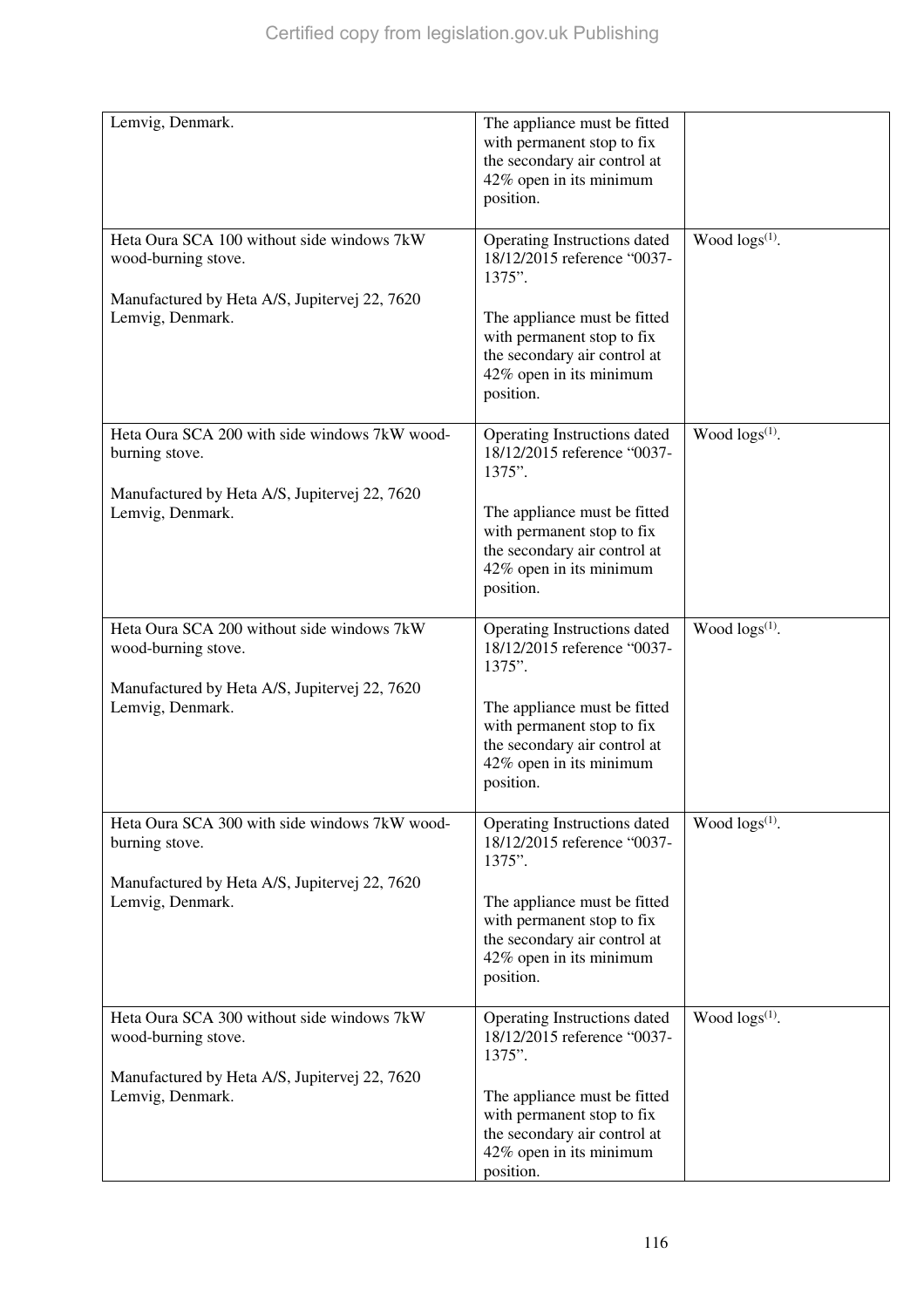| Heta Scandia 6304 2015 SCA 4.5 kW wood-burning<br>stove.<br>Manufactured by Heta A/S, Jupitervej 22, 7620<br>Lemvig, Denmark.        | Operating Instructions dated<br>18/12/2015 reference "0037-<br>1206".<br>The appliance must be fitted<br>with permanent stop to fix<br>the secondary air control at<br>61% open in its minimum<br>position.                                     | Wood $\log(s^{(1)})$ .    |
|--------------------------------------------------------------------------------------------------------------------------------------|-------------------------------------------------------------------------------------------------------------------------------------------------------------------------------------------------------------------------------------------------|---------------------------|
| Heta Scanline 7D, 7AD, 7BD, 7CD and 7DD wood<br>burning stoves.<br>Manufactured by Heta A/S, Jupitervej 22, 7620<br>Lemvig, Denmark. | Instruction manual reference<br>"Pevex1006/AH/ver2" dated<br>June 2011.<br>The appliance must be fitted<br>with permanent stops to<br>ensure that the primary and<br>secondary air controls do not<br>close beyond 95% and 50%<br>respectively. | Dry wood $\log s^{(1)}$ . |
| Heta Scanline 500D, 510D, 520D and 530D wood<br>burning stoves.<br>Manufactured by Heta A/S, Jupitervej 22, 7620<br>Lemvig, Denmark. | Instruction manual reference<br>"Pevex1005/AH/ver2" dated<br>June 2011.<br>The appliance must be fitted<br>with permanent stops to<br>ensure that the primary and<br>secondary air controls do not<br>close beyond 95% and 50%<br>respectively. | Dry wood $\log s^{(1)}$ . |
| Heta Scanline 800;<br>Heta Scanline 810 standard;<br>Heta Scanline 810 with high ash door and soapstone;                             | Instruction manual reference<br>"Pevex1019/AH/ver1" dated<br>January 2013.<br>The appliance must be fitted<br>with a permanent stop to fix                                                                                                      | Wood $\log(s^{(1)})$ .    |
| Heta Scanline 820 baking oven;<br>Heta Scanline 820 with soapstone and baking oven;                                                  | the air control at 31% open<br>when in the fully closed<br>position.                                                                                                                                                                            |                           |
| Heta Scanline 820 accumulation;                                                                                                      |                                                                                                                                                                                                                                                 |                           |
| Heta Scanline 820 soapstone and accumulation;                                                                                        |                                                                                                                                                                                                                                                 |                           |
| Heta Scanline 820 with shelf;<br>Heta Scanline 820 soapstone and shelf;                                                              |                                                                                                                                                                                                                                                 |                           |
| Heta Scanline 830 extra accumulation;                                                                                                |                                                                                                                                                                                                                                                 |                           |
| Heta Scanline 830 extra accumulation and soapstone;                                                                                  |                                                                                                                                                                                                                                                 |                           |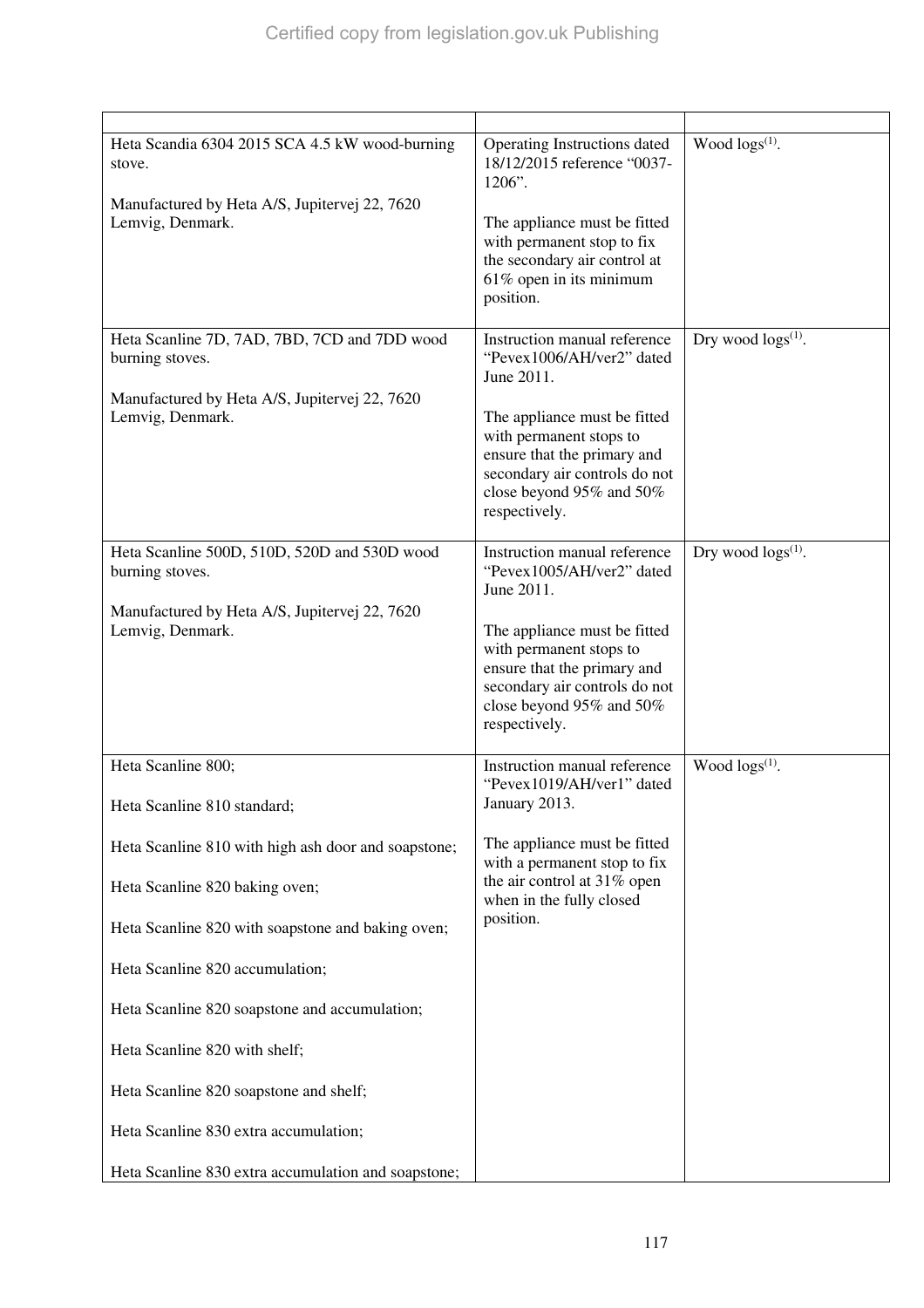| Heta Scanline 840 high ash door and shelf;                         |                                                                            |                        |
|--------------------------------------------------------------------|----------------------------------------------------------------------------|------------------------|
| Heta Scanline 840 high ash door, shelf and soapstone;              |                                                                            |                        |
| Heta Scanline 840 high ash door and accumulation;                  |                                                                            |                        |
| Heta Scanline 840 high ash door, accumulation and<br>soapstone;    |                                                                            |                        |
| Heta Scanline 840 baking oven with high ash door;                  |                                                                            |                        |
| Heta Scanline 840 baking oven with high ash door<br>and soapstone; |                                                                            |                        |
| Heta Scanline 850 on pedestal;                                     |                                                                            |                        |
| Heta Scanline 850 soapstone on pedestal;                           |                                                                            |                        |
| Heta Scanline 80;                                                  |                                                                            |                        |
| Heta Scanline 80 B; and                                            |                                                                            |                        |
| Heta Scanline 80 BF wood burning stoves.                           |                                                                            |                        |
| Manufactured by Heta A/S, Jupitervej 22, 7620<br>Lemvig, Denmark.  |                                                                            |                        |
|                                                                    |                                                                            |                        |
|                                                                    |                                                                            |                        |
| Heta Scanline 810 with high ash door and ceramic;                  | Instruction manual reference<br>"Pevex1019/AH/ver1" dated<br>January 2013. | Wood $\log(s^{(1)})$ . |
| Heta Scanline 820 with baking oven and ceramic;                    |                                                                            |                        |
| Heta Scanline 820 with thermastone and ceramic;                    | The appliance must be fitted<br>with a permanent stop to fix               |                        |
| Heta Scanline 820 with shelf and top in sandstone;                 | the air control at 31% open<br>when in the fully closed                    |                        |
| Heta Scanline 820 with shelf, ceramic;                             | position.                                                                  |                        |
| Heta Scanline 830 with extra thermastone and top in<br>soapstone;  |                                                                            |                        |
| Heta Scanline 830 with extra thermastone and<br>ceramic;           |                                                                            |                        |
| Heta Scanline 840 high ash door, shelf and ceramic;                |                                                                            |                        |
| Heta Scanline 840 high ash door, thermastone and<br>ceramic;       |                                                                            |                        |
| Heta Scanline 840 high ash door, baking oven and<br>ceramic;       |                                                                            |                        |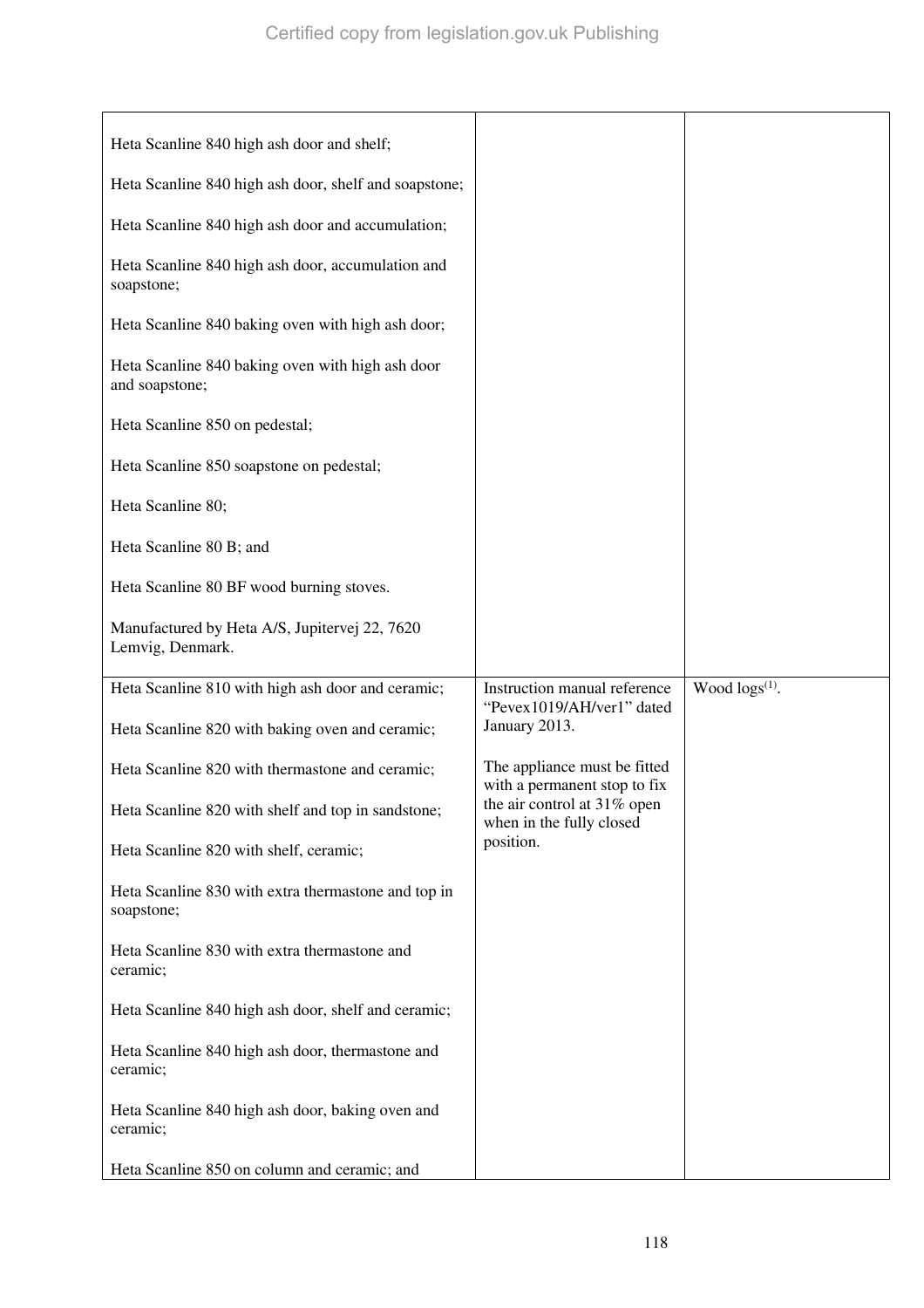| Heta Scanline 850 on turntable column and ceramic<br>wood burning stoves.<br>Manufactured by Heta A/S, Jupitervej 22, 7620<br>Lemvig Denmark.<br>Heta Scanline 800 Aqua and Heta Scanline 800 Aqua<br>low boiler stoves.<br>Manufactured by Heta A/S, Jupitervej 22, 7620<br>Lemvig, Denmark. | Instruction manual reference<br>"Pevex1018/AH/ver1" dated<br>January 2013.<br>The appliance must be fitted<br>with a permanent stop to fix<br>the air control at 52% open<br>when in the fully closed                                         | Wood $\log(s^{(1)})$ .                                       |
|-----------------------------------------------------------------------------------------------------------------------------------------------------------------------------------------------------------------------------------------------------------------------------------------------|-----------------------------------------------------------------------------------------------------------------------------------------------------------------------------------------------------------------------------------------------|--------------------------------------------------------------|
| Hi-Flame Inset Convector model number HF 5902<br>4.9kW inset room heater.<br>Manufactured by Hi-Flame Fireplace UK Limited,<br>Unit 5A, Holmes Chapel Business Park, Manor Lane,<br>Holmes Chapel, Cheshire, CW4 8AF.                                                                         | position.<br>Instruction manual reference<br>"HF5902/UK-NI-<br>ROI/V3.18-07-14" dated<br>June 2014.<br>The appliance must be fitted<br>with a mechanical stop to<br>prevent secondary air control<br>closure beyond the 5mm<br>open position. | Wood $\log(s^{(1)})$ .                                       |
| Highland Biomass Solutions Bio-Flame 28 Wood<br>Pellet Boiler.<br>Manufactured by Wood Energy Solutions Ltd.,<br>Donaskeigh, Co. Tipperary, Ireland.                                                                                                                                          | Installation and operation<br>manual reference "Version<br>2.1" dated July 2013.                                                                                                                                                              | Wood pellets $(1)$ .                                         |
| Highland Biomass Solutions Bio-Flame 55, 85, 100,<br>125, & 199 Wood Pellet Boilers.<br>Manufactured by Wood Energy Solutions Ltd.,<br>Donaskeigh, Tipperary, Co. Tipperary, Ireland.                                                                                                         | Installation, operation and<br>servicing instructions<br>reference "Manual Edition:<br><b>Bio-Flame Commercial</b><br>Series" dated July 2013.                                                                                                | Wood pellets $(1)$ .                                         |
| Highlander 3 Enviro-burn smoke exempt multi fuel<br>stove.<br>Manufactured by Dunsley Heat Ltd., Bridge Mills,<br>Huddersfield Road, Holmfirth, Yorkshire, HD9 3TW.                                                                                                                           | Instruction manual reference<br>"ENVIRO 3 DB005" dated<br>11 February 2013.<br>The appliance must be fitted<br>with a system preventing<br>closure of the secondary air<br>control beyond the 3mm<br>open position.                           | Wood $\log(s^{(1)})$ .                                       |
| Highlander 5 Clean Burn.<br>Manufactured by Dunsley Heat Ltd., Bridge Mills,<br>Huddersfield Road, Holmfirth, Yorkshire, HD9 3TW.                                                                                                                                                             | Instruction manual reference<br>"Highlander. The Dunsley-<br>Enviroburn-5. Clean Burn<br>Stove Installation and<br>operating instructions, D12-                                                                                               | Wood logs conforming to<br>BS EN 13240:2001 <sup>(1)</sup> . |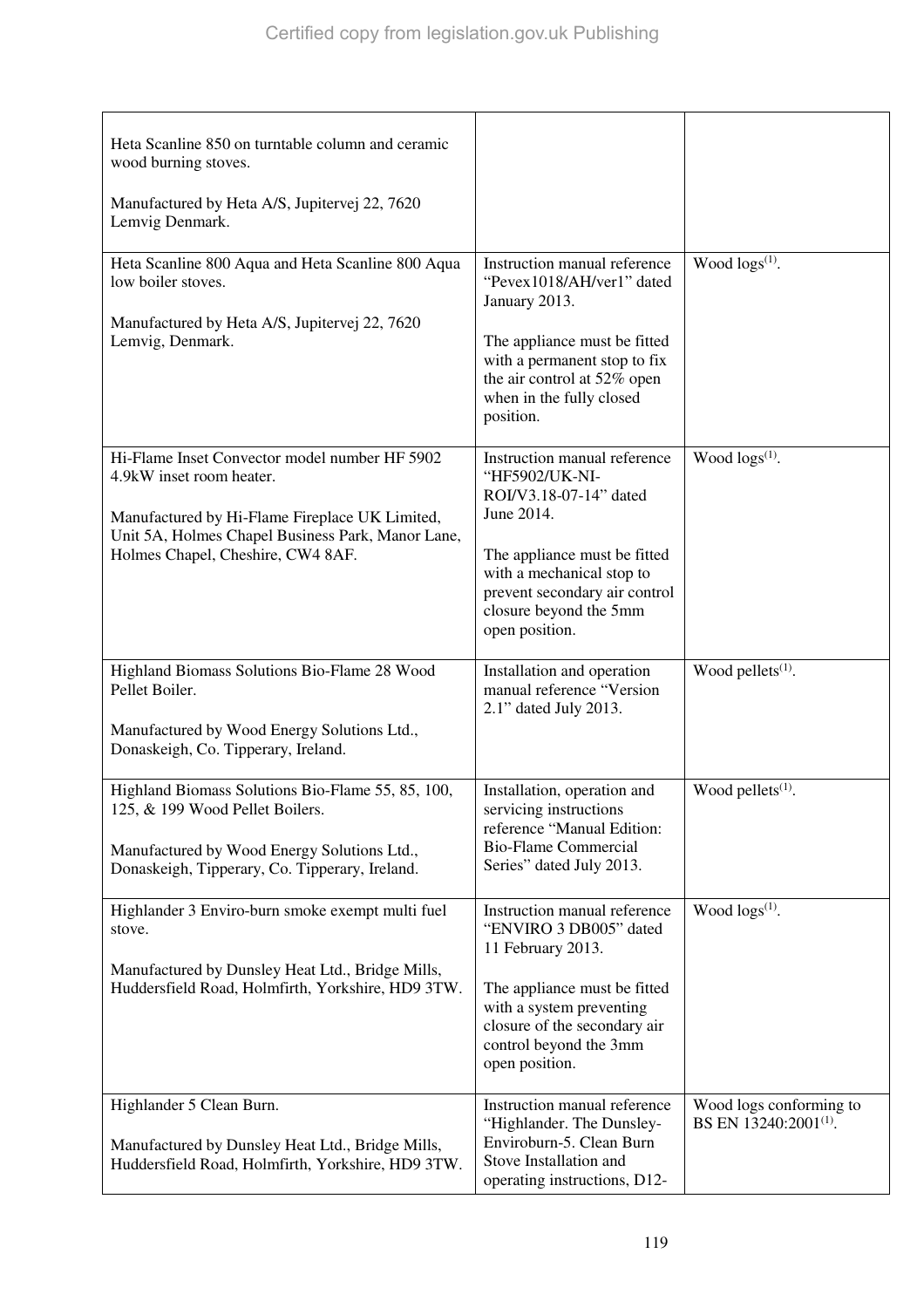|                                                                                                                                                                                   | 01-09, D060-01-09, D13-01-<br>09, D12-12-08."                                                                                                                                                                 |                           |
|-----------------------------------------------------------------------------------------------------------------------------------------------------------------------------------|---------------------------------------------------------------------------------------------------------------------------------------------------------------------------------------------------------------|---------------------------|
| Highlander 5 Enviro-burn SOLO Slimline smoke<br>exempt multi fuel stove.<br>Manufactured by Dunsley Heat Ltd., Bridge Mills,<br>Huddersfield Road, Holmfirth, Yorkshire, HD9 3TW. | Instruction manual reference<br>"ENVIRO 5 DB002" dated 2<br>February 2013.<br>The appliance must be fitted<br>with a system preventing                                                                        | Wood $\log(s^{(1)})$ .    |
|                                                                                                                                                                                   | closure of the secondary air<br>control beyond the 3mm<br>open position.                                                                                                                                      |                           |
| Highlander 7 Enviroburn Solo multi-fuel stove<br>(product codes 00325, 00326 and 00327).<br>Manufactured by Dunsley Heat Ltd., Bridge Mills,                                      | Installation and operating<br>instructions manual<br>reference "ENVIRO 7<br>DB001" dated 15 June 2012.                                                                                                        | Dry wood $\log s^{(1)}$ . |
| Huddersfield Road, Holmfirth, Yorkshire, HD9 3TW.                                                                                                                                 | The appliance must be fitted<br>with a mechanical stop to<br>prevent closure of the<br>secondary air-wash beyond<br>2mm. Four fixed 5mm<br>diameter air holes are<br>provided for the tertiary air<br>supply. |                           |
| Highlander 8 Enviro-burn Solo 8.1kW multifuel<br>stove.<br>Manufactured by Dunsley Heat Limited, Bridge Mills,<br>Huddersfield Road, Holmfirth, Huddersfield, HD9<br>3TW.         | Installation and operating<br>instructions manual<br>reference "ENVIRO 8<br>DB010" dated 15 October<br>2014.                                                                                                  | Wood $\log s^{(1)}$ .     |
|                                                                                                                                                                                   | A mechanical stop to prevent<br>closure beyond the 3mm<br>open position must be<br>implemented.                                                                                                               |                           |
| Hillandale Silverdale 5SE, Amalia 5 and Oppdal 5<br>woodburning stoves.                                                                                                           | Instruction manual reference<br>"GB12A Version 1" dated<br>February 2013.                                                                                                                                     | Wood $\log(s^{(1)})$ .    |
| Manufactured by Broseley Fires Ltd., Knights Way,<br>Battlefield Enterprise Park, Shrewsbury, Shropshire,<br>SY13AB.                                                              | The appliance must be fitted<br>with a permanent stop to<br>prevent closure of the<br>secondary air slide beyond<br>the 23mm open position.                                                                   |                           |
| Hillandale Silverdale 7SE, Amalia 7 and Oppdal 7<br>woodburning stoves.                                                                                                           | Instruction manual reference<br>"GB12A Version 1" dated<br>February 2013.                                                                                                                                     | Wood $\log(s^{(1)})$ .    |
| Manufactured by Broseley Fires Ltd., Knights Way,<br>Battlefield Enterprise Park, Shrewsbury, Shropshire,<br>SY1 3AB.                                                             | The appliance must be fitted<br>with a permanent stop to<br>prevent closure of the                                                                                                                            |                           |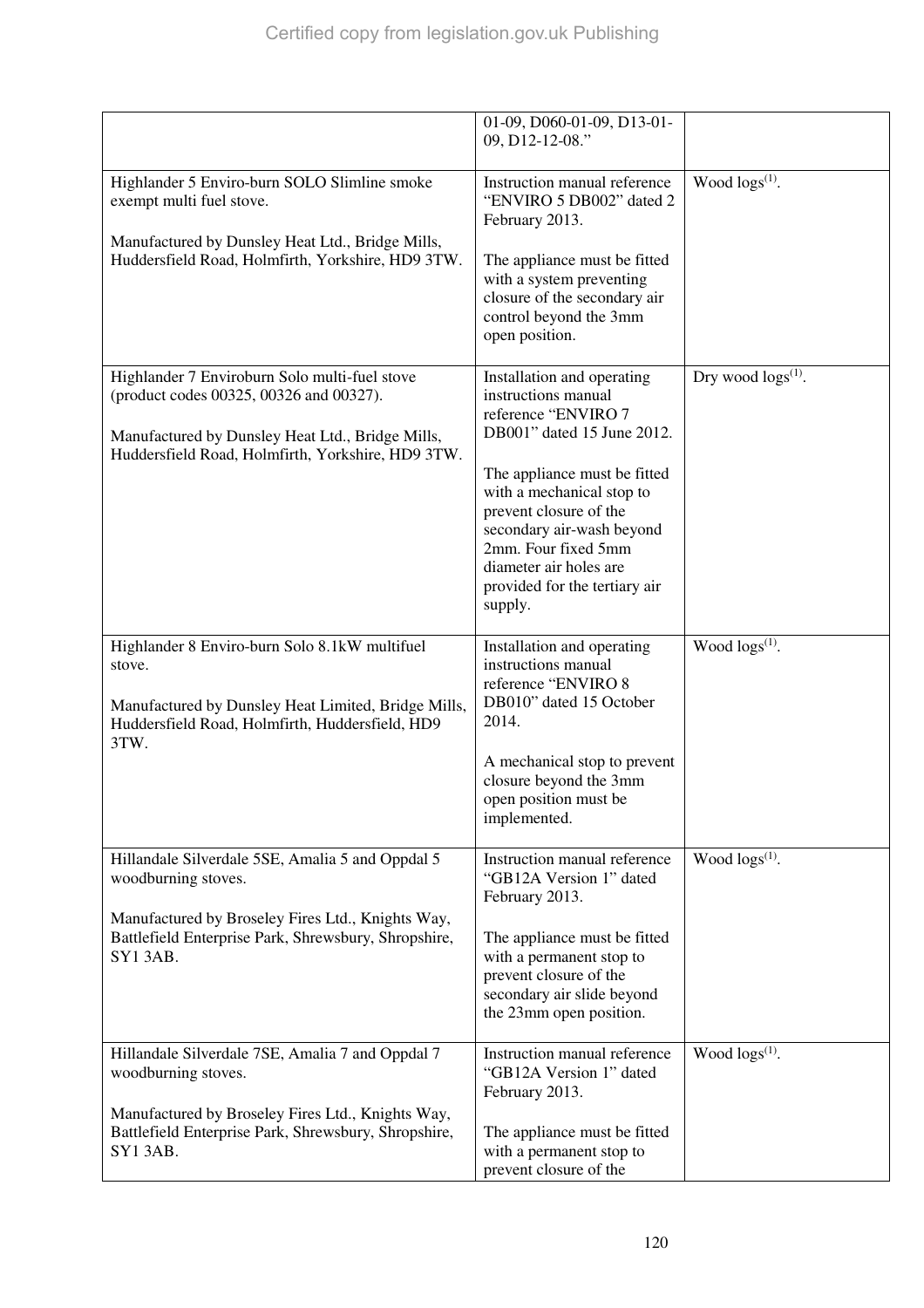|                                                                                                                                                                                                                                                                                                                                                                                                                                                                                                                                                                     | secondary air slide beyond<br>the 50mm open position.                                                                                                                                                                                                                                                                                |                        |
|---------------------------------------------------------------------------------------------------------------------------------------------------------------------------------------------------------------------------------------------------------------------------------------------------------------------------------------------------------------------------------------------------------------------------------------------------------------------------------------------------------------------------------------------------------------------|--------------------------------------------------------------------------------------------------------------------------------------------------------------------------------------------------------------------------------------------------------------------------------------------------------------------------------------|------------------------|
| Hopwood Multifuel Stove Model HW1MF.<br>Manufactured by ACR Heat Products Ltd., Unit 1,<br>Weston Works, Weston Lane, Tyseley, Birmingham,<br>B11 3RP.                                                                                                                                                                                                                                                                                                                                                                                                              | Instruction manual reference<br>"HW1MF 0101" dated 17<br>July 2013.<br>The appliance must be fitted<br>with a permanent stop to the<br>secondary air slider to<br>prevent closure beyond the<br>5mm open position and the<br>tertiary air openings at the<br>rear of the appliance are<br>fixed at 50% open.                         | Wood $\log(s^{(1)})$ . |
| Hörby Model F9473 N, Borgholm II model F9473 E,<br>Torino model F9473 I, Loholm model F9473 L,<br>Ulsborg model F9473 2, Augsburg model F9473 K,<br>Nancy model F9472 O, Passau model F9472 R, Basel<br>II model F9472 H, Skal II model F9472 P, Nancy II<br>model F9472 Y, Domino IIFS model F9472 V and<br>Colmar model F9472 X 5kW multifuel stoves<br>NB: addition of 'Colmar' model F9472 X further<br>to notification dated 6 August 2015.<br>Manufactured by THORMA Vyroba k.s., Šavol'ská<br>cesta 323/1, 986 01, Fil'akovo-Priemyselný obvod,<br>Slovakia. | <b>Installation and Operation</b><br>Manual dated 27 July 2015<br>reference "HORBY -<br>Version A".<br>The appliance must be fitted<br>with a mechanical stop to<br>prevent closure of the air<br>control lever beyond the<br>3mm open position.<br>NB: correction to 3mm<br>from 30mm - see<br>notification dated 6 August<br>2015. | Wood $\log(s^{(1)})$ . |
| Horse Flame Little Artemis model number HF277-SE<br>wood burning stove.<br>Manufactured by Hi-Flame Fireplace UK Ltd., Unit<br>5A, Holmes Chapel Business Park, Manor Lane,<br>Holmes Chapel, Cheshire, CW4 8AF.                                                                                                                                                                                                                                                                                                                                                    | Instruction manual reference<br>"AL905-SE/UK-NI-ROI/V2-<br>$D.18-07-12$ " dated July<br>2012.<br>The appliance must be fitted<br>with a mechanical stop to<br>prevent closure of the<br>secondary air control beyond<br>the 3mm open position.                                                                                       | Wood $\log(s^{(1)})$ . |
| Horse Flame Precision 1 model number HF905-SE.<br>Manufactured by Henan Hi-Flame Metal Co. Ltd.,<br>Eastside, Yugang Avenue, Airport District, Zheng<br>Zhou 451163, Henan, China.                                                                                                                                                                                                                                                                                                                                                                                  | Instruction manual reference<br>"HF905/UK-NI-ROI/V2.1-<br>06-11" dated June 2011.<br>The appliance must be fitted<br>with a mechanical stop to<br>prevent closure of the main<br>air control beyond the 50%<br>open position.                                                                                                        | Wood logs(1).          |
| Horse Flame Precision II model number HF907-SE<br>wood burning stove.                                                                                                                                                                                                                                                                                                                                                                                                                                                                                               | Instruction manual reference<br>"HF907-SE/UK-NI-ROI/V3-                                                                                                                                                                                                                                                                              | Wood $\log(s^{(1)})$ . |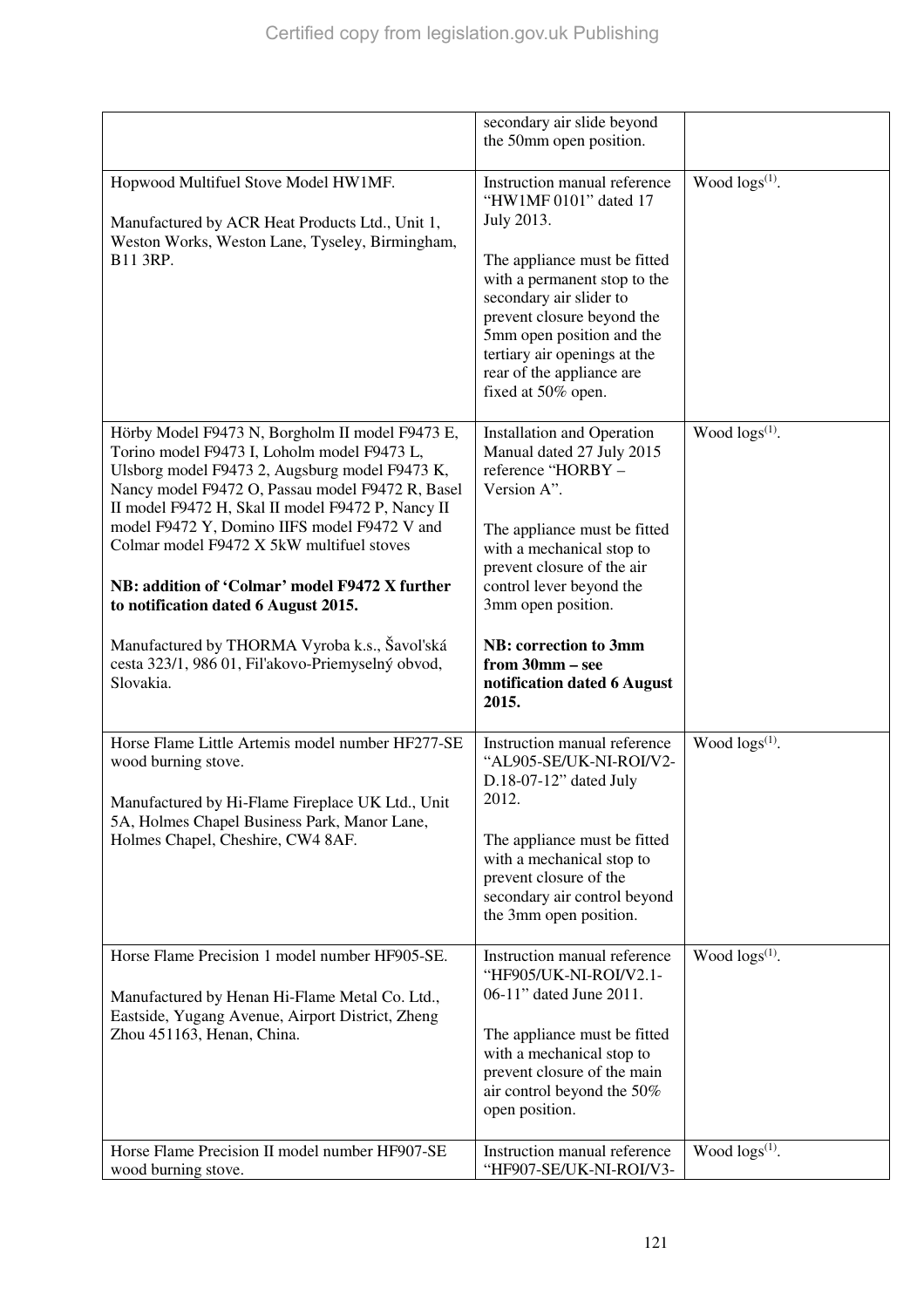| Manufactured by Hi-Flame Fireplace UK Ltd., Unit<br>5A, Holmes Chapel Business Park, Manor Lane,<br>Holmes Chapel, Cheshire, CW4 8AF. | D. 14-07-12" dated July<br>2012.<br>The appliance must be fitted<br>with a mechanical stop to                                   |                        |
|---------------------------------------------------------------------------------------------------------------------------------------|---------------------------------------------------------------------------------------------------------------------------------|------------------------|
|                                                                                                                                       | prevent secondary air control<br>closure beyond the 20%<br>open position, and a 70mm<br>opening of the door rope seal           |                        |
|                                                                                                                                       | to allow a constant flow of<br>air.                                                                                             |                        |
| Hothouse 06C inset stove.<br>Manufactured by Heat Design Ltd., 30 Hawthorn<br>Road, Western Industrial Estate, Naas Road, Dublin      | Instruction manual reference<br>"HH06C" dated 26 July<br>2012.                                                                  | Wood $\log(s^{(1)})$ . |
| 12, Ireland.                                                                                                                          | The appliance must be fitted<br>with a permanent stop to<br>prevent closure of the<br>secondary air control beyond<br>20% open. |                        |
| Hothouse 4SE stove.<br>Manufactured by Heat Design Ltd., 30 Hawthorn                                                                  | Instruction manual reference<br>"HH468SE" dated 25 July<br>2012.                                                                | Wood logs(1).          |
| Road, Western Industrial Estate, Naas Road, Dublin<br>12, Ireland.                                                                    | The appliance must be fitted<br>with a system to prevent<br>closure of the secondary air<br>control beyond 5mm open.            |                        |
| Hothouse 6SE stove.<br>Manufactured by Heat Design Ltd., 30 Hawthorn<br>Road, Western Industrial Estate, Naas Road, Dublin            | Instruction manual reference<br>"HH468SE" dated 25 July<br>2012.                                                                | Wood $\log(s^{(1)})$ . |
| 12, Ireland.                                                                                                                          | The appliance must be fitted<br>with a system to prevent<br>closure of the secondary air<br>control beyond 75% from<br>closed.  |                        |
| Hothouse 8SE stove.<br>Manufactured by Heat Design Ltd., 30 Hawthorn<br>Road, Western Industrial Estate, Naas Road, Dublin            | Instruction manual reference<br>"HH468SE" dated 25 July<br>2012.                                                                | Wood $\log(s^{(1)})$ . |
| 12, Ireland.                                                                                                                          | The appliance must be fitted<br>with a system to prevent<br>closure of the secondary air<br>control beyond 25% from<br>closed.  |                        |
| Hothouse 11C inset stove.<br>Manufactured by Heat Design Ltd., 30 Hawthorn<br>Road, Western Industrial Estate, Naas Road, Dublin      | Instruction manual reference<br>"HH11C" dated 26 July<br>2012.                                                                  | Wood $\log(s^{(1)})$ . |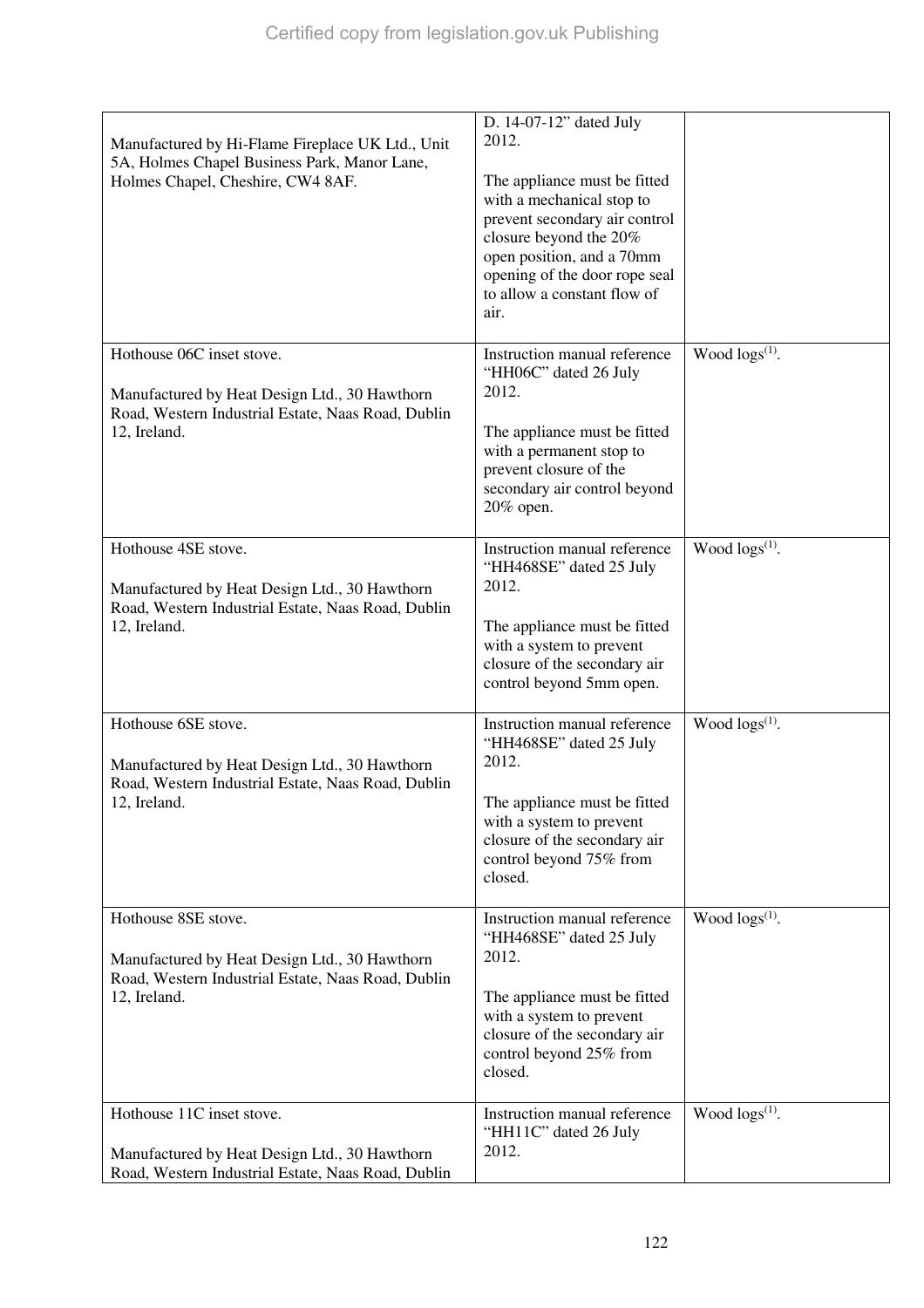| 12, Ireland.                                                                                                                                                      | The appliance must be fitted<br>with a permanent stop to<br>prevent closure of the<br>secondary air control beyond<br>20% open.                                                                                                         |                        |
|-------------------------------------------------------------------------------------------------------------------------------------------------------------------|-----------------------------------------------------------------------------------------------------------------------------------------------------------------------------------------------------------------------------------------|------------------------|
| Hothouse Breeze 4SE Multi-fuel stove.<br>Manufactured by Heat Design Ltd., 30 Hawthorn<br>Road, Western Industrial Estate, Naas Road, Dublin<br>12, Ireland.      | Installation and operating<br>instruction manual reference<br>"HHB468SE" dated 2 May<br>2013.<br>The appliance must be fitted<br>with a mechanical stop to<br>prevent secondary air control<br>closure beyond the 5mm<br>open position. | Wood $\log(s^{(1)})$ . |
| Hothouse Breeze 5i Multi-fuel inset stove.<br>Manufactured by Heat Design Ltd., 30 Hawthorn<br>Road, Western Industrial Estate, Naas Road, Dublin<br>12, Ireland. | Installation and operating<br>instruction manual reference<br>"HHB5i" dated 2 May 2013.<br>The appliance must be fitted<br>with a mechanical stop to<br>prevent secondary air control<br>closure beyond the 3.5mm<br>open position.     | Wood $\log(s^{(1)})$ . |
| Hothouse Breeze 6SE Multi-fuel stove.<br>Manufactured by Heat Design Ltd., 30 Hawthorn<br>Road, Western Industrial Estate, Naas Road, Dublin<br>12, Ireland.      | Installation and operating<br>instruction manual reference<br>"HHB468SE" dated 2 May<br>2013.<br>The appliance must be fitted<br>with a mechanical stop to<br>prevent secondary air control<br>closure beyond the 25%<br>open position. | Wood $\log s^{(1)}$ .  |
| Hothouse Breeze 8SE Multi-fuel stove.<br>Manufactured by Heat Design Ltd., 30 Hawthorn<br>Road, Western Industrial Estate, Naas Road, Dublin<br>12, Ireland.      | Installation and operating<br>instruction manual reference<br>"HHB468SE" dated 2 May<br>2013.<br>The appliance must be fitted<br>with a mechanical stop to<br>prevent secondary air control<br>closure beyond the 75%<br>open position. | Wood $\log(s^{(1)})$ . |
| Hothouse HH5i Multi-fuel inset stove.<br>Manufactured by Heat Design Ltd., 30 Hawthorn<br>Road, Western Industrial Estate, Naas Road, Dublin<br>12, Ireland.      | Installation and operating<br>instruction manual reference<br>"HH5i" dated 2 May 2013.<br>The appliance must be fitted<br>with a mechanical stop to                                                                                     | Wood $\log s^{(1)}$ .  |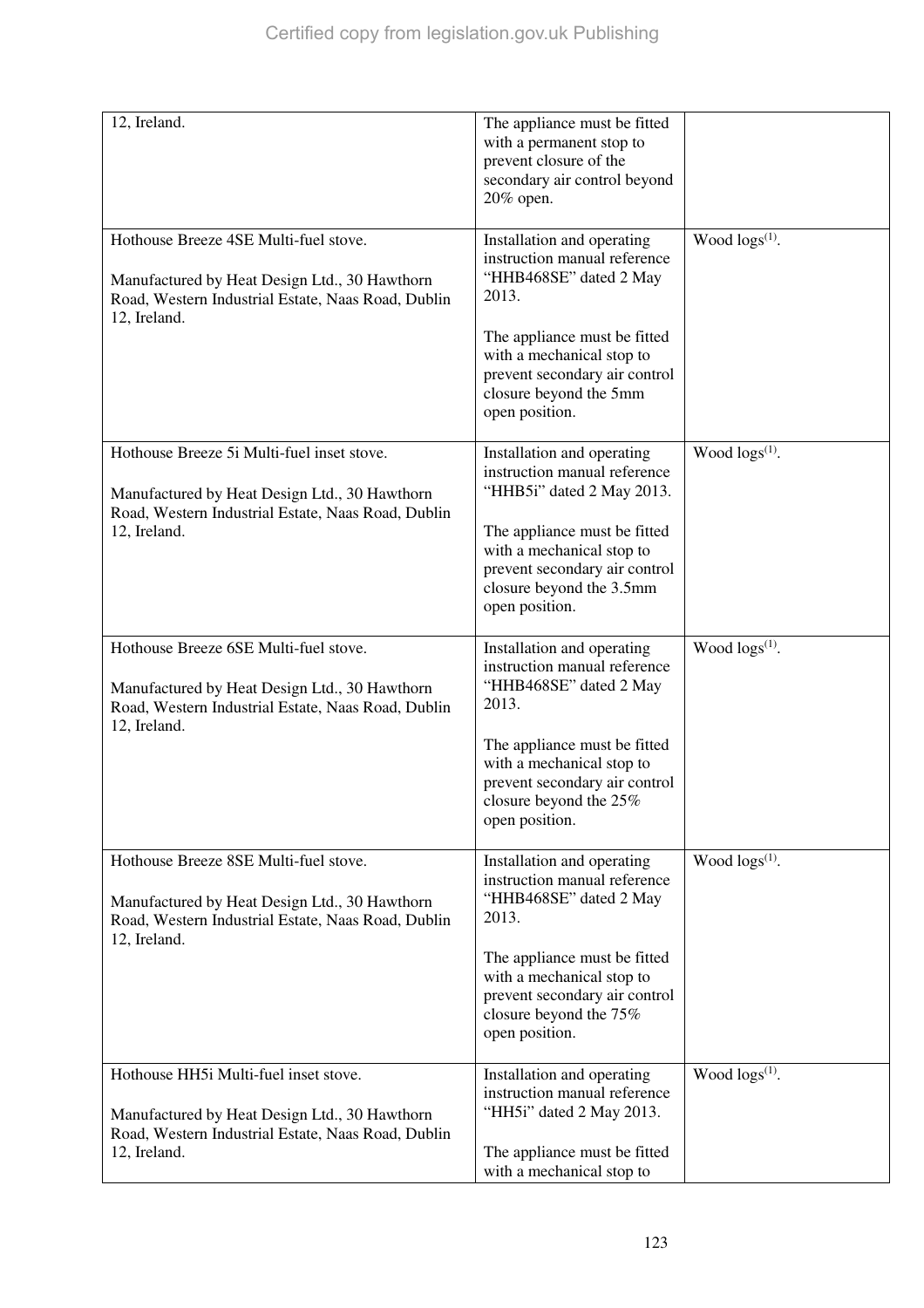|                                                                                                                                                   | prevent secondary air control<br>closure beyond the 3.5mm<br>open position.                                                                                                                                                                       |                                                              |
|---------------------------------------------------------------------------------------------------------------------------------------------------|---------------------------------------------------------------------------------------------------------------------------------------------------------------------------------------------------------------------------------------------------|--------------------------------------------------------------|
| Hotpod Unlimited; Hotpod Limited Edition.<br>Manufactured by Hotpod LLP, PO Box 137, St Ives,<br>Cornwall, TR26 2WW.                              | Instruction manual reference<br>"Version 3" dated June<br>2011.                                                                                                                                                                                   | Wood $\log s^{(1)}$ .                                        |
| Hoval AgroLyt 20, 25, 35, 45 and 50.<br>Manufactured by Hoval AG, Austrasse 70, 9490<br>Vaduz, Liechtenstein.                                     | Manufacturer's technical<br>information and installation<br>instructions reference "4 205<br>194/00" dated January 2006<br>and reference "4 205<br>193/00" dated June 2006.                                                                       | Wood logs with less than<br>$20\%$ moisture <sup>(1)</sup> . |
| Hoval BioLyt Wood Pellet Boiler.<br>Manufactured by Hoval UK Ltd., Northgate, Newark,<br>Nottinghamshire, NG24 1JN.                               | Instruction manual reference<br>"Hoval Operating<br>Instructions, wood pellet<br>heating boiler BioLyt<br>$(50,70,120,140,160)$ " dated 3<br>July 2008 and reference<br>"Technical information<br>assembly instructions" dated<br>3 October 2009. | Wood pellets <sup>(1)</sup> .                                |
| Hoval BioLyt 8, 13, 15, 23, 25, 31 & 36 Wood Pellet<br>Boiler.<br>Manufactured by Hoval UK Ltd., Northgate, Newark,<br>Nottinghamshire, NG24 1JN. | Operating instructions<br>reference "No: 4 211 326/01-<br>10/13" dated October 2013.                                                                                                                                                              | Wood pellets <sup>(1)</sup> .                                |
| Hoval BioLyt 50 and 70 models.<br>Manufactured by Hoval AG, Austrasse 70, 9490<br>Vaduz, Liechtenstein.                                           | Manufacturer's technical<br>information and installation<br>instructions references "4<br>204 794/01" and "4 204<br>793/02" dated June 2007.                                                                                                      | Wood pellets <sup>(1)</sup> .                                |
| Hoval BioLyt 50 Wood Pellet Boiler (49kW thermal<br>output).<br>Manufactured by Hoval AG, Austrasse 70, 9490<br>Vaduz, Liechtenstein.             | Manufacturer's technical<br>information and installation<br>instructions reference "4<br>204794/00" dated October<br>2005 and operating<br>instructions reference "4 204<br>793/01" dated January 2006.                                           | Wood pellets $(1)$ .                                         |
| Hoval BioLyt 160 pellet boiler.<br>Manufactured by Hoval UK Ltd., Northgate, Newark,<br>Nottinghamshire, NG24 1JN.                                | Instruction manual reference<br>"Hoval Operating<br>Instructions, wood pellet<br>heating boiler BioLyt<br>$(50,70,120,140,160)$ " dated 3<br>July 2008 and reference<br>"Technical information<br>assembly instructions" dated<br>3 October 2009. | Wood pellets <sup>(1)</sup> .                                |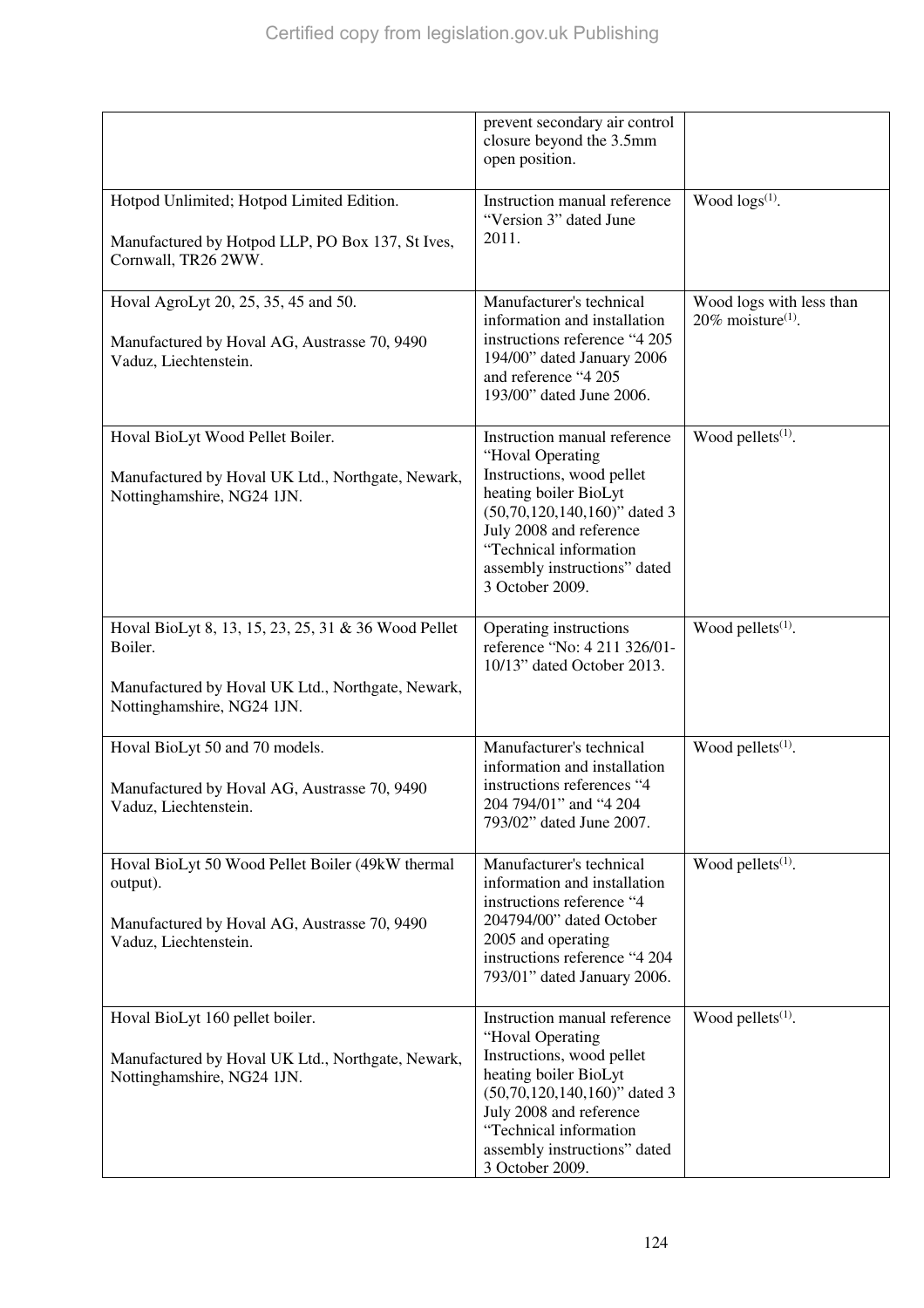| Hoval Forester MGS 150, 180, 240, 300, 360, 450,<br>550, 700, 900 boilers.<br>Manufactured by Schmid AG Woodfiring systems,<br>PO Box 42, CH-8380 Eschikon, Switzerland.                        | Instruction manual reference<br>"Hoval Forester<br>MGS_MMXXXv1" (where<br>XXX is the unit size for<br>example 150) dated July<br>2011.                                                                                      | Wood pellets or wood chips<br>following CEN/TS $14961^{(1)}$ . |
|-------------------------------------------------------------------------------------------------------------------------------------------------------------------------------------------------|-----------------------------------------------------------------------------------------------------------------------------------------------------------------------------------------------------------------------------|----------------------------------------------------------------|
| Hoval Forester UFS 180, 240, 300, 360, 450, 550,<br>700, 900, 1200, 1600.<br>Manufactured by Schmid AG Woodfiring Systems,<br>PO Box 42, CH-8360 Eschlikon, Switzerland.                        | Instruction manual reference<br>"Forester UFS" dated<br>November 2009.                                                                                                                                                      | Wood pellets or wood chips<br>following CEN/TS $14961^{(1)}$ . |
|                                                                                                                                                                                                 |                                                                                                                                                                                                                             |                                                                |
| Hoval STU 150, 200, 250, 300, 350, 425 and 500.<br>Manufactured by Hoval UK Ltd., Northgate, Newark,<br>Nottinghamshire, NG24 1JN.                                                              | Manufacturer's technical<br>information and installation<br>instructions reference<br>"STUman/01" dated<br>November 2007 or reference<br>"STU/man/01/1" dated June<br>2008.                                                 | Wood pellets <sup>(1)</sup> .                                  |
| Hoval STU 600, 800 and 1000.<br>Manufactured by Hoval UK Ltd., Northgate, Newark,<br>Nottinghamshire, NG24 1JN.                                                                                 | Installation and operation<br>manual reference<br>"STU/man/01" dated<br>November 2007 or the<br>installation and operation<br>manual reference<br>"STU/man/01/1" dated June<br>2008.                                        | Wood pellets <sup>(1)</sup> .                                  |
| HSV 50 + WTH 45, 49 or 55; HSV 80 + WTH 70 or<br>80; HSV 100 + WTH 100.<br>Manufactured by Hargassner Gesellschaft mit<br>beschränkter Haftung (GmbH), Gunderding 8, A-<br>4952, Weng, Austria. | Manufacturer's installation<br>manual version 44 reference<br>"BA HSV30-100 RA/RAP<br>V44 0608".                                                                                                                            | Wood chips or wood<br>$pellets(1)$ .                           |
| Hunter Avalon 5 Inset stove.<br>Manufactured by Hunter Stoves Ltd., Trevilla Park,<br>Slaughterbridge, Camelford, Cornwall, PL32 9TT.                                                           | Instruction manual reference<br>"JINAVI05 Rev B" dated 10<br>October 2012.<br>The valve plate adjusted by<br>the secondary air control<br>must contain six 5mm holes.                                                       | Wood $\log(s^{(1)})$ .                                         |
| Hunter Hawk 4 multifuel stove.<br>Manufactured by Hunter Stoves Ltd., Unit 6, Old Mill<br>Industrial Estate, Exeter, EX5 4RJ.                                                                   | Installation and operating<br>instructions reference<br>"JINHCR06 RevB" dated 20<br>June 2014.<br>The appliance must be fitted<br>with a modified top air plate<br>with an additional 9 x 5mm<br>holes and the tertiary air | Wood $\log(s^{(1)})$ .                                         |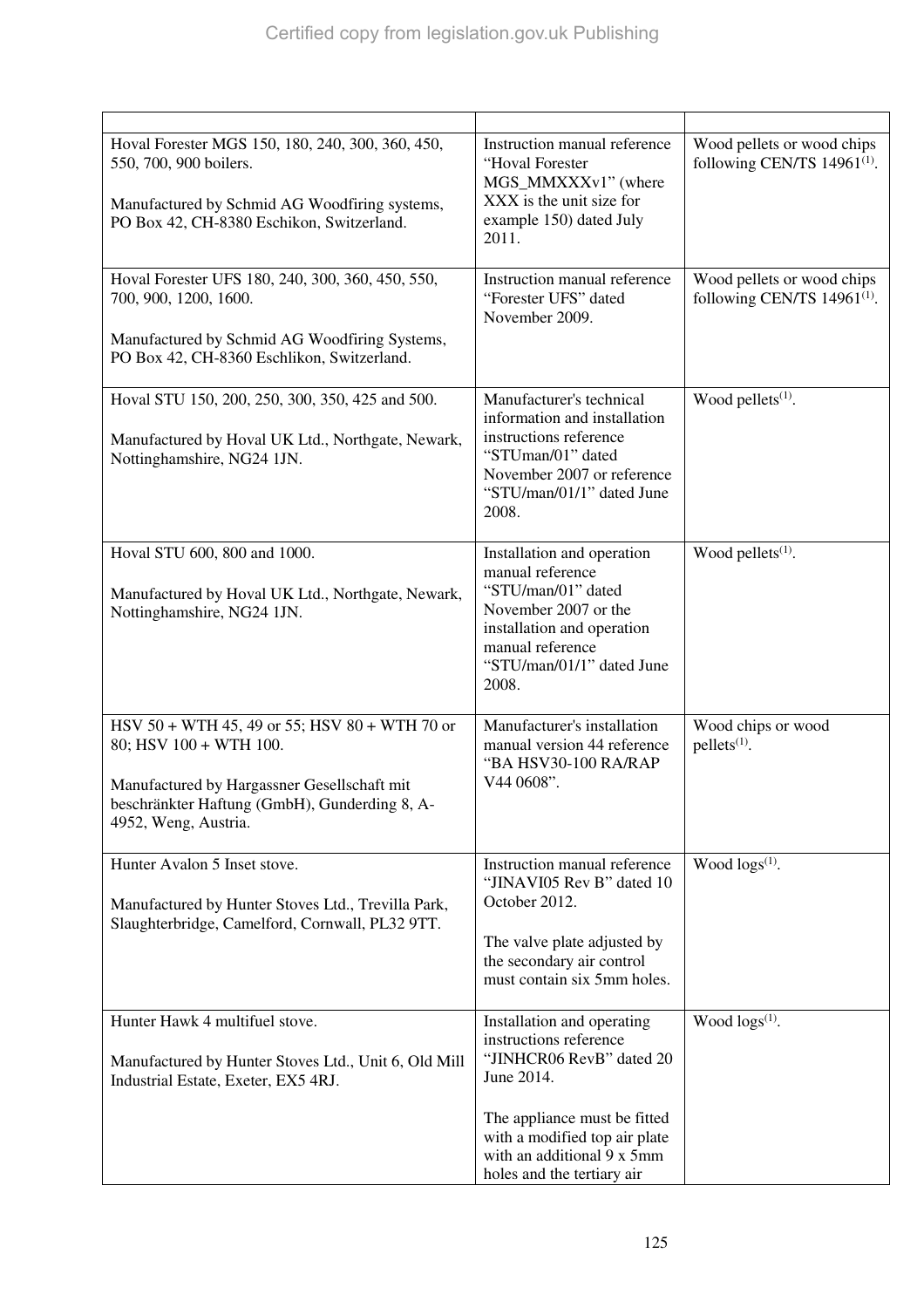|                                                                                                                                                 | aperture permanently fixed<br>to the 60% open position.                                                                                                                                                                                                                           |                        |
|-------------------------------------------------------------------------------------------------------------------------------------------------|-----------------------------------------------------------------------------------------------------------------------------------------------------------------------------------------------------------------------------------------------------------------------------------|------------------------|
| Hunter Herald 4.<br>Manufactured by Hunter Stoves Ltd., Trevilla Park,<br>Slaughterbridge, Camelford, Cornwall, PL32 9TT.                       | Instruction manual reference<br>"JINHH04 revC" dated 22<br>September 2011 and<br>"JINHH04&HHC05 Slider<br>Stop revA" dated 22 July<br>2011.<br>The appliance must be fitted<br>with a permanent stop that<br>prevents closure of the<br>secondary air slider beyond<br>30% open.  | Wood $\log(s^{(1)})$ . |
| Hunter Herald 5 Compact.<br>Manufactured by Hunter Stoves Ltd., Trevilla Park,<br>Slaughterbridge, Camelford, Cornwall, PL32 9TT.               | Instruction manual reference<br>"JINHHC05 revC" dated 22<br>September 2011 and<br>"JINHH04&HHC05 Slider<br>Stop revA" dated 22 July<br>2011.<br>The appliance must be fitted<br>with a permanent stop that<br>prevents closure of the<br>secondary air slider beyond<br>30% open. | Wood $\log s^{(1)}$ .  |
| Hunter Herald 5 Slimline.<br>Manufactured by Hunter Stoves Ltd., Trevilla Park,<br>Slaughterbridge, Camelford, Cornwall, PL32 9TT.              | Instruction manual reference<br>"JINHHW05 revC" dated 22<br>September 2011.                                                                                                                                                                                                       | Wood $\log s^{(1)}$ .  |
| Hunter Herald 6.<br>Manufactured by Hunter Stoves Ltd., Trevilla Park,<br>Slaughterbridge, Camelford, Cornwall, PL32 9TT.                       | Instruction manual reference<br>"JINHH04 revC" dated 22<br>September 2011.                                                                                                                                                                                                        | Wood $\log s^{(1)}$ .  |
| Hunter Herald 8 slimline CE vII stove.<br>Manufactured by Hunter Stoves Ltd., Trevilla Park,<br>Slaughterbridge, Camelford, Cornwall, PL32 9TT. | Instruction manual reference<br>"JINHHW08 revB" dated 24<br>January 2013.                                                                                                                                                                                                         | Wood $\log(s^{(1)})$ . |
| Hunter Herald i4.<br>Manufactured by Hunter Stoves Ltd., Trevilla Park,<br>Slaughterbridge, Camelford, Cornwall, PL32 9TT.                      | Instruction manual reference<br>"JINHVR04 Rev E" dated 2<br>December 2011 and<br>instruction manual reference<br>"JINHVR04SCK revB"<br>dated 5 December 2011.                                                                                                                     | Wood $\log(s^{(1)})$ . |
|                                                                                                                                                 | The appliance must be fitted<br>with smoke control area kit<br>JHVR0401.                                                                                                                                                                                                          |                        |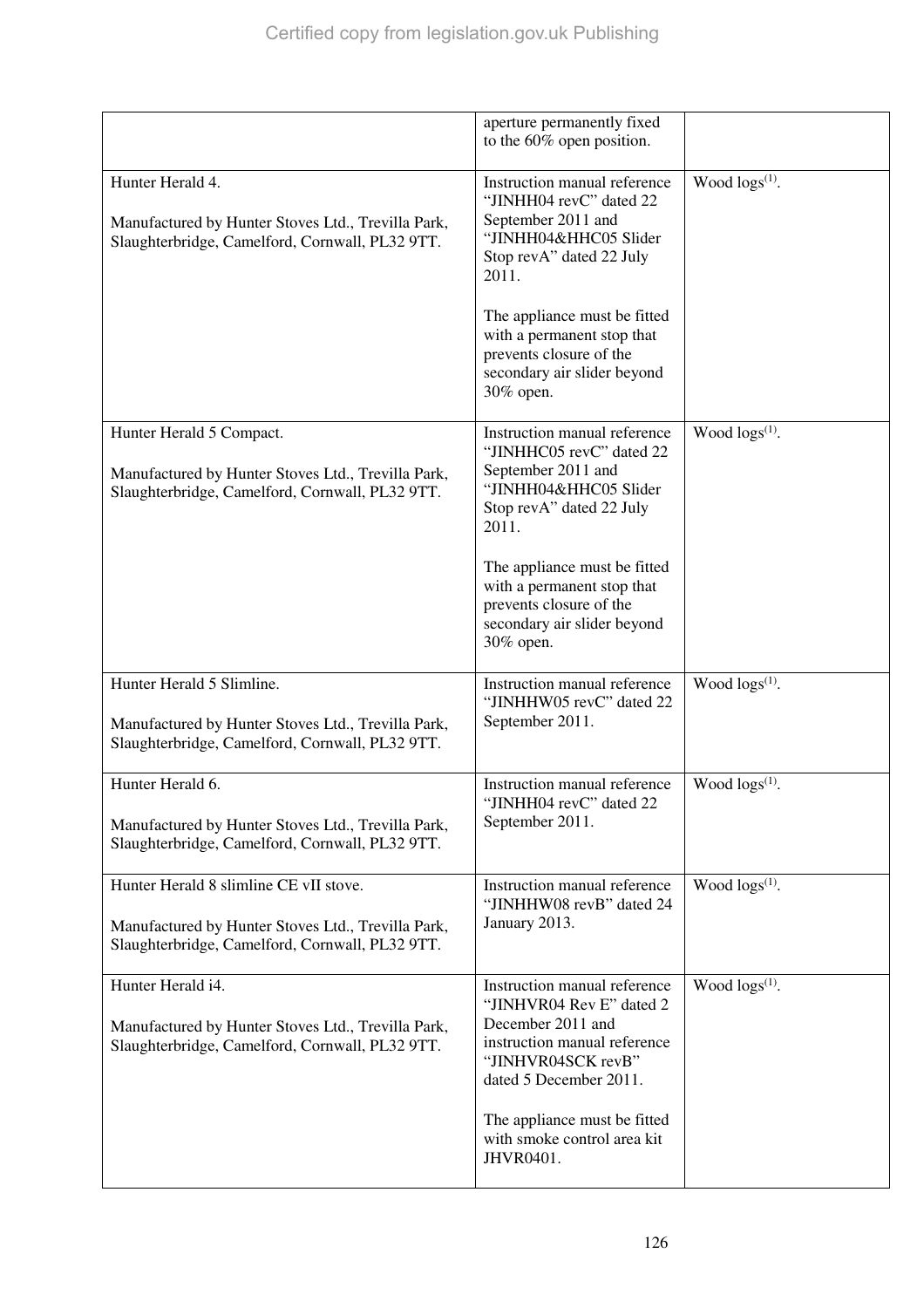| Hunter Herald Inset 5 CBC 4.7kW wood-burning<br>inset stove.<br>Manufactured by Hunter Stoves Ltd., Trevilla Park,<br>Slaughterbridge, Camelford, Cornwall, PL32 9TT. | <b>Installation and Operating</b><br>Instructions dated<br>30/06/2015 reference<br>"JINHCB04 RevB".                                                                                                                                                                                                                                                           | Wood $\log s^{(1)}$ .               |
|-----------------------------------------------------------------------------------------------------------------------------------------------------------------------|---------------------------------------------------------------------------------------------------------------------------------------------------------------------------------------------------------------------------------------------------------------------------------------------------------------------------------------------------------------|-------------------------------------|
| Hunter stoves Inset Avalon 8 multi-fuel inset stove.<br>Manufactured by Hunter Stoves Ltd., Trevilla Park,<br>Slaughterbridge, Camelford, Cornwall, PL32 9TT.         | Installation and operating<br>instructions manual<br>reference "JINAVI08 Rev<br>B" dated 14 February 2013<br>and modification instructions<br>reference "JINAV108 Slider<br>Stop Rev B" dated 25<br>September 2013.<br>The appliance must be fitted<br>with a mechanical stop to<br>prevent secondary air control<br>closure beyond the 20%<br>open position. | Wood $\log(s^{(1)})$ .              |
| Hunter stoves Inset Telford 8 multi-fuel inset stove.<br>Manufactured by Hunter Stoves Ltd., Trevilla Park,<br>Slaughterbridge, Camelford, Cornwall, PL32 9TT.        | Installation and operating<br>instructions manual<br>reference "JINTDI08 Rev B"<br>dated 5 February 2013 and<br>modification instructions<br>"JINTD108 Slider Stop Rev<br>B" dated 25 September<br>2013.<br>The appliance must be fitted<br>with a mechanical stop to<br>prevent secondary air control<br>closure beyond the 20%<br>open position.            | Wood $\log(s^{(1)})$ .              |
| Hunter Kestrel 5 multifuel stove.<br>Manufactured by Hunter Stoves Limited, Unit 6, Old<br>Mill Industrial Estate, Exeter, EX5 4RJ.                                   | Installation and operating<br>instructions reference<br>"JINHRR05 RevB" dated 20<br>June 2014.<br>The appliance must be fitted<br>with a modified top air plate<br>with an additional 8 x 5mm<br>holes.                                                                                                                                                       | Wood $\log s^{(1)}$ .               |
| Hunter Telford 5 Inset stove.<br>Manufactured by Hunter Stoves Ltd., Trevilla Park,<br>Slaughterbridge, Camelford, Cornwall, PL32 9TT.                                | Instruction manual reference<br>"JINTDI05 rev B" dated 10<br>October 2012.<br>The valve plate adjusted by<br>the secondary air control<br>must contain six 5mm holes.                                                                                                                                                                                         | Wood $\log(s^{(1)})$ .              |
| Huntingdon 25 clear door (model number 7057) and                                                                                                                      | Instruction manual reference                                                                                                                                                                                                                                                                                                                                  | Untreated dry wood <sup>(1)</sup> . |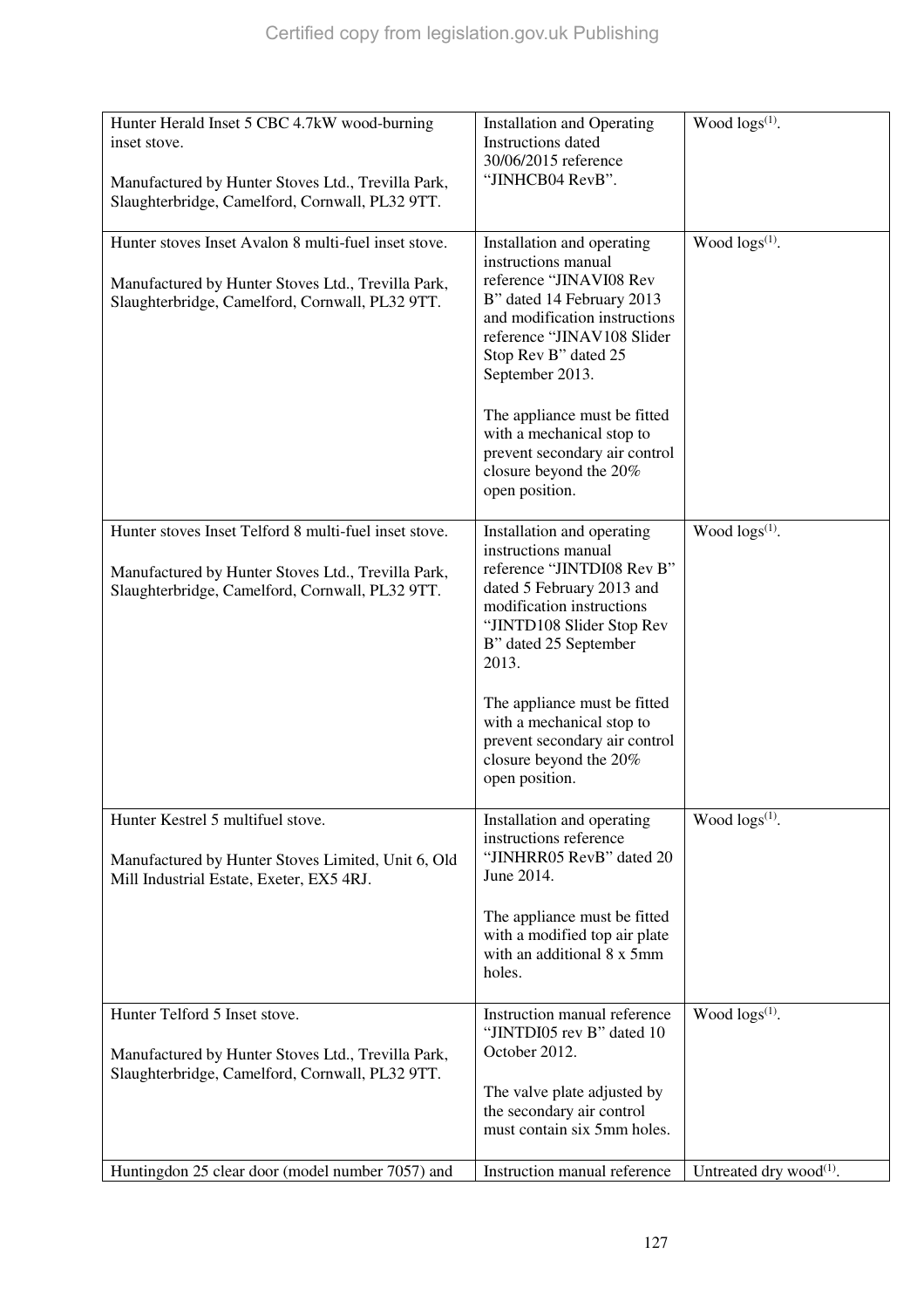| Huntingdon 25 tracery door (model number 7058).                                                                    | "PM 249 Issue 1".                                                                                                                          |                        |
|--------------------------------------------------------------------------------------------------------------------|--------------------------------------------------------------------------------------------------------------------------------------------|------------------------|
| Manufactured by Stovax Ltd., Falcon Road, Sowerton<br>Industrial Estate, Exeter, Devon, EX2 7LF.                   | The appliance must be fitted<br>with a permanent stop on the<br>secondary air inlet to prevent<br>closure beyond the 75%<br>open position. |                        |
|                                                                                                                    |                                                                                                                                            |                        |
| HV 20 Biomass 24.7kW Boiler.<br>Manufactured by Hargassner GmbH, Anton<br>Hargassner Str.1, A-4952, Weng, Austria. | Operation manual wood log<br>boiler HV $20 - 60$ dated<br>26/09/2016 reference<br>"Version 02W1".                                          | Wood $\log(s^{(1)})$ . |
| HV 30 Biomass 32kW Boiler.                                                                                         | Operation manual wood log<br>boiler HV 20 - 60 dated                                                                                       | Wood $\log(s^{(1)})$ . |
| Manufactured by Hargassner GmbH, Anton<br>Hargassner Str.1, A-4952, Weng, Austria.                                 | 26/09/2016 reference<br>"Version 02W1".                                                                                                    |                        |
| HV 40 Biomass 40kW Boiler.                                                                                         | Operation manual wood log<br>boiler HV 20 - 60 dated                                                                                       | Wood logs(1).          |
| Manufactured by Hargassner GmbH, Anton<br>Hargassner Str.1, A-4952, Weng, Austria.                                 | 26/09/2016 reference<br>"Version 02W1".                                                                                                    |                        |
| HV 45 Biomass 45kW Boiler.                                                                                         | Operation manual wood log<br>boiler HV 20 - 60 dated                                                                                       | Wood $\log s^{(1)}$ .  |
| Manufactured by Hargassner GmbH, Anton<br>Hargassner Str.1, A-4952, Weng, Austria.                                 | 26/09/2016 reference<br>"Version 02W1".                                                                                                    |                        |
| HV 50 Biomass 49kW Boiler.                                                                                         | Operation manual wood log<br>boiler HV 20 - 60 dated                                                                                       | Wood $\log(s^{(1)})$ . |
| Manufactured by Hargassner GmbH, Anton<br>Hargassner Str.1, A-4952, Weng, Austria.                                 | 26/09/2016 reference<br>"Version 02W1".                                                                                                    |                        |
| HV 60 Biomass 58kW Boiler.                                                                                         | Operation manual wood log<br>boiler HV 20 - 60 dated                                                                                       | Wood $\log(s^{(1)})$ . |
| Manufactured by Hargassner GmbH, Anton<br>Hargassner Str.1, A-4952, Weng, Austria.                                 | 26/09/2016 reference<br>"Version 02W1".                                                                                                    |                        |
| Hwam 30/55 7kW inset wood-burning stove.                                                                           | <b>Operating and Maintenance</b><br>Instructions dated July 2015                                                                           | Wood $\log(s^{(1)})$ . |
| Manufactured by HWAM Heat Design AS<br>Nydamsvej 53, 8362 Hørning, Denmark.                                        | reference "IN1262 Ed C".                                                                                                                   |                        |
| Hwam 2610, 2620, 2630 and 2640 3.5kW wood-<br>burning stoves.                                                      | <b>Operating and Maintenance</b><br>Instructions dated July 2015<br>reference "IN1272 Ed.B"                                                | Wood $\log(s^{(1)})$ . |
| Manufactured by HWAM Heat Design AS<br>Nydamsvej 53, 8362 Hørning, Denmark.                                        |                                                                                                                                            |                        |
| Hwam 3110, 3120, 3410, 3420, 3440, 3520 and 3530<br>4.5kW wood-burning stoves.                                     | <b>Operating and Maintenance</b><br><b>Instructions dated January</b><br>2015 reference "IN1211 Ed                                         | Wood $\log(s^{(1)})$ . |
| Manufactured by HWAM Heat Design AS<br>Nydamsvej 53, 8362 Hørning, Denmark.                                        | B".                                                                                                                                        |                        |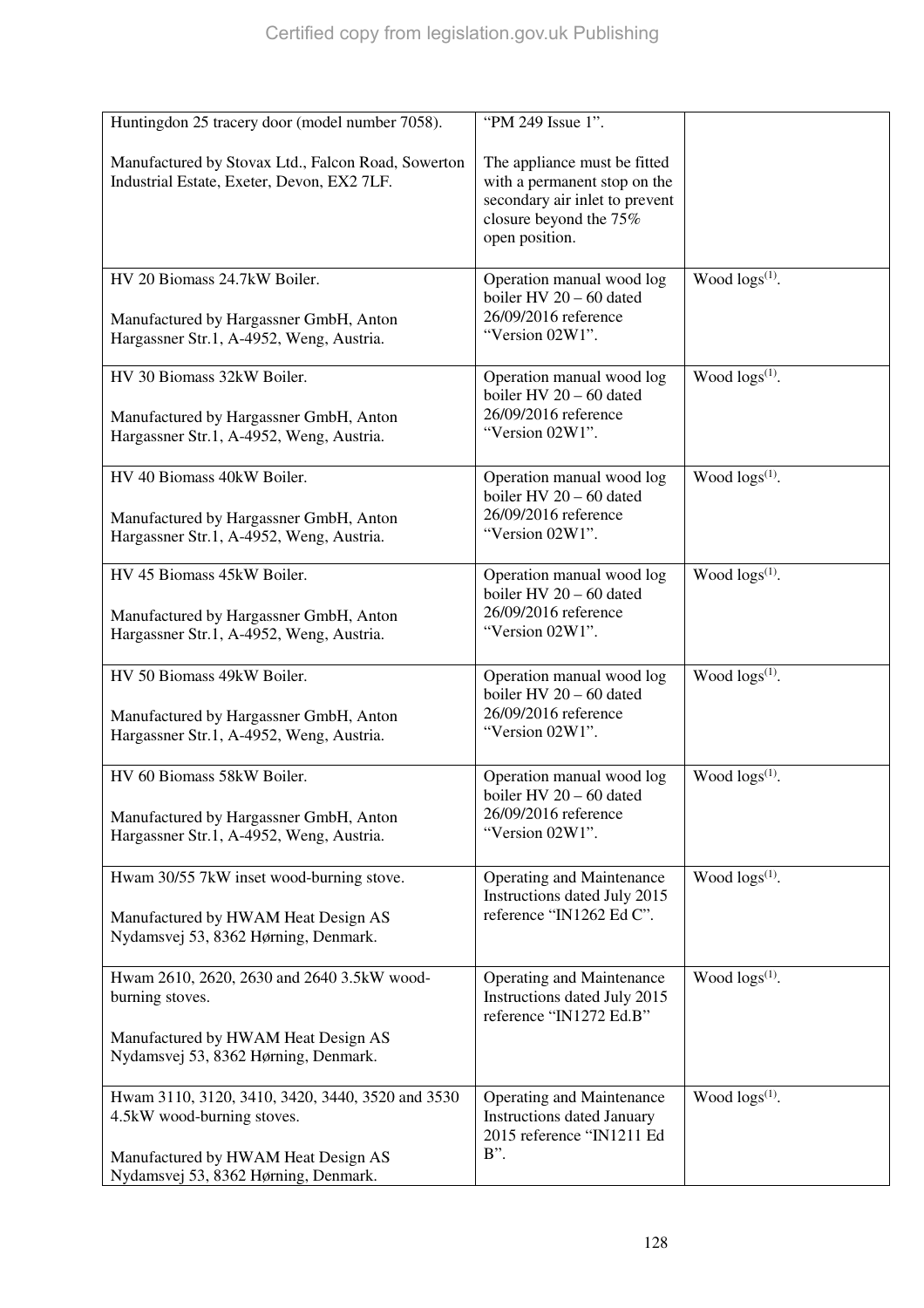| Hwam 3610, 3620, 3630, 3640, 3650, 3660 6kW<br>wood-burning stoves.<br>Manufactured by HWAM Heat Design AS<br>Nydamsvej 53, 8362 Hørning, Denmark.                                                    | Operating Instructions dated<br>July 2015 reference "IN1244<br>Ed A"<br>Fitted with a mechanical stop<br>to prevent air control closure<br>beyond the 8mm open<br>position.                                                               | Wood $\log(s^{(1)})$ .        |
|-------------------------------------------------------------------------------------------------------------------------------------------------------------------------------------------------------|-------------------------------------------------------------------------------------------------------------------------------------------------------------------------------------------------------------------------------------------|-------------------------------|
| Hwam Beethoven, Hwam Beethoven H, Hwam<br>Mozart, Hwam Ravel, Hwam Vivaldi, Hwam 30<br>(4.5kW nominal thermal output).<br>Manufactured by HWAM Heat Design AS<br>Nydamsvej 53, 8362 Hørning, Denmark. | Euroheat Distributors (HBS)<br>Ltd.'s operational<br>instructions reference "IN1<br>141 Ed B" dated November<br>2006.<br>The appliance must be fitted<br>with a mechanism to prevent<br>closure of the air<br>wash/secondary air control. | Untreated dry wood $^{(1)}$ . |
| Ild 1 and Ild 4 stoves.<br>Manufactured by Color Emajl d.o.o., Alaginci 87/a,<br>HR-34000 Požega, Croatia.                                                                                            | Instruction manual reference<br>"11.1c" dated February<br>2012.<br>The appliance must be fitted<br>with a mechanical stop to<br>prevent closure of the<br>secondary air control beyond<br>the 83mm open position.                         | Wood $\log(s^{(1)})$ .        |
| Ild 2 and Ild 5 stoves.<br>Manufactured by Color Emajl d.o.o., Alaginci 87/a,<br>HR-34000 Požega, Croatia.                                                                                            | Instruction manual reference<br>"11-1d" dated February<br>2012.<br>The appliance must be fitted<br>with a mechanical stop to<br>prevent closure of the<br>secondary air control beyond<br>the 83mm open position.                         | Wood $\log s^{(1)}$ .         |
| Ild 6 Insert stove.<br>Manufactured by Color Emajl d.o.o., Alaginci 87/a,<br>HR-34000 Požega, Croatia.                                                                                                | ILD 6 Insert stove<br>Instruction manual reference<br>"12-1b GB" dated 25<br>February 2013.<br>The appliance must be fitted<br>with a permanent stop<br>preventing closure of the<br>secondary air control beyond<br>18% open.            | Wood logs <sup>(1)</sup> .    |
| Ild 7 and Ild 8 wood-burning stoves.<br>Manufactured by Color Emajl d.o.o., Alaginci 87/a,                                                                                                            | Instruction manual reference<br>"Manual version. No. 13-1<br>GB 01.07.13" dated 1 July                                                                                                                                                    | Wood $\log(s^{(1)})$ .        |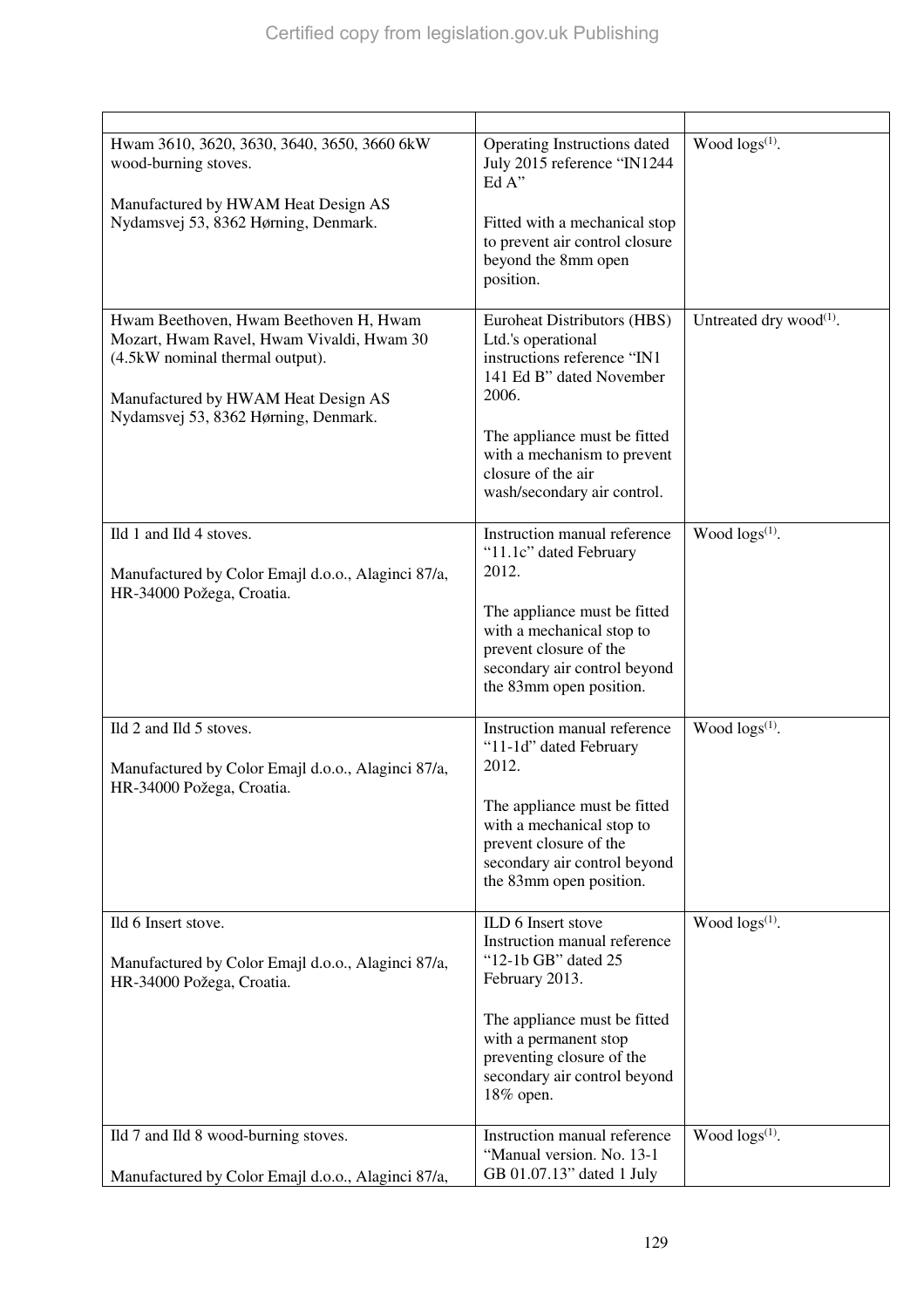| HR-34000 Požega, Croatia.                                                                                                                                     | 2013.                                                                                                                                           |                        |
|---------------------------------------------------------------------------------------------------------------------------------------------------------------|-------------------------------------------------------------------------------------------------------------------------------------------------|------------------------|
|                                                                                                                                                               | The appliance must be fitted<br>with a permanent stop to fix<br>the secondary air control at<br>7.5% open when in the fully<br>closed position. |                        |
| Insert 50 Crystal, Insert 70 Crystal and Insert 80<br>Crystal.                                                                                                | Instruction manual reference<br>"6096801-Rev.17" dated 22<br>December 2010.                                                                     | Wood $\log(s^{(1)})$ . |
| Manufactured by LaNordica Spa, Via Summano 104<br>M. Precalcino, 36030, Vicenza, Italy.                                                                       | The appliance must be fitted<br>with a mechanical stop to<br>prevent closure of the<br>secondary air control beyond<br>the 40% open position.   |                        |
| Insert 100 Crystal.<br>Manufactured by, LaNordica Spa, Via Summano 104<br>M. Precalcino, 36030, Vicenza, Italy.                                               | Instruction manual reference<br>"6096801-Rev.17" dated 22<br>December 2010.                                                                     | Wood $\log(s^{(1)})$ . |
| Instyle 400; Instyle 550.<br>Manufactured by Dik Geurts Haardkachels BV;<br>Industrieweg Oost 11, 6662 NE Elst (Gld), the                                     | Instruction manual reference<br>"Instruction_manual_Instyle<br>$1209$ _ENG".                                                                    | Wood $\log(s^{(1)})$ . |
| Netherlands.                                                                                                                                                  |                                                                                                                                                 |                        |
| Interra 60, 68, 74, 78 stoves.<br>Manufactured by M-Design, M-Design,<br>Torhoutsesteenweg 222A, 8210 Zedelgem, Bruges,<br>Belgium, 8210 Zedelgem.            | Instruction manual reference<br>"Interra 60-68-74-78<br><b>Instruction for Installation</b><br>and use" dated August 2012.                      | Wood $\log(s^{(1)})$ . |
|                                                                                                                                                               | The units have a permanent<br>stop fitted for use in UK<br>smoke control areas.                                                                 |                        |
| I Series 600 SLF L/M 5kW freestanding wood<br>burning stove.<br>Manufactured by Arada Limited, The Fireworks,<br>Weycroft Avenue, Axminster, Devon, EX13 5HU. | Operating & Installation<br>manual dated 01/09/2015<br>reference "AFS P0133 Rev.<br>$H$ ".                                                      | Wood $\log(s^{(1)})$ . |
|                                                                                                                                                               | The appliance must be fitted<br>with a mechanical stop to<br>prevent closure of the air<br>control beyond the 20mm<br>open position.            |                        |
| Italy Built In.<br>Manufactured by La Nordica Spa, Via Summano 104<br>M. Precalcino, 36030, Vicenza, Italy.                                                   | Instruction manual reference<br>"7095401 Rev.02" dated 13<br>December 2010.                                                                     | Wood $\log s^{(1)}$ .  |
| Italy Imported wood burning ovens: Etna, Amiata,                                                                                                              | Installation and operation                                                                                                                      | Wood $\log(s^{(1)})$ . |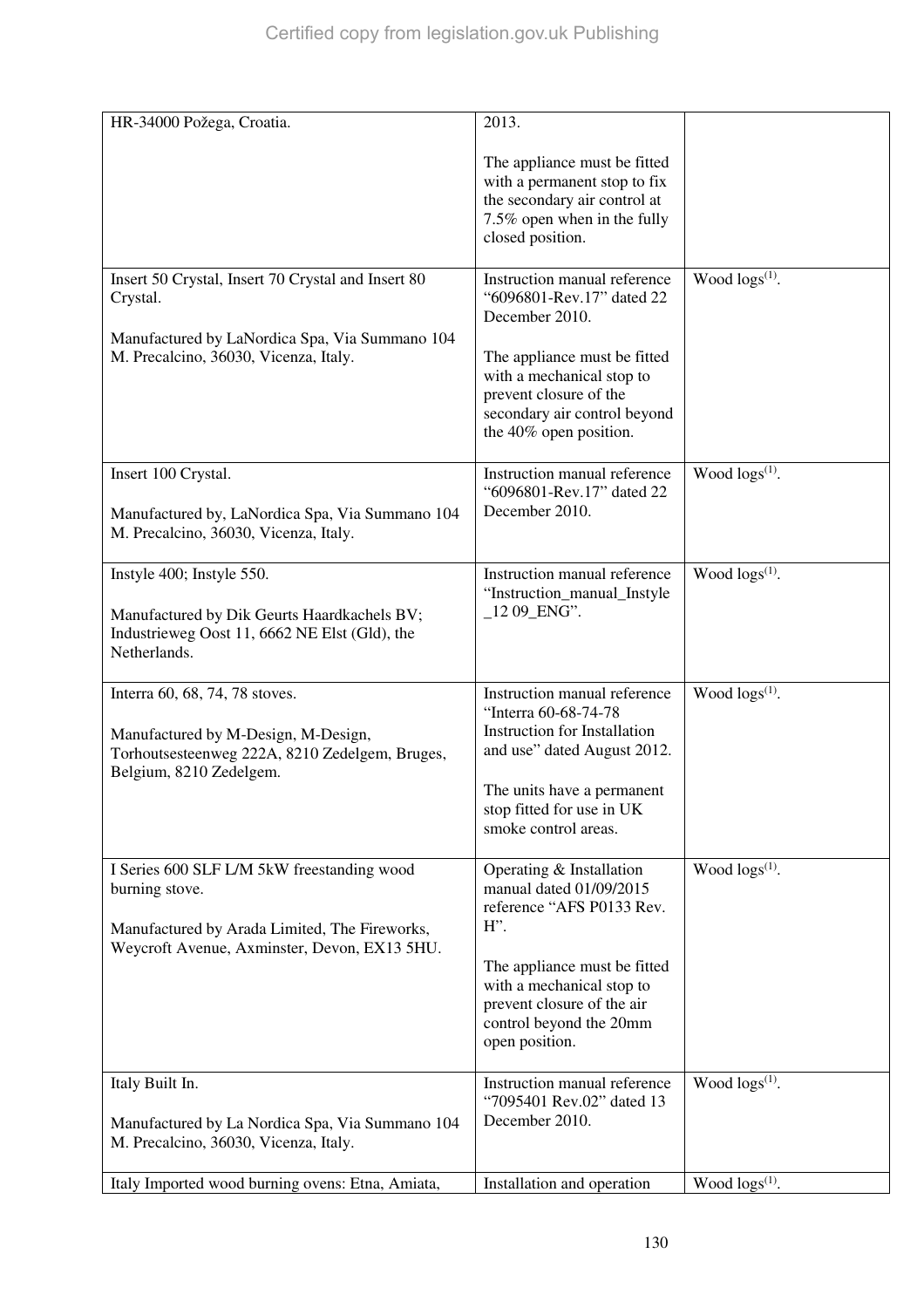| Stromboli and Vesuvius.                                                                                                      | manual reference "E.A.S.V.<br>ISSUE 1" dated July 2013.                                |                               |
|------------------------------------------------------------------------------------------------------------------------------|----------------------------------------------------------------------------------------|-------------------------------|
| Manufactured by Italy Imported Ltd., Avenue House,<br>Southgate, Chichester, PO19 1ES.                                       |                                                                                        |                               |
| Italy Termo Built-in DSA (back boiler cooker).                                                                               | Instructions for installation,<br>use and maintenance manual                           | Wood $\log s^{(1)}$ .         |
| Manufactured by La Nordica Spa, Via Summano, 104<br>Montecchio Precalcino, Vicenza, 36030, Italy.                            | reference "7095703 - IT-<br>EN-DE-FR" dated July<br>2013.                              |                               |
| Italy Termo DSA; Termosuprema Compact DSA.                                                                                   | Instruction manual reference<br>"7095802 Rev.06" dated 1                               | Wood $\log(s^{(1)})$ .        |
| Manufactured by LaNordica Spa, Via Summano 104<br>M. Precalcino, 36030, Vicenza, Italy.                                      | February 2011.                                                                         |                               |
| Ivanhoe JS5000 multi-fuel.                                                                                                   | Instruction manual reference<br>"Ivanhoe multi-fuel stove                              | Wood $\log(s^{(1)})$ .        |
| Manufactured by James Smellie Ltd., Unit N, Leona<br>Industrial Estate, Nimmings Road, Halesowen, West<br>Midlands, B62 9JQ. | instruction manual Issue 1"<br>dated June 2012.                                        |                               |
| Jane 4.7kW pellet stove.                                                                                                     | UK Installation, use and<br>maintenance manual dated                                   | Wood pellets <sup>(1)</sup> . |
| Manufactured by Edilkamini, Via Mascagni 7,<br>Lainate, 20020, Italy.                                                        | 01/07/2016 reference<br>"941329-GB 07.16/D".                                           |                               |
| JC Bordelet EVA 992 Centrale Foyer Fermé (vitrée)<br>enclosed wood-burning stove;                                            | Instruction manual reference<br>"Fireplaces Manual<br>Installation $-$ Use $-$ 1/04/07 | Wood $\log s^{(1)}$ .         |
| JC Bordelet EVA 992 Murale (vitrée) enclosed wood-<br>burning stove; and                                                     | Characteristics of the<br>Fireplace" dated 1 April<br>2007.                            |                               |
| JC Bordelet EVA 992 Angle (vitrée) enclosed wood-<br>burning stove.                                                          |                                                                                        |                               |
| Manufactured by Groupe Seguin, Cheminees Seguin<br>Duteriez, Zone Industrielle de Lhérat, 63310 France.                      |                                                                                        |                               |
| JC Bordelet LEA 998 centrale foyer fermé (vitrée)<br>enclosed wood-burning stove; and                                        | Instruction manual reference<br>"Fireplaces Manual<br>Installation $-$ Use $-$ 1/04/07 | Wood $\log(s^{(1)})$ .        |
| JC Bordelet LEA 998 Murale (vitrée) enclosed wood-<br>burning stove.                                                         | Characteristics of the<br>Fireplace" dated 1 April<br>2007.                            |                               |
| Manufactured by Groupe Seguin, Cheminees Seguin<br>Duteriez, Zone Industrielle de Lhérat, 63310 France.                      |                                                                                        |                               |
| Jetmaster 18f stove.                                                                                                         | Instruction manual reference<br>"106870/18f/60f/Issue No.5"                            | Dry wood $\log s^{(1)}$ .     |
| Manufactured by Jetmaster Fires Ltd., Unit 2,<br>Peacock Trading Estate, Goodwood Road, Eastleigh,<br>Hampshire, SO50 4NT.   | dated June 2011.                                                                       |                               |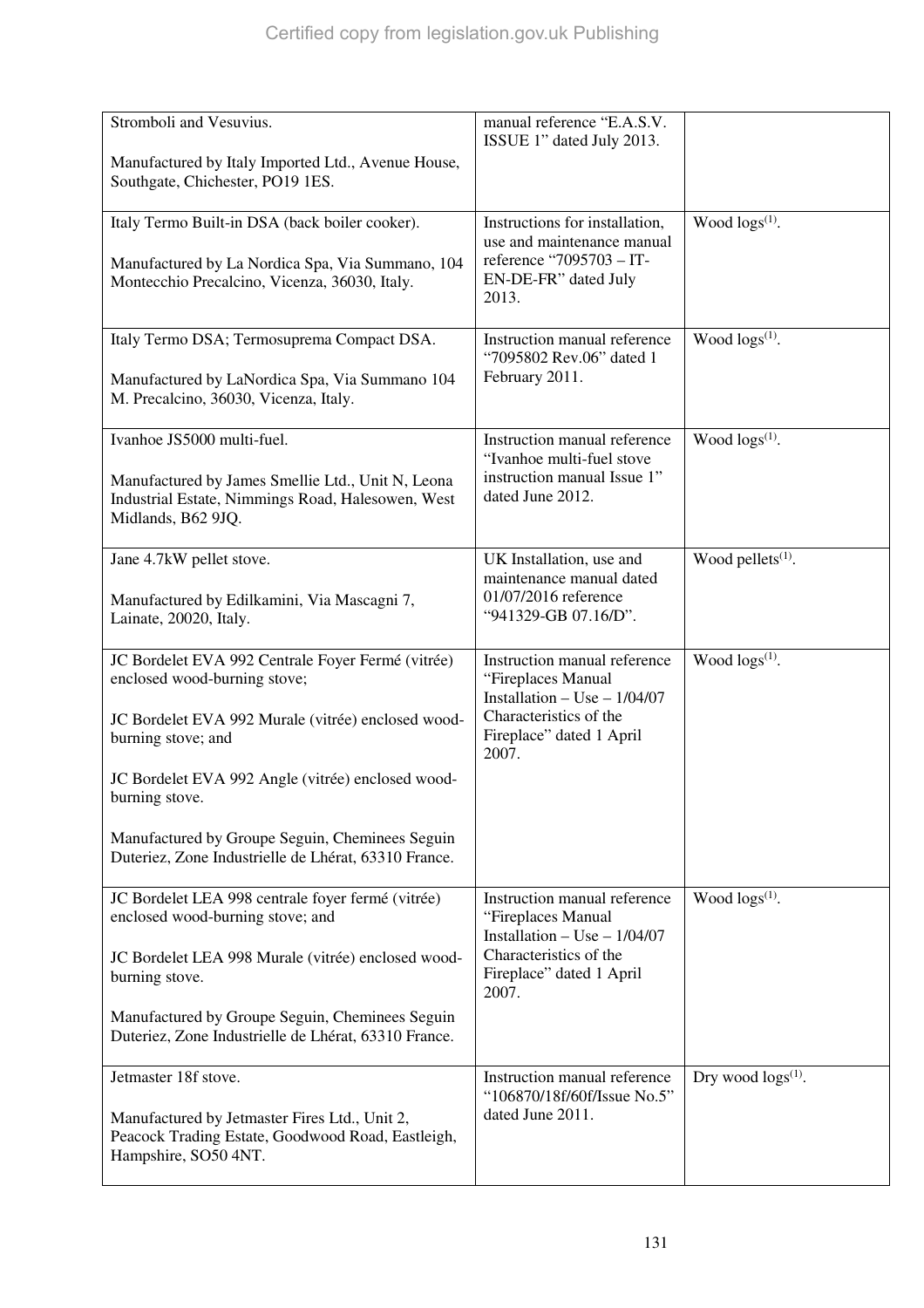| Jetmaster 18i stove.                                                                                                                                                                        | Installation and use                                                                                                                                                                                                | Wood $\log s^{(1)}$ .      |
|---------------------------------------------------------------------------------------------------------------------------------------------------------------------------------------------|---------------------------------------------------------------------------------------------------------------------------------------------------------------------------------------------------------------------|----------------------------|
| Manufactured by Jetmaster Fires Ltd., Unit 2,<br>Peacock Trading Estate, Goodwood Road, Eastleigh,<br>Hampshire, SO50 4NT.                                                                  | instruction manual reference<br>"Part No 106870 Issue No.<br>1" dated February 2010 and<br>supplementary instruction<br>manual reference "Part No<br>106872 Issue No. 1" dated<br>May 2010.                         |                            |
|                                                                                                                                                                                             | The appliance must be fitted<br>with a mechanical stop to<br>prevent closure of the air<br>control beyond the 40% open<br>position.                                                                                 |                            |
| Jetmaster 60i stove.<br>Manufactured by Jetmaster Fires Ltd., Unit 2,<br>Peacock Trading Estate, Goodwood Road, Eastleigh,<br>Hampshire, SO50 4NT.                                          | Installation and use<br>instruction manual reference<br>"Part No 106870 Issue No.<br>1" dated February 2010 and<br>supplementary instruction<br>manual reference "Part No<br>106872 Issue No. 1" dated<br>May 2010. | Wood $\log(s^{(1)})$ .     |
|                                                                                                                                                                                             | The appliance must be fitted<br>with a mechanical stop to<br>prevent closure of the air<br>control beyond the 40% open<br>position.                                                                                 |                            |
| Jetmaster Inset 16i Mk2 3.6kW wood-burning inset<br>stove.<br>Manufactured by Jetmaster Fires Limited, Unit 2,<br>Peacock Trading Estate, Goodwood Road, Eastleigh,<br>Hampshire, SO50 4NT. | Installation, Operating and<br>Servicing Instructions dated<br>01/03/2016 reference "Part<br>No.107135 Issue No.12".<br>The appliance must be fitted<br>with a mechanical stop to                                   | Wood $\log(s^{(1)})$ .     |
|                                                                                                                                                                                             | prevent closure of the<br>secondary air control beyond<br>the 12mm open position.                                                                                                                                   |                            |
| Jetmaster Inset 50i Mk2 6.3kW wood-burning inset<br>stove.<br>Manufactured by Jetmaster Fires Limited, Unit 2,<br>Peacock Trading Estate, Goodwood Road, Eastleigh,                         | Installation, Operating and<br>Servicing Instructions dated<br>01/03/2016 reference "Part<br>No.107135 Issue No.12".                                                                                                | Wood logs <sup>(1)</sup> . |
| Hampshire, SO50 4NT.                                                                                                                                                                        | The appliance must be fitted<br>with a mechanical stop to<br>prevent closure of the<br>secondary air control beyond<br>the 40% open position.                                                                       |                            |
| Jøtul F100 Stove.                                                                                                                                                                           | Instruction manual reference<br>"129980" dated September                                                                                                                                                            | Wood $\log s^{(1)}$ .      |
| Manufactured by Jotul UK Ltd., Unit 1, The IO                                                                                                                                               | 2002 and smoke control area<br>modification reference "UK                                                                                                                                                           |                            |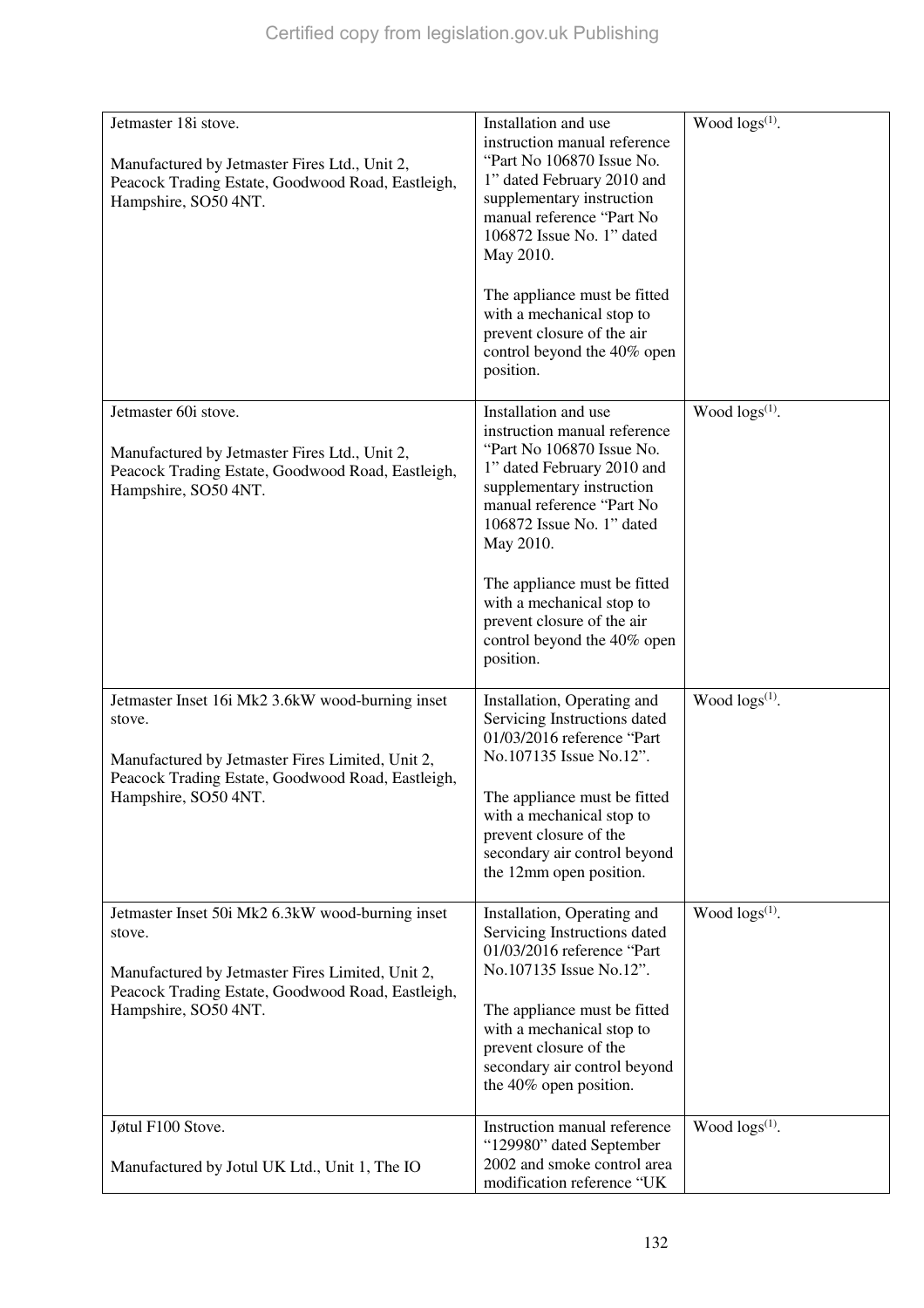| Centre, Nash Road, Park Farm, Redditch,<br>Worcestershire, B98 7AS. | F100 SC appendix" dated<br>2010.                           |                        |
|---------------------------------------------------------------------|------------------------------------------------------------|------------------------|
|                                                                     | The appliance must be fitted<br>with a permanent stop that |                        |
|                                                                     | prevents the closure of the                                |                        |
|                                                                     | secondary air control beyond<br>the 50% open position.     |                        |
|                                                                     |                                                            |                        |
| Jøtul F105 B 4.5kW wood-burning stove.                              | Installation and operating<br>instructions dated           | Wood $\log s^{(1)}$ .  |
| Manufactured by Jøtul A S, P.O. Box 1411, N-1602                    | 01/08/2015 reference                                       |                        |
| Fredrikstad, Norway.                                                | "Manual Version P02".                                      |                        |
|                                                                     | The appliance must be fitted                               |                        |
|                                                                     | with a mechanical stop to<br>prevent secondary air control |                        |
|                                                                     | closure beyond the 30%                                     |                        |
|                                                                     | open position.                                             |                        |
| Jøtul F105 LL 4.5kW wood-burning stove.                             | Installation and operating<br>instructions dated           | Wood $\log(s^{(1)})$ . |
| Manufactured by Jøtul A S, P.O. Box 1411, N-1602                    | 01/08/2015 reference                                       |                        |
| Fredrikstad, Norway.                                                | "Manual Version P02".                                      |                        |
|                                                                     | The appliance must be fitted                               |                        |
|                                                                     | with a mechanical stop to<br>prevent secondary air control |                        |
|                                                                     | closure beyond the 30%                                     |                        |
|                                                                     | open position.                                             |                        |
| Jøtul F105 SL 4.5kW wood-burning stove.                             | Installation and operating<br>instructions dated           | Wood $\log(s^{(1)})$ . |
| Manufactured by Jøtul A S, P.O. Box 1411, N-1602                    | 01/08/2015 reference                                       |                        |
| Fredrikstad, Norway.                                                | "Manual Version P02".                                      |                        |
|                                                                     | The appliance must be fitted                               |                        |
|                                                                     | with a mechanical stop to<br>prevent secondary air control |                        |
|                                                                     | closure beyond the 30%                                     |                        |
|                                                                     | open position.                                             |                        |
| Jøtul F162, F163, F262 and F263.                                    | Instruction manual reference                               | Wood $\log(s^{(1)})$ . |
| Manufactured by Jotul UK Ltd., Unit 1, The IO                       | "Jotul F162/F162C/F163<br>Manual Version Po6" dated        |                        |
| Centre, Nash Road, Park Farm, Redditch,                             | January 2011 and                                           |                        |
| Worcestershire, B98 7AS.                                            | supplementary instruction<br>manual reference "Jotul       |                        |
|                                                                     | F162/F163/262/263                                          |                        |
|                                                                     | SMOKE" dated 1 January<br>2012.                            |                        |
|                                                                     |                                                            |                        |
|                                                                     | The appliance must be fitted                               |                        |
|                                                                     | with a mechanical stop to<br>prevent secondary air control |                        |
|                                                                     | closure beyond the 20%                                     |                        |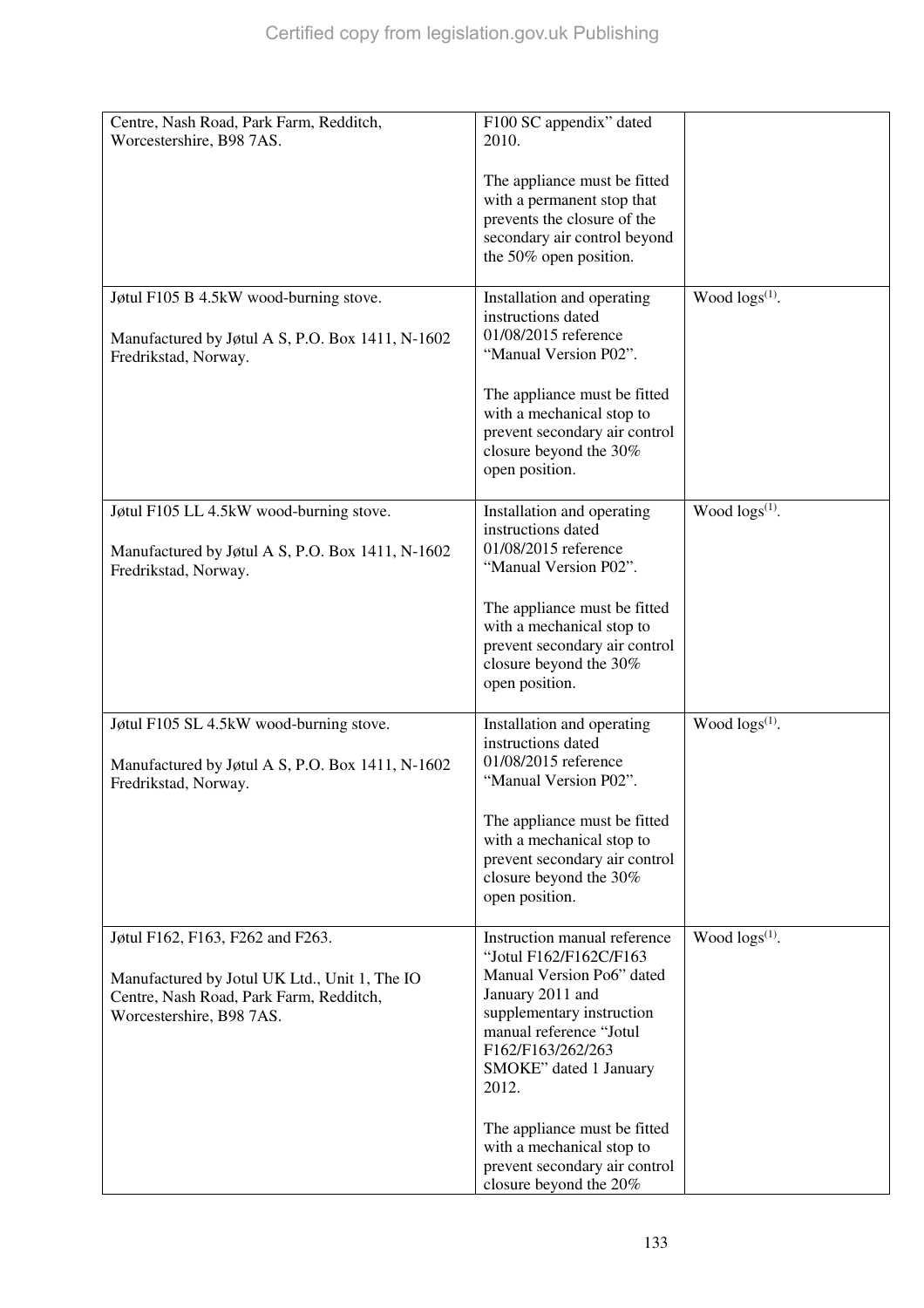|                                                                                                                                            | open position.                                                                                                                                                                                                                                                                                 |                               |
|--------------------------------------------------------------------------------------------------------------------------------------------|------------------------------------------------------------------------------------------------------------------------------------------------------------------------------------------------------------------------------------------------------------------------------------------------|-------------------------------|
| Jøtul F305 Base 7.0 kW wood-burning stove.<br>Manufactured by Jøtul A.S, P.O. Box 1411, N-1602<br>Fredrikstad, Norway.                     | Installation and operating<br>instructions dated<br>01/11/2015 reference<br>"Manual Version P04".<br>The appliance must be fitted<br>with a mechanical stop to<br>prevent secondary air control<br>closure beyond the 10%<br>open position.                                                    | Wood $\log s^{(1)}$ .         |
| Jøtul F305 LL 7.0kW wood-burning stove.<br>Manufactured by Jøtul A.S, P.O. Box 1411, N-1602<br>Fredrikstad, Norway.                        | Installation and operating<br>instructions dated<br>01/11/2015 reference<br>"Manual Version P04".<br>The appliance must be fitted<br>with a mechanical stop to<br>prevent secondary air control<br>closure beyond the 10%<br>open position.                                                    | Wood $\log(s^{(1)})$ .        |
| Jøtul F305 SL 7.0kW wood-burning stove.<br>Manufactured by Jøtul A.S, P.O. Box 1411, N-1602<br>Fredrikstad, Norway.                        | Installation and operating<br>instructions dated<br>01/11/2015 reference<br>"Manual Version P04".<br>The appliance must be fitted<br>with a mechanical stop to<br>prevent secondary air control<br>closure beyond the 10%<br>open position.                                                    | Wood $\log s^{(1)}$ .         |
| Jøtul I520FRL, I520F, I520FR and I520FL 7.8kW<br>inset stoves.<br>Manufactured by Jøtul A.S, P.O. Box 1411, N-1602<br>Fredrikstad, Norway. | Instruction manual reference<br>"KIS-580 02 03 Version<br>P02" dated November 2013<br>and "Jøtul I520 Series<br>SMOKE" dated 3 June 2014.<br>The appliance must be fitted<br>with a permanent stop to fix<br>the secondary air control to<br>$980$ mm <sup>2</sup> in its minimum<br>position. | Wood logs <sup>(1)</sup> .    |
| Juppy 4.7kW pellet stove.<br>Manufactured by Edilkamini, Via Mascagni 7,<br>Lainate, 20020, Italy.                                         | UK Installation, use and<br>maintenance manual dated<br>01/09/2016 reference<br>"941330 09.16/A".                                                                                                                                                                                              | Wood pellets <sup>(1)</sup> . |
| Jydepejsen Country 510 and 760 5kW stoves.<br>Manufactured by Jydepejsen A/S, Ahornsvinget 3-7,                                            | Instruction manual<br>"Country001" reference<br>"Jydepejsen A/S - June                                                                                                                                                                                                                         | Wood logs <sup>(1)</sup> .    |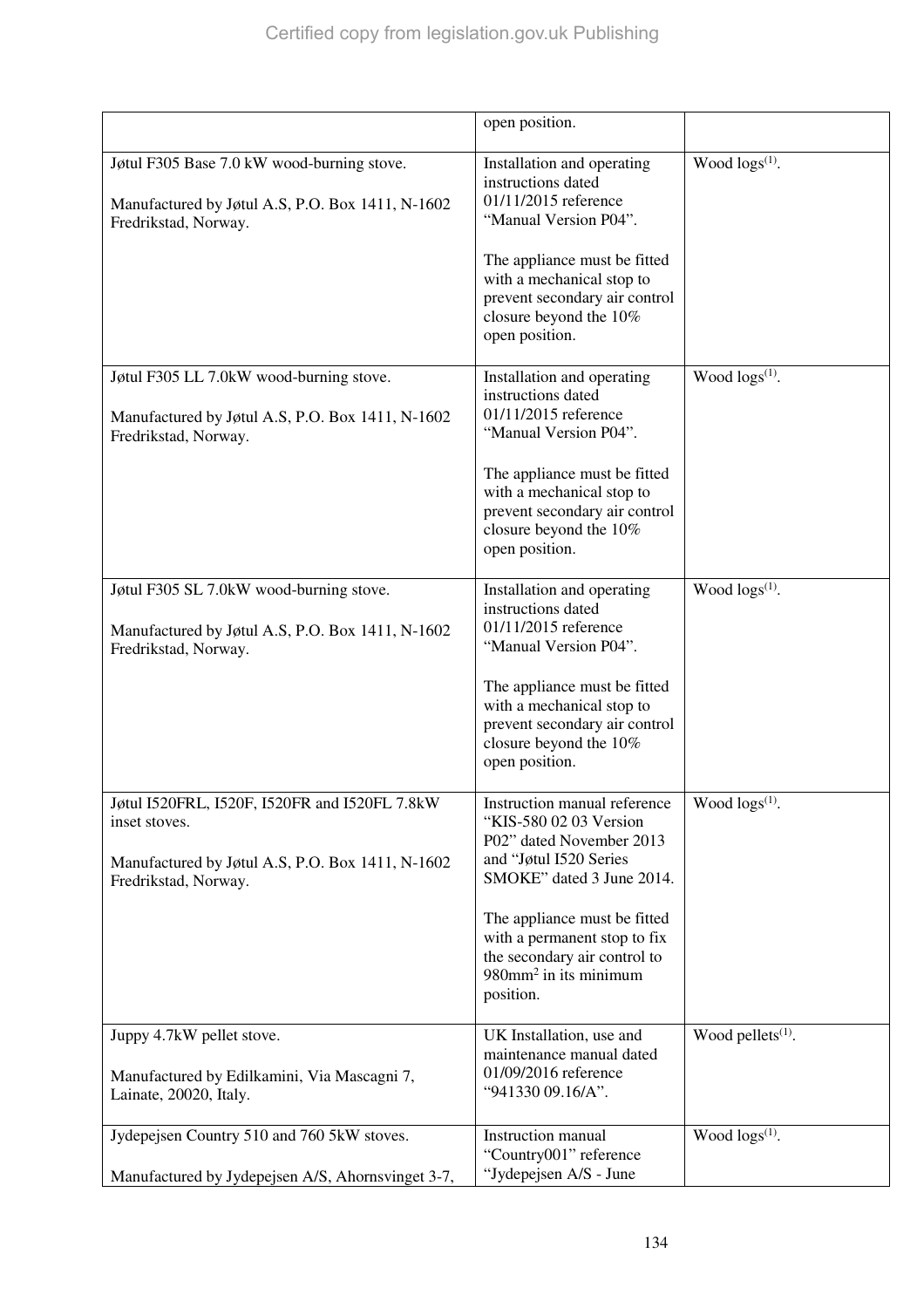| Nr. Felding, DK-7500, Holstebro, Denmark.                         | 2011" dated June 2011.                                          |                           |
|-------------------------------------------------------------------|-----------------------------------------------------------------|---------------------------|
|                                                                   | The appliance must be fitted                                    |                           |
|                                                                   | with a permanent stop to the<br>secondary air control such      |                           |
|                                                                   | that it cannot be closed less                                   |                           |
|                                                                   | than 35%.                                                       |                           |
| KARA KW990 woodchip boiler.                                       | Instruction manual reference                                    | Woodchip <sup>(1)</sup> . |
| Manufactured by KARA Energy Systems B.V., P.O.                    | "Maintenance and Operation<br>Guide KARA Wood Fired             |                           |
| Box 570, 7600 AN Almelo, Plesmanweg 27, 7602 PD                   | Boiler Version 2012.02"<br>dated 26 July 2012.                  |                           |
| Almelo, the Netherlands.                                          |                                                                 |                           |
| Keddy K700 5.9kW wood-burning stove.                              | K700 Installation                                               | Wood $\log s^{(1)}$ .     |
| Manufactured by Keddy AB, PO Box 542, 441 15                      | <b>Instructions Care and Firing</b><br>Instructions dated 1 May |                           |
| Alingsas, Sweden.                                                 | 2015 reference "Rev 1."                                         |                           |
|                                                                   | Fitted with a mechanical stop                                   |                           |
|                                                                   | to prevent air control closure<br>beyond the 30% open           |                           |
|                                                                   | position.                                                       |                           |
| Keddy K800 6kW wood-burning stove.                                | K800 Installation                                               | Wood $\log s^{(1)}$ .     |
|                                                                   | <b>Instructions Care and Firing</b><br>Instructions dated 1     |                           |
| Manufactured by Keddy AB, PO Box 542, 441 15<br>Alingsas, Sweden. | September 2013 reference                                        |                           |
|                                                                   | "Rev $1$ ."                                                     |                           |
|                                                                   | Fitted with a mechanical stop                                   |                           |
|                                                                   | to prevent air control closure<br>beyond the 25% open           |                           |
|                                                                   | position.                                                       |                           |
| Keddy K1100 5.6kW wood-burning stove.                             | K1100 Installation                                              | Wood $\log s^{(1)}$ .     |
|                                                                   | <b>Instructions Care and Firing</b><br>Instructions dated 1     |                           |
| Manufactured by Keddy AB, PO Box 542, 441 15<br>Alingsas, Sweden. | September 2014 reference                                        |                           |
|                                                                   | "Rev $1$ ."                                                     |                           |
|                                                                   | Fitted with a mechanical stop                                   |                           |
|                                                                   | to prevent air control closure<br>beyond the 30% open           |                           |
|                                                                   | position.                                                       |                           |
| Keddy SK1000 5.9kW wood-burning inset                             | Fireplace inserts Installation                                  | Wood $\log s^{(1)}$ .     |
| roomheater.                                                       | instructions Care and firing<br>instructions Model SK1000       |                           |
| Manufactured by Keddy AB, PO Box 542, 441 15                      | dated 1 September 2013                                          |                           |
| Alingsas, Sweden.                                                 | reference "Rev 1."                                              |                           |
|                                                                   | Fitted with a mechanical stop                                   |                           |
|                                                                   | to prevent air control closure<br>beyond the 30% open           |                           |
|                                                                   |                                                                 |                           |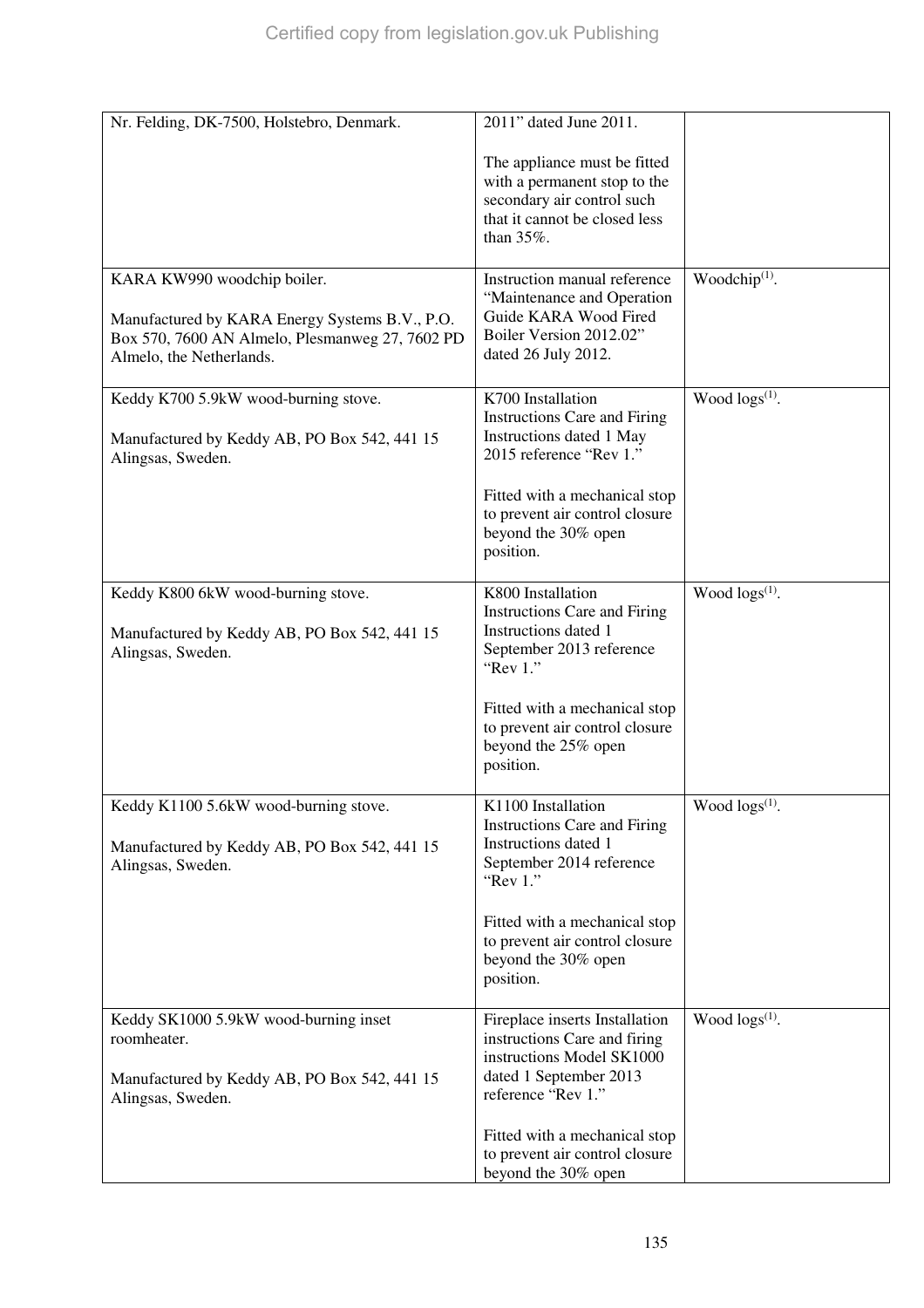|                                                                                                                                                                                                                                       | position.                                                                                                                                                         |                                                                                             |
|---------------------------------------------------------------------------------------------------------------------------------------------------------------------------------------------------------------------------------------|-------------------------------------------------------------------------------------------------------------------------------------------------------------------|---------------------------------------------------------------------------------------------|
| Klover PFP18 and PFP18-B pellet insert appliances.<br>Manufactured by Klover Limited, Klover s.r.l. - Via<br>A. Volta, 8 - 37047 San Bonifacio (VR), Italy.                                                                           | Instruction manual reference<br>"Installation. Use and<br>Maintenance. Useful advice.<br>Pellet Fire Place. User<br>Guide" dated February 2009.                   | Wood pellets $(1)$ .                                                                        |
| Klover PFP22 and PFP22-B pellet insert appliances.<br>Manufactured by Klover Limited, Klover s.r.l. - Via<br>A. Volta, 8 - 37047 San Bonifacio (VR), Italy.                                                                           | Instruction manual reference<br>"Klover PFP22 insert Defra<br>manual" dated 31 January<br>2014.                                                                   | Wood pellets <sup>(1)</sup> .                                                               |
| Klover Smart 80 central heating pellet stove models<br>SM80, SM80-BP, SM80-P.<br>Manufactured by Klover Limited, Klover s.r.l. - Via<br>A. Volta, 8 - 37047 San Bonifacio (VR), Italy.                                                | Instruction manual reference<br>"Smart Pellet central heating<br>Stove. Use and maintenance,<br>Installation, Useful advice"<br>dated March 2012.                 | Wood pellets $(1)$ .                                                                        |
| Klover Smart 120 central heating pellet cooker stove<br>models - SM120, SM120-BP, SM120-P.<br>Manufactured by Klover Limited, Klover s.r.l. - Via<br>A. Volta, 8 - 37047 San Bonifacio (VR), Italy.                                   | Instruction manual reference<br>"Klover. Pellet thermo<br>cooker. Smart. Installation.<br>Use and maintenance. Useful<br>advice. User Guide" dated<br>March 2012. | Wood pellets $(1)$ .                                                                        |
| Klover Star 14-ST14 pellet stove.<br>Manufactured by Klover Limited, Klover s.r.l. - Via<br>A. Volta, 8 - 37047 San Bonifacio (VR), Italy.                                                                                            | Instruction manual reference<br>"Installation. Use and<br>Maintenance. Useful advice.<br>Star 14. User Guide" dated<br>April 2011.                                | Wood pellets <sup>(1)</sup> .                                                               |
| Klover Star 18 - ST18 pellet stove.<br>Manufactured by Klover Limited, Klover s.r.l. - Via<br>A. Volta, 8 - 37047 San Bonifacio (VR), Italy.                                                                                          | Instruction manual reference<br>"Star 18 Pellet Boiler Stove.<br>Installation. Use and<br>Maintenance, Useful Tips<br>revision: 1.1" dated<br>September 2013.     | Wood pellets $(1)$ .                                                                        |
| Knightsbridge SE multifuel stove, Knightsbridge SE<br>multifuel stove with stoveasy grate, Highgrove SE<br>multifuel stove, Highgrove SE multifuel stove with<br>stoveasy grate.<br>Manufactured by Newman Fireplaces Limited, Unit 6 | Instruction manual reference<br>"NS 5-6 Issue 1" dated 8<br>January 2014.<br>The tertiary air control must<br>be fully open when burning                          | Wood $\log(s^{(1)})$ .                                                                      |
| & 7 Rawreth Barns, Dollymans Farm, Doublegate<br>Lane, Rawreth, Wickford, Essex, SS11 8UD.                                                                                                                                            | wood.                                                                                                                                                             |                                                                                             |
| KÖB Pyromat-DYN (KPM-DYN) 45, 65, 85.<br>Manufactured by Viessman Ltd., Hortonwood 30,<br>Telford, Shropshire, TF1 7YP.                                                                                                               | Instruction manual reference<br>"ID 103689-L English"<br>dated 1 January 2005 and<br>instruction manual reference<br>"ID: 103708-G English".                      | Wood logs (up to 0.5m) and<br>off cuts of natural timber,<br>wood chips and pellets $(1)$ . |
| KÖB Pyromat-ECO (KPM-ECO) models 35, 45, 55,                                                                                                                                                                                          | Instruction manual reference                                                                                                                                      | Wood logs (up to 0.5m) and                                                                  |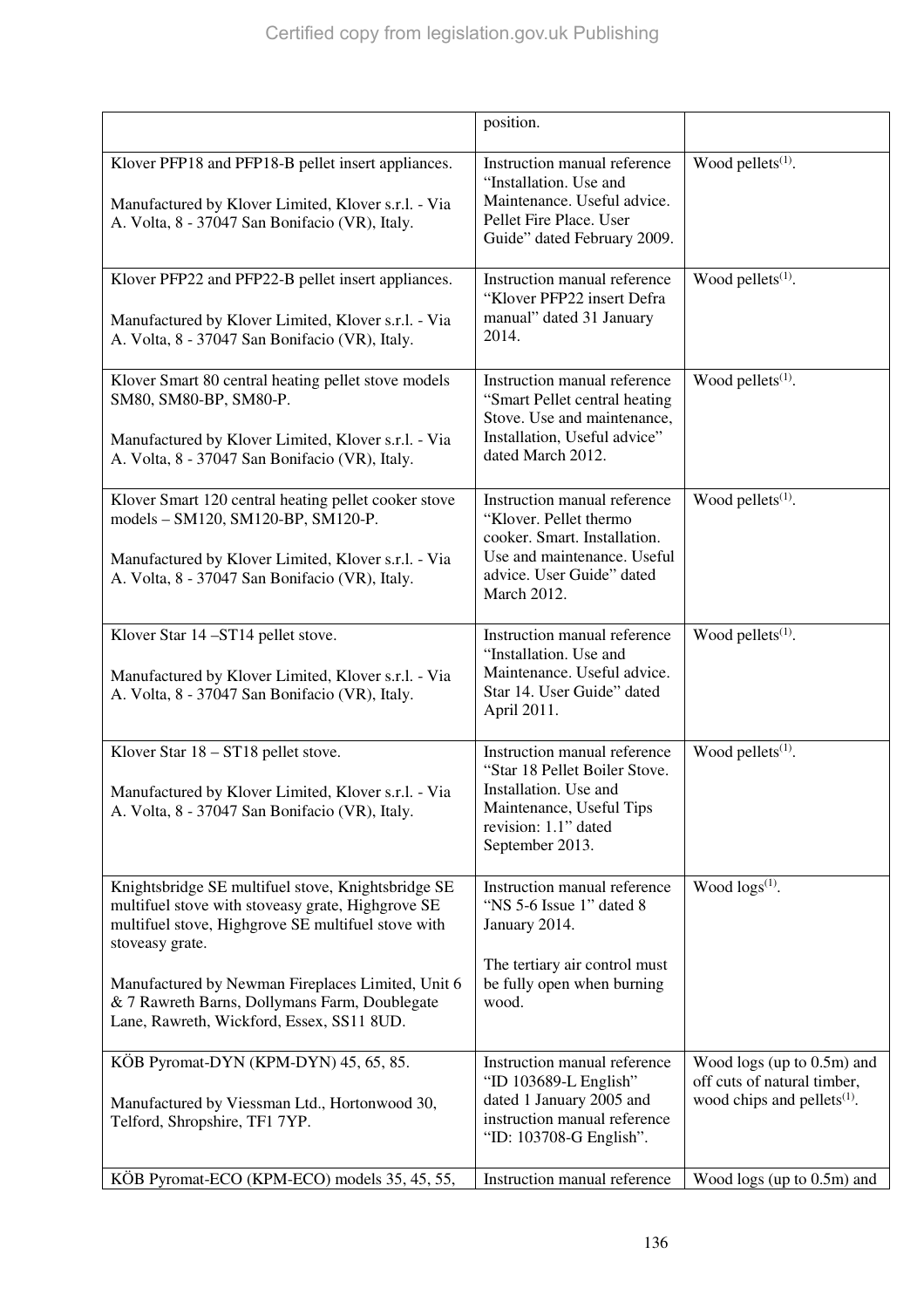| 65, 75, 85.                                                                                                                                      | "ID 104646-D English"                                                                                                                                                                  | off cuts of natural timber $(1)$ .                                        |
|--------------------------------------------------------------------------------------------------------------------------------------------------|----------------------------------------------------------------------------------------------------------------------------------------------------------------------------------------|---------------------------------------------------------------------------|
| Manufactured by Viessman Ltd., Hortonwood 30,<br>Telford, Shropshire, TF1 7YP.                                                                   | dated 1 January 2005 and<br>instruction manual reference<br>"ID: 104642-B English".                                                                                                    |                                                                           |
| KÖB Pyromat-ECO (KPM-ECO) models 61, 81, 101,<br>151.                                                                                            | Instruction manual reference<br>"ID 104646-D English"<br>dated 1 January 2005 and                                                                                                      | Wood logs (up to 1.0m) and<br>off cuts of natural timber <sup>(1)</sup> . |
| Manufactured by Viessman Ltd., Hortonwood 30,<br>Telford, Shropshire, TF1 7YP.                                                                   | instruction manual reference<br>"ID: 104642-B English".                                                                                                                                |                                                                           |
| KÖB Pyrot (KRT) models 100, 150, 220, 300, 400,<br>540.                                                                                          | Instruction manual reference<br>"ID 104654-H English"<br>dated 1 January 2005 and                                                                                                      | Wood chips or wood<br>$pellets(1)$ .                                      |
| Manufactured by Viessman Ltd., Hortonwood 30,<br>Telford, Shropshire, TF1 7YP.                                                                   | instruction manual reference<br>"ID: 106811-H English".                                                                                                                                |                                                                           |
| KÖB Pyrtec (KPT) models 390, 530, 720, 950, 1250.<br>Manufactured by Viessman Ltd., Hortonwood 30,                                               | Instruction manual reference<br>"ID 104661-F English"<br>dated 1 January 2005 and                                                                                                      | Wood chips or wood<br>$pellets(1)$ .                                      |
| Telford, Shropshire, TF1 7YP.                                                                                                                    | instruction manual reference<br>"ID: 105174-F English".                                                                                                                                |                                                                           |
|                                                                                                                                                  | The appliance must be fitted<br>with multi-cyclone<br>dedusters.                                                                                                                       |                                                                           |
| Kooga Cleanburn Stove.                                                                                                                           | Instruction manual reference<br>"KCB 04/10A" dated April                                                                                                                               | Wood $\log(s^{(1)})$ .                                                    |
| Manufactured by Percy Doughty & Co Ltd., Imperial<br>Point, Express Trading Estate, Stonehill Road,<br>Farnworth, Bolton, BL4 9TN.               | 2010.                                                                                                                                                                                  |                                                                           |
| KOZ550, 639kW pellet boiler.                                                                                                                     | Owner/operator's manual<br>reference "version 1A 2010"                                                                                                                                 | 6mm diameter wood<br>$pellets(1)$ .                                       |
| Manufactured by Kayalioglu Kasabasi (Izmir-Istanbul<br>Yolu Uzeri), PK23 Akhisar/Manisa, Turkey.                                                 | dated December 2010 and<br>maintenance and instruction<br>manual for Glosfume BMF<br>Biomass filter units (50 to<br>1000kW) reference "version<br>AEE001-VER4" dated<br>December 2010. |                                                                           |
|                                                                                                                                                  | The appliance must be used<br>with a Glosfume model BMF<br>208 ceramic particulate<br>filter.                                                                                          |                                                                           |
| KP12, KP22 and KP62 wood pellet boilers.<br>Manufactured by PONAST spol. s r.o., Na Potůčkách<br>163, Valašské Meziříčí, 757 01, Czech Republic. | Service manual reference<br>"QPP051-2" dated 25 May<br>2012 and instructions for<br>operation manual reference<br>"QPP049-3" dated 25 May<br>2012.                                     | Wood pellets <sup>(1)</sup> .                                             |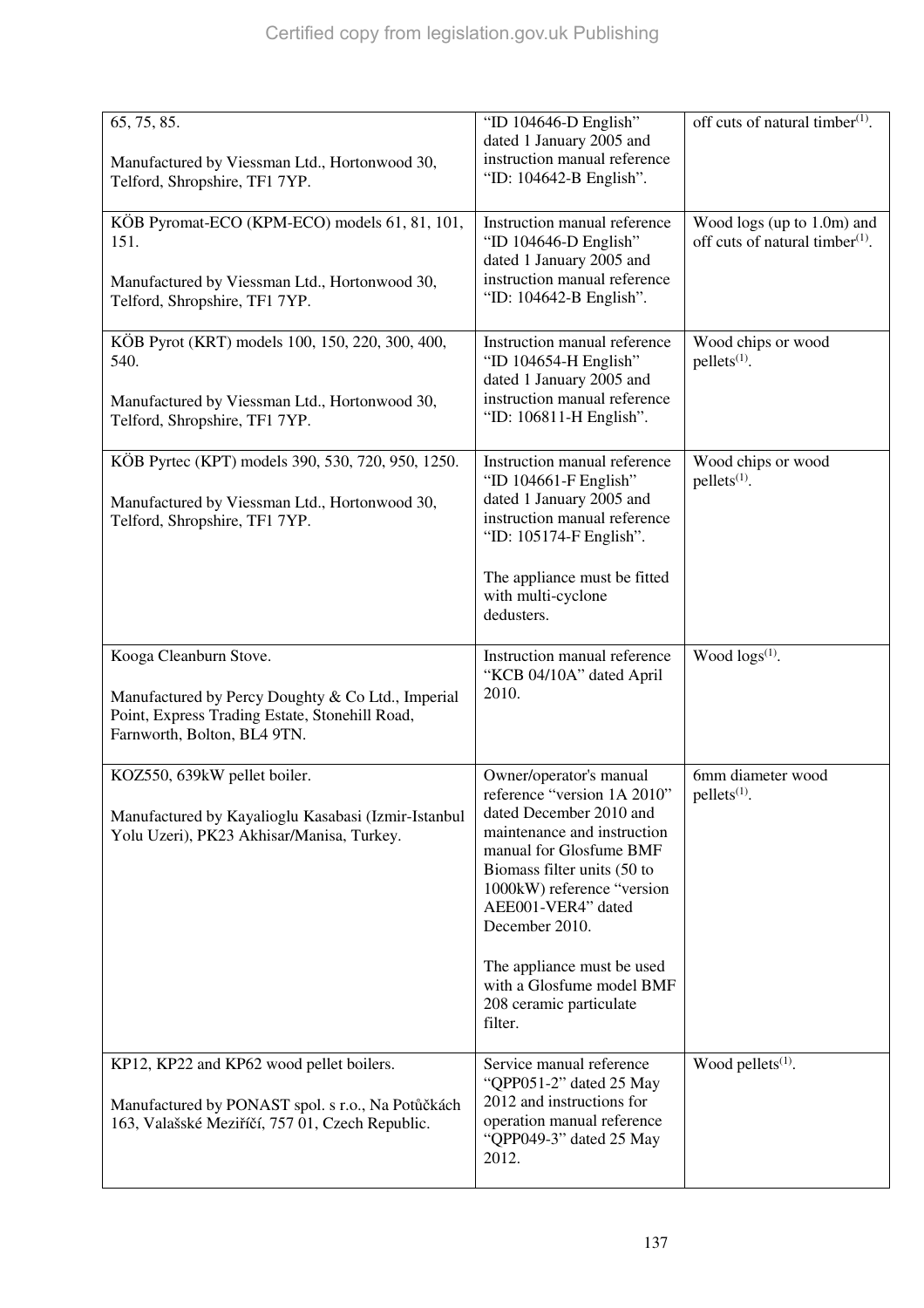| KWB Easyfire 1 USP 10 -10kW wood pellet boiler.<br>Manufactured by KWB - Kraft und Wärme aus<br>Biomasse GmbH, Industriestraße 235, A-8321 St<br>Margarethen/ Raab, Austria.                                                                                                                                                                                                                                                                                                                                                                                                                                                                | <b>OPERATION KWB</b><br>Easyfire USP dated<br>01/07/2016 reference "B<br>KWB Easyfire 1 (Plus) EN",<br>and "INSTALLATION<br>KWB Easyfire USP" dated<br>01/09/2015 reference "M<br>KWB Easyfire 1 EN". | Wood pellets <sup>(1)</sup> .                   |
|---------------------------------------------------------------------------------------------------------------------------------------------------------------------------------------------------------------------------------------------------------------------------------------------------------------------------------------------------------------------------------------------------------------------------------------------------------------------------------------------------------------------------------------------------------------------------------------------------------------------------------------------|-------------------------------------------------------------------------------------------------------------------------------------------------------------------------------------------------------|-------------------------------------------------|
| KWB Easyfire 1 USP 15 - 15kW wood pellet boiler.<br>Manufactured by KWB - Kraft und Wärme aus<br>Biomasse GmbH, Industriestraße 235, A-8321 St<br>Margarethen/Raab, Austria.                                                                                                                                                                                                                                                                                                                                                                                                                                                                | <b>OPERATION KWB</b><br>Easyfire USP dated<br>01/07/2016 reference "B<br>KWB Easyfire 1 (Plus) EN",<br>and "INSTALLATION<br>KWB Easyfire USP" dated<br>01/09/2015 reference "M<br>KWB Easyfire 1 EN". | Wood pellets $(1)$ .                            |
| KWB Easyfire 1 USP 20 - 20kW wood pellet boiler.<br>Manufactured by KWB - Kraft und Wärme aus<br>Biomasse GmbH, Industriestraße 235, A-8321 St<br>Margarethen/ Raab, Austria.                                                                                                                                                                                                                                                                                                                                                                                                                                                               | <b>OPERATION KWB</b><br>Easyfire USP dated<br>01/07/2016 reference "B<br>KWB Easyfire 1 (Plus) EN",<br>and "INSTALLATION<br>KWB Easyfire USP" dated<br>01/09/2015 reference "M<br>KWB Easyfire 1 EN". | Wood pellets <sup>(1)</sup> .                   |
| KWB Easyfire EF2 S/GS/V 8, 12, 15, 22, 25, 30 and<br>35 wood pellet boilers.<br>Manufactured by KWB - Kraft und Wärme aus<br>Biomasse GmbH, Industriestraße 235, A-8321 St<br>Margarethen/ Raab, Austria.                                                                                                                                                                                                                                                                                                                                                                                                                                   | Operation manual reference<br>"B KWB Easyfire EN,<br>05.2011" dated May 2011<br>and installation manual<br>reference "M KWB Easyfire,<br>05.2011" dated May 2011.                                     | Wood pellets $(1)$ .                            |
| KWB Multifire 15, 25, 30, 40, 50, 60, 80, 99 and 100<br>wood-pellet and wood-chip fired boilers.<br>Manufactured by KWB - Kraft und Wärme aus<br>Biomasse GmbH, Industriestraße 235, A-8321 St<br>Margarethen/Raab, Austria.                                                                                                                                                                                                                                                                                                                                                                                                                | Manufacturer's instructions<br>reference "BA-USV 0803"<br>dated August 2003.                                                                                                                          | Wood chips and wood<br>pellets <sup>(1)</sup> . |
| KWB Multifire MF2 D/ZI 20 biomass boiler, KWB<br>Multifire MF2 D/ZI 30 biomass boiler, KWB<br>Multifire MF2 D/ZI 40 biomass boiler, KWB<br>Multifire MF2 D/ZI 45 biomass boiler, KWB<br>Multifire MF2 D/ZI 50 biomass boiler, KWB<br>Multifire MF2 D/ZI 60 biomass boiler, KWB<br>Multifire MF2 D/ZI 65 biomass boiler, KWB<br>Multifire MF2 D/ZI 70 biomass boiler, KWB<br>Multifire MF2 D/ZI 80 biomass boiler, KWB<br>Multifire MF2 D/ZI 99 biomass boiler, KWB<br>Multifire MF2 D/ZI 100 biomass boiler, KWB<br>Multifire MF2 D/ZI 101 biomass boiler, KWB<br>Multifire MF2 D/ZI 108 biomass boiler, and KWB<br>Multifire MF2 D/ZI 120. | <b>Operation Manual KWB</b><br>Multifire MF2 D/ZI dated<br>July 2015 references "Index<br>3 EN".                                                                                                      | Wood chips and wood<br>pellets <sup>(1)</sup> . |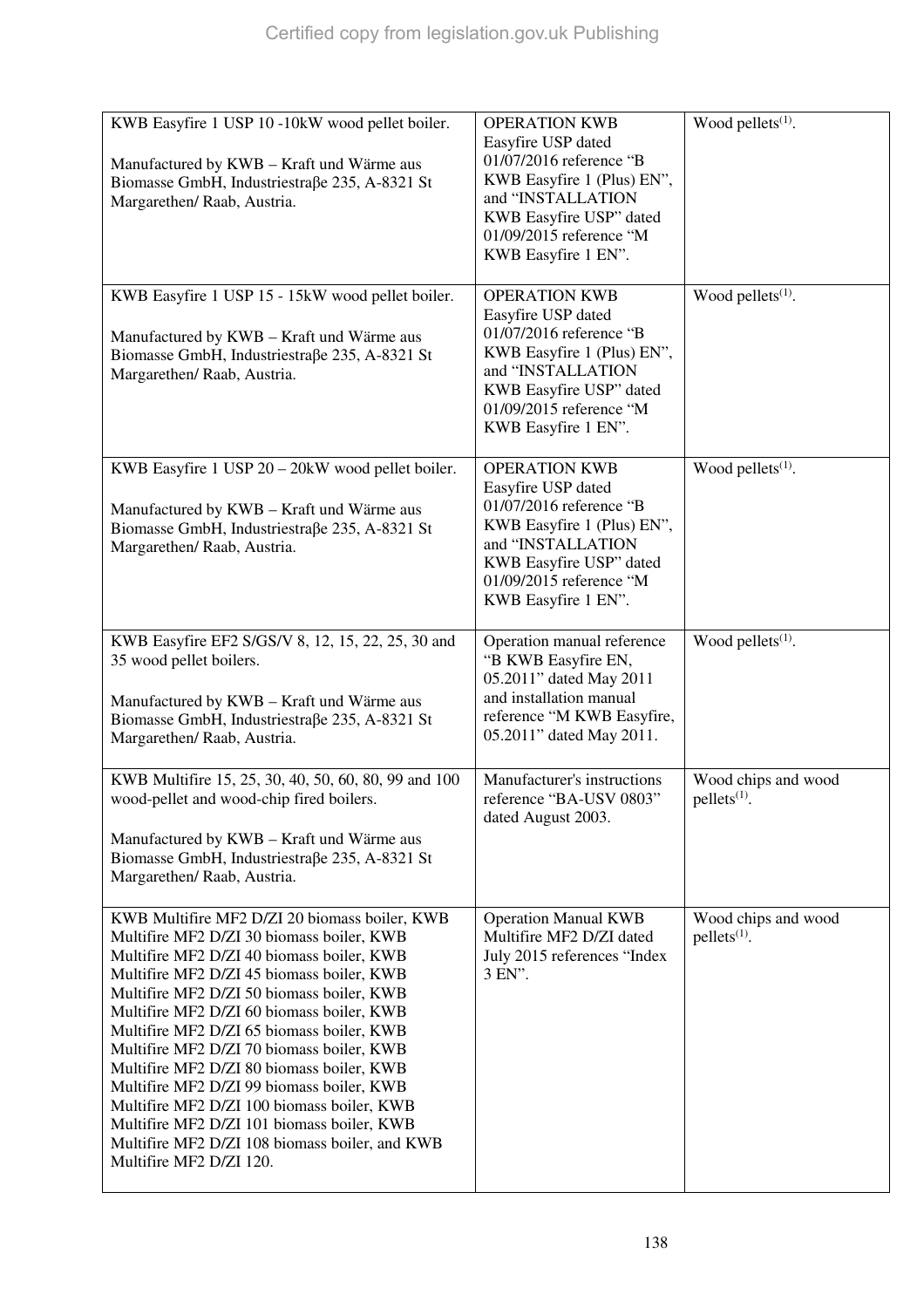| Manufactured by KWB - Kraft und Wärme aus<br>Biomasse GmbH, Industriestraße 235, A-8321 St<br>Margarethen/ Raab, Austria.                                                                                                                                                                                                                                                                                                                                                                                                                                                                                                                    |                                                                                                             |                                                |
|----------------------------------------------------------------------------------------------------------------------------------------------------------------------------------------------------------------------------------------------------------------------------------------------------------------------------------------------------------------------------------------------------------------------------------------------------------------------------------------------------------------------------------------------------------------------------------------------------------------------------------------------|-------------------------------------------------------------------------------------------------------------|------------------------------------------------|
| KWB Multifire USV 49.5kW wood chip and wood<br>pellet boiler.<br>Manufactured by KWB - Kraft und Wärme aus<br>Biomasse GmbH, Industriestraße 235, A-8321 St                                                                                                                                                                                                                                                                                                                                                                                                                                                                                  | Instruction manual reference<br>"BA Multifire 06.2010"<br>dated June 2010.                                  | Wood chips and wood<br>$pellets(1)$ .          |
| Margarethen/ Raab, Austria.                                                                                                                                                                                                                                                                                                                                                                                                                                                                                                                                                                                                                  |                                                                                                             |                                                |
| KWB Pelletfire Plus MF2 S/GS 45 pellet boiler,<br>KWB Pelletfire Plus MF2 S/GS 50 pellet boiler,<br>KWB Pelletfire Plus MF2 S/GS 55 pellet boiler,<br>KWB Pelletfire Plus MF2 S/GS 65 pellet boiler,<br>KWB Pelletfire Plus MF2 S/GS 70, KWB Pelletfire<br>Plus MF2 S/GS 75 pellet boiler, KWB Pelletfire Plus<br>MF2 S/GS 95 pellet boiler, KWB Pelletfire Plus MF2<br>S/GS 99 pellet boiler, KWB Pelletfire Plus MF2 S/GS<br>100 pellet boiler, KWB Pelletfire Plus MF2 S/GS 101<br>pellet boiler, KWB Pelletfire Plus MF2 S/GS 108<br>pellet boiler, KWB Pelletfire Plus MF2 S/GS 115<br>pellet boiler, KWB Pelletfire Plus MF2 S/GS 135. | <b>Operation Manual KWB</b><br>Pelletfire Plus MF2 S/GS<br>dated July 2015 references<br>"Index 3 EN".      | Wood pellets $(1)$ .                           |
| Manufactured by KWB - Kraft und Wärme aus<br>Biomasse GmbH, Industriestraße 235, A-8321 St<br>Margarethen/ Raab, Austria.                                                                                                                                                                                                                                                                                                                                                                                                                                                                                                                    |                                                                                                             |                                                |
| KWB Powerfire TDS 200 199kW Boiler.<br>Manufactured by KWB - Kraft und Wärme aus<br>Biomasse GmbH, Industriestraße 235, A-8321 St<br>Margarethen/ Raab, Austria.                                                                                                                                                                                                                                                                                                                                                                                                                                                                             | Operation manual reference<br>"B KWB Powerfire 200-<br>300kW, EN, 09.2012" dated<br>April 2013.             | Wood chips or wood<br>$pellets(1)$ .           |
| KWB TDS Powerfire 130, 240 and 300.                                                                                                                                                                                                                                                                                                                                                                                                                                                                                                                                                                                                          | Manufacturer's instructions<br>reference "BA TDS-                                                           | Wood chips or wood<br>pellets <sup>(1)</sup> . |
| Manufactured by KWB - Kraft und Wärme aus<br>Biomasse GmbH, Industriestraße 235, A-8321 St<br>Margarethen/Raab, Austria.                                                                                                                                                                                                                                                                                                                                                                                                                                                                                                                     | 05.2008" dated 14 May<br>2008, including specification<br>of recommended fuels.                             |                                                |
| KWB TDS Powerfire 150.<br>Manufactured by KWB - Kraft und Wärme aus<br>Biomasse GmbH, Industriestraße 235, A-8321 St<br>Margarethen/ Raab, Austria.                                                                                                                                                                                                                                                                                                                                                                                                                                                                                          | Manufacturer's instructions<br>reference "BA TDS - 0805"<br>dated August 2005.                              | Wood chips or wood<br>$pellets(1)$ .           |
| Langdale Smoke Control 7.5kW freestanding multi<br>fuel stove.<br>Manufactured by Town and Country Fires Ltd., Unit 1<br>Enterprise Way, Thornton Road Industrial Estate,<br>Pickering, North Yorkshire, YO18 7NA.                                                                                                                                                                                                                                                                                                                                                                                                                           | Installation and User<br>Instructions dated<br>07/07/2015 reference<br>"Langdale Smoke Control<br>Issue 1". | Wood $\log(s^{(1)})$ .                         |
| Lilly 4.7kW pellet stove.                                                                                                                                                                                                                                                                                                                                                                                                                                                                                                                                                                                                                    | UK Installation, use and<br>maintenance manual dated                                                        | Wood pellets <sup>(1)</sup> .                  |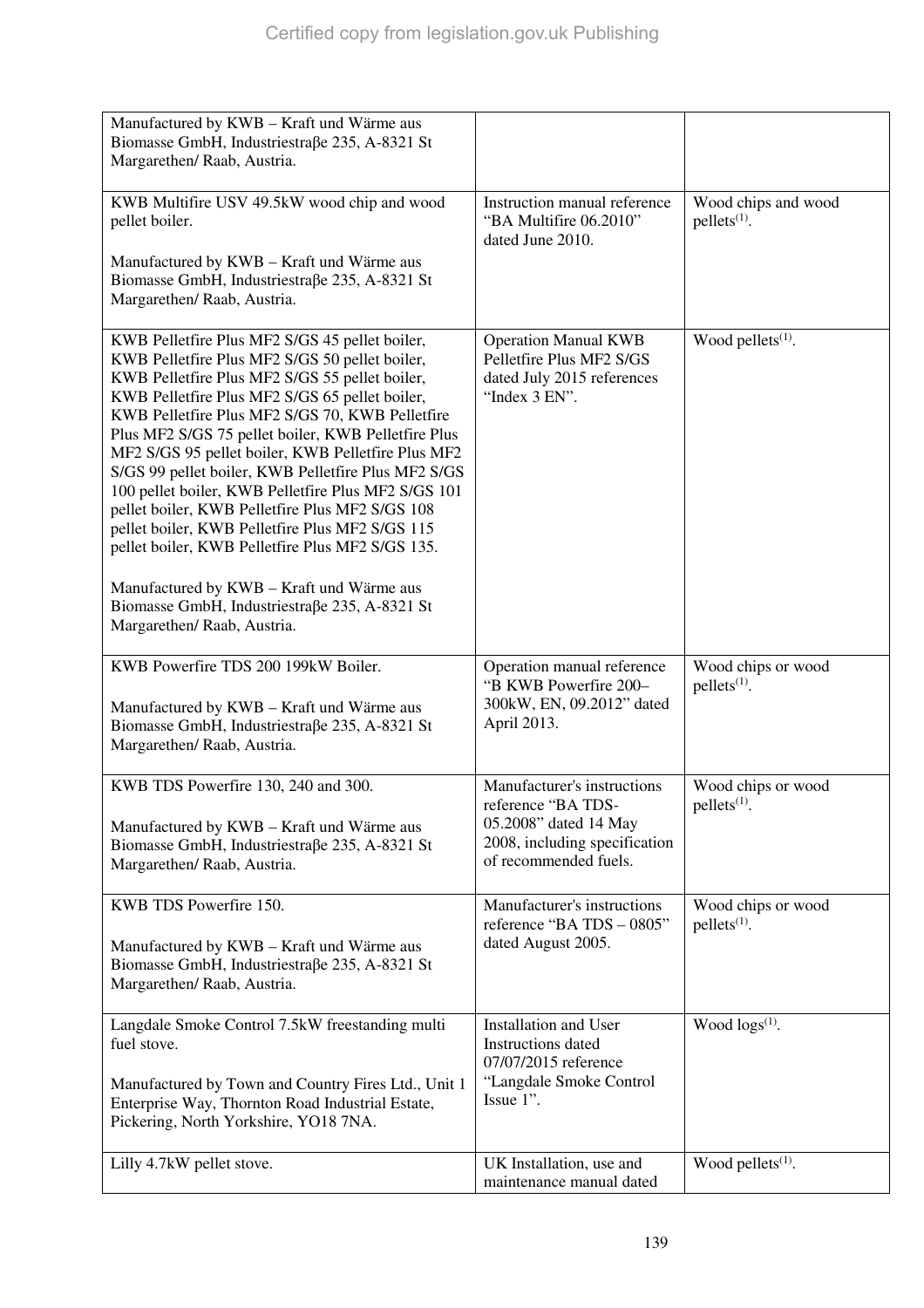|                                                                                                                                                                                                                                                                          | 01/09/2016 reference                                                                                                                                                                                                                                                                                                                                                                                         |                                                          |
|--------------------------------------------------------------------------------------------------------------------------------------------------------------------------------------------------------------------------------------------------------------------------|--------------------------------------------------------------------------------------------------------------------------------------------------------------------------------------------------------------------------------------------------------------------------------------------------------------------------------------------------------------------------------------------------------------|----------------------------------------------------------|
|                                                                                                                                                                                                                                                                          | "941331-GB 09.16 /A".                                                                                                                                                                                                                                                                                                                                                                                        |                                                          |
| Lima B.11 wood burning stove.<br>Manufactured by Hase Kaminofenbau GmbH,<br>Niederkircher Strasse 14, D-54294 Trier, Germany.                                                                                                                                            | Instruction manual reference<br>"Lima_R1" dated November<br>2014.<br>The appliance must be fitted<br>with a mechanical stop to<br>prevent air control closure<br>beyond the 42mm open<br>position.                                                                                                                                                                                                           | Wood logs(1).                                            |
| Lima C.16 6kW wood-burning stove.<br>Manufactured by Hase Kaminofenbau GmbH,<br>Niederkircher Strasse 14, D-54294 Trier, Germany.                                                                                                                                        | Operating Instructions dated<br>01/12/2016 reference<br>"R3_12/2016", and<br>Operating instructions for<br>Defra Modification Kit and<br><b>Installation of DEFRA</b><br>Limiter dated 01/12/2016<br>reference "Lima / Sila / Sila<br>Plus_R4_12/2016 and<br>$R2_12/16$ ".<br>The manufacturer's air<br>control modification<br>("Smoke Control Area<br>limiter") part number AEE<br>5483 must be installed. | Wood logs(1).                                            |
| Lindner & Sommerauer pellet boilers models: SL-<br>P49, SL-P50, SL-P65, SL-P80, SL-P99, SL-P110, SL-<br>P150, SL-P199, SL-P200 and SL-P250.<br>Manufactured by Lindner & Sommerauer, SL-<br>Technik GmbH, Trimmelkram 113 A-5120 St<br>Pantaleon, Austria.               | Operating instructions and<br>technical description -<br>Rotary Grid system SL<br>25T/2R to SL250 T6R and<br>SL-P30 to SL-P 250,<br>reference "140304 ENG"<br>dated 5 March 2014.                                                                                                                                                                                                                            | Wood pellets $(1)$ .                                     |
| Lindner & Sommerauer wood chip boilers models:<br>SL49T4R, SL50T4R, SL65T4R, SL80T4R,<br>SL99T4R, SL110T4R, SL150T4R, SL199T6R,<br>SL200T6R and SL250T6R.<br>Manufactured by Lindner & Sommerauer, SL-<br>Technik GmbH, Trimmelkram 113 A-5120 St<br>Pantaleon, Austria. | Operating instructions and<br>technical description -<br>Rotary Grid system SL<br>25T/2R to SL250 T6R and<br>SL-P30 to SL-P 250,<br>reference "140304 ENG"<br>dated 5 March 2014.                                                                                                                                                                                                                            | Wood chips or wood<br>$pellets(1)$ .                     |
| Lin-ka H 1500 Hot Water Boiler fitted with either a<br>mono-cyclone (type LIN-KA 2000) or a multi-<br>cyclone (type LIN-KA 3x2).<br>Manufactured by LIN-KA Maskinfabrik A/S,<br>Nylandsvej 38, DK-6940 Lem St. Denmark.                                                  | Instruction manual reference<br>"LIN-KA H 1500 Hot Water<br>Manual/Ver. 2005/Rev.<br>1.10" dated 27 January 2010.                                                                                                                                                                                                                                                                                            | Wood pellets of maximum<br>8mm diameter <sup>(1)</sup> . |
| Little Thurlow wood burning stove.                                                                                                                                                                                                                                       | Manufacturer's instructions                                                                                                                                                                                                                                                                                                                                                                                  | Seasoned logs of less than                               |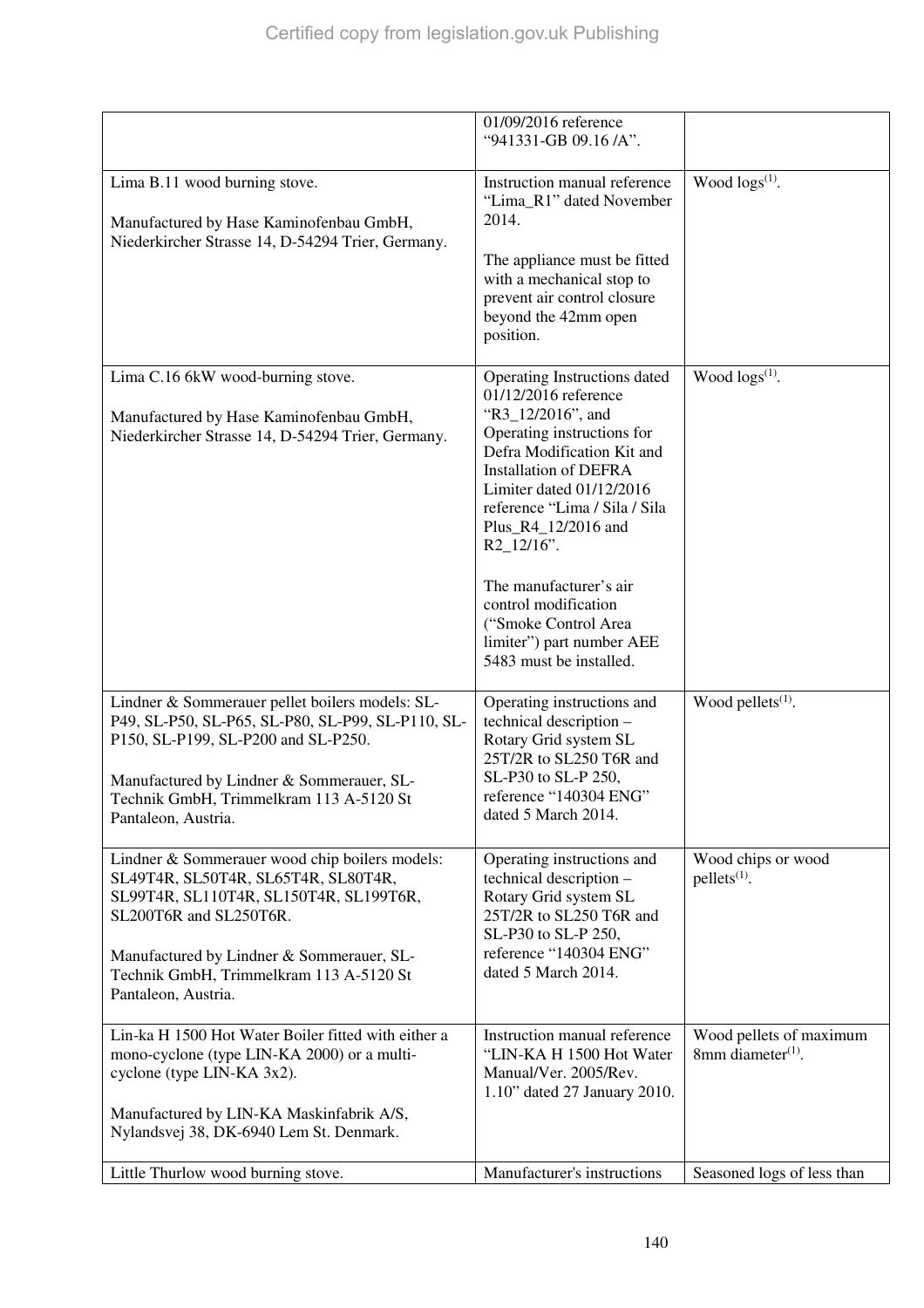| Manufactured by Town and Country Fires Ltd., 1<br>Enterprise Way, Thornton Road Industrial Estate,<br>Pickering, North Yorkshire, YO18 7NA.                                                                                           | reference "issue No. 3."<br>dated 30 June 2007.                                                                                                                                                                                                    | 20% moisture and of a<br>maximum length of<br>$350mm^{(1)}$ .                                         |
|---------------------------------------------------------------------------------------------------------------------------------------------------------------------------------------------------------------------------------------|----------------------------------------------------------------------------------------------------------------------------------------------------------------------------------------------------------------------------------------------------|-------------------------------------------------------------------------------------------------------|
| Little Wenlock Classic SE Wood Fuel Stove.<br>Manufactured by Aga, Station Road, Ketley, Telford,<br>Shropshire, TF1 5AQ.                                                                                                             | Operating instructions<br>reference "N00471AXX Rev<br>001 DP 081219" dated 19<br>December 2008.                                                                                                                                                    | Dry and split wood logs of a<br>maximum length of 25cm<br>and a maximum diameter of<br>$10cm^{(1)}$ . |
| LogFire LF6cT Wood Burning Stove.<br>Manufactured by LogFire Stoves Ltd., Britannia<br>House, Junction Street, Darwen, Lancashire, BB3<br>2RB.                                                                                        | Instruction manual reference<br>"LF6cT-1" dated 18<br>December 2012.<br>The appliance must be fitted<br>with a mechanical stop to<br>prevent closure of the air<br>control slots beyond the<br>21mm open position.                                 | Wood $\log(s^{(1)})$ .                                                                                |
| LogWIN Klassik wood log gasification boilers<br>models: LWK 180, LWK 250 and LWK 300.<br>Manufactured by Windhager Zentralheizung GmbH,<br>Anton-Windhager-Str. 20, A-5201 Seerkirchen bei<br>Salzburg, Austria.                      | <b>Operating Manual LogWIN</b><br>Klassik dated July 2015<br>reference "093394/02"<br>Assembly instructions<br>LogWIN Klassik dated July<br>2015 references<br>"093391/03".                                                                        | Wood $\log s^{(1)}$ .                                                                                 |
| LogWIN Premium wood log gasification boilers<br>models: LWP 180, LWP 250, LWP 300, LWP 360<br>and LWP 500.<br>Manufactured by Windhager Zentralheizung GmbH,<br>Anton-Windhager-Str. 20, A-5201 Seerkirchen bei<br>Salzburg, Austria. | <b>Operating Manual LogWIN</b><br>Premium dated July 2015<br>reference "092412/05"<br>Assembly instructions<br>LogWIN Premium dated<br>July 2015 references<br>"092413/05".                                                                        | Wood $\log s^{(1)}$ .                                                                                 |
| Lotus H370 Petite 6.6kW insert stove.<br>Manufactured by Lotus Heating Systems A/S,<br>Agertoften 6, 5550 Langeskov, Denmark.                                                                                                         | Instruction manual reference<br>"Fireplace Insert, Lotus<br>H370 Petite Version 1" dated<br>11 October 2012.<br>The appliance must be fitted<br>with a mechanical stop to<br>prevent closure of the air<br>damper beyond the 5mm<br>open position. | Wood $\log(s^{(1)})$ .                                                                                |
| Lotus Liva 1, Liva 2, Liva 3 and Liva 4G stoves.<br>Manufactured by Lotus Heating Systems A/S,<br>Agertoften 6, 5550 Langeskov, Denmark.                                                                                              | Instruction manual reference<br>"Mounting and User<br><b>Instructions Lotus-Liva</b><br>series Stoves Version 4"<br>dated January 2010.                                                                                                            | Wood $\log(s^{(1)})$ .                                                                                |
| Lotus Liva 5, Liva 5S, Liva 5G, Liva 6, Liva 6S and,<br>Liva 6G 5kW wood-burning stoves.                                                                                                                                              | Instruction manual dated<br>July 2015 reference                                                                                                                                                                                                    | Wood $\log(s^{(1)})$ .                                                                                |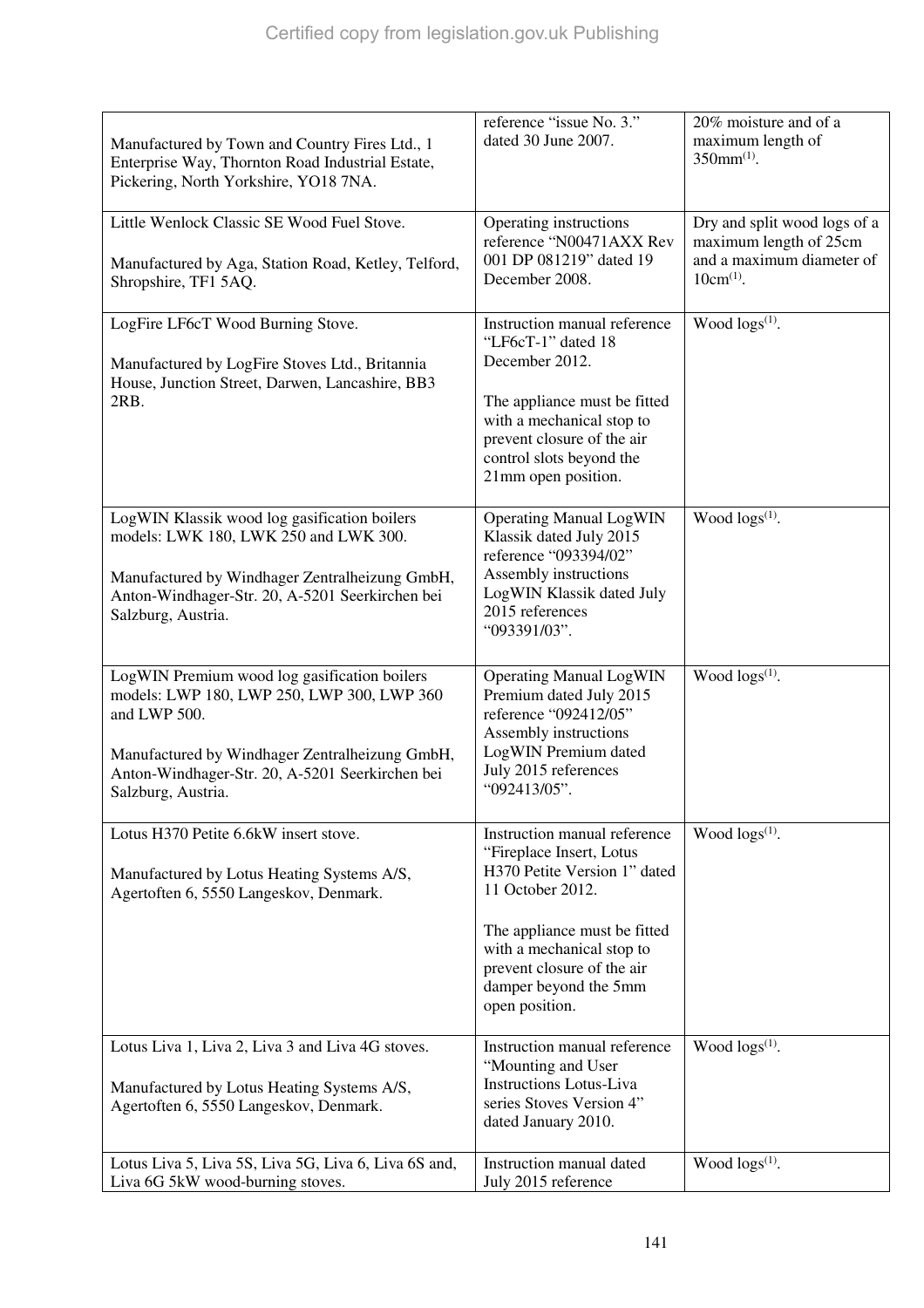| Manufactured by Lotus Heating Systems A/S,<br>Agertoften 6, 5550 Langeskov, Denmark.                                                                                        | "Mounting and User<br><b>Instructions Lotus-Liva</b><br>(Lotus Liva 5, Liva 6)<br>version 3, 20/7-2015".                                                                                                                                                           |                                                                                        |
|-----------------------------------------------------------------------------------------------------------------------------------------------------------------------------|--------------------------------------------------------------------------------------------------------------------------------------------------------------------------------------------------------------------------------------------------------------------|----------------------------------------------------------------------------------------|
| Lotus Mira 1 and Mira 2 5kW wood-burning stoves.<br>Manufactured by Lotus Heating Systems A/S,<br>Agertoften 6, 5550 Langeskov, Denmark.                                    | Instruction manual dated<br>July 2015 reference<br>"Mounting and User<br><b>Instructions Lotus-Mira</b><br>Series Stoves (Lotus Mira<br>$1/2$ , Mira $3/4$ ) version 4,<br>20/7-2015.                                                                              | Wood $\log(s^{(1)})$ .                                                                 |
| Lotus Sola, Sola S, Sola M and Sola MST stoves.<br>Manufactured by Lotus Heating Systems A/S,<br>Agertoften 6, 5550 Langeskov, Denmark.                                     | Instruction manual reference<br>"Mounting and User<br><b>Instructions Lotus-Sola</b><br>series Stoves Version 2"<br>dated January 2010.                                                                                                                            | Wood $\log(s^{(1)})$ .                                                                 |
| Løvenholm.<br>Manufactured by Hunter Stoves Ltd., Trevilla Park,<br>Slaughterbridge, Camelford, Cornwall, PL32 9TT.                                                         | Manufacturer's installation<br>and operation manual<br>reference "version 07/08"<br>dated July 2008.                                                                                                                                                               | Untreated wood with less<br>than 20% moisture<br>content <sup><math>(1)</math></sup> . |
| Løvenholm, Løvenholm Traditional, European and<br>Pedestal Stoves.<br>Manufactured by Hunter Stoves Ltd., Trevilla Park,<br>Slaughterbridge, Camelford, Cornwall, PL32 9TT. | Manufacturer's instructions<br>"Løvenholm Multifuel stove<br>installation and operating<br>manual" reference "version<br>06/09" dated June 2009.                                                                                                                   | Untreated wood with less<br>than 20% moisture<br>content $(1)$ .                       |
| Loxton 3 stoves.<br>Manufactured by Mendip Stoves Ltd., Unit H1,<br>Mendip Industrial Estate, Mendip Road, Rooksbridge,<br>Somerset, BS26 2UG.                              | Instruction manual reference<br>"Mendip Stoves Ltd., 2012,<br>ver 3" dated July 2012.<br>The appliance must be fitted<br>with a permanent stop to fix<br>the secondary air control<br>such that it cannot be closed<br>more than 25% open.                         | Wood $\log(s^{(1)})$ .                                                                 |
| Loxton 5, Churchill 5 and Sqabox Uno stoves.<br>Manufactured by Mendip Stoves Ltd., Unit H1,<br>Mendip Industrial Estate, Mendip Road, Rooksbridge,<br>Somerset, BS26 2UG.  | Instruction manual reference<br>"Mendip Stoves Ltd., 2012,<br>ver 3" dated July 2012.<br>The appliance must be fitted<br>with a permanent stop such<br>that the secondary air 'closed<br>position' results in a 2.5mm<br>gap in the two secondary air<br>openings. | Wood $\log s^{(1)}$ .                                                                  |
| Loxton 6, Loxton 8, Churchill 6, Churchill 8 and<br>Sqabox Duo stoves.<br>Manufactured by Mendip Stoves Ltd., Unit H1,                                                      | Instruction manual reference<br>"Mendip Stoves Ltd., 2012,<br>ver 3" dated July 2012.                                                                                                                                                                              | Wood $\log(s^{(1)})$ .                                                                 |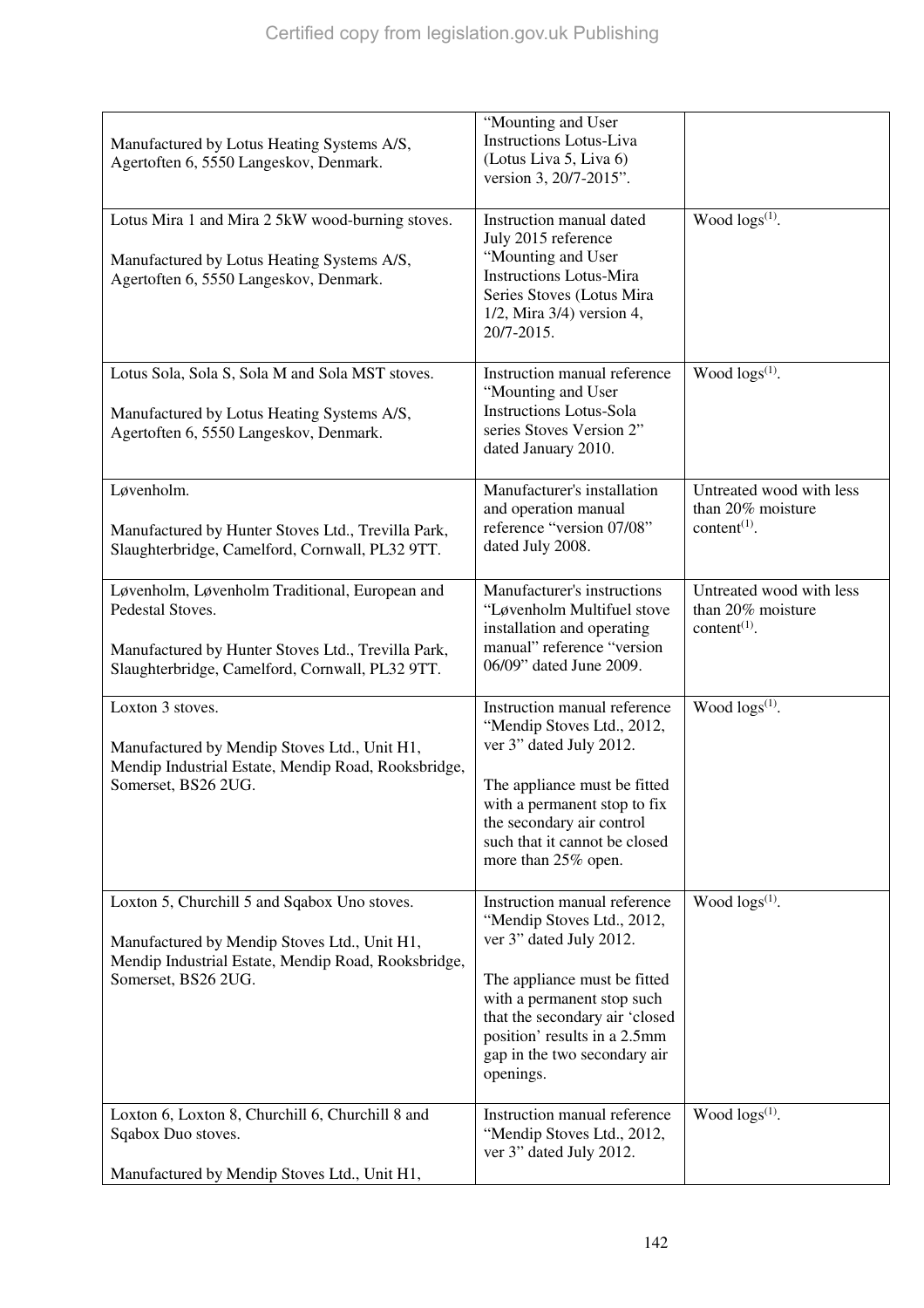| Mendip Industrial Estate, Mendip Road, Rooksbridge,<br>Somerset, BS26 2UG.                                                                                                                   | The appliance must be fitted<br>with a permanent stop on the<br>secondary air control such<br>that it cannot be closed more<br>than 35% open.                                                                                                         |                           |
|----------------------------------------------------------------------------------------------------------------------------------------------------------------------------------------------|-------------------------------------------------------------------------------------------------------------------------------------------------------------------------------------------------------------------------------------------------------|---------------------------|
| Love 7 5kW, 6kW, and 7kW Freestanding multifuel<br>stoves.<br>Manufactured by De and Vi Commerce JSC, 3 Asen<br>Zlatarov Str., 7150 Dve Mogili, Bulgaria.                                    | <b>Installation and User Manual</b><br>reference "LV567 v.2/10-<br>2014" dated October 2014.<br>The appliance must be fitted<br>with smoke control kit<br>DV6020400GB to prevent<br>secondary air control closure<br>beyond the 35% open<br>position. | Wood $\log s^{(1)}$ .     |
| Ludlow Wood Burning Smoke Exempt Stove<br>(Ludlow Stove SE).<br>Manufactured by Aga, Station Road, Ketley, Telford,<br>Shropshire, TF1 5AQ.                                                  | Instruction manual reference<br>"N00529AXX REV:001"<br>dated 13 July 2011.                                                                                                                                                                            | Dry wood $\log s^{(1)}$ . |
| Lundy, Skye and, Ramsey 5kW pellet stoves.<br>Manufactured by Island Pellet Stoves Ltd., Tugbury<br>House, Unit 26 Main Avenue, Treforest Industrial<br>Estate, Pontypridd, CF37 5UR.        | Owners manual for 5kW<br>pellet stove models;- Lundy,<br>Skye and Ramsey dated 16<br>July 2015 reference "5kW<br>Stove".                                                                                                                              | Wood pellets $(1)$ .      |
| Lundy, Skye and, Ramsey 8kW pellet boiler stoves.<br>Manufactured by Island Pellet Stoves Ltd., Tugbury<br>House, Unit 26 Main Avenue, Treforest Industrial<br>Estate, Pontypridd, CF37 5UR. | Owners manual for 8kW<br>pellet boiler stove models;-<br>Lundy, Skye and Ramsey<br>dated 16 July 2015 reference<br>"8kw boiler stove".                                                                                                                | Wood pellets $(1)$ .      |
| Luno B.13 wood burning stove.<br>Manufactured by Hase Kaminofenbau GmbH,<br>Niederkircher Strasse 14, D-54294 Trier, Germany.                                                                | Instruction manual reference<br>"Luno_R1" dated November<br>2014.<br>The appliance must be fitted<br>with a mechanical stop to<br>prevent air control closure<br>beyond the 33mm open<br>position.                                                    | Wood $\log(s^{(1)})$ .    |
| Malvern Multifuel stove (Model MV1MF).<br>Manufactured by ACR Heat Products Ltd., Unit 1,<br>Weston Works, Weston Lane, Tyseley, Birmingham,<br>West Midlands, B11 3RP.                      | Technical manual reference<br>"MV1MF 0101" dated 17<br>October 2013.<br>When the primary air control<br>is in the closed position, it<br>remains permanently open<br>by 5mm and is prevented<br>from closing fully by a<br>screw.                     | Wood $\log(s^{(1)})$ .    |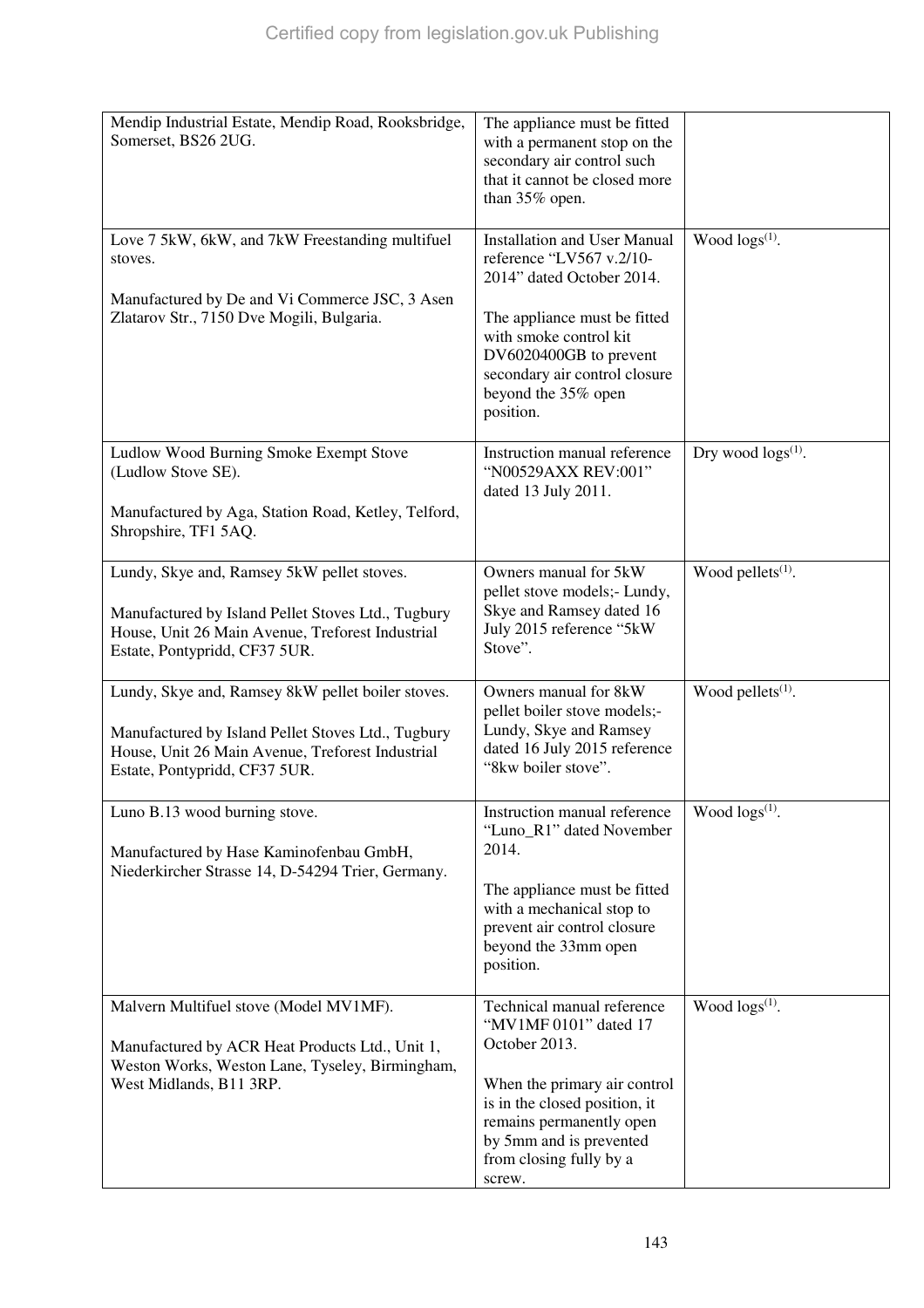| Marvic Multifuel Cassette (inset) roomheater.                                                      | Instruction manual reference<br>"INK.00.7927" dated 20     | Wood $\log(s^{(1)})$ . |
|----------------------------------------------------------------------------------------------------|------------------------------------------------------------|------------------------|
| Manufactured by Wanders Fires & Stoves, Amtweg 4,<br>Netterden, NL-7077 AL, the Netherlands.       | December 2011.                                             |                        |
|                                                                                                    | The appliance must be fitted                               |                        |
|                                                                                                    | with a modification to the<br>secondary air control to     |                        |
|                                                                                                    | ensure that the air supply                                 |                        |
|                                                                                                    | holes remain 3mm open<br>when the operator has             |                        |
|                                                                                                    | nominally shut the control.                                |                        |
|                                                                                                    |                                                            |                        |
| Mazona Stoves Portland 5kW multifuel inset                                                         | Portland Stove - Smoke                                     | Wood $\log s^{(1)}$ .  |
| roomheater.                                                                                        | Control Area Exempt<br>Operation and Installation          |                        |
| Manufactured by Micon Distribution Limited, 1a                                                     | Manual dated 15/03/2016                                    |                        |
| Hallstown Road, Ballinderry Upper, Lisburn, BT28<br>2NE.                                           | reference "Version B".                                     |                        |
|                                                                                                    | The appliance must be fitted<br>with a mechanical stop to  |                        |
|                                                                                                    | prevent closure of the                                     |                        |
|                                                                                                    | secondary air control beyond                               |                        |
|                                                                                                    | the 2mm open position.                                     |                        |
| Mazona Stoves Rocky 6kW multifuel stove.                                                           | Mazona Rocky - Smoke                                       | Wood $\log(s^{(1)})$ . |
|                                                                                                    | Control Area Exempt                                        |                        |
| Manufactured by Micon Distribution Limited, 1a<br>Hallstown Road, Ballinderry Upper, Lisburn, BT28 | Operation and Installation<br>Manual dated 16/03/2016      |                        |
| 2NE.                                                                                               | reference "Version B".                                     |                        |
|                                                                                                    | The appliance must be fitted                               |                        |
|                                                                                                    | with a mechanical stop to<br>prevent closure of the        |                        |
|                                                                                                    | secondary air control beyond                               |                        |
|                                                                                                    | the 3mm open position.                                     |                        |
| Mazona Stoves Tuscon inset multi fuel stove.                                                       | Instruction manual reference                               | Wood $\log(s^{(1)})$ . |
|                                                                                                    | "Version A (MZSTUSE)"<br>dated 17 December 2014.           |                        |
| Manufactured by Micon Distribution Ltd., 1a<br>Hallstown Road, Ballinderry Upper, Lisburn, BT28    |                                                            |                        |
| 2NE.                                                                                               | The appliance must be fitted                               |                        |
|                                                                                                    | with a mechanical stop to<br>prevent secondary air control |                        |
|                                                                                                    | closure beyond the 2mm                                     |                        |
|                                                                                                    | open position.                                             |                        |
| Meg 4.5 Pod and Meg Sirius 450 Qube 4.5kW multi-                                                   | Instruction manual dated 10                                | Wood $\log s^{(1)}$ .  |
| fuel stoves.                                                                                       | July 2015 reference "Meg<br>Solid Fuel Stoves Manual       |                        |
| Manufactured by F.E. Robinson (Hooton) Ltd.,                                                       | Version 1.4. Issued                                        |                        |
| Station Works, Hooton Road, Hooton, South Wirral,                                                  | 15/07/2015".                                               |                        |
| CH66 7NF.                                                                                          |                                                            |                        |
| Meg 5.0 stove and Sirius 600 Inset stove.                                                          | Instruction manual reference                               | Wood $\log(s^{(1)})$ . |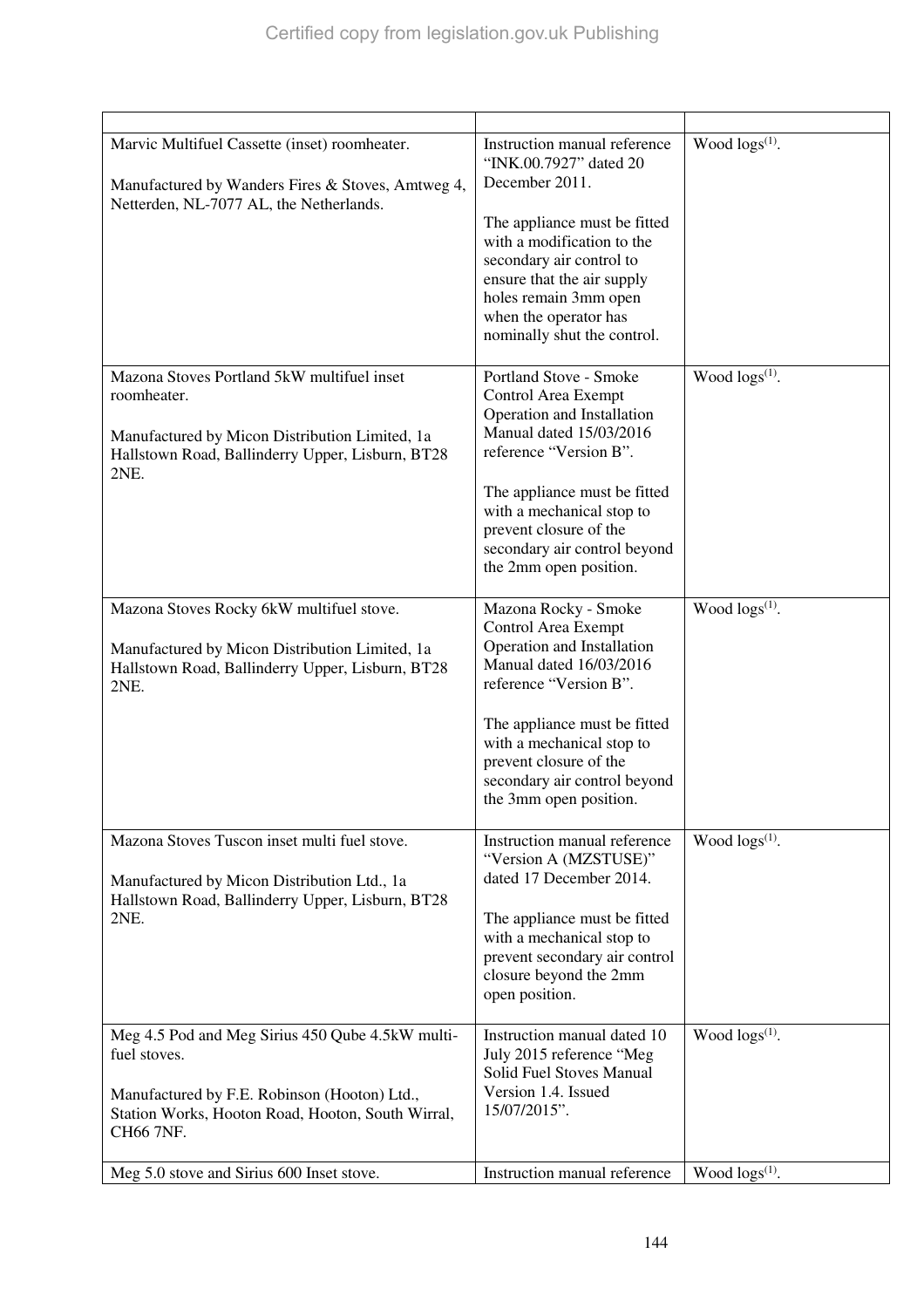| Manufactured by F.E Robinson (Hooton) Ltd., Station<br>Works, Hooton Road, Hooton, South Wirral, CH66<br>7NF.                                                                              | "Manual Version 1.3" dated<br>27 July 2012.<br>The appliance must be fitted<br>with a mechanical stop to<br>prevent secondary air control                                                                          |                        |
|--------------------------------------------------------------------------------------------------------------------------------------------------------------------------------------------|--------------------------------------------------------------------------------------------------------------------------------------------------------------------------------------------------------------------|------------------------|
|                                                                                                                                                                                            | closure beyond the 10mm<br>open position.                                                                                                                                                                          |                        |
| Meg 7.5/Sirius 750 and Meg 4.5/Sirius 450.<br>Manufactured by Meg Stoves, F.E. Robinson<br>(Hooton) Ltd., Station Works, Hooton Road, Hooton,<br>South Wirral, CH66 7NF.                   | Instruction manual reference<br>"Meg Solid Fuel Stoves<br>Manual (107)" dated 28<br>January 2011.                                                                                                                  | Wood $\log(s^{(1)})$ . |
| Mendip Burcott SE 4.1kW multi-fuel inset<br>roomheater model No. M00401-00-00-00-00 Burcott<br>SE.                                                                                         | Operation and installation<br>manual reference "Mendip<br>Stoves Ltd., 2013, Burcott<br>v4" dated 9 August 2014.                                                                                                   | Wood $\log s^{(1)}$ .  |
| Manufactured by Mendip Stoves Limited, Unit H1,<br>Mendip Industrial Estate, Mendip Road, Rooksbridge,<br>Somerset, BS26 2UG.                                                              | The appliance must be fitted<br>with a stop to prevent<br>closure of the secondary air<br>control beyond 25% open.                                                                                                 |                        |
| Mendip Churchill 5 SE 4.5kW multi-fuel stove.<br>Manufactured by Mendip Stoves Limited, Unit H1,<br>Mendip Industrial Estate, Mendip Road, Rooksbridge,<br>Somerset, BS26 2UG.             | Operation and Installation<br>Manual dated 1 September<br>2015 reference "MK3".<br>The appliance must be fitted<br>with a permanent stop to<br>prevent closure of the<br>secondary air control beyond<br>25% open. | Wood $\log(s^{(1)})$ . |
| Mendip Churchill 5 SE Convection Logstore 4.5kW<br>multi-fuel stove.<br>Manufactured by Mendip Stoves Limited, Unit H1,                                                                    | Operation and Installation<br>Manual dated 1 September<br>2015 reference "MK3".                                                                                                                                    | Wood $\log s^{(1)}.$   |
| Mendip Industrial Estate, Mendip Road, Rooksbridge,<br>Somerset, BS26 2UG.                                                                                                                 | The appliance must be fitted<br>with a permanent stop to<br>prevent closure of the<br>secondary air control beyond<br>25% open.                                                                                    |                        |
| Mendip Churchill 6 Convection SE 6kW multi fuel<br>stove.<br>Manufactured by Mendip Stoves Limited, Unit H2,<br>Mendip Industrial Estate, Mendip Road, Rooksbridge,<br>Somerset, BS26 2UG. | Operation and installation<br>Manual Multi-fuel and SE<br>models Loxton 6, 8 and 10,<br>Churchill 6, 8 and 10,<br>Sqabox duO dated<br>01/02/2016 reference "Ver 2<br>$(mk3.1)$ ".                                  | Wood logs(1).          |
|                                                                                                                                                                                            | The appliance must be fitted<br>with a stop to prevent                                                                                                                                                             |                        |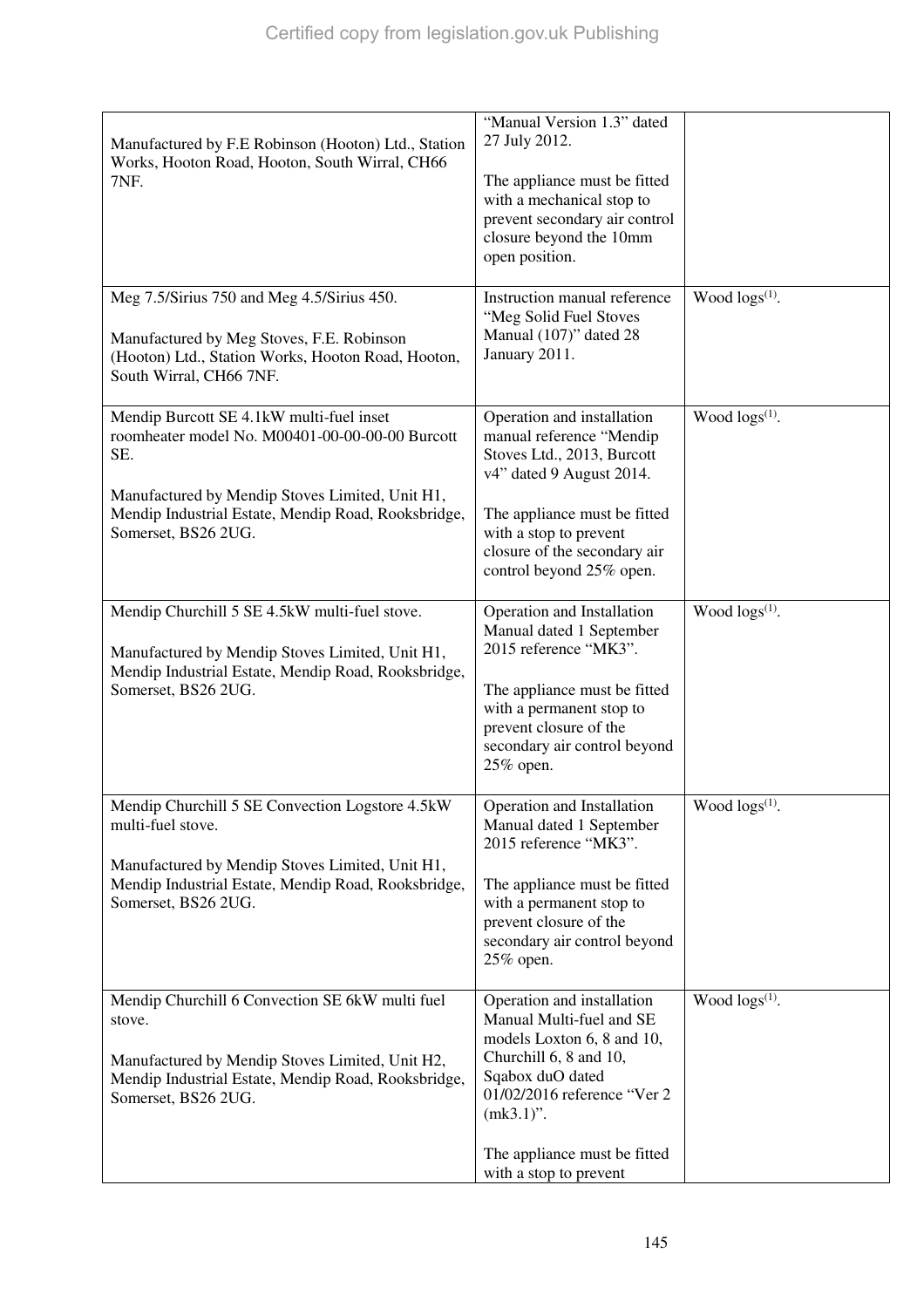|                                                                                                                                                                                                     | closure of the secondary air<br>control beyond the 0.5cm<br>open position.                                                                                                        |                        |
|-----------------------------------------------------------------------------------------------------------------------------------------------------------------------------------------------------|-----------------------------------------------------------------------------------------------------------------------------------------------------------------------------------|------------------------|
| Mendip Churchill 6 Logstore Convection SE 6kW<br>multi fuel stove.<br>Manufactured by Mendip Stoves Limited, Unit H2,<br>Mendip Industrial Estate, Mendip Road, Rooksbridge,<br>Somerset, BS26 2UG. | Operation and installation<br>Manual Multi-fuel and SE<br>models Loxton 6, 8 and 10,<br>Churchill 6, 8 and 10,<br>Sqabox duO dated<br>01/02/2016 reference "Ver 2<br>$(mk3.1)$ ". | Wood $\log(s^{(1)})$ . |
|                                                                                                                                                                                                     | The appliance must be fitted<br>with a stop to prevent<br>closure of the secondary air<br>control beyond the 0.5cm<br>open position.                                              |                        |
| Mendip Churchill 6 SE 6kW multi fuel stove.<br>Manufactured by Mendip Stoves Limited, Unit H2,<br>Mendip Industrial Estate, Mendip Road, Rooksbridge,<br>Somerset, BS26 2UG.                        | Operation and installation<br>Manual Multi-fuel and SE<br>models Loxton 6, 8 and 10,<br>Churchill 6, 8 and 10,<br>Sqabox duO dated<br>01/02/2016 reference "Ver 2<br>$(mk3.1)$ ". | Wood $\log(s^{(1)})$ . |
|                                                                                                                                                                                                     | The appliance must be fitted<br>with a stop to prevent<br>closure of the secondary air<br>control beyond the 0.5cm<br>open position.                                              |                        |
| Mendip Churchill 8 Convection SE 8kW multi fuel<br>stove.<br>Manufactured by Mendip Stoves Limited, Unit H2,<br>Mendip Industrial Estate, Mendip Road, Rooksbridge,<br>Somerset, BS26 2UG.          | Operation and installation<br>Manual Multi-fuel and SE<br>models Loxton 6, 8 and 10,<br>Churchill 6, 8 and 10,<br>Sqabox duO dated<br>01/02/2016 reference "Ver 2<br>$(mk3.1)$ ". | Wood $\log(s^{(1)})$ . |
|                                                                                                                                                                                                     | The appliance must be fitted<br>with a stop to prevent<br>closure of the secondary air<br>control beyond the 0.5cm<br>open position.                                              |                        |
| Mendip Churchill 8 DS Logstore SE 8kW multi fuel<br>stove.<br>Manufactured by Mendip Stoves Limited, Unit H2,<br>Mendip Industrial Estate, Mendip Road, Rooksbridge,<br>Somerset, BS26 2UG.         | Operation and installation<br>Manual Multi-fuel and SE<br>models Loxton 8 Double<br>sided Churchill 8 Double<br>sided dated 01/03/2016<br>reference "Ver 3 (mk3)".                | Wood $\log(s^{(1)})$ . |
|                                                                                                                                                                                                     | The appliance must be fitted<br>with a stop to prevent<br>closure of the secondary air                                                                                            |                        |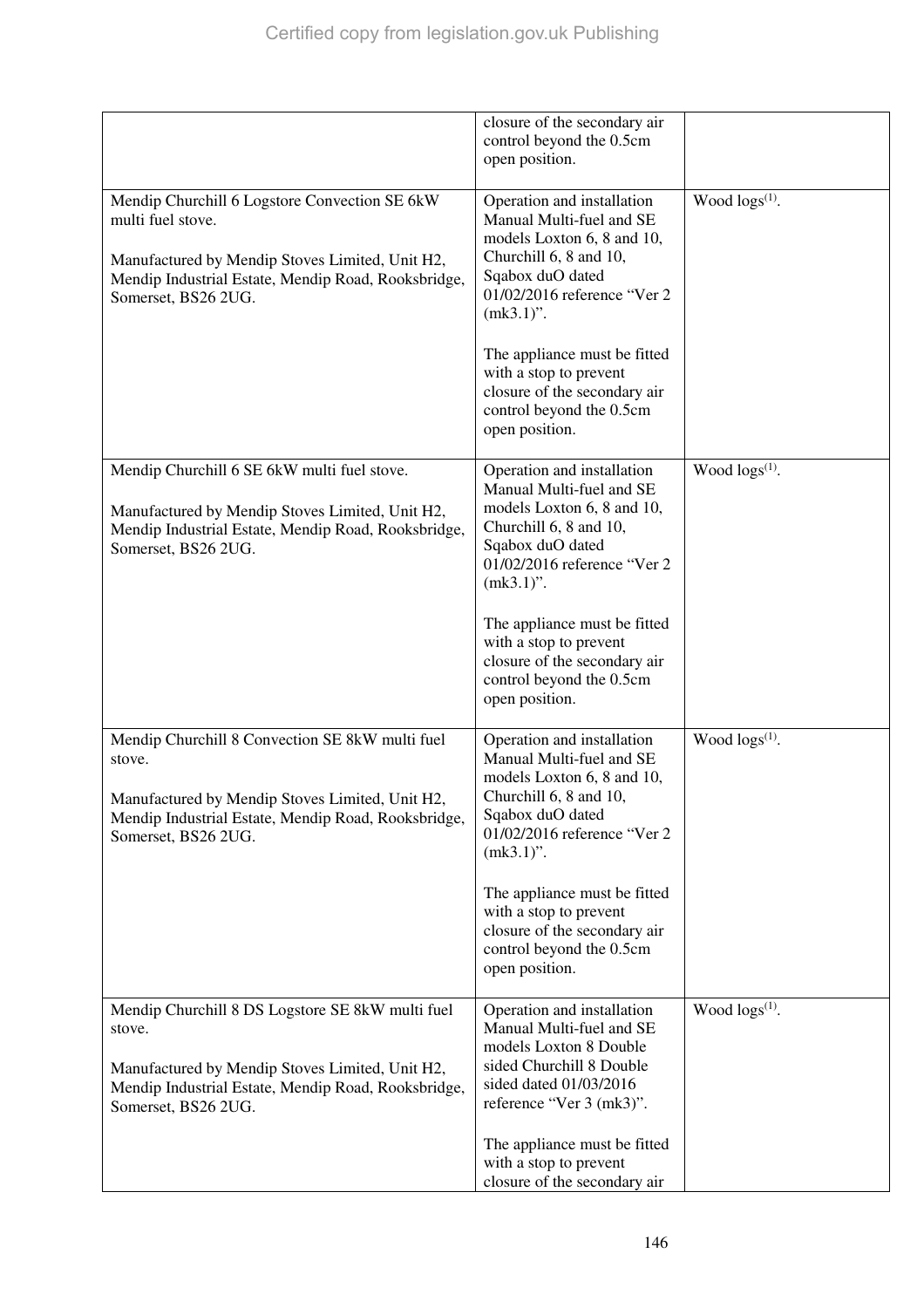|                                                                                                                                                                                                     | control beyond the 50% open<br>position.                                                                                                                                                                                                                                                                                  |                            |
|-----------------------------------------------------------------------------------------------------------------------------------------------------------------------------------------------------|---------------------------------------------------------------------------------------------------------------------------------------------------------------------------------------------------------------------------------------------------------------------------------------------------------------------------|----------------------------|
| Mendip Churchill 8 DS SE 8kW multi fuel stove.<br>Manufactured by Mendip Stoves Limited, Unit H2,<br>Mendip Industrial Estate, Mendip Road, Rooksbridge,<br>Somerset, BS26 2UG.                     | Operation and installation<br>Manual Multi-fuel and SE<br>models Loxton 8 Double<br>sided Churchill 8 Double<br>sided dated 01/03/2016<br>reference "Ver 3 (mk3)".<br>The appliance must be fitted<br>with a stop to prevent<br>closure of the secondary air<br>control beyond the 50% open<br>position.                  | Wood $\log(s^{(1)})$ .     |
| Mendip Churchill 8 Logstore Convection SE 8kW<br>multi fuel stove.<br>Manufactured by Mendip Stoves Limited, Unit H2,<br>Mendip Industrial Estate, Mendip Road, Rooksbridge,<br>Somerset, BS26 2UG. | Operation and installation<br>Manual Multi-fuel and SE<br>models Loxton 6, 8 and 10,<br>Churchill 6, 8 and 10,<br>Sqabox duO dated<br>01/02/2016 reference "Ver 2<br>$(mk3.1)$ ".<br>The appliance must be fitted<br>with a stop to prevent<br>closure of the secondary air<br>control beyond the 0.5cm<br>open position. | Wood logs <sup>(1)</sup> . |
| Mendip Churchill 8 SE 8kW multi fuel stove.<br>Manufactured by Mendip Stoves Limited, Unit H2,<br>Mendip Industrial Estate, Mendip Road, Rooksbridge,<br>Somerset, BS26 2UG.                        | Operation and installation<br>Manual Multi-fuel and SE<br>models Loxton 6, 8 and 10,<br>Churchill 6, 8 and 10,<br>Sqabox duO dated<br>01/02/2016 reference "Ver 2<br>$(mk3.1)$ ".<br>The appliance must be fitted<br>with a stop to prevent<br>closure of the secondary air<br>control beyond the 0.5cm<br>open position. | Wood $\log s^{(1)}$ .      |
| Mendip Churchill 10 Convection SE 10kW multi fuel<br>stove.<br>Manufactured by Mendip Stoves Limited, Unit H2,<br>Mendip Industrial Estate, Mendip Road, Rooksbridge,<br>Somerset, BS26 2UG.        | Operation and installation<br>Manual Multi-fuel and SE<br>models Loxton 6, 8 and 10,<br>Churchill 6, 8 and 10,<br>Sqabox duO dated<br>01/02/2016 reference "Ver 2<br>$(mk3.1)$ ".<br>The appliance must be fitted<br>with a stop to prevent<br>closure of the secondary air<br>control beyond the 0.5cm                   | Wood $\log s^{(1)}$ .      |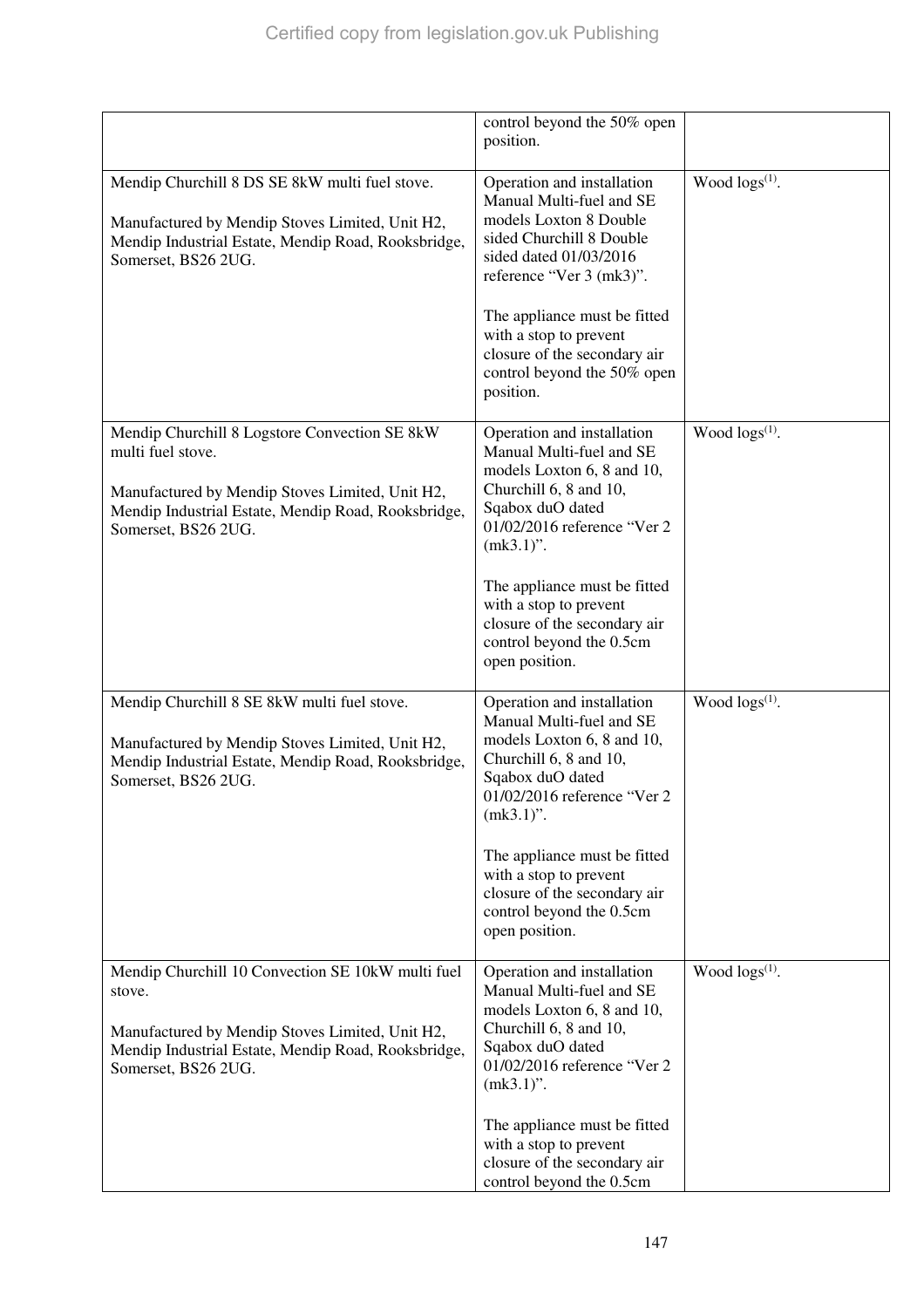|                                                                                                                                                                                                       | open position.                                                                                                                                                                                                                                                                                                            |                            |
|-------------------------------------------------------------------------------------------------------------------------------------------------------------------------------------------------------|---------------------------------------------------------------------------------------------------------------------------------------------------------------------------------------------------------------------------------------------------------------------------------------------------------------------------|----------------------------|
| Mendip Churchill 10 Logstore Convection SE 10kW<br>multi fuel stove.<br>Manufactured by Mendip Stoves Limited, Unit H2,<br>Mendip Industrial Estate, Mendip Road, Rooksbridge,<br>Somerset, BS26 2UG. | Operation and installation<br>Manual Multi-fuel and SE<br>models Loxton 6, 8 and 10,<br>Churchill 6, 8 and 10,<br>Sqabox duO dated<br>01/02/2016 reference "Ver 2<br>$(mk3.1)$ ".<br>The appliance must be fitted<br>with a stop to prevent<br>closure of the secondary air<br>control beyond the 0.5cm<br>open position. | Wood logs <sup>(1)</sup> . |
| Mendip Churchill 10 SE 10kW multi fuel stove.<br>Manufactured by Mendip Stoves Limited, Unit H2,<br>Mendip Industrial Estate, Mendip Road, Rooksbridge,<br>Somerset, BS26 2UG.                        | Operation and installation<br>Manual Multi-fuel and SE<br>models Loxton 6, 8 and 10,<br>Churchill 6, 8 and 10,<br>Sqabox duO dated<br>01/02/2016 reference "Ver 2<br>$(mk3.1)$ ".<br>The appliance must be fitted<br>with a stop to prevent<br>closure of the secondary air<br>control beyond the 0.5cm<br>open position. | Wood $\log(s^{(1)})$ .     |
| Mendip Loxton 5 Maxi SE 4.5kW multi-fuel stove.<br>Manufactured by Mendip Stoves Limited, Unit H1,<br>Mendip Industrial Estate, Mendip Road, Rooksbridge,<br>Somerset, BS26 2UG.                      | Operation and Installation<br>Manual dated 1 September<br>2015 reference "MK3".<br>The appliance must be fitted<br>with a permanent stop to<br>prevent closure of the<br>secondary air control beyond<br>25% open.                                                                                                        | Wood $\log(s^{(1)})$ .     |
| Mendip Loxton 5 SE 4.5kW multi-fuel stove.<br>Manufactured by Mendip Stoves Limited, Unit H1,<br>Mendip Industrial Estate, Mendip Road, Rooksbridge,<br>Somerset, BS26 2UG.                           | Operation and Installation<br>Manual dated 1 September<br>2015 reference "MK3".<br>The appliance must be fitted<br>with a permanent stop to<br>prevent closure of the<br>secondary air control beyond<br>25% open.                                                                                                        | Wood $\log s^{(1)}$ .      |
| Mendip Loxton 6 Logstore SE 6kW multi fuel stove.<br>Manufactured by Mendip Stoves Limited, Unit H2,<br>Mendip Industrial Estate, Mendip Road, Rooksbridge,<br>Somerset, BS26 2UG.                    | Operation and installation<br>Manual Multi-fuel and SE<br>models Loxton 6, 8 and 10,<br>Churchill 6, 8 and 10,<br>Sqabox duO dated<br>01/02/2016 reference "Ver 2                                                                                                                                                         | Wood $\log(s^{(1)})$ .     |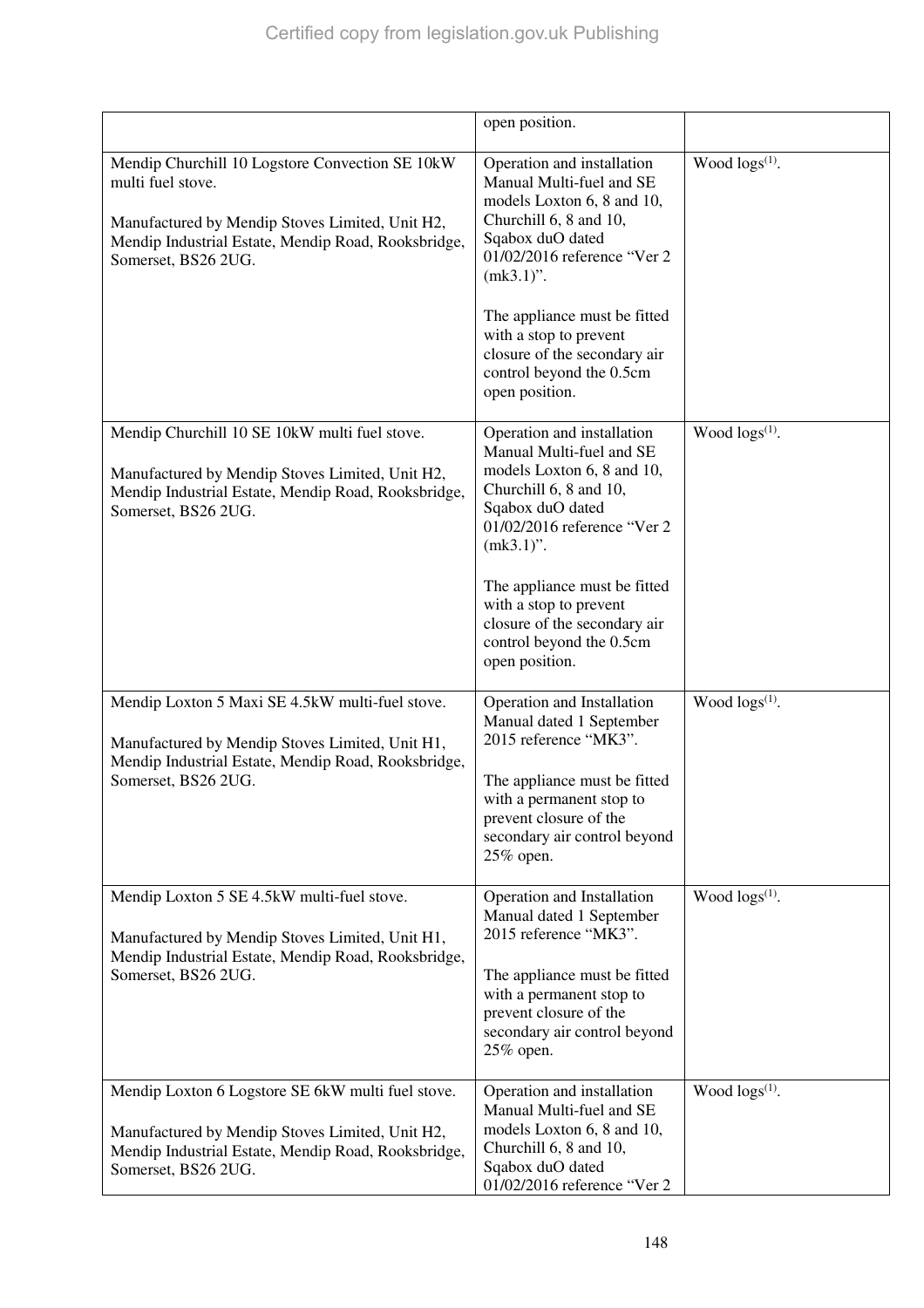|                                                                                                                                                                                          | $(mk3.1)$ ".<br>The appliance must be fitted<br>with a stop to prevent<br>closure of the secondary air<br>control beyond the 0.5cm<br>open position.                                                                                                                                                                      |                            |
|------------------------------------------------------------------------------------------------------------------------------------------------------------------------------------------|---------------------------------------------------------------------------------------------------------------------------------------------------------------------------------------------------------------------------------------------------------------------------------------------------------------------------|----------------------------|
| Mendip Loxton 6 SE 6kW multi fuel stove.<br>Manufactured by Mendip Stoves Limited, Unit H2,<br>Mendip Industrial Estate, Mendip Road, Rooksbridge,<br>Somerset, BS26 2UG.                | Operation and installation<br>Manual Multi-fuel and SE<br>models Loxton 6, 8 and 10,<br>Churchill 6, 8 and 10,<br>Sqabox duO dated<br>01/02/2016 reference "Ver 2<br>$(mk3.1)$ ".<br>The appliance must be fitted<br>with a stop to prevent<br>closure of the secondary air<br>control beyond the 0.5cm<br>open position. | Wood $\log(s^{(1)})$ .     |
| Mendip Loxton 8 DS Logstore SE 8kW multi fuel<br>stove.<br>Manufactured by Mendip Stoves Limited, Unit H2,<br>Mendip Industrial Estate, Mendip Road, Rooksbridge,<br>Somerset, BS26 2UG. | Operation and installation<br>Manual Multi-fuel and SE<br>models Loxton 8 Double<br>sided Churchill 8 Double<br>sided dated 01/03/2016<br>reference "Ver 3 (mk3)".<br>The appliance must be fitted<br>with a stop to prevent<br>closure of the secondary air<br>control beyond the 50% open<br>position.                  | Wood $\log(s^{(1)})$ .     |
| Mendip Loxton 8 DS SE 8kW multi fuel stove.<br>Manufactured by Mendip Stoves Limited, Unit H2,<br>Mendip Industrial Estate, Mendip Road, Rooksbridge,<br>Somerset, BS26 2UG.             | Operation and installation<br>Manual Multi-fuel and SE<br>models Loxton 8 Double<br>sided Churchill 8 Double<br>sided dated 01/03/2016<br>reference "Ver 3 (mk3)".<br>The appliance must be fitted<br>with a stop to prevent<br>closure of the secondary air<br>control beyond the 50% open<br>position.                  | Wood logs <sup>(1)</sup> . |
| Mendip Loxton 8 Logstore SE 8kW multi fuel stove.<br>Manufactured by Mendip Stoves Limited, Unit H2,<br>Mendip Industrial Estate, Mendip Road, Rooksbridge,<br>Somerset, BS26 2UG.       | Operation and installation<br>Manual Multi-fuel and SE<br>models Loxton 6, 8 and 10,<br>Churchill 6, 8 and 10,<br>Sqabox duO dated<br>01/02/2016 reference "Ver 2<br>$(mk3.1)$ ".                                                                                                                                         | Wood $\log(s^{(1)})$ .     |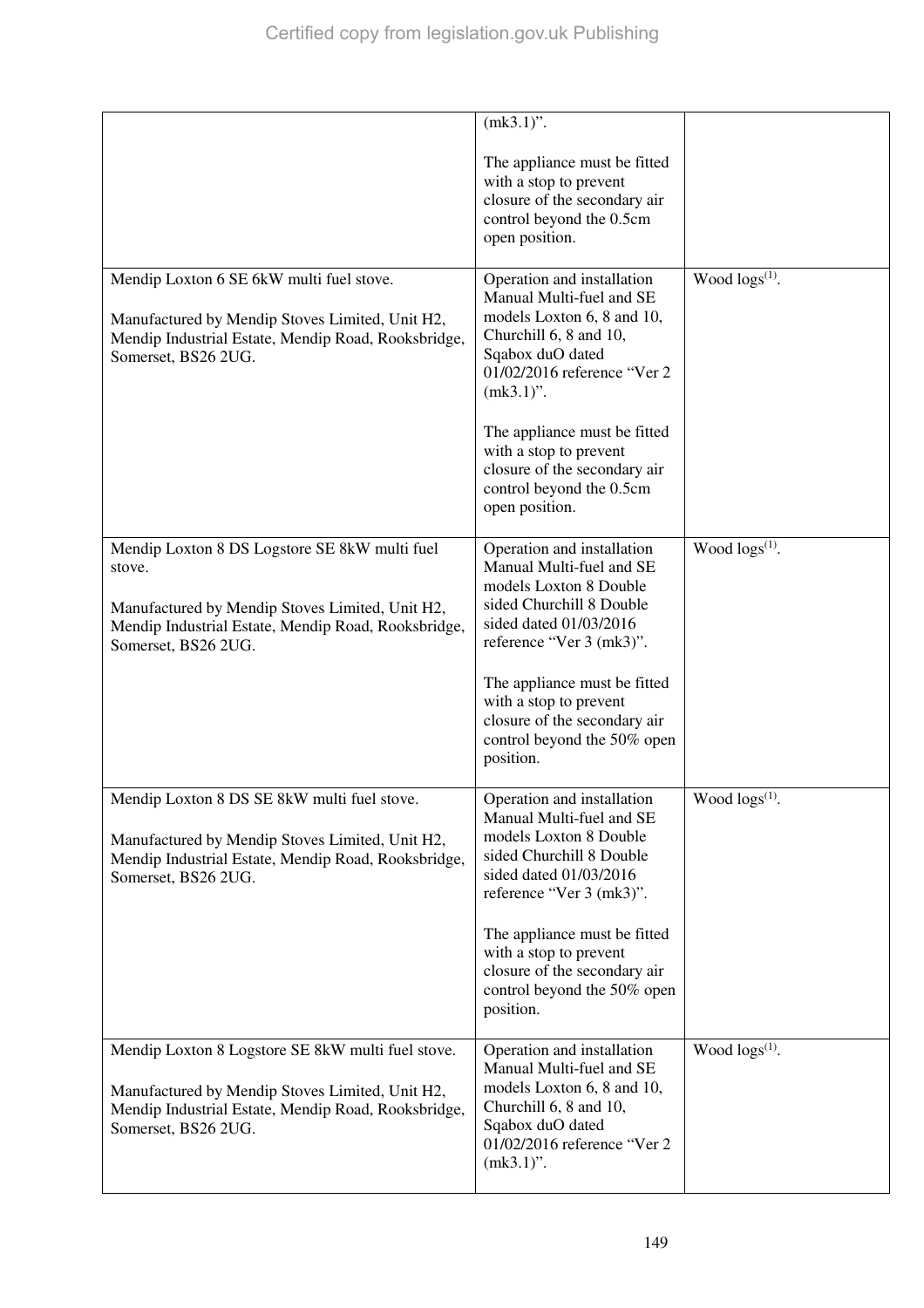|                                                                                                                                                                                         | The appliance must be fitted<br>with a stop to prevent<br>closure of the secondary air<br>control beyond the 0.5cm<br>open position.                                                                                                                                                                                      |                        |
|-----------------------------------------------------------------------------------------------------------------------------------------------------------------------------------------|---------------------------------------------------------------------------------------------------------------------------------------------------------------------------------------------------------------------------------------------------------------------------------------------------------------------------|------------------------|
| Mendip Loxton 8 SE 8kW multi fuel stove.<br>Manufactured by Mendip Stoves Limited, Unit H2,<br>Mendip Industrial Estate, Mendip Road, Rooksbridge,<br>Somerset, BS26 2UG.               | Operation and installation<br>Manual Multi-fuel and SE<br>models Loxton 6, 8 and 10,<br>Churchill 6, 8 and 10,<br>Sqabox duO dated<br>01/02/2016 reference "Ver 2<br>$(mk3.1)$ ".<br>The appliance must be fitted<br>with a stop to prevent<br>closure of the secondary air<br>control beyond the 0.5cm<br>open position. | Wood $\log(s^{(1)})$ . |
| Mendip Loxton 10 Inset SE 10kW multi fuel stove.<br>Manufactured by Mendip Stoves Limited, Unit H2,<br>Mendip Industrial Estate, Mendip Road, Rooksbridge,<br>Somerset, BS26 2UG.       | Operation and installation<br>Manual Multi-fuel and SE<br>models Loxton 6, 8 and 10,<br>Churchill 6, 8 and 10,<br>Sqabox duO dated<br>01/02/2016 reference "Ver 2<br>$(mk3.1)$ ".<br>The appliance must be fitted<br>with a stop to prevent<br>closure of the secondary air<br>control beyond the 0.5cm<br>open position. | Wood $\log(s^{(1)})$ . |
| Mendip Loxton 10 Logstore SE 10kW multi fuel<br>stove.<br>Manufactured by Mendip Stoves Limited, Unit H2,<br>Mendip Industrial Estate, Mendip Road, Rooksbridge,<br>Somerset, BS26 2UG. | Operation and installation<br>Manual Multi-fuel and SE<br>models Loxton 6, 8 and 10,<br>Churchill 6, 8 and 10,<br>Sqabox duO dated<br>01/02/2016 reference "Ver 2<br>$(mk3.1)$ ".<br>The appliance must be fitted<br>with a stop to prevent<br>closure of the secondary air<br>control beyond the 0.5cm<br>open position. | Wood $\log s^{(1)}$ .  |
| Mendip Loxton 10 SE 10kW multi fuel stove.<br>Manufactured by Mendip Stoves Limited, Unit H2,<br>Mendip Industrial Estate, Mendip Road, Rooksbridge,<br>Somerset, BS26 2UG.             | Operation and installation<br>Manual Multi-fuel and SE<br>models Loxton 6, 8 and 10,<br>Churchill 6, 8 and 10,<br>Sqabox duO dated<br>01/02/2016 reference "Ver 2<br>$(mk3.1)$ ".                                                                                                                                         | Wood $\log(s^{(1)})$ . |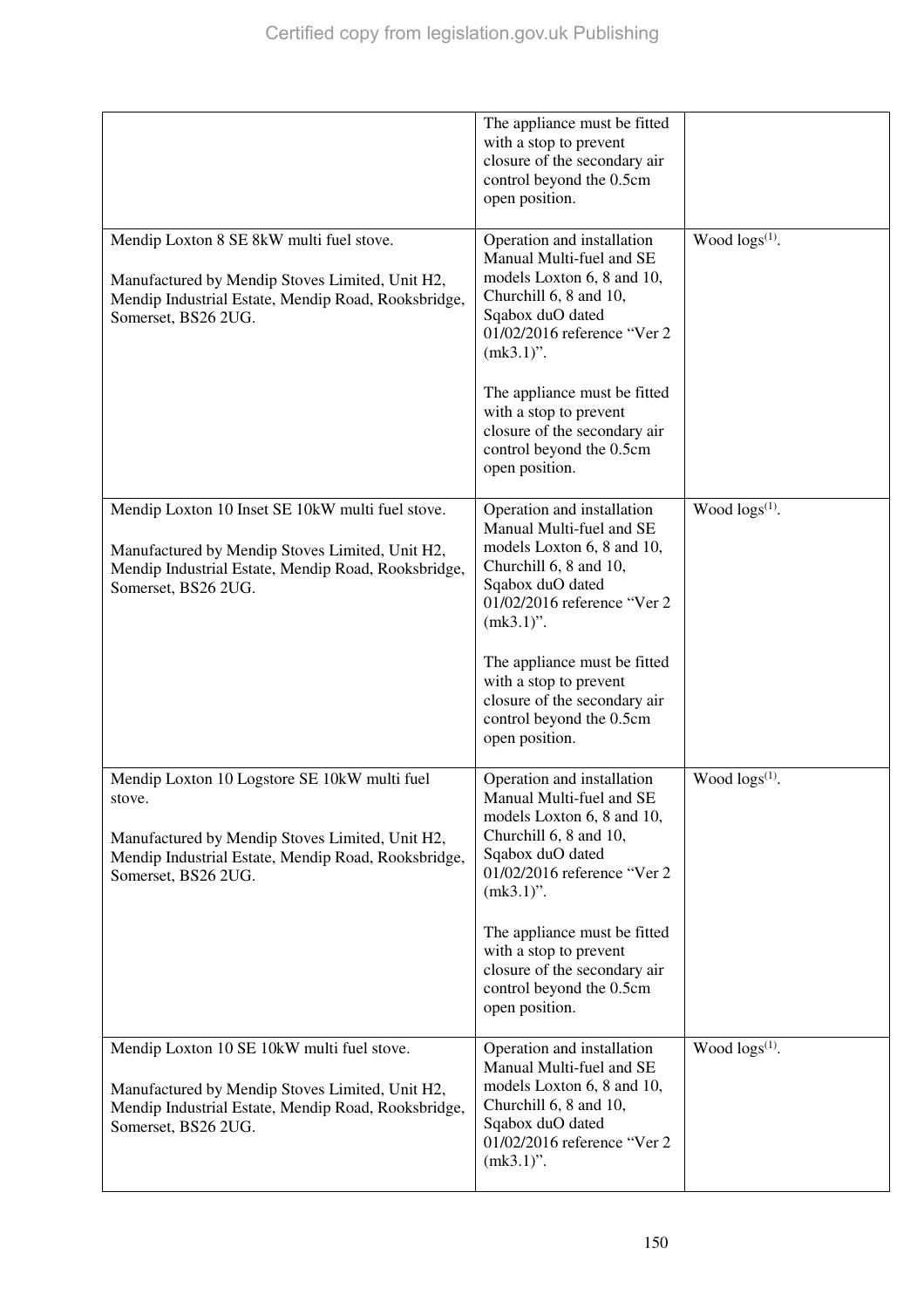|                                                                                                                                                                                           | The appliance must be fitted<br>with a stop to prevent<br>closure of the secondary air<br>control beyond the 0.5cm<br>open position.                                                                                                                                                                                      |                        |
|-------------------------------------------------------------------------------------------------------------------------------------------------------------------------------------------|---------------------------------------------------------------------------------------------------------------------------------------------------------------------------------------------------------------------------------------------------------------------------------------------------------------------------|------------------------|
| Mendip SE Wood Burning 5kW Space Heating Stove.<br>Manufactured by TR Engineering Ltd., Unit 7,<br>Newton Chambers Way, Thorncliffe Industrial Estate,<br>Chapeltown, Sheffield, S35 2PH. | Instruction manual reference<br>"700273 Iss. 2 Rev. 1" dated<br>January 2012.                                                                                                                                                                                                                                             | Wood logs(1).          |
| Mendip SE Wood Burning 8kW Space Heating Stove.<br>Manufactured by TR Engineering Ltd., Unit 7,<br>Newton Chambers Way, Thorncliffe Industrial Estate,<br>Chapeltown, Sheffield, S35 2PH. | Instruction manual reference<br>"700275 Iss. 2 Rev. 1" dated<br>January 2012.                                                                                                                                                                                                                                             | Wood $\log(s^{(1)})$ . |
| Mendip Somerton Side Glass SE 7kW wood-burning<br>stove.<br>Manufactured by Mendip Stoves Limited, Unit H2,<br>Mendip Industrial Estate, Mendip Road, Rooksbridge,<br>Somerset, BS26 2UG. | Operation and Installation<br><b>Manual Somerton Side Glass</b><br>wood stove dated<br>01/02/2016 reference "Ver<br>$5$ ".<br>The appliance must be fitted<br>with a stop to prevent<br>closure of the secondary air<br>control beyond the 50% open<br>position.                                                          | Wood $\log(s^{(1)})$ . |
| Mendip Sqabox duO SE 6kW multi fuel stove.<br>Manufactured by Mendip Stoves Limited, Unit H2,<br>Mendip Industrial Estate, Mendip Road, Rooksbridge,<br>Somerset, BS26 2UG.               | Operation and installation<br>Manual Multi-fuel and SE<br>models Loxton 6, 8 and 10,<br>Churchill 6, 8 and 10,<br>Sqabox duO dated<br>01/02/2016 reference "Ver 1<br>$(mk3.1)$ ".<br>The appliance must be fitted<br>with a stop to prevent<br>closure of the secondary air<br>control beyond the 0.5cm<br>open position. | Wood $\log s^{(1)}$ .  |
| Mendip Sqabox unO SE 4.5kW multi-fuel stove.<br>Manufactured by Mendip Stoves Limited, Unit H1,<br>Mendip Industrial Estate, Mendip Road, Rooksbridge,<br>Somerset, BS26 2UG.             | Operation and Installation<br>Manual dated 1 September<br>2015 reference "MK3".<br>The appliance must be fitted<br>with a permanent stop to<br>prevent closure of the<br>secondary air control beyond<br>25% open.                                                                                                        | Wood $\log(s^{(1)})$ . |
| Mendip Stoves Christon Round D600 SE with 3 sided                                                                                                                                         | Instruction manual reference                                                                                                                                                                                                                                                                                              | Wood $\log s^{(1)}$ .  |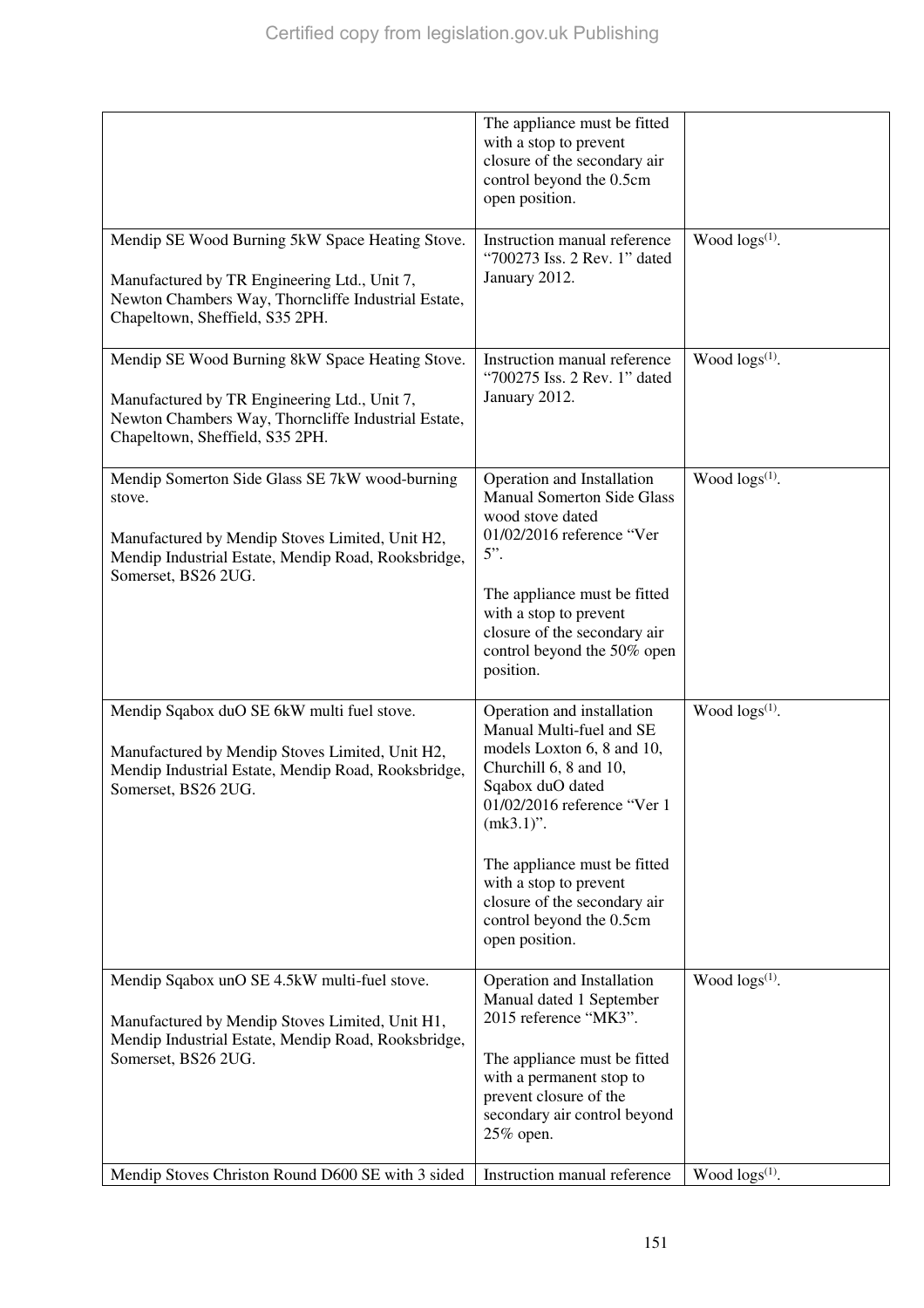| frame and Christon Round D600 SE with 4 sided                                                                                                                                                                                        | "Mendip Stoves Limited,                                                                                                                                                                                                                                                |                                                                                    |
|--------------------------------------------------------------------------------------------------------------------------------------------------------------------------------------------------------------------------------------|------------------------------------------------------------------------------------------------------------------------------------------------------------------------------------------------------------------------------------------------------------------------|------------------------------------------------------------------------------------|
| frame wood-burning inset roomheaters.                                                                                                                                                                                                | 2014. Christon Insets v1<br>06.2014" dated June 2014.                                                                                                                                                                                                                  |                                                                                    |
| Manufactured by Fogo Montanha (Solzaima, S.A.)<br>Rua dos Outarelos, 111 3750-362 Belazaima do Chão,<br>Portugal.                                                                                                                    | The appliance must be fitted<br>with a permanent stop or<br>other measure to prevent<br>closure of the air control<br>beyond the 40% open<br>position.                                                                                                                 |                                                                                    |
| Mendip Stoves Somerton 2 Standard SE, Somerton 2<br>Compact SE, Somerton 2 Pedestal SE 7kW wood<br>burning stoves.<br>Manufactured by Mendip Stoves Ltd., Unit H1,<br>Mendip, Industrial Estate, Rooksbridge, Somerset,<br>BS26 2UG. | Operation and installation<br>manual reference "Mendip<br>Stoves Ltd., Somerton 2.<br>2013. Ver.2" dated May<br>2014.<br>The appliance must be fitted<br>with a mechanical stop to<br>prevent closure of the<br>secondary air control beyond<br>the 25% open position. | Wood $\log(s^{(1)})$ .                                                             |
| Merlin Midline ST-C and Merlin Slimline ST-D<br>multifuel stoves.<br>Manufactured by Merlin Stoves Ltd., Foregates,<br>Holmer, Hereford, HR4 9RJ.                                                                                    | Installation and operation<br>instruction manual reference<br>"MerlinST-C&D_v1" dated<br>16 July 2013.<br>The appliance must be fitted<br>with a mechanical stop to<br>prevent air control closure<br>beyond the 50mm open<br>position.                                | Wood $\log(s^{(1)})$ .                                                             |
| Mescoli PB50, PB35, PB28.<br>Manufactured by MESCOLI CALDAIE S.rI. Caldaie-<br>Termocucine, Via del Commercio, 285 4 1058<br>Vignola, (MO) Italy.                                                                                    | Instruction and installation<br>manual reference<br>"SY315EVO P,C,B-<br><b>COMBIFIRE 2 PB28/35/50</b><br><b>BOILERS</b> Edition 1.7" dated<br>January 2006.                                                                                                            | Wood pellets following<br>ÖNORM M7 135 or DIN<br>plus (DIN 51731) <sup>(1)</sup> . |
| Micromet MEG 7.5 (also known as the Sirius 750);<br>Micromet MEG 4.5 (also known as the Sirius 450).<br>Manufactured by Micromet, 125 Bridge St,<br>Birkenhead, Merseyside, CH41 1BD.                                                | Instruction manual reference<br>"Micromet Solid Fuel Stoves<br>Manual (24)" dated 16 June<br>2010.                                                                                                                                                                     | Dry wood $\log s^{(1)}$ .                                                          |
| Mido UK, Mido Soapstone UK 6kW stoves.<br>Manufactured by Jydepejsen A/S, Ahornsvinget 3-7,<br>Nr. Felding, DK-7500 Holstebro, Denmark.                                                                                              | User's manual dated June<br>2011 reference "Cosmo &<br>Midi. User's manual.<br>Jydepejsen A/S -June 2011".<br>The appliance must be fitted<br>with a mechanical stop to<br>prevent closure of the air                                                                  | Wood $\log(s^{(1)})$ .                                                             |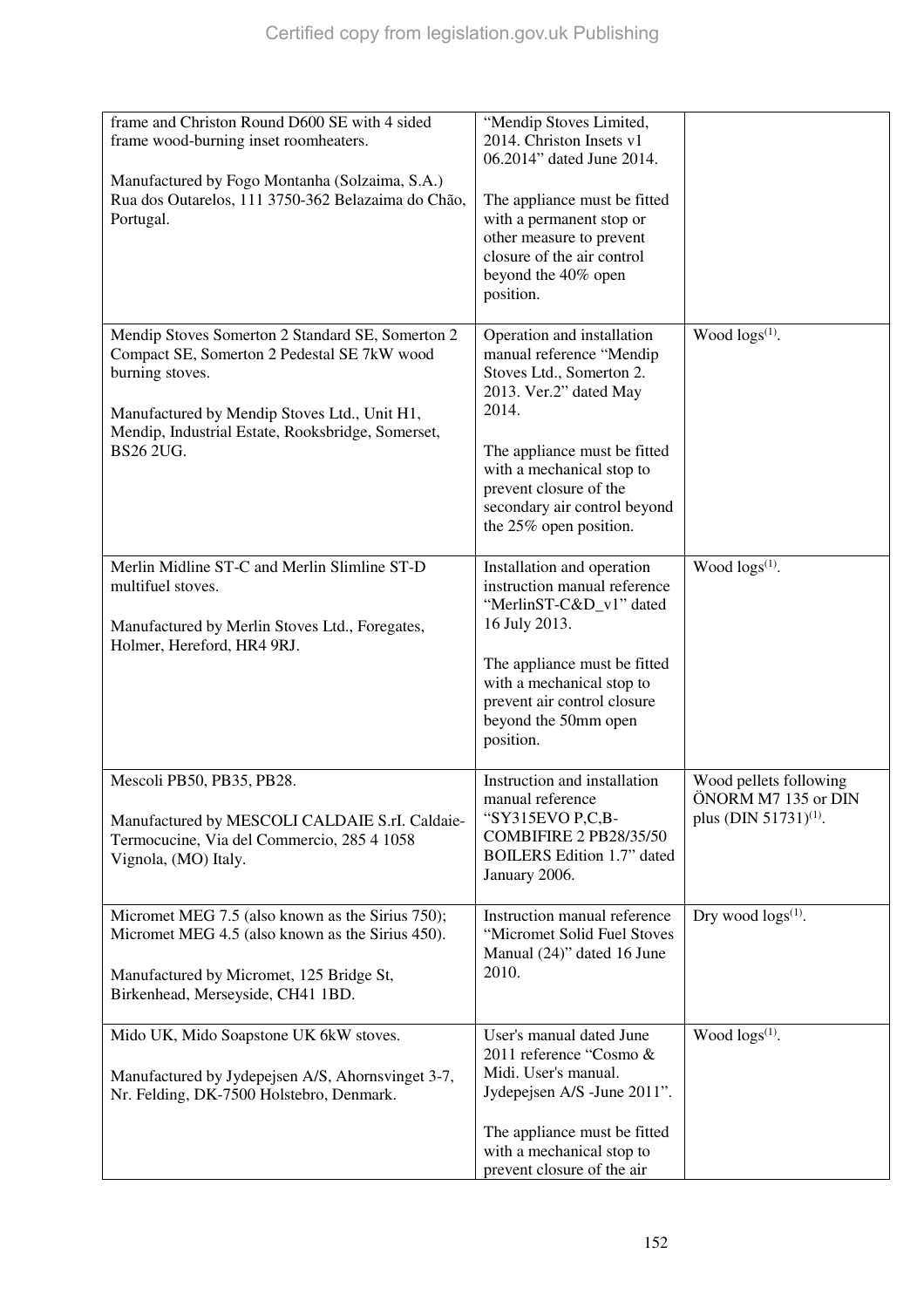|                                                                                                                                                       | control valve beyond the<br>16% open position.                                                                                                                                                                                                                                                                           |                        |
|-------------------------------------------------------------------------------------------------------------------------------------------------------|--------------------------------------------------------------------------------------------------------------------------------------------------------------------------------------------------------------------------------------------------------------------------------------------------------------------------|------------------------|
| Milan Series 4.<br>Manufactured by Chesneys Ltd., 194-200 Battersea<br>Park Road, London, SW11 4ND.                                                   | Instruction manual reference<br>"CH4K Milan-V2" dated 18<br>November 2010.<br>The appliance must be fitted<br>with a system to prevent<br>closure of the air control<br>beyond the 25mm open<br>position.                                                                                                                | Wood $\log(s^{(1)})$ . |
| Milan Series 6.<br>Manufactured by Chesneys Ltd., 194-200 Battersea<br>Park Road, London, SW11 4ND.                                                   | Instruction manual reference<br>"CH6K Milan-V2" dated 18<br>November 2010.<br>The appliance must be fitted<br>with a system to prevent<br>closure of the air control<br>beyond the 40mm open<br>position.                                                                                                                | Wood $\log s^{(1)}$ .  |
| Mi Stoves Taymin 5 CB 4.9kW multifuel stove.<br>Manufactured by Capital Fireplaces Ltd., Units 12-17,<br>Henlow Trading Estate Henlow Camp, SG16 6DS. | Installation & Operating<br>Instructions dated 26 June<br>2015 reference<br>"15JUN09/TA5/V1.2".<br>Fitted with a mechanical stop<br>to prevent secondary air<br>control closure beyond the<br>50% open position.                                                                                                         | Wood $\log s^{(1)}$ .  |
| Mi Stoves Taymin 8 CB 8.9kW multifuel stove.<br>Manufactured by Capital Fireplaces Ltd., Units 12-17,<br>Henlow Trading Estate Henlow Camp, SG16 6DS. | Installation & Operating<br>Instructions dated 26 June<br>2015 reference<br>"15JUN10/TA8/V1.4"<br>Fitted with a mechanical stop<br>to prevent secondary air<br>control closure beyond the<br>50% open position.                                                                                                          | Wood $\log s^{(1)}$ .  |
| Modern Stoves iStove multifuel 5kW stove.<br>Manufactured by Victoria-05 Ltd., 61A Anton<br>Strashimirov St., 5100 Gorna Oryahovitsa, Bulgaria.       | Instruction manual for<br>installation and operation of<br>wood-burning multi-fuel<br>stove iStove dated 2016-09-<br>30 reference "Version 1.1".<br>The appliance must be fitted<br>with modified primary and<br>secondary air controls to<br>prevent closure beyond the<br>8mm and 30mm open<br>positions respectively. | Wood $\log(s^{(1)})$ . |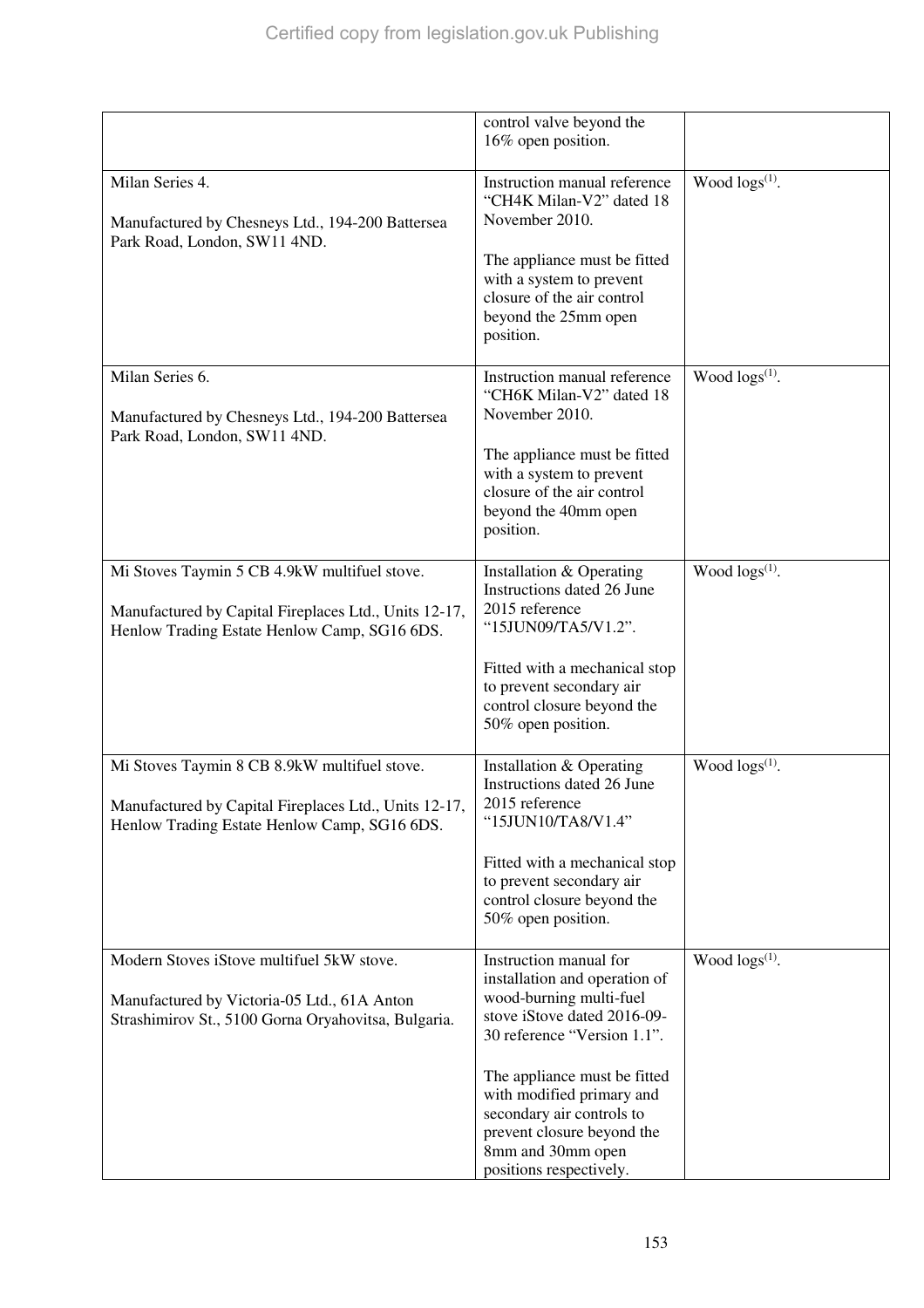| Monaco multifuel Stove, Staub Fonderie-Franco<br>Belge model 1340605.<br>Manufactured by Staub Fonderie-Franco Belge, Rue<br>Orphée Variscotte, 59660, Merville, France. | Instruction manual reference<br>"1303 - 1" dated 4 May<br>2010.<br>The appliance must be fitted<br>with a mechanical stop to<br>prevent closure of the<br>secondary air control beyond<br>4mm from closed.                                | Wood $\log(s^{(1)})$ .                                       |
|--------------------------------------------------------------------------------------------------------------------------------------------------------------------------|-------------------------------------------------------------------------------------------------------------------------------------------------------------------------------------------------------------------------------------------|--------------------------------------------------------------|
| Mondo 1, Mondo 2 and Mondo Petite stoves.<br>Manufactured by Lotus Heating Systems A/S,<br>Agertoften 6, 5550 Langeskov, Denmark.                                        | Instruction manual reference<br>"Lotus-Mondo Series Stoves<br>Version 1" dated 15 October<br>2012.<br>The appliance must be fitted<br>with a mechanical stop to<br>prevent closure of the air<br>dampers beyond the 8mm<br>open position. | Wood $\log(s^{(1)})$ .                                       |
| Morsø-Ø4.<br>Manufactured by Morsø Jernstoberi A/S, DK-7900<br>Nykobing, Mors, Denmark.                                                                                  | Instruction manual reference<br>"Ø- Collection" dated 1<br>February 2010 and<br>instruction manual reference<br>"72000400" dated 1<br>February 2010.<br>Applies to units<br>manufactured after<br>01/02/2010.                             | Wood $\log s^{(1)}$ .                                        |
| The Morsø 1400 series consisting of the 1412 and<br>1442 models.<br>Manufactured by Morsø Jernstøberi A/S DK-7900<br>Nykøbing, Mors, Denmark.                            | Manufacturer's instructions<br>reference "72146800" dated<br>10 January 2008.                                                                                                                                                             | Wood logs with less than<br>20% moisture <sup>(1)</sup> .    |
| Morsø 1416, 1418, 1446 and 1448 4kW stoves.<br>Manufactured by Morsø Jernstøberi A/S DK-7900<br>Nykøbing, Mors, Denmark.                                                 | Instruction manual reference<br>"Morsø 1416, 1418, 1446 &<br>1448. Instruction for<br>Installation and use Part No:<br>72150000" dated 31 January<br>2012.                                                                                | Wood $\log(s^{(1)})$ .                                       |
| The Morsø 3100 series consisting of the 3112 and<br>3142 models.<br>Manufactured by Morsø Jernstøberi A/S DK-7900<br>Nykøbing, Mors, Denmark.                            | Manufacturer's instructions<br>reference "72311200" dated<br>4 February 2008.                                                                                                                                                             | Wood logs with less than<br>$20\%$ moisture <sup>(1)</sup> . |
| The Morsø 6140 series consisting of the 6140 and<br>6148 models.                                                                                                         | Manufacturer's instructions<br>reference "72610400" dated<br>4 September 2007.                                                                                                                                                            | Wood logs with less than<br>$20\%$ moisture <sup>(1)</sup> . |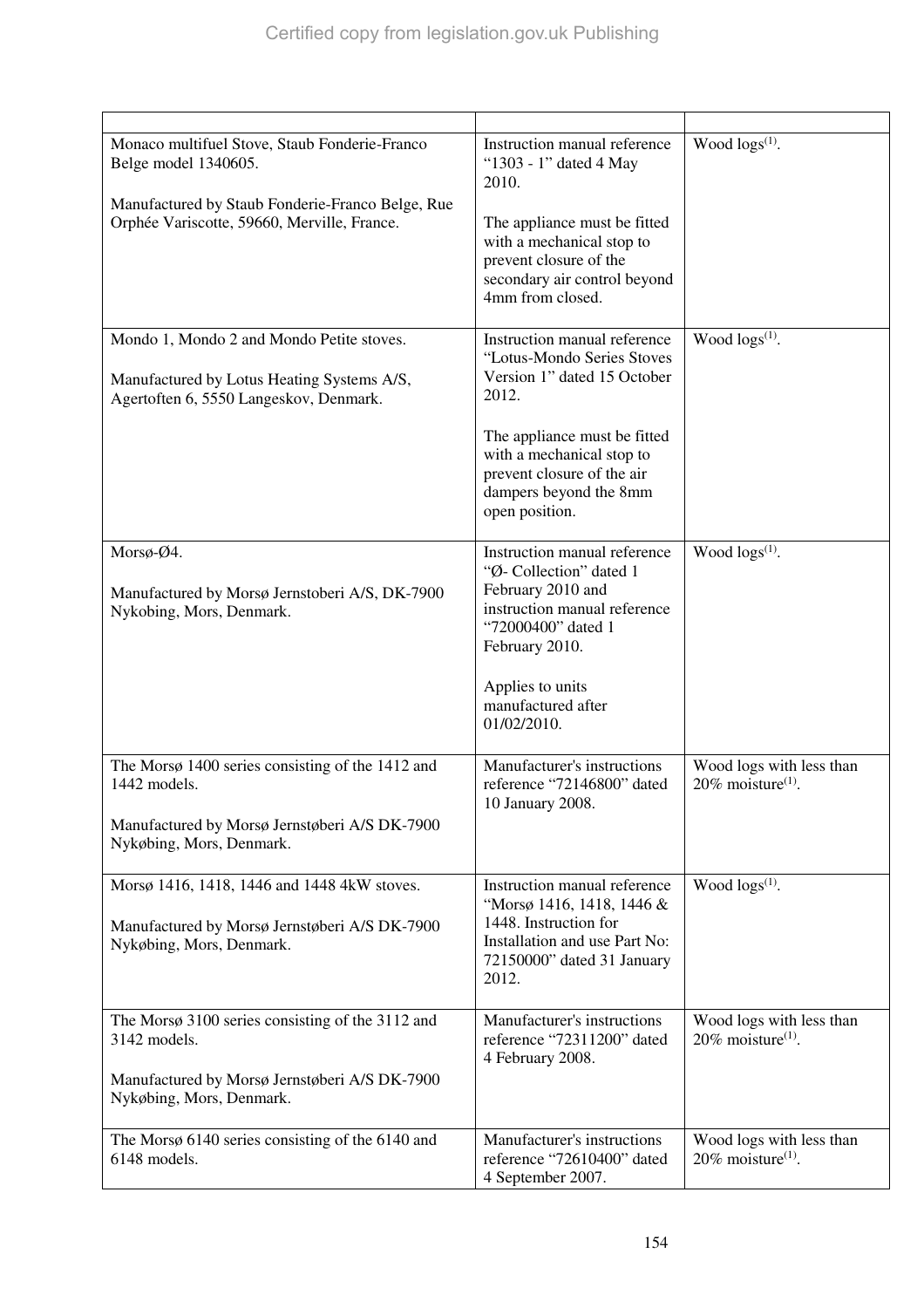| Manufactured by Morsø Jernstøberi A/S DK-7900<br>Nykøbing, Mors, Denmark.                                                                                                    |                                                                                                                                                                                                                                                                                       |                                                              |
|------------------------------------------------------------------------------------------------------------------------------------------------------------------------------|---------------------------------------------------------------------------------------------------------------------------------------------------------------------------------------------------------------------------------------------------------------------------------------|--------------------------------------------------------------|
| Morsø 7300 series 4.3kW wood burning stoves<br>models 7340, 7342, 7343, 7348 & 7370.<br>Manufactured by Morsø Jernstøberi A/S DK-7900<br>Nykøbing, Mors, Denmark.            | Instructions for installation<br>and use reference<br>"72746400" dated August<br>2014.<br>The appliance must be fitted<br>with a permanent stop to<br>prevent closure of the<br>secondary air control inlet<br>beyond 22mm open.                                                      | Wood logs <sup>(1)</sup> .                                   |
| Morsø 7400 series 4.3kW wood-burning stoves<br>models 7440, 7442, 7443, 7448 & 7470.<br>Manufactured by Morsø Jernstøberi A/S DK-7900<br>Nykøbing, Mors, Denmark.            | Instructions for installation<br>and use reference<br>"72746400" dated August<br>2014.<br>The appliance must be fitted<br>with a permanent stop to<br>prevent closure of the<br>secondary air control inlet<br>beyond 22mm open.                                                      | Wood $\log(s^{(1)})$ .                                       |
| Morsø 7600 series including Model 7642, 7644 and<br>7648.<br>Manufactured by Morsø Jernstøberi A/S DK-7900<br>Nykøbing, Mors, Denmark.                                       | Instructions for installation<br>and use reference<br>"72762200" dated 14 July<br>2010.<br>The air control been altered<br>such that this equates to an<br>increased minimum open<br>position. Reference drawings<br>Morsø 7600-137, 7600-138,<br>7600-139, 7600-140 and<br>7600-141. | Wood logs with less than<br>$20\%$ moisture <sup>(1)</sup> . |
| Morsø 7800 series 7.3 kW wood-burning stoves<br>models 7840, 7843, 7848, 7850, 7851, 7870, 7890.<br>Manufactured by Morsø Jernstøberi A/S DK-7900<br>Nykøbing Mors, Denmark. | Instructions for installation<br>and use reference<br>"72797500" dated August<br>2014.<br>The appliance must be fitted<br>with a permanent stop to<br>prevent closure of the<br>secondary air control inlet<br>beyond 25% open.                                                       | Wood $\log(s^{(1)})$ .                                       |
| Morsø 7900 series 7.3 kW wood-burning stoves<br>models 7940, 7943, 7948, 7950, 7970, 7990M.<br>Manufactured by Morsø Jernstøberi A/S DK-7900<br>Nykøbing, Mors, Denmark.     | Instructions for installation<br>and use reference<br>"72797500" dated August<br>2014.<br>The appliance must be fitted                                                                                                                                                                | Wood $\log(s^{(1)})$ .                                       |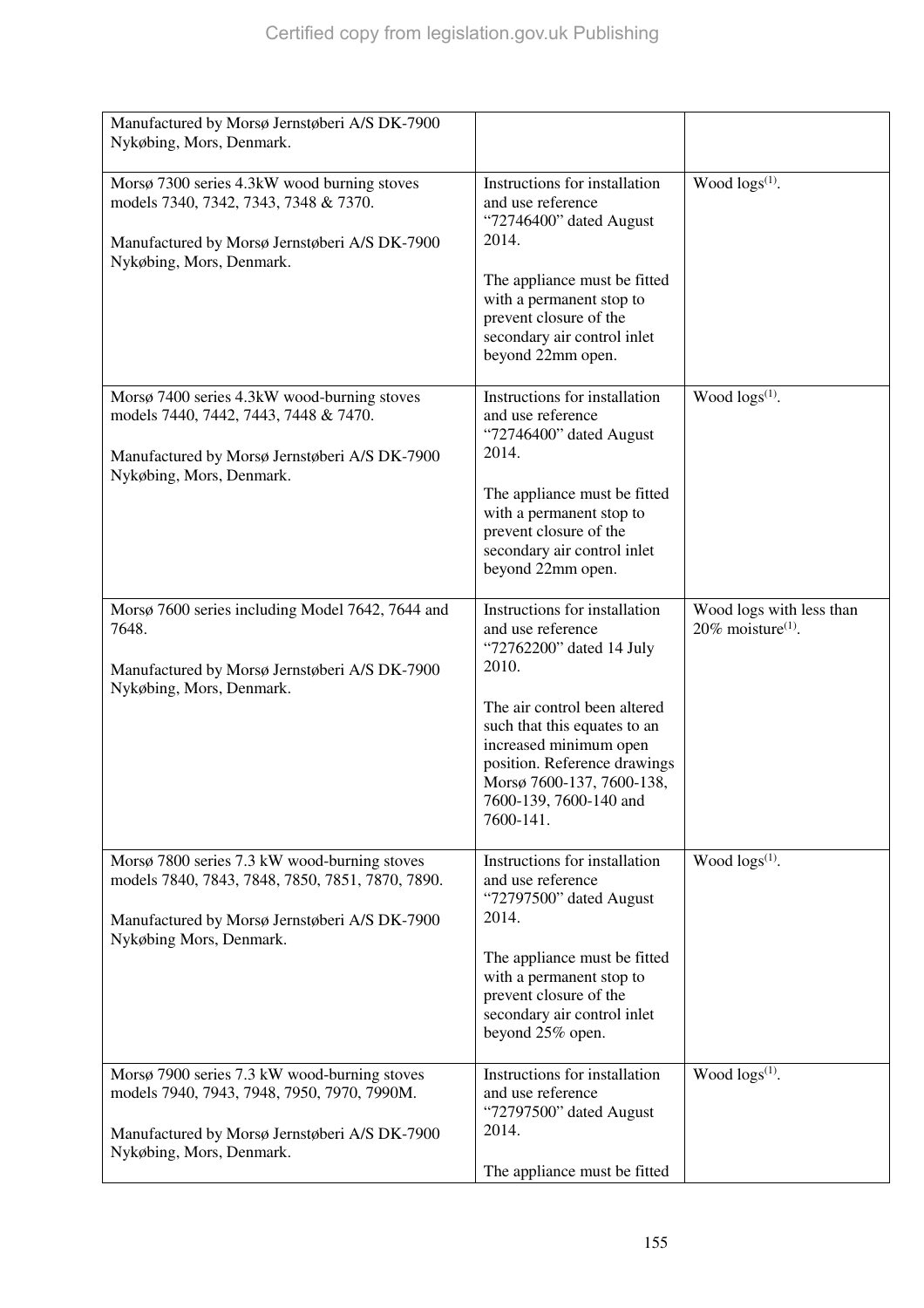|                                                                                                                              | with a permanent stop to<br>prevent closure of the<br>secondary air control inlet<br>beyond 25% open.                                                                                                               |                                                                                                                                                                                                                                                                                                                                                                                                                                                                                                                                                                                                                                                                                                                                                                                                                                                                                                    |
|------------------------------------------------------------------------------------------------------------------------------|---------------------------------------------------------------------------------------------------------------------------------------------------------------------------------------------------------------------|----------------------------------------------------------------------------------------------------------------------------------------------------------------------------------------------------------------------------------------------------------------------------------------------------------------------------------------------------------------------------------------------------------------------------------------------------------------------------------------------------------------------------------------------------------------------------------------------------------------------------------------------------------------------------------------------------------------------------------------------------------------------------------------------------------------------------------------------------------------------------------------------------|
| Morsø DB15 central heating stove.<br>Distributed by Morsø Jernstøberi A/S DK-7900<br>Nykøbing, Mors, Denmark.                | Instruction manual reference<br>"Solid Fuel Central Heating<br>Stoves Manual Issued -<br>22/01/2014 (459)" dated 22<br>January 2014 and reference<br>"Soliftec Smoke Advice<br>Sheet no1" dated 22 January<br>2014. | Untreated dry wood.<br>Peat or peat briquettes with,<br>in either case, less than 25%<br>moisture.<br>Union Coal Brikettes,<br>manufactured by<br>Rheinbraun AG of Germany<br>and comprising lignite<br>compressed into briquettes<br>of approximately 15cm in<br>length with square ends and<br>with a sulphur content not<br>exceeding 1% of the total<br>weight.<br>CPL Wildfire, manufactured<br>by Coal Products Limited,<br>Immingham, which<br>comprise bituminous coal<br>with a volatile content of<br>32-36% (as to<br>approximately 96% of the<br>total weight) and a cold cure<br>resin binder (as to the<br>remaining weight); are<br>manufactured from those<br>constituents by a process<br>involving roll-pressing;<br>have an average weight of<br>either 80-90 grammes or<br>160-170 grammes; and have<br>a sulphur content not<br>exceeding 1.8% of the total<br>weight $(1)$ . |
| Morsø Owl 3410, 3420 and 3440 for wood burning.<br>Manufactured by Morsø Jernstøberi A/S DK-7900<br>Nykøbing, Mors, Denmark. | Manufacturer's instructions<br>reference "72345600" dated<br>1 January 2000.                                                                                                                                        | Untreated dry wood which<br>has been split, stacked and<br>air dried; or air dried wood<br>briquettes $(1)$ .                                                                                                                                                                                                                                                                                                                                                                                                                                                                                                                                                                                                                                                                                                                                                                                      |
| Morsø S10-40 5kW stove.<br>Manufactured by Morsø Jernstøberi A/S DK-7900<br>Nykøbing, Mors, Denmark.                         | Instruction manual reference<br>"Morsø S10. Instruction for<br>Installation and use. Part No:<br>72104000" dated 31 January<br>2012.                                                                                | Wood $\log s^{(1)}$ .                                                                                                                                                                                                                                                                                                                                                                                                                                                                                                                                                                                                                                                                                                                                                                                                                                                                              |
| Morsø S10-70 5kW stove.<br>Manufactured by Morsø Jernstøberi A/S DK-7900                                                     | Instruction manual reference<br>"Morsø S10-70. Instruction<br>for Installation and use. Part                                                                                                                        | Wood logs <sup>(1)</sup> .                                                                                                                                                                                                                                                                                                                                                                                                                                                                                                                                                                                                                                                                                                                                                                                                                                                                         |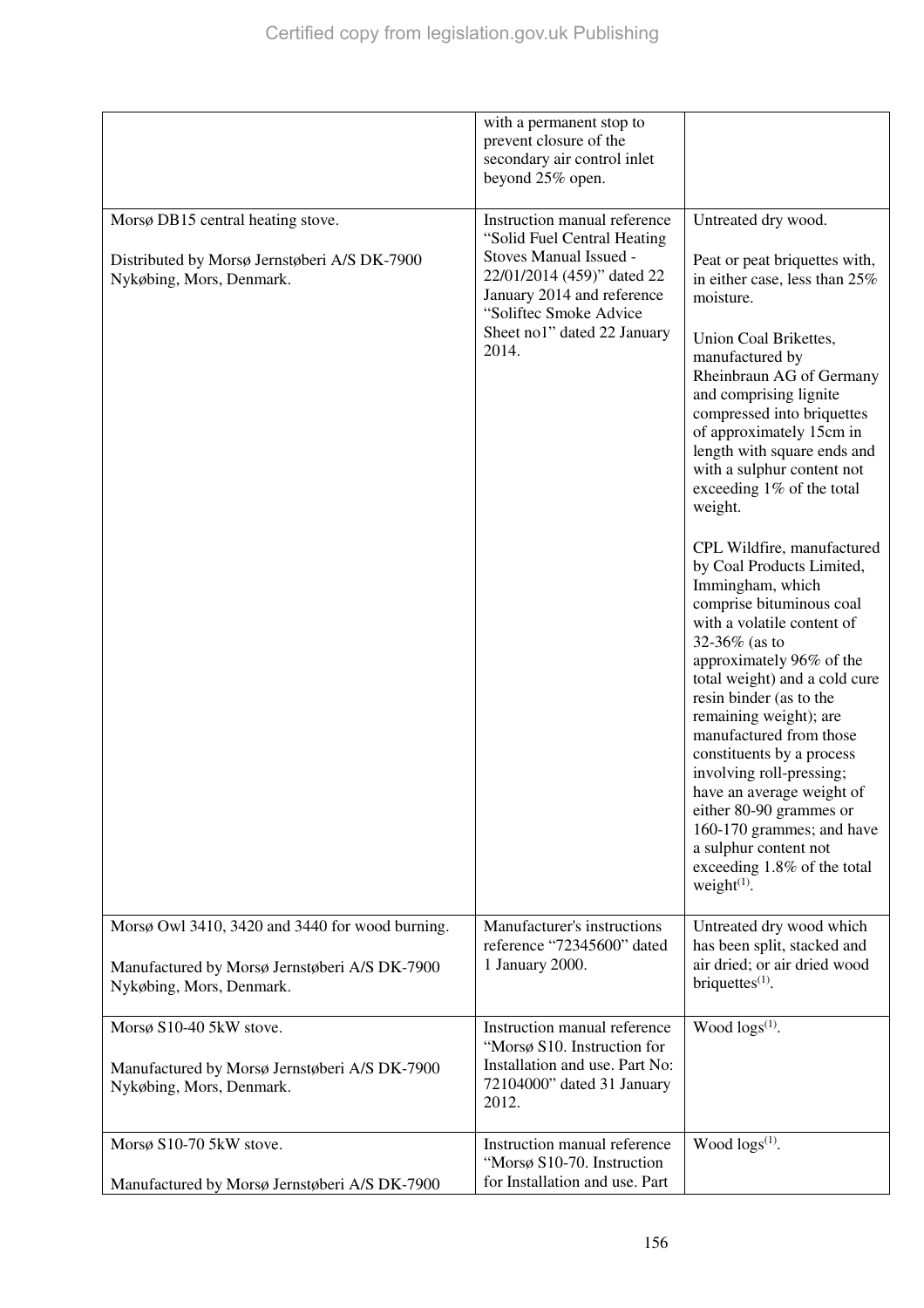| Nykøbing, Mors, Denmark.                                                                                                                                                    | No: 72103000" dated 31<br>January 2012.                                                                                                                                                                                     |                                                                   |
|-----------------------------------------------------------------------------------------------------------------------------------------------------------------------------|-----------------------------------------------------------------------------------------------------------------------------------------------------------------------------------------------------------------------------|-------------------------------------------------------------------|
| Morsø S11-40, S11-42, S11-43 and S11-90 4kW<br>stoves.<br>Manufactured by Morsø Jernstøberi A/S DK-7900<br>Nykøbing, Mors, Denmark.                                         | Instruction manual reference<br>"Morsø S11. Instruction for<br>Installation and use. Part No:<br>72114200" dated 31 January<br>2012.                                                                                        | Wood $\log s^{(1)}$ .                                             |
| Morsø S81-90 4kW stove.<br>Manufactured by Morsø Jernstøberi A/S DK-7900<br>Nykøbing, Mors, Denmark.                                                                        | Instruction manual reference<br>"Morsø S81-90. Instruction<br>for Installation and use"<br>dated 30 January 2012.                                                                                                           | Wood $\log(s^{(1)})$ .                                            |
| Multibio 49 pellet boiler.<br>Manufactured by Ekoefekt Inc., Semecska 187, 411<br>15 Trebivlice, Czech Republic.                                                            | Instruction manual reference<br>"MB49/IM/ISSUE 001"<br>dated 4 July 2012.                                                                                                                                                   | Wood pellets or olive<br>$k$ ernels <sup><math>(1)</math></sup> . |
| Nano-PK 6 Biomass 6kW Boiler.<br>Manufactured by Hargassner GmbH, Anton<br>Hargassner Str.1, A-4952, Weng, Austria.                                                         | Operation manual pellet<br>boiler Nano-PK 6-15kW<br>dated 27/09/2016 reference<br>"Version 04W1".                                                                                                                           | Wood pellets <sup>(1)</sup> .                                     |
| Nano-PK 9 Biomass 9kW Boiler.<br>Manufactured by Hargassner GmbH, Anton<br>Hargassner Str.1, A-4952, Weng, Austria.                                                         | Operation manual pellet<br>boiler Nano-PK 6-15kW<br>dated 27/09/2016 reference<br>"Version 04W1".                                                                                                                           | Wood pellets $(1)$ .                                              |
| Nano-PK 12 Biomass 12kW Boiler.<br>Manufactured by Hargassner GmbH, Anton<br>Hargassner Str.1, A-4952, Weng, Austria.                                                       | Operation manual pellet<br>boiler Nano-PK 6-15kW<br>dated 27/09/2016 reference<br>"Version 04W1".                                                                                                                           | Wood pellets <sup>(1)</sup> .                                     |
| Nano-PK 15 Biomass 15kW Boiler.<br>Manufactured by Hargassner GmbH, Anton<br>Hargassner Str.1, A-4952, Weng, Austria.                                                       | Operation manual pellet<br>boiler Nano-PK 6-15kW<br>dated 27/09/2016 reference<br>"Version 04W1".                                                                                                                           | Wood pellets <sup>(1)</sup> .                                     |
| Nara 7kW pellet stove.<br>Manufactured by Edilkamin, Via Mascagni 7, Lainate,<br>20020, Italy.                                                                              | UK Installation, use and<br>maintenance manual dated<br>01/07/2016 reference<br>"941253-GB 07.16/D".                                                                                                                        | Wood pellets <sup>(1)</sup> .                                     |
| Neo models 1C,1P,1W, 3C,3P and 3W 5kW multifuel<br>stoves.<br>Manufactured by ACR Heat Products Ltd., Unit 1<br>Weston Works, Weston Lane, Tyseley, Birmingham,<br>B11 3RP. | Technical manual dated 13<br>May 2015 reference<br>"Document NEO Version 2".<br>The appliance must be fitted<br>with a mechanical stop to<br>prevent closure of the rotary<br>air control beyond the 27mm<br>open position. | Wood $\log(s^{(1)})$ .                                            |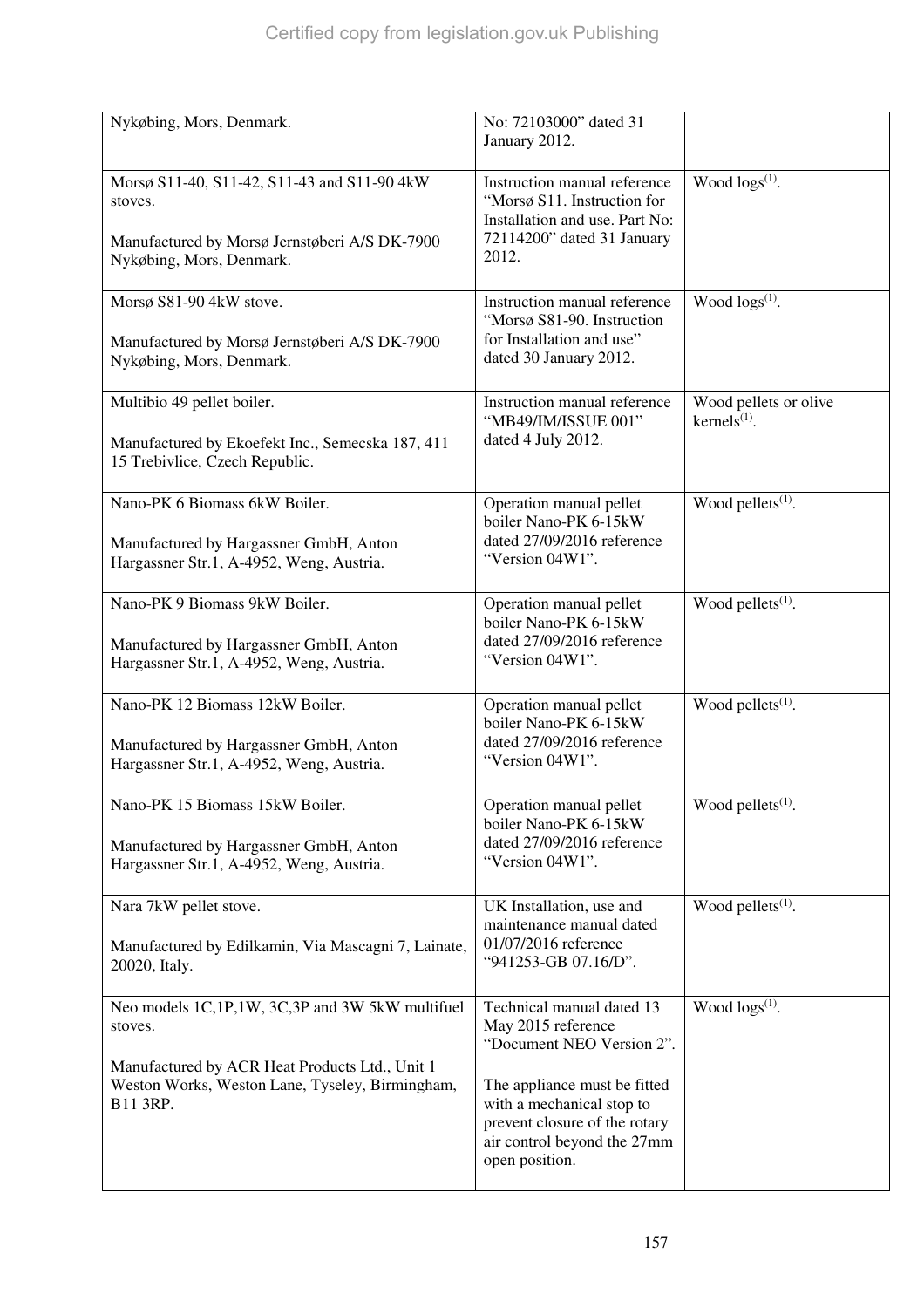| Nero D IHS, Nero M IHS, Vecto D IHS, Vecto M<br>IHS and, Orbit 6Kw IHS free standing wood-burning<br>stoves.<br>Manufactured by Dan Skan GmbH, Burgwedeler Str.<br>7-8, D-30657 Hannover, Germany.                                                                 | Instruction manual dated<br>November 2014 reference<br>"DSB2-Defra / UK-NI-ROI /<br>V3.01.15.<br>A modification to prevent<br>closure of the air flow<br>control valve below position<br>2 must be implemented.                | Wood $\log s^{(1)}$ .               |
|--------------------------------------------------------------------------------------------------------------------------------------------------------------------------------------------------------------------------------------------------------------------|--------------------------------------------------------------------------------------------------------------------------------------------------------------------------------------------------------------------------------|-------------------------------------|
| Nero D, Nero M, Vecto D, Vecto M and Orbit 6kW<br>free standing wood burning stoves.<br>Manufactured by Dan Skan GmbH, Burgwedeler Str.<br>7-8, D-30657 Hannover, Germany.                                                                                         | Instruction manual reference<br>"DSB2-Defra/UK-NI-<br>ROI/V1.11.14" dated<br>November 2014.<br>The appliance must be fitted<br>with a modification to<br>prevent closure of the air<br>flow control valve below<br>position 2. | Wood $\log(s^{(1)})$ .              |
| Nestor Martin C23 multifuel stove (7.7kW);<br>Nestor Martin C33 multifuel stove (9.2kW);<br>Nestor Martin D33 multifuel stove (8kW).<br>Manufactured by Nestor Martin S.A., 11 Rue de Lion,<br>B-5660, Frasnes Lez Couvin, Belgium.                                | Euroheat Distributors (HBS)<br>Ltd.'s operation instructions<br>reference "IN 1213 Edition<br>B" dated June 2010.                                                                                                              | Untreated dry wood $^{(1)}$ .       |
| Nestor Martin 'Harmony' H13 multifuel stove (3.5kW)<br>nominal thermal output).<br>Manufactured by Nestor Martin S.A., 11 Rue de Lion,<br>B-5660, Frasnes Lez Couvin, Belgium.                                                                                     | Euroheat Distributors (HBS)<br>Ltd.'s operation instructions<br>reference "IN 1116 Edition<br>D" dated January 2007.                                                                                                           | Untreated dry wood $^{(1)}$ .       |
| Nestor Martin 'Harmony' H13 multifuel stove (5kW);<br>Nestor Martin 'Stanford' S13 multifuel stove<br>(3.5kW).<br>Manufactured by Nestor Martin S.A., 11 Rue de Lion,<br>B-5660, Frasnes Lez Couvin, Belgium.                                                      | Euroheat Distributors (HBS)<br>Ltd.'s operation instructions<br>reference "IN 1116 Edition<br>D5" dated June 2010.<br>The minimum air bleed flap<br>must be set at a minimum of<br>14.5mm.                                     | Untreated dry wood <sup>(1)</sup> . |
| Nestor Martin 'Harmony' H23 (6kW) and H33 (8kW)<br>multifuel stoves;<br>Nestor Martin 'Stanford' S23 (6kW) SP23 (6kW) S33<br>(8kW) and SP33 (8kW) multifuel stoves.<br>Manufactured by Nestor Martin S.A., 11 Rue de Lion,<br>B-5660, Frasnes Lez Couvin, Belgium. | Euroheat Distributors (HBS)<br>Ltd.'s operation instructions<br>reference "IN 1116 Edition<br>D5" dated June 2010.                                                                                                             | Untreated dry wood $^{(1)}$ .       |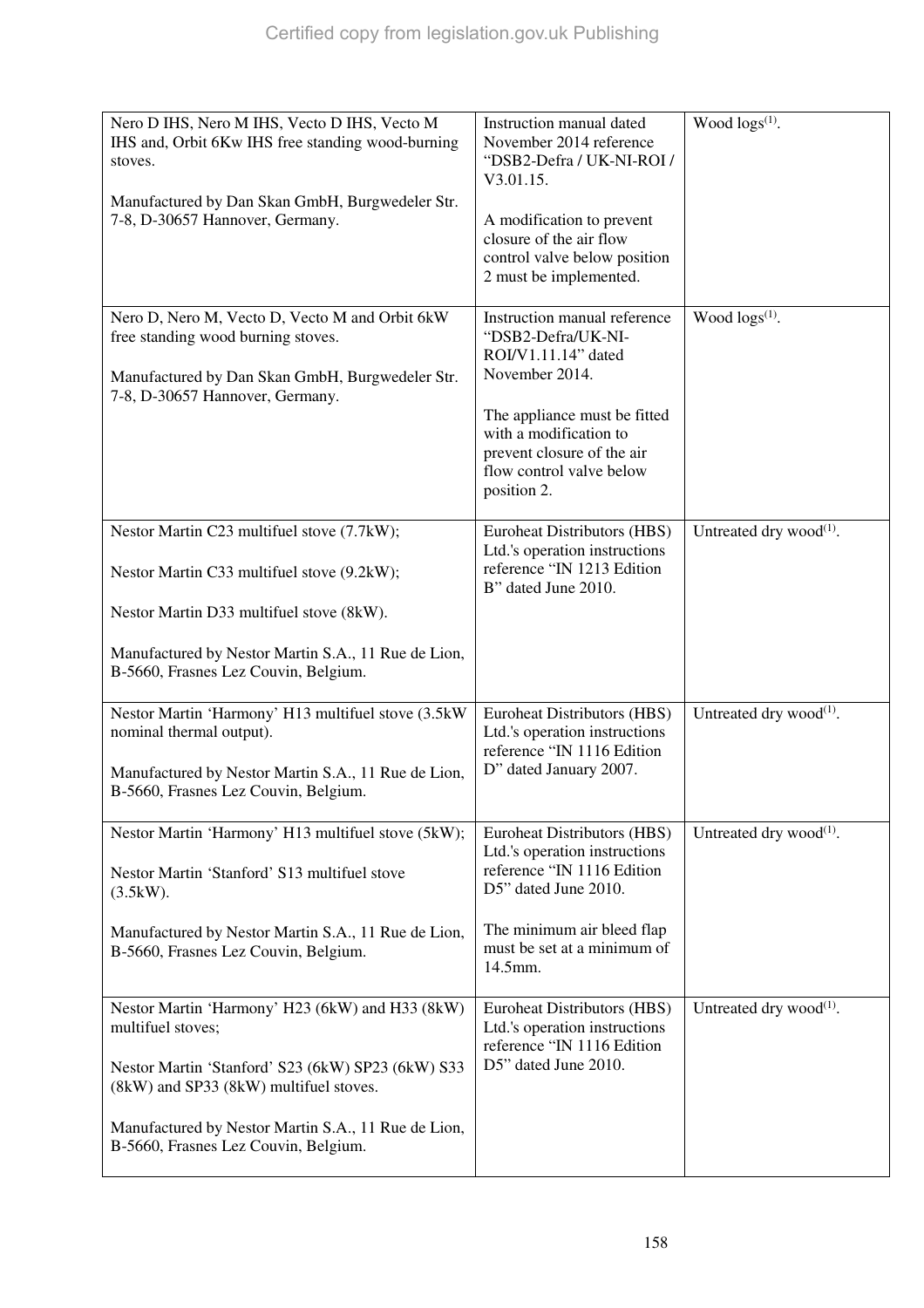| Nestor Martin IN13 Insert multifuel stove (5kW).                                                                                                                                                    | <b>Euroheat Distributors (HBS)</b>                                                                                                                                                                                             | Untreated dry wood <sup>(1)</sup> . |
|-----------------------------------------------------------------------------------------------------------------------------------------------------------------------------------------------------|--------------------------------------------------------------------------------------------------------------------------------------------------------------------------------------------------------------------------------|-------------------------------------|
| Manufactured by Nestor Martin S.A., 11 Rue de Lion,<br>B-5660, Frasnes Lez Couvin, Belgium.                                                                                                         | Ltd.'s operation instructions<br>reference "IN 1214 edition<br>B" dated June 2010.                                                                                                                                             |                                     |
|                                                                                                                                                                                                     | The minimum air bleed flap<br>must be set at a minimum of<br>14.5mm.                                                                                                                                                           |                                     |
| Nestor Martin IT 13 multifuel stove (3.5kW).<br>Manufactured by Nestor Martin S.A., 11 Rue de Lion,<br>B-5660, Frasnes Lez Couvin, Belgium.                                                         | Euroheat Distributors (HBS)<br>Ltd.'s operation instructions<br>reference "IN 1180 Edition<br>D1" dated June 2010.                                                                                                             | Untreated dry wood $^{(1)}$ .       |
|                                                                                                                                                                                                     | The minimum air bleed flap<br>must be set at a minimum of<br>14.5mm.                                                                                                                                                           |                                     |
| Nestor Martin R23 multifuel stove (6kW).<br>Manufactured by Nestor Martin S.A., 11 Rue de Lion,<br>B-5660, Frasnes Lez Couvin, Belgium.                                                             | <b>Euroheat Distributors (HBS)</b><br>Ltd.'s operation instructions<br>reference "IN 1141 Edition<br>B" dated November 2006.                                                                                                   | Untreated dry wood $^{(1)}$ .       |
| Nestor Martin R33 (8kW) multifuel stove.<br>Manufactured by Nestor Martin S.A., 11 Rue de Lion,<br>B-5660, Frasnes Lez Couvin, Belgium.                                                             | <b>Euroheat Distributors (HBS)</b><br>Ltd.'s operation instructions<br>reference "IN 1116 Edition<br>D" dated January 2007.                                                                                                    | Untreated dry wood $^{(1)}$ .       |
| Newark EGTL05.<br>Manufactured by Elite Group Trading Ltd., Room<br>1208, Kak Tak Commercial Building, 317-319 Des<br>Voeux Road Central, Hong Kong, 999077.                                        | Instruction manual reference<br>"EGTL05 Version 1.4" dated<br>5 July 2011.<br>The appliance must be fitted<br>with a permanent stop to<br>prevent any closure of the<br>tertiary air control.                                  | Wood $\log(s^{(1)})$ .              |
| Newbourne 35FS, and Newbourne 35FS Panorama,<br>3.8kW multifuel stoves.<br>Manufactured by Pevex Enterprises Ltd., Unit MP7,<br>Kirrawah Business Park, Newbourne Road, Nr<br>Woodbridge, IP12 4PR. | <b>Installation and Operating</b><br><b>Instructions for Newbourne</b><br>35/40/50/60 FS Multfuel<br>stoves dated June 2015<br>reference<br>"Pevex1022/AH/ver1".<br>The appliance must be fitted<br>with a permanent stop that | Wood $\log s^{(1)}$ .               |
|                                                                                                                                                                                                     | ensures the air control cannot<br>close beyond 15% open<br>position.                                                                                                                                                           |                                     |
| Newbourne 40 and Newbourne 50 Freestanding<br>stoves.<br>Manufactured by Pevex Enterprises Ltd., Unit 16,                                                                                           | Instruction manual reference<br>"Pevex1012/AH/ver1" dated<br>January 2013.                                                                                                                                                     | Wood logs <sup>(1)</sup> .          |
| Seven Acres Business Park, Newbourne Road,                                                                                                                                                          | The appliance must be fitted                                                                                                                                                                                                   |                                     |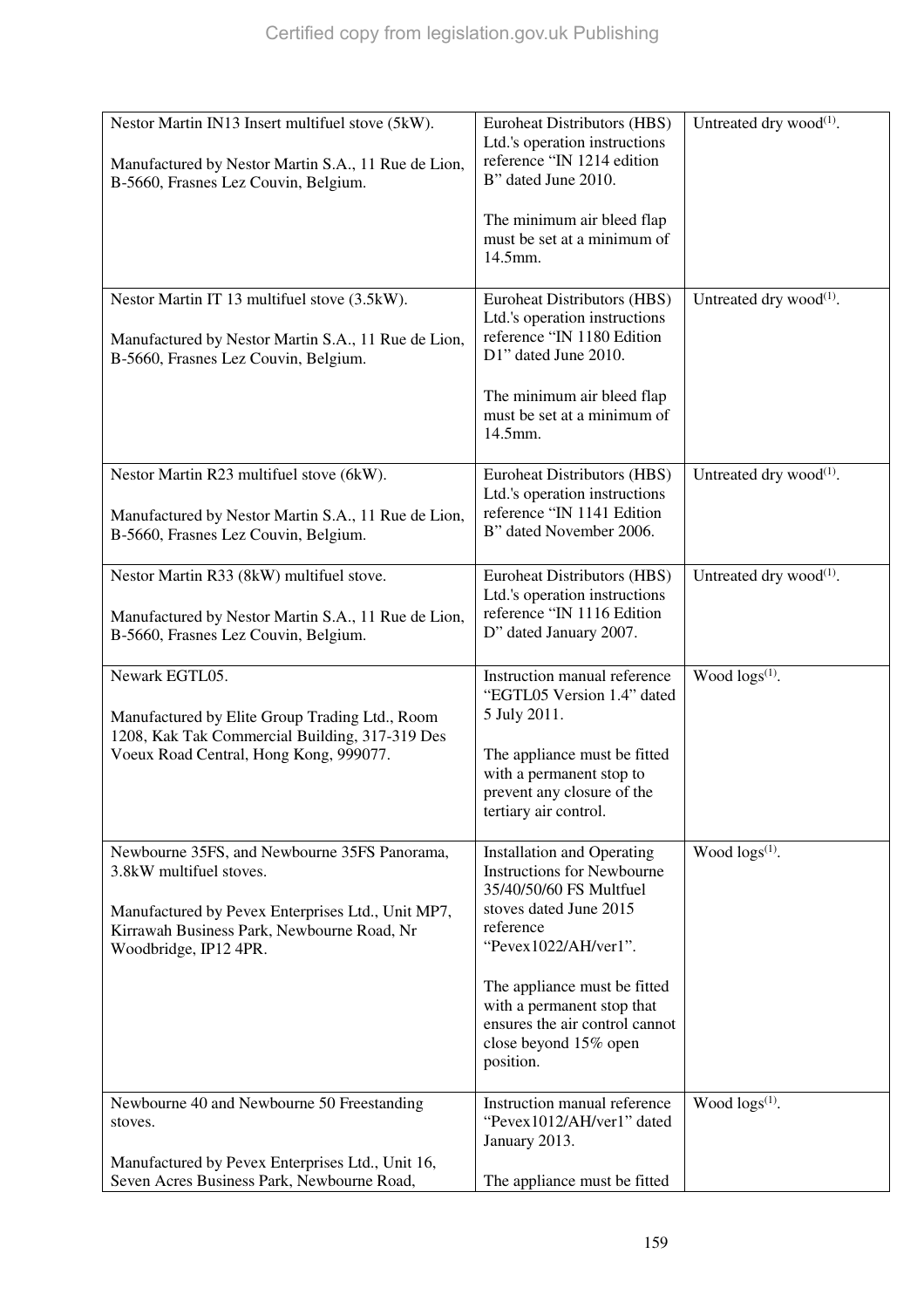| Waldringfield, Nr Woodbridge, IP12 4PS.                                                                                                                                                           | with a permanent stop<br>ensuring a minimum opening<br>area of 1cm <sup>2</sup> for the primary<br>air slider when in the fully<br>closed position and a tertiary<br>air inlet area of 4cm <sup>2</sup> .                                                                                                                                                                                      |                        |
|---------------------------------------------------------------------------------------------------------------------------------------------------------------------------------------------------|------------------------------------------------------------------------------------------------------------------------------------------------------------------------------------------------------------------------------------------------------------------------------------------------------------------------------------------------------------------------------------------------|------------------------|
| Newbourne 40FS and Newbourne 40FS Panorama<br>4.5kW multifuel stoves.<br>Manufactured by Pevex Enterprises Ltd., Unit MP7,<br>Kirrawah Business Park, Newbourne Road, Nr<br>Woodbridge, IP12 4PR. | <b>Installation and Operating</b><br><b>Instructions for Newbourne</b><br>35/40/50/60 FS Multfuel<br>stoves dated June 2015<br>reference<br>"Pevex1022/AH/ver1".<br>A permanent stop must be<br>implemented ensuring a<br>minimum opening area of<br>$1 \text{cm}^2$ for the primary air<br>slider when in the fully<br>closed position and a tertiary<br>air inlet area of 4cm <sup>2</sup> . | Wood $\log(s^{(1)})$ . |
| Newbourne 40i 4.5kW multifuel inset roomheater.<br>Manufactured by Pevex Enterprises Ltd., Unit MP7,<br>Kirrawah Business Park, Newbourne Road, Nr<br>Woodbridge, IP12 4PR.                       | <b>Installation and Operating</b><br><b>Instructions for Newbourne</b><br>40 inset multifuel stoves<br>dated June 2015 reference<br>"Pevex<br>1033/AH/ver1:June2015".<br>The appliance must be fitted<br>with permanent stops that<br>ensure the primary and<br>tertiary air controls do not<br>close beyond 0.5cm open<br>and 2cm open positions<br>respectively.                             | Wood $\log(s^{(1)})$ . |
| Newbourne 40 inset stove.<br>Manufactured by Pevex Enterprises Ltd., Unit 16,<br>Seven Acres Business Park, Newbourne Road,<br>Waldringfield, Nr Woodbridge, IP12 4PS.                            | Instruction manual reference<br>"Pevex1015/AH/ver1" dated<br>January 2013.<br>The appliance must be fitted<br>with permanent stops that<br>ensure the secondary and<br>tertiary air controls do not<br>close beyond 1.1cm open<br>and 2cm open positions<br>respectively.                                                                                                                      | Wood $\log s^{(1)}$ .  |
| Newbourne 50FS and Newbourne 50FS Panorama<br>5kW multifuel stoves.<br>Manufactured by Pevex Enterprises Ltd., Unit MP7,<br>Kirrawah Business Park, Newbourne Road, Nr<br>Woodbridge, IP12 4PR.   | <b>Installation and Operating</b><br><b>Instructions for Newbourne</b><br>35/40/50/60 FS Multfuel<br>stoves dated June 2015<br>reference<br>"Pevex1022/AH/ver1".                                                                                                                                                                                                                               | Wood $\log s^{(1)}$ .  |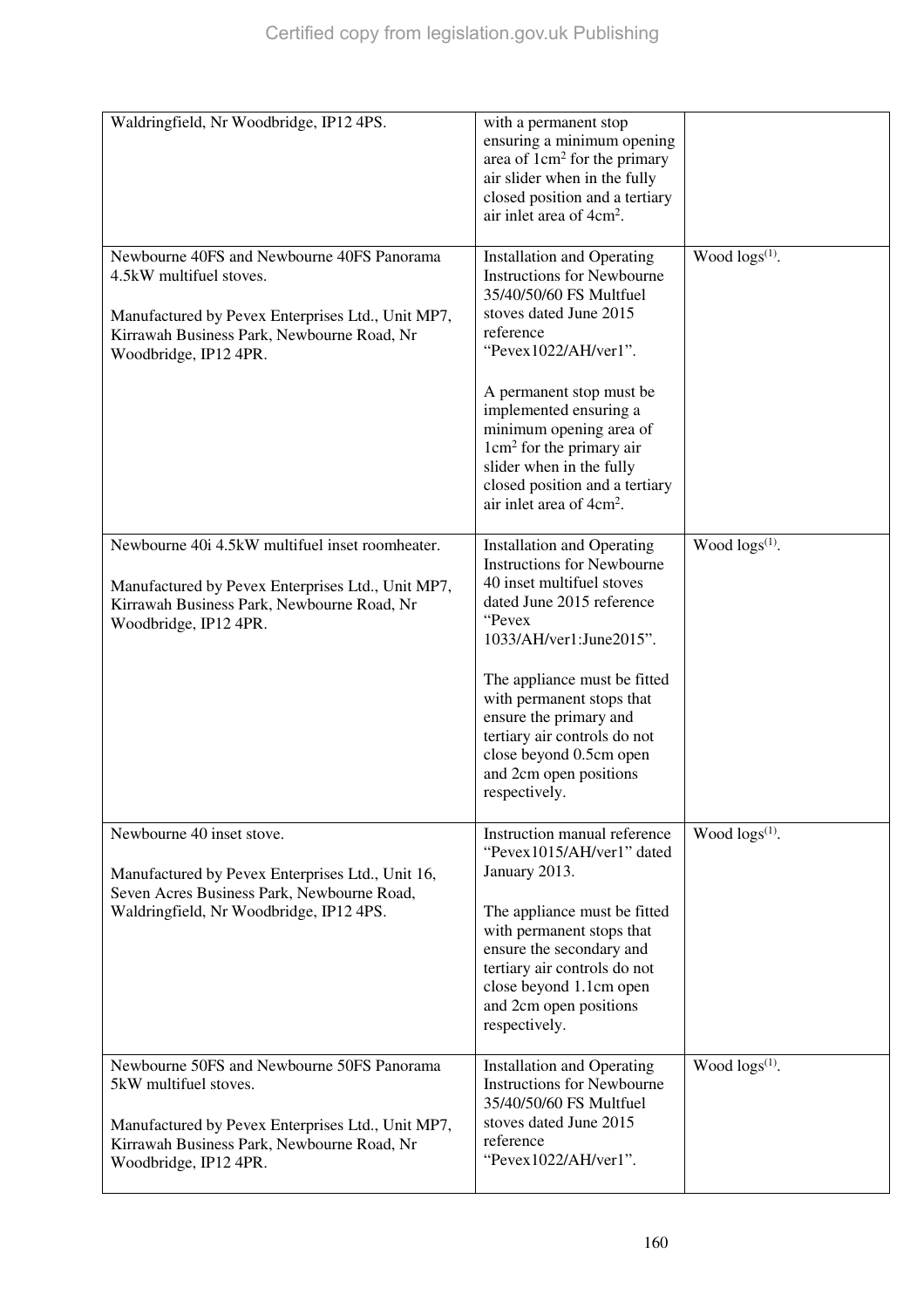|                                                                                                                                                                                                            | A permanent stop must be<br>implemented ensuring a<br>minimum opening area of<br>$1 \text{cm}^2$ for the primary air<br>slider when in the fully<br>closed position and a tertiary<br>air inlet area of $4cm2$ .            |                        |
|------------------------------------------------------------------------------------------------------------------------------------------------------------------------------------------------------------|-----------------------------------------------------------------------------------------------------------------------------------------------------------------------------------------------------------------------------|------------------------|
| Newbourne 60FS Panorama and Newbourne 60FS                                                                                                                                                                 | <b>Installation and Operating</b>                                                                                                                                                                                           | Wood $\log s^{(1)}$ .  |
| 7kW multifuel stove.<br>Manufactured by Pevex Enterprises Ltd., Unit MP7,<br>Kirrawah Business Park, Newbourne Road, Nr<br>Woodbridge, IP12 4PR.                                                           | <b>Instructions for Newbourne</b><br>35/40/50/60 FS Multfuel<br>stoves dated June 2015<br>reference<br>"Pevex1022/AH/ver1".                                                                                                 |                        |
| Newton SE Wood Burning 5kW Space Heating Stove.                                                                                                                                                            | Instruction manual reference                                                                                                                                                                                                | Wood $\log s^{(1)}$ .  |
| Manufactured by TR Engineering Ltd., Unit 7,<br>Newton Chambers Way, Thorncliffe Industrial Estate,<br>Chapeltown, Sheffield, S35 2PH.                                                                     | "700504 Iss. 2 Rev 1" dated<br>January 2012.                                                                                                                                                                                |                        |
| Newton SE Wood Burning 8kW Space Heating Stove.                                                                                                                                                            | Instruction manual reference                                                                                                                                                                                                | Wood $\log(s^{(1)})$ . |
| Manufactured by TR Engineering Ltd., Unit 7,<br>Newton Chambers Way, Thorncliffe Industrial Estate,<br>Chapeltown, Sheffield, S35 2PH.                                                                     | "700506 Iss. 3 Rev. 2" dated<br>January 2012.                                                                                                                                                                               |                        |
|                                                                                                                                                                                                            |                                                                                                                                                                                                                             |                        |
| Nordic 350.                                                                                                                                                                                                | Instruction manual reference                                                                                                                                                                                                | Wood $\log(s^{(1)})$ . |
| Manufactured by C DE A Ingenieria Ltd.a, Jose<br>Miguel Carrera 6, Colina, Santiago, 9361294, Chile.                                                                                                       | number "1001" dated 20 July<br>2012.                                                                                                                                                                                        |                        |
| Nordpeis Bergen (NP-BERGEN) wood burning<br>5.4kW stove.                                                                                                                                                   | Installation and user manual<br>reference "PM1081 Issue 1"                                                                                                                                                                  | Wood $\log s^{(1)}$ .  |
| Manufactured by Nordpeis AS, Gjellebekkstubben 11,<br>N-3420 Lierskogen, Norway.                                                                                                                           | dated 1 January 2013 and<br>additional installation and<br>user instructions for use in<br>Smoke Control Areas<br>reference PM1066 Issue 2"<br>dated July 2014.                                                             |                        |
|                                                                                                                                                                                                            | The appliance must be fitted<br>with a mechanical stop to<br>prevent air vent control<br>closure beyond 7mm open.                                                                                                           |                        |
| Nordpeis Duo 1 (NP-DUO1OVE), 2 (NP-<br>DUO2STOVE), 4 (NP-DUO4STOVE), and 5 (NP-<br>DUO5STOVE) wood burning 5kW stoves.<br>Manufactured by Nordpeis AS, Gjellebekkstubben 11,<br>N-3420 Lierskogen, Norway. | Installation and user manual<br>reference "PM1083 Issue 1"<br>dated 13 May 2013 and<br>additional installation and<br>user instructions for use in<br>Smoke Control Areas<br>reference "PM1112 Issue 1"<br>dated July 2014. | Wood $\log(s^{(1)})$ . |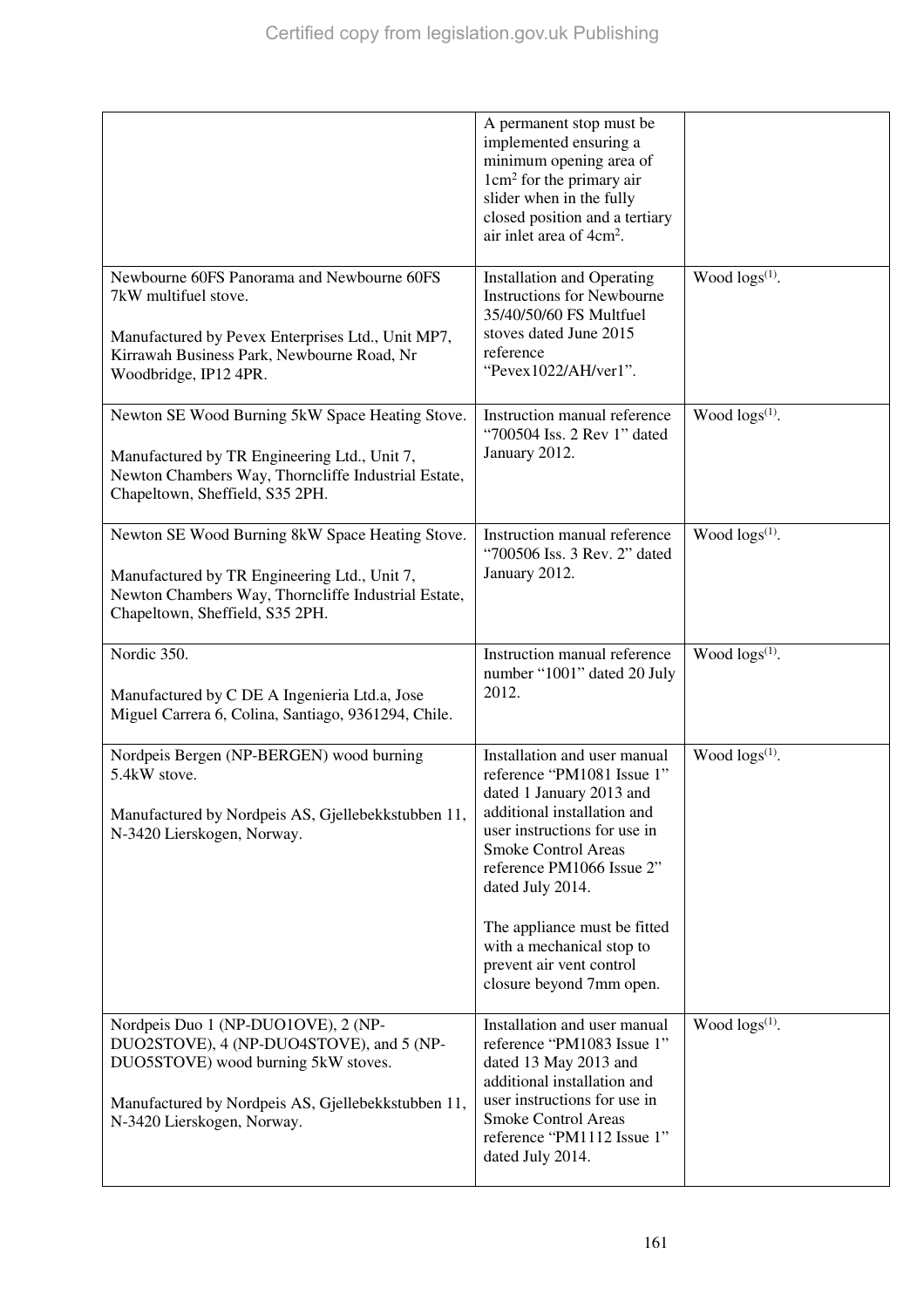|                                                                                                                                                                          | The appliance must be fitted<br>with a mechanical stop to<br>prevent closure beyond the<br>28% open position.                                                                                                                                                                                                                                                      |                        |
|--------------------------------------------------------------------------------------------------------------------------------------------------------------------------|--------------------------------------------------------------------------------------------------------------------------------------------------------------------------------------------------------------------------------------------------------------------------------------------------------------------------------------------------------------------|------------------------|
| Nordpeis Quadro 1 (NP-QUAD1P) and 2 (NP-<br>QUAD2B) wood burning 6.2kW stoves.<br>Manufactured by Nordpeis AS, Gjellebekkstubben 11,<br>N-3420 Lierskogen, Norway.       | User manual reference<br>"PM1084 Issue 1" dated 3<br>September 2012 and<br>additional installation and<br>user instructions for use in<br><b>Smoke Control Areas</b><br>reference "PM1068 Issue 1"<br>dated July 2014.<br>The appliance must be fitted<br>with a mechanical stop to<br>prevent air control closure<br>beyond 8mm open.                             | Wood $\log(s^{(1)})$ . |
| Nordpeis S-31A(S31-A) wood burning 6.2kW inset<br>roomheater.<br>Manufactured by Nordpeis AS, Gjellebekkstubben 11,<br>N-3420 Lierskogen, Norway.                        | User manual reference<br>"PM1089 Issue 1" dated 15<br>January 2013 and additional<br>installation and user<br>instructions for use in Smoke<br>Control Areas reference<br>"PM1068 Issue 1" dated July<br>2014.<br>The appliance must be fitted<br>with a mechanical stop to<br>prevent air control closure<br>beyond 8mm open.                                     | Wood $\log(s^{(1)})$ . |
| Nordpeis Uno 1 (NP-UNO1), 2 (NP-UNO2), and 4<br>(NP-UNO4) wood burning 4.2kW stoves.<br>Manufactured by Nordpeis AS, Gjellebekkstubben 11,<br>N-3420 Lierskogen, Norway. | Installation and user manual<br>reference "PM1082 Issue 1"<br>dated 14 May 2013 and<br>additional installation and<br>user instructions for use in<br><b>Smoke Control Areas</b><br>reference "PM1111 Issue 1"<br>dated July 2014.<br>The appliance must be fitted<br>with a mechanical stop to<br>prevent air control closure<br>beyond the 38% open<br>position. | Wood $\log(s^{(1)})$ . |
| Nørreskoven MkII.<br>Manufactured by Hunter Stoves Ltd., Trevilla Park,<br>Slaughterbridge, Camelford, Cornwall, PL32 9TT.                                               | Instruction manual reference<br>"Cleanburn, Nørreskoven<br>MkII, Multifuel Stove.<br><b>Installation and Operating</b><br>Instructions, v01.11" dated<br>January 2011.<br>The appliance must have a                                                                                                                                                                | Wood $\log(s^{(1)})$ . |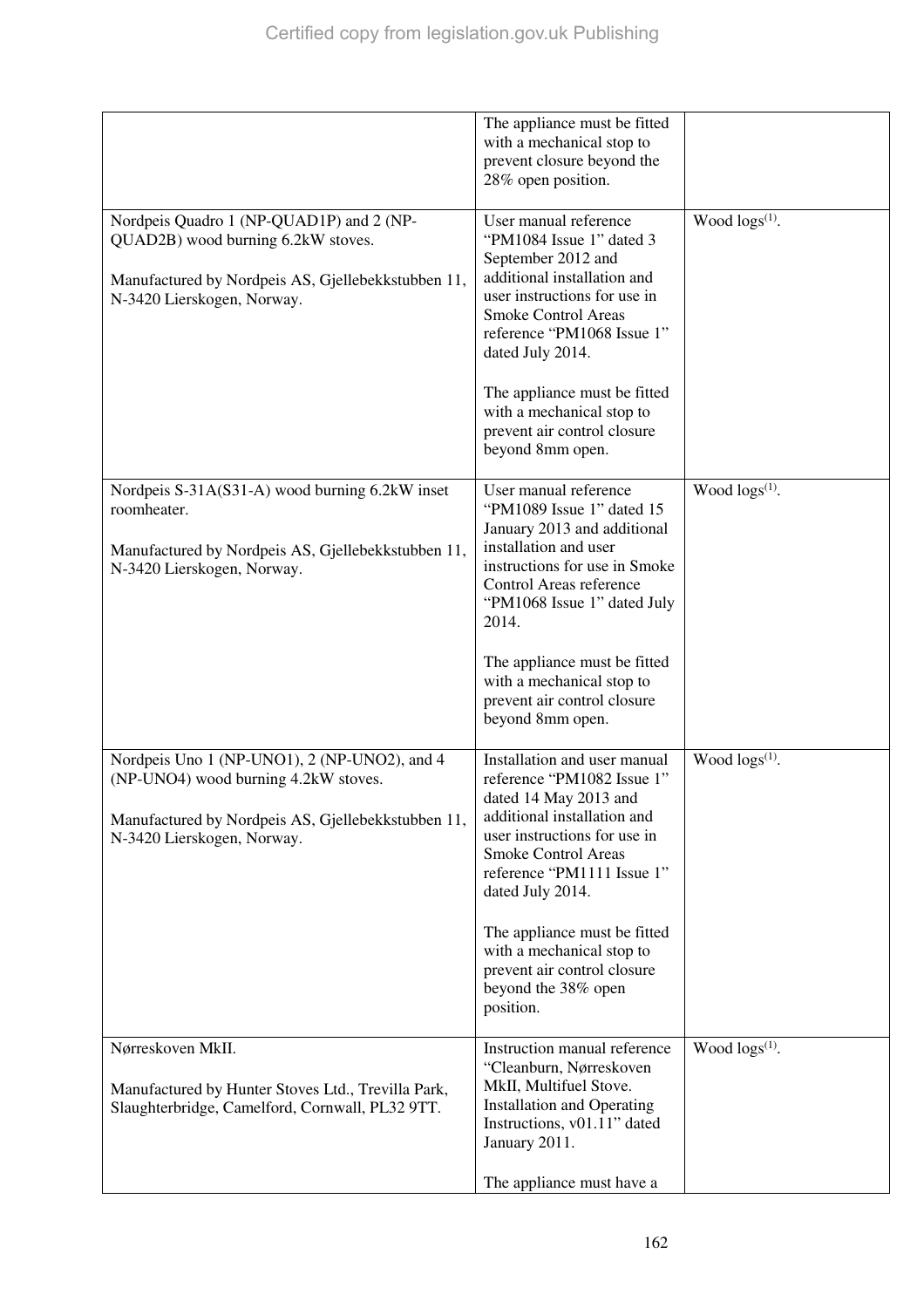|                                                                                                                                                                                    | factory fitted stop to prevent<br>closure of secondary air<br>control beyond 40%.                                                                                                                                                                                                                                            |                               |
|------------------------------------------------------------------------------------------------------------------------------------------------------------------------------------|------------------------------------------------------------------------------------------------------------------------------------------------------------------------------------------------------------------------------------------------------------------------------------------------------------------------------|-------------------------------|
| Norvik 5.<br>Manufactured by Elite Group Trading Ltd., Room<br>1208, Kak Tak Commercial Building, 317-319 Des<br>Voeux Road Central, Hong Kong, 999077.                            | Instruction manual reference<br>"EGTL05A Version 1.5"<br>dated 12 September 2011.<br>The appliance must be fitted<br>with a permanent stop to<br>prevent any closure of the<br>tertiary air control.                                                                                                                         | Wood $\log(s^{(1)})$ .        |
| Oakdale FB1MF 5kW multifuel stove.<br>Manufactured by ACR Heat Products Ltd., Unit 1<br>Weston Works, Weston Lane, Tyseley, Birmingham,<br>B11 3RP.                                | Technical manual dated 17<br>February 2015 reference<br>"Document FB1MF 0101<br>Version 2".<br>The appliance must be fitted<br>with a mechanical stop to<br>prevent closure of the<br>secondary air slider beyond<br>the 25mm open position and,<br>the tertiary air control will be<br>fixed in the fully open<br>position. | Wood logs <sup>(1)</sup> .    |
| Octoplus 10 and Octoplus 15 Boiler.<br>Manufactured by Solarfocus Ltd., Werkstrasse 1,<br>4451 St.Ulrich, Steyr, Austria.                                                          | Installation instructions<br>reference "Version 1.1"<br>dated 19 April 2010 and<br>operating manual reference<br>"Version 10.051" dated 10<br>May 2010.                                                                                                                                                                      | Wood pellets <sup>(1)</sup> . |
| ÖkoFEN Pellematic Condens PEK210 - 10kW wood<br>pellet boiler.<br>Manufactured by ÖkoFEN Forschungs-und<br>Entwicklungs Ges.m.b.H of Gewerbepark 1, 4133<br>Niederkappel, Austria. | <b>Operating Manual dated</b><br>01/03/2016 reference<br>"FA_V2.05 Pelletronic<br>TOUCH".                                                                                                                                                                                                                                    | Wood pellets $(1)$ .          |
| ÖkoFEN Pellematic Condens PEK212 – 12kW wood<br>pellet boiler.<br>Manufactured by ÖkoFEN Forschungs-und<br>Entwicklungs Ges.m.b.H of Gewerbepark 1, 4133<br>Niederkappel, Austria. | <b>Operating Manual dated</b><br>01/03/2016 reference<br>"FA_V2.05 Pelletronic<br>TOUCH".                                                                                                                                                                                                                                    | Wood pellets <sup>(1)</sup> . |
| ÖkoFEN Pellematic Condens PEK214 - 14kW wood<br>pellet boiler.<br>Manufactured by ÖkoFEN Forschungs-und<br>Entwicklungs Ges.m.b.H of Gewerbepark 1, 4133<br>Niederkappel, Austria. | <b>Operating Manual dated</b><br>01/03/2016 reference<br>"FA_V2.05 Pelletronic<br>TOUCH".                                                                                                                                                                                                                                    | Wood pellets <sup>(1)</sup> . |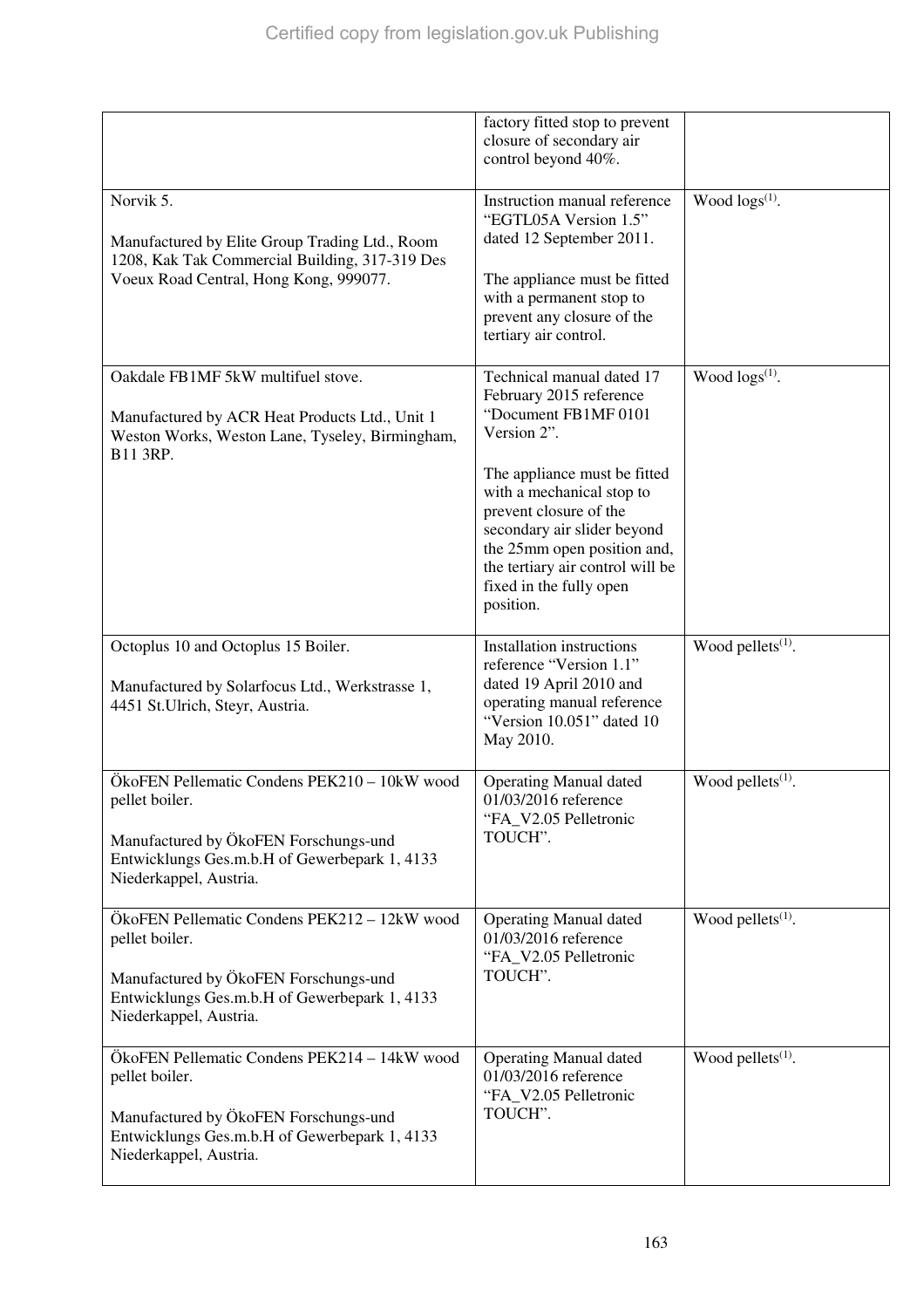| ÖkoFEN Pellematic Condens PEK216 - 16kW wood<br>pellet boiler.<br>Manufactured by ÖkoFEN Forschungs-und<br>Entwicklungs Ges.m.b.H of Gewerbepark 1, 4133<br>Niederkappel, Austria.                                                                                                                  | <b>Operating Manual dated</b><br>01/03/2016 reference<br>"FA V2.05 Pelletronic<br>TOUCH".                                                                                                                                                 | Wood pellets <sup>(1)</sup> .                                                              |
|-----------------------------------------------------------------------------------------------------------------------------------------------------------------------------------------------------------------------------------------------------------------------------------------------------|-------------------------------------------------------------------------------------------------------------------------------------------------------------------------------------------------------------------------------------------|--------------------------------------------------------------------------------------------|
| ÖkoFEN Pellematic Condens PEK218 - 18kW wood<br>pellet boiler.<br>Manufactured by ÖkoFEN Forschungs-und<br>Entwicklungs Ges.m.b.H of Gewerbepark 1, 4133<br>Niederkappel, Austria.                                                                                                                  | <b>Operating Manual dated</b><br>01/03/2016 reference<br>"FA V2.05 Pelletronic<br>TOUCH".                                                                                                                                                 | Wood pellets <sup>(1)</sup> .                                                              |
| ÖkoFEN Pellematic Condens PEK220 - 20kW wood<br>pellet boiler.<br>Manufactured by ÖkoFEN Forschungs-und<br>Entwicklungs Ges.m.b.H of Gewerbepark 1, 4133<br>Niederkappel, Austria.                                                                                                                  | <b>Operating Manual dated</b><br>01/03/2016 reference<br>"FA_V2.05 Pelletronic<br>TOUCH".                                                                                                                                                 | Wood pellets <sup>(1)</sup> .                                                              |
| ÖkoFEN Pellematic PE08, PE12, PE16, PE20, PE25,<br>PE32, PEK12, PEK16, PEK20, PEK25, PEK32,<br>PES12, PES16, PES20, PES25, PES32, PESK12,<br>PESK16, PESK20, PESK25, and PESK32.<br>Manufactured by ÖkoFEN Forschungs-und<br>Entwicklungs Ges.m.b.H of Gewerbepark1, 4133<br>Niederkappel, Austria. | Manufacturer's instructions<br>reference "PE/HB/001.E"<br>dated February 2007.                                                                                                                                                            | Wood pellets with a<br>maximum diameter of 6mm<br>and a maximum length of<br>$4cm^{(1)}$ . |
| ÖkoFEN Pellematic PE36, PE48, PE56, PEK36,<br>PEK48, PEK56, PES36, PES48, PES56, PESK36,<br>PESK48, PESK56.<br>Manufactured by ÖkoFEN Forschungs-und<br>Entwicklungs Ges.m.b.H of Gewerbepark1, 4133<br>Niederkappel, Austria.                                                                      | Manufacturer's instructions<br>reference "PBV 2000 CMP<br>1.4 (V2.31)" dated March<br>2008.                                                                                                                                               | Wood pellets with a<br>maximum diameter of 6mm<br>and a maximum length of<br>$4cm^{(1)}$ . |
| Olymberyl Baby Gabriel model number HF217-SE.<br>Manufactured by Henan Hi-Flame Metal Co. Ltd.,<br>Eastside, Yugang Avenue, Airport District, Zheng<br>Zhou 451163, Henan, China.                                                                                                                   | Instruction manual reference<br>"HF217-SE/UK-NI-<br>ROI/V2.16-06-11" dated<br>June 2011.<br>The appliance must be fitted<br>with a mechanical stop to<br>prevent closure of the<br>secondary air control beyond<br>the 3mm open position. | Wood $\log(s^{(1)})$ .                                                                     |
| Omega UK, Omega High UK, Omega Chef UK and<br>Omega Core UK.<br>Manufactured by Jydepejsen A/S, Ahornsvinget 3-7,<br>Nr. Felding, DK-7500 Holstebro, Denmark.                                                                                                                                       | <b>Installation and Operation</b><br>manual dated June 2015<br>reference "Omega, Omega<br>High, .User manual.<br>Revision 1, 25.03.2015".                                                                                                 | Wood $\log(s^{(1)})$ .                                                                     |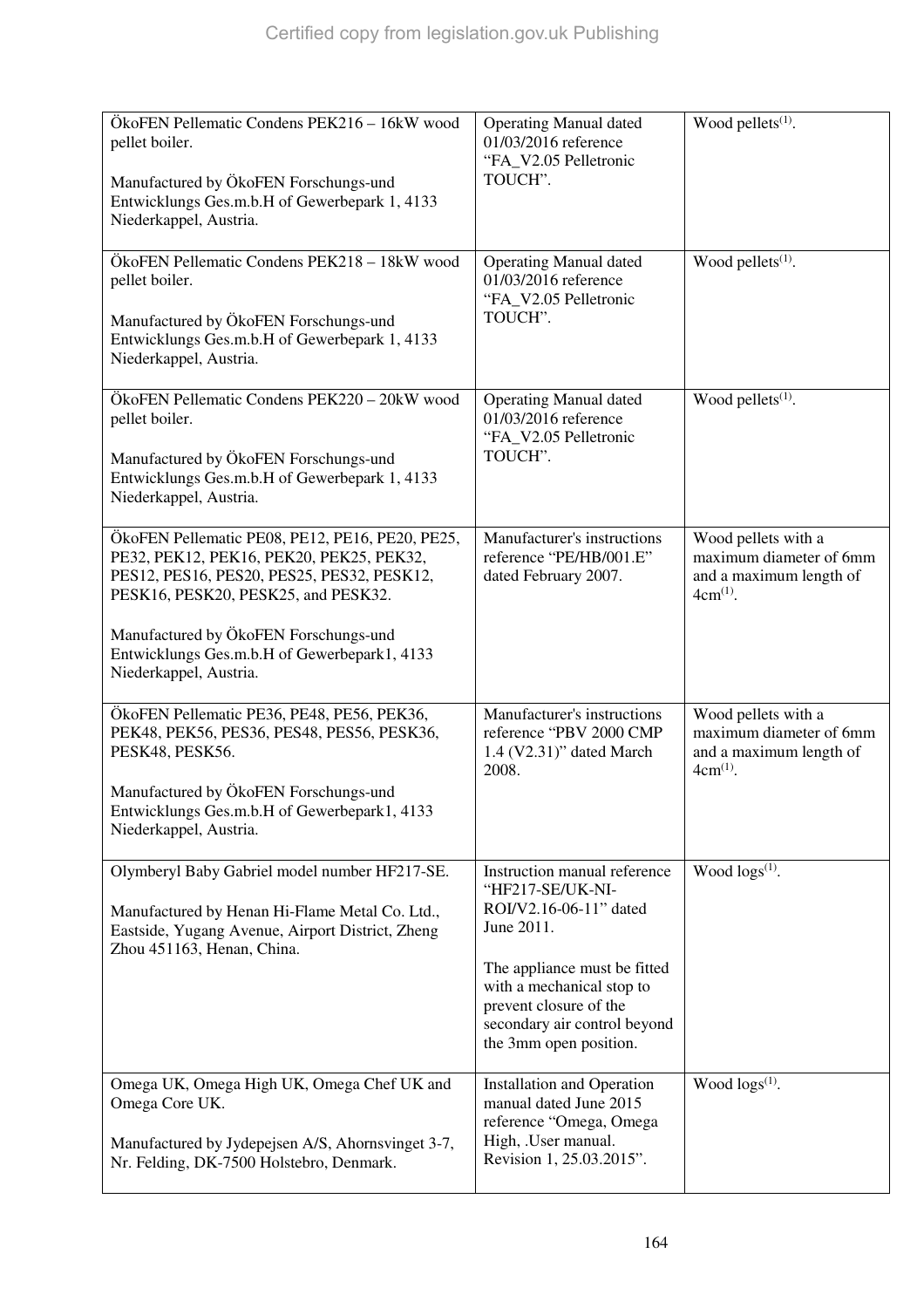|                                                                                                                                                                                                                  | The appliance must be fitted<br>with a mechanical stop to<br>prevent closure of the air<br>control valve beyond the<br>27% open position.                  |                             |                               |
|------------------------------------------------------------------------------------------------------------------------------------------------------------------------------------------------------------------|------------------------------------------------------------------------------------------------------------------------------------------------------------|-----------------------------|-------------------------------|
| Optifire 800 Green, Infire 800 Green, wood burning<br>stoves.<br>Manufactured by Bodart & Gonay Ltd., Rue De<br>Lambinon, 3 Harze, Belgium, 4920.                                                                | Instruction manual reference<br>"07DH8000A" dated<br>November 2011.<br>The appliance must be fitted<br>with a "UK kit for smokeless<br>areas OPTI IF 800". |                             | Wood $\log(s^{(1)})$ .        |
| Orchard Ovens models: FVR Speciale 80, 100, 110,<br>110 x 160 and 120; TOP Superiore 100 and 120; GR<br>100, 120, 140, 120 x 160, 140 x 160, 140 x 180 and<br>180; OT 100, 120, 140, 120 x 160, 140 x 160, 140 x | Manufacturer's instructions<br>dated 25 October 2004<br>references:                                                                                        |                             | Untreated dry wood $^{(1)}$ . |
| 180 and 180; the Valoriani Piccolo.                                                                                                                                                                              | Instruction                                                                                                                                                | Model                       |                               |
| Manufactured by Valoriani of Via Caselli alla<br>Fornace, 213 50066 Reggello, Firenze, Italy.                                                                                                                    | OOL inst.1                                                                                                                                                 | <b>FVR 80</b>               |                               |
|                                                                                                                                                                                                                  | OOL inst.2                                                                                                                                                 | <b>FVR 100</b>              |                               |
|                                                                                                                                                                                                                  | OOL inst.3                                                                                                                                                 | <b>FVR 110</b>              |                               |
|                                                                                                                                                                                                                  | OOL inst.4                                                                                                                                                 | <b>FVR 120</b>              |                               |
|                                                                                                                                                                                                                  | OOL inst.5                                                                                                                                                 | <b>FVR</b> 110x160          |                               |
|                                                                                                                                                                                                                  | OOL inst.6                                                                                                                                                 | <b>TOP 100</b>              |                               |
|                                                                                                                                                                                                                  | OOL inst.7                                                                                                                                                 | <b>TOP 120</b>              |                               |
|                                                                                                                                                                                                                  | OOL inst.8                                                                                                                                                 | GR 100 and<br><b>OT 100</b> |                               |
|                                                                                                                                                                                                                  | OOL inst.9                                                                                                                                                 | GR 120 and<br>OT 120        |                               |
|                                                                                                                                                                                                                  | OOL inst.10                                                                                                                                                | GR 140 and<br>OT 140        |                               |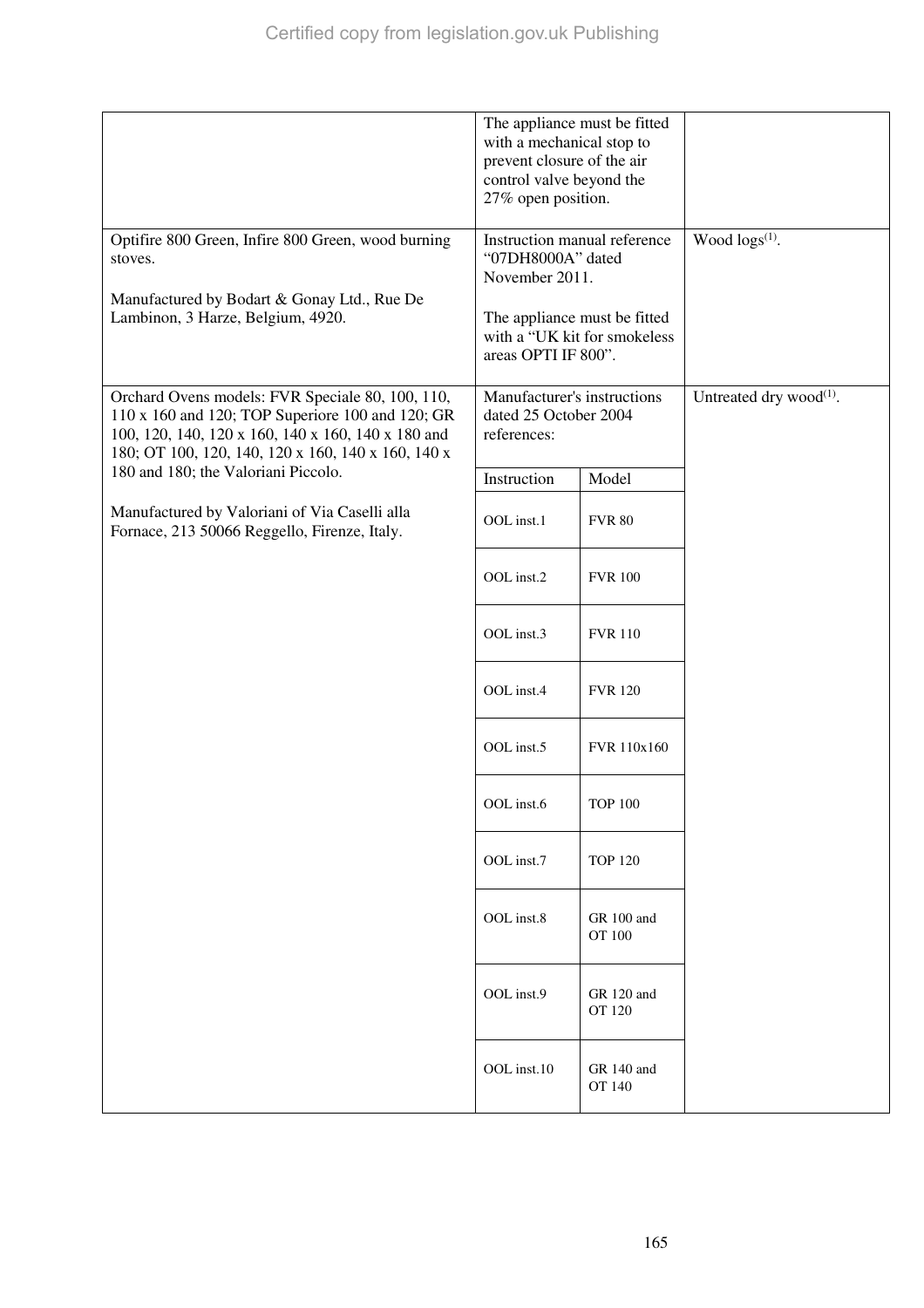|                                                                                                                                                                                                                                                                                            | OOL inst.11                                                                                                                                                                                                                                                         | GR 120x160<br>and OT<br>120x160 |                               |
|--------------------------------------------------------------------------------------------------------------------------------------------------------------------------------------------------------------------------------------------------------------------------------------------|---------------------------------------------------------------------------------------------------------------------------------------------------------------------------------------------------------------------------------------------------------------------|---------------------------------|-------------------------------|
|                                                                                                                                                                                                                                                                                            | OOL inst.12                                                                                                                                                                                                                                                         | GR 140x160<br>and OT<br>140x160 |                               |
|                                                                                                                                                                                                                                                                                            | OOL inst.13                                                                                                                                                                                                                                                         | GR 140x180<br>and OT<br>140x180 |                               |
|                                                                                                                                                                                                                                                                                            | OOL inst.14                                                                                                                                                                                                                                                         | GR 180 and<br><b>OT 180</b>     |                               |
|                                                                                                                                                                                                                                                                                            | OOL inst.15                                                                                                                                                                                                                                                         | Valoriani<br>Piccolo            |                               |
|                                                                                                                                                                                                                                                                                            |                                                                                                                                                                                                                                                                     |                                 |                               |
| Oregon EGTL03.<br>Manufactured by Elite Group Trading Ltd., Room<br>1208, Kak Tak Commercial Building, 317-319 Des<br>Voeux Road Central, Hong Kong, 999077.                                                                                                                               | Instruction manual reference<br>"EGTL03 Version 1.3" dated<br>5 July 2011.                                                                                                                                                                                          |                                 | Wood $\log(s^{(1)})$ .        |
| Orion UK and Orion Soapstone UK 7kW stoves.<br>Manufactured by Jydepejsen A/S, Ahornsvinget 3-7,<br>Nr. Felding, DK-7500 Holstebro, Denmark.                                                                                                                                               | User's manual dated March<br>2015 reference "Sirius &<br>Orion & Troja. User manual.<br>Revision 1, 25.03.2015".                                                                                                                                                    |                                 | Wood $\log s^{(1)}$ .         |
|                                                                                                                                                                                                                                                                                            | The appliance must be fitted<br>with a mechanical stop to<br>prevent closure of the air<br>control valve beyond the<br>27% open position.                                                                                                                           |                                 |                               |
| Osby Parca P500 Type 30 Wood pellet boiler using<br>Bioline 300 pellet burner.<br>Manufactured by Enertech AB, Osby Parca Division,<br>PO Box 93, SE-283 22 Osby, Sweden. The burner is<br>manufactured by Ecotec varmesystem AB<br>Hedbovagen 42, PO Box 2103, S-511 02 Skene,<br>Sweden. | Instruction manual reference<br>"Osby Parca P500 Type P30<br>biomass O & M: Version 1"<br>dated 18 July 2013.<br>The appliance must have a<br>management system<br>designed so that the boiler<br>will only operate at 100%<br><b>Maximum Continuous</b><br>Rating. |                                 | Wood pellets $(1)$ .          |
| Osby Parca PB2 2000kW boiler.<br>Manufactured by Enertech AB, Osby Parca Division,                                                                                                                                                                                                         | Operating & Maintenance<br>"manual                                                                                                                                                                                                                                  | manual, PB2 boiler reference    | Wood pellets <sup>(1)</sup> . |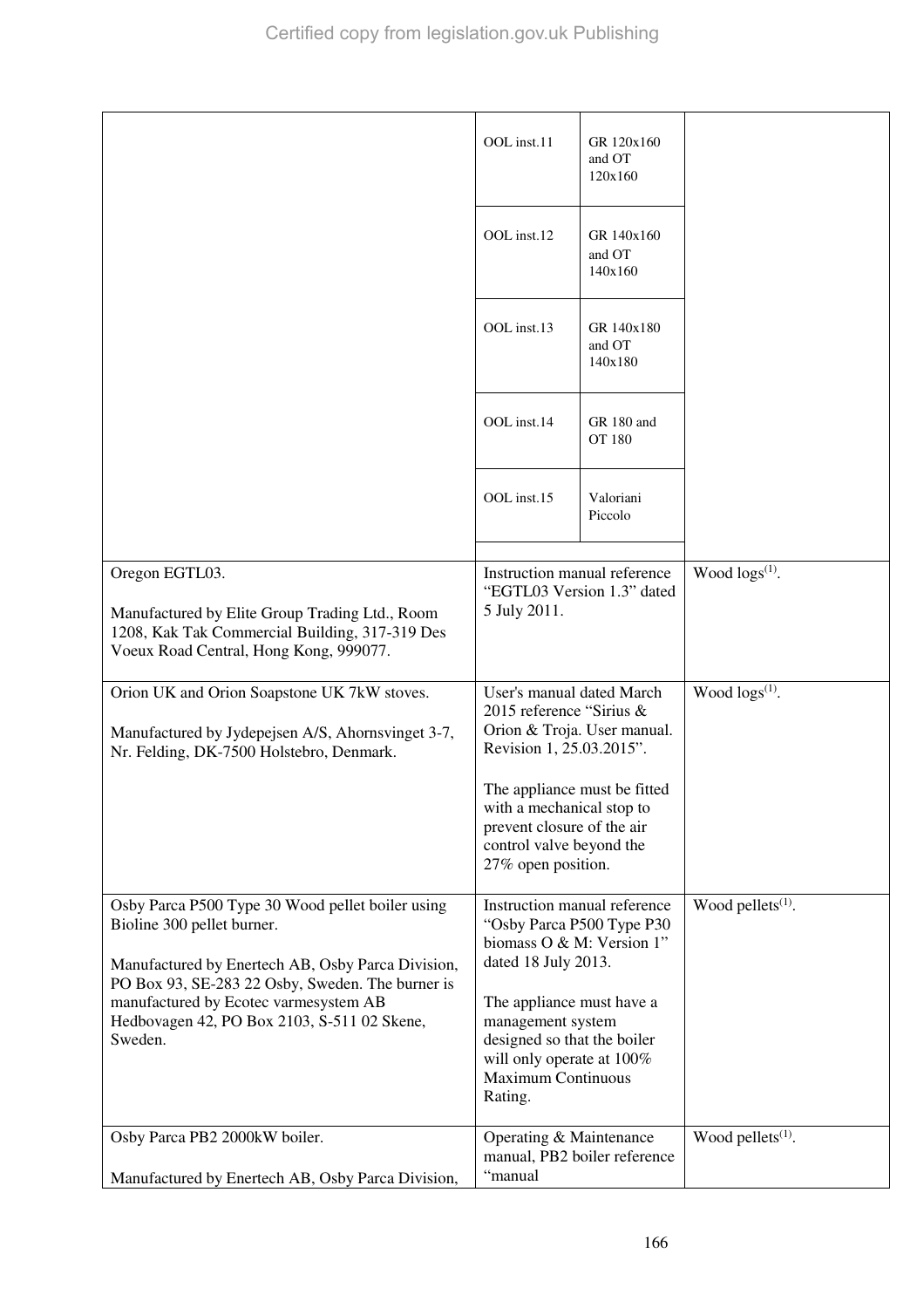| PO Box 93, SE-283 22 Osby, Sweden.                                                                                                                                                   | PB2_ENG_Rev2_JAN2012"<br>dated January 2012.                                                                                                                                                                                                                                                           |                                                               |
|--------------------------------------------------------------------------------------------------------------------------------------------------------------------------------------|--------------------------------------------------------------------------------------------------------------------------------------------------------------------------------------------------------------------------------------------------------------------------------------------------------|---------------------------------------------------------------|
| Osby Parca PB2 3000kW boiler.<br>Manufactured by Enertech AB, Osby Parca Division,<br>PO Box 93, SE-283 22 Osby, Sweden.                                                             | Operating & Maintenance<br>manual, PB2 boiler reference<br>"manual<br>PB2_ENG_Rev2_JAN2012"<br>dated January 2012.                                                                                                                                                                                     | Wood pellets, wood chips,<br>wood briquettes <sup>(1)</sup> . |
| Ottawa B.12 Wood burning stove.<br>Manufactured by Hase Kaminofenbau GmbH,<br>Niederkircher Strasse 14, D-54294 Trier, Germany.                                                      | Instruction manual reference<br>"Ottawa_R1" dated<br>November 2014.<br>The appliance must be fitted<br>with a mechanical stop to<br>prevent air control closure<br>beyond the 42mm open<br>position.                                                                                                   | Wood $\log s^{(1)}$ .                                         |
| Oxford 4.6kW multi-fuel stove.<br>Manufactured by Bronpi Calefaccion, Carretera<br>Cordoba-Malaga Km 78.2. Spain.                                                                    | <b>Bronpi</b> Installation<br>Instructions. Version 3<br>Issued 15/12/2014.<br><b>Bronpi Supplementary</b><br>Instructions Mod. Oxford.<br>Version 7 Issued 23/01/2015.<br>Appliances must be fitted<br>with a permanent stop to<br>prevent closure of the air<br>control beyond 25% open<br>position. | Wood $\log(s^{(1)})$ .                                        |
| Pacific Energy Alderlea 1.2 (ALT12) 5kW wood-<br>burning stove.<br>Manufactured by Pacific Energy Fireplace Products<br>Ltd., 2975 Allenby Road, Duncan, B.C., V9L 6V8,<br>Canada.   | Installation & Operating<br>Instructions dated<br>31/08/2016 reference<br>"5055.7298EU-A ALT 1.2<br>EU-En".                                                                                                                                                                                            | Wood $\log(s^{(1)})$ .                                        |
| Pacific Energy Alderlea T4 (ALT4) 10.5 kW wood-<br>burning stove.<br>Manufactured by Pacific Energy Fireplace Products<br>Ltd., 2975 Allenby Road, Duncan, B.C., V9L 6V8,<br>Canada. | Installation & Operating<br><b>Instructions</b> dated<br>10/08/2016 reference<br>"5055.302EU ALT4".                                                                                                                                                                                                    | Wood logs(1).                                                 |
| Pacific Energy NEO 1.2 5kW wood-burning stove.<br>Manufactured by Pacific Energy Fireplace Products<br>Ltd., 2975 Allenby Road, Duncan, B.C., V9L 6V8,<br>Canada.                    | Installation & Operating<br>Instructions dated<br>31/08/2016 reference<br>"5055.600EU-A NEO 1.2<br>$EU$ -En $"$ .                                                                                                                                                                                      | Wood $\log(s^{(1)})$ .                                        |
| Pacific Energy NEO 1.2 Short 5kW wood-burning<br>stove.                                                                                                                              | Installation & Operating<br><b>Instructions</b> dated                                                                                                                                                                                                                                                  | Wood logs <sup>(1)</sup> .                                    |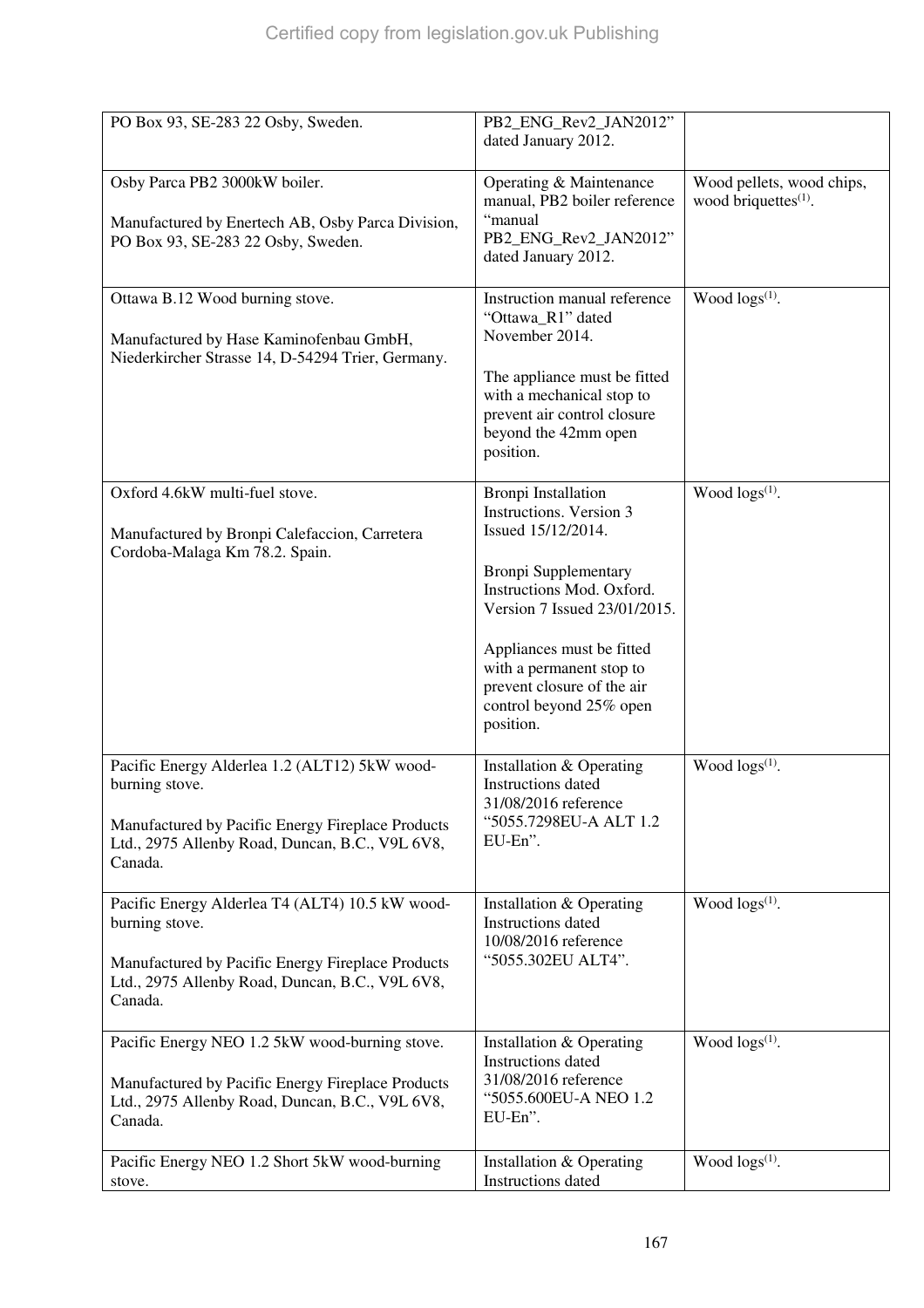| Manufactured by Pacific Energy Fireplace Products<br>Ltd., 2975 Allenby Road, Duncan, B.C., V9L 6V8,<br>Canada.                                                    | 31/08/2016 reference<br>"5055.600EU-A NEO 1.2<br>EU-En".                                                                                                                                                                                                                             |                        |
|--------------------------------------------------------------------------------------------------------------------------------------------------------------------|--------------------------------------------------------------------------------------------------------------------------------------------------------------------------------------------------------------------------------------------------------------------------------------|------------------------|
| Pacific Energy NEO 1.6 9kW wood-burning stove.<br>Manufactured by Pacific Energy Fireplace Products<br>Ltd., 2975 Allenby Road, Duncan, B.C., V9L 6V8,<br>Canada.  | Installation & Operating<br><b>Instructions</b> dated<br>31/08/2016 reference<br>"5055.700EU-A NEO 1.6<br>EU-En".                                                                                                                                                                    | Wood logs(1).          |
| Pacific Energy NEO 2.5 12kW wood-burning stove.<br>Manufactured by Pacific Energy Fireplace Products<br>Ltd., 2975 Allenby Road, Duncan, B.C., V9L 6V8,<br>Canada. | Installation & Operating<br>Instructions dated<br>01/09/2016 reference<br>"5055.900EU-A NEO 2.5<br>EU-En".                                                                                                                                                                           | Wood $\log(s^{(1)})$ . |
| Parkray Caprice 4.<br>Manufactured by Hunter Stoves Ltd., Trevilla Park,<br>Slaughterbridge, Camelford, Cornwall, PL32 9TT.                                        | Instruction manual reference<br>"JINCAP04 Rev E" dated 2<br>December 2011 and<br>instruction manual reference<br>"JINCAP04SCK revB"<br>dated 5 December 2011.                                                                                                                        | Wood $\log s^{(1)}$ .  |
|                                                                                                                                                                    | The appliance must be fitted<br>with smoke control area kit<br><b>JCAP0401.</b>                                                                                                                                                                                                      |                        |
| Parkray Caprice 4 Euro 4.9kW wood-burning stove.<br>Manufactured by Hunter Stoves Ltd., Trevilla Park,<br>Slaughterbridge, Camelford, Cornwall, PL32 9TT.          | <b>Installation and Operating</b><br><b>Instructions</b> dated<br>29/01/2015 reference<br>"JINCAE04 RevA" and<br>Smoke Control Area Kit<br><b>Installation Instructions</b><br>dated 05/12/11 reference<br>"JINCAP04SCK revB".<br>Fitted with "smoke control<br>area kit "JCAP0401". | Wood $\log s^{(1)}$ .  |
| Parkray Caprice 5 inset stove.<br>Manufactured by Hunter Stoves Ltd., Trevilla Park,<br>Slaughterbridge, Camelford, Cornwall, PL32 9TT.                            | Instruction manual reference<br>"JINCAP05 Rev B" dated 10<br>December 2012 and<br>instruction manual reference<br>"JINCAP05SCK Rev A"<br>dated 6 July 2012.<br>The appliance must be fitted                                                                                          | Wood $\log s^{(1)}$ .  |
|                                                                                                                                                                    | with smoke control area kit<br>JCAP0501.                                                                                                                                                                                                                                             |                        |
| Parkray Caprice 6 inset stove.<br>Manufactured by Hunter Stoves Ltd., Trevilla Park,<br>Slaughterbridge, Camelford, Cornwall, PL32 9TT.                            | Instruction manual reference<br>"JINCAP06 Rev B" dated 10<br>December 2012 and<br>instruction manual reference                                                                                                                                                                       | Wood $\log s^{(1)}$ .  |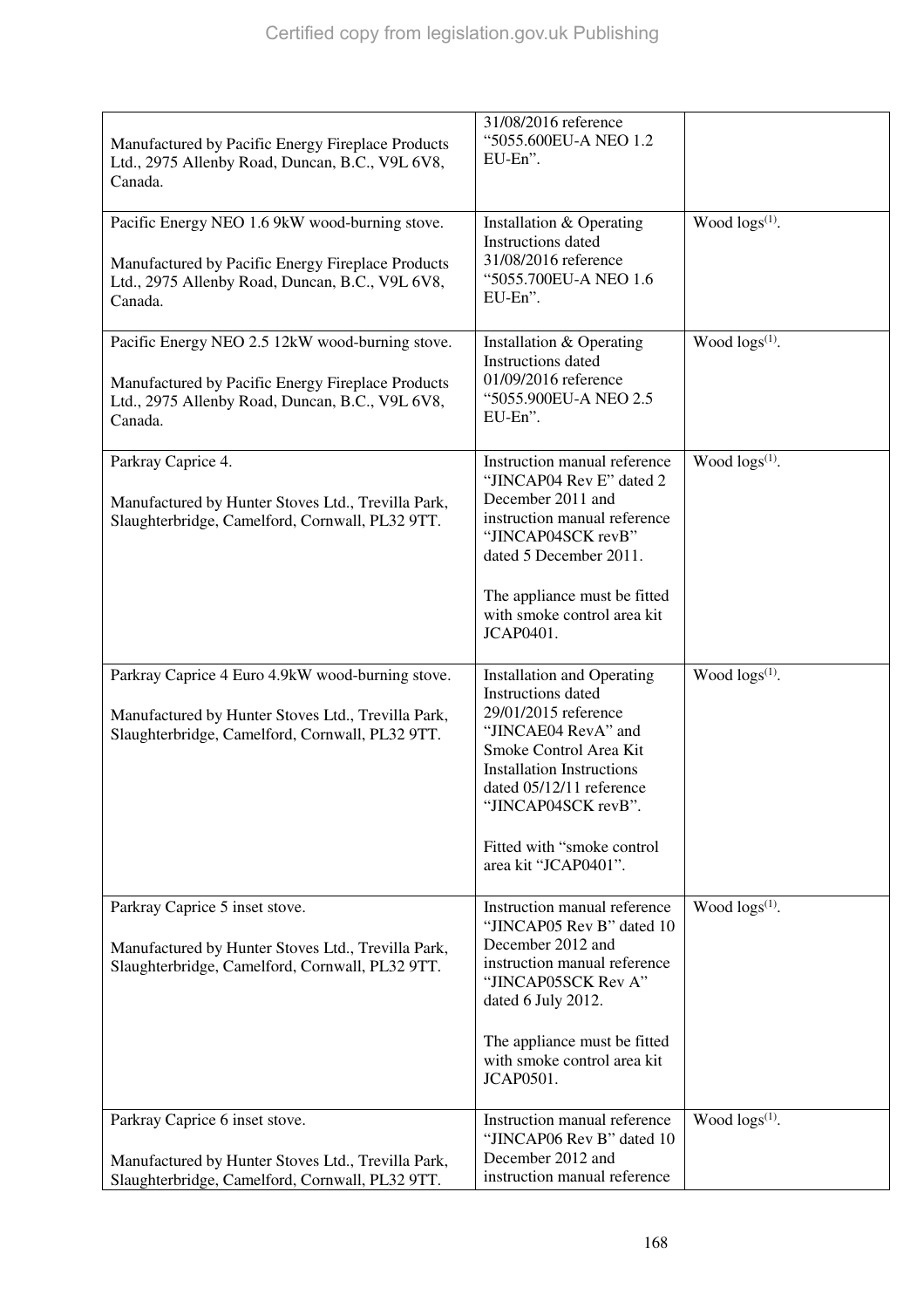|                                                                                                                                          | "JINCAP05SCK Rev A"<br>dated 6 July 2012.                                                                                                                                             |                        |
|------------------------------------------------------------------------------------------------------------------------------------------|---------------------------------------------------------------------------------------------------------------------------------------------------------------------------------------|------------------------|
|                                                                                                                                          | The appliance must be fitted<br>with smoke control area kit<br>JCAP0501.                                                                                                              |                        |
| Parkray Chevin 5 Inset stove.<br>Manufactured by Hunter Stoves Ltd., Trevilla Park,                                                      | Instruction manual reference<br>"JINCHI05 Rev B" dated 10<br>October 2012.                                                                                                            | Wood $\log(s^{(1)})$ . |
| Slaughterbridge, Camelford, Cornwall, PL32 9TT.                                                                                          | The valve plate adjusted by<br>the secondary air control<br>must contain six 5mm holes.                                                                                               |                        |
| Parkray Consort 4 multifuel stove.<br>Manufactured by Parkray Limited, Trevilla Park,<br>Slaughterbridge, Camelford, Cornwall, PL32 9TT. | Installation and operating<br>instructions reference<br>"JINCNS04 RevB" dated 20<br>June 2014.                                                                                        | Wood $\log s^{(1)}$ .  |
|                                                                                                                                          | The appliance must be fitted<br>with a modified top air plate<br>with an additional 9 x 5mm<br>holes, and the tertiary air<br>aperture permanently fixed<br>to the 60% open position. |                        |
| Parkray Consort 5.<br>Manufactured by Hunter Stoves Ltd., Trevilla Park,<br>Slaughterbridge, Camelford, Cornwall, PL32 9TT.              | Instruction manual reference<br>"JINCND05 revC" dated 22<br>September 2011 and<br>"JINCND05&CNC05 Slider<br>Stop revA" dated 22 July<br>2011.                                         | Wood $\log(s^{(1)})$ . |
|                                                                                                                                          | The appliance must be fitted<br>with a permanent stop that<br>prevents closure of the<br>secondary air slider beyond<br>30% open.                                                     |                        |
| Parkray Consort 5 Compact.                                                                                                               | Instruction manual reference<br>"JINCNC05 revC" dated 22<br>September 2011 and                                                                                                        | Wood $\log(s^{(1)})$ . |
| Manufactured by Hunter Stoves Ltd., Trevilla Park,<br>Slaughterbridge, Camelford, Cornwall, PL32 9TT.                                    | "JINCND05&CNC05 Slider<br>Stop revA" dated 22 July<br>2011.                                                                                                                           |                        |
|                                                                                                                                          | The appliance must be fitted<br>with a permanent stop that<br>prevents closure of the<br>secondary air slider beyond<br>30% open.                                                     |                        |
| Parkray Consort 5 Slimline.                                                                                                              | Instruction manual reference<br>"JINHHW05 revC" dated 22                                                                                                                              | Wood $\log(s^{(1)})$ . |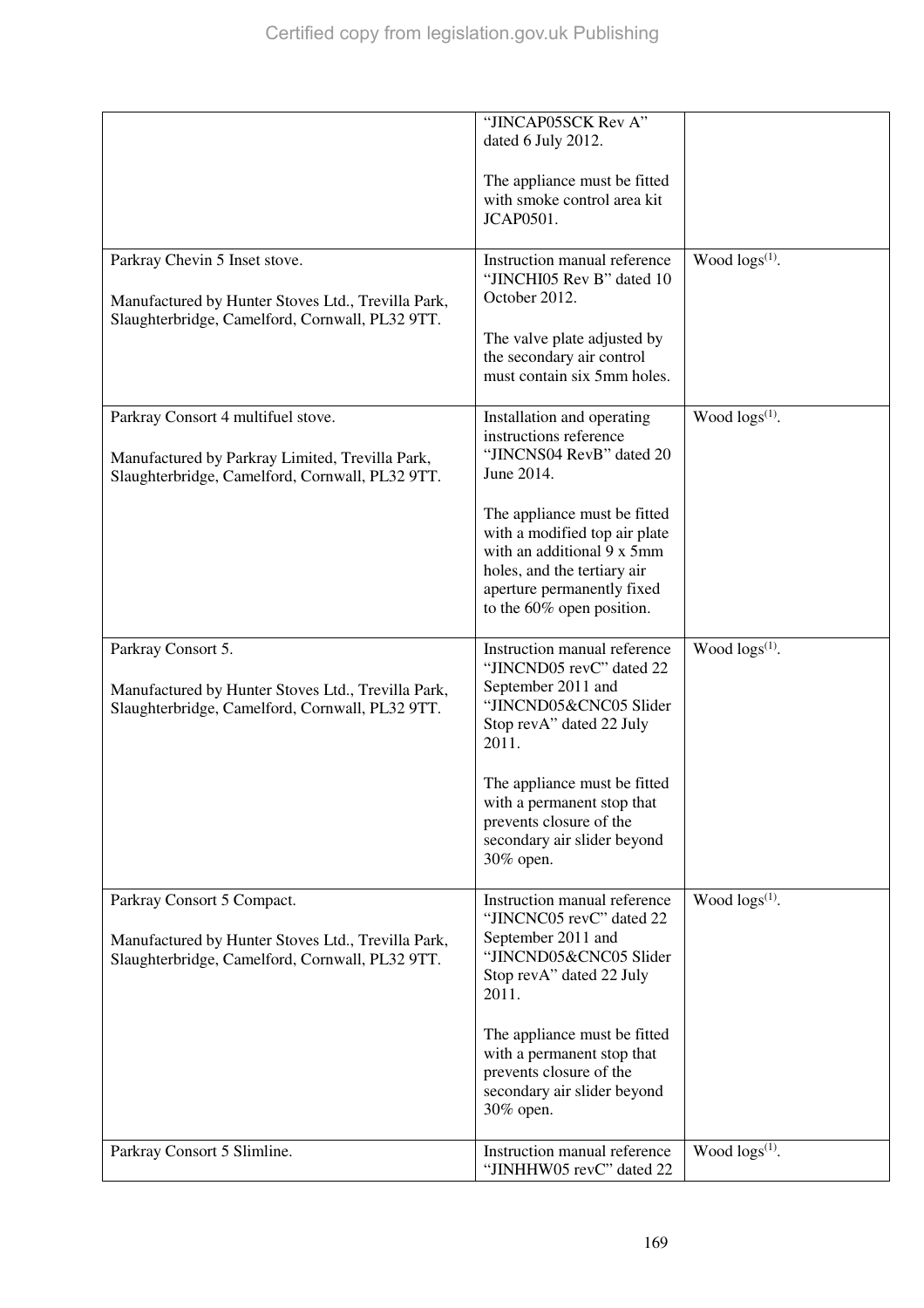| Manufactured by Hunter Stoves Ltd., Trevilla Park,<br>Slaughterbridge, Camelford, Cornwall, PL32 9TT.                                                                   | September 2011.                                                                                                                                                                                                                                                                                                                            |                                      |
|-------------------------------------------------------------------------------------------------------------------------------------------------------------------------|--------------------------------------------------------------------------------------------------------------------------------------------------------------------------------------------------------------------------------------------------------------------------------------------------------------------------------------------|--------------------------------------|
| Parkray Consort 7.<br>Manufactured by Hunter Stoves Ltd., Trevilla Park,<br>Slaughterbridge, Camelford, Cornwall, PL32 9TT.                                             | Instruction manual reference<br>"JNCS07 revC" dated 22<br>September 2011.                                                                                                                                                                                                                                                                  | Wood $\log s^{(1)}$ .                |
| Parkray Consort Inset 5 CBC 4.7kW wood-burning<br>inset stove.<br>Manufactured by Hunter Stoves Ltd., Trevilla Park,<br>Slaughterbridge, Camelford, Cornwall, PL32 9TT. | <b>Installation and Operating</b><br><b>Instructions</b> dated<br>30/06/2015 reference<br>"JINPCB04 RevB".                                                                                                                                                                                                                                 | Wood $\log s^{(1)}$ .                |
| Parkray Consort slimline 9.<br>Manufactured by Hunter Stoves Ltd., Trevilla Park,<br>Slaughterbridge, Camelford, Cornwall, PL32 9TT.                                    | Instruction manual reference<br>"JINCSS09 revC" dated 14<br>December 2012.                                                                                                                                                                                                                                                                 | Wood $\log(s^{(1)})$ .               |
| Parkray Derwent 5 multifuel stove.<br>Manufactured by Parkray Limited, Unit 6, Old Mill<br>Industrial Estate, Exeter, EX5 4RJ.                                          | Installation and operating<br>instructions reference<br>"JINDER05 RevB" dated 20<br>June 2014.                                                                                                                                                                                                                                             | Wood $\log s^{(1)}$ .                |
|                                                                                                                                                                         | The appliance must be fitted<br>with a modified top air plate<br>with an additional 8 x 5mm<br>holes.                                                                                                                                                                                                                                      |                                      |
| Parkray Inset Chevin 8 multi-fuel inset stove.<br>Manufactured by Hunter Stoves Limited, Trevilla<br>Park, Slaughterbridge, Camelford, Cornwall, PL32<br>9TT.           | Installation and operating<br>instructions manual<br>reference "JINCHI08 Rev<br>B" dated 7 February 2013<br>and modification instructions<br>reference "JINCH108 Slider<br>Stop Rev B" dated 25<br>September 2013.<br>The appliance must be fitted<br>with a mechanical stop to<br>prevent secondary air control<br>closure beyond the 20% | Wood $\log s^{(1)}$ .                |
|                                                                                                                                                                         | open position.                                                                                                                                                                                                                                                                                                                             |                                      |
| Passat Energy HO180 199kW boiler.<br>Manufactured by Passat Energy A/S, Vestergade 36,<br>Ørum, 8830 Tjele, Denmark.                                                    | User's guide dated 11 May<br>2015 reference "HO User<br>Guide C004_EN Revision<br>date: 14/07/2015".<br>HO Maintenance Description<br>Automatic Solid Fuel Boiler                                                                                                                                                                          | Wood chip and wood<br>$pellets(1)$ . |
|                                                                                                                                                                         | dated 18 February 2013<br>"Version C002_EN Revision<br>date 14 July 2015".                                                                                                                                                                                                                                                                 |                                      |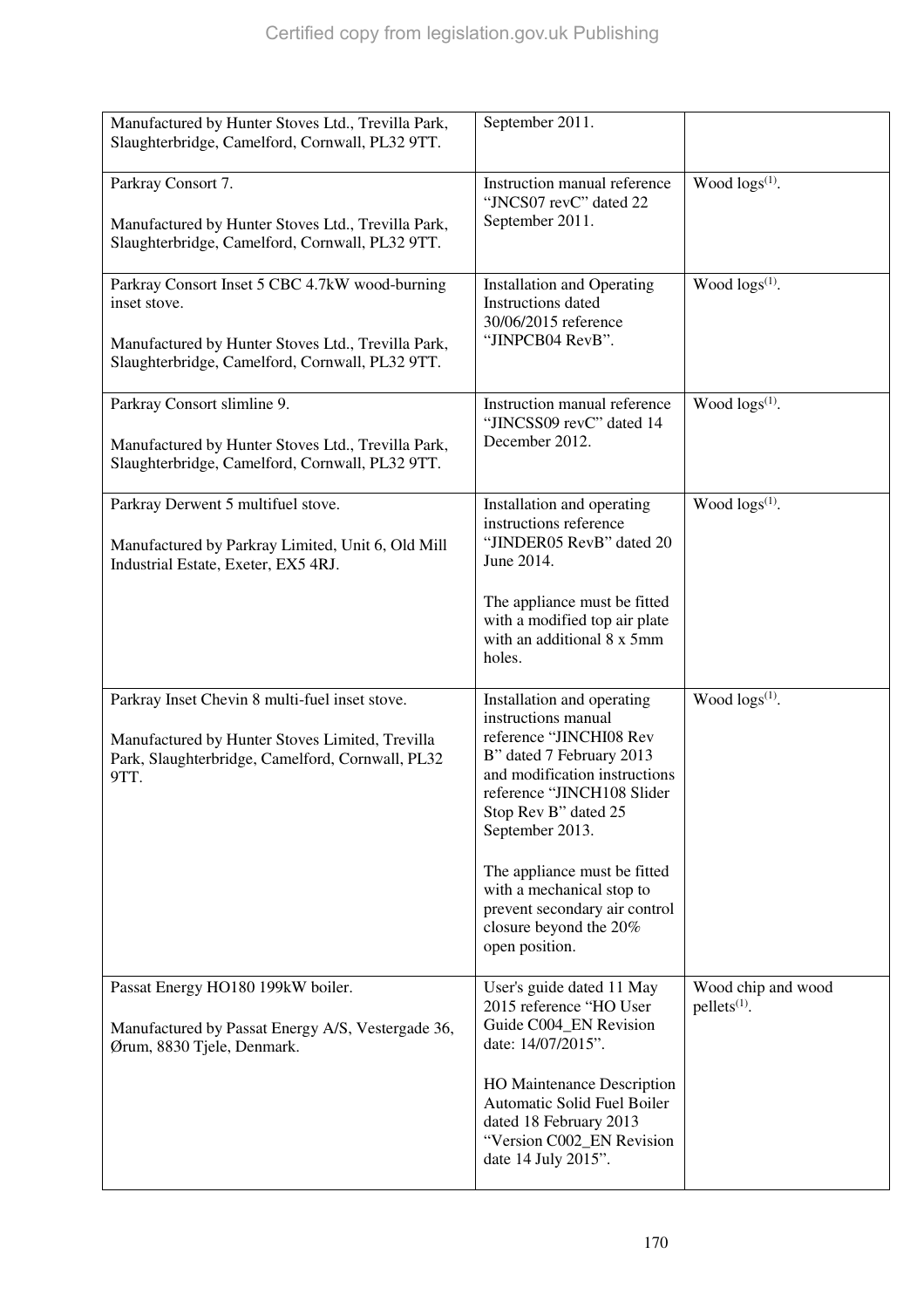| Passat Energy HO250 249kW boiler.<br>Manufactured by Passat Energy A/S, Vestergade 36,<br>Ørum, 8830 Tjele, Denmark. | User's guide dated 11 May<br>2015 reference "HO User<br>Guide C004_EN Revision<br>date: 14/07/2015".<br><b>HO</b> Maintenance Description<br>Automatic Solid Fuel Boiler<br>dated 18 February 2013<br>"Version C002_EN Revision<br>date 14 July 2015". | Wood pellets <sup>(1)</sup> . |
|----------------------------------------------------------------------------------------------------------------------|--------------------------------------------------------------------------------------------------------------------------------------------------------------------------------------------------------------------------------------------------------|-------------------------------|
| Passat Energy HO300 300kW boiler.<br>Manufactured by Passat Energy A/S, Vestergade 36,<br>Ørum, 8830 Tjele, Denmark. | User's guide dated 11 May<br>2015 reference "HO User<br>Guide C004_EN Revision<br>date: 14/07/2015".<br><b>HO</b> Maintenance Description<br>Automatic Solid Fuel Boiler<br>dated 18 February 2013<br>"Version C002_EN Revision<br>date 14 July 2015". | Wood pellets $(1)$ .          |
| Passat Energy HO420 501kW boiler.<br>Manufactured by Passat Energy A/S, Vestergade 36,<br>Ørum, 8830 Tjele, Denmark. | User's guide dated 11 May<br>2015 reference "HO User<br>Guide C004_EN Revision<br>date: 14/07/2015".<br><b>HO</b> Maintenance Description<br>Automatic Solid Fuel Boiler<br>dated 18 February 2013<br>"Version C002_EN Revision<br>date 14 July 2015". | Wood pellets <sup>(1)</sup> . |
| Passat Energy HO510 595kW boiler.<br>Manufactured by Passat Energy A/S, Vestergade 36,<br>Ørum, 8830 Tjele, Denmark. | User's guide dated 11 May<br>2015 reference "HO User<br>Guide C004_EN Revision<br>date: 14/07/2015".<br><b>HO</b> Maintenance Description<br>Automatic Solid Fuel Boiler<br>dated 18 February 2013<br>"Version C002_EN Revision<br>date 14 July 2015". | Wood pellets $(1)$ .          |
| Passat Energy HO680 790kW boiler.<br>Manufactured by Passat Energy A/S, Vestergade 36,<br>Ørum, 8830 Tjele, Denmark. | User's guide dated 11 May<br>2015 reference "HO User<br>Guide C004_EN Revision<br>date: 14/07/2015".<br><b>HO</b> Maintenance Description<br>Automatic Solid Fuel Boiler<br>dated 18 February 2013<br>"Version C002_EN Revision<br>date 14 July 2015". | Wood pellets <sup>(1)</sup> . |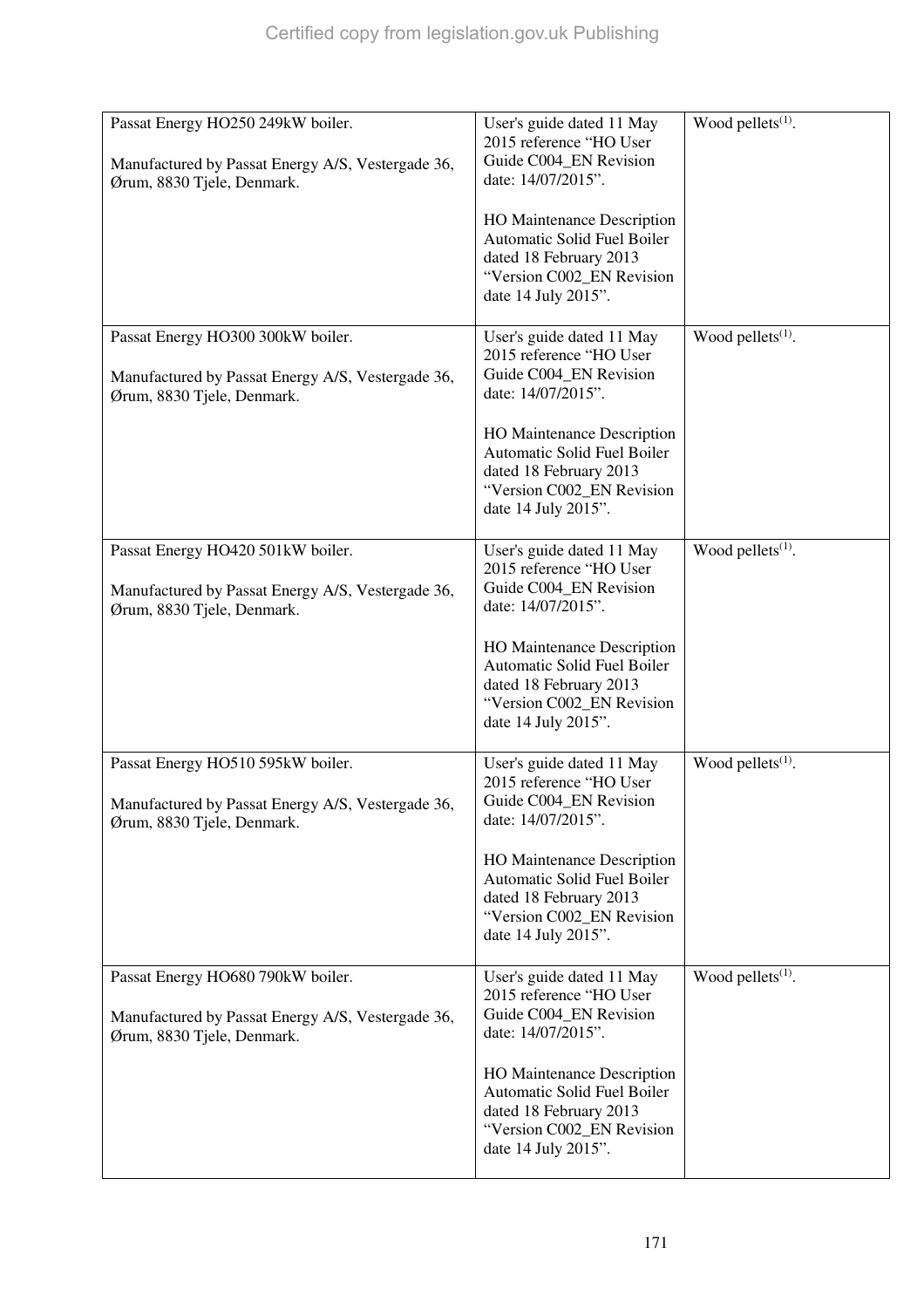| Passat Energy HO850 990kW boiler.<br>Manufactured by Passat Energy A/S, Vestergade 36,<br>Ørum, 8830 Tjele, Denmark.                                                                    | User's guide dated 11 May<br>2015 reference "HO User<br>Guide C004_EN Revision<br>date: 14/07/2015".<br>HO Maintenance Description<br>Automatic Solid Fuel Boiler<br>dated 18 February 2013<br>"Version C002_EN Revision<br>date 14 July 2015". | Wood pellets <sup>(1)</sup> .                                          |
|-----------------------------------------------------------------------------------------------------------------------------------------------------------------------------------------|-------------------------------------------------------------------------------------------------------------------------------------------------------------------------------------------------------------------------------------------------|------------------------------------------------------------------------|
| PCE 50 500kW wood chip boiler.<br>Manufactured by Groupe Compte, R, Zl de Vaureil, F<br>- 63220 Arlanc, France.                                                                         | Instruction manual reference<br>"PCE50 rev00" dated 29<br>January 2013.                                                                                                                                                                         | Wood chips <sup>(1)</sup> .                                            |
| PCE 70 700kW wood chip boiler.<br>Manufactured by Groupe Compte, R, Zl de Vaureil, F<br>- 63220 Arlanc, France.                                                                         | Instruction manual reference<br>"PCE70 rev00" dated 29<br>January 2013.                                                                                                                                                                         | Wood chips <sup>(1)</sup> .                                            |
| PCE 90 900kW wood chip boiler.<br>Manufactured by Groupe Compte, R, Zl de Vaureil, F<br>$-63220$ Arlanc, France.                                                                        | Instruction manual reference<br>"PCE90 rev00" dated 29<br>January 2013.                                                                                                                                                                         | Wood chips <sup>(1)</sup> .                                            |
| PCE 120 1200kW wood chip boiler.<br>Manufactured by Groupe Compte, R, Zl de Vaureil, F<br>$-63220$ Arlanc, France.                                                                      | Instruction manual reference<br>"PCE120 rev00" dated 29<br>January 2013.                                                                                                                                                                        | Wood chips <sup>(1)</sup> .                                            |
| PCE 150 1500kW boiler.<br>Manufactured by Groupe Compte, R, Zl de Vaureil, F<br>- 63220 Arlanc, France.                                                                                 | Instruction manual reference<br>"PCE150 rev00" dated 29<br>January 2013.                                                                                                                                                                        | Wood chips <sup>(1)</sup> .                                            |
| Pelle 5kW stove, Vidar Small 5kW stove and Vidar<br>Medium 7.6kW stove.<br>Manufactured by Dik Geurts Haardkachels BV,<br>Industrieweg Oost 11, 6662 NE Elst (Gld), the<br>Netherlands. | Instruction manual reference<br>"8900009004" dated July<br>2011.                                                                                                                                                                                | Dry wood $\log s^{(1)}$ .                                              |
| Pelletmaster PM15, 15kW wood pellet boiler.<br>Manufactured by HDG Bavaria Gesellschaft mit<br>beschränkter Haftung (GmbH), Siemensstraße 22 D-<br>84323 Massing, Germany.              | Manufacturer's operating<br>instructions reference "HDG<br>Pelletmaster Version V1"<br>dated October 2006.                                                                                                                                      | Wood pellets <sup>(1)</sup> .                                          |
| Pelletstar 10, 20, 30, 45 and 60.<br>Manufactured by HERZ Armaturen Ges.m.b.H,<br>Richard-Strauss-Straße 22, A-1230 Wien, Austria.                                                      | Manufacturer's operating<br>instructions reference "V2.2"<br>dated November 2007.                                                                                                                                                               | Wood pellets corresponding<br>to ÖNORM M7135 of 6mm<br>$diameter(1)$ . |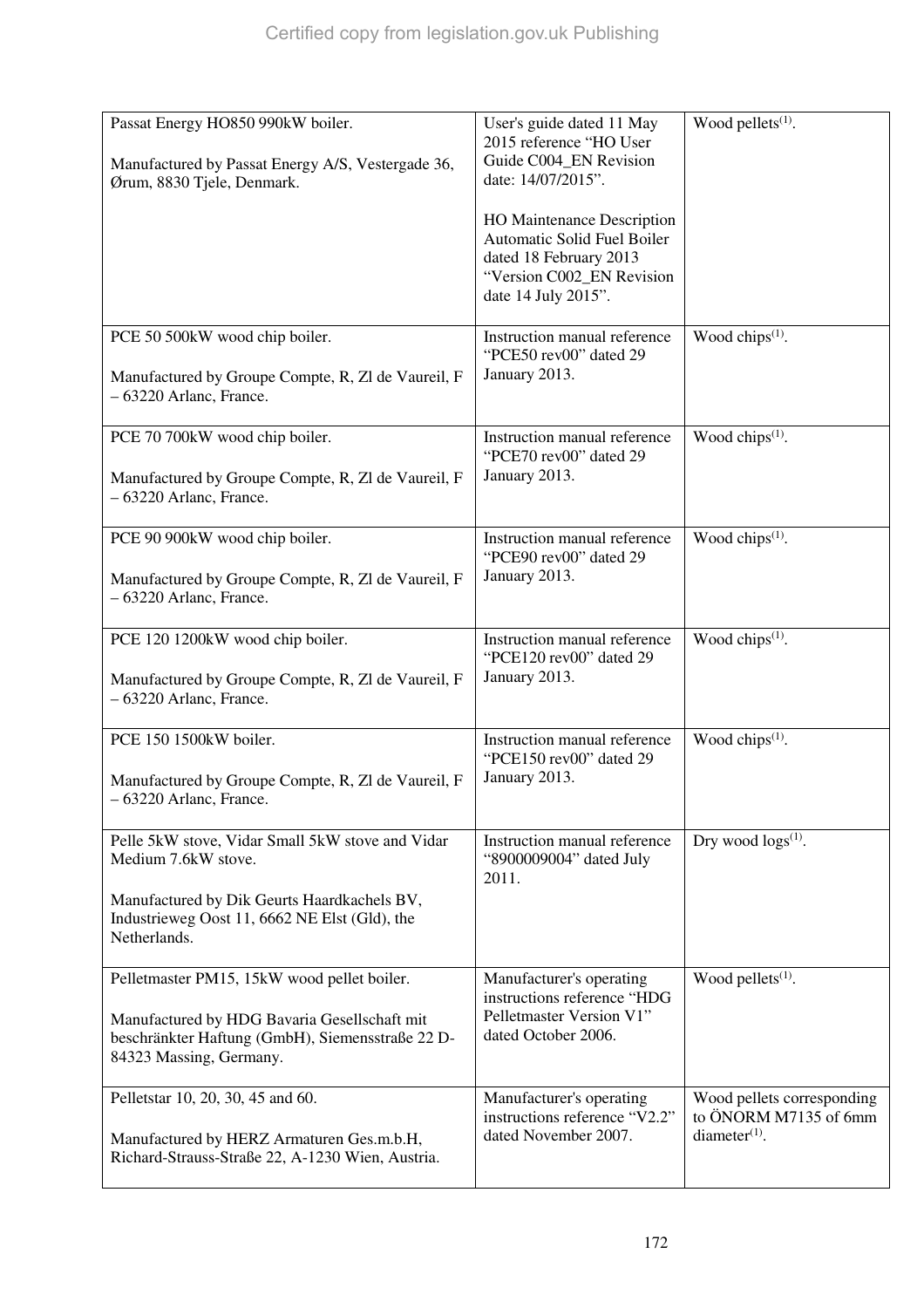| PelletTop 15 and PelletTop 25 Boiler.<br>Manufactured by Solarfocus Ltd., Werkstrasse 1,<br>4451 St.Ulrich, Steyr, Austria.                                                                      | Installation instructions<br>reference "Version 020905"<br>dated 2 September 2005 and<br>operating manual reference<br>"Version 270906" dated 27<br>September 2006.                        | Wood pellets <sup>(1)</sup> . |
|--------------------------------------------------------------------------------------------------------------------------------------------------------------------------------------------------|--------------------------------------------------------------------------------------------------------------------------------------------------------------------------------------------|-------------------------------|
| Pellettop 35, Pellettop 49 and Pellettop 70 wood pellet<br>boilers.<br>Manufactured by SOLARFOCUS GmbH,<br>Werkstrasse 1, 4451 St.Ulrich, Steyr, Austria.                                        | Operating manual dated<br>August 2012 reference<br>"pellettop_operating_manual<br>_2 01209v1".                                                                                             | Wood pellets <sup>(1)</sup> . |
| Pellux 100/20 20kW wood pellet boiler.<br>Manufactured by NIBE Energy System Ltd., Unit 3c,<br>Broom Bank Business Park, Bridge Way,<br>Chesterfield, S41 9QG.                                   | Installation & Operating<br>Manual Dated '2015-02-24'<br>Reference '24148'.                                                                                                                | Wood pellets $(1)$ .          |
| Pellux 100/30 30kW wood pellet boiler.<br>Manufactured by NIBE Energy System Ltd., Unit 3c,<br>Broom Bank Business Park, Bridge Way,<br>Chesterfield, S41 9QG.                                   | Installation & Operating<br>Manual Dated '2015-02-24'<br>Reference '24148'.                                                                                                                | Wood pellets <sup>(1)</sup> . |
| Penman Heritage 100M, Mode 100M, Heritage 200M<br>and Mode 200M multifuel stoves.<br>Manufactured by Capital Fireplaces Ltd., 12-17<br>Henlow Trading Estate, Henlow Camp, Hitchin,<br>SG16 6DS. | Installation and operating<br>instructions manual<br>reference "Her/Mod M&W<br>Version 1" dated May 2013.<br>The appliance must be fitted<br>with the manufacturer's<br>smoke control kit. | Wood $\log(s^{(1)})$ .        |
| Penman Heritage 100W and Mode 100W wood-<br>burning stoves.<br>Manufactured by Capital Fireplaces Ltd., 12-17<br>Henlow Trading Estate, Henlow Camp, Hitchin,<br>SG16 6DS.                       | Installation and operating<br>instructions manual<br>reference "Her/Mod M&W<br>Version 1" dated May 2013.                                                                                  | Wood $\log(s^{(1)})$ .        |
| Penman Heritage 200W and Mode 200W wood-<br>burning stoves.<br>Manufactured by Capital Fireplaces Ltd., 12-17<br>Henlow Trading Estate, Henlow Camp, Hitchin,<br>SG16 6DS.                       | Installation and operating<br>instructions manual<br>reference "Her/Mod M&W<br>Version 1" dated May 2013.<br>The appliance must be fitted<br>with the manufacturer's<br>smoke control kit. | Wood $\log(s^{(1)})$ .        |
| Percy Doughty Vega 450 Qube 4.5kW multifuel<br>stove.<br>Manufactured by F.E. Robinson (Hooton) Ltd.,<br>Station Works, Hooton Road, Hooton, South Wirral,                                       | Instruction manual dated 28<br>July 2015 reference "Qube<br>450/Vega 450 Qube Solid<br><b>Fuel Stoves Manual Version</b><br>1.1 Issued 28/07/2015".                                        | Wood $\log(s^{(1)})$ .        |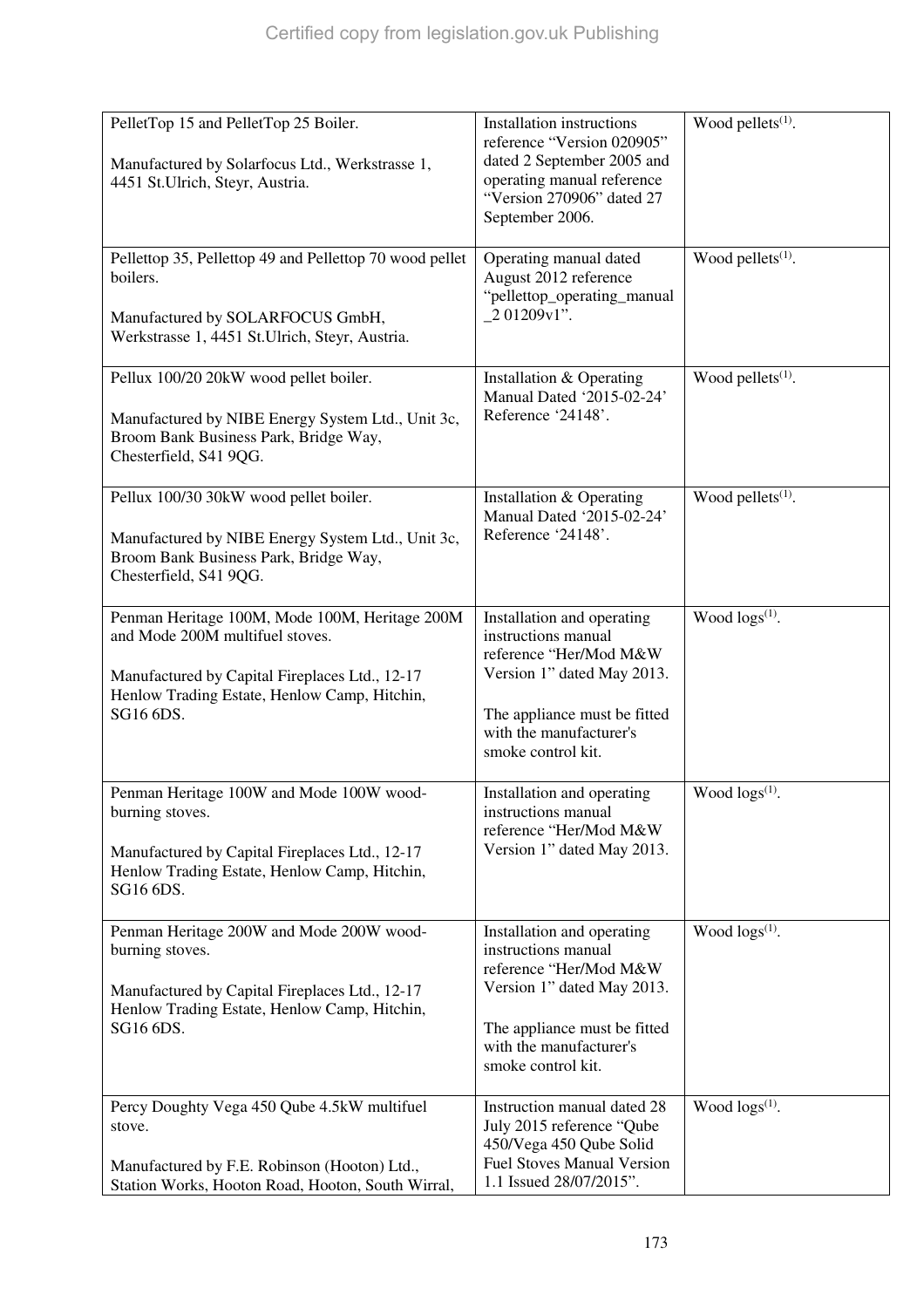| CH66 7NF.                                                                                                                                                                                                       |                                                                                                                                                                                                                                                                                                        |                            |
|-----------------------------------------------------------------------------------------------------------------------------------------------------------------------------------------------------------------|--------------------------------------------------------------------------------------------------------------------------------------------------------------------------------------------------------------------------------------------------------------------------------------------------------|----------------------------|
| Pevex 60 convector stove.<br>Manufactured by Pevex Enterprises Ltd., Unit 16,<br>Seven Acres Business Park, Newbourne Road,<br>Waldringfield, Nr Woodbridge, IP12 4PS.                                          | Instruction manual reference<br>"Pevex1016/AH/ver1" dated<br>January 2013.<br>The appliance must be fitted<br>with a permanent stop to the<br>secondary air supply to<br>prevent the slider from being<br>closed beyond the 40% open<br>position. The tertiary air<br>supply must remain 100%<br>open. | Wood logs <sup>(1)</sup> . |
| Pevex Bohemia X30, X40, X40 Cube, X50 and X60<br>multifuel stoves.<br>Manufactured by Pevex Enterprises Ltd., Unit 16,<br>Seven Acres Business Park, Newbourne Road,<br>Waldringfield, Nr Woodbridge, IP12 4PS. | Manufacturer's instruction<br>manual reference "AH/Ver3"<br>dated July 2010.                                                                                                                                                                                                                           | Dry wood $\log s^{(1)}$ .  |
| Pevex Bohemia X40 Inset multi-fuel appliance.<br>Manufactured by Pevex Enterprises Ltd., Unit 16,<br>Seven Acres Business Park, Newbourne Road,<br>Waldringfield, Nr Woodbridge, IP12 4PS.                      | Instruction manual reference<br>"Pevex1004/AH/ver2/"<br>dated June 2011.<br>The appliance must be fitted<br>with permanent stops that<br>ensure the primary and<br>tertiary air controls do not<br>close beyond 0.5cm open<br>and 2cm open positions<br>respectively.                                  | Dry wood $\log s^{(1)}$ .  |
| Pevex Serenity 40D inset multi-fuel appliance.<br>Manufactured by Pevex Enterprises Ltd., Unit 16,<br>Seven Acres Business Park, Newbourne Road,<br>Waldringfield, Nr Woodbridge, IP12 4PS.                     | Instruction manual reference<br>"Pevex1003/AH/ver2" dated<br>June 2011.<br>The appliance must be fitted<br>with permanent stops that<br>ensure the secondary and<br>tertiary air controls do not<br>close beyond 1.1cm open<br>and 2cm open positions<br>respectively.                                 | Dry wood $\log s^{(1)}$ .  |
| Piazzetta MC 65/60 11kW wood-burning inset<br>roomheater.<br>Manufactured by Gruppo Piazzetta S.p.A, Via<br>Montello, 22, 31011 Casella d'Asolo (TV), Italy.                                                    | Instructions for installation,<br>use and maintenance dated 1<br>December 2015 reference<br>"H072140UK0 / DT2002645<br>$-$ Rev. 04_om".<br>The appliance must be fitted<br>with a permanent stop to<br>prevent closure of the                                                                          | Wood $\log(s^{(1)})$ .     |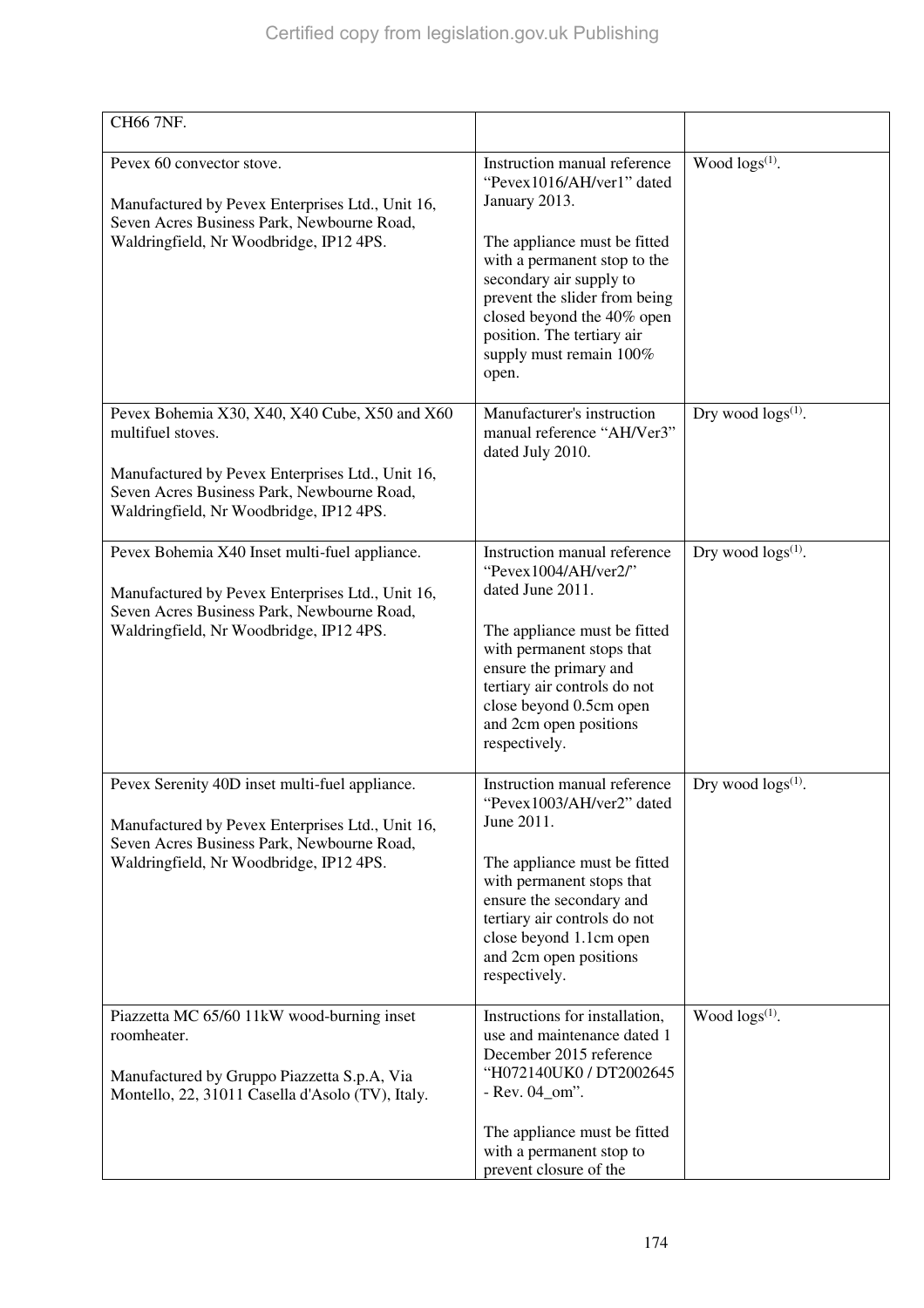|                                                                                                                                                                                    | secondary air control beyond<br>10mm open.                                                                                                                                                                                                                                          |                               |
|------------------------------------------------------------------------------------------------------------------------------------------------------------------------------------|-------------------------------------------------------------------------------------------------------------------------------------------------------------------------------------------------------------------------------------------------------------------------------------|-------------------------------|
| Piazzetta MC 65/60 SL 11kW wood-burning inset<br>roomheater with liftable door.<br>Manufactured by Gruppo Piazzetta S.p.A, Via<br>Montello, 22, 31011 Casella d'Asolo (TV), Italy. | Instructions for installation,<br>use and maintenance dated 1<br>December 2015 reference<br>"H072141UK0 / DT2001679<br>- Rev. 03_om".<br>The appliance must be fitted<br>with a permanent stop to<br>prevent closure of the<br>secondary air control beyond<br>10mm open.           | Wood $\log(s^{(1)})$ .        |
| Piazzetta MC 80/64 BL 11kW wood-burning inset<br>roomheater with swivel door.<br>Manufactured by Gruppo Piazzetta S.p.A, Via<br>Montello, 22, 31011 Casella d'Asolo (TV), Italy.   | Instructions for installation,<br>use and maintenance dated 1<br>December 2015 reference<br>"DT2002877 /<br>H072168UK0_01_om".<br>The appliance must be fitted<br>with a permanent stop to<br>prevent closure of the<br>secondary air control beyond<br>10mm open.                  | Wood $\log(s^{(1)})$ .        |
| Piro 6.5kW pellet stove.<br>Manufactured by Edilkamini, Via Mascagni 7,<br>Lainate, 20020, Italy.                                                                                  | UK Installation, use and<br>maintenance manual dated<br>01/03/2016 reference<br>"941254 03.16/F".                                                                                                                                                                                   | Wood pellets $(1)$ .          |
| PONAST KP 12S, KP 22S, KP 52S and KP 62S<br>automatic pellet boilers.<br>Manufactured by PONAST spol. s r. o., Na Potůčkách<br>163, Valašské Meziříčí, 757 01, Czech Republic.     | Automatic boiler service and<br>operation manual reference<br>"Version 1.1" dated 29 July<br>2013.                                                                                                                                                                                  | Wood pellets <sup>(1)</sup> . |
| Portway 1.<br>Manufactured by BFM Europe Ltd., Trentham Lakes,<br>Stoke on Trent, Staffordshire, ST4 4TJ.                                                                          | Instruction manual reference<br>"Solid Fuel Stoves Manual<br>issued - 20/08/2009 (291) 2"<br>dated 20 August 2009.<br>The appliance must be used<br>with a modification to the<br>secondary air slide which<br>inhibits closure further than<br>the 25mm from the left<br>position. | Wood $\log(s^{(1)})$ .        |
| Portway 2; Portway 3.<br>Manufactured by BFM Europe Ltd., Trentham Lakes,<br>Stoke on Trent, Staffordshire, ST4 4TJ.                                                               | Instruction manual reference<br>"Solid Fuel Stoves Manual<br>issued - 20/08/2009 (291) 2"<br>dated 20 August 2009.                                                                                                                                                                  | Wood $\log(s^{(1)})$ .        |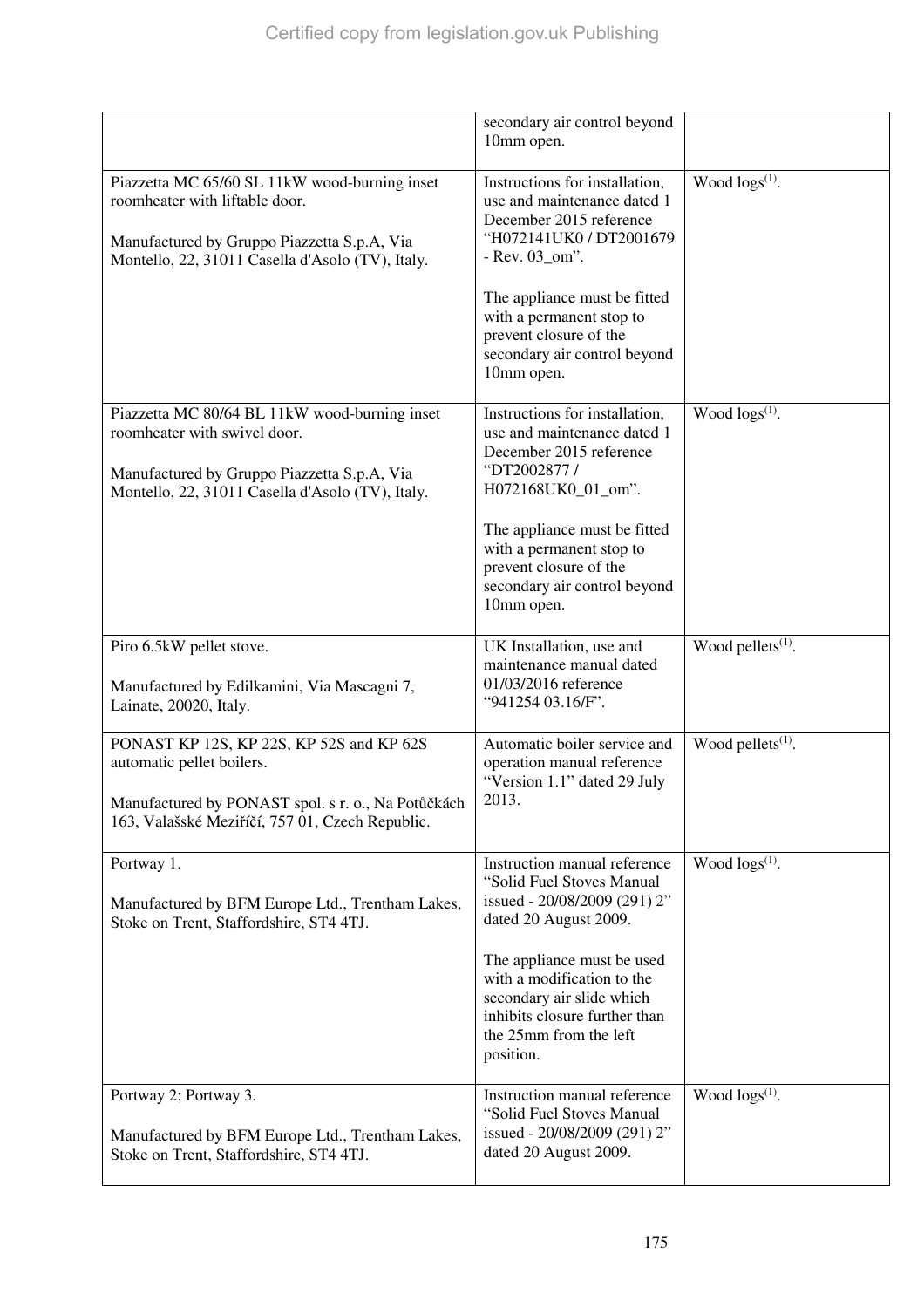|                                                                                                                                                                                                                                           | The appliance must be used<br>with a modification to the<br>secondary air slide which<br>inhibits closure further than<br>the 20mm from the left<br>position.                                                                                                                                                                                              |                               |
|-------------------------------------------------------------------------------------------------------------------------------------------------------------------------------------------------------------------------------------------|------------------------------------------------------------------------------------------------------------------------------------------------------------------------------------------------------------------------------------------------------------------------------------------------------------------------------------------------------------|-------------------------------|
| Portway Deepwood No 2.<br>Manufactured by BFM Europe Limited, Gordon<br>Banks Drive, Trentham Lakes North, Stoke-on-Trent,<br>Staffordshire, ST4 4TJ.                                                                                     | Instruction manual reference<br>"Portway solid fuel heating<br>stoves wood burning models.<br><b>Wood Fuel Stoves Manual</b><br>v1" and "Soliftec Smoke<br>Advice Sheet no1" dated 22<br>January 2014.<br>All appliances will be fitted<br>with a mechanical stop to<br>prevent closure beyond the<br>7mm closed position on the<br>secondary air control. | Wood $\log(s^{(1)})$ .        |
| Portway Inset.<br>Manufactured by BFM Europe Ltd., Trentham Lakes,<br>Stoke on Trent, Staffordshire, ST4 4TJ.                                                                                                                             | Instruction manual reference<br>"Solid Fuel Stoves Manual<br>issued - 20/08/2009 (291) 2"<br>dated 20 August 2009.<br>The secondary air control<br>must be modified such that                                                                                                                                                                              | Wood $\log s^{(1)}$ .         |
|                                                                                                                                                                                                                                           | the 20mm from left position<br>is maintained during use.<br>The primary air control must<br>also be modified such that<br>the minimum setting allows<br>a bleed of air to pass<br>through.                                                                                                                                                                 |                               |
| Potterton Commercial BBS 199 199kW wood pellet<br>boiler when fitted with a WVT multi-cyclone MK02.<br>Manufactured by WVT -Wirtschaftliche<br>Verbrennungs-Technik GmbH Bahnhofstrasse 55-59,<br>D-51491 Overath-Untereschbach, Germany. | Instruction manual reference<br>"Rev 1.1" dated July 2013.                                                                                                                                                                                                                                                                                                 | Wood pellets <sup>(1)</sup> . |
| Pyroclassic IV.<br>Manufactured by Pyroclassic Fires Ltd., PO Box<br>28150, Havelock North 4157, Hawke Bay, New<br>Zealand.                                                                                                               | Instruction manual reference<br>"PYROS 04" dated August<br>2011.                                                                                                                                                                                                                                                                                           | Wood $\log(s^{(1)})$ .        |
| PZ 65 RL and PZ 100 RL pellet boilers.<br>Manufactured by Biotech Energietechnik GmbH,<br>Furtmühlstrasse 32, A-5101, Bergheim bei Salzburg,<br>Austria.                                                                                  | Instruction manual reference<br>"Assembly instruction -<br>Instruction manual -<br>servicing & cleaning<br>PZ65RL/PZ100RL/PZ101R<br>L" reference "BTMoBeWe                                                                                                                                                                                                 | Wood pellets $(1)$ .          |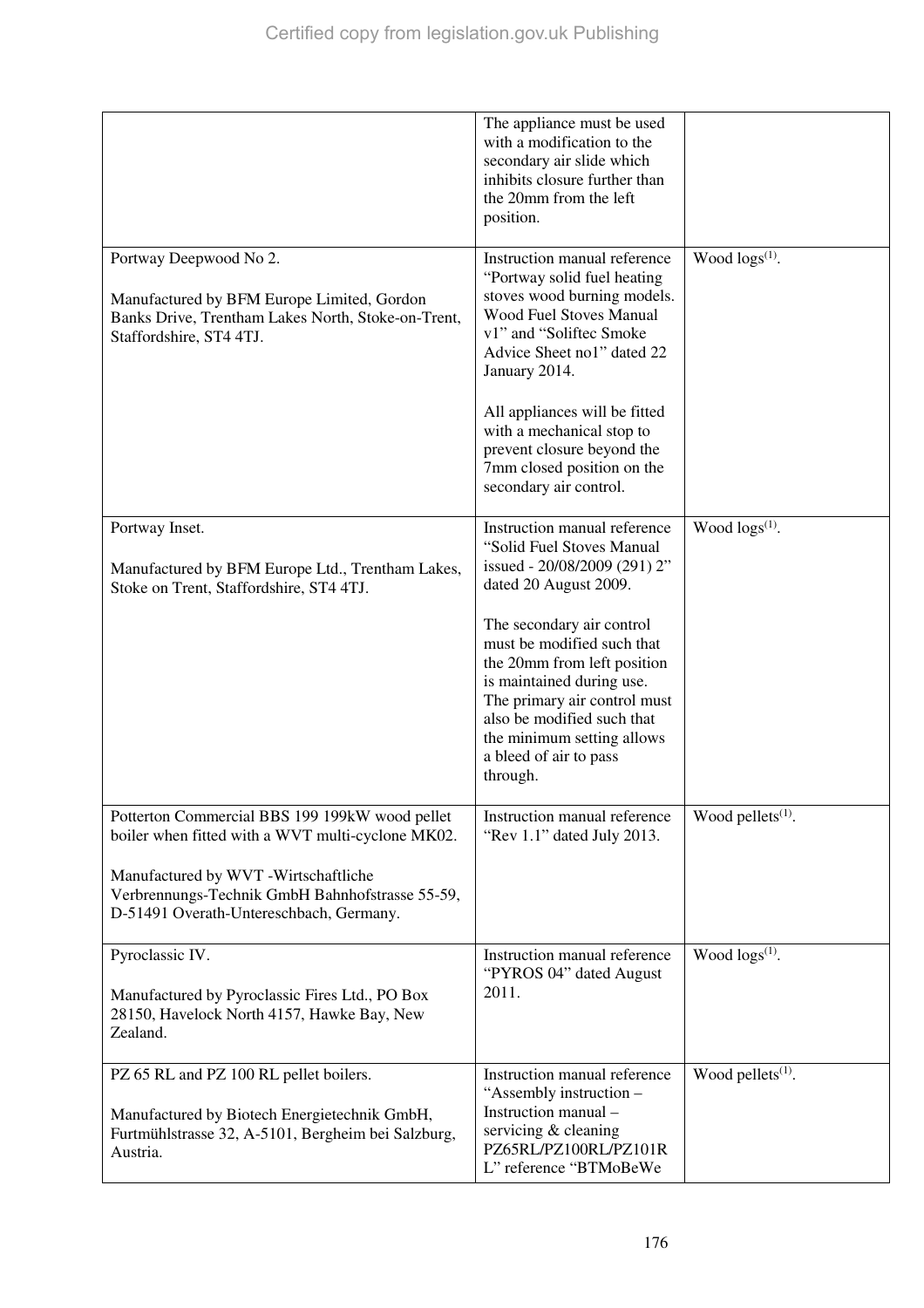|                                                                                                                                                                    | ENG" dated July 2012.                                                                                                                  |                                                                                              |
|--------------------------------------------------------------------------------------------------------------------------------------------------------------------|----------------------------------------------------------------------------------------------------------------------------------------|----------------------------------------------------------------------------------------------|
| Quadra-Fire 2100 Millennium Freestanding Wood<br>Burning Stove.                                                                                                    | Manufacturer's instructions<br>reference "250-6931B" dated<br>9 October 2003.                                                          | Dry cured untreated wood<br>of maximum size 38.1cm x<br>10.16cm x $5.08$ cm <sup>(1)</sup> . |
| Manufactured by Hearth & Home Technologies, 1445<br>North Highway, Colville, WA 99114, USA.                                                                        |                                                                                                                                        |                                                                                              |
| Quadra-Fire Cumberland Gap Freestanding Wood<br>Burning Stove.                                                                                                     | Manufacturer's instructions<br>reference "7006-186" dated<br>8 July 2003.                                                              | Dry cured untreated wood<br>of maximum size 43.18cm x<br>10.16cm x $5.08cm^{(1)}$ .          |
| Manufactured by Hearth & Home Technologies, 1445<br>North Highway, Colville, WA 99114, USA.                                                                        |                                                                                                                                        |                                                                                              |
| Quadra-Fire Yosemite Freestanding Wood Burning<br>Stove.                                                                                                           | Manufacturer's instructions<br>reference "7004-187" dated<br>4 June 2003.                                                              | Dry cured untreated wood<br>of maximum size 38.1cm x<br>10.16cm x $5.08$ cm <sup>(1)</sup> . |
| Manufactured by Hearth & Home Technologies, 1445<br>North Highway, Colville, WA 99114, USA.                                                                        |                                                                                                                                        |                                                                                              |
| Rais 2:1 inset stove.                                                                                                                                              | Instruction manual reference<br>"USER MANUAL Rais 2:1                                                                                  | Wood $\log(s^{(1)})$ .                                                                       |
| Manufactured by Rais A/S, Industrivej 20, 9900,<br>Frederikshavn, Denmark.                                                                                         | Revision 2" dated December<br>2009. Part number 9106510.                                                                               |                                                                                              |
| Rais 500, 500-1G, 500-1SG, 500-2G, 500-2SG, 500-<br>3G, & 500-3SG Woodburning stove.<br>Manufactured by Rais A/S, Industrivej 20, 9900,<br>Frederikshavn, Denmark. | Instruction manual<br>references "Instructions for<br>installation, use and<br>maintenance Rais 500<br>Revision 5" dated January       | Wood $\log(s^{(1)})$ .                                                                       |
|                                                                                                                                                                    | 2014.                                                                                                                                  |                                                                                              |
|                                                                                                                                                                    | The appliance must be fitted<br>with a mechanical stop to<br>prevent secondary air control<br>closure beyond the 15%<br>open position. |                                                                                              |
| Rais 700 inset stove.                                                                                                                                              | Instruction manual reference<br>"USER MANUAL Rais 700                                                                                  | Wood $\log(s^{(1)})$ .                                                                       |
| Manufactured by Rais A/S, Industrivej 20, 9900,<br>Frederikshavn, Denmark.                                                                                         | Revision 0" dated 2010.                                                                                                                |                                                                                              |
| Rais 900 woodburning stove.                                                                                                                                        | Instruction manual reference<br>"Instructions for installation,                                                                        | Wood $\log(s^{(1)})$ .                                                                       |
| Manufactured by Rais A/S, Industrivej 20, 9900,<br>Frederikshavn, Denmark.                                                                                         | use and maintenance Rais<br>900 Revision 1" dated<br>January 2014.                                                                     |                                                                                              |
|                                                                                                                                                                    | The appliance must be fitted<br>with a mechanical stop to<br>prevent secondary air control<br>closure beyond the 5% open<br>position.  |                                                                                              |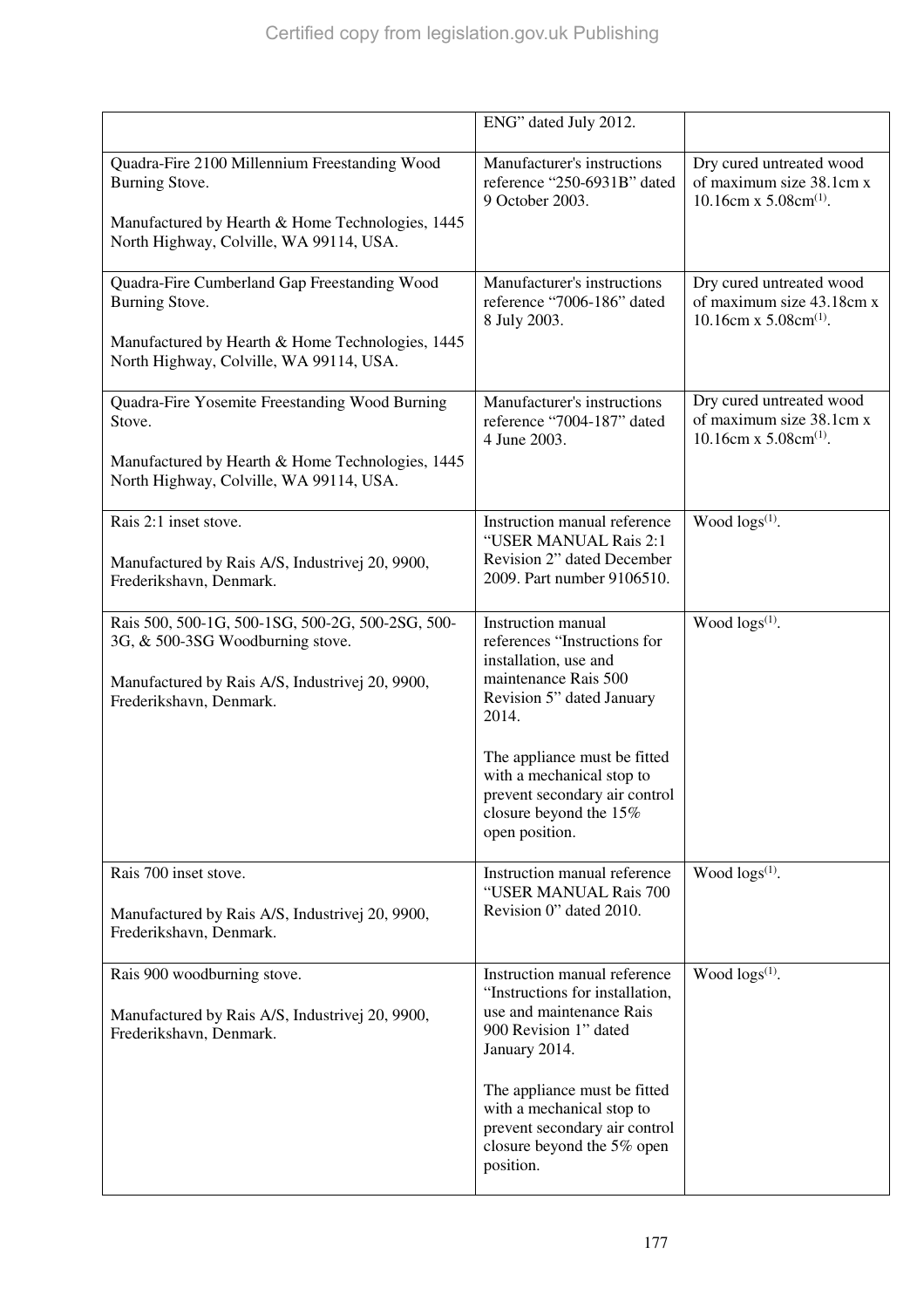| Rais Bionic woodburning stove.                                                                                                                                    | Instruction manual                                                                                                                                                                                                                                                                                    | Wood logs(1).              |
|-------------------------------------------------------------------------------------------------------------------------------------------------------------------|-------------------------------------------------------------------------------------------------------------------------------------------------------------------------------------------------------------------------------------------------------------------------------------------------------|----------------------------|
| Manufactured by Rais A/S, Industrivej 20, 9900,<br>Frederikshavn, Denmark.                                                                                        | references "Instructions for<br>installation, use and<br>maintenance Rais Bionic<br>Fire Revision 1" dated<br>January 2014.                                                                                                                                                                           |                            |
| Rais Epoca, Rais Poleo 95 and Rais Poleo 106 stoves.<br>Manufactured by Rais A/S, Industrivej 20, 9900,<br>Frederikshavn, Denmark.                                | Instruction manual reference<br>"User Manual Rais Poleo 95<br>& Rais Poleo 106 Rais<br>Epoca Revision 1" dated<br>December 2009. Part number<br>2106510.                                                                                                                                              | Wood logs <sup>(1)</sup> . |
| Rais Epoca II, Rais Poleo II 106 SST & Rais Poleo II<br>128 SST woodburning stoves.<br>Manufactured by Rais A/S, Industrivej 20, 9900,<br>Frederikshavn, Denmark. | Instruction manual reference<br>"Instructions for installation,<br>use and maintenance Rais<br>Poleo 2 & Rais Epoca 2<br>Revision 1" dated January<br>2014.<br>The appliance must be fitted<br>with a mechanical stop to<br>prevent secondary air control<br>closure beyond the 30%<br>open position. | Wood $\log(s^{(1)})$ .     |
| Rais Juno & Rais Juno G Woodburning stoves.<br>Manufactured by Rais A/S, Industrivej 20, 9900,<br>Frederikshavn, Denmark.                                         | Instruction manual reference<br>"Instructions for installation,<br>use and maintenance Rais<br>Rina, Rais Viva & Rais Juno<br>Rev 6" dated January 2014.<br>The appliance must be fitted<br>with a mechanical stop to<br>prevent closure of the air<br>damper beyond the 8.5 mm<br>open position.     | Wood $\log s^{(1)}$ .      |
| Rais Pilar 13L & 13H Wood Burning Stoves.<br>Manufactured by Rais A/S, Industrivej 20, 9900,<br>Frederikshavn, Denmark.                                           | Instruction manual reference<br>"Instructions for installation,<br>use and maintenance Rais<br>Pilar 13 L & Pilar 13 H<br>Revision 2" dated January<br>2014.                                                                                                                                          | Wood logs(1).              |
| Rais Q-Be 5.9kW wood-burning stove<br>Manufactured by Rais A/S Industrivej 20, 9900,<br>Frederikshavn, Denmark.                                                   | Instruction for installation<br>use and maintenance Rais Q-<br>Be dated April 2015<br>reference "Revision 1".                                                                                                                                                                                         | Wood $\log(s^{(1)})$ .     |
|                                                                                                                                                                   | The appliances must be<br>modified to provide a<br>minimum open area of<br>554mm <sup>2</sup> in the secondary air<br>control and 143mm <sup>2</sup> in the                                                                                                                                           |                            |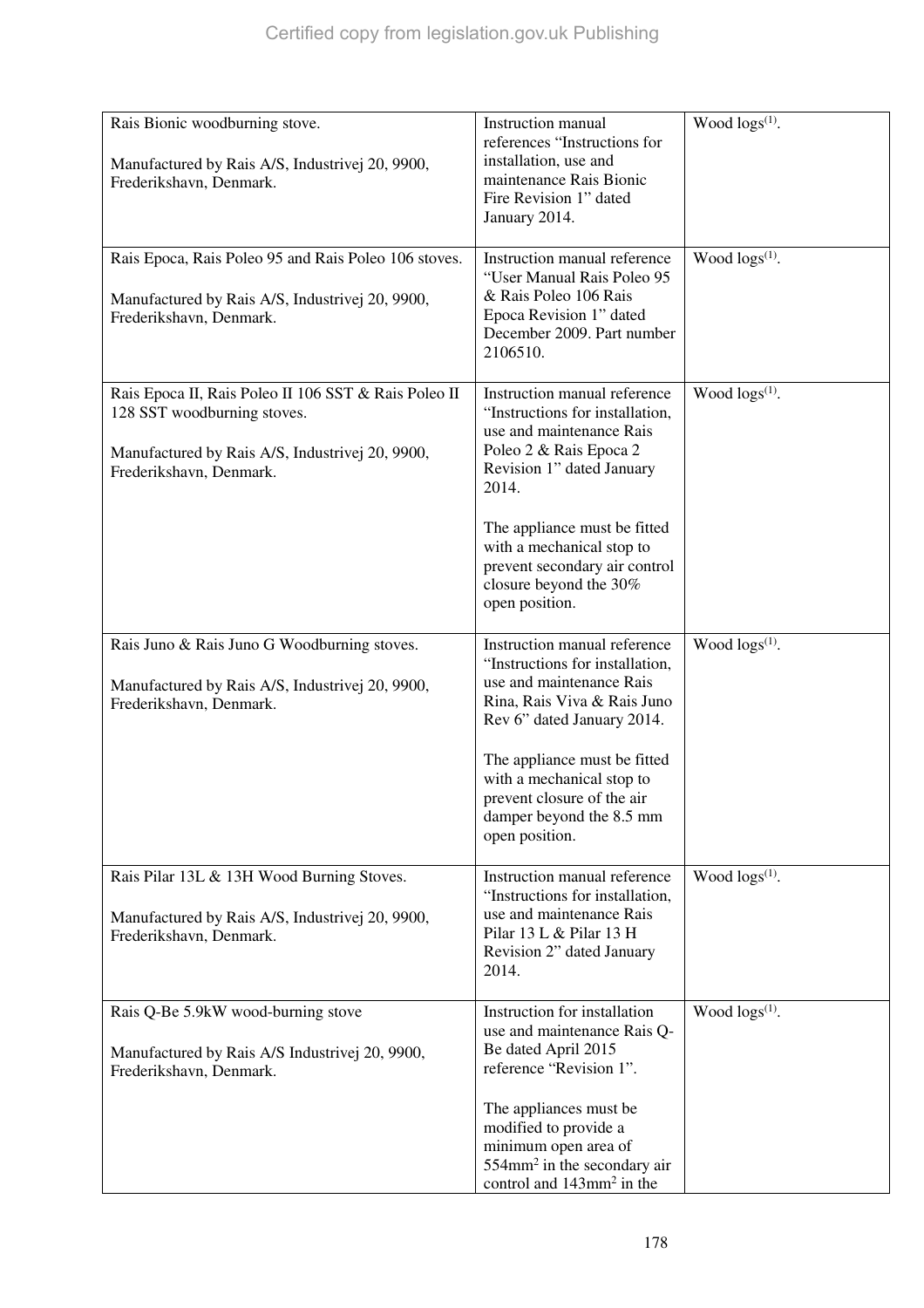|                                                                                                                                                | tertiary air control.                                                                                                                                                                                              |                           |
|------------------------------------------------------------------------------------------------------------------------------------------------|--------------------------------------------------------------------------------------------------------------------------------------------------------------------------------------------------------------------|---------------------------|
| Rais Q-Tee II woodburning stove.<br>Manufactured by Rais A/S, Industrivej 20, 9900,<br>Frederikshavn, Denmark.                                 | Instruction manual reference<br>"Instructions for installation,<br>use and maintenance Rais Q-<br>Tee 2 Revision 1" dated<br>January 2014.                                                                         | Wood $\log(s^{(1)})$ .    |
|                                                                                                                                                | The appliance must be fitted<br>with a mechanical stop to<br>prevent secondary air control<br>closure beyond the 48%<br>open position.                                                                             |                           |
| Rais Q-Tee 57, 65 and 85.<br>Manufactured by Rais A/S Industrivej 20, 9900,<br>Frederikshavn, Denmark.                                         | Instruction manual reference<br>"Manual for Rais Q-Tee<br>Revision 1" dated 28 June<br>2011 and supplementary<br>instructions reference "Rais<br>Q-Tee" dated 7 July 2011.                                         | Dry wood $\log s^{(1)}$ . |
|                                                                                                                                                | The appliance must be fitted<br>with a mechanical stop to<br>prevent air control closure<br>beyond the 11.7mm open<br>position.                                                                                    |                           |
| Rais Q-Tee Wall 57, Rais Q-Tee Wall 65 and Rais Q-<br>Tee Inset.<br>Manufactured by Rais A/S, Industrivej 20, 9900,<br>Frederikshavn, Denmark. | Instruction manual reference<br>"Manual for Rais Q-Tee<br>Revision 2" dated 7<br>December 2012 and<br>supplementary instructions<br>reference "Supplementary<br>Instructions Rais Rev.3"<br>dated 31 January 2013. | Dry wood $\log s^{(1)}$ . |
|                                                                                                                                                | The appliance must be fitted<br>with a mechanical stop to<br>prevent air control closure<br>beyond the 11.7mm open<br>position.                                                                                    |                           |
| Rais Rondo 92 and Rais Rondo 120 stoves.<br>Manufactured by Rais A/S, Industrivej 20, 9900,<br>Frederikshavn, Denmark.                         | Instruction manual reference<br>"User Manual Rais Rondo<br>92 & Rais Rondo 120<br>revision 2" dated December<br>2009. Part number 4076510.                                                                         | Wood $\log(s^{(1)})$ .    |
| Rais Rondo Classic and Rais Mino II stoves.<br>Manufactured by Rais A/S, Industrivej 20, 9900,<br>Frederikshavn, Denmark.                      | Instruction manual reference<br>"User Manual Rais Rondo &<br>Rais Mino II revision 2"<br>dated March 2008. Part<br>number 5056510.                                                                                 | Wood $\log(s^{(1)})$ .    |
| Rais Visio 2 wood-burning stove and Rais Visio 3                                                                                               | Instruction for installation                                                                                                                                                                                       | Wood $\log s^{(1)}$ .     |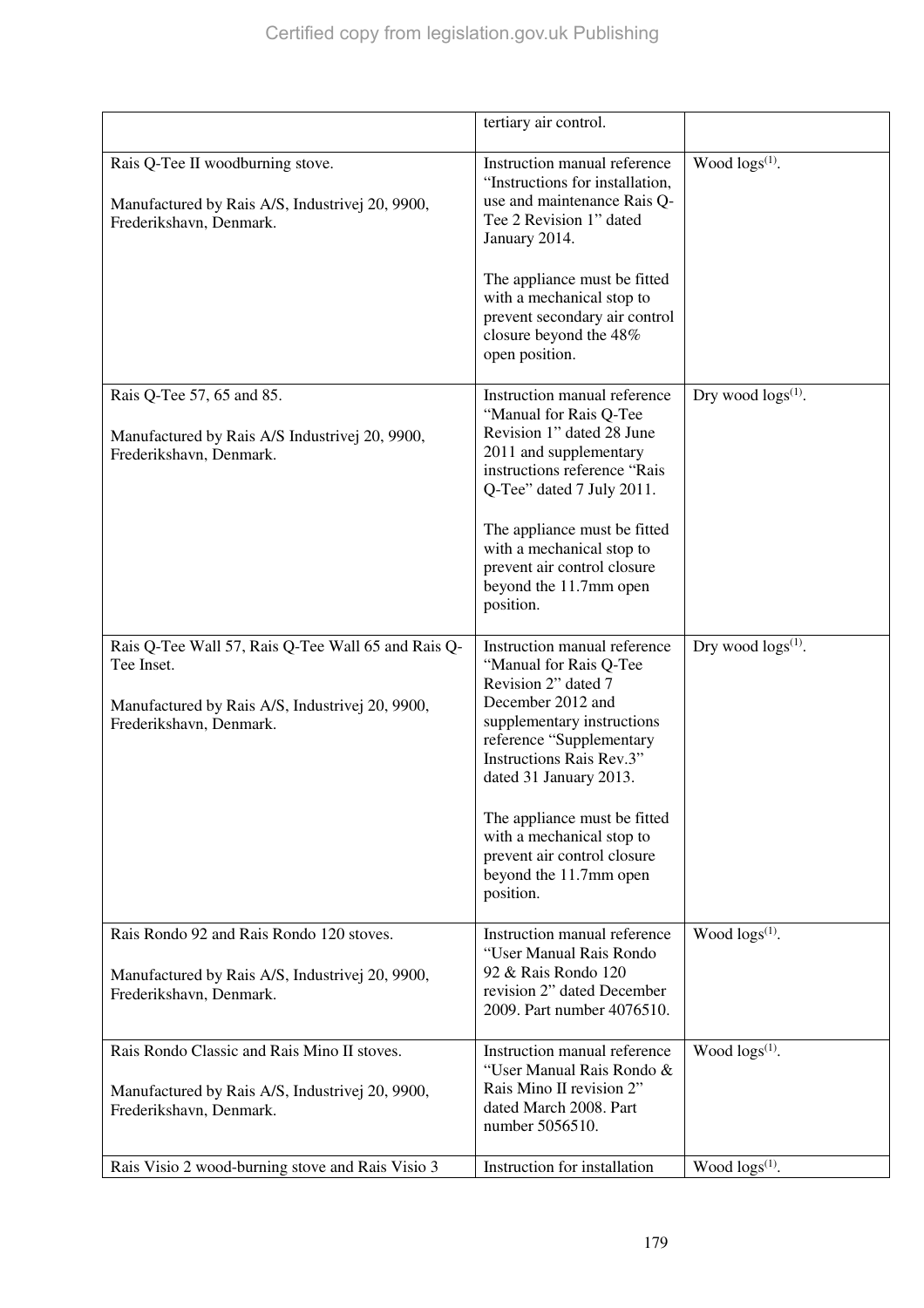| 7kW wood-burning stoves.<br>Manufactured by Rais A/S Industrivej 20, 9900,<br>Frederikshavn, Denmark.                                                                             | use and maintenance Visio 2<br>& Visio 3 dated June 2015<br>reference "Rev 2a".<br>The appliances must be<br>modified to provide a<br>minimum open area of<br>$300$ mm <sup>2</sup> in the secondary air<br>control and 93mm <sup>2</sup> in the<br>tertiary air control. |                               |
|-----------------------------------------------------------------------------------------------------------------------------------------------------------------------------------|---------------------------------------------------------------------------------------------------------------------------------------------------------------------------------------------------------------------------------------------------------------------------|-------------------------------|
| Rais Viva 4.6 kW wood-burning stoves models 98,<br>98G, 120, 120G, 98 Classic, 98G Classic, 120 Classic<br>and 120G Classic.<br>Rais Rina 4.6 kW wood-burning stove.              | Instruction for installation<br>use and maintenance Rais<br>Rina, Rais Viva & Rais Juno<br>including Classic Models<br>dated June 2015 reference<br>"Issue 7a".                                                                                                           | Wood $\log(s^{(1)})$ .        |
| Rais Rina 4.6 kW wood-burning stoves models 90, 90<br>Classic, SST, SST Classic.                                                                                                  | The appliances must be fitted                                                                                                                                                                                                                                             |                               |
| Rais Juno 4.6 kW wood-burning stove.<br>Rais Juno 4.6 kW wood-burning stoves models G,<br>120 Classic, G 120 Classic, 1560 Classic, G 1560                                        | with a mechanical stop to<br>prevent closure of the air<br>damper beyond the 8.5mm<br>open position.                                                                                                                                                                      |                               |
| Classic, 1930 Classic, G 1930 Classic.                                                                                                                                            |                                                                                                                                                                                                                                                                           |                               |
| Manufactured by Rais A/S Industrivej 20, 9900,<br>Frederikshavn, Denmark.                                                                                                         |                                                                                                                                                                                                                                                                           |                               |
| Rais Viva 98, Rais Viva 98G, Rais Viva 120, Rais<br>Viva 120G and Rais Rina 90 wood burning stoves.<br>Manufactured by Rais A/S, Industrivej 20, 9900,<br>Frederikshavn, Denmark. | Instruction manual reference<br>"Manual for Rais Rina, Rais<br>Viva" dated 29 August 2011<br>and instruction manual<br>reference "Supplementary<br>Instructions Rais" dated 27<br>September 2011.<br>The appliance must be fitted<br>with a mechanical stop to            | Wood $\log(s^{(1)})$ .        |
|                                                                                                                                                                                   | prevent closure of the air<br>damper beyond the 8.5mm<br>open position.                                                                                                                                                                                                   |                               |
| Red Compact 14 wood pellet boiler.                                                                                                                                                | Instruction manual reference<br>"8901310800 Revision 0"                                                                                                                                                                                                                   | Wood pellets <sup>(1)</sup> . |
| Manufactured by MCZ GROUP SpA, Via La Croce, 8<br>Vigonovo di Fontanafredda (PN), Italy, 33074.                                                                                   | dated 19 December 2013.                                                                                                                                                                                                                                                   |                               |
| Red Compact 18 and Red Compact 24 wood pellet<br>boilers.                                                                                                                         | Instruction manual reference<br>"8901232500 Revision 2"<br>dated 8 January 2014.                                                                                                                                                                                          | Wood pellets <sup>(1)</sup> . |
| Manufactured by MCZ GROUP SpA, Via La Croce, 8                                                                                                                                    |                                                                                                                                                                                                                                                                           |                               |
| Vigonovo di Fontanafredda (PN), Italy, 33074.                                                                                                                                     | Instruction manual reference                                                                                                                                                                                                                                              |                               |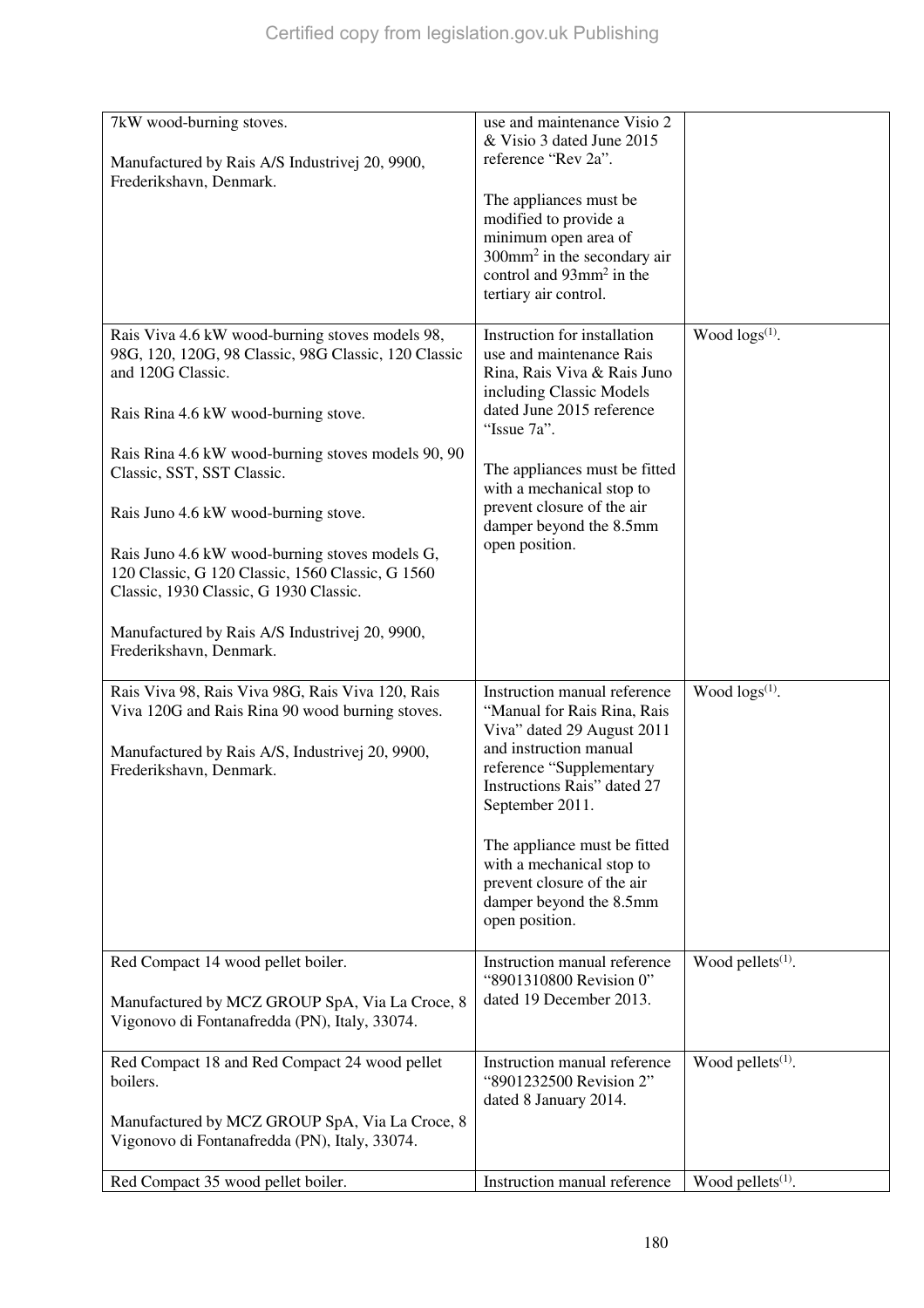| Manufactured by MCZ GROUP SpA, Via La Croce, 8<br>Vigonovo di Fontanafredda (PN) Italy, 33074.                                                                                                                                      | "8901238400 Revision 1"<br>dated 8 January 2014.                                                                                                                                                                                                                                                                                           |                                     |
|-------------------------------------------------------------------------------------------------------------------------------------------------------------------------------------------------------------------------------------|--------------------------------------------------------------------------------------------------------------------------------------------------------------------------------------------------------------------------------------------------------------------------------------------------------------------------------------------|-------------------------------------|
| Redfyre Kensal 20 flat top (product code RF-<br>EN20M), Redfyre Kensal 33 flat top (product code<br>RF-KEN33M and RF-KEN33W).<br>Manufactured by Redfyre Cookers, Osprey Road,<br>Sowton Industrial Estate, Exeter, Devon, EX2 7JG. | Manufacturer's instruction<br>manual reference "PM247<br>issue 1" dated July 2008 and<br>instruction manual reference<br>"PM280 issue 1" dated<br>January 2009.<br>The appliance must be fitted<br>with a permanent stop on the<br>secondary air inlet to prevent<br>closure beyond the 50%<br>open position.                              | Untreated dry wood <sup>(1)</sup> . |
| Regal III Classic cast iron multifuel 9.2kW stove.<br>Manufactured by Clarke International, Hemnall<br>Street, Epping, Essex, CM16 4LG                                                                                              | Classic Cast Iron Stove,<br>Regal III, Part No: 6910132,<br>User Guide dated<br>01/05/2016 reference<br>"GC07/14 Version 1".<br>The appliance must be fitted<br>with a mechanical stop to<br>prevent secondary air control<br>closure beyond the 2mm<br>open position and tertiary air<br>control closure beyond the<br>3mm open position. | Wood $\log s^{(1)}$ .               |
| Rika Como pellet stove.<br>Manufactured by RIKA Innovative Ofentechnik<br>GmbH Müllerviertel 20 AT - 4563 Micheldorf,<br>Austria.                                                                                                   | Instruction manual reference<br>"IN1226 Edition 1" dated<br>June 2011.                                                                                                                                                                                                                                                                     | 6mm wood pellets $(1)$ .            |
| Rika Evo Aqua 9 and 15.<br>Manufactured by SHT Heiztechnik aus Salzburg<br>GmbH, Rechtes Salzachufer 40 A-5101, Salzburg-<br>Bergheim, Austria.                                                                                     | Instruction manual reference<br>"J18/HB" dated 27 February<br>2009.                                                                                                                                                                                                                                                                        | 6mm wood pellets $(1)$ .            |
| Rika Memo pellet stove.<br>Manufactured by RIKA Innovative Ofentechnik<br>GmbH Müllerviertel 20 AT - 4563 Micheldorf,<br>Austria.                                                                                                   | Instruction manual reference<br>"IN1228 Edition 1" dated<br>June 2011.                                                                                                                                                                                                                                                                     | 6mm wood pellets $(1)$ .            |
| Rika Pico pellet stove.<br>Manufactured by RIKA Innovative Ofentechnik<br>GmbH Müllerviertel 20 AT - 4563 Micheldorf,<br>Austria.                                                                                                   | Instruction manual reference<br>"IN1230 Edition 1" dated<br>June 2011.                                                                                                                                                                                                                                                                     | 6mm wood pellets $(1)$ .            |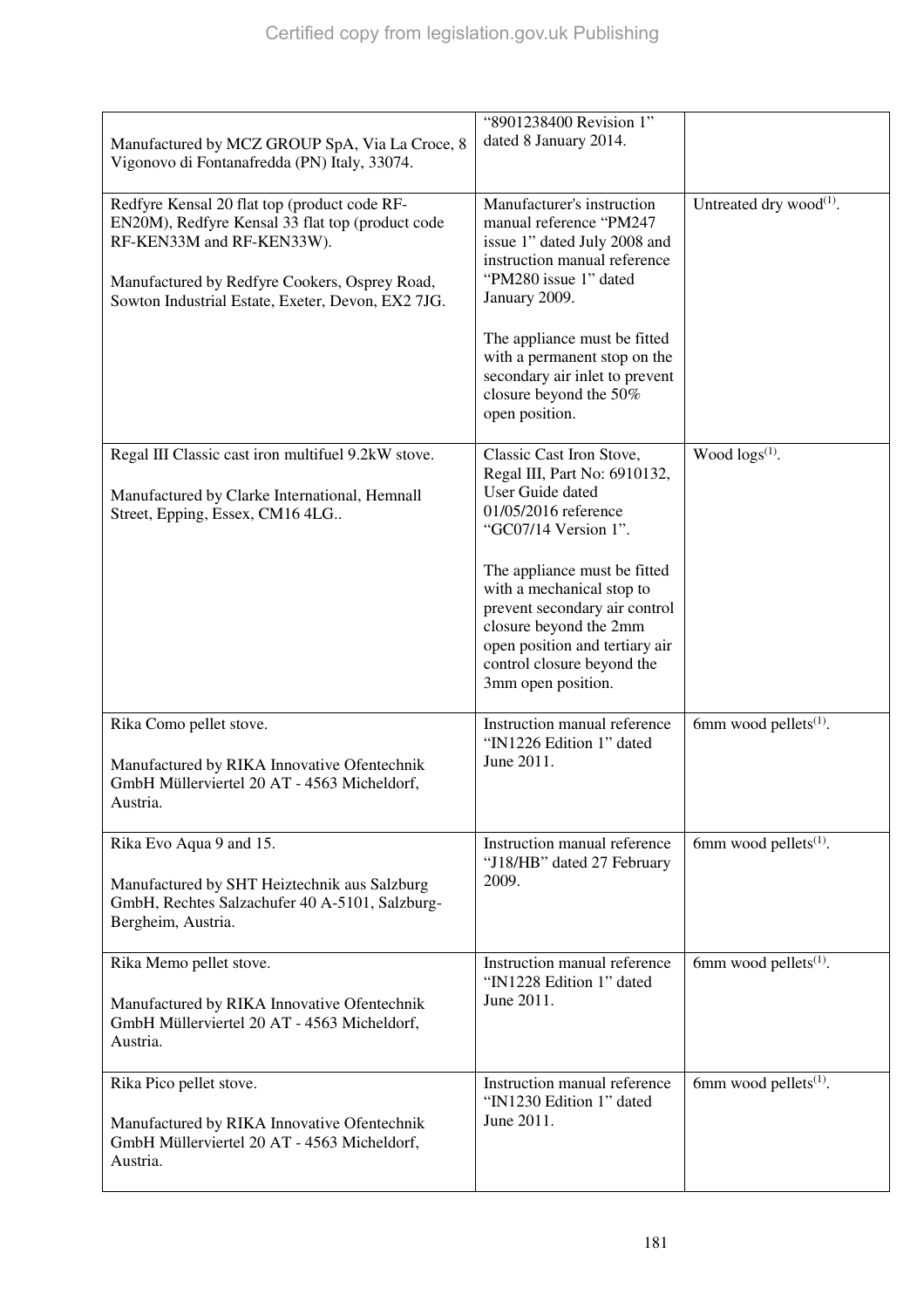| Rika Revo pellet stove.<br>Manufactured by RIKA Innovative Ofentechnik<br>GmbH Müllerviertel 20 AT - 4563 Micheldorf,<br>Austria.                                                                         | Instruction manual reference<br>"IN1229 Edition 1" dated<br>June 2011.                                                                                                                                                                                                                                              | 6mm wood pellets <sup>(1)</sup> . |
|-----------------------------------------------------------------------------------------------------------------------------------------------------------------------------------------------------------|---------------------------------------------------------------------------------------------------------------------------------------------------------------------------------------------------------------------------------------------------------------------------------------------------------------------|-----------------------------------|
| Rika Tema 6kW stove.<br>Manufactured by RIKA Innovative Ofentechnik<br>GmbH, Müllerviertel 20, AT - 4563 Micheldorf,<br>Austria.                                                                          | Instruction manual reference<br>"IN1218 Edition 2" dated<br>January 2012.                                                                                                                                                                                                                                           | Wood logs(1).                     |
| Rika Topo pellet stove.<br>Manufactured by RIKA Innovative Ofentechnik<br>GmbH Müllerviertel 20 AT - 4563 Micheldorf,<br>Austria.                                                                         | Instruction manual reference<br>"IN1227 Edition 1" dated<br>June 2011.                                                                                                                                                                                                                                              | 6mm wood pellets <sup>(1)</sup> . |
| Riva 40 Cassette 4.9kW stoves.<br>Manufactured by Stovax Ltd., Falcon Road, Sowton<br>Industrial Estate, Exeter, Devon, EX2 7LF.                                                                          | Instruction manual reference<br>"PM235 Issue 2" dated<br>August 2009 and smoke<br>control kit instruction<br>manual reference "PM375<br>Issue 2" dated January 2010.<br>The appliance must be fitted<br>with a permanent stop to<br>prevent closure of the<br>secondary air control below<br>the 50% open position. | Wood logs <sup>(1)</sup> .        |
| Riva 40 Freestanding, Riva 40 Avanti, Riva 40 Avanti<br>Midi, and Riva 40 Avanti Highline 4.9kW stoves.<br>Manufactured by Stovax Ltd., Falcon Road, Sowton<br>Industrial Estate, Exeter, Devon, EX2 7LF. | Instruction manual reference<br>"PM226 Issue 2" dated<br>August 2009 and smoke<br>control kit instruction<br>manual reference "PM375<br>Issue 2" dated January 2010.<br>The appliance must be fitted<br>with a permanent stop to<br>prevent closure of the<br>secondary air control below<br>the 50% open position. | Wood $\log(s^{(1)})$ .            |
| Riva 45 Cassette (model numbers RV45 & RV45B)<br>wood burning stoves.<br>Manufactured by Stovax Ltd., Falcon Road, Sowton<br>Industrial Estate, Exeter, Devon, EX2 7LF.                                   | Instruction manual reference<br>"PM375 Issue 5" dated June<br>2012 and instruction manual<br>reference "PM235 Issue 5"<br>dated June 2012.<br>The appliance must be fitted<br>with a permanent stop to<br>prevent closure of the<br>secondary air control below<br>the 50% open position.                           | Wood $\log(s^{(1)})$ .            |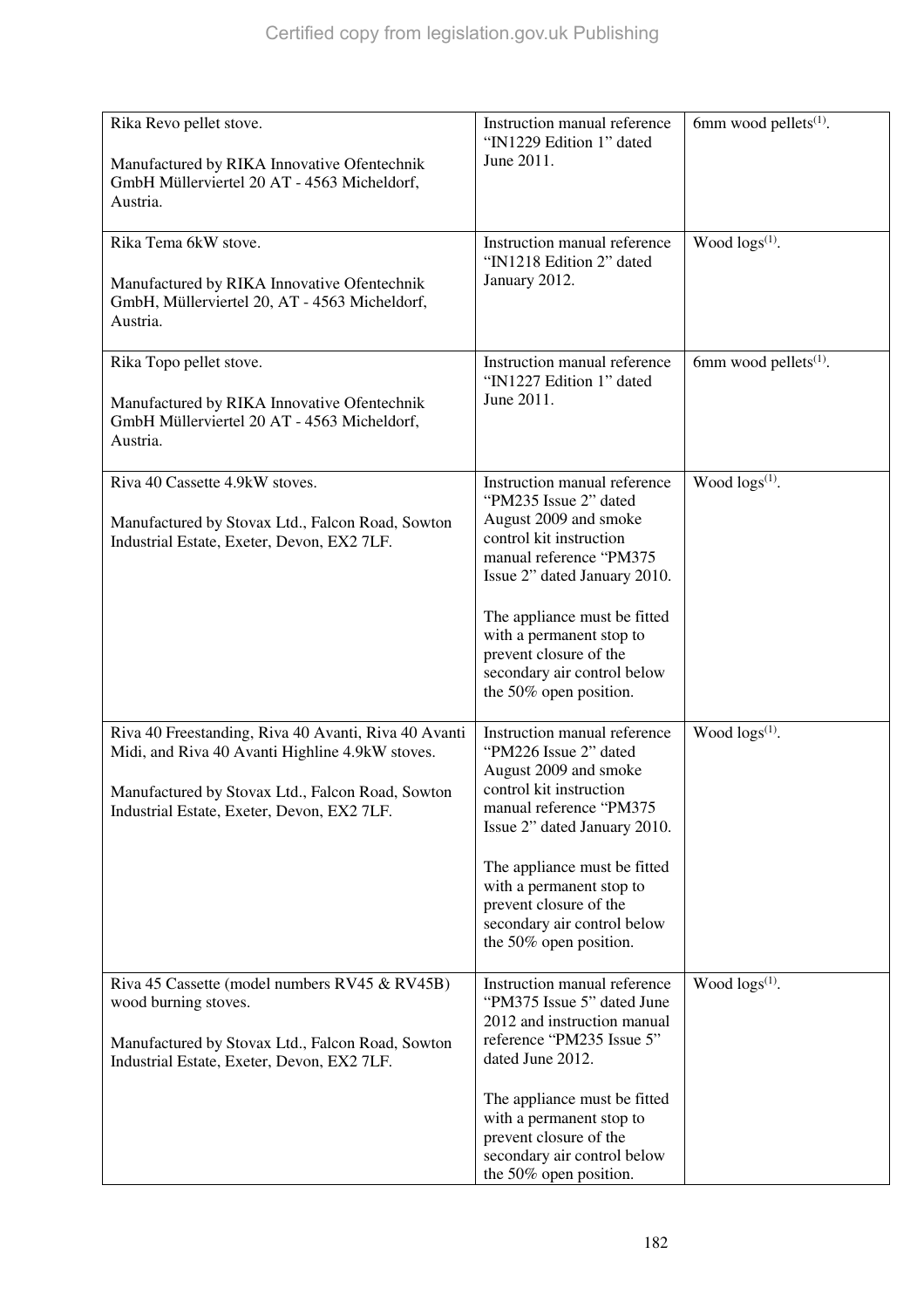| Riva 50 Cassette (model numbers RV50 & RV50B)<br>wood burning stoves.<br>Manufactured by Stovax Ltd., Falcon Road, Sowton<br>Industrial Estate, Exeter, Devon, EX2 7LF.               | Instruction manual reference<br>"PM375 Issue 5" dated June<br>2012 and instruction manual<br>reference "PM235 Issue 5"<br>dated June 2012.<br>The appliance must be fitted<br>with a permanent stop to<br>prevent closure of the<br>secondary air control below<br>the 50% open position and<br>the primary air control fixed<br>to allow a bleed of air to<br>enter the firebox from<br>underneath the grate.                           | Wood $\log(s^{(1)})$ . |
|---------------------------------------------------------------------------------------------------------------------------------------------------------------------------------------|------------------------------------------------------------------------------------------------------------------------------------------------------------------------------------------------------------------------------------------------------------------------------------------------------------------------------------------------------------------------------------------------------------------------------------------|------------------------|
| Riva 55 Avanti Midi and Riva 66 Freestanding 8kW<br>stoves.<br>Manufactured by Stovax Ltd., Falcon Road, Sowton<br>Industrial Estate, Exeter, Devon, EX2 7LF.                         | Instruction manual reference<br>"PM226 Issue 2" dated<br>August 2009 and smoke<br>control kit instruction<br>manual reference "PM375<br>Issue 2" dated January 2010.<br>The appliance must be fitted<br>with a permanent stop to<br>prevent closure of the<br>secondary air control below<br>the 50% open position and<br>the primary air control fixed<br>to allow a bleed of air to<br>enter the firebox from<br>underneath the grate. | Wood $\log(s^{(1)})$ . |
| Riva 55 Cassette, Riva 66 Cassette, and Riva 66<br>Avanti Cassette stoves.<br>Manufactured by Stovax Ltd., Falcon Road, Sowton<br>Industrial Estate, Exeter, Devon, EX2 7LF.          | Instruction manual reference<br>"PM235 Issue 2" dated<br>August 2009 and smoke<br>control kit instruction<br>manual reference "PM375<br>Issue 2" dated January 2010.<br>The appliance must be fitted<br>with a permanent stop to<br>prevent closure of the<br>secondary air control below<br>the 50% open position and<br>the primary air control fixed<br>to allow a bleed of air to<br>enter the firebox from<br>underneath the grate. | Wood $\log s^{(1)}$ .  |
| Riva Plus Small (5kW), Riva Plus Midi (6.5kW) and<br>Riva Plus Medium (8kW) stoves.<br>Manufactured by Stovax Ltd., Falcon Road, Sowton<br>Industrial Estate, Exeter, Devon, EX2 7LF. | Instruction manual reference<br>"PM231 Issue 3" dated June<br>2009 and smoke control kit<br>instruction manual reference<br>"PM402 Issue 1" dated                                                                                                                                                                                                                                                                                        | Wood $\log s^{(1)}$ .  |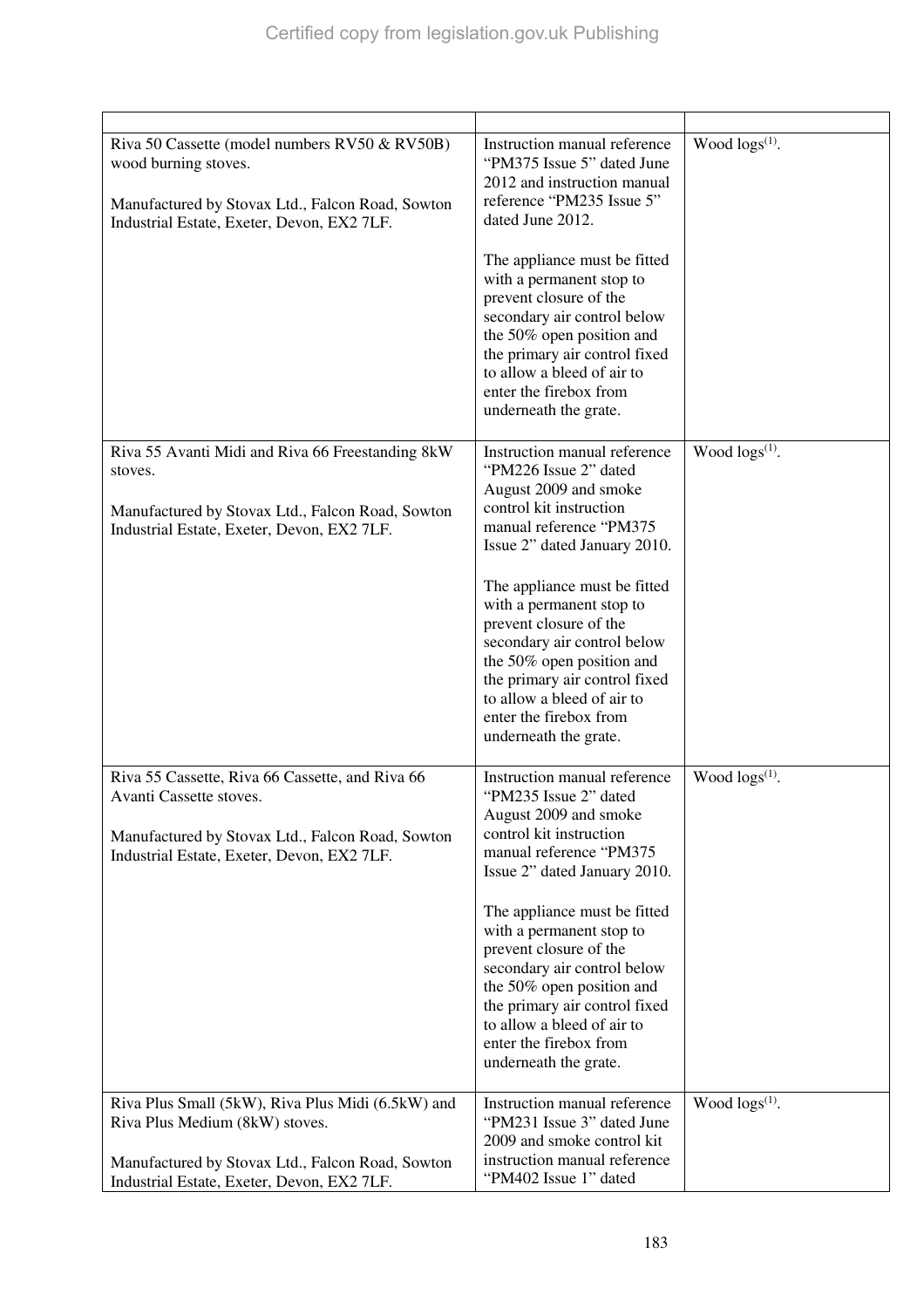|                                                                                                | November 2009.                                                                                                                                                                                                                                                                                |                       |
|------------------------------------------------------------------------------------------------|-----------------------------------------------------------------------------------------------------------------------------------------------------------------------------------------------------------------------------------------------------------------------------------------------|-----------------------|
|                                                                                                | The appliance must be fitted<br>with a permanent stop to<br>prevent closure of the<br>secondary air control below<br>the 25% open position.                                                                                                                                                   |                       |
| Riva Studio 1 (5kW) freestanding wood stove.                                                   | Instruction manual reference                                                                                                                                                                                                                                                                  | Wood $\log s^{(1)}$ . |
| Manufactured by Stovax Ltd., Falcon Road, Sowton<br>Industrial Estate, Exeter, Devon, EX2 7LF. | "PM452 Issue 1" dated June<br>2010 and smoke control kit<br>instruction manual reference<br>"PM400 Issue 3" dated June<br>2010.                                                                                                                                                               |                       |
|                                                                                                | The appliance must be fitted<br>with a permanent stop to<br>prevent closure of the<br>secondary air control below<br>the 45% open position and<br>the primary air control fixed<br>to prevent full closure to<br>allow a bleed of air to enter<br>the firebox at the base of the<br>fuel bed. |                       |
| Riva Studio 1 Cassette (5kW).                                                                  | Instruction manual reference                                                                                                                                                                                                                                                                  | Wood $\log s^{(1)}$ . |
| Manufactured by Stovax Ltd., Falcon Road, Sowton<br>Industrial Estate, Exeter, Devon, EX2 7LF. | "PM274 Issue 2" dated<br>October 2009 and smoke<br>control kit instruction<br>manual reference "PM400<br>Issue 1" dated November<br>2009.                                                                                                                                                     |                       |
|                                                                                                | The appliance must be fitted<br>with a permanent stop to<br>prevent closure of the<br>secondary air control below<br>the 45% open position and<br>the primary air control fixed<br>to prevent full closure to<br>allow a bleed of air to enter<br>the firebox at the base of the<br>fuel bed. |                       |
| Riva Studio 2 (8kW) freestanding wood stove.                                                   | Instruction manual reference                                                                                                                                                                                                                                                                  | Wood $\log s^{(1)}$ . |
| Manufactured by Stovax Ltd., Falcon Road, Sowton<br>Industrial Estate, Exeter, Devon, EX2 7LF. | "PM452 Issue 1" dated June<br>2010 and smoke control kit<br>instruction manual reference<br>"PM400 Issue 3" dated June<br>2010.                                                                                                                                                               |                       |
|                                                                                                | The appliance must be fitted                                                                                                                                                                                                                                                                  |                       |
|                                                                                                | with a permanent stop to                                                                                                                                                                                                                                                                      |                       |
|                                                                                                | prevent closure of the<br>secondary air control below                                                                                                                                                                                                                                         |                       |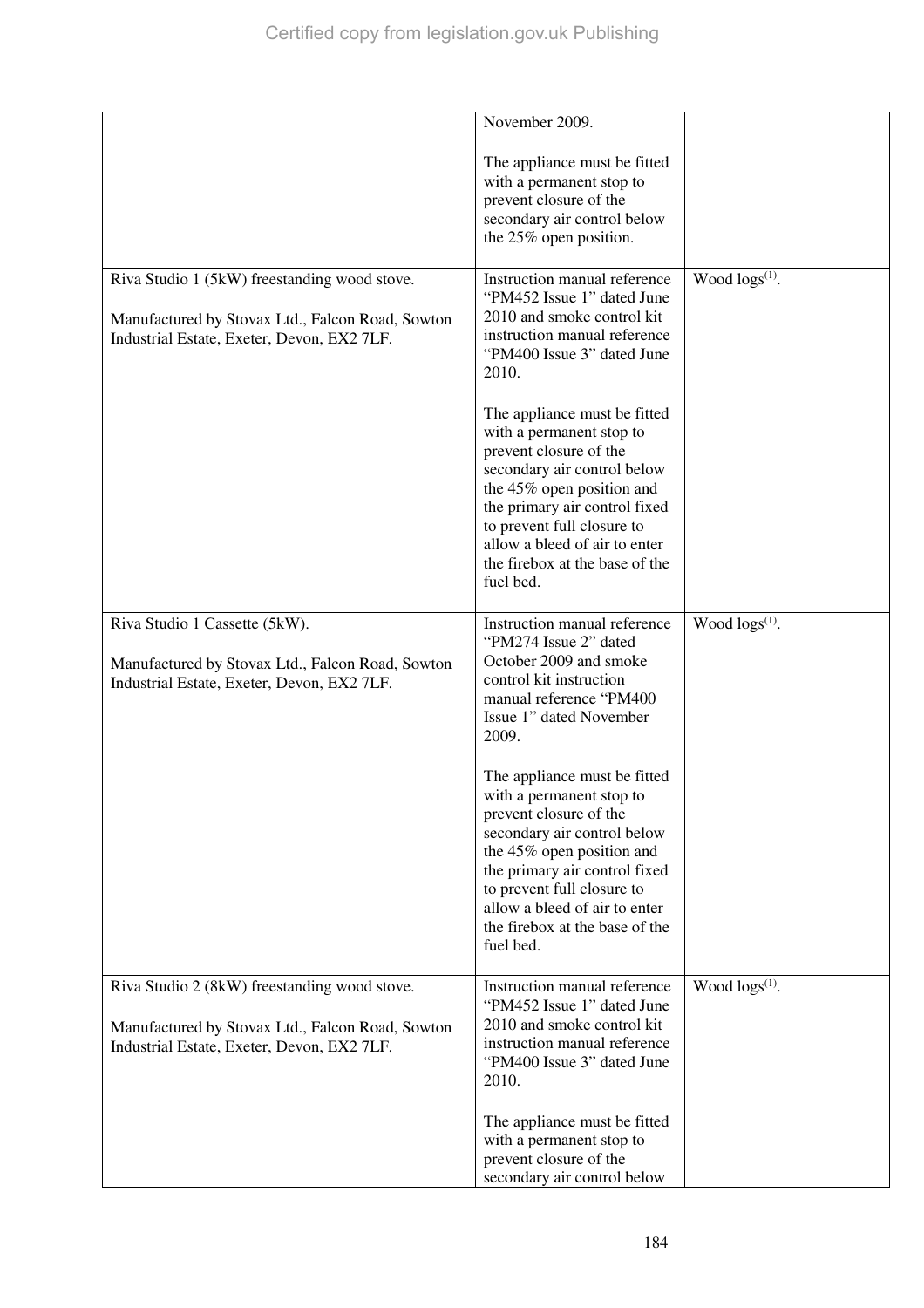|                                                                                                                                                                | the 25% open position and<br>the primary air control fixed<br>to prevent full closure to<br>allow a bleed of air to enter<br>the firebox at the base of the<br>fuel bed.                                                                                                                                                                                                                                                                                                   |                        |
|----------------------------------------------------------------------------------------------------------------------------------------------------------------|----------------------------------------------------------------------------------------------------------------------------------------------------------------------------------------------------------------------------------------------------------------------------------------------------------------------------------------------------------------------------------------------------------------------------------------------------------------------------|------------------------|
| Riva Studio 2 Cassette (8kW).<br>Manufactured by Stovax Ltd., Falcon Road, Sowton<br>Industrial Estate, Exeter, Devon, EX2 7LF.                                | Instruction manual reference<br>"PM274 Issue 2" dated<br>October 2009 and smoke<br>control kit instruction<br>manual reference "PM400<br>Issue 1" dated November<br>2009.<br>The appliance must be fitted<br>with a permanent stop to<br>prevent closure of the<br>secondary air control below<br>the 25% open position and<br>the primary air control fixed<br>to prevent full closure to<br>allow a bleed of air to enter<br>the firebox at the base of the<br>fuel bed. | Wood $\log s^{(1)}$ .  |
| Riva Studio Cassette 500 RVS-500 Wood Burning<br>Stove.<br>Manufactured by Stovax Ltd., Falcon Road, Sowton<br>Industrial Estate, Exeter, Devon, EX2 7LF.      | Instruction manual reference<br>"PM400 Issue 4" dated<br>October 2012 and instruction<br>manual reference "PM274<br>Issue 9" dated August 2012.<br>The appliance must be fitted<br>with Smoke Control Kit<br>RVS500SCKIT to prevent<br>secondary air closure beyond<br>the $50\%$ open position.                                                                                                                                                                           | Wood $\log(s^{(1)})$ . |
| Riva Studio Duplex RVS-2DS Wood Burning Stove.<br>Manufactured by Stovax Ltd., Falcon Road, Sowton<br>Industrial Estate, Exeter, Devon, EX2 7LF.               | Instruction manual reference<br>"PM935 Issue 1" dated<br>October 2012 and instruction<br>manual reference "PM904 -<br>Issue 1" dated August 2012.<br>The appliance must be fitted<br>with Smoke Control Kit<br>RVS-2DSSCKIT to prevent<br>secondary air closure beyond<br>the 91mm open position.                                                                                                                                                                          | Wood $\log s^{(1)}$ .  |
| Riva Studio Freestanding 500 RVFS-500 Wood<br>Burning Stove.<br>Manufactured by Stovax Ltd., Falcon Road, Sowton<br>Industrial Estate, Exeter, Devon, EX2 7LF. | Instruction manual reference<br>"PM400 Issue 4" dated<br>October 2012 and instruction<br>manual reference "PM452<br>Issue 3" dated August 2012.                                                                                                                                                                                                                                                                                                                            | Wood $\log s^{(1)}$ .  |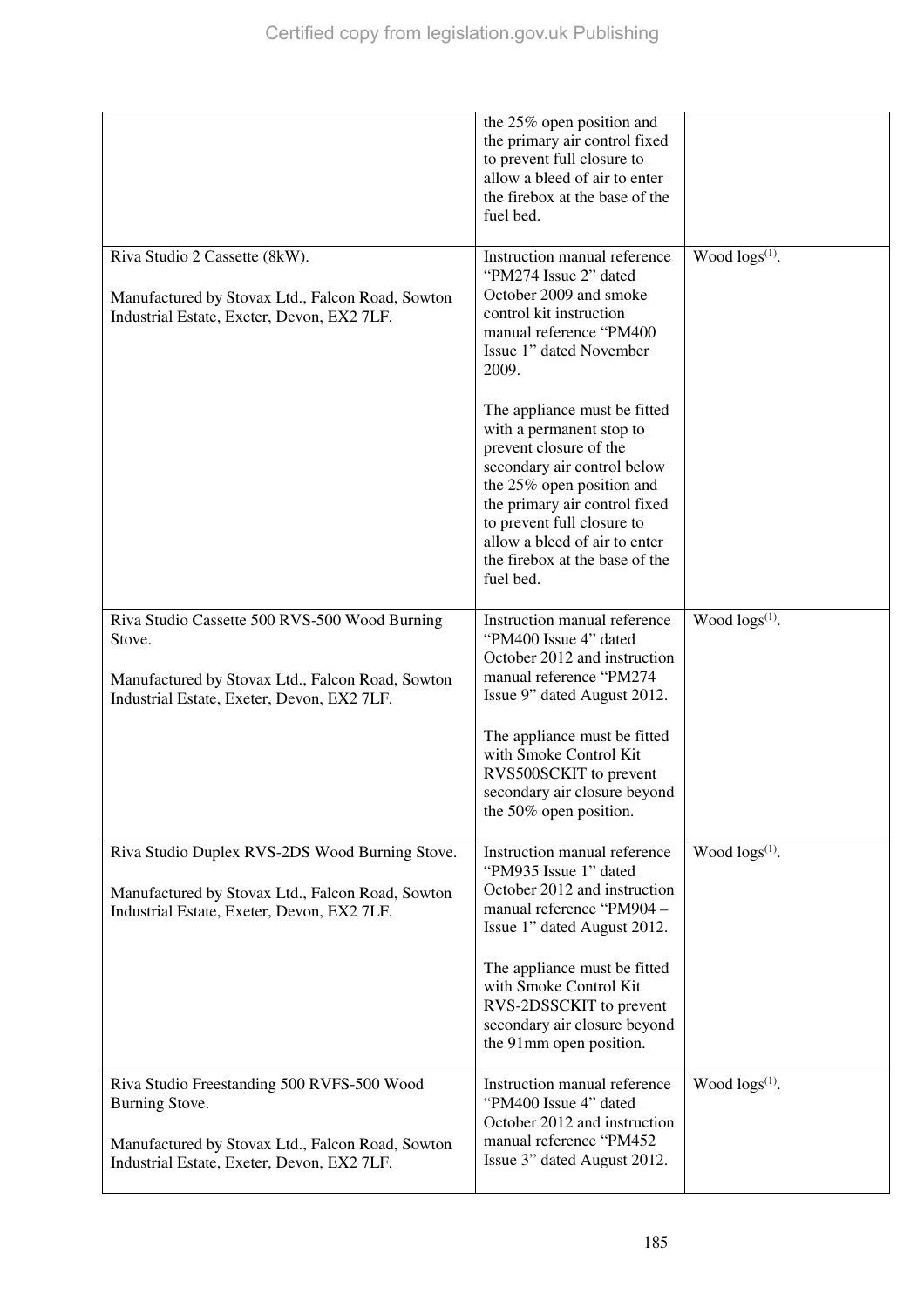|                                                                                                                                                                                                                                                                          | The appliance must be fitted<br>with Smoke Control Kit<br>RVS500SCKIT to prevent<br>secondary air closure beyond<br>the 50% open position.                                                                                                                                                                            |                               |
|--------------------------------------------------------------------------------------------------------------------------------------------------------------------------------------------------------------------------------------------------------------------------|-----------------------------------------------------------------------------------------------------------------------------------------------------------------------------------------------------------------------------------------------------------------------------------------------------------------------|-------------------------------|
| Riva Vision Medium (8kW) - Multifuel.<br>Manufactured by Stovax Ltd., Falcon Road, Sowton<br>Industrial Estate, Exeter, Devon, EX2 7LF.                                                                                                                                  | Instruction manual reference<br>"PM278 Issue 2a" dated<br>October 2009 and smoke<br>control kit instruction<br>manual reference "PM401<br>Issue 1" dated January 2010.<br>The appliance must be fitted<br>with a permanent stop to<br>prevent closure of the<br>secondary air control below<br>the 25% open position. | Wood logs <sup>(1)</sup> .    |
| Riva Vision Small (5kW) – Multifuel; Riva Vision<br>Midi $(6.5kW)$ – Multifuel.<br>Manufactured by Stovax Ltd., Falcon Road, Sowton<br>Industrial Estate, Exeter, Devon, EX2 7LF.                                                                                        | Instruction manual reference<br>"PM278 Issue 2a" dated<br>October 2009 and smoke<br>control kit instruction<br>manual reference "PM401<br>Issue 1" dated January 2010.<br>The appliance must be fitted<br>with a permanent stop to<br>prevent closure of the<br>secondary air control below<br>the 50% open position. | Wood $\log(s^{(1)})$ .        |
| Robus Black Star 10, 14, 24 and 45 comfort wood<br>pellet boilers.<br>Manufactured by OPOP spol s.r.o, Zašovská 750,<br>Valašské Meziříčí, Czech Republic and the pellet<br>burners by NBE Productions A/S, Kjeldgaardsvej 2,<br>9300 Saeby, Denmark.                    | Instruction manual reference<br>"MCS 0001RE Issue 1"<br>dated May 2013.                                                                                                                                                                                                                                               | Wood pellets $(1)$ .          |
| Robus Black Star BS100 105kW and Robus Black<br>Star BS200 196kW wood pellet boilers.<br>Manufactured by OPOP spol s.r.o, Zašovská 750,<br>Valašské Meziříčí, Czech Republic and the pellet<br>burners by NBE Productions A/S, Kjeldgaardsvej 2,<br>9300 Saeby, Denmark. | Instruction manual reference<br>"Robus Black Star 100 and<br>200: Version 1.0" dated<br>September 2014.                                                                                                                                                                                                               | Wood pellets <sup>(1)</sup> . |
| Robus RTB 10, RTB 16, RTB 30, RTB 50, Robus<br>RTB 10 Vac, 16 Vac, 30 Vac, and 50 Vac wood pellet<br>boilers.<br>Manufactured by NBE Productions A/S,<br>Kjeldgaardsvej 2, 9300 Saeby, Denmark.                                                                          | Instruction manual reference<br>"Ready to Burn: Version 1.1:<br>Version 1.0" dated<br>November 2014.                                                                                                                                                                                                                  | Wood pellets $(1)$ .          |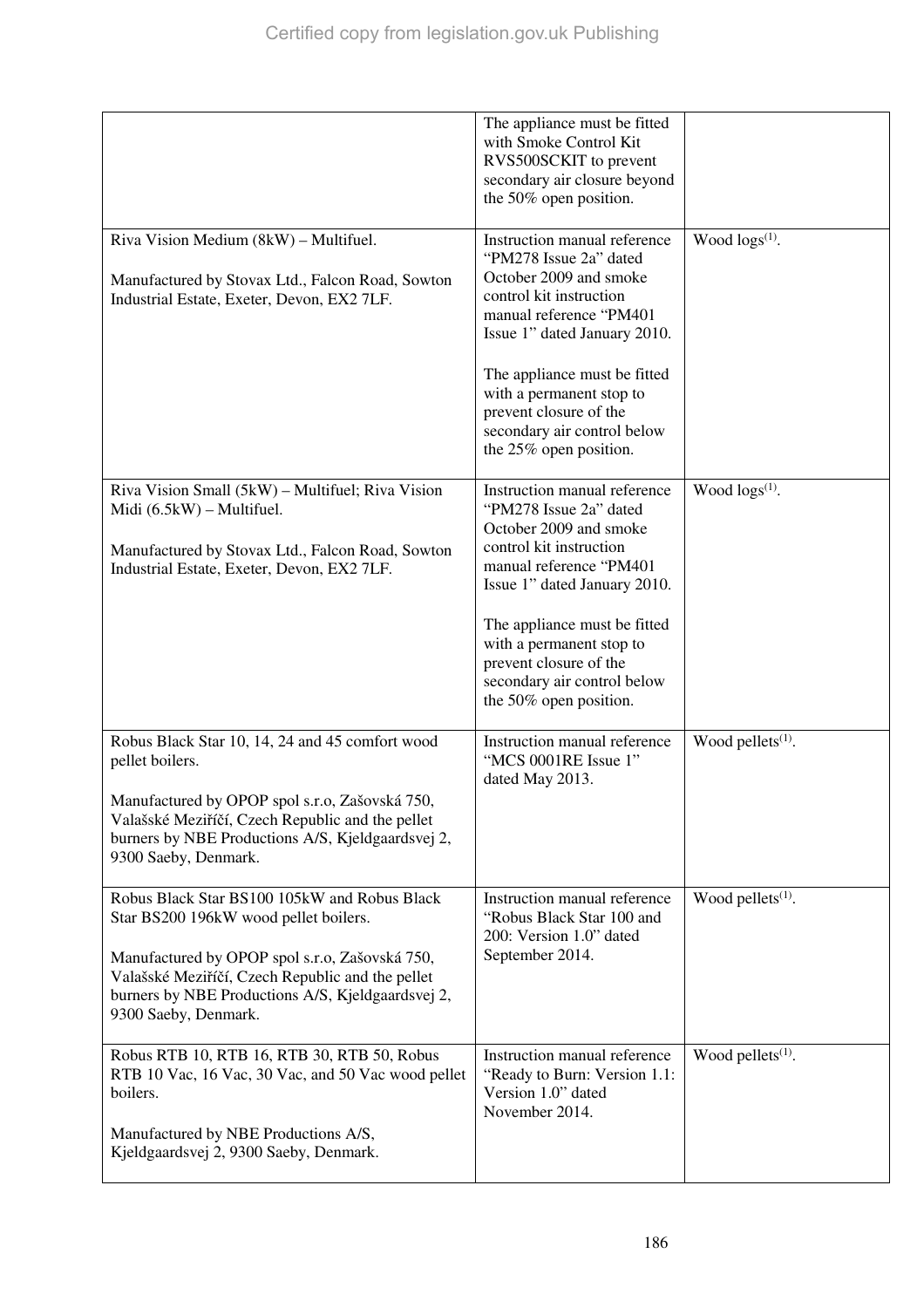| Rofer & Rodi Chimeneas Álora multifuel 5kW stove.<br>Manufactured by Chimeneas Fogomar S.L., Vega<br>Melilla s/n, 29740 - TORRE DEL MAR, Málaga,<br>Spain.                                         | Installation, use and<br>maintenance instructions<br>dated 01/10/2016 reference<br>"Version 1.1".                                                                                                                                                     | Wood logs <sup>(1)</sup> .                                      |
|----------------------------------------------------------------------------------------------------------------------------------------------------------------------------------------------------|-------------------------------------------------------------------------------------------------------------------------------------------------------------------------------------------------------------------------------------------------------|-----------------------------------------------------------------|
| Rofer & Rodi Chimeneas Caleta multifuel 5kW stove.<br>Manufactured by Chimeneas Fogomar S.L., Vega<br>Melilla s/n, 29740 - TORRE DEL MAR, Málaga,<br>Spain.                                        | Installation, use and<br>maintenance instructions<br>dated 01/10/2016 reference<br>"Version 1.1".                                                                                                                                                     | Wood logs(1).                                                   |
| Rofer & Rodi Chimeneas Córdoba multifuel 9.4kW<br>stove.<br>Manufactured by Chimeneas Fogomar S.L., Vega<br>Melilla s/n, 29740 - TORRE DEL MAR, Málaga,<br>Spain.                                  | Installation, use and<br>maintenance instructions<br>dated 01/10/2016 reference<br>"Version 1.1".                                                                                                                                                     | Wood $\log(s^{(1)})$ .                                          |
| Rofer & Rodi Chimeneas Mérida multifuel 9.4kW<br>stove.<br>Manufactured by Chimeneas Fogomar S.L., Vega<br>Melilla s/n, 29740 - TORRE DEL MAR, Málaga,<br>Spain.                                   | Installation, use and<br>maintenance instructions<br>dated 01/10/2016 reference<br>"Version 1.1".                                                                                                                                                     | Wood logs <sup>(1)</sup> .                                      |
| Rofer & Rodi Chimeneas Nerja multifuel 5kW stove.<br>Manufactured by Chimeneas Fogomar S.L., Vega<br>Melilla s/n, 29740 - TORRE DEL MAR, Málaga,<br>Spain.                                         | Installation, use and<br>maintenance instructions<br>dated 01/10/2016 reference<br>"Version 1.1".                                                                                                                                                     | Wood $\log(s^{(1)})$ .                                          |
| Rosedale Inset Smoke Control inset roomheater.<br>Manufactured by Town and Country Fires Ltd., Unit 1<br>Enterprise Way, Thornton Road Industrial Estate,<br>Pickering, North Yorkshire, YO18 7NA. | Instruction manual reference<br>"Issue No. 04" dated 11<br>January 2012.<br>The appliance must be fitted<br>with a mechanical stop to<br>prevent secondary air control<br>closure beyond the 30%<br>open position.                                    | Wood $\log(s^{(1)})$ .                                          |
| Rosedale SC Multifuel Stove.<br>Manufactured by Town & Country Fires Ltd., 1<br>Enterprise Way, Thornton Road Industrial Estate,<br>Pickering, North Yorkshire, YO18 7NA.                          | "Rosedale Smoke Control<br>Stove Installation and User<br>Instructions Issue 1" dated<br>01/05/2010.<br>The appliance must be fitted<br>with a mechanical stop to<br>prevent closure of the<br>secondary air control beyond<br>the 50% open position. | Wood logs with a maximum<br>of $20\%$ moisture <sup>(1)</sup> . |
| Rowandale FB3MF 5kW multifuel stove.                                                                                                                                                               | Technical manual dated 17<br>February 2015 reference                                                                                                                                                                                                  | Wood $\log(s^{(1)})$ .                                          |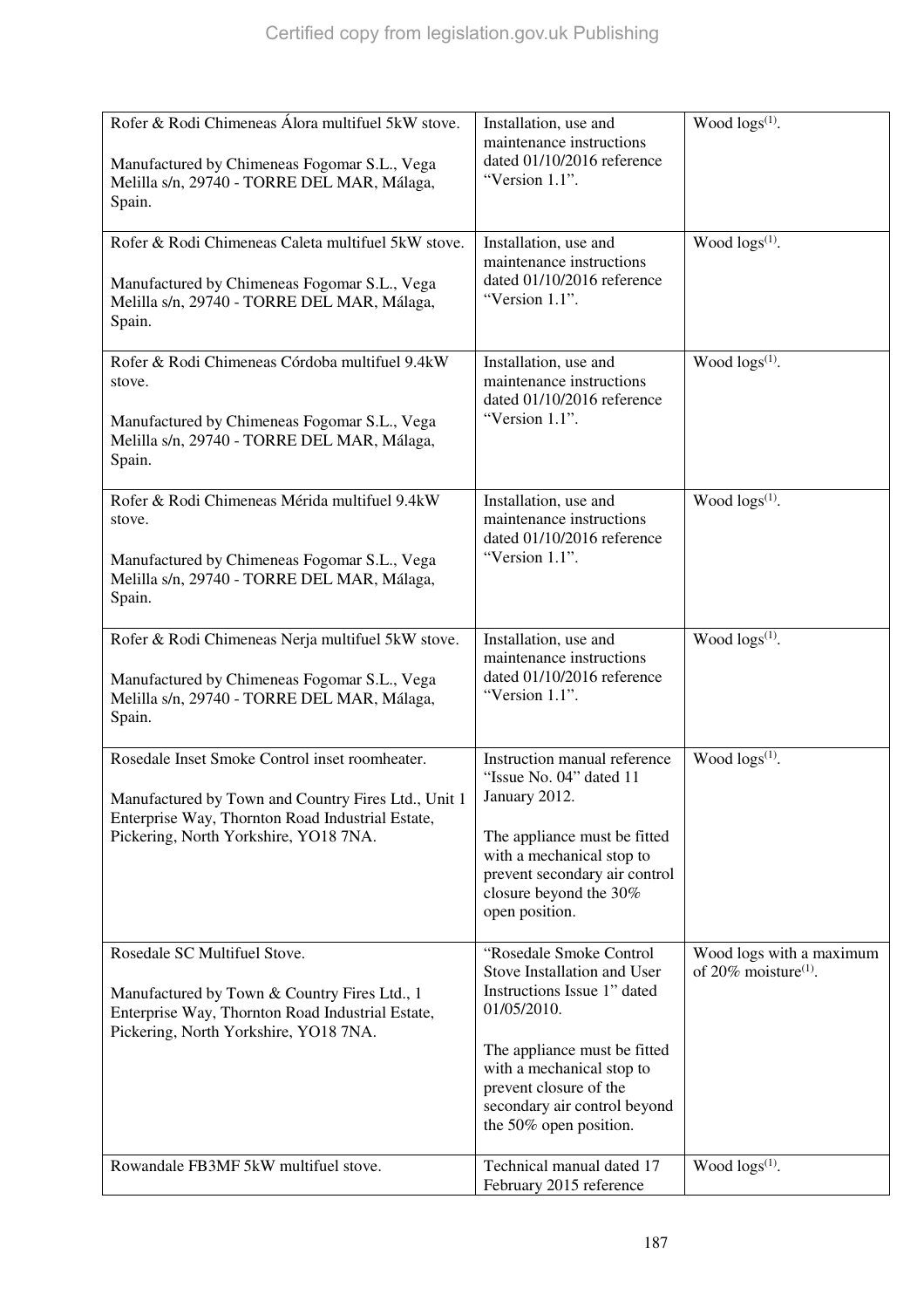| Manufactured by ACR Heat Products Ltd., Unit 1                                                      | "Document FB3MF 0101<br>Version 2".                                                       |                        |
|-----------------------------------------------------------------------------------------------------|-------------------------------------------------------------------------------------------|------------------------|
| Weston Works, Weston Lane, Tyseley, Birmingham,<br>B11 3RP.                                         | The appliance must be fitted<br>with a mechanical stop to<br>prevent secondary air slider |                        |
|                                                                                                     | closure beyond the 25mm<br>open position, and the                                         |                        |
|                                                                                                     | tertiary air control will be                                                              |                        |
|                                                                                                     | fixed in the 50% open<br>position.                                                        |                        |
| Royal Klima 18 Idro wood pellet stove boiler.                                                       | Instruction manual reference<br>"cod. 0047700880" dated                                   | Wood pellets $(1)$ .   |
| Manufactured by Palazzetti Lelio S.p.A, Via                                                         | September 2011 and<br>supplementary information                                           |                        |
| Roveredo 103, Porcia (PN), 33080, Italy.                                                            | "Clean Air Act 1993 and                                                                   |                        |
|                                                                                                     | Smoke Control Areas"<br>reference "004723000" dated                                       |                        |
|                                                                                                     | January 2012.                                                                             |                        |
| S5i 5kW multifuel inset stove;                                                                      | Operating and Installation<br>Instructions manual dated 17                                | Wood $\log s^{(1)}$ .  |
| S5f 5kW multifuel stove;                                                                            | July 2015 reference "ST<br>Version 1.0".                                                  |                        |
| S51 5kW multifuel stove;                                                                            |                                                                                           |                        |
| G5i 5kW multifuel inset stove;                                                                      |                                                                                           |                        |
| G5f 5kW multifuel stove;                                                                            |                                                                                           |                        |
| G51 5kW multifuel stove;                                                                            |                                                                                           |                        |
| S9i 9kW multifuel inset stove;                                                                      |                                                                                           |                        |
| S9f 9kW multifuel stove;                                                                            |                                                                                           |                        |
| S91 9kW multifuel stove;                                                                            |                                                                                           |                        |
| G9i 9kW multifuel inset stove;                                                                      |                                                                                           |                        |
| G9f 9kW multifuel stove;                                                                            |                                                                                           |                        |
| G91 9kW multifuel stove.                                                                            |                                                                                           |                        |
| Manufactured by Stovey Limited, Site 1, Cotwall<br>Lane, High Ercall, Telford, Shropshire, TF6 6JD. |                                                                                           |                        |
| Salamander Hobbit SE stove Model 0901.                                                              | Instruction manual reference<br>"Ref 0901SE" dated March                                  | Wood $\log(s^{(1)})$ . |
| Manufactured by Salamander Stoves Ltd., Cosemount                                                   | 2013.                                                                                     |                        |
| Cottage, Canada Hill, East Ogwell, Newton Abbot,<br>Devon, TQ12 6AF.                                | The secondary air rotating<br>plate must be modified such                                 |                        |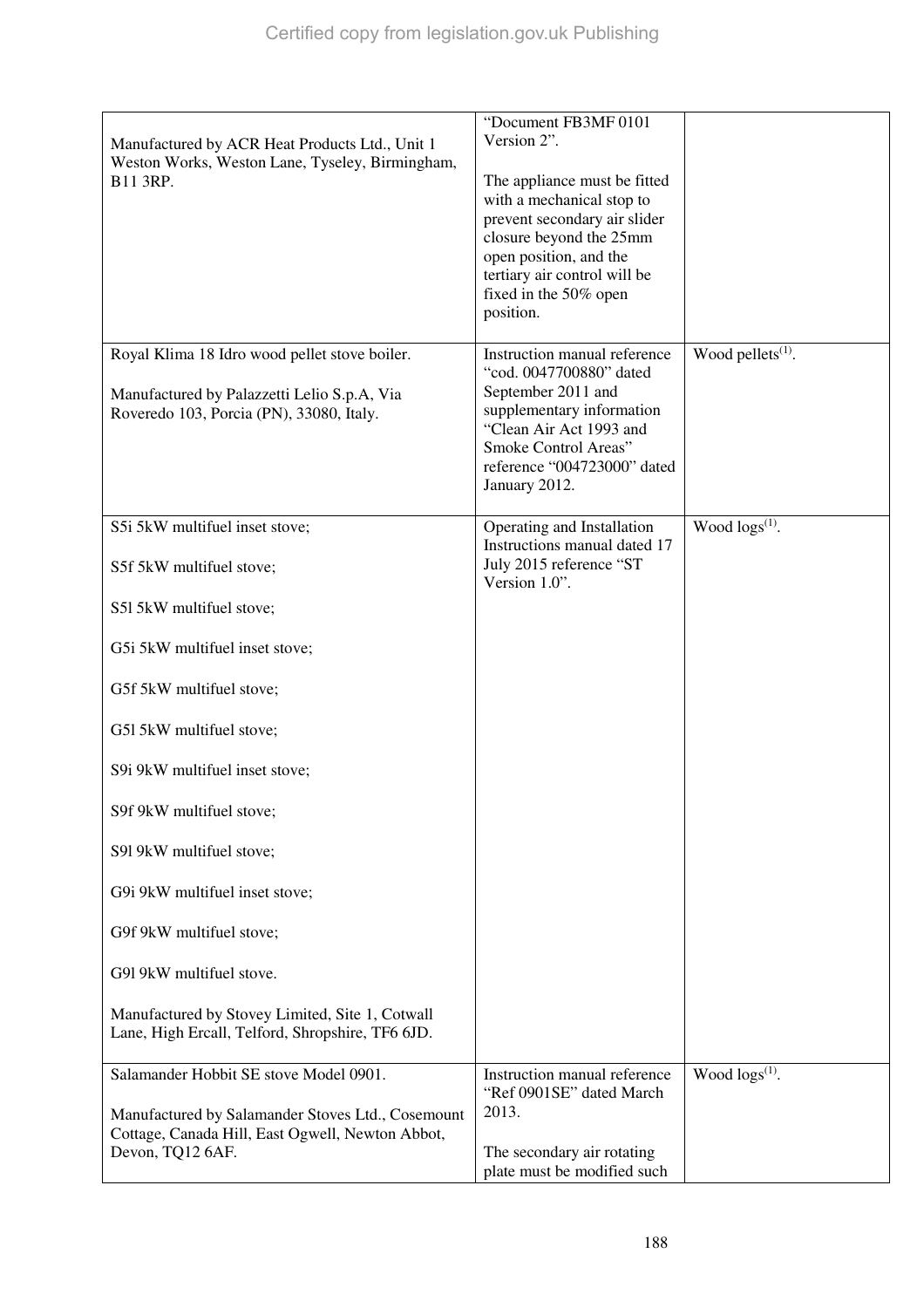|                                                                                                                                         | that it cannot be closed<br>further than 4mm open.                                                                                                                                                                                                                                                                                                                                                   |                        |
|-----------------------------------------------------------------------------------------------------------------------------------------|------------------------------------------------------------------------------------------------------------------------------------------------------------------------------------------------------------------------------------------------------------------------------------------------------------------------------------------------------------------------------------------------------|------------------------|
|                                                                                                                                         | The primary air spin wheel<br>must be modified such that it<br>is fixed at a minimum of 1<br>half turn open.                                                                                                                                                                                                                                                                                         |                        |
| Saltfire Aquaburn 20 Wood Burning Stove.<br>Manufactured by Saltfire Stoves Ltd., Station Works,<br>Johns Road, Wareham, BH20 4BG.      | Installation and operating<br>instructions reference<br>"Saltfire Aquaburn 20 Boiler<br>Wood Version, Manual<br>Version 1.1" dated 22<br>January 2014.<br>The appliance must be fitted<br>with a mechanical stop to<br>prevent air wash control<br>closure beyond the 25mm<br>open position and a stop<br>preventing manual primary<br>air control closure beyond<br>the 2mm open position.          | Wood $\log(s^{(1)})$ . |
| Saltfire Aquaburn 30 Wood Burning Stove.<br>Manufactured by Saltfire Stoves Ltd., Station Works,<br>Johns Road, Wareham, BH20 4BG.      | Installation and operating<br>instructions reference<br>"Saltfire Aquaburn 30 Boiler<br>Wood Version, Manual<br>Version 1.1" dated 22<br>January 2014.<br>The appliance must be fitted<br>with a mechanical stop to<br>prevent air wash control<br>closure beyond the 30mm<br>open position and a stop<br>preventing manual primary<br>air control closure beyond<br>the 2mm open position.          | Wood $\log s^{(1)}$ .  |
| Saltfire Double Sided DS1 wood-burning stove.<br>Manufactured by Saltfire Stoves Ltd., Station Works,<br>Johns Road, Wareham, BH20 4BG. | Installation and operating<br>instructions manual<br>reference "Saltfire Double<br>Sided DS1 Manual 1.0"<br>dated 4 July 2013.<br>The appliance must be<br>modified so that when the<br>primary and secondary air<br>controls are in the fully<br>closed position they will be<br>fixed at 3.5mm open.<br>A tertiary air control system<br>comprising two 7mm holes<br>on each side of the appliance | Wood $\log(s^{(1)})$ . |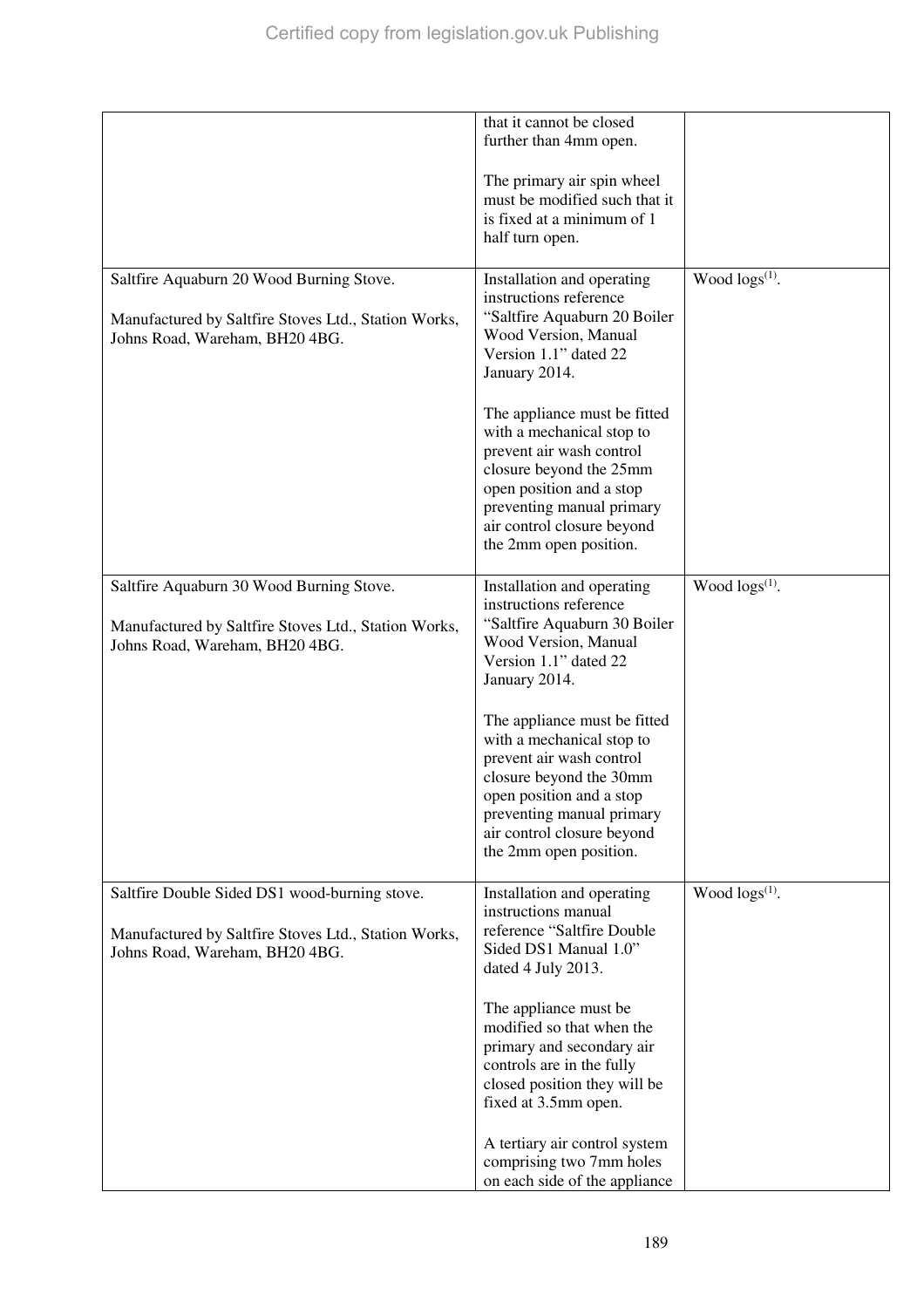|                                                                                                                                                           | and a fixed opening of 4cm <sup>2</sup><br>on the underside of the stove<br>must be implemented.                                                                                                                           |                        |
|-----------------------------------------------------------------------------------------------------------------------------------------------------------|----------------------------------------------------------------------------------------------------------------------------------------------------------------------------------------------------------------------------|------------------------|
| Saltfire Ecoview 5, Fireglow Eco 5, and Ecowarm<br>Crystal 5 stoves.                                                                                      | Instruction manual reference<br>"Evoview5 Manual 1.0"<br>dated 15 December 2011.                                                                                                                                           | Wood $\log(s^{(1)})$ . |
| Manufactured by Saltfire Stoves Ltd., Station Works,<br>Johns Road, Wareham, BH20 4BG.                                                                    | The appliance must be fitted<br>with a mechanical stop to<br>prevent closure of the<br>tertiary air beyond the 4mm<br>open position.                                                                                       |                        |
| Saltfire Ecoview 12, Fireglow Eco 12, and Ecowarm<br>Crystal 12 stoves.                                                                                   | Instruction manual reference<br>"Evoview12 Manual 1.0"<br>dated 15 December 2011.                                                                                                                                          | Wood $\log s^{(1)}$ .  |
| Manufactured by Saltfire Stoves Ltd., Station Works,<br>Johns Road, Wareham, BH20 4BG.                                                                    | The appliance must be fitted<br>with a mechanical stop to<br>prevent closure of the<br>tertiary air beyond the 4mm<br>open position.                                                                                       |                        |
| Saltfire Oslo-Eco, Fireglow Eco 7 and Ecowarm<br>Crystal 6.<br>Manufactured by Saltfire Stoves Ltd., Station Works,                                       | Instruction manual reference<br>"ECO7operation-Revision<br>2A" dated 24 January 2011.                                                                                                                                      | Wood $\log s^{(1)}$ .  |
| Johns Road, Wareham, BH20 4BG.                                                                                                                            |                                                                                                                                                                                                                            |                        |
| Saltfire ST1, Fireglow ST1, & Ultimo ST1 Wood<br>Burning Stove.<br>Manufactured by Saltfire Stoves Ltd., Station Works,<br>Johns Road, Wareham, BH20 4BG. | <b>Installation and Operating</b><br>Instructions reference<br>"Saltfire ST1, A.K.A<br>Fireglow ST1, A.K.A.<br>Ultimo ST1, Manual Version<br>1.1" dated 22 January 2014.                                                   | Wood $\log(s^{(1)})$ . |
|                                                                                                                                                           | The appliance must be fitted<br>with mechanical stop to<br>prevent air wash control<br>closure beyond the 22mm<br>open position and a stop to<br>prevent secondary air control<br>closure beyond the 50%<br>open position. |                        |
| Saltfire ST2, Fireglow ST2, & Ultimo ST2 Wood<br>Burning Stove.<br>Manufactured by Saltfire Stoves Ltd., Station Works,<br>Johns Road, Wareham, BH20 4BG. | <b>Installation and Operating</b><br>Instructions reference<br>"Saltfire ST2, A.K.A<br>Fireglow ST2, A.K.A.<br>Ultimo ST2, Manual Version<br>1.1" dated 22 January 2014.                                                   | Wood $\log(s^{(1)})$ . |
|                                                                                                                                                           | The appliance must be fitted<br>with a mechanical stop to                                                                                                                                                                  |                        |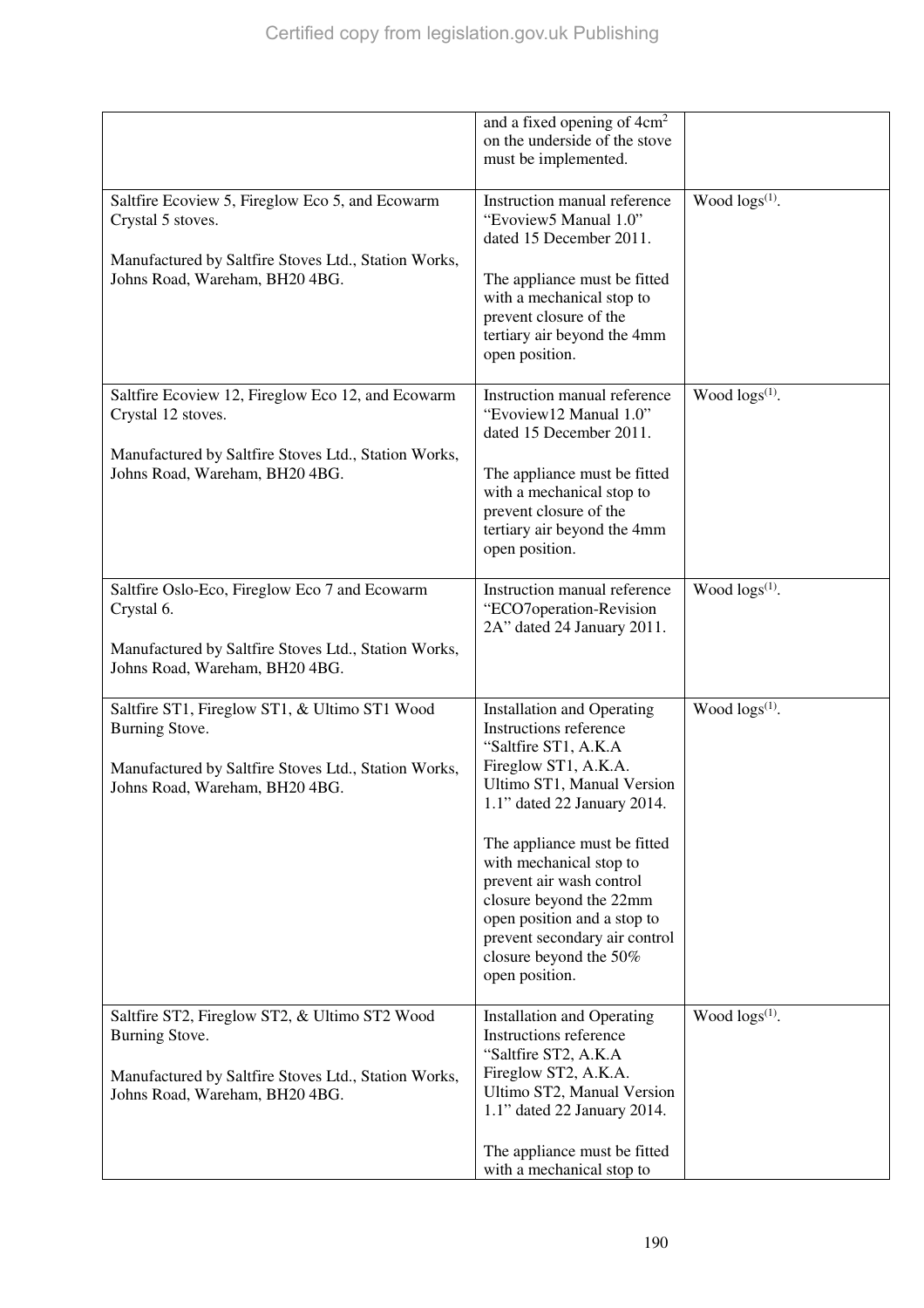|                                                                                                                                            | prevent air wash control<br>closure beyond the 7mm<br>open position and a stop to<br>prevent tertiary air control<br>closure beyond the 20%<br>open position.                                                                                                                                                                         |                       |
|--------------------------------------------------------------------------------------------------------------------------------------------|---------------------------------------------------------------------------------------------------------------------------------------------------------------------------------------------------------------------------------------------------------------------------------------------------------------------------------------|-----------------------|
| Saltfire ST-X4 4.1kW wood burning stove.<br>Manufactured by Saltfire Stoves Ltd., Station Works,<br>Johns Road, Wareham, BH20 4BG.         | <b>Installation and Operating</b><br><b>Instructions</b> dated<br>23/01/2016 reference<br>"Saltfire ST-X4, MANUAL<br>$1.0$ ".<br>The appliance must be fitted<br>with a modification to<br>maintain an aperture of 5mm<br>for the secondary air control<br>and 14mm for the tertiary air<br>control in the fully closed<br>positions. | Wood $\log s^{(1)}$ . |
| Saltfire Sturminster Inset wood-burning stove.<br>Manufactured by Saltfire Stoves Ltd., Station Works,<br>Johns Road, Wareham, BH20 4BG.   | <b>Installation and Operating</b><br>Instruction manual reference<br>"Saltfire Sturminster Manual<br>1.0" dated 4 July 2013.                                                                                                                                                                                                          | Wood $\log s^{(1)}$ . |
| San Remo 4SE stove.<br>Manufactured by Heat Design Ltd., 30 Hawthorn<br>Road, Western Industrial Estate, Naas Road, Dublin<br>12, Ireland. | Instruction manual reference<br>"SR468SE" dated 25 July<br>2012.<br>The appliance must be fitted<br>with a system to prevent<br>closure of the secondary air<br>control beyond 5mm open.                                                                                                                                              | Wood $\log s^{(1)}$ . |
| San Remo 6SE stove.<br>Manufactured by Heat Design Ltd., 30 Hawthorn<br>Road, Western Industrial Estate, Naas Road, Dublin<br>12, Ireland. | Instruction manual reference<br>"SR468SE" dated 25 July<br>2012.<br>The appliance must be fitted<br>with a system to prevent<br>closure of the secondary air<br>control beyond 75% from<br>closed.                                                                                                                                    | Wood $\log s^{(1)}$ . |
| San Remo 8SE stove.<br>Manufactured by Heat Design Ltd., 30 Hawthorn<br>Road, Western Industrial Estate, Naas Road, Dublin<br>12, Ireland. | Instruction manual reference<br>"SR468SE" dated 25 July<br>2012.<br>The appliance must be fitted<br>with a system to prevent<br>closure of the secondary air<br>control beyond 25% from<br>closed.                                                                                                                                    | Wood $\log s^{(1)}$ . |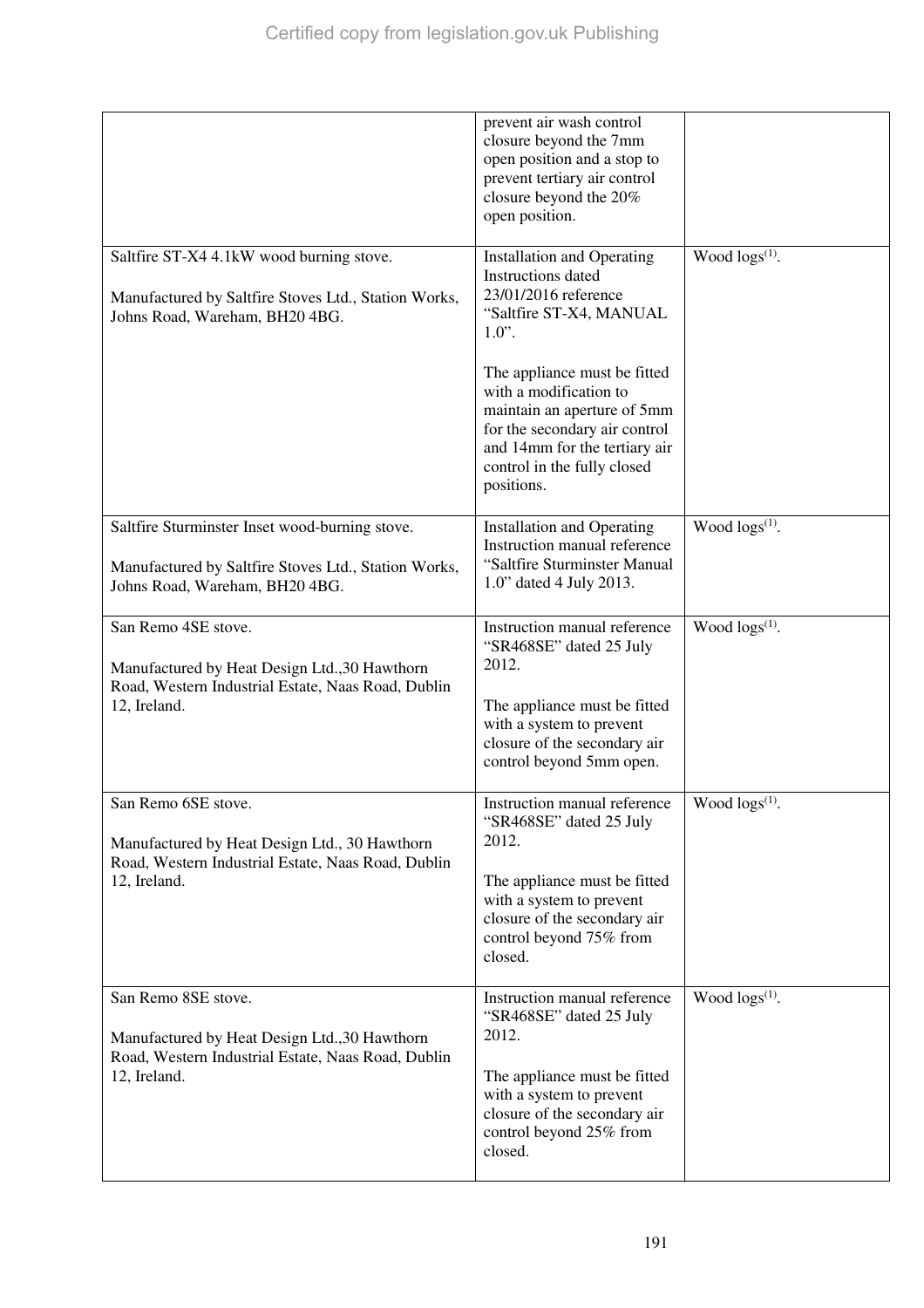| San Remo SR5i Multi-fuel inset stove.<br>Manufactured by Heat Design Ltd., 30 Hawthorn<br>Road, Western Industrial Estate, Naas Road, Dublin<br>12, Ireland.<br>SASP 1000 675 kW Biomass Boiler when fitted with<br>a multi-cyclone.<br>Manufactured by Topling d.o.o. Magistraini put BB,<br>78430 Prnjavor, the Republic of Srpska, Bosnia and<br>Herzegovina.                                      | <b>Installation and Operating</b><br>Instruction manual reference<br>"SR5i" dated 2 May 2013.<br>The appliance must be fitted<br>with a mechanical stop to<br>prevent secondary air control<br>closure beyond the 3.5mm<br>open position<br>Instruction manual assembly<br>and operation manual<br>reference "Version<br>TOP/SASP/V.1.1" dated 12<br>December 2013. | Wood $\log s^{(1)}$ .<br>Woodchips of maximum<br>25% moisture content <sup>(1)</sup> . |
|-------------------------------------------------------------------------------------------------------------------------------------------------------------------------------------------------------------------------------------------------------------------------------------------------------------------------------------------------------------------------------------------------------|---------------------------------------------------------------------------------------------------------------------------------------------------------------------------------------------------------------------------------------------------------------------------------------------------------------------------------------------------------------------|----------------------------------------------------------------------------------------|
| Scan 58-1, Scan 58-1 Wall;<br>Scan 58-2, Scan 58-2 Wall;<br>Scan 58-3, Scan 58-3 Wall;<br>Scan 58-4, Scan 58-4 Wall;<br>Scan 58-5, Scan 58-5 Wall;<br>Scan 58-6, Scan 58-6 Wall;<br>Scan 58-7, Scan 58-7 High Top;<br>Scan 58-8, Scan 58-8 High Top;<br>Scan 58-9, Scan 58-9 High Top;<br>Scan 58-10, Scan 58-10 High Top.<br>Manufactured by Scan A/S, Glasvænget 3-9, 5492<br>Vissenbjerg, Denmark. | Instruction manual reference<br>"GB 90358500-5" dated 24<br>March 2011 and<br>supplementary instructions<br>for UK Smoke Control Areas<br>reference "SCAN58SCA"<br>dated 1 March 2013.<br>The appliance must be fitted<br>with a mechanical stop to<br>prevent closure of the<br>secondary air control beyond<br>the $\frac{1}{3}$ open position.                   | Wood $\log(s^{(1)})$ .                                                                 |
| Scan 64-1 - with steel sides;<br>Scan 64-2 - with steel sides and side windows;                                                                                                                                                                                                                                                                                                                       | Assembly and Instructions<br>manual dated 24.03.2015<br>reference "GB 90064500"                                                                                                                                                                                                                                                                                     | Wood $\log(s^{(1)})$ .                                                                 |
| Scan 64-3 - with sides of natural stones/tiles;<br>Scan 64-4 - with sides of natural stone/tile and side<br>windows;<br>Scan 64-7 - with stainless steel sides;<br>Scan 64-8 - with stainless steel sides and side<br>windows;                                                                                                                                                                        | Fitted with a mechanical stop<br>to prevent secondary air<br>control closure beyond the<br>59% open position.                                                                                                                                                                                                                                                       |                                                                                        |
|                                                                                                                                                                                                                                                                                                                                                                                                       |                                                                                                                                                                                                                                                                                                                                                                     |                                                                                        |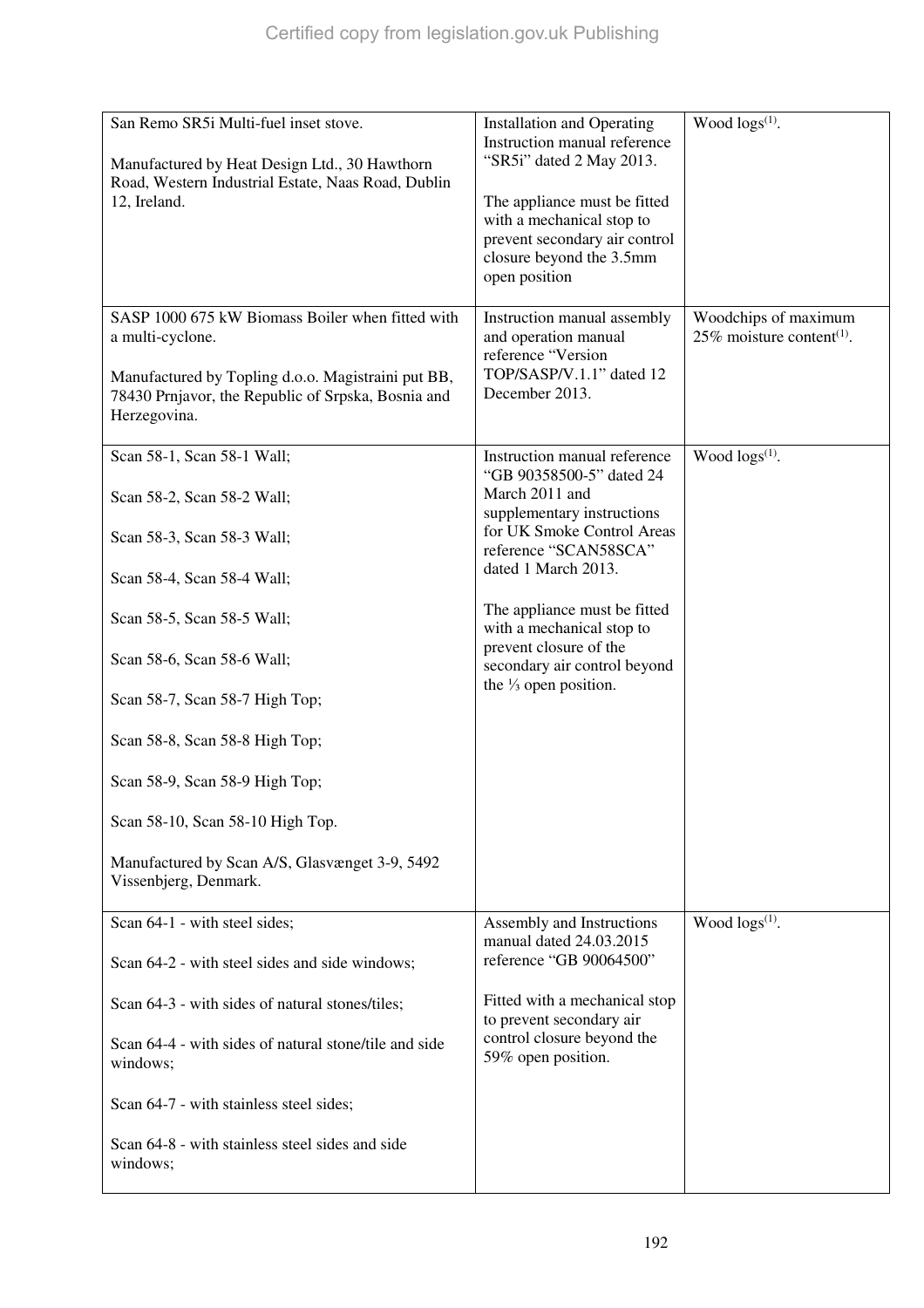| wood burning 6 kW Stoves.                                                                        |                                                                                  |                       |
|--------------------------------------------------------------------------------------------------|----------------------------------------------------------------------------------|-----------------------|
| Manufactured by Scan A/S Glasvænget 3-9 5492<br>Vissenbjerg, Denmark.                            |                                                                                  |                       |
| Scan 65-1 6kW wood-burning stove with sheet steel<br>panels and top plate;                       | Assembly and Instructions<br>manual dated 21/08/2015<br>reference "GB 90065500". | Wood $\log s^{(1)}$ . |
| Scan 65-2 6kW wood-burning stove with side<br>windows;                                           | The appliance must be fitted<br>with a mechanical stop to                        |                       |
| Scan 65-3 6kW wood-burning stove Clad with stone<br>slabs;                                       | prevent closure of the<br>secondary air control beyond<br>the 59% open position. |                       |
| Scan 65-4 - 6kW wood-burning stove clad with stone<br>slabs and side windows;                    |                                                                                  |                       |
| Scan $65-5 - 6kW$ wood-burning stove with extended<br>top and baking compartment;                |                                                                                  |                       |
| Scan 65-6 - 6kW wood-burning stove with extended<br>top and baking compartment and side windows; |                                                                                  |                       |
| Scan $65-7 - 6kW$ wood-burning stove with high stone<br>clad and extended top;                   |                                                                                  |                       |
| Scan 65-8 - 6kW wood-burning stove with high stone<br>clad and extended top and side windows;    |                                                                                  |                       |
| Scan 65-9 - 6kW wood-burning stove with high sheet<br>steel and extended top;                    |                                                                                  |                       |
| Scan 65-10 - 6kW wood-burning stove with high<br>sheet steel and extended top and side windows.  |                                                                                  |                       |
| Manufactured by Scan A/S Glasvænget 3-9 5492<br>Vissenbjerg, Denmark.                            |                                                                                  |                       |
| Scan 66-1, 66-3, 66-4 stoves.                                                                    | Assembly and instructions<br>manual reference "GB                                | Wood $\log s^{(1)}$ . |
| Manufactured by Scan A/S, Glasvænget 3-9, 5492<br>Vissenbjerg, Denmark.                          | 90066500" dated 27 October<br>2014.                                              |                       |
|                                                                                                  | The appliance must be fitted<br>with a mechanical stop to                        |                       |
|                                                                                                  | prevent secondary air control<br>closure beyond the 35mm<br>open position.       |                       |
| Scan 66-1 Wall 5kW wood-burning stove.                                                           | Assembly and Instructions<br>Manual dated 17/03/2016                             | Wood $\log s^{(1)}$ . |
| Manufactured by Scan A/S, Glasvænget 3-9, 5492<br>Vissenbjerg, Denmark.                          | reference "GB 90066500".                                                         |                       |
|                                                                                                  | The appliance must be fitted                                                     |                       |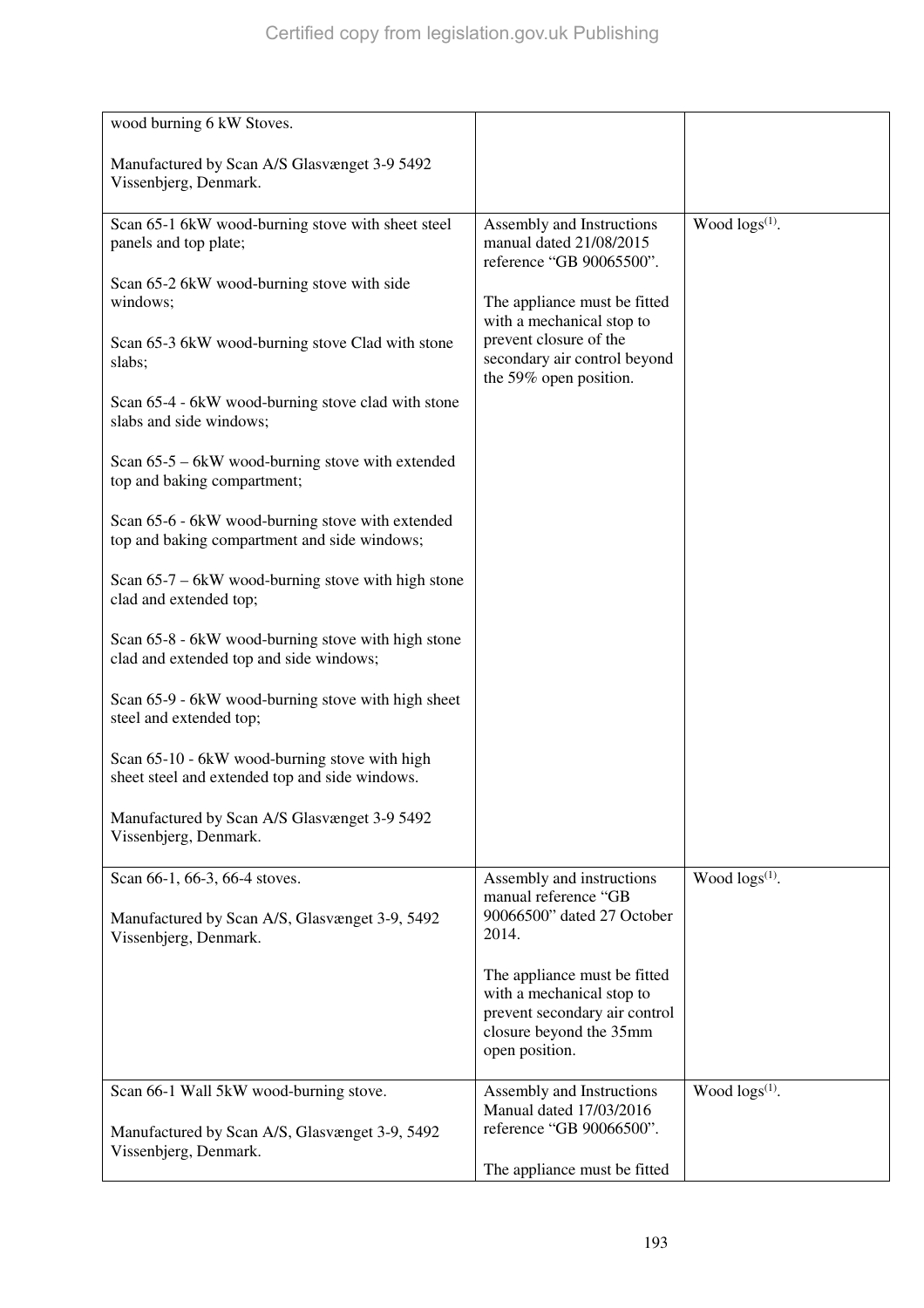|                                                                                                                       | with a mechanical stop to<br>prevent secondary air control<br>closure beyond the 100mm <sup>2</sup><br>open position.                                                                                                                     |                            |
|-----------------------------------------------------------------------------------------------------------------------|-------------------------------------------------------------------------------------------------------------------------------------------------------------------------------------------------------------------------------------------|----------------------------|
| Scan 66-2 Pedestal 5kW wood-burning stove.<br>Manufactured by Scan A/S, Glasvænget 3-9, 5492<br>Vissenbjerg, Denmark. | Assembly and Instructions<br>Manual dated 17/03/2016<br>reference "GB 90066500".<br>The appliance must be fitted<br>with a mechanical stop to<br>prevent secondary air control<br>closure beyond the 100mm <sup>2</sup><br>open position. | Wood $\log s^{(1)}$ .      |
| Scan 66-3 Prism 5kW wood-burning stove.<br>Manufactured by Scan A/S, Glasvænget 3-9, 5492<br>Vissenbjerg, Denmark.    | Assembly and Instructions<br>Manual dated 17/03/2016<br>reference "GB 90066500".<br>The appliance must be fitted<br>with a mechanical stop to<br>prevent secondary air control<br>closure beyond the 100mm <sup>2</sup><br>open position. | Wood $\log s^{(1)}$ .      |
| Scan 66-4 Plinth 5kW wood-burning stove.<br>Manufactured by Scan A/S, Glasvænget 3-9, 5492<br>Vissenbjerg, Denmark.   | Assembly and Instructions<br>Manual dated 17/03/2016<br>reference "GB 90066500".<br>The appliance must be fitted<br>with a mechanical stop to<br>prevent secondary air control<br>closure beyond the 100mm <sup>2</sup><br>open position. | Wood $\log s^{(1)}$ .      |
| Scan 66-5 S-Curve 5kW wood-burning stove.<br>Manufactured by Scan A/S, Glasvænget 3-9, 5492<br>Vissenbjerg, Denmark.  | Assembly and Instructions<br>Manual dated 17/03/2016<br>reference "GB 90066500".<br>The appliance must be fitted<br>with a mechanical stop to<br>prevent secondary air control<br>closure beyond the 100mm <sup>2</sup><br>open position. | Wood logs <sup>(1)</sup> . |
| Scan 68-1 Wall 5kW wood-burning stove.<br>Manufactured by Scan A/S Glasvænget 3-9, 5492<br>Vissenbjerg, Denmark.      | Assembly and Instructions<br>manual dated 10/05/2016<br>reference "GB 90068500".<br>The appliance must be fitted<br>with a mechanical stop to<br>prevent secondary air control<br>closure beyond the 40%<br>open position.                | Wood $\log s^{(1)}$ .      |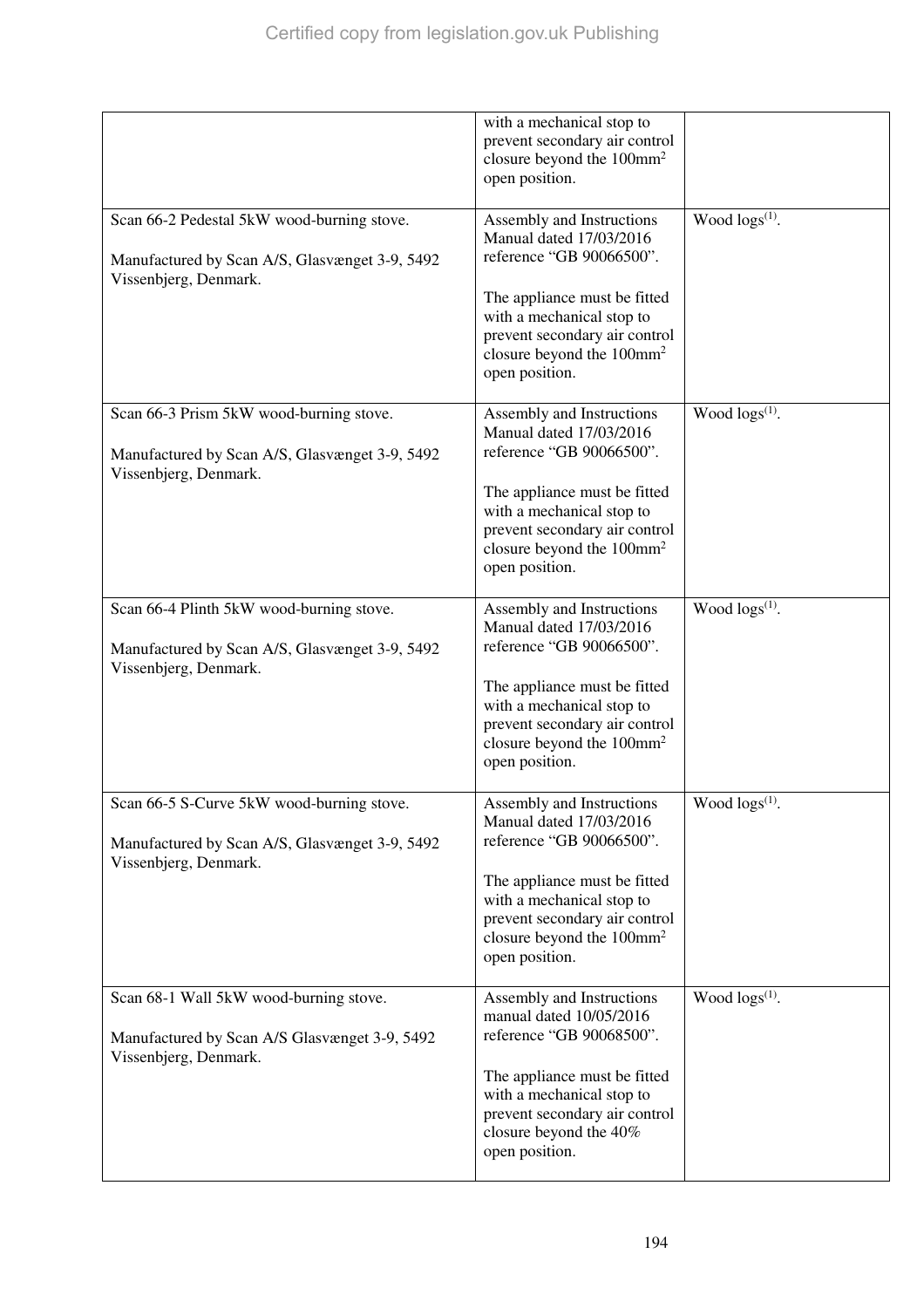| Scan 68-2 Wall 5kW wood-burning stove.<br>Manufactured by Scan A/S Glasvænget 3-9, 5492<br>Vissenbjerg, Denmark.                       | Assembly and Instructions<br>manual dated 10/05/2016<br>reference "GB 90068500".<br>The appliance must be fitted<br>with a mechanical stop to<br>prevent secondary air control<br>closure beyond the 40%<br>open position. | Wood logs <sup>(1)</sup> . |
|----------------------------------------------------------------------------------------------------------------------------------------|----------------------------------------------------------------------------------------------------------------------------------------------------------------------------------------------------------------------------|----------------------------|
| Scan 68-3 Pedestal 5kW wood-burning stove.<br>Manufactured by Scan A/S Glasvænget 3-9, 5492<br>Vissenbjerg, Denmark.                   | Assembly and Instructions<br>manual dated 10/05/2016<br>reference "GB 90068500".<br>The appliance must be fitted<br>with a mechanical stop to<br>prevent secondary air control<br>closure beyond the 40%<br>open position. | Wood $\log s^{(1)}$ .      |
| Scan 68-4 Pedestal 5kW wood-burning stove.<br>Manufactured by Scan A/S Glasvænget 3-9, 5492<br>Vissenbjerg, Denmark.                   | Assembly and Instructions<br>manual dated 10/05/2016<br>reference "GB 90068500".<br>The appliance must be fitted<br>with a mechanical stop to<br>prevent secondary air control<br>closure beyond the 40%<br>open position. | Wood $\log(s^{(1)})$ .     |
| Scan 68-5 Portal 5kW wood-burning stove.<br>Manufactured by Scan A/S Glasvænget 3-9, 5492<br>Vissenbjerg, Denmark.                     | Assembly and Instructions<br>manual dated 10/05/2016<br>reference "GB 90068500".<br>The appliance must be fitted<br>with a mechanical stop to<br>prevent secondary air control<br>closure beyond the 40%<br>open position. | Wood $\log(s^{(1)})$ .     |
| Scan 68-6 Portal 5kW wood-burning stove.<br>Manufactured by Scan A/S Glasvænget 3-9, 5492<br>Vissenbjerg, Denmark.                     | Assembly and Instructions<br>manual dated 10/05/2016<br>reference "GB 90068500".<br>The appliance must be fitted<br>with a mechanical stop to<br>prevent secondary air control<br>closure beyond the 40%<br>open position. | Wood $\log s^{(1)}$ .      |
| Scan 68-7 Wall with side windows 5kW wood-<br>burning stove.<br>Manufactured by Scan A/S Glasvænget 3-9, 5492<br>Vissenbjerg, Denmark. | Assembly and Instructions<br>manual dated 10/05/2016<br>reference "GB 90068500".<br>The appliance must be fitted                                                                                                           | Wood $\log s^{(1)}$ .      |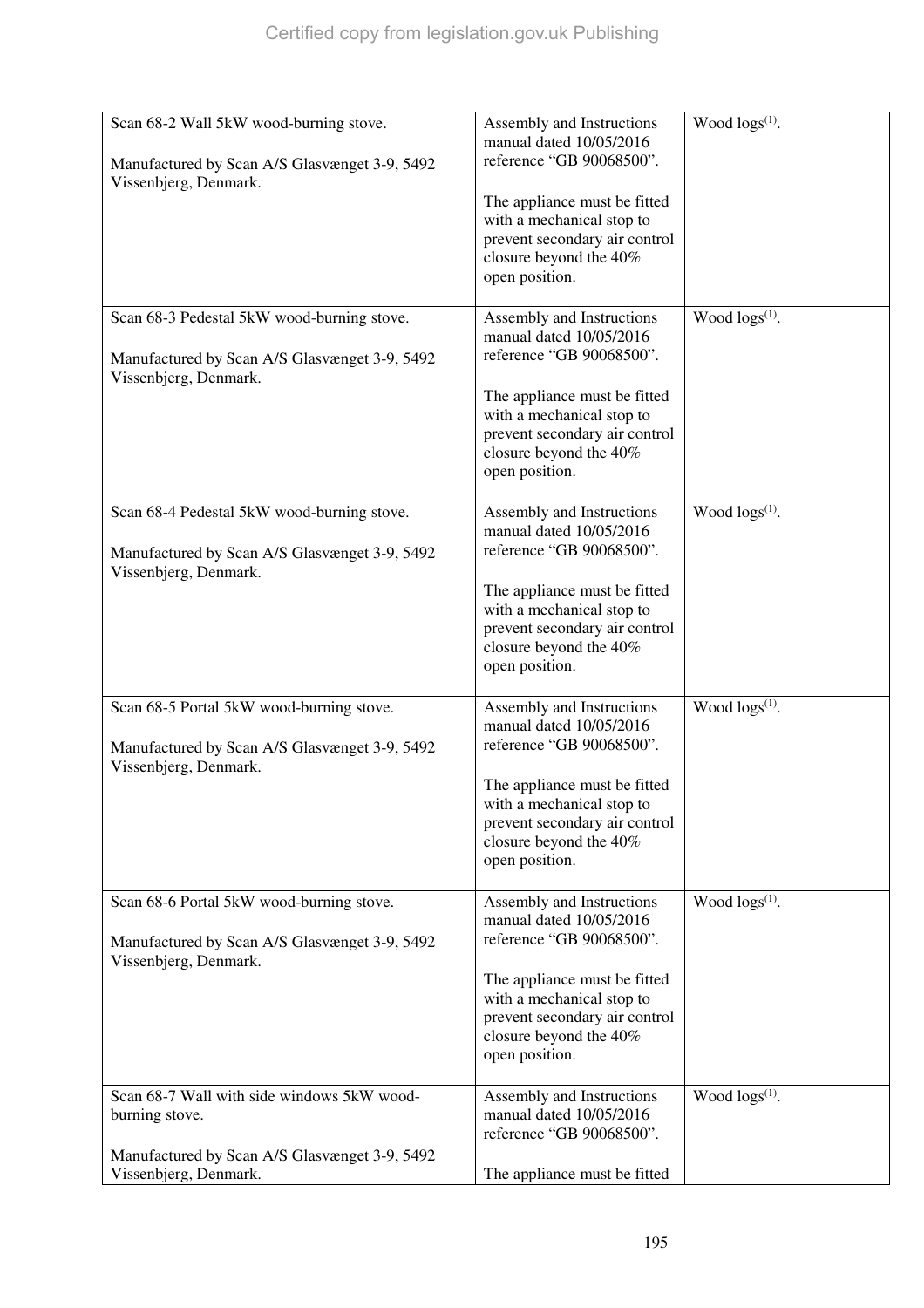|                                                                        | with a mechanical stop to<br>prevent secondary air control<br>closure beyond the 40%<br>open position.                                 |                        |
|------------------------------------------------------------------------|----------------------------------------------------------------------------------------------------------------------------------------|------------------------|
| Scan 68-8 Wall with side windows 5kW wood-<br>burning stove.           | Assembly and Instructions<br>manual dated 10/05/2016<br>reference "GB 90068500".                                                       | Wood $\log s^{(1)}$ .  |
| Manufactured by Scan A/S Glasvænget 3-9, 5492<br>Vissenbjerg, Denmark. | The appliance must be fitted<br>with a mechanical stop to<br>prevent secondary air control<br>closure beyond the 40%<br>open position. |                        |
| Scan 68-9 Pedestal with side windows 5kW wood-<br>burning stove.       | Assembly and Instructions<br>manual dated 10/05/2016<br>reference "GB 90068500".                                                       | Wood $\log s^{(1)}$ .  |
| Manufactured by Scan A/S Glasvænget 3-9, 5492<br>Vissenbjerg, Denmark. | The appliance must be fitted<br>with a mechanical stop to<br>prevent secondary air control<br>closure beyond the 40%<br>open position. |                        |
| Scan 68-10 Pedestal with side windows 5kW wood-<br>burning stove.      | Assembly and Instructions<br>manual dated 10/05/2016<br>reference "GB 90068500".                                                       | Wood $\log s^{(1)}$ .  |
| Manufactured by Scan A/S Glasvænget 3-9, 5492<br>Vissenbjerg, Denmark. | The appliance must be fitted<br>with a mechanical stop to<br>prevent secondary air control<br>closure beyond the 40%<br>open position. |                        |
| Scan 68-11 Portal with side windows 5kW wood-<br>burning stove.        | Assembly and Instructions<br>manual dated 10/05/2016<br>reference "GB 90068500".                                                       | Wood $\log s^{(1)}$ .  |
| Manufactured by Scan A/S Glasvænget 3-9, 5492<br>Vissenbjerg, Denmark. | The appliance must be fitted<br>with a mechanical stop to<br>prevent secondary air control<br>closure beyond the 40%<br>open position. |                        |
| Scan 68-12 Portal with side windows 5kW wood-<br>burning stove.        | Assembly and Instructions<br>manual dated 10/05/2016<br>reference "GB 90068500".                                                       | Wood $\log(s^{(1)})$ . |
| Manufactured by Scan A/S Glasvænget 3-9, 5492<br>Vissenbjerg, Denmark. | The appliance must be fitted<br>with a mechanical stop to<br>prevent secondary air control<br>closure beyond the 40%<br>open position. |                        |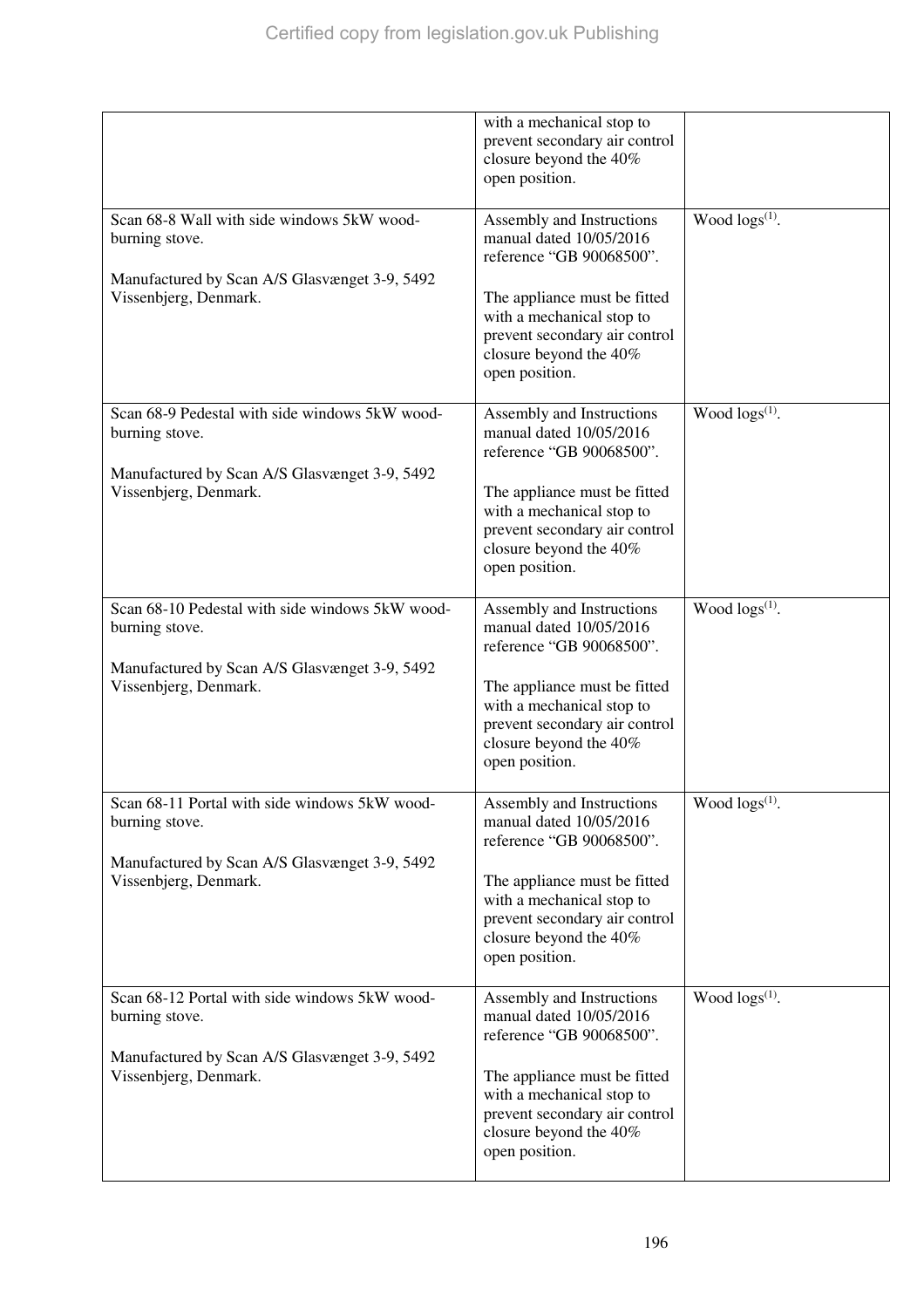| Scan 68-13 Simple portal with high top and heat<br>storage stones 5kW wood-burning stove.<br>Manufactured by Scan A/S Glasvænget 3-9, 5492<br>Vissenbjerg, Denmark.                                                                             | Assembly and Instructions<br>manual dated 10/05/2016<br>reference "GB 90068500".<br>The appliance must be fitted<br>with a mechanical stop to<br>prevent secondary air control<br>closure beyond the 40%<br>open position. | Wood $\log s^{(1)}$ .               |
|-------------------------------------------------------------------------------------------------------------------------------------------------------------------------------------------------------------------------------------------------|----------------------------------------------------------------------------------------------------------------------------------------------------------------------------------------------------------------------------|-------------------------------------|
| Scan 68-14 Simple portal with high top and heat<br>storage stones 5kW wood-burning stove.<br>Manufactured by Scan A/S Glasvænget 3-9, 5492<br>Vissenbjerg, Denmark.                                                                             | Assembly and Instructions<br>manual dated 10/05/2016<br>reference "GB 90068500".<br>The appliance must be fitted<br>with a mechanical stop to<br>prevent secondary air control<br>closure beyond the 40%<br>open position. | Wood logs(1).                       |
| Scan 68-15 Simple portal natural stones with high top<br>and heat storage stones 5kW wood-burning stove.<br>Manufactured by Scan A/S Glasvænget 3-9, 5492<br>Vissenbjerg, Denmark.                                                              | Assembly and Instructions<br>manual dated 10/05/2016<br>reference "GB 90068500".<br>The appliance must be fitted<br>with a mechanical stop to<br>prevent secondary air control<br>closure beyond the 40%<br>open position. | Wood $\log(s^{(1)})$ .              |
| Scan 68-16 Simple portal natural stones with high top<br>and heat storage stones 5kW wood-burning stove.<br>Manufactured by Scan A/S Glasvænget 3-9, 5492<br>Vissenbjerg, Denmark.                                                              | Assembly and Instructions<br>manual dated 10/05/2016<br>reference "GB 90068500".<br>The appliance must be fitted<br>with a mechanical stop to<br>prevent secondary air control<br>closure beyond the 40%<br>open position. | Wood $\log(s^{(1)})$ .              |
| Scan 83-1 stove, Scan 83-2 stove, Scan 83-3 Maxi<br>stove, Scan 83-4 Maxi stove, Scan 83-5 stove, Scan<br>83-6 stove, Scan 83-7 Maxi stove, Scan 83-8 Maxi<br>stove.<br>Manufactured by Scan A/S, Glasvænget 3-9, 5492<br>Vissenbjerg, Denmark. | Instruction manual reference<br>"UK 90583500" dated 15<br>January 2014.                                                                                                                                                    | Wood $\log(s^{(1)})$ .              |
| Scan Anderson 4-5.<br>Manufactured by Krog Iversen 7 Co., A/S DK-5492<br>Vissenbjerg, Denmark.                                                                                                                                                  | Manufacturer's instructions<br>entitled "Scan Andersen 4-5"<br>reference "09/05-GB" dated<br>15 November 2007.<br>The appliance must be fitted<br>with a permanent stop on the                                             | Untreated dry wood <sup>(1)</sup> . |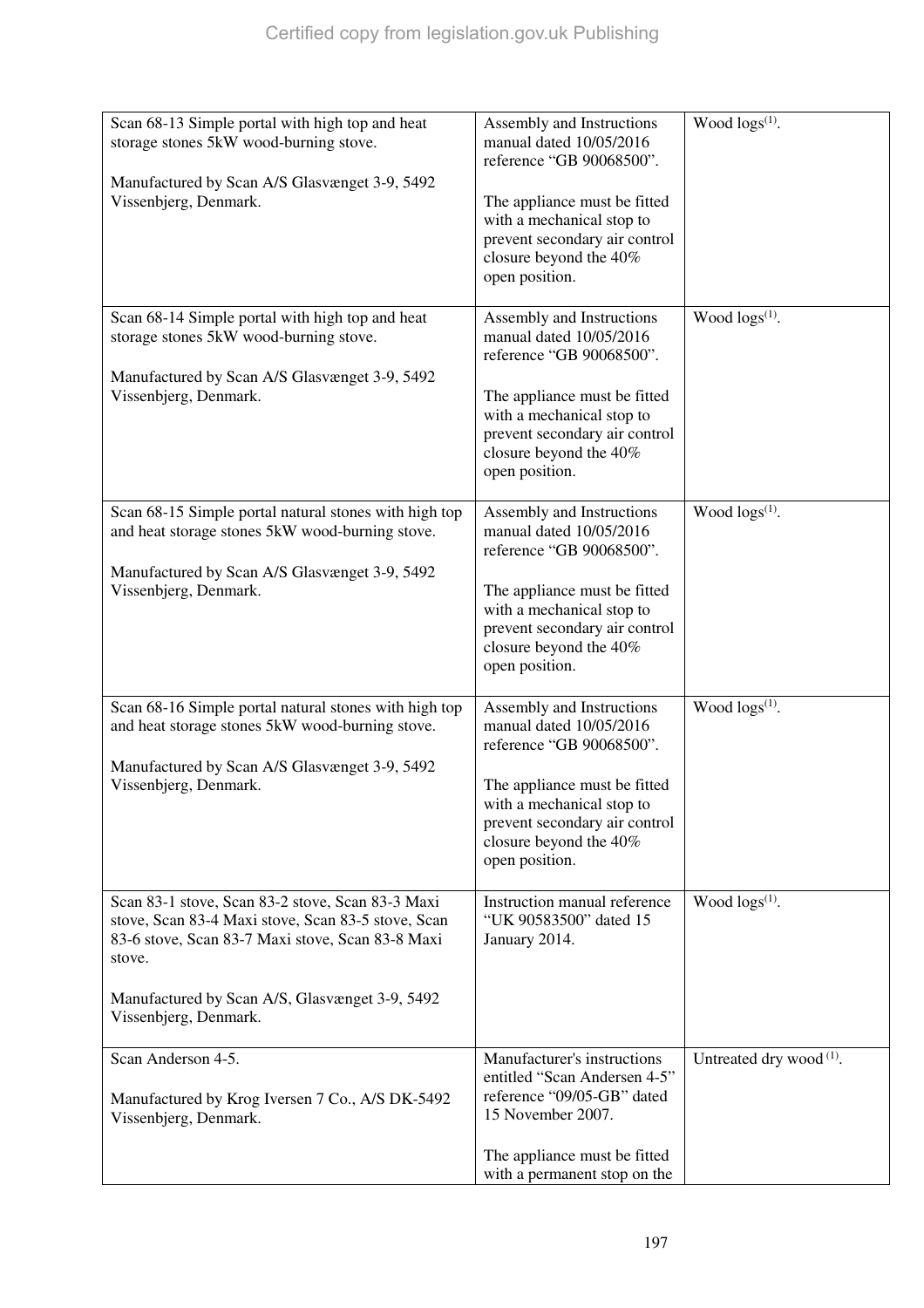|                                                                                                                             | secondary air inlet to prevent<br>closure beyond 20mm.                                                                                                                                                                                                                                                                                                                                                                                                                                                                                                     |                        |
|-----------------------------------------------------------------------------------------------------------------------------|------------------------------------------------------------------------------------------------------------------------------------------------------------------------------------------------------------------------------------------------------------------------------------------------------------------------------------------------------------------------------------------------------------------------------------------------------------------------------------------------------------------------------------------------------------|------------------------|
| Scan Andersen 8-2 wood-burning 7 kW stove.<br>Manufactured by Jøtul A.S, P.O. Box 1411, N-1602<br>Fredrikstad, Norway.      | Installation and operating<br>instructions manual<br>reference "10026402 -P01"<br>dated October 2012 and<br>addendum to installation and<br>operating instructions<br>manual reference<br>"SMOKEA8-2" dated 5 June<br>2014.                                                                                                                                                                                                                                                                                                                                | Wood $\log(s^{(1)})$ . |
|                                                                                                                             | The appliance must be fitted<br>with Smoke control kit<br>SMOKEA8-2 to prevent<br>closure of the air control<br>beyond 25% open.                                                                                                                                                                                                                                                                                                                                                                                                                           |                        |
| Scan DSA 7-5 wood-burning Inset roomheater.<br>Manufactured by Scan A/S, Glasvænget 3-9, 5492<br>Vissenbjerg, Denmark.      | Instruction manual<br>"Instructions for installation<br>and use: SCAN DSA 6 &<br>DSA 7-5" reference "Edition<br>$17.09.2010 - GB$ ",<br>supplement "DSA 7-5 - UK<br>smoke control areas"<br>reference "DSA 7-5<br>SMOKE" dated 1 January<br>2012 and instructions for<br>installation (including<br>directions for use and<br>stoking) reference "Edition<br>$05.10.2010 - GB"$ dated 5<br>October 2010.<br>The appliance must be fitted<br>with a mechanical stop to<br>prevent closure of the air<br>wash control lever beyond<br>the 50% open position. | Wood $\log(s^{(1)})$ . |
| Scan ILD 7 and ILD 8 wood-burning stoves.<br>Manufactured by Color Emajl d.o.o. Alaginci 87/a,<br>HR-34000 Pozega, Croatia. | Instruction manual reference<br>"Manual version. No. 13-1<br>GB 01.07.13" dated 1 July<br>2013.<br>The appliance must be fitted<br>with a permanent stop to fix<br>the secondary air control<br>7.5% open in the fully closed<br>position.                                                                                                                                                                                                                                                                                                                 | Wood $\log(s^{(1)})$ . |
| Scandian 5MF Traditional, Scandian 5MF Modern,<br>Scandian 8MF Traditional and Scandian 8MF Modern<br>multifuel stoves.     | Installation and operating<br>instructions manual<br>reference "Scandian<br>MF&WD Version 1" dated                                                                                                                                                                                                                                                                                                                                                                                                                                                         | Wood $\log(s^{(1)})$ . |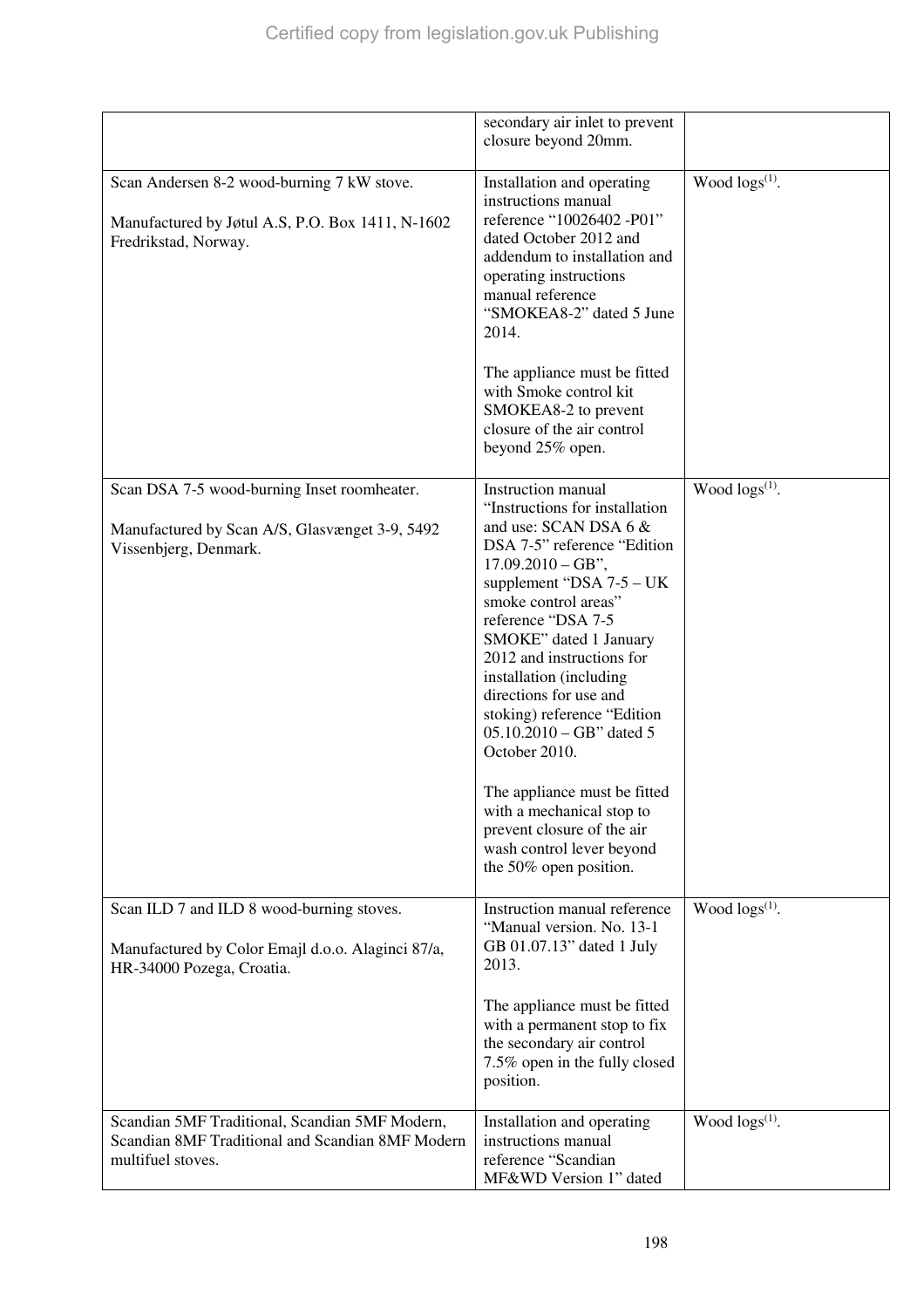| Manufactured by Capital Fireplaces Ltd., 12-17<br>Henlow Trading Estate, Henlow Camp, Hitchin,<br>SG16 6DS.                                                                             | June 2013.<br>The appliance must be fitted<br>with the manufacturer's<br>smoke control kit.                                                                                                       |                                                                               |
|-----------------------------------------------------------------------------------------------------------------------------------------------------------------------------------------|---------------------------------------------------------------------------------------------------------------------------------------------------------------------------------------------------|-------------------------------------------------------------------------------|
| Scandian 5WD Traditional and Scandian 5WD<br>Modern wood-burning stoves.<br>Manufactured by Capital Fireplaces Ltd., 12-17<br>Henlow Trading Estate, Henlow Camp, Hitchin,<br>SG16 6DS. | Installation and operating<br>instructions manual<br>reference "Scandian<br>MF&WD Version 1" dated<br>June 2013.                                                                                  | Wood $\log(s^{(1)})$ .                                                        |
| Scandian 8WD Traditional and Scandian 8WD<br>Modern wood-burning stoves.<br>Manufactured by Capital Fireplaces Ltd., 12-17<br>Henlow Trading Estate, Henlow Camp, Hitchin,<br>SG16 6DS. | Installation and operating<br>instructions manual<br>reference "Scandian<br>MF&WD Version 1" dated<br>June 2013.<br>The appliance must be fitted<br>with the manufacturer's<br>smoke control kit. | Wood $\log(s^{(1)})$ .                                                        |
| Schmid UTSK 180, 240, 300, 360, 450, 550, 700,<br>900, 1200, 1600kW.<br>Manufactured by Schmid AG Woodfiring Systems,<br>PO Box 42, CH-8380 Eschikon, Switzerland.                      | Manufacturer's instruction<br>manual reference "UTSK-<br>ABC.22-AME-S-PPU" dated<br>25/09/2008 (where ABC is<br>model number i.e. 180, 240,<br>300, 360, 450, 550, 700, 900,<br>1200, 1600).      | Wood pellets or wood chips<br>following CEN/TS<br>$14961:2005^{(1)}$ .        |
| Schmid UTSL 30, 40, 50, 65, 80, 110, 150kW.<br>Manufactured by Schmid AG Woodfiring Systems,<br>PO Box 42, CH-8380 Eschikon, Switzerland.                                               | Manufacturer's instruction<br>manual reference "Operating<br>Manual Wooden Chips and<br>Pellets Plant. Lignumat<br>UTSL" dated 23 December<br>2004.                                               | Wood pellets or wood chips<br>following CEN/TS<br>14961:2005 <sup>(1)</sup> . |
| Schmid UTSP 180, 240, 300kW.<br>Manufactured by Schmid AG Woodfiring Systems,<br>PO Box 42, CH-8380 Eschikon, Switzerland.                                                              | Manufacturer's instruction<br>manual reference "UTSK -<br>ABC22-AME-S-PPU"<br>(where ABC is model<br>number i.e. 180, 240, 300)<br>dated 25 September 2008.                                       | Wood pellets following<br>CEN/TS 14961:2005 <sup>(1)</sup> .                  |
| Schmid UTSR 150, 180, 240, 300, 360, 450, 550,<br>700, 900kW.<br>Manufactured by Schmid AG Woodfiring Systems,<br>PO Box 42, CH-8380 Eschikon, Switzerland.                             | Manufacturer's instruction<br>manual reference "UTSR -<br>ABC22-AME-S-<br>PPV"(where ABC is model<br>number i.e. 150, 180, 240,<br>300, 360, 450, 550, 700,<br>900) dated 25 September<br>2008.   | Wood pellets or wood chips<br>following CEN/TS<br>14961:2005 <sup>(1)</sup> . |
| Schmid UTSR 1200.                                                                                                                                                                       | Instruction manual reference                                                                                                                                                                      | Wood chips and wood                                                           |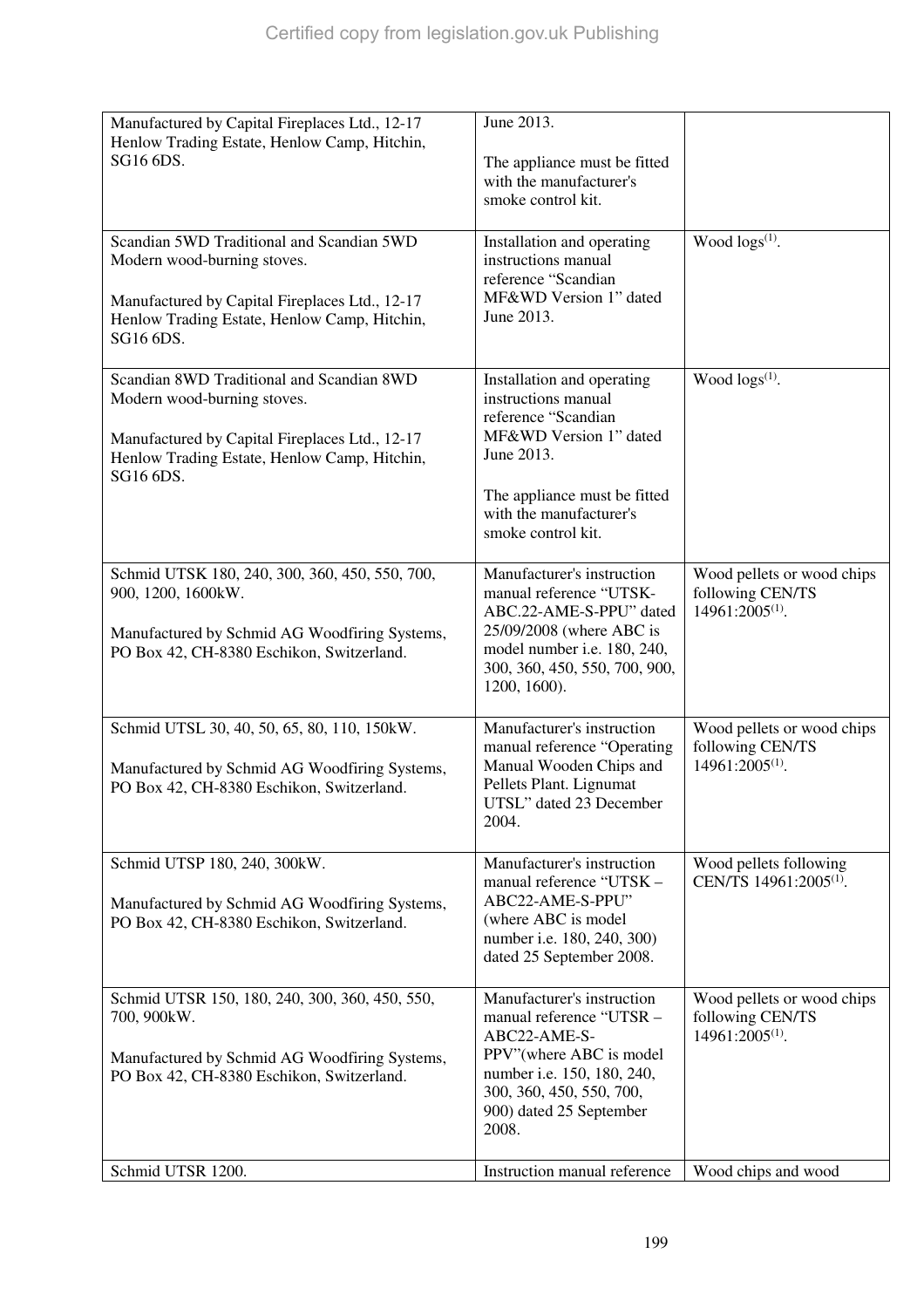| Manufactured by Schmid AG Energy Solutions, PO<br>Box 42, CH-8380 Eschikon, Switzerland.                                                                                      | "60110797.doc" dated 24<br>April 2012.                                                                                                                                                                                                                                                          | $pellets^{(1)}$ .                               |
|-------------------------------------------------------------------------------------------------------------------------------------------------------------------------------|-------------------------------------------------------------------------------------------------------------------------------------------------------------------------------------------------------------------------------------------------------------------------------------------------|-------------------------------------------------|
| Schmid UTSW 900.32.<br>Manufactured by Schmid AG Woodfiring Systems,<br>PO Box 42, CH-8380 Eschikon, Switzerland.                                                             | Instruction manual reference<br>"Instruction manual. Wood<br>chip furnace with boiler type<br>Schmid Pyrotroinc Modular<br>issue 1" dated 7 January<br>2013 and instruction manual<br>reference "PersonalTouch<br>Version 2010 EVO10<br>V531\PT_2010_C3." dated<br>2010.                        | Wood chips and wood<br>pellets <sup>(1)</sup> . |
| Seguin Jade wood-burning stove.<br>Manufactured by Groupe Seguin, Cheminees Seguin<br>Duteriez, Zone Industrielle de Lhérat, 63310 France.                                    | Instruction manual reference<br>"Wood Stoves Manual<br>Installation – Use $1/1/2013$<br>Characteristics of the Stove"<br>dated 1 January 2013.<br>The appliance must be fitted<br>with a permanent stop to<br>prevent closure of the<br>secondary air control beyond<br>the 40% open position.  | Wood $\log(s^{(1)})$ .                          |
| Seguin Saphir wood-burning stove.<br>Manufactured by Groupe Seguin, Cheminees Seguin<br>Duteriez, Zone Industrielle de Lhérat, 63310 France.                                  | Instruction manual reference<br>"Wood Stoves Manual<br>Installation – Use $1/1/2013$<br>Characteristics of the Stove"<br>dated 1 January 2013.<br>The appliance must be fitted<br>with a permanent stop to<br>prevent closure of the<br>secondary air control beyond<br>the 15mm open position. | Wood $\log s^{(1)}$ .                           |
| Senza UK w/o sideglass and Senza UK w/ sideglass<br>5kW wood burning stoves.<br>Manufactured by Jydepejsen A/S, Ahornsvinget 3-7,<br>Nr. Felding, DK-7500 Holstebro, Denmark. | Instruction manual reference<br>"User's manual Revision 1,<br>27.11.2014" dated 27<br>November 2014.<br>The appliance must be fitted<br>with a modification to fix the<br>secondary air control to<br>$1300$ mm <sup>2</sup> in its minimum<br>position.                                        | Wood $\log(s^{(1)})$ .                          |
| Serenity 40 FS, Serenity 40 LS and Serenity 40 FW<br>stoves.<br>Manufactured by Pevex Enterprises Ltd., Unit 16,                                                              | Instruction manual reference<br>"Pevex1014/AH/ver1" dated<br>January 2013.                                                                                                                                                                                                                      | Wood $\log(s^{(1)})$ .                          |
| Seven Acres Business Park, Newbourne Road,                                                                                                                                    | The appliance must be fitted                                                                                                                                                                                                                                                                    |                                                 |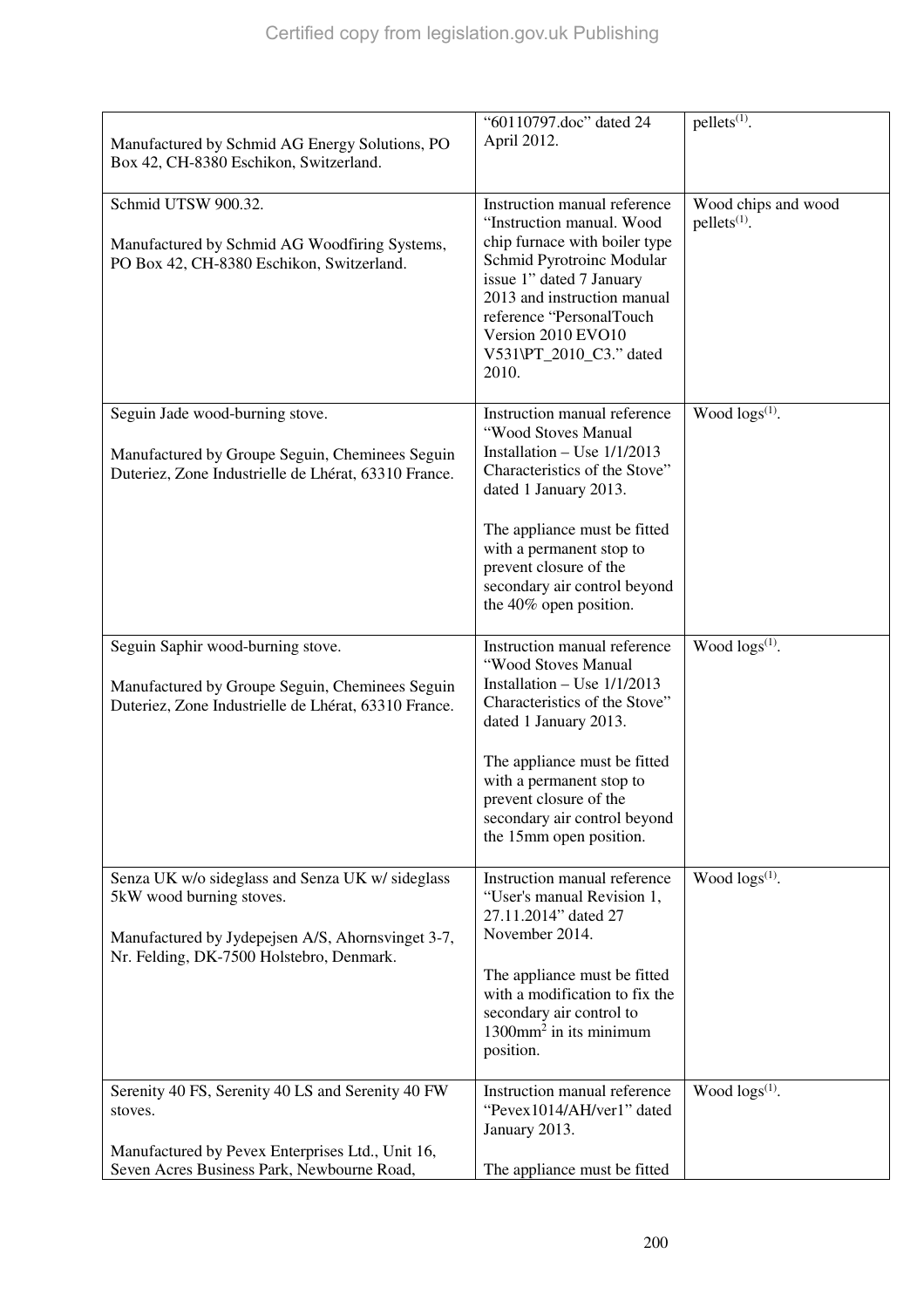| Waldringfield, Nr Woodbridge, IP12 4PS.                                                                                                                                                                                                    | with permanent stops that<br>ensure the secondary and<br>tertiary air controls do not<br>close beyond 1.1cm open<br>and 2cm open positions<br>respectively.                                                                                                                                                                                                                                  |                            |
|--------------------------------------------------------------------------------------------------------------------------------------------------------------------------------------------------------------------------------------------|----------------------------------------------------------------------------------------------------------------------------------------------------------------------------------------------------------------------------------------------------------------------------------------------------------------------------------------------------------------------------------------------|----------------------------|
| Serenity 45, 5.5kW multifuel inset roomheater.<br>Manufactured by Pevex Enterprises Ltd., Unit MP7,<br>Kirrawah Business Park, Newbourne Road, Nr<br>Woodbridge, IP12 4PR.                                                                 | <b>Installation and Operating</b><br>Instructions for Serenity 45<br>inset dated June 2015<br>reference<br>"Pevex1030/AH/ver1".<br>The appliance must be fitted<br>with a permanent stop that<br>ensures the air control cannot<br>close beyond 19mm open<br>(position 2).                                                                                                                   | Wood logs <sup>(1)</sup> . |
| Serenity 50FS, Serenity 50LS, Serenity 50FW,<br>Serenity 50 Ped and Serenity 50 Inset stoves.<br>Manufactured by Pevex Enterprises Ltd., Unit 16,<br>Seven Acres Business Park, Newbourne Road,<br>Waldringfield, Nr Woodbridge, IP12 4PS. | Instruction manual reference<br>"Pevex1014/AH/ver1" dated<br>January 2013.<br>The secondary air slider<br>must have a built in stop to<br>prevent the slider from being<br>shut off completely and<br>remains open by 40% of its<br>full travel.<br>The tertiary air control must<br>not have a slider and it must<br>be factory designed with a<br>2cm open slot that remains<br>100% open. | Wood $\log(s^{(1)})$ .     |
| Serrano 5, York Midi; Monterrey 6 Stoves.<br>Manufactured by Broseley Ltd., Knights Way,<br>Battlefield Enterprise Park, Shrewsbury, Shropshire,<br><b>SY13AB.</b>                                                                         | Instruction manual reference<br>"09TJD" dated January<br>2010.<br>The appliance must be fitted<br>with a system that prevents<br>the closure of the secondary<br>air flaps to less than 8mm<br>open position.                                                                                                                                                                                | Wood $\log s^{(1)}$ .      |
| Serrano 5 Multi Fuel and Monterrey 6 Multi Fuel<br>Stoves.<br>Manufactured by Broseley Fires Ltd., Knights Way,<br>Battlefield Enterprise Park, Shrewsbury, Shropshire,<br>SY13AB.                                                         | Instruction manual reference<br>"TJ09C" dated 21 December<br>2009.<br>The appliance must be fitted<br>with a system that prevents<br>the closure of the secondary<br>air flaps to less than 8mm<br>open position.                                                                                                                                                                            | Wood $\log s^{(1)}$ .      |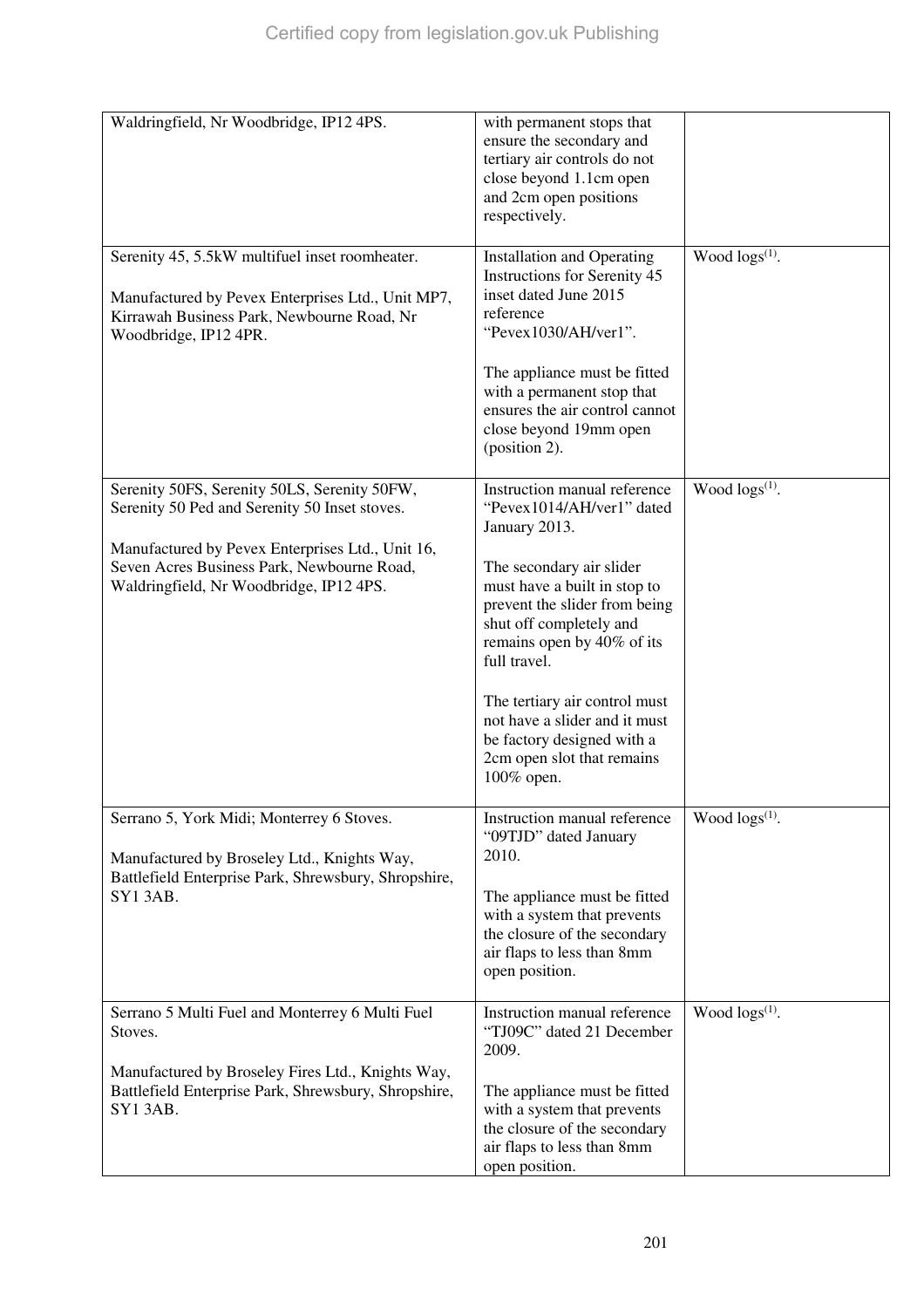| Serrano 7 Multi Fuel stove.<br>Manufactured by Broseley Fires Ltd., Knights Way,<br>Battlefield Enterprise Park, Shrewsbury, Shropshire,<br><b>SY13AB.</b>                                                                            | Instruction manual reference<br>"TJ09C" dated 21 December<br>2009.<br>The appliance must be fitted<br>with a system that prevents<br>the closure of the secondary<br>air flaps to less than 10mm<br>open position.                                                                       | Wood $\log(s^{(1)})$ .              |
|---------------------------------------------------------------------------------------------------------------------------------------------------------------------------------------------------------------------------------------|------------------------------------------------------------------------------------------------------------------------------------------------------------------------------------------------------------------------------------------------------------------------------------------|-------------------------------------|
| Sherborne SE NS-3C, Chesham SE NS-3B and<br>Burford SE NS-3A 4.9kW multi-fuel stoves.<br>Manufactured by Newman Fireplaces Ltd. Units 6 &<br>7 Rawreth Barns, Dollymans Farm, Doublegate Lane,<br>Rawreth, Wickford, Essex, SS11 8UD. | Installation and user<br>instruction manual dated 4<br>June 2014, reference "NS-<br>3A - NS-3B - NS-3C".<br>The appliance must be fitted<br>with mechanical stops to<br>prevent closure of the<br>secondary air control beyond<br>the 30% open position.                                 | Wood logs <sup>(1)</sup> .          |
| Short Penguin and Penguin 8 multifuel stoves.<br>Manufactured by Chilli Penguin Stoves Limited,<br>Castell Bach, Mynydd Nefyn, Pwllheli, LL53 6TL.                                                                                    | Instruction manual reference<br>"Penguin Manual Version 1<br>Issue 1" dated 17 December<br>2013.<br>The appliance must be fitted<br>with a modification to fix the<br>secondary air control to 1cm<br>open in the fully closed<br>position.                                              | Wood $\log s^{(1)}$ .               |
| SHT TDA Thermodual 15 and 25 log and pellet<br>burning boilers.<br>Manufactured by Lohberger Heiztechnik GmbH,<br>Rechtes Salzachufer 40, A-5020 Salzburg, Austria.                                                                   | Installation servicing<br>instructions reference<br>"In1233 Edition 1a" dated<br>January 2014, operating<br>instructions reference<br>"M21/HB M27/GB" dated<br>28 January 2014 and<br>supplementary installation<br>instructions reference<br>"IN1241 Edition 1a" dated<br>January 2014. | Wood logs or wood<br>$pellets(1)$ . |
| SHT TDA Thermodual 30 and 40 log and pellet<br>burning boilers.<br>Manufactured by Lohberger Heiztechnik GmbH,<br>Rechtes Salzachufer 40, A-5020 Salzburg, Austria.                                                                   | Installation servicing<br>instructions reference<br>"In2015 Edition 1" dated<br>January 2014, operating<br>instructions reference<br>"M21/HB M27/GB dated 28<br>January 2014 and<br>supplementary installation<br>instructions reference<br>"IN1241 Edition 1a" dated<br>January 2014.   | Wood logs or wood<br>$pellets(1)$ . |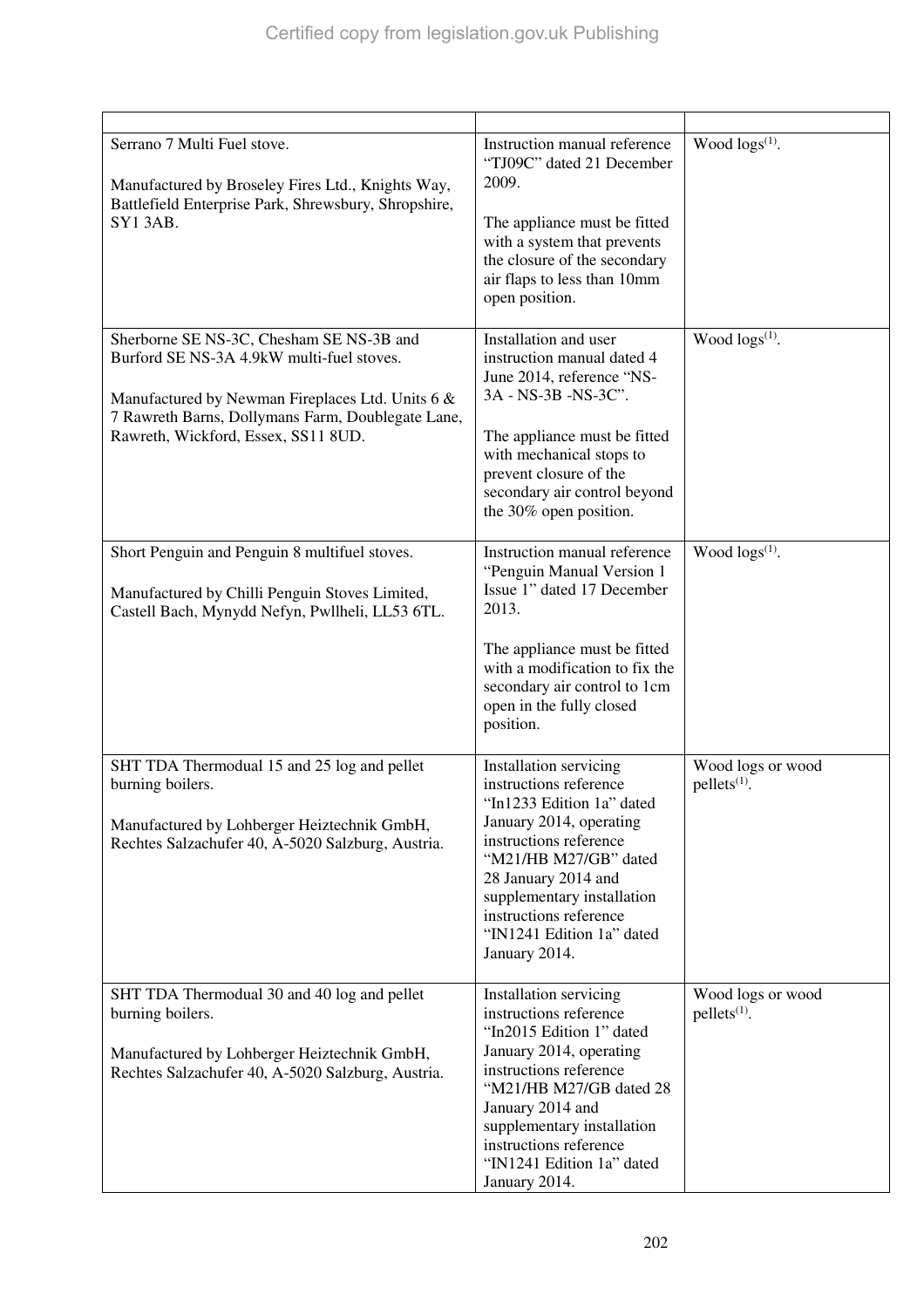| Sigma UK 7kW inset roomheater.<br>Manufactured by Jydepejsen A/S, Ahornsvinget 3-7,<br>Nr. Felding, DK-7500 Holstebro, Denmark.                                                                                                                                                                           | User's manual dated March<br>2015 reference "Sigma &<br>Sigma Titan. User's manual.<br>Revision 1, 25.03.2015".<br>The appliance must be fitted<br>with a mechanical stop to<br>prevent closure of the air<br>control valve beyond the<br>28% open position.                                                                                                                                                   | Wood $\log(s^{(1)})$ . |
|-----------------------------------------------------------------------------------------------------------------------------------------------------------------------------------------------------------------------------------------------------------------------------------------------------------|----------------------------------------------------------------------------------------------------------------------------------------------------------------------------------------------------------------------------------------------------------------------------------------------------------------------------------------------------------------------------------------------------------------|------------------------|
| Sila 6kW wood-burning stove.<br>Manufactured by Hase Kaminofenbau GmbH,<br>Niederkircher Strasse 14, D-54294 Trier, Germany.                                                                                                                                                                              | Operating Instructions dated<br>01/12/2016 reference<br>"R3_12/2016", and<br>Operating instructions for<br>Defra Modification Kit and<br><b>Installation of DEFRA</b><br>Limiter dated 01/12/2016<br>reference "Lima / Sila / Sila<br>Plus_R4_12/2016 and<br>$R2_12/16$ ".<br>The manufacturer's air<br>control modification<br>("Smoke Control Area<br>limiter") part number AEE<br>5483 must be installed.   | Wood $\log(s^{(1)})$ . |
| Sila Plus 6kW wood-burning stove.<br>Manufactured by Hase Kaminofenbau GmbH,<br>Niederkircher Strasse 14, D-54294 Trier, Germany.                                                                                                                                                                         | Operating Instructions dated<br>01/12/2016 reference<br>"R3_12/2016", and<br>Operating instructions for<br>Defra Modification Kit and<br><b>Installation of DEFRA</b><br>Limiter dated $01/12/2016$<br>reference "Lima / Sila / Sila<br>Plus_R4_12/2016 and<br>$R2_12/16$ ".<br>The manufacturer's air<br>control modification<br>("Smoke Control Area<br>limiter") part number AEE<br>5483 must be installed. | Wood $\log s^{(1)}$ .  |
| Silverdale 5SE, Amalia 5, Oppdal 5 and Hestia 5<br>multifuel stoves.<br>Manufactured by Broseley Fires, Knights Way,<br>Battlefield Enterprise Park, Shrewsbury, SY1 3AB.<br>NB: these are the same as the wood burning<br>versions, with an alternative grate to allow use of<br>other authorised fuels. | Instruction manual reference<br>"GB14A-issue 5" dated<br>December 2014.<br>The appliance must be fitted<br>with a permanent stop to fix<br>the secondary air slide at a<br>minimum of 23mm open.                                                                                                                                                                                                               | Wood $\log(s^{(1)})$ . |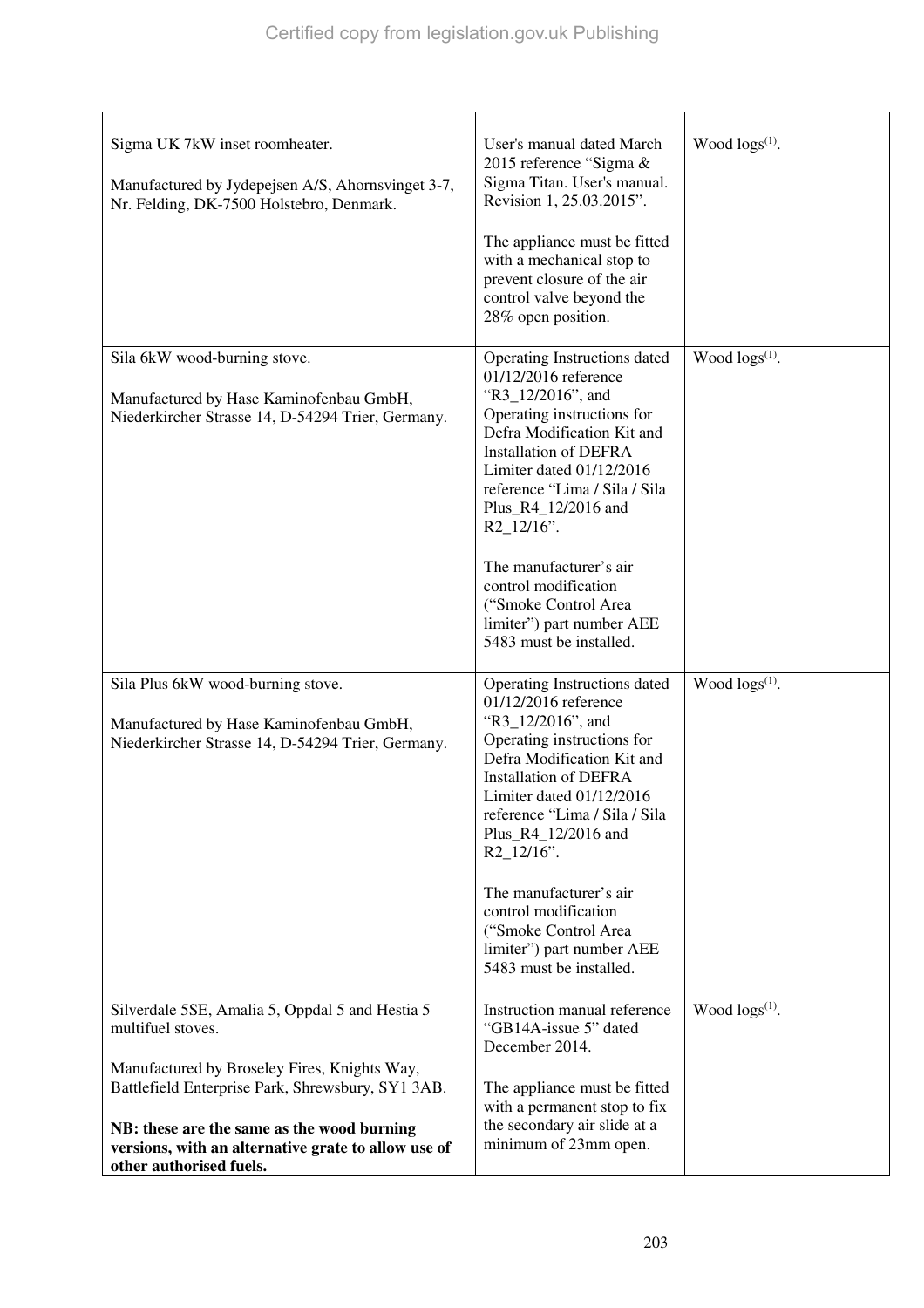| Silverdale 7SE, Amalia 7, Oppdal 7 and Hestia 7<br>multifuel stoves.<br>Manufactured by Broseley Fires, Knights Way,<br>Battlefield Enterprise Park, Shrewsbury, SY1 3AB.<br>NB: these are the same as the wood burning<br>versions, with an alternative grate to allow use of<br>other authorised fuels. | Instruction manual reference<br>"GB14A-issue 5" dated<br>December 2014.<br>The appliance must be fitted<br>with a permanent stop to fix<br>the secondary air slide at a<br>minimum of 50mm open.                  | Wood $\log(s^{(1)})$ . |
|-----------------------------------------------------------------------------------------------------------------------------------------------------------------------------------------------------------------------------------------------------------------------------------------------------------|-------------------------------------------------------------------------------------------------------------------------------------------------------------------------------------------------------------------|------------------------|
| Sirius 490 Sigma MF, Sirius 490 Scene MF, Sirius<br>790 Sigma MF and Sirius 790 Scene MF multifuel<br>stoves.<br>Manufactured by Capital Fireplaces Ltd., 12-17<br>Henlow Trading Estate, Henlow Camp, Hitchin,<br>SG16 6DS.                                                                              | <b>Installation and Operating</b><br><b>Instructions</b> manual<br>reference "Sirius MF&WD<br>Version 1" dated May 2013.<br>The appliance must be fitted<br>with the manufacturer's<br>smoke control kit.         | Wood $\log s^{(1)}$ .  |
| Sirius 490 Sigma WD and Sirius 490 Scene WD<br>wood-burning stoves.<br>Manufactured by Capital Fireplaces Ltd., 12-17<br>Henlow Trading Estate, Henlow Camp, Hitchin,<br>SG16 6DS.                                                                                                                        | Installation and operating<br>Instructions manual<br>reference "Sirius MF&WD<br>Version 1" dated May 2013.                                                                                                        | Wood $\log s^{(1)}$ .  |
| Sirius 790 Sigma WD and Sirius 790 Scene WD<br>wood-burning stoves.<br>Manufactured by Capital Fireplaces Ltd., 12-17<br>Henlow Trading Estate, Henlow Camp, Hitchin,<br>SG16 6DS.                                                                                                                        | Installation and operating<br>instructions manual<br>reference "Sirius MF&WD<br>Version 1" dated May 2013.<br>The appliance must be fitted<br>with the manufacturer's<br>smoke control kit.                       | Wood $\log s^{(1)}$ .  |
| Sirius Imperial, Principal, Qadrical and Essence<br>4.9kW multifuel stoves.<br>Manufactured by Capital Fireplaces Ltd., Units 12-17,<br>Henlow Trading Estate, Henlow Camp, SG16 6DS.                                                                                                                     | Installation & Operating<br>Instructions dated 26 June<br>2015 reference<br>"15JUN08/EQIP/V1.3".<br>Fitted with a mechanical stop<br>to prevent secondary air<br>control closure beyond the<br>50% open position. | Wood $\log s^{(1)}$ .  |
| Sirius Traditional Stove.<br>Manufactured by Tianjin Focus Arts & Crafts Co,<br>Industrial Area Gao Zhuangzi Village, Xin Zhuang<br>Town, Jin Nan District, Tianjin, P.R. China 300350.                                                                                                                   | Instruction and operating<br>instruction manual reference<br>"v173 of 09/11/2010" dated<br>9 November 2010.                                                                                                       | Wood $\log(s^{(1)})$ . |
| Slide 4.7kW pellet stove.                                                                                                                                                                                                                                                                                 | UK Installation, use and<br>maintenance manual dated<br>01/07/2016 reference                                                                                                                                      | Wood pellets $(1)$ .   |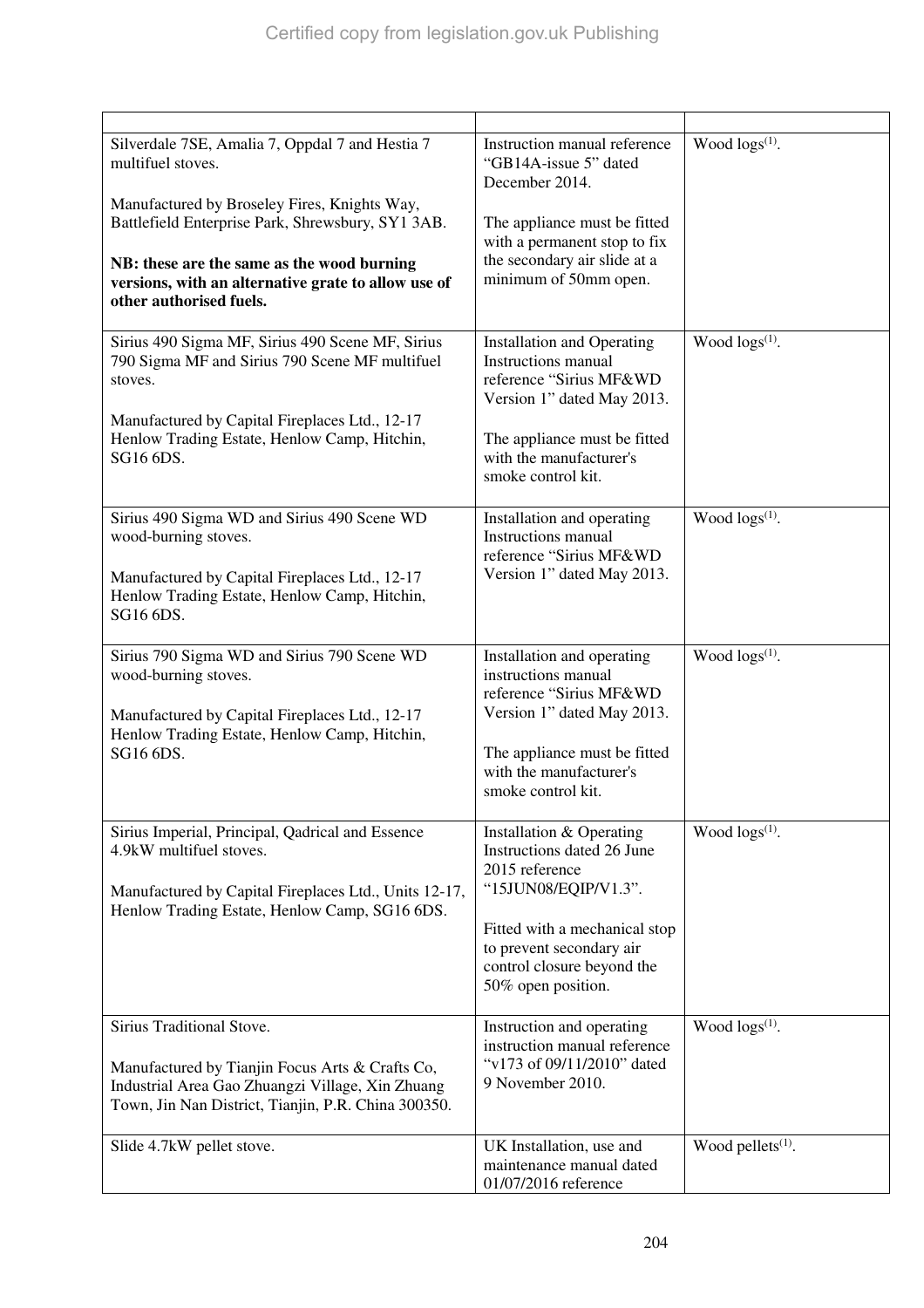| Manufactured by Edilkamin, Via Mascagni 7, Lainate,<br>20020, Italy.                                                                                                                                                                                  | "941296-GB 07.16/C".                                                                                                                                                                                                                                                                                                   |                                                                                       |
|-------------------------------------------------------------------------------------------------------------------------------------------------------------------------------------------------------------------------------------------------------|------------------------------------------------------------------------------------------------------------------------------------------------------------------------------------------------------------------------------------------------------------------------------------------------------------------------|---------------------------------------------------------------------------------------|
| Smart 150, Smart 199, Smart 250, Smart 300, Smart<br>350, Smart 400, Smart 450 and Smart 500 boilers all<br>fitted with cyclones.<br>Manufactured by Smart Heating Technology s.r.o, U<br>Statku 653/24, 717 00 Ostrava-Bartovice, Czech<br>Republic. | Operation manual reference<br>"BO4CD35 Issue No: 02"<br>dated January 2014.                                                                                                                                                                                                                                            | 6mm wood pellets or 30mm<br>wood chips at maximum<br>$30\%$ moisture <sup>(1)</sup> . |
| Somerford SE 3.9kW Multifuel Stove.<br>Manufactured by Newman Fireplaces Limited, Unit 6<br>and 7 Rawreth Barns, Dollymans Farm, Doublegate<br>Lane, Rawreth Wickford, Essex, SS11 8UD.                                                               | Somerford SE Installation<br>and User Instructions dated<br>26/02/2016 reference "NS-<br>11 Edition 1.1".<br>The appliance must be fitted<br>with a mechanical stop to<br>prevent closure of the<br>secondary air control beyond<br>the 35% open position and<br>the tertiary air fixed in the<br>fully open position. | Wood $\log(s^{(1)})$ .                                                                |
| Spartherm Arte U-50h $-$ P3, U-90h $-$ P3 and U-70h $-$<br>P3 insert stoves.<br>Manufactured by Spartherm Feuerungstechnik GmbH,<br>Maschweg 38, D-49324 Melle, Germany.                                                                              | Instruction manual reference<br>"Version 06/2014" dated<br>June 2014.                                                                                                                                                                                                                                                  | Wood $\log(s^{(1)})$ .                                                                |
| Spartherm Linear cassette model S 600 P3 inset stove.<br>Manufactured by Spartherm Feuerungstechnik GmbH,<br>Maschweg 38, D-49324 Melle, Germany.                                                                                                     | Installation and operating<br>instructions reference<br>"Spatherm_AA_BA_Kamin<br>kass ette_Linear_GB_Stand<br>01-2014" dated January<br>2014.<br>The appliance must be fitted<br>with a mechanical stop to<br>prevent secondary air control<br>closure beyond the 25%<br>open position.                                | Dry wood $\log s^{(1)}$ .                                                             |
| Spartherm Linear Cassette XS500-P3 insert stove.<br>Manufactured by Spartherm Feuerungstechnik GmbH,<br>Maschweg 38, D-49324 Melle, Germany.                                                                                                          | Instruction manual reference<br>"Version 06/2014" dated<br>June 2014.                                                                                                                                                                                                                                                  | Wood $\log(s^{(1)})$ .                                                                |
| Spartherm Mini 2LRh-4S P3, Mini 2L-4S P3 and<br>Mini 2R-4S P3 wood-burning inset roomheaters.<br>Manufactured by Spartherm Feuerungstechnik GmbH,<br>Maschweg 38, D-49324 Melle, Germany.                                                             | Instruction manual reference<br>"Instruction Manual<br><b>Fireplace Inserts Version</b><br>06/2014" dated June 2014.<br>The appliance must be fitted<br>with a system to prevent                                                                                                                                       | Wood $\log(s^{(1)})$ .                                                                |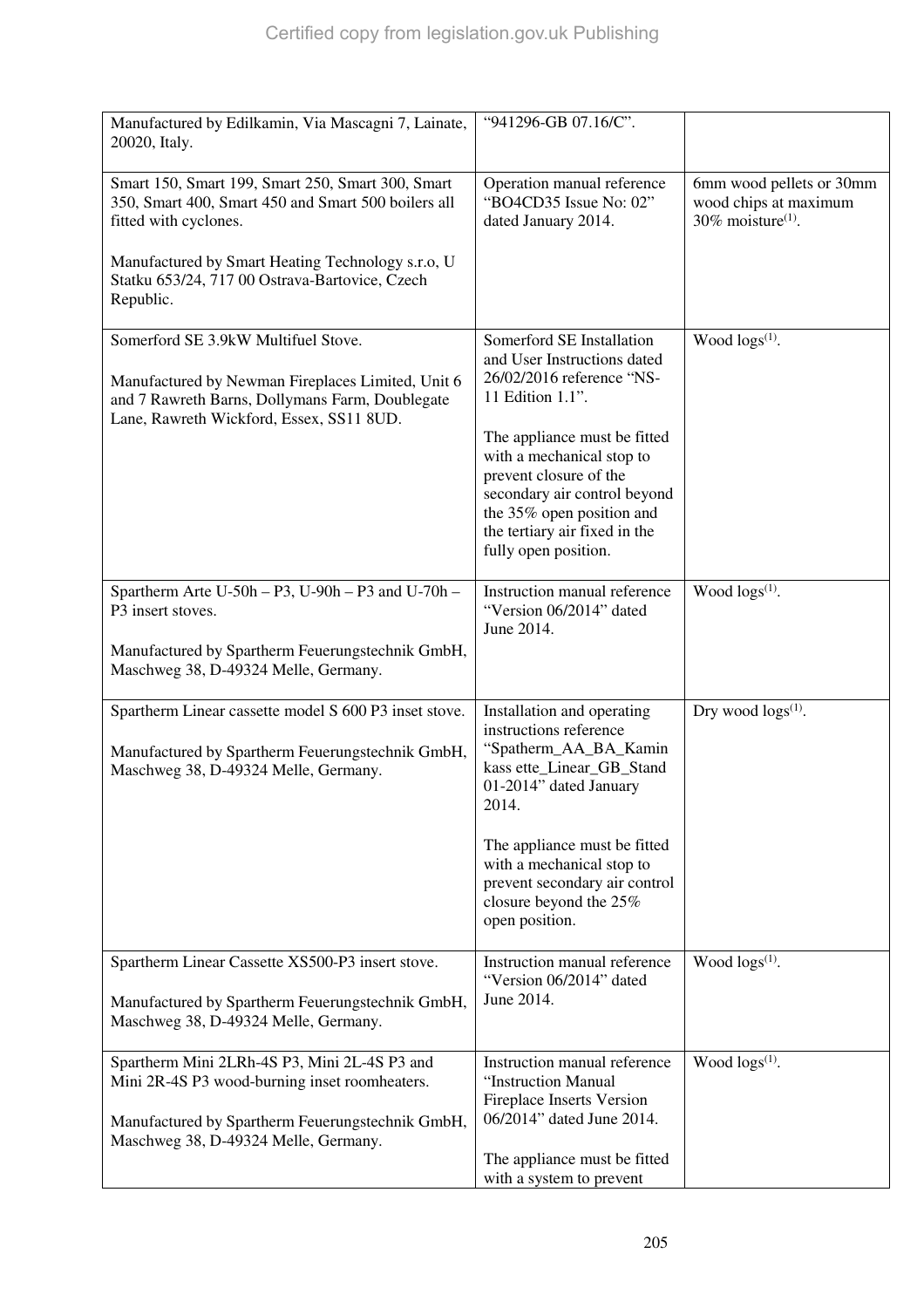|                                                                                                                                                                                                                                                                                                                                                                                                                                                    | closure of the air controls<br>beyond the 3mm open<br>position.                                                                                                                                                                                                                                 |                               |
|----------------------------------------------------------------------------------------------------------------------------------------------------------------------------------------------------------------------------------------------------------------------------------------------------------------------------------------------------------------------------------------------------------------------------------------------------|-------------------------------------------------------------------------------------------------------------------------------------------------------------------------------------------------------------------------------------------------------------------------------------------------|-------------------------------|
| Spartherm Passo S-P3, Spartherm Passo M-P3 and<br>Spartherm Passo L-P3 10kW wood-burning stoves.<br>Manufactured by Spartherm Feuerungstechnik GmbH,<br>Maschweg 38, D-49324 Melle, Germany.                                                                                                                                                                                                                                                       | <b>Installation and Operating</b><br>instructions for Stoves<br>Selection manual dated July<br>2015 reference "Version<br>07/2015".<br>A permanent stop must be in<br>place on the secondary air<br>inlet to prevent closure<br>beyond the 3mm open<br>position.                                | Wood $\log(s^{(1)})$ .        |
| Spartherm Stovo S, M and L Wood burning stoves.<br>Manufactured by Spartherm Feuerungstechnik GmbH,<br>Maschweg 38, D-49324 Melle, Germany.                                                                                                                                                                                                                                                                                                        | Installation and operating<br>instructions reference<br>"Version 07/2013" dated<br>July 2013.<br>The appliance must be fitted<br>with a mechanical stop to<br>prevent secondary air control<br>closure beyond the 13%<br>open position.                                                         | Wood $\log(s^{(1)})$ .        |
| Spatherm Varia ASh2L - P3, Varia ASh2R - p3,<br>Varia ASh2LX - P3, Varia Ash2R X - P3 wood<br>burning inset roomheaters.<br>Manufactured by Spatherm Feuerungstechnik GmbH,<br>Maschweg 38, D-49324 Melle, Germany.                                                                                                                                                                                                                                | Instruction manual reference<br>'Instruction Manual<br><b>Fireplace Inserts Version</b><br>06/2014' dated June 2014.<br>A system to prevent closure<br>of the air controls beyond the<br>7mm open position must be<br>implemented.                                                              | Wood $\log s^{(1)}$ .         |
| Stockton 3 flat top (product code 7118), Stockton 4<br>flat top (product code 7101 and 7102), Stockton 5 flat<br>top (product code 7127), Stockton 5 midline (product<br>code 7130), Stockton 6 flat top (product codes 7100<br>and 7162), Stockton 6 Highline (product code 7117),<br>and Stockton 7 flat top (product codes 7120 and<br>7163).<br>Manufactured by Stovax Ltd., Falcon Road, Sowton<br>Industrial Estate, Exeter, Devon, EX2 7LF. | Instruction manual reference<br>"PM227 ENG Issue 2" dated<br>July 2008 and instruction<br>manual reference "PM271<br>Issue 2" dated January 2009.<br>The appliance must be fitted<br>with a permanent stop on the<br>secondary air inlet to prevent<br>closure beyond the 50%<br>open position. | Untreated dry wood $^{(1)}$ . |
| Stockton 5 flat top (model number 7119), Stockton 5<br>Canopy (model number 7160), and Stockton 5<br>Midline (model number 7133).<br>Manufactured by Stovax Ltd., Falcon Road, Sowton<br>Industrial Estate, Exeter, Devon, EX2 7LF.                                                                                                                                                                                                                | Manufacturer's instructions<br>reference "PM176 – issue<br>$4$ ".<br>The appliance must be fitted<br>with a permanent stop on the                                                                                                                                                               | Untreated dry wood $^{(1)}$ . |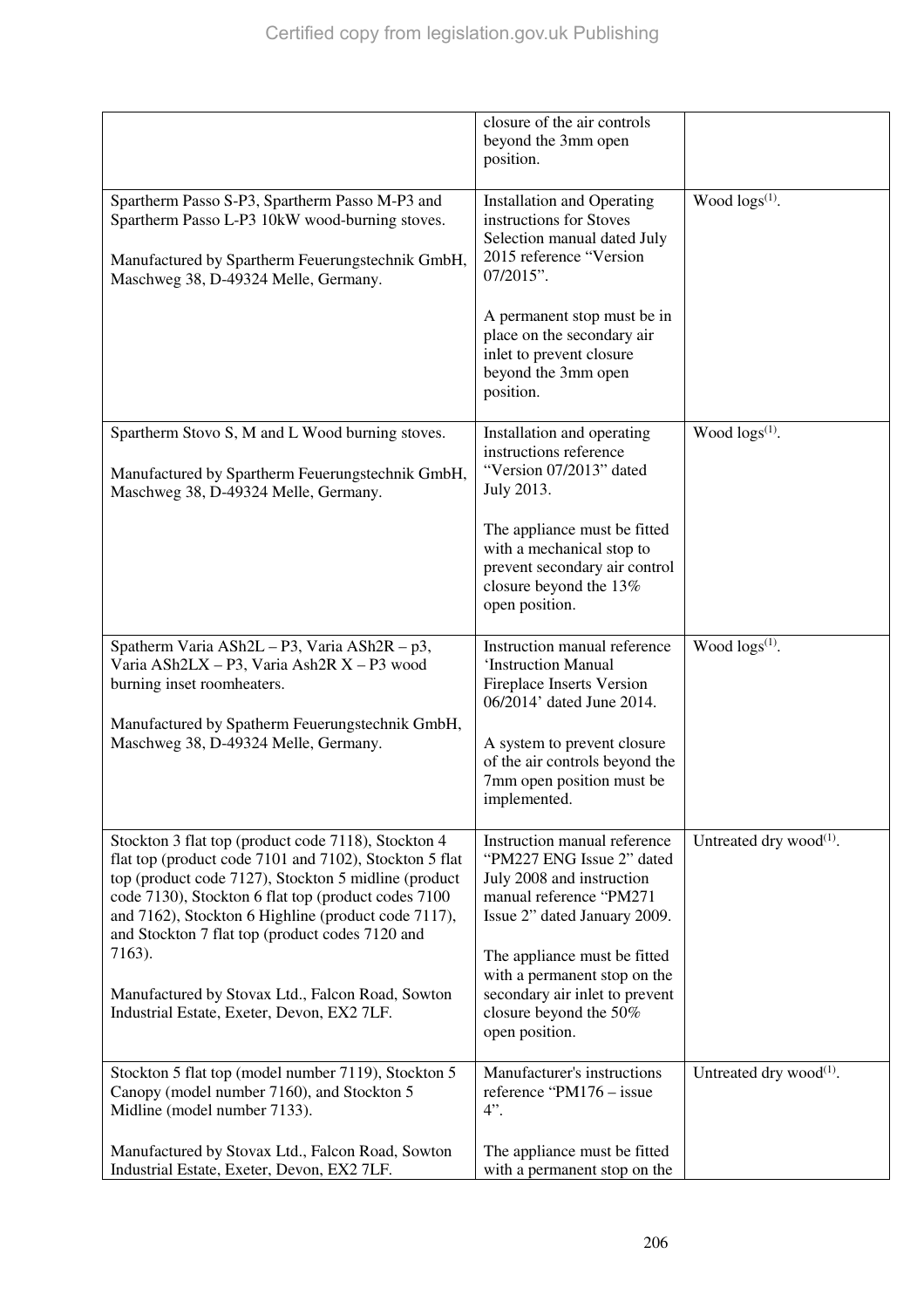|                                                                                                                                                                                                                       | secondary air inlet to prevent<br>closure beyond the 50%<br>open position.                                                                                      |                               |
|-----------------------------------------------------------------------------------------------------------------------------------------------------------------------------------------------------------------------|-----------------------------------------------------------------------------------------------------------------------------------------------------------------|-------------------------------|
| Stockton 7 Inset Convector (product codes 7125F and<br>7125C).<br>Manufactured by Stovax Ltd., Falcon Road, Sowton<br>Industrial Estate, Exeter, Devon, EX2 7LF.                                                      | Manufacturer's instruction<br>manual reference "PM230<br>Issue 1" dated May 2008 and<br>instruction manual reference<br>"PM281 Issue 1" dated<br>January 2009.  | Untreated dry wood $^{(1)}$ . |
|                                                                                                                                                                                                                       | The appliance must be fitted<br>with a permanent stop on the<br>secondary air inlet to prevent<br>closure beyond the 50%<br>open position.                      |                               |
| Stockton Milner (4.6kW) inset stove – smoke control<br>version.<br>Manufactured by Stovax Ltd., Falcon Road, Sowton<br>Industrial Estate, Exeter, Devon, EX2 7LF.                                                     | Instruction manual reference<br>"PM416 Issue 1" dated June<br>2010 and smoke control kit<br>instruction manual reference<br>"PM501 Issue 1" dated June<br>2010. | Wood $\log s^{(1)}$ .         |
|                                                                                                                                                                                                                       | The appliance must be fitted<br>with a permanent stop to<br>prevent closure of the<br>secondary air control below<br>the 50% open position.                     |                               |
| The Stone Bake Oven Company Gusto 120 wood-<br>burning pizza ovens.<br>Manufactured by Gozney Ltd., Units 18 & 19, Radar<br>Way, Christchurch Business Park, The Runway,<br>Christchurch, BH23 4JE.                   | Gusto 120 Oven Assembly<br>and Operation Manual dated<br>May 2015 reference<br>"Gusto_Oven_Manual/Versi<br>on 1.1".                                             | Wood $\log s^{(1)}$ .         |
| The Stone Bake Oven Company Mezzo 76 Go and<br>Mezzo 76 Kit wood-burning pizza ovens.<br>Manufactured by Gozney Ltd., Units 18 & 19, Radar<br>Way, Christchurch Business Park, The Runway,<br>Christchurch, BH23 4JE. | Oven Assembly and<br><b>Operation Manual dated</b><br>May 2015 reference<br>"Mezzo_Oven_Manual/Vers<br>ion 1.1".                                                | Wood $\log(s^{(1)})$ .        |
| The Stone Bake Oven Company Vento 100 wood-<br>burning pizza ovens.<br>Manufactured by Gozney Ltd., Units 18 & 19, Radar<br>Way, Christchurch Business Park, The Runway,<br>Christchurch, BH23 4JE.                   | Vento 100 Oven Assembly<br>and Operation Manual dated<br>May 2015 reference<br>"Vento_Oven_Manual/Versi<br>on 1.1".                                             | Wood $\log s^{(1)}$ .         |
| Stoven Mayfair SE & Stoven Kensington SE 5kW<br>Wood Burning Stoves.<br>Manufactured by Ciang Stoves Ltd., South Chuangye                                                                                             | Instruction manual reference<br>"3-4" dated 27 November<br>2011.                                                                                                | Wood $\log s^{(1)}$ .         |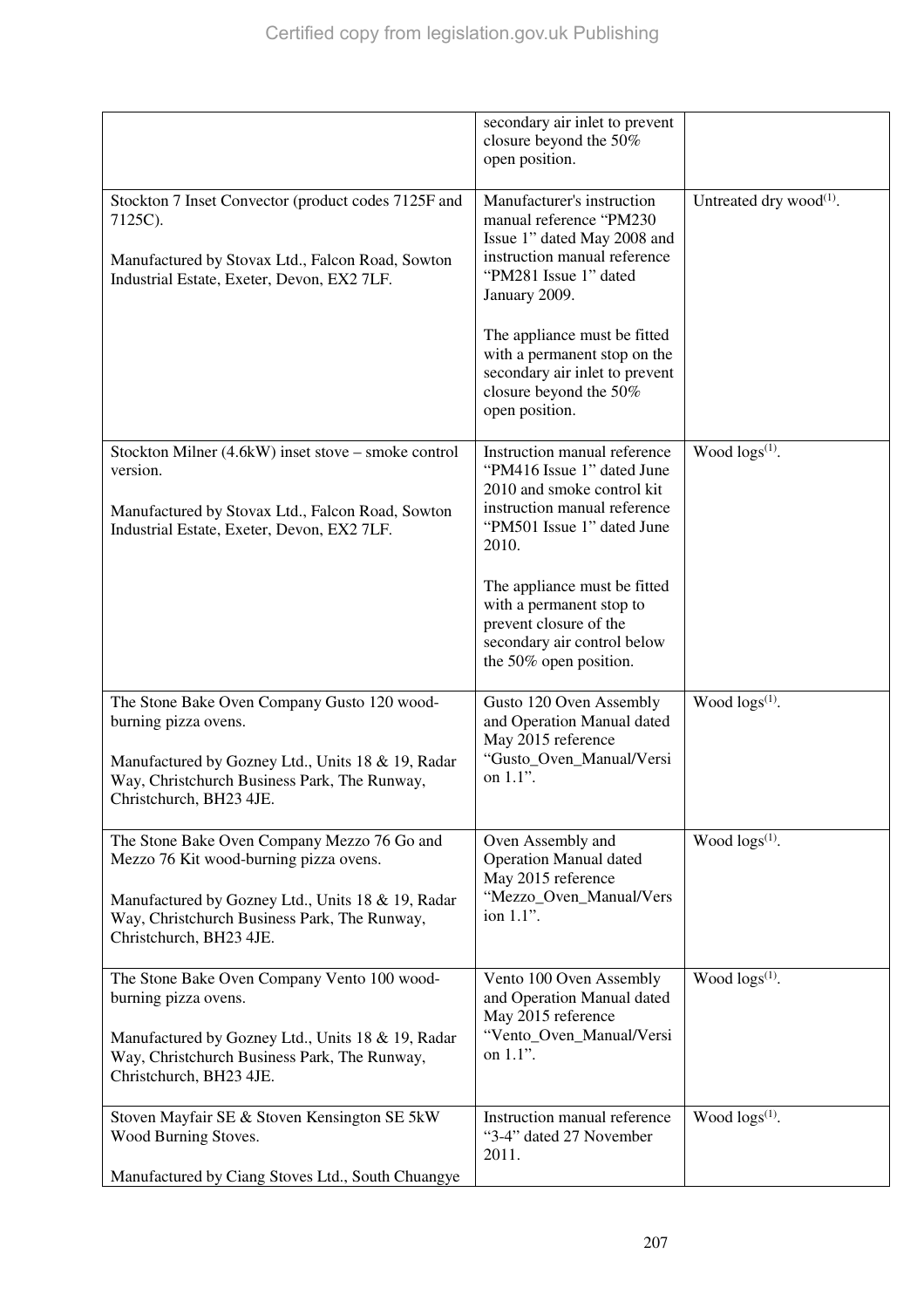| Road, (Hanling Industrial Estate), Beiguan Section,                                                      | The appliance must be fitted                                 |                                     |
|----------------------------------------------------------------------------------------------------------|--------------------------------------------------------------|-------------------------------------|
| Anyang City, Henan Provence, China 455000.                                                               | with mechanical stops to                                     |                                     |
|                                                                                                          | prevent closure of the<br>secondary air control beyond       |                                     |
|                                                                                                          | the 25% open position and                                    |                                     |
|                                                                                                          | the tertiary air control                                     |                                     |
|                                                                                                          | beyond the 1mm open<br>position.                             |                                     |
|                                                                                                          |                                                              |                                     |
| Stovo S-plus - P3 and Stovo L-plus - P3 4.7kW wood                                                       | <b>Installation and Operating</b>                            | Wood $\log(s^{(1)})$ .              |
| burning stoves.                                                                                          | instructions for Stoves<br>Selection manual dated July       |                                     |
| Manufactured by Spartherm Feuerungstechnik GmbH,                                                         | 2015 reference "Version                                      |                                     |
| Maschweg 38, D-49324 Melle, Germany.                                                                     | $07/2015$ ".                                                 |                                     |
|                                                                                                          | The appliance must be fitted                                 |                                     |
|                                                                                                          | with a mechanical stop to                                    |                                     |
|                                                                                                          | prevent closure of the air                                   |                                     |
|                                                                                                          | control beyond the 5mm<br>open position.                     |                                     |
|                                                                                                          |                                                              |                                     |
| Strebel Biotec 25 and 40 boilers.                                                                        | Instruction manual reference                                 | Wood pellets <sup>(1)</sup> .       |
|                                                                                                          | "Version BIOTEC 122013"<br>dated December 2013.              |                                     |
| Manufactured by Topling d.o.o. Magistralni put BB,<br>78430 Prnjavor, The Republic of Srpska, Bosnia and |                                                              |                                     |
| Herzegovina.                                                                                             |                                                              |                                     |
|                                                                                                          |                                                              |                                     |
| Strebel SRP TR 90, 90kW output pellet boiler.                                                            | Installation manual reference<br>"Installation and operation | 6mm diameter wood<br>$pellets(1)$ . |
| Manufactured by Strebel Ltd., 1F Albany Park                                                             | instructions for special                                     |                                     |
| Industrial Estate, Frimley Road, Camberley, Surrey,                                                      | pellet-furnace version<br>09:2010".                          |                                     |
| GU15 7P.                                                                                                 |                                                              |                                     |
| Strebel Taurus XL 145, Strebel Taurus XL 190,                                                            | Instruction manual reference                                 | Wood pellets and wood               |
| Strebel Taurus XL 240 and Strebel Taurus XL 290                                                          | "Manual Version XL145 to                                     | chips $(1)$ .                       |
| boilers.                                                                                                 | 290" dated December 2013.                                    |                                     |
| Manufactured by KSM Stoker, Naessundvej 440,                                                             |                                                              |                                     |
| 7960 Karby, Denmark.                                                                                     |                                                              |                                     |
| Stretton Insert Smoke Exempt Wood Fuel Stove                                                             | Instruction manual reference                                 | Dry wood $\log s^{(1)}$ .           |
| (Stretton Stove SE).                                                                                     | "N00530AXX REV:001"                                          |                                     |
|                                                                                                          | dated 12 July 2011.                                          |                                     |
| Manufactured by Aga, Station Road, Ketley Telford,<br>Shropshire, TF1 5AQ.                               |                                                              |                                     |
|                                                                                                          |                                                              |                                     |
| STU 195 and STU 975.                                                                                     | Instruction manual reference                                 | Wood pellets <sup>(1)</sup> .       |
|                                                                                                          | "Installation, Operation and<br>Maintenance Instructions.    |                                     |
| Manufactured by Hoval Ltd., Northgate, Newark,<br>Nottinghamshire, NG24 1JN.                             | STU wood-pellet fired hot                                    |                                     |
|                                                                                                          | water boiler skid assembly                                   |                                     |
|                                                                                                          | STUman CAA (SM)" dated<br>May 2011.                          |                                     |
|                                                                                                          |                                                              |                                     |
| Stûv 30 Compact.                                                                                         | Instruction manual reference                                 | Wood $\log(s^{(1)})$ .              |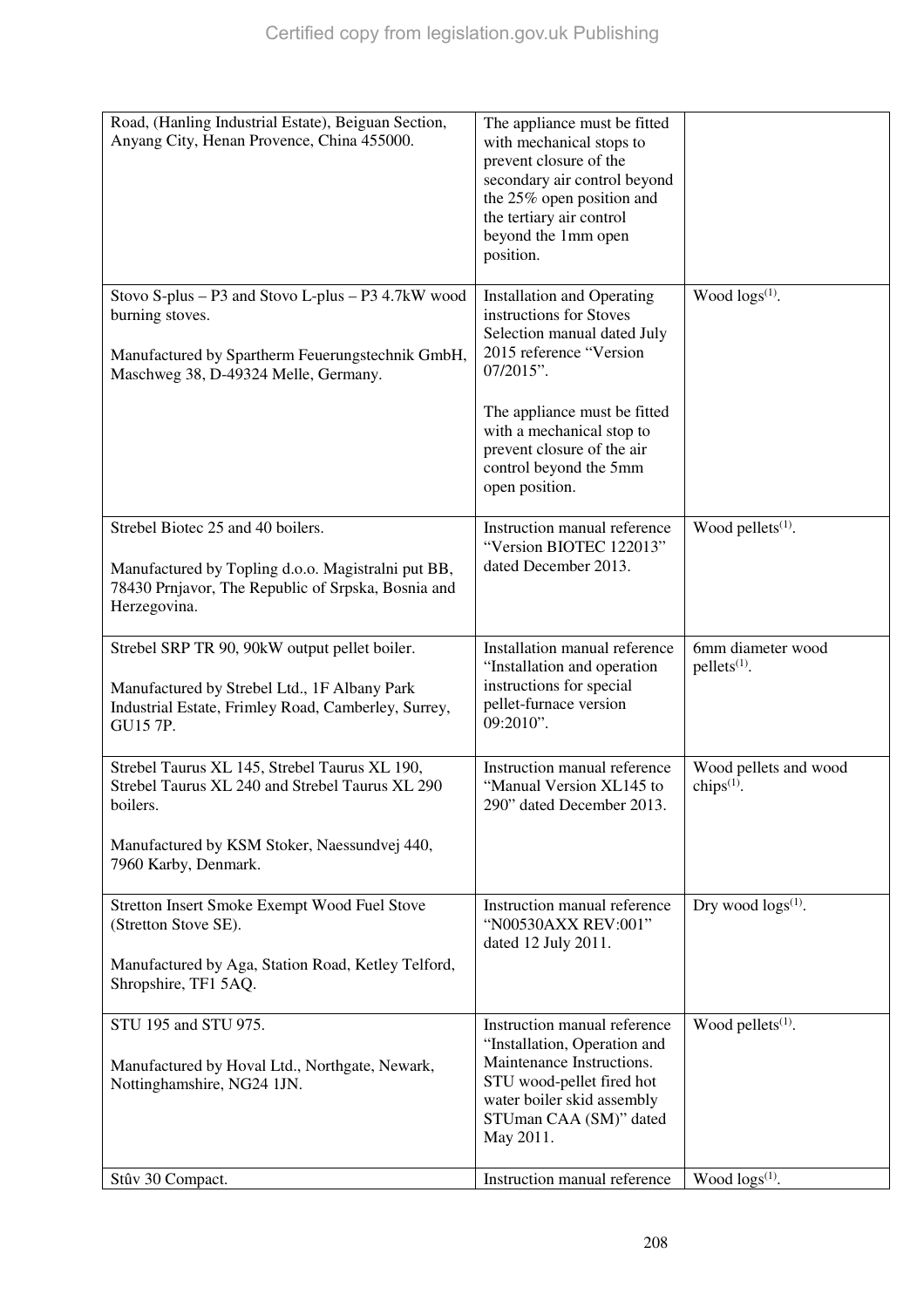| Manufactured by Stûv SA, Rue Jules Borbouse 4, B-<br>5170 Bois-de-Villers, Belgium.                                              | "SN 94770" dated January<br>2013 and installation<br>instruction manual reference<br>"SN 94770" dated January<br>2013.<br>The appliance must be fitted<br>with a mechanical stop to<br>prevent air control closure<br>beyond the positions<br>between settings 3 and 4.                                   |                                                  |
|----------------------------------------------------------------------------------------------------------------------------------|-----------------------------------------------------------------------------------------------------------------------------------------------------------------------------------------------------------------------------------------------------------------------------------------------------------|--------------------------------------------------|
| Stûv 30 Compact H.<br>Manufactured by Stûv SA, Rue Jules Borbouse 4, B-<br>5170 Bois-de-Villers, Belgium.                        | Instruction manual reference<br>"SN 131766" dated January<br>2013 and installation<br>instruction manual reference<br>"SN 131766" dated January<br>2013.<br>The appliance must be fitted<br>with a mechanical stop to<br>prevent air control closure<br>beyond the positions<br>between settings 3 and 4. | Wood $\log(s^{(1)})$ .                           |
| Stûv 30 Compact IN and Stuv 30 Compact R.<br>Manufactured by Stûv SA, Rue Jules Borbouse 4, B-<br>5170 Bois-de-Villers, Belgium. | Instruction manual reference<br>"SN 112787" dated January<br>2013 and installation<br>instruction manual reference<br>"112787" dated January<br>2013.<br>The appliance must be fitted<br>with a mechanical stop to<br>prevent air control closure<br>beyond the positions<br>between settings 3 and 4.    | Wood $\log(s^{(1)})$ .                           |
| Stûv Micromega 11kW Wood-Burning Stove.<br>Manufactured by Stûv SA, Rue Jules Borbouse 4,<br>5170 Bois-de-Villers, Belgium.      | Directions for use Stûv µM<br>manual dated September<br>2015 reference "SN<br>122141".<br>Fitted with a mechanical stop<br>to prevent air control closure<br>beyond the 28% open<br>position.                                                                                                             | Wood $\log(s^{(1)})$ .                           |
| Suprema, Mamy and Italy Hard Top.<br>Manufactured by La Nordica Spa, Via Summano 104<br>M. Precalcino, 36030, Vicenza, Italy.    | Instruction manual reference<br>"7095701 Rev.09" dated 13<br>December 2010.                                                                                                                                                                                                                               | Wood $\log(s^{(1)})$ .                           |
| Talbott 150-CMH 150kW output Biomass Air Heater.                                                                                 | Instruction manual reference<br>"OM-150-CMH version.1"                                                                                                                                                                                                                                                    | Softwood, hardwood,<br>medium density fibreboard |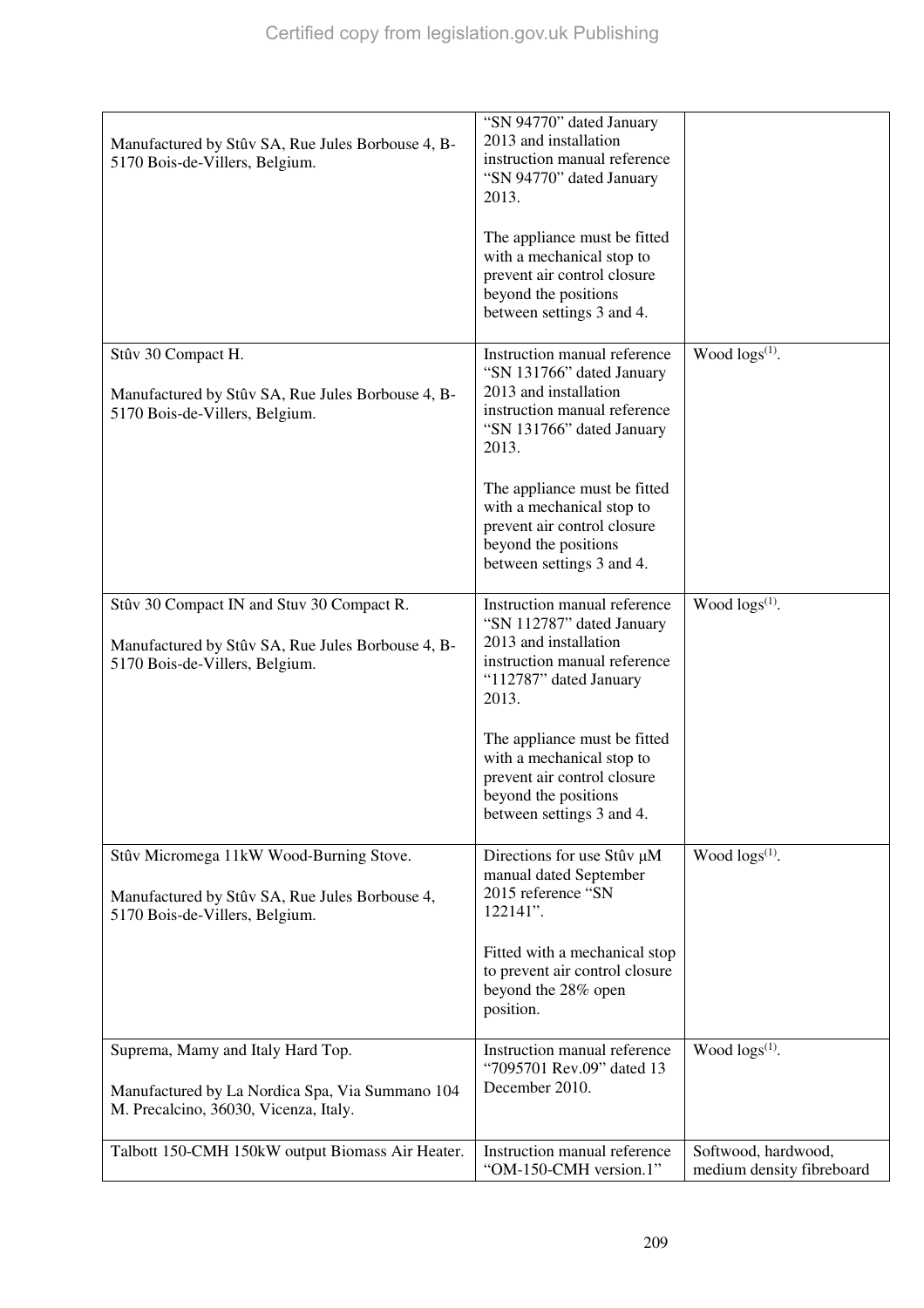| Manufactured by Talbott's Biomass Energy Systems<br>Ltd., Tollgate Drive, Tollgate Industrial Estate,<br>Stafford, ST16 3HS.                                                                                                                        | dated January 2011.                                                                                                                                                                                                                        | (MDF) or chipboard<br>offcuts $(1)$ .                                       |
|-----------------------------------------------------------------------------------------------------------------------------------------------------------------------------------------------------------------------------------------------------|--------------------------------------------------------------------------------------------------------------------------------------------------------------------------------------------------------------------------------------------|-----------------------------------------------------------------------------|
| Talbott's Automatic Biomass Air Heaters, models<br>T1.5/A, T3/A, T5/A and TM/A.<br>Formerly manufactured by Talbott's Heating Ltd., and                                                                                                             | Manufacturer's instructions<br>reference "T/A JANUARY<br>1990".                                                                                                                                                                            | Hardwood or softwood<br>shavings or sawdust <sup>(1)</sup> .                |
| now manufactured by Talbott's Biomass Energy<br>Systems Ltd., Tollgate Drive, Tollgate Industrial<br>Estate, Stafford, ST16 3HS.                                                                                                                    |                                                                                                                                                                                                                                            |                                                                             |
| Talbott's Biomass Energy Models C1, C2, C3 and C4.<br>Formerly manufactured by Talbott's Heating Ltd., and<br>now manufactured by Talbott's Biomass Energy<br>Systems Ltd., Tollgate Drive, Tollgate Industrial<br>Estate, Stafford, ST16 3HS.      | Manufacturer's instructions<br>reference "Issue<br>C1000/C/Range" dated<br>August 1995.                                                                                                                                                    | Chipboard or wood<br>shavings, forestry chips <sup><math>(1)</math></sup> . |
| Talbott's model T75, T150, T300 Biomass Air<br>Heaters.<br>Formerly manufactured by Talbott's Heating Ltd., and<br>now manufactured by Talbott's Biomass Energy<br>Systems Ltd., Tollgate Drive, Tollgate Industrial<br>Estate, Stafford, ST16 3HS. | Manufacturer's instructions<br>reference "models T75, T150<br>and T300: "gen/sttech""<br>dated 1 January 1995.                                                                                                                             | Wood offcuts, wood-waste,<br>pellets, chipboard <sup>(1)</sup> .            |
| Talbott's T500 Biomass Air heater (afterburn model).<br>Formerly manufactured by Talbott's Heating Ltd., and<br>now manufactured by Talbott's Biomass Energy<br>Systems Ltd., Tollgate Drive, Tollgate Industrial<br>Estate, Stafford, ST16 3HS.    | Manufacturer's instructions<br>reference "A10000" dated 1<br>January 1983.<br>The afterburn cycle must last<br>not less than 25 minutes and<br>must come into operation<br>each time the loading door is<br>opened.                        | Wood offcuts, wood-waste,<br>pellets, chipboard <sup>(1)</sup> .            |
| Tally 6kW wood-burning stove.<br>Manufactured by Edilkamin, Via Mascagni 7, Lainate,<br>20020, Italy.                                                                                                                                               | UK Installation, use and<br>maintenance manual dated<br>01/07/2016 reference<br>"941291 07.16/D".<br>The appliance must be fitted<br>with a permanent stop that<br>prevents closure of the air<br>control beyond the 30% open<br>position. | Wood $\log s^{(1)}$ .                                                       |
| Tally F 6kW wood-burning stove.<br>Manufactured by Edilkamin, Via Mascagni 7, Lainate,<br>20020, Italy.                                                                                                                                             | UK Installation, use and<br>maintenance manual dated<br>01/07/2016 reference<br>"941291 07.16/D".<br>The appliance must be fitted<br>with a permanent stop that                                                                            | Wood $\log(s^{(1)})$ .                                                      |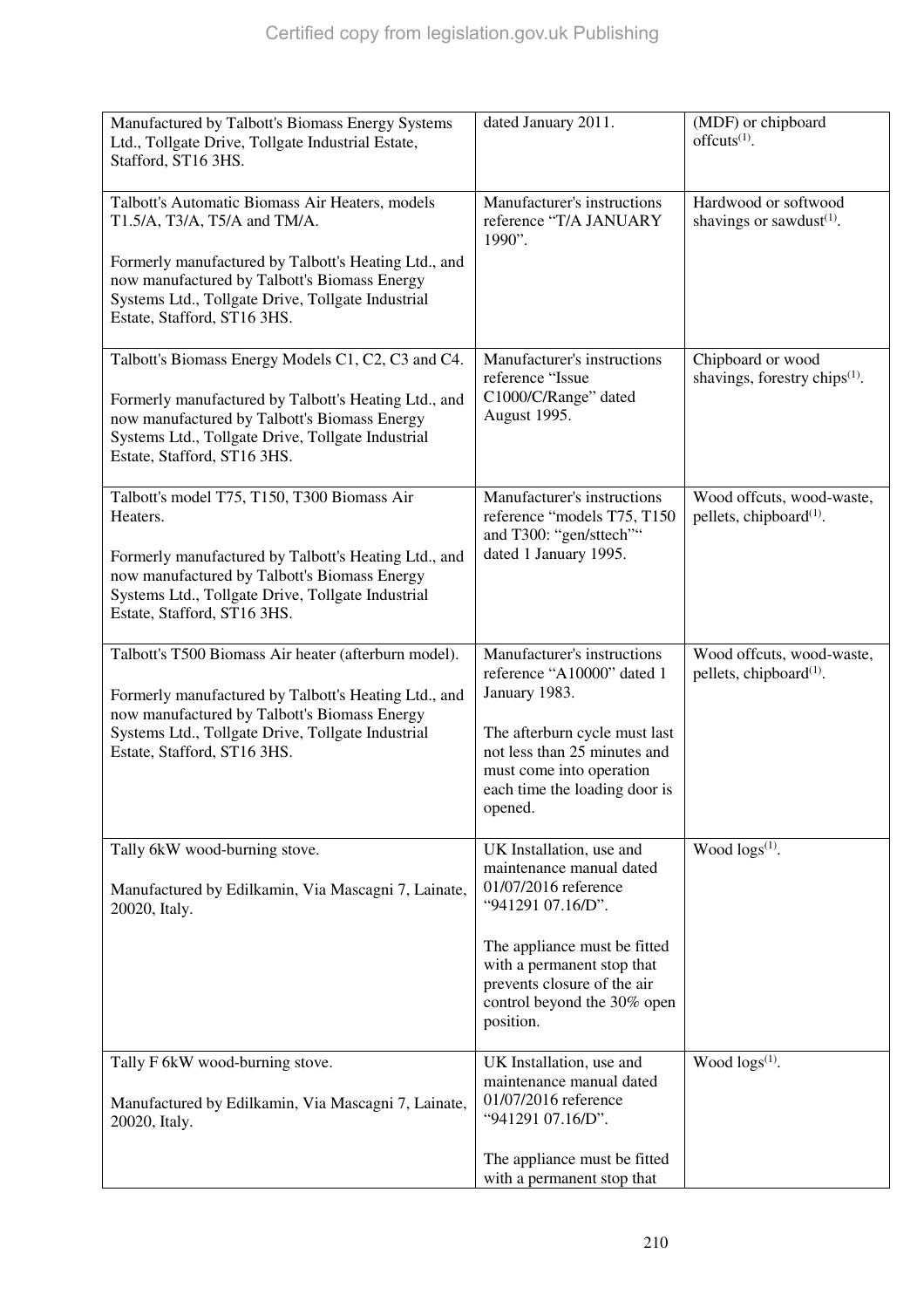|                                                                                                                                       | prevents closure of the air<br>control beyond the 30% open<br>position.                                                                                                                                                   |                            |
|---------------------------------------------------------------------------------------------------------------------------------------|---------------------------------------------------------------------------------------------------------------------------------------------------------------------------------------------------------------------------|----------------------------|
| Tally S 6kW wood-burning stove.<br>Manufactured by Edilkamin, Via Mascagni 7, Lainate,<br>20020, Italy.                               | UK Installation, use and<br>maintenance manual dated<br>01/07/2016 reference<br>"941291 07.16/D".                                                                                                                         | Wood $\log(s^{(1)})$ .     |
|                                                                                                                                       | The appliance must be fitted<br>with a permanent stop that<br>prevents closure of the air<br>control beyond the 30% open<br>position.                                                                                     |                            |
| Tally UP 6kW wood-burning stove.<br>Manufactured by Edilkamin, Via Mascagni 7, Lainate,<br>20020, Italy.                              | UK Installation, use and<br>maintenance manual dated<br>01/07/2016 reference<br>"941291 07.16/D".                                                                                                                         | Wood $\log(s^{(1)})$ .     |
|                                                                                                                                       | The appliance must be fitted<br>with a permanent stop that<br>prevents closure of the air<br>control beyond the 30% open<br>position.                                                                                     |                            |
| Termatech TT20, TT20Bazic, TT20R, TT20S,<br>TT20RS and TT20SA woodburning stoves.<br>Manufactured by TermaTech A/S, Jegstrupvej 60,   | User and mounting manual<br>reference "99-275 UK<br>version" dated July 2014.                                                                                                                                             | Wood $\log s^{(1)}$ .      |
| DK-8361 Hasselager, Denmark.                                                                                                          | The appliance must be fitted<br>with the damper control unit<br>referenced in the<br>manufacturer's manual.                                                                                                               |                            |
| Termatech TT22 and TT22S convection wood-<br>burning stoves.                                                                          | User and mounting manual<br>reference "99-234 UK<br>version" dated July 2014.                                                                                                                                             | Wood logs <sup>(1)</sup> . |
| Manufactured by TermaTech A/S, Jegstrupvej 60,<br>DK-8361 Hasselager, Denmark.                                                        | The appliance must be fitted<br>with a smoke control kit to<br>ensure the primary and<br>secondary air controls are<br>25% open in their minimum<br>position.                                                             |                            |
| Therminator II 22 and Therminator II 30 Boiler.<br>Manufactured by Solarfocus Ltd., Werkstrasse 1,<br>4451 St.Ulrich, Steyr, Austria. | Installation instructions<br>reference "Version:<br>11/08/06" dated July 2006,<br>operating manual reference<br>"V8.051" dated September<br>2009 and maintenance<br>instructions reference<br>"Ver.:01/09/06" dated 2006. | Wood pellets $(1)$ .       |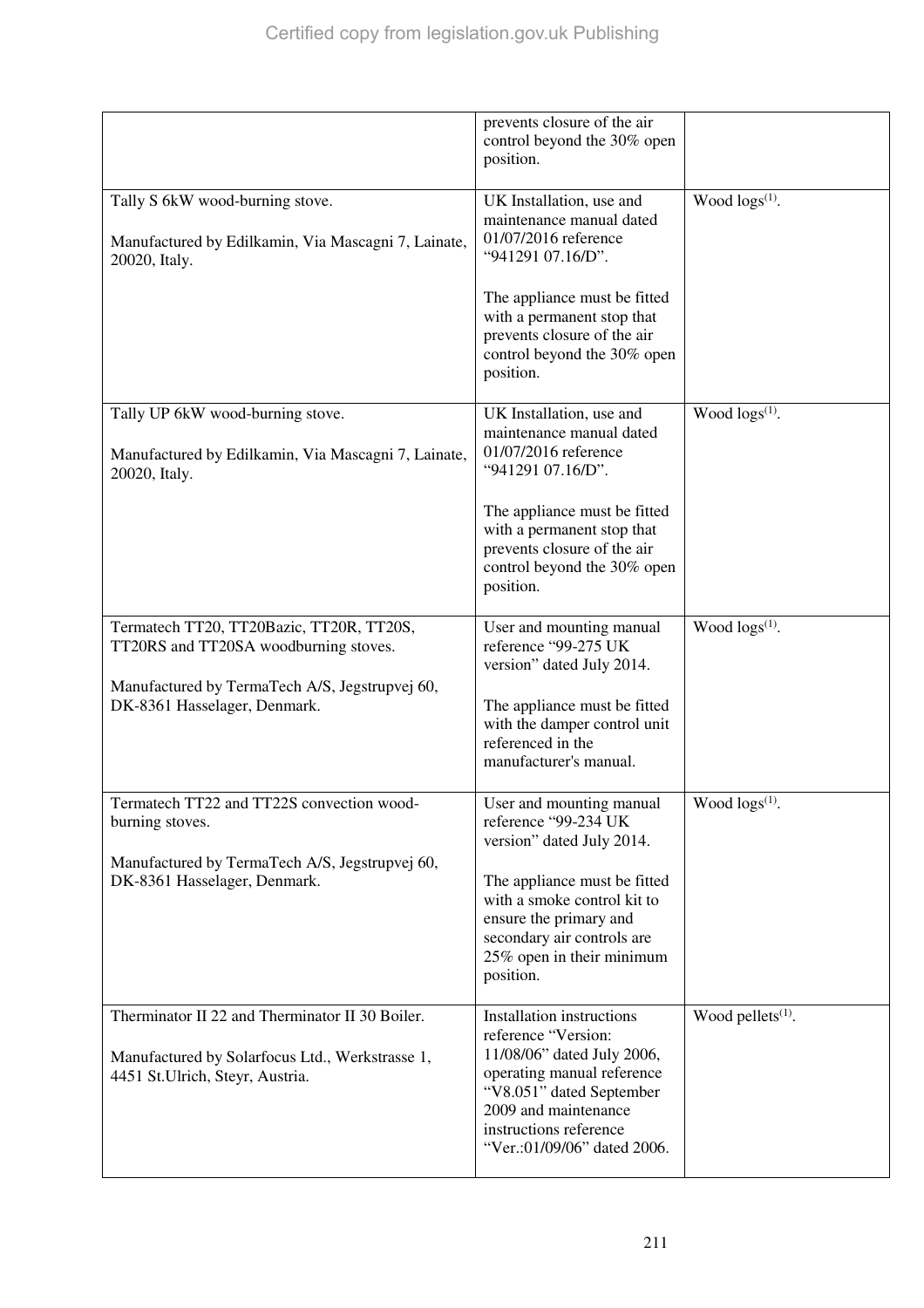| Therminator II 40 Boiler.<br>Manufactured by Solarfocus Ltd., Werkstrasse 1,<br>4451 St.Ulrich, Steyr, Austria.<br>Therminator II 49 and Therminator II 60 Boiler.<br>Manufactured by Solarfocus Ltd., Werkstrasse 1,<br>4451 St.Ulrich, Steyr, Austria.<br>Thornhill T3 small.<br>2011.<br>Manufactured by Thornhill Eco Design Ltd., 58-60<br>Wincheap, Canterbury, Kent, CT1 3RS. | Installation instructions<br>reference "Version:<br>11/08/06" dated July 2006,<br>operating manual reference<br>"V8.051" dated September<br>2009 and maintenance<br>instructions reference<br>"Ver.:01/09/06" dated 2006.<br><b>Installation instructions</b><br>reference "Version:                                                                                                                                                          | Wood pellets or wood<br>chips $(1)$ .<br>Wood logs or wood pellets |
|--------------------------------------------------------------------------------------------------------------------------------------------------------------------------------------------------------------------------------------------------------------------------------------------------------------------------------------------------------------------------------------|-----------------------------------------------------------------------------------------------------------------------------------------------------------------------------------------------------------------------------------------------------------------------------------------------------------------------------------------------------------------------------------------------------------------------------------------------|--------------------------------------------------------------------|
|                                                                                                                                                                                                                                                                                                                                                                                      |                                                                                                                                                                                                                                                                                                                                                                                                                                               |                                                                    |
|                                                                                                                                                                                                                                                                                                                                                                                      | 11/08/06" dated July 2006,<br>operating manual reference<br>"V8.051" dated September<br>2009 and maintenance<br>instructions reference<br>"Ver.:01/09/06" dated 2006.                                                                                                                                                                                                                                                                         | or wood chips $(1)$ .                                              |
|                                                                                                                                                                                                                                                                                                                                                                                      | Instruction manual reference<br>"ED/11/05" dated January<br>The appliance must be fitted<br>with an air plate that<br>prevents the tertiary air<br>controller from closing more<br>than 17mm and opening<br>more than 45mm.                                                                                                                                                                                                                   | Wood $\log(s^{(1)})$ .                                             |
| Tiger GH-T Insert Stove.<br>Manufactured by Hughes Design Limited, Denver<br>House, Winster, Derbyshire, DE4 2DH.<br>Tiger SuperClean.                                                                                                                                                                                                                                               | Instruction manual reference<br>"Tiger solid fuel heating<br>stoves inset multi-fuel<br>models incorporating GH-T<br>Firebox. Solid Fuel Stoves<br>Manual v12" dated 22<br>January 2014 and "Soliftec<br>Smoke Advice Sheet no1"<br>dated 22 January 2014.<br>The appliance must be fitted<br>with a mechanical stop to<br>prevent closure beyond the<br>5mm closed position on the<br>secondary air control.<br>Instruction manual reference | Wood $\log(s^{(1)})$ .<br>Wood $\log(s^{(1)})$ .                   |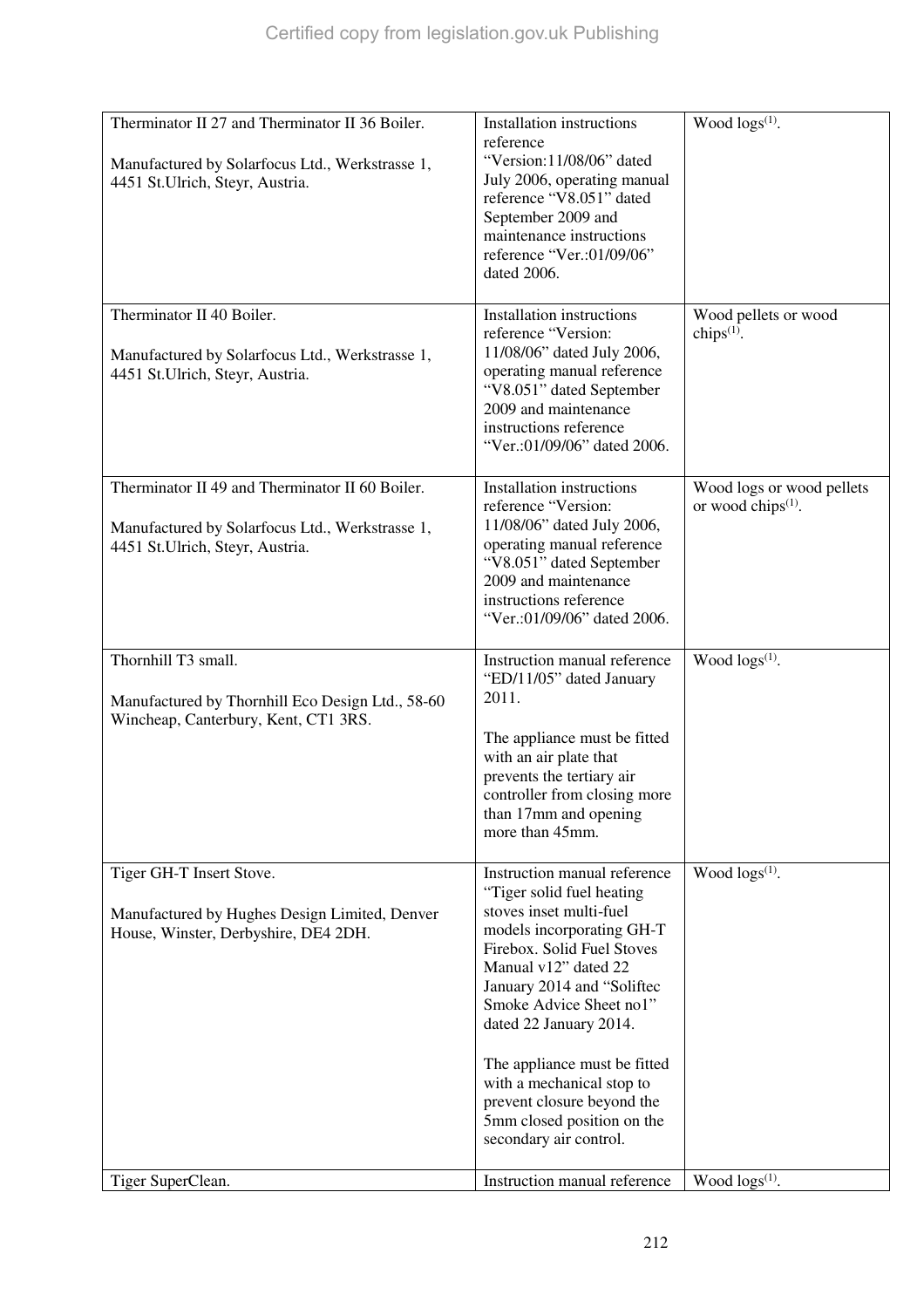| Manufactured by Tiger stoves, Focus Arts & Crafts<br>Co., Industrial Area Gao Zhuangzi Village, Xin<br>Zhuang Town, Jin Nan District, Tainjin, P. R. China<br>300350.                     | "Installation and Operating<br>Instructions document<br>v.148" dated April 2010.                                                                                                                                                   |                                   |
|-------------------------------------------------------------------------------------------------------------------------------------------------------------------------------------------|------------------------------------------------------------------------------------------------------------------------------------------------------------------------------------------------------------------------------------|-----------------------------------|
| Tile Tec Fireplaces Bliss 5 CB 4.9kW multifuel stove.<br>Manufactured by Capital Fireplaces Ltd., Units 12-17,<br>Henlow Trading Estate, Henlow Camp, SG16 6DS.                           | Installation & Operating<br>Instructions dated 26 June<br>2015 reference<br>"15JUN09/BL5/V1.2".<br>Fitted with a mechanical stop<br>to prevent secondary air<br>control closure beyond the<br>50% open position.                   | Wood $\log(s^{(1)})$ .            |
| Tile Tec Fireplaces Bliss 8 CB 8.9kW multifuel stove.<br>Manufactured by Capital Fireplaces Ltd., Units 12-17,<br>Henlow Trading Estate, Henlow Camp, SG16 6DS.                           | Installation & Operating<br>Instructions dated 26 June<br>2015 reference<br>"15JUN09/BL8/V1.4".<br>Fitted with a mechanical stop<br>to prevent secondary air<br>control closure beyond the<br>50% open position.                   | Wood $\log(s^{(1)})$ .            |
| Trianco Greenflame 15 wood pellet boiler.<br>Manufactured by T.R Engineering Ltd., Unit 7,<br>Newton Chambers Way, Thorncliffe Industrial Estate,<br>Chapeltown, Sheffield, S35 2PH.      | Instruction manual reference<br>"Item No. 400001 Iss. 2"<br>dated 25 June 2012.                                                                                                                                                    | 6mm wood pellets <sup>(1)</sup> . |
| Trianco Greenflame 18 Slim Wood Pellet Boiler.<br>Manufactured by T.R Engineering Ltd., Unit 7,<br>Newton Chambers Way, Thorncliffe Industrial Estate,<br>Chapeltown, Sheffield, S35 2PH. | Installation and operating<br>manual reference "V.1.1"<br>dated June 2014.                                                                                                                                                         | Wood pellets <sup>(1)</sup> .     |
| Trianco Greenflame 55, 85, 100, 125, & 199 Wood<br>Pellet Boilers.<br>Manufactured by Wood Energy Solutions Ltd.,<br>Donaskeigh, Tipperary, Co. Tipperary, Ireland.                       | Installation, operation and<br>servicing instructions<br>reference "Manual Edition:<br>Greenflame Commercial<br>Series" dated May 2012.                                                                                            | Wood pellets $(1)$ .              |
| Tripp TR5i Multi-fuel inset stove.<br>Manufactured by Heat Design Ltd., 30 Hawthorn<br>Road, Western Industrial Estate, Naas Road, Dublin<br>12, Ireland.                                 | Installation and operating<br>instruction manual reference<br>"TR5i" dated 2 May 2013.<br>The appliance must be fitted<br>with a mechanical stop to<br>prevent secondary air control<br>closure beyond the 3.5mm<br>open position. | Wood $\log(s^{(1)})$ .            |
| Triton 450 Glass and Vega 450 4.5kW multifuel                                                                                                                                             | Instruction manual dated 28                                                                                                                                                                                                        | Wood $\log(s^{(1)})$ .            |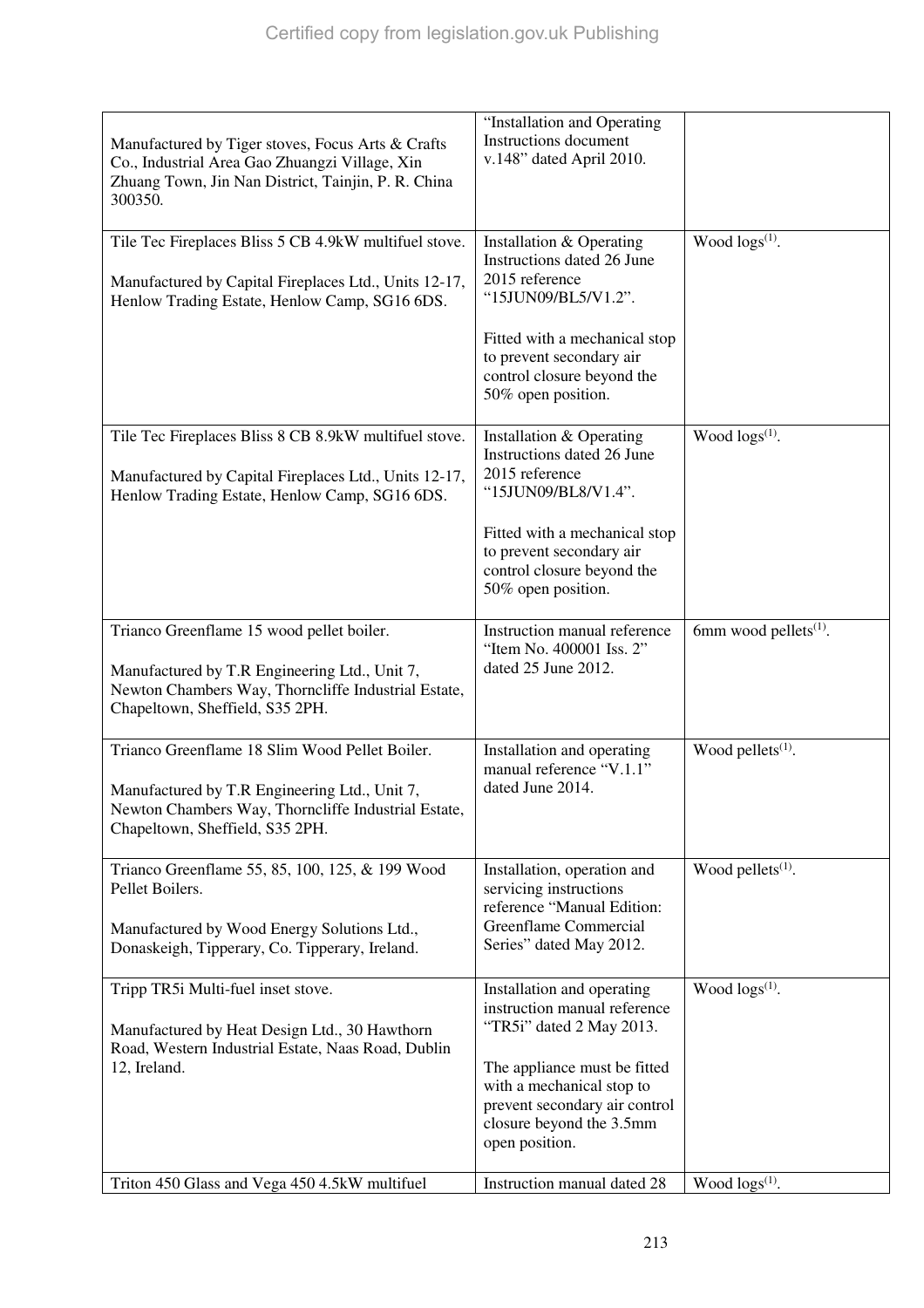| stoves.<br>Manufactured by F.E.Robinson (Hooton) Limited,<br>Station Works, Hooton Road, Hooton, South Wirral,<br>CH66 7NF.                                                                                                                                                                                                                                     | July 2015, reference: "Triton<br>450 / Vega 450 / Volan 750 /<br>Vega 750 Solid Fuel Stoves<br>Manual Version 1.1 Issued<br>28/07/2015".                                                                                                                                                                                                                                         |                       |
|-----------------------------------------------------------------------------------------------------------------------------------------------------------------------------------------------------------------------------------------------------------------------------------------------------------------------------------------------------------------|----------------------------------------------------------------------------------------------------------------------------------------------------------------------------------------------------------------------------------------------------------------------------------------------------------------------------------------------------------------------------------|-----------------------|
| Troja 44 UK, Troja 45 UK and, Troja 46 UK 7kW<br>stoves.<br>Manufactured by Jydepejsen A/S, Ahornsvinget 3-7,<br>Nr. Felding, DK-7500 Holstebro, Denmark.                                                                                                                                                                                                       | User's manual dated March<br>2015 reference "Sirius &<br>Orion & Troja. User manual.<br>Revision 1, 25.03.2015".<br>The appliance must be fitted<br>with a mechanical stop to<br>prevent closure of the air<br>control valve beyond the<br>27% open position.                                                                                                                    | Wood $\log s^{(1)}$ . |
| True North TN10 4.9 kW wood-burning stove.<br>Manufactured by Pacific Energy Fireplace Products<br>Ltd., 2975 Allenby Road, Duncan, B.C., V9L 6V8,<br>Canada.                                                                                                                                                                                                   | Installation & Operating<br><b>Instructions</b> dated<br>14/09/2016 reference<br>"5055.549EU-A TN10 EU-<br>$En$ ".                                                                                                                                                                                                                                                               | Wood $\log s^{(1)}$ . |
| Tucana 600, Vega 600 6kW multifuel inset stoves.<br>Manufactured by F.E.Robinson (Hooton) Limited,<br>Station Works, Hooton Road, Hooton, South Wirral,<br>CH66 7NF.                                                                                                                                                                                            | Instruction manual dated 28<br>July 2015, reference:<br>"Tucana 600 / Vega 600<br>Solid Fuel Stoves Manual<br>Version 1.1 Issued<br>28/07/2015".<br>The appliance must be fitted<br>with a mechanical stop to<br>prevent secondary air control<br>closure beyond the 10mm<br>open position.                                                                                      | Wood $\log s^{(1)}$ . |
| Turbhogar Alfa 80T and 65T, Turbhogar Beta 80T,<br>Turbhogar Delta 80T and 65T, Turbhogar Lambda<br>80T and 65T, Turbhogar Sigma 80T and 65T,<br>Turbhogar Omega 80T and Turbhogar Tau 80T and<br>65T fireplace inserts.<br>Manufactured by Rofer & Rodi UK Ltd., Unit 10,<br>Millennium Road, Airedale Business Centre, Skipton,<br>North Yorkshire, BD23 2TZ. | Manual of assembly and use<br>reference "RR100920" dated<br>20 September 2010 and<br>supplementary instruction<br>manual reference<br>"UK100920" dated 20<br>September 2010.<br>The appliance must be fitted<br>with a system that prevents<br>the full closure of the air<br>control opening so that the<br>air openings remain 3mm<br>$(30\%)$ open at the minimum<br>setting. | Wood $\log s^{(1)}$ . |
| Turco Woodsman 18 Slim Wood Pellet Boiler.                                                                                                                                                                                                                                                                                                                      | Installation and operation<br>manual reference "V.1.1"<br>dated June 2014.                                                                                                                                                                                                                                                                                                       | Wood pellets $(1)$ .  |
| Manufactured by Wood Energy Solutions Limited,                                                                                                                                                                                                                                                                                                                  |                                                                                                                                                                                                                                                                                                                                                                                  |                       |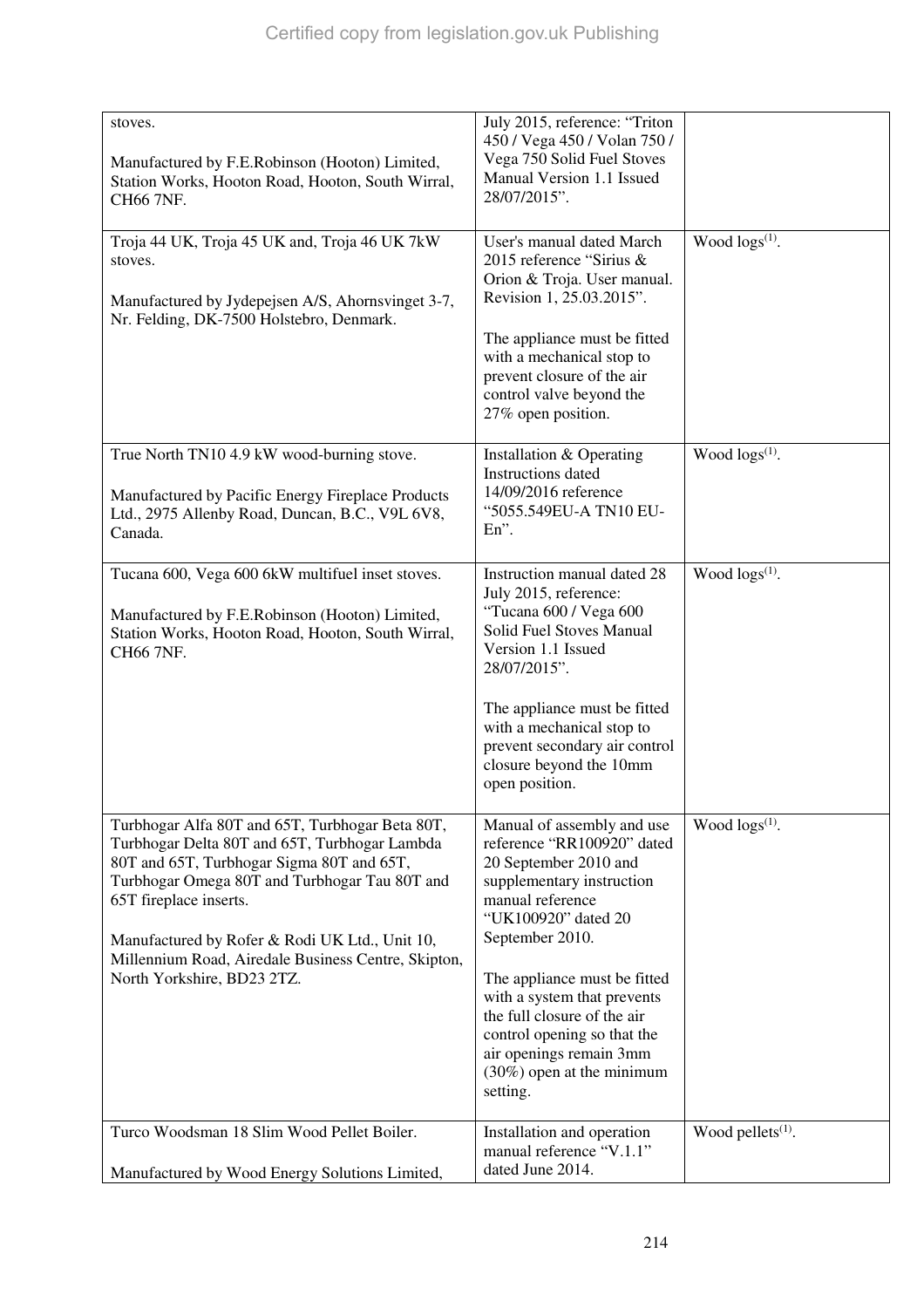| Donaskeigh, Tipperary, Co. Tipperary, Ireland.                                                                                                                                |                                                                                                                                                                                                                                                                                                                                 |                                       |
|-------------------------------------------------------------------------------------------------------------------------------------------------------------------------------|---------------------------------------------------------------------------------------------------------------------------------------------------------------------------------------------------------------------------------------------------------------------------------------------------------------------------------|---------------------------------------|
| Turkington Engineering Woodlander 28 Wood Pellet<br>Boiler; and Highland Biomass Solutions Bio-Flame<br>28 Wood Pellet Boiler.<br>Manufactured by Wood Energy Solutions Ltd., | Installation and operation<br>manual reference "Version<br>2.1" dated July 2013.                                                                                                                                                                                                                                                | Wood pellets <sup>(1)</sup> .         |
| Donaskeigh, Tipperary, Co. Tipperary, Ireland.                                                                                                                                |                                                                                                                                                                                                                                                                                                                                 |                                       |
| Turkington Engineering Woodlander 55, 85, 100, 125,<br>and 199 Wood Pellet Boilers.                                                                                           | Installation, operation and<br>servicing instructions<br>reference "Manual Edition:<br><b>Woodlander Commercial</b>                                                                                                                                                                                                             | Wood pellets <sup>(1)</sup> .         |
| Manufactured by Wood Energy Solutions Ltd.,<br>Donaskeigh, Tipperary, Co. Tipperary, Ireland.                                                                                 | Series" dated July 2013.                                                                                                                                                                                                                                                                                                        |                                       |
| Tuttotondo GIU Model 110 wood-burning oven.<br>Manufactured by Marana Forni S.R.L., Via Turbina<br>98, Verona, 37139, Italy.                                                  | Marana Forni Installation<br>and Operation Manual for<br>Tuttotondo, Tuttotondo SU<br>& GIU ovens model 110<br>dated 05/05/2016 reference<br>"Ver 1.2", and White's<br>Foodservice Equipment<br><b>Operating Guidelines for</b><br>Marana Forni Wood-fired<br>ovens Model 110 dated<br>05/05/2016 reference<br>"MF110 Ver 1.1". | Wood $\log s^{(1)}$ .                 |
| Tuttotondo Model 110 wood-burning oven.<br>Manufactured by Marana Forni S.R.L., Via Turbina<br>98, Verona, 37139, Italy.                                                      | Marana Forni Installation<br>and Operation Manual for<br>Tuttotondo, Tuttotondo SU<br>& GIU ovens model 110<br>dated 05/05/2016 reference<br>"Ver 1.2", and White's<br>Foodservice Equipment<br><b>Operating Guidelines for</b><br>Marana Forni Wood-fired<br>ovens Model 110 dated<br>05/05/2016 reference<br>"MF110 Ver 1.1". | Wood $\log(s^{(1)})$ .                |
| Tuttotondo SU Model 110 wood-burning oven.<br>Manufactured by Marana Forni S.R.L., Via Turbina<br>98, Verona, 37139, Italy.                                                   | Marana Forni Installation<br>and Operation Manual for<br>Tuttotondo, Tuttotondo SU<br>& GIU ovens model 110<br>dated 05/05/2016 reference<br>"Ver 1.2", and White's<br>Foodservice Equipment<br><b>Operating Guidelines for</b><br>Marana Forni Wood-fired<br>ovens Model 110 dated<br>05/05/2016 reference<br>"MF110 Ver 1.1". | Wood $\log(s^{(1)})$ .                |
| Twin Heat Cpi12 boiler.                                                                                                                                                       | Users manual dated January<br>2015 reference "Users                                                                                                                                                                                                                                                                             | Wood pellets or wood<br>chips $(1)$ . |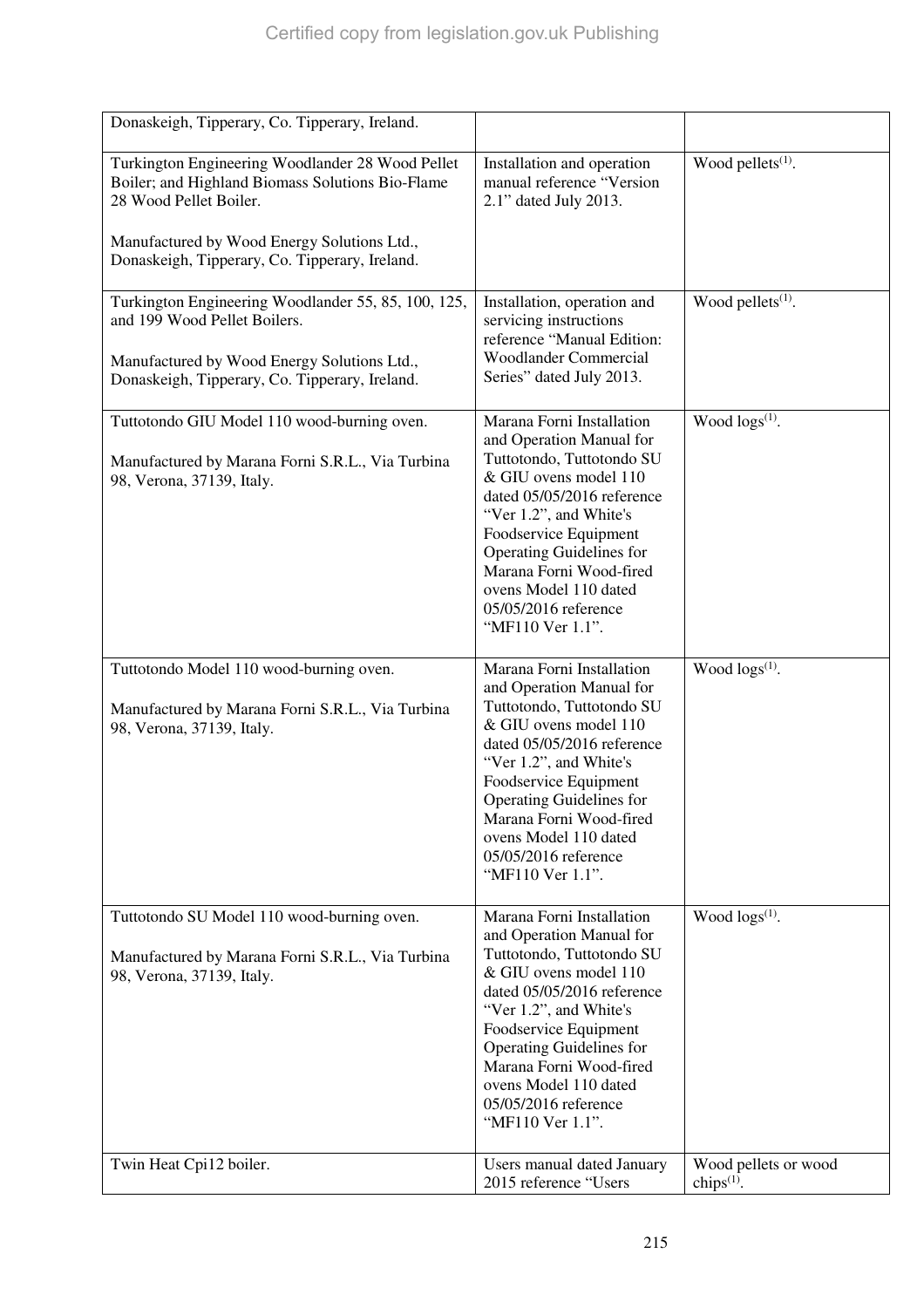| Manufactured by Twin Heat A/S, Nørrevangen 7,<br>DK-9631, Gedsted, Denmark.                                                                                                                                                                 | manual Compact Stoker<br>Cpi12 Version 3.1 - Jan.<br>$2015$ ".                                                                                     |                                                                                                                        |
|---------------------------------------------------------------------------------------------------------------------------------------------------------------------------------------------------------------------------------------------|----------------------------------------------------------------------------------------------------------------------------------------------------|------------------------------------------------------------------------------------------------------------------------|
| Twin Heat CS120i, CS150i and CS250i boilers.<br>Manufactured by Twin Heat A/S, Nørrevangen 7,<br>DK-9631, Gedsted, Denmark.                                                                                                                 | Users manual dated January<br>2015 reference "Users<br>manual Stoker Plants<br>CS120i, CS150i, CS200i,<br>$CS250i$ Version $7.1$ – Jan.<br>2015".  | Wood pellets or wood<br>chips $(1)$ .                                                                                  |
| Twin Heat CS 150i.<br>Manufactured by Twin Heat A/S, Nørrevangen 7,<br>DK-9631 Gedsted, Denmark.                                                                                                                                            | Manufacturer's operating<br>instructions reference<br>"version 6.0.03." dated 17<br>December 2008.                                                 | Wood pellets of a maximum<br>length of 30mm and<br>diameter of 6mm and<br>conforming to CEN/TS<br>$14961:2005^{(1)}$ . |
| Twin Heat CS200i boiler.<br>Manufactured by Twin Heat A/S, Nørrevangen 7,<br>DK-9631, Gedsted, Denmark.                                                                                                                                     | Users manual dated January<br>2015 reference "Users<br>manual Stoker Plants<br>CS120i, CS150i, CS200i,<br>$CS250i$ Version $7.1 - Jan$ .<br>2015". | Wood chips $(1)$ .                                                                                                     |
| Twin Heat M20i, M40i and M80i boilers.<br>Manufactured by Twin Heat A/S, Nørrevangen 7,<br>DK-9631, Gedsted, Denmark.                                                                                                                       | Users manual dated January<br>2015 reference "Users<br>manual Stoker Plants M20i,<br>M40i, M80i Version 8.1 -<br>Jan. 2015".                       | Wood pellets or wood<br>chips $(1)$ .                                                                                  |
| Twin Heat MCS20i, MCS40i and MCS80i boilers.<br>Manufactured by Twin Heat A/S, Nørrevangen 7,<br>DK-9631, Gedsted, Denmark.                                                                                                                 | Users manual dated January<br>2015 reference "Users<br>manual Stoker Plants<br>MCS20i, MCS40i, MCS80i<br>Version $2.1 -$ Jan. $2015$ ".            | Wood pellets or wood<br>chips $(1)$ .                                                                                  |
| Type USV wood pellet and wood chip fired boilers,<br>model numbers USV-15, 25, 30, 40, 50, 60, 80 and<br>100.<br>Manufactured by KWB - Kraft und Wärme aus<br>Biomasse GmbH, Industriestraße 235, A-8321 St                                 | Manufacturer's instructions<br>reference "BA-USV 0803"<br>dated August 2003.                                                                       | Wood pellets or wood<br>chips <sup>(1)</sup> .                                                                         |
| Margarethen/ Raab, Austria.<br>Type USP wood pellet fired boilers, model numbers<br>USP-10, 15, 20, 25 and 30.<br>Manufactured by KWB - Kraft und Wärme aus<br>Biomasse GmbH, Industriestraße 235, A-8321 St<br>Margarethen/ Raab, Austria. | Manufacturer's instructions<br>reference "BA-USP 0703"<br>dated 28 July 2003.                                                                      | Wood pellets $(1)$ .                                                                                                   |
| ULTIME C MF 600-75 WHE 1S - DEFRA 19.4kW<br>wood-burning inset appliance.<br>Manufactured by MetalFire nv, Noorwegenstraat 28,                                                                                                              | Instruction manual dated<br>May 2015 reference<br>"Instructions for use Ultime<br>C range - Smoke Control                                          | Wood $\log(s^{(1)})$ .                                                                                                 |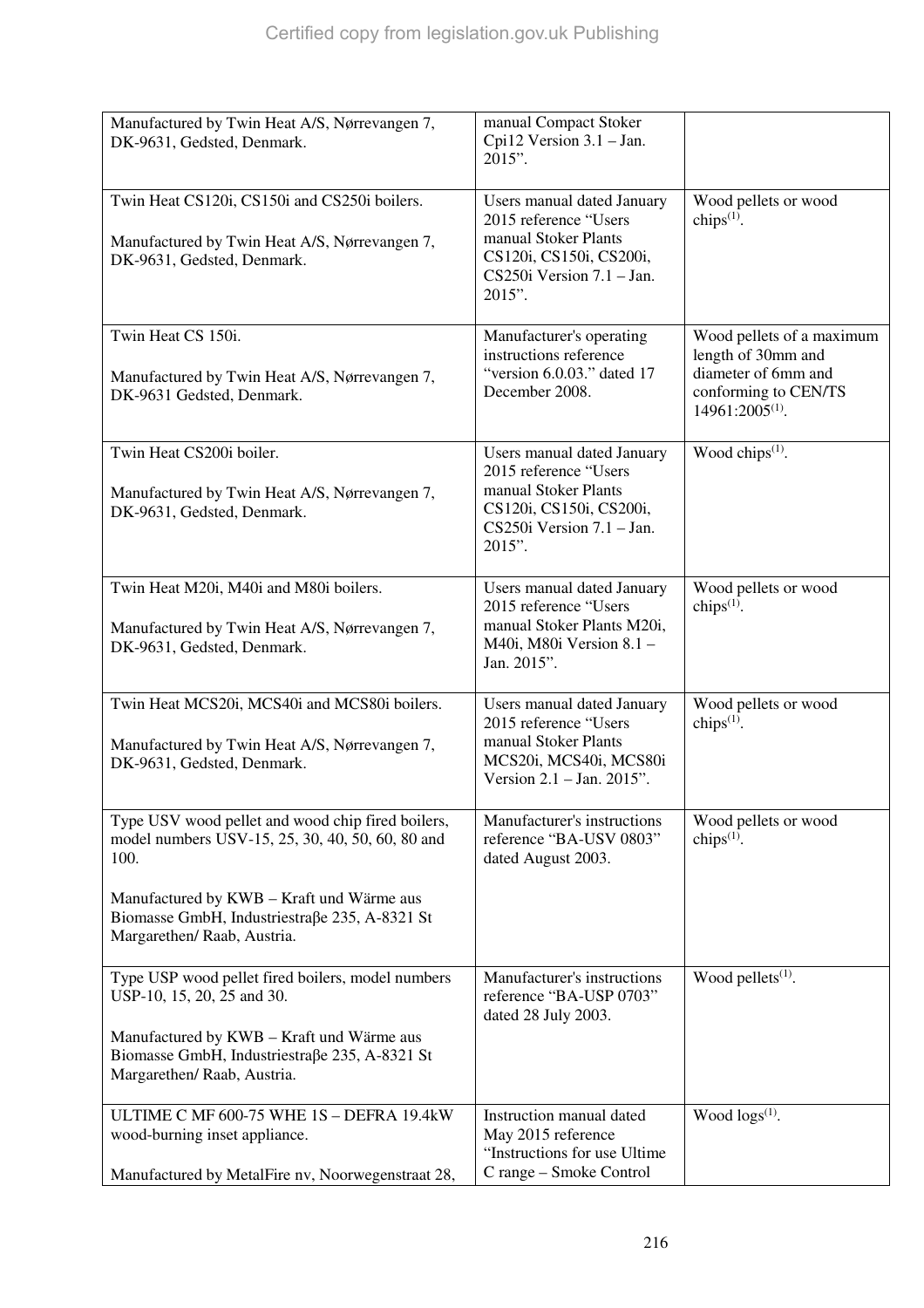| B-9940, Evergem, Belgium.                                                                                                  | Areas (UK) " $V1 - DEFRA/$<br>May 2015".                                                                                 |                            |
|----------------------------------------------------------------------------------------------------------------------------|--------------------------------------------------------------------------------------------------------------------------|----------------------------|
|                                                                                                                            | The appliances must be fitted<br>with a mechanical stop to the                                                           |                            |
|                                                                                                                            | air control to prevent closure<br>beyond the 50% open<br>position.                                                       |                            |
|                                                                                                                            |                                                                                                                          |                            |
| ULTIME C MF 800-50 WHE 1S - DEFRA (20kW)<br>and ULTIME C 1050-75 WHE 1S - DEFRA<br>(27.5kW) wood-burning inset appliances. | Instruction manual dated<br>May 2015 reference<br>"Instructions for use Ultime<br>C range - Smoke Control                | Wood $\log(s^{(1)})$ .     |
| Manufactured by MetalFire nv, Noorwegenstraat 28,<br>B-9940, Evergem, Belgium.                                             | Areas (UK) " V1 - DEFRA/<br>May 2015".                                                                                   |                            |
|                                                                                                                            | The appliances must be fitted<br>with a mechanical stop to the<br>air control to prevent closure<br>beyond the 11mm open |                            |
|                                                                                                                            | position.                                                                                                                |                            |
| ULTIME C MF 800-75 WHE 1S - DEFRA 23.4kW<br>wood-burning inset appliance.                                                  | Instruction manual dated<br>May 2015 reference                                                                           | Wood $\log s^{(1)}$ .      |
| Manufactured by MetalFire nv Noorwegenstraat 28,<br>B-9940, Evergem, Belgium.                                              | "Instructions for use Ultime<br>C range - Smoke Control<br>Areas (UK) "V1 - DEFRA/<br>May 2015".                         |                            |
|                                                                                                                            | The appliances must be fitted                                                                                            |                            |
|                                                                                                                            | with a mechanical stop to the<br>air control to prevent closure<br>beyond the 11mm open<br>position.                     |                            |
| ULTIME C MF 1050-50 WHE 1S - DEFRA<br>(21.6kW) and ULTIME C 1300-50 WHE 1S -                                               | Instruction manual dated<br>May 2015 reference                                                                           | Wood logs <sup>(1)</sup> . |
| DEFRA (27kW), wood-burning inset appliances.                                                                               | "Instructions for use Ultime<br>C range – Smoke Control                                                                  |                            |
| Manufactured by MetalFire nv, Noorwegenstraat 28,<br>B-9940, Evergem, Belgium.                                             | Areas (UK) "V1 - DEFRA/<br>May 2015".                                                                                    |                            |
| ULTIME D MF 600-50 WHE 1S - DEFRA 13.8kW                                                                                   | Instructions for use Ultime D                                                                                            | Wood logs <sup>(1)</sup> . |
| inset roomheater.                                                                                                          | range - Smoke Control<br>Areas (UK) dated May 2015                                                                       |                            |
| Manufactured by MetalFire nv, Noorwegenstraat 28,<br>B-9940 Evergem, Belgium.                                              | reference "V1 - DEFRA/<br>May 2015" and Installation                                                                     |                            |
|                                                                                                                            | Instructions Ultime D range<br>- Smoke Control Areas (UK)<br>dated May 2015 reference                                    |                            |
|                                                                                                                            | "V1 - DEFRA/ May 2015".                                                                                                  |                            |
|                                                                                                                            | The appliance must be fitted                                                                                             |                            |
|                                                                                                                            | with a permanent stop to<br>prevent closure of the air                                                                   |                            |
|                                                                                                                            | control lever beyond the                                                                                                 |                            |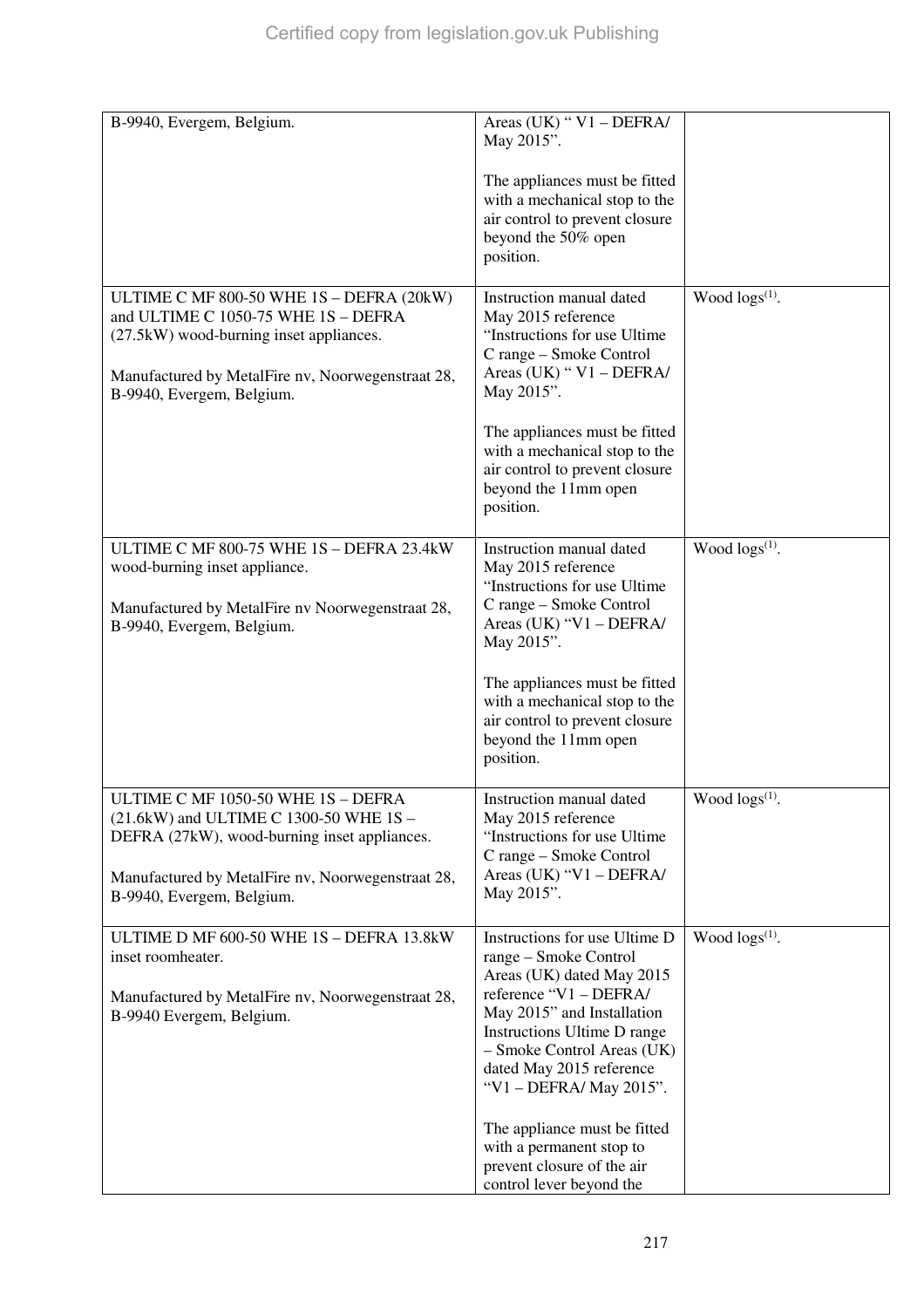|                                                                                                                                                                                                                     | 7mm open position.                                                                                                                                                                                                                                                                                                                                                                                          |                        |
|---------------------------------------------------------------------------------------------------------------------------------------------------------------------------------------------------------------------|-------------------------------------------------------------------------------------------------------------------------------------------------------------------------------------------------------------------------------------------------------------------------------------------------------------------------------------------------------------------------------------------------------------|------------------------|
| ULTIME D MF 600-75 WHE 1S - DEFRA 18.8kW<br>inset roomheater.<br>Manufactured by MetalFire nv, Noorwegenstraat 28,<br>B-9940 Evergem, Belgium.                                                                      | Instructions for use Ultime D<br>range – Smoke Control<br>Areas (UK) dated May 2015<br>reference "V1 - DEFRA/<br>May 2015" and Installation<br>Instructions Ultime D range<br>- Smoke Control Areas (UK)<br>dated May 2015 reference<br>"V1 - DEFRA/ May 2015".<br>The appliance must be fitted<br>with a permanent stop to<br>prevent closure of the air<br>control lever beyond the                       | Wood $\log s^{(1)}$ .  |
|                                                                                                                                                                                                                     | 15mm open position.                                                                                                                                                                                                                                                                                                                                                                                         |                        |
| ULTIME D MF 1050-50 WHE 1S - DEFRA 19.4kW<br>inset roomheater.<br>Manufactured by MetalFire nv, Noorwegenstraat 28,<br>B-9940 Evergem, Belgium.                                                                     | Instructions for use Ultime D<br>range – Smoke Control<br>Areas (UK) dated May 2015<br>reference "V1 - DEFRA/<br>May 2015" and Installation<br>Instructions Ultime D range<br>- Smoke Control Areas (UK)<br>dated May 2015 reference<br>"V1 - DEFRA/ May 2015".<br>The appliance must be fitted<br>with a permanent stop to<br>prevent closure of the air<br>control lever beyond the<br>9mm open position. | Wood $\log(s^{(1)})$ . |
| ULTIME D inset roomheaters models:                                                                                                                                                                                  | Instructions for use Ultime D                                                                                                                                                                                                                                                                                                                                                                               | Wood $\log s^{(1)}$ .  |
| MF 800-50 WHE 1S - DEFRA 16.6kW;<br>MF 800-75 WHE 1S - DEFRA 21.2kW;<br>MF 1050-75 WHE 1S - DEFRA 23.5kW.<br>Manufactured by MetalFire nv, Noorwegenstraat 28,<br>B-9940 Evergem, Belgium.                          | range – Smoke Control<br>Areas (UK) dated May 2015<br>reference "V1 - DEFRA/<br>May 2015" and Installation<br>Instructions Ultime D range<br>- Smoke Control Areas (UK)<br>dated May 2015 reference<br>"V1 - DEFRA/ May 2015".<br>The appliance must be fitted<br>with a permanent stop to<br>prevent closure of the air<br>control lever beyond the<br>11mm open position.                                 |                        |
| Uniconfort EOS 45, EOS 50, EOS 55, EOS 65, EOS<br>70, EOS 75, EOS 80, EOS 85 fitted with a multi-<br>cyclone.<br>Manufactured by Uniconfort srl, Via dell'Industria,<br>21, 35018 San Martino di Lupari, PD, Italy. | Instruction manual reference<br>"Uniconfort EOS<br>MANUAL: R1" dated May<br>2012.                                                                                                                                                                                                                                                                                                                           | Wood pellets $(1)$ .   |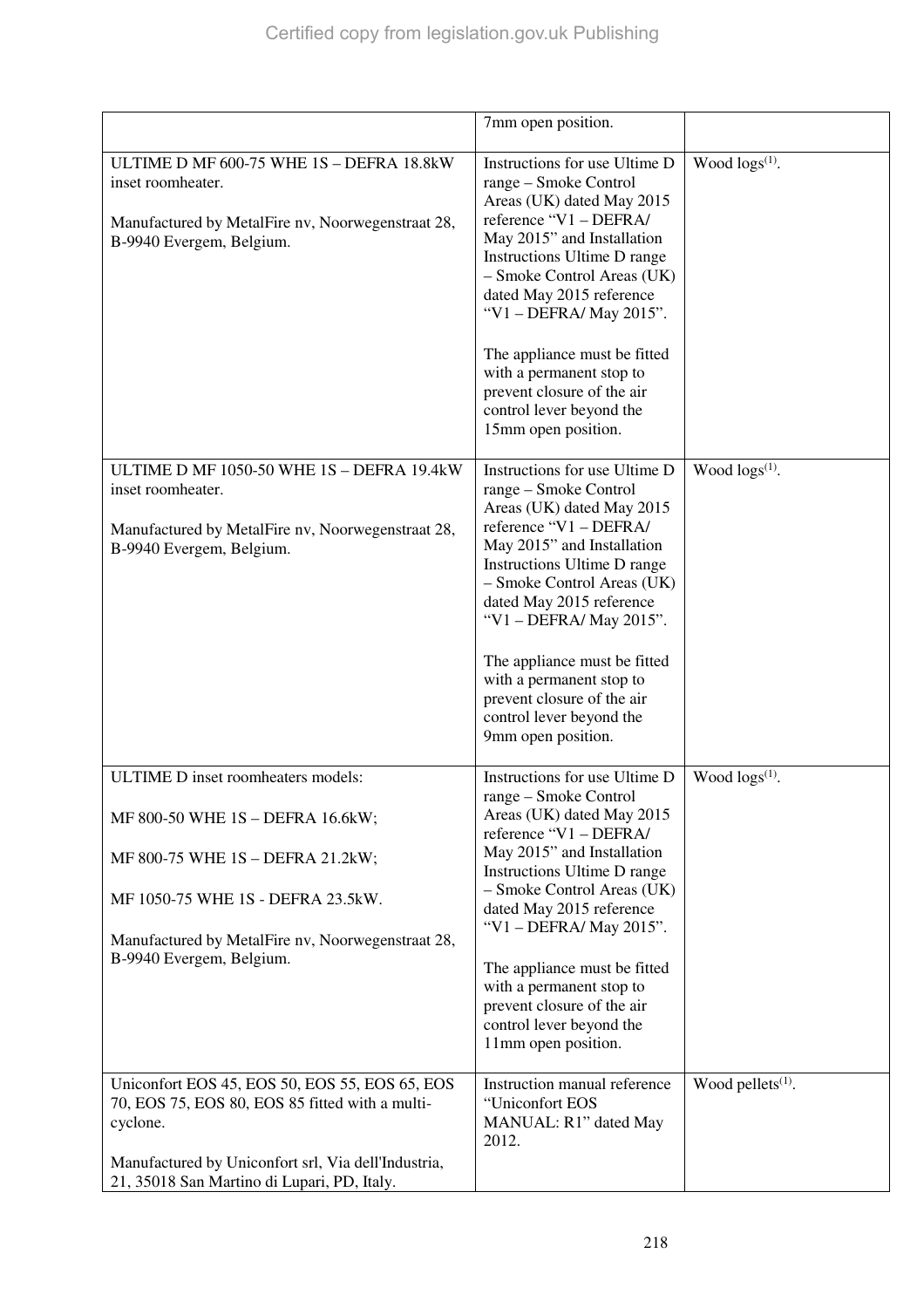| Uniconfort EOS 90 fitted with a multi-cyclone.<br>Manufactured by Uniconfort srl, Via dell'Industria,<br>21, 35018 San Martino di Lupari, PD, Italy.                                   | Instruction manual reference<br>"Uniconfort EOS<br>MANUAL: R1" dated May<br>2012.                                                                                                                                                                                                                                                                                                                                                                         | Wood pellets or wood<br>chips $(1)$ . |
|----------------------------------------------------------------------------------------------------------------------------------------------------------------------------------------|-----------------------------------------------------------------------------------------------------------------------------------------------------------------------------------------------------------------------------------------------------------------------------------------------------------------------------------------------------------------------------------------------------------------------------------------------------------|---------------------------------------|
| Varde Aura Ovne 1 (VD-AURA1), 2 (VD-AURA2),<br>3 (VD-AURA3), and 11 (VD-AURA11) wood<br>burning 5kW stoves.<br>Manufactured by Varde Ovne A/S, Kongevej 246,<br>DK-6510 Gram, Denmark. | Installation and user guide<br>reference "FOR-177 GB2<br>edition" dated 26 July 2010<br>and additional installation<br>and user instructions for use<br>in Smoke Control Areas<br>reference "Varde Aura 2.<br>Edition FOR-177 GB<br>PM1053 Issue 2" dated July<br>2014.<br>The appliance must be fitted<br>with a mechanical stop to<br>prevent closure of the<br>secondary air control beyond<br>the 50% open position.                                  | Wood $\log s^{(1)}$ .                 |
| Varde Ovne Fuego 1 (VD-FUEGO1) and 2 (VD-<br>FUEGO2) wood burning 5kW stoves.<br>Manufactured by Varde Ovne A/S, Kongevej 246,<br>DK-6510 Gram, Denmark.                               | Installation and user guide<br>reference "Varde Fuego<br>Revision 2" dated 15 May<br>2013 and additional<br>installation and user<br>instructions for use in Smoke<br>Control Areas reference<br>"Varde Fuego – Revision 02<br><b>Installation and User Guide</b><br>PM1062 Issue 2" dated July<br>2014.<br>The appliance must be fitted<br>with a mechanical stop to<br>prevent closure of the<br>secondary air control beyond<br>the 50% open position. | Wood $\log(s^{(1)})$ .                |
| Varde Ovne Samsø (VD-SAMSO) 5 kW wood<br>burning stove.<br>Manufactured by Varde Ovne A/S, Kongevej 246,<br>DK-6510 Gram, Denmark.                                                     | Smoke Control Kit<br>Additional Installation and<br>User Instructions for use in<br>Smoke Control Areas dated<br>01/09/2015 reference<br>"PM1258 Issue 1", and<br><b>Installation and User Guide</b><br>dated 01/09/2015 reference<br>"PM1257 Issue 2".<br>The appliance must be fitted<br>with a mechanical stop to<br>prevent closure of the<br>secondary air control beyond<br>the 50% open position.                                                  | Wood $\log(s^{(1)})$ .                |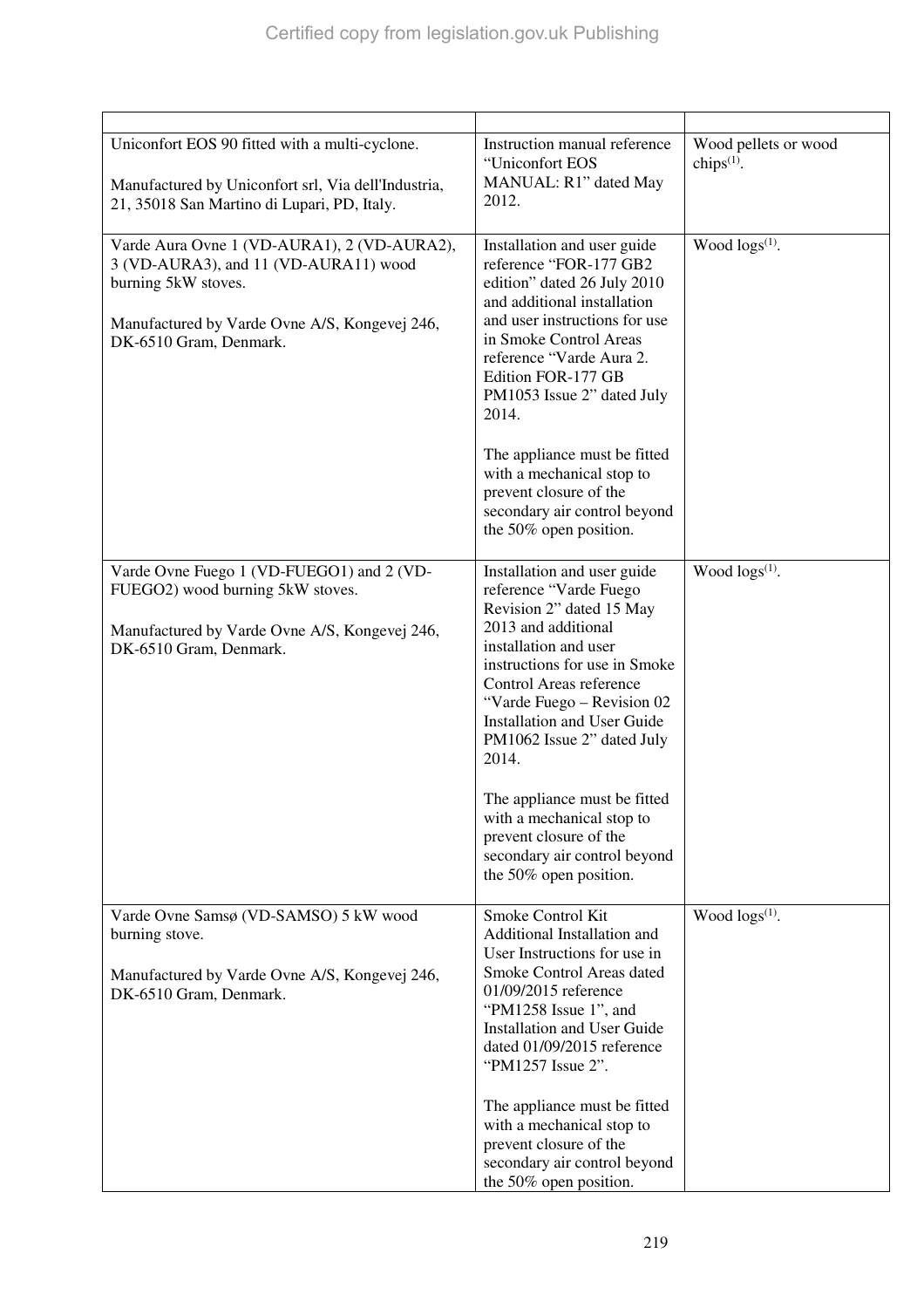| Varde Ovne Shape 1 (VD-SHAPE1B) and 2 (VD-<br>SHAPE2B) wood burning 5kW stoves.<br>Manufactured by Varde Ovne A/S, Kongevej 246,<br>DK-6510 Gram, Denmark.         | Installation and user guide<br>reference "FOR - 176 GB1<br>edition" dated 18 June 2009<br>and additional installation<br>and user instructions for use<br>in Smoke Control Areas<br>reference "Varde Shape 1.<br>Edition FOR-176 GB PM<br>1054 Issue 2" dated July<br>2014.<br>The appliance must be fitted<br>with a mechanical stop to<br>prevent closure of the<br>secondary air control beyond<br>the 37.5% open position. | Wood $\log(s^{(1)})$ . |
|--------------------------------------------------------------------------------------------------------------------------------------------------------------------|--------------------------------------------------------------------------------------------------------------------------------------------------------------------------------------------------------------------------------------------------------------------------------------------------------------------------------------------------------------------------------------------------------------------------------|------------------------|
| Varde Ovne Uniq 1 (VD-UNIQ1) wood burning<br>5.4kW stove.                                                                                                          | Installation and user guide<br>reference "Revision 6" dated<br>3 June 2014 and additional                                                                                                                                                                                                                                                                                                                                      | Wood $\log s^{(1)}$ .  |
| Manufactured by Varde Ovne A/S, Kongevej 246,<br>DK-6510 Gram, Denmark.                                                                                            | installation and user<br>instructions for use in Smoke<br>Control Areas reference<br>"Varde Uniq – Revision 4<br><b>Installation and User Guide</b><br>PM1055 Issue 2" dated July<br>2014.                                                                                                                                                                                                                                     |                        |
|                                                                                                                                                                    | The appliance must be fitted<br>with a mechanical stop to<br>prevent closure of the<br>secondary air control beyond<br>the 30% open position.                                                                                                                                                                                                                                                                                  |                        |
| Varia 2L 55h H2O P3 12kW wood burning inset<br>roomheater with boiler.<br>Manufactured by Spartherm Feuerungstechnik GmbH,<br>Maschweg 38, D-49324 Melle, Germany. | Operating manual Fireplace<br>Inserts dated 18/07/2016<br>reference "Version 07 / 16",<br>and Installation and<br>Operating Instructions H2O<br>Fireplace Inserts manual<br>dated 18/07/2016 reference<br>"A1-GB-SP-1,500-07/2015-<br>DC".                                                                                                                                                                                     | Wood $\log s^{(1)}$ .  |
|                                                                                                                                                                    | The appliance must be fitted<br>with a factory fitted<br>modification providing a<br>minimum $900$ mm <sup>2</sup> opening<br>in the secondary air control.                                                                                                                                                                                                                                                                    |                        |
| Varia 2R 55h H2O P3 12kW wood burning inset<br>roomheater with boiler.<br>Manufactured by Spartherm Feuerungstechnik GmbH,                                         | Operating manual Fireplace<br>Inserts dated 18/07/2016<br>reference "Version 07 / 16",<br>and Installation and                                                                                                                                                                                                                                                                                                                 | Wood $\log s^{(1)}$ .  |
| Maschweg 38, D-49324 Melle, Germany.                                                                                                                               | Operating Instructions H2O                                                                                                                                                                                                                                                                                                                                                                                                     |                        |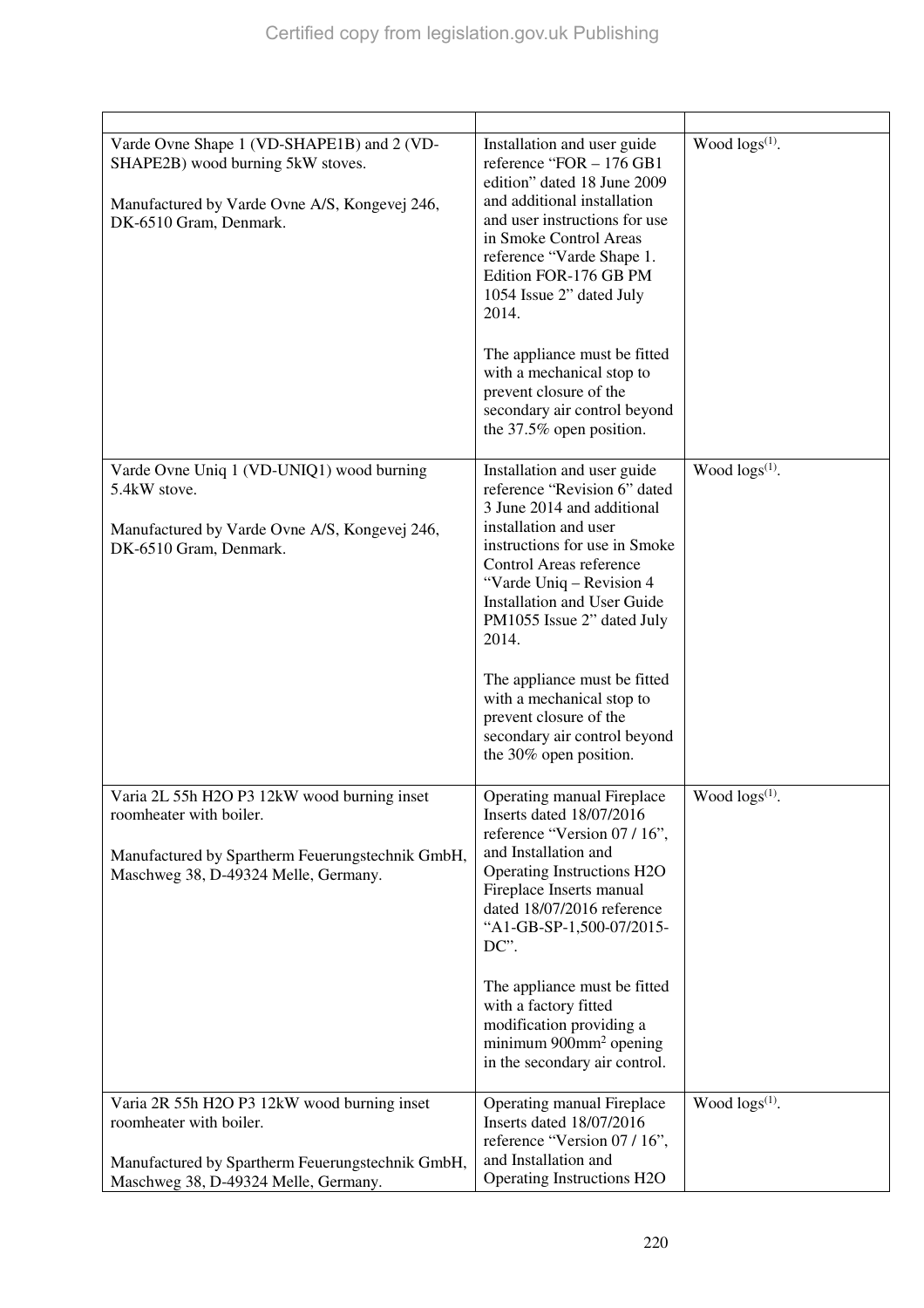|                                                                                                                                                                                                               | Fireplace Inserts manual<br>dated 18/07/2016 reference<br>"A1-GB-SP-1,500-07/2015-<br>DC".                                                                                                     |                                                                                                                            |
|---------------------------------------------------------------------------------------------------------------------------------------------------------------------------------------------------------------|------------------------------------------------------------------------------------------------------------------------------------------------------------------------------------------------|----------------------------------------------------------------------------------------------------------------------------|
|                                                                                                                                                                                                               | The appliance must be fitted<br>with a factory fitted<br>modification providing a<br>minimum 900mm <sup>2</sup> opening<br>in the secondary air control.                                       |                                                                                                                            |
| Varia AS-3RLh P3 12kW wood burning inset<br>roomheater.<br>Manufactured by Spartherm Feuerungstechnik GmbH,<br>Maschweg 38, D-49324 Melle, Germany.                                                           | Instruction manual fireplace<br>Inserts dated 18/07/2016<br>reference "Version 07/16",<br>and Installation instructions<br>fireplace inserts dated<br>02/11/2015 reference<br>"Version 11/15". | Wood $\log(s^{(1)})$ .                                                                                                     |
|                                                                                                                                                                                                               | The appliance must be fitted<br>with a factory fitted<br>modification providing a<br>minimum 760mm <sup>2</sup> opening<br>in the secondary air control.                                       |                                                                                                                            |
| Varia AS 11kW wood-burning inset appliances<br>models : Varia AS-A-P3, Varia ASh-A-P3, Varia AS<br>X-A-P3, Varia ASh X-A-P3, Varia AS-A1-P3, Varia<br>ASh-A1-P3, Varia AS X-A1-P3 and, Varia ASh X-<br>A1-P3. | Instruction manual dated<br>September 2015 reference<br>"Instruction manual<br>Fireplace Inserts version<br>09/2014".                                                                          | Wood $\log(s^{(1)})$ .                                                                                                     |
| Manufactured by Spartherm Feuerungstechnik GmbH,<br>Maschweg 38, D-49324 Melle, Germany.                                                                                                                      | The appliances must be fitted<br>with a mechanical stop to the<br>air control to prevent closure<br>beyond the 10mm open<br>position.                                                          |                                                                                                                            |
| VarioWIN VA 120 12kW wood pellet boiler.<br>Manufactured by Windhager Zentralheizung GmbH,<br>Anton-Windhager-Str.20, A-5201 Seerkirchen bei<br>Salzburg, Austria.                                            | Installation instruction<br>manual reference<br>"092947/00" dated January<br>2010 and operating<br>instruction manual reference<br>"092945/00" dated January<br>2010.                          | Wood pellets, 6mm<br>diameter, length 80%<br>between 15-30mm and a<br>density of at least<br>$1.1$ kg/dm <sup>3(1)</sup> . |
| Vega 100 Clean Burn II.<br>Manufactured by Percy Doughty & Co Ltd., Imperial<br>Point, Express Trading Estate, Stonehill Road,<br>Farnworth Bolton, BLA 9TN.                                                  | Instruction manual reference<br>"Vega 100 Clean Burn II<br><b>Installation and Operation</b><br>Instructions REV: D" dated<br>January 2013.                                                    | Wood $\log s^{(1)}$ .                                                                                                      |
|                                                                                                                                                                                                               | The appliance must be fitted<br>with a mechanical stop to<br>prevent secondary air control<br>closure beyond the 50%<br>open position.                                                         |                                                                                                                            |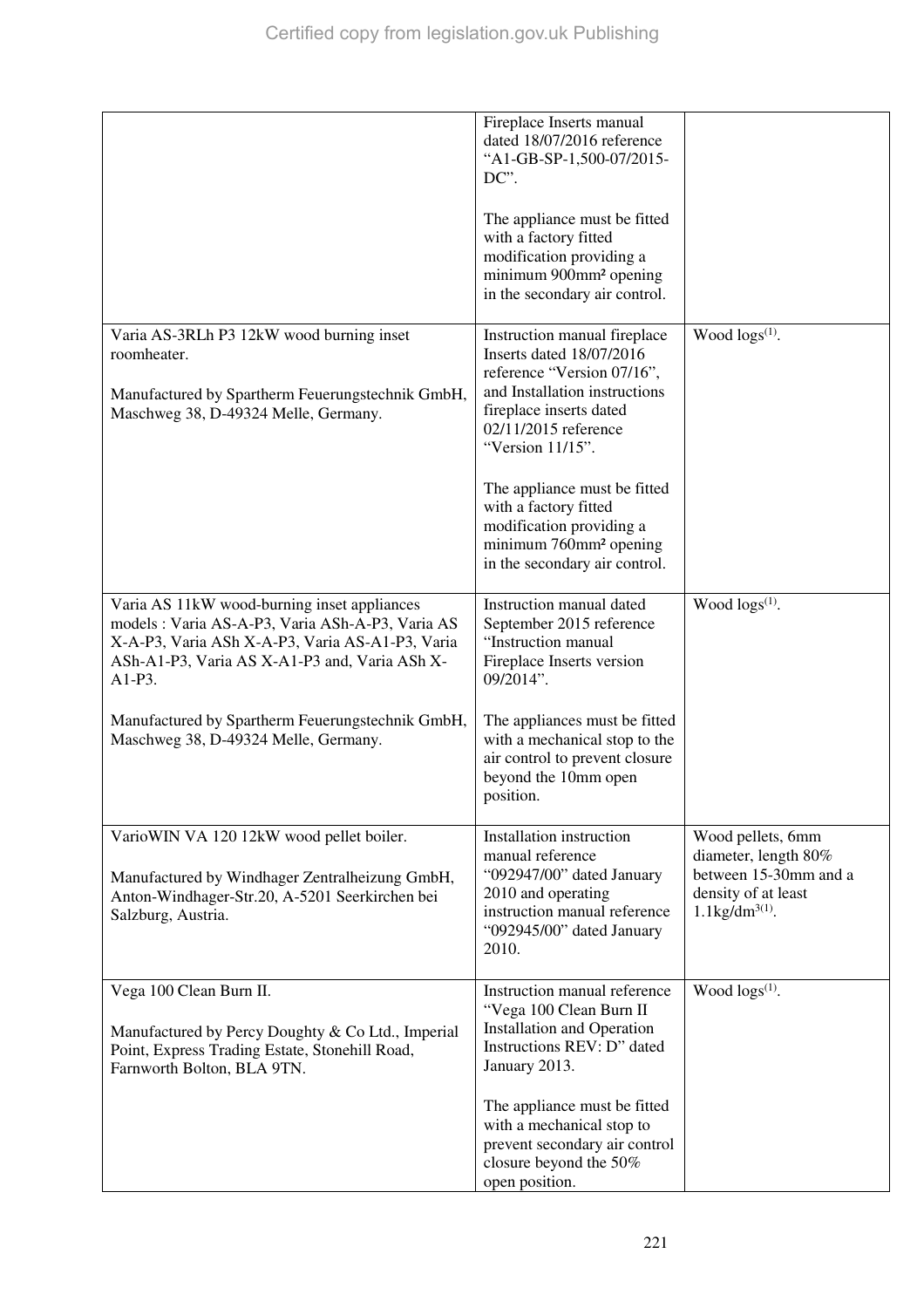| Vega 200 Clean Burn.<br>Manufactured by Percy Doughty & Co Ltd., Imperial<br>Point, Express Trading Estate, Stonehill Road,<br>Farnworth, Bolton, BLA 9TN.                      | Instruction manual reference<br>"Vega 200 Clean Burn<br><b>Installation and Operation</b><br>Instructions REV: D" dated<br>January 2013.<br>The appliance must be fitted<br>with a mechanical stop to<br>prevent secondary air control<br>closure beyond the 50%<br>open position. | Wood $\log(s^{(1)})$ . |
|---------------------------------------------------------------------------------------------------------------------------------------------------------------------------------|------------------------------------------------------------------------------------------------------------------------------------------------------------------------------------------------------------------------------------------------------------------------------------|------------------------|
| Vega Amor 100 4.9kW multi-fuel stove.<br>Manufactured by Percy Doughty & Co. Limited,<br>Imperial Point, Express Trading Estate, Stone Hill<br>Road, Farnworth, Bolton BL4 9TN. | Instruction manual reference<br>"AMOR 100 REV:B" dated<br>December 2014.<br>The appliance must be fitted<br>with a mechanical stop to<br>prevent secondary air closure<br>beyond the 50% open<br>position.                                                                         | Wood $\log(s^{(1)})$ . |
| Vega Edge 100 4.9kW multi-fuel stove.<br>Manufactured by Percy Doughty & Co. Limited,<br>Imperial Point, Express Trading Estate, Stone Hill<br>Road, Farnworth, Bolton BL4 9TN. | Instruction manual reference<br>"VEGA EDGE 100<br><b>INSTRUCTION - REV. B"</b><br>dated December 2014.<br>The appliance must be fitted<br>with a permanent stop to<br>modify the secondary air<br>control closure to a<br>minimum of 7mm open.                                     | Wood $\log(s^{(1)})$ . |
| Vega Edge 200SL 5kW multi-fuel stove.<br>Manufactured by Percy Doughty & Co Limited,<br>Imperial Point, Express Trading Estate, Stone Hill<br>Road, Farnworth, Bolton, BL4 9TN. | <b>Installation and Operating</b><br>instructions dated 1 February<br>2016 reference "VEGA<br><b>EDGE SERIES</b><br>INSTRUCTION -REV.C".                                                                                                                                           | Wood $\log(s^{(1)})$ . |
| Vega Edge 200 8kW multi-fuel stove.<br>Manufactured by Percy Doughty & Co Limited,<br>Imperial Point, Express Trading Estate, Stone Hill<br>Road, Farnworth, Bolton, BL4 9TN.   | <b>Installation and Operating</b><br>instructions dated 1 February<br>2016 reference "VEGA<br><b>EDGE SERIES</b><br>INSTRUCTION - REV.C".                                                                                                                                          | Wood $\log(s^{(1)})$ . |
| Vega ST 4.8 kW multifuel stove.<br>Manufactured by Percy Doughty & Co Limited,<br>Imperial Point, Express Trading Estate, Stone Hill<br>Road, Farnworth, Bolton, BL4 9TN.       | <b>Installation and Operating</b><br>Instructions dated<br>01/09/2014 reference "Solid<br>Fuel Stoves Manual v4.",<br>and Soliftec Smoke Advice<br>Sheet no1 dated 01/09/2014<br>reference "Soliftec Smoke<br>Advice Sheet no1 issued<br>09/11/2016".                              | Wood $\log(s^{(1)})$ . |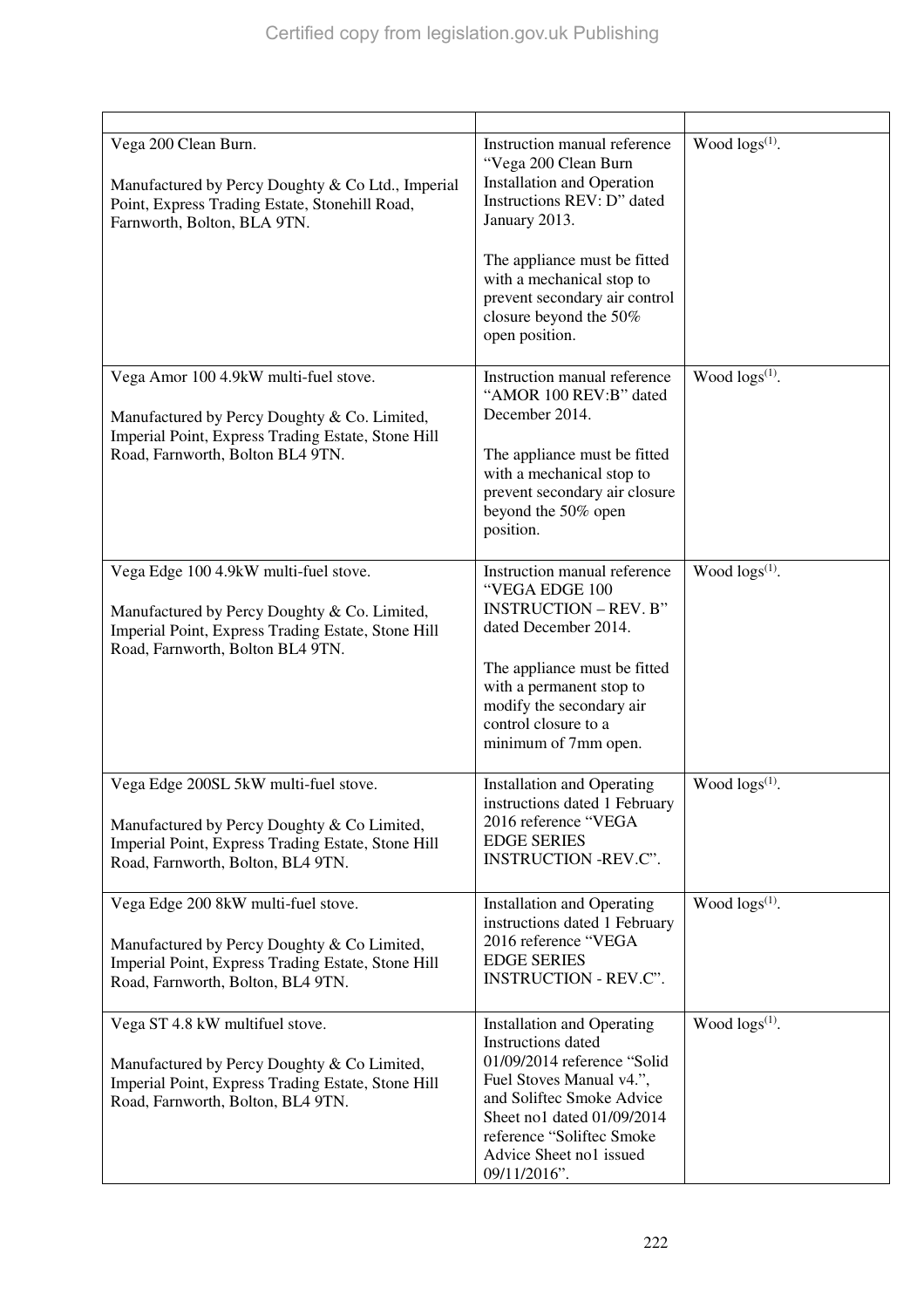|                                                                                                                                                                                     | The appliance must be fitted<br>with a mechanical stop to<br>prevent closure of the<br>secondary air control beyond<br>8mm open.                                                                                                                                                                               |                                                                                                                                                             |
|-------------------------------------------------------------------------------------------------------------------------------------------------------------------------------------|----------------------------------------------------------------------------------------------------------------------------------------------------------------------------------------------------------------------------------------------------------------------------------------------------------------|-------------------------------------------------------------------------------------------------------------------------------------------------------------|
| Vermont Castings Defiant model 1975 catalytic<br>wood-burning stove.<br>Manufactured by Vermont Castings Group, 62<br>Vermont Castings Road, Bethel, Vermont, 05032,<br>USA.        | Homeowner's installation<br>and operating manual<br>reference "30005554 7/13<br>Rev. 10" dated July 2013.<br>The appliance must be<br>operated with the catalyst<br>and fitted with a system that<br>prevents closure of the air<br>control lever beyond the<br>25mm (5 o'clock) open<br>position.             | Wood $\log(s^{(1)})$ .                                                                                                                                      |
| Vermont Castings Encore model 2040 catalytic wood-<br>burning stove.<br>Manufactured by Vermont Castings Group, 62<br>Vermont Castings Road, Bethel, Vermont, 05032,<br>USA.        | Homeowner's installation<br>and operating manual<br>reference "30005552 7/13<br>Rev. 9" dated July 2013.<br>The appliance must be<br>operated with the catalyst.                                                                                                                                               | Wood $\log(s^{(1)})$ .                                                                                                                                      |
| Vesuvio 400kW automatic pizza oven.<br>Manufactured by CLM srl, Via I Maggio 35, 31043,<br>Fontanelle (Treviso), Italy.                                                             | CLM Vesuvio oven<br>instruction manual reference<br>"Instruction and maintenance<br>manual ENGLISH version<br>Review 0.1" dated 29<br>November 2011.                                                                                                                                                           | 'CalorPan' 100% beech<br>briquette, octagonal section,<br>length 260-300mm, width<br>and height 75-90mm<br>manufactured from dried<br>beech sawdust $(1)$ . |
| View 3 (3.8kW) and View 5 (4.9kW) multifuel<br>stoves; View 5 (4.9kW) wood stove.<br>Manufactured by Stovax Ltd., Falcon Road, Sowton<br>Industrial Estate, Exeter, Devon, EX2 7LF. | Instruction manual reference<br>"PM485 Issue 1" dated June<br>2010 and smoke control kit<br>instruction manual reference<br>"PM490 Issue 1" dated June<br>2010.<br>The appliance must be fitted<br>with a permanent stop to<br>prevent closure of the<br>secondary air control below<br>the 50% open position. | Wood logs <sup>(1)</sup> .                                                                                                                                  |
| View 7 (7kW) inset appliance Product code VW-<br>7NMF.<br>Manufactured by Stovax Ltd., Falcon Road, Sowton<br>Industrial Estate, Exeter, Devon, EX2 7LF.                            | Instruction manual reference<br>"PM552 - Issue 1" dated<br>June 2011 and smoke control<br>kit instruction manual<br>reference "PM490 Issue 2"<br>dated July 2011.                                                                                                                                              | Wood $\log(s^{(1)})$ .                                                                                                                                      |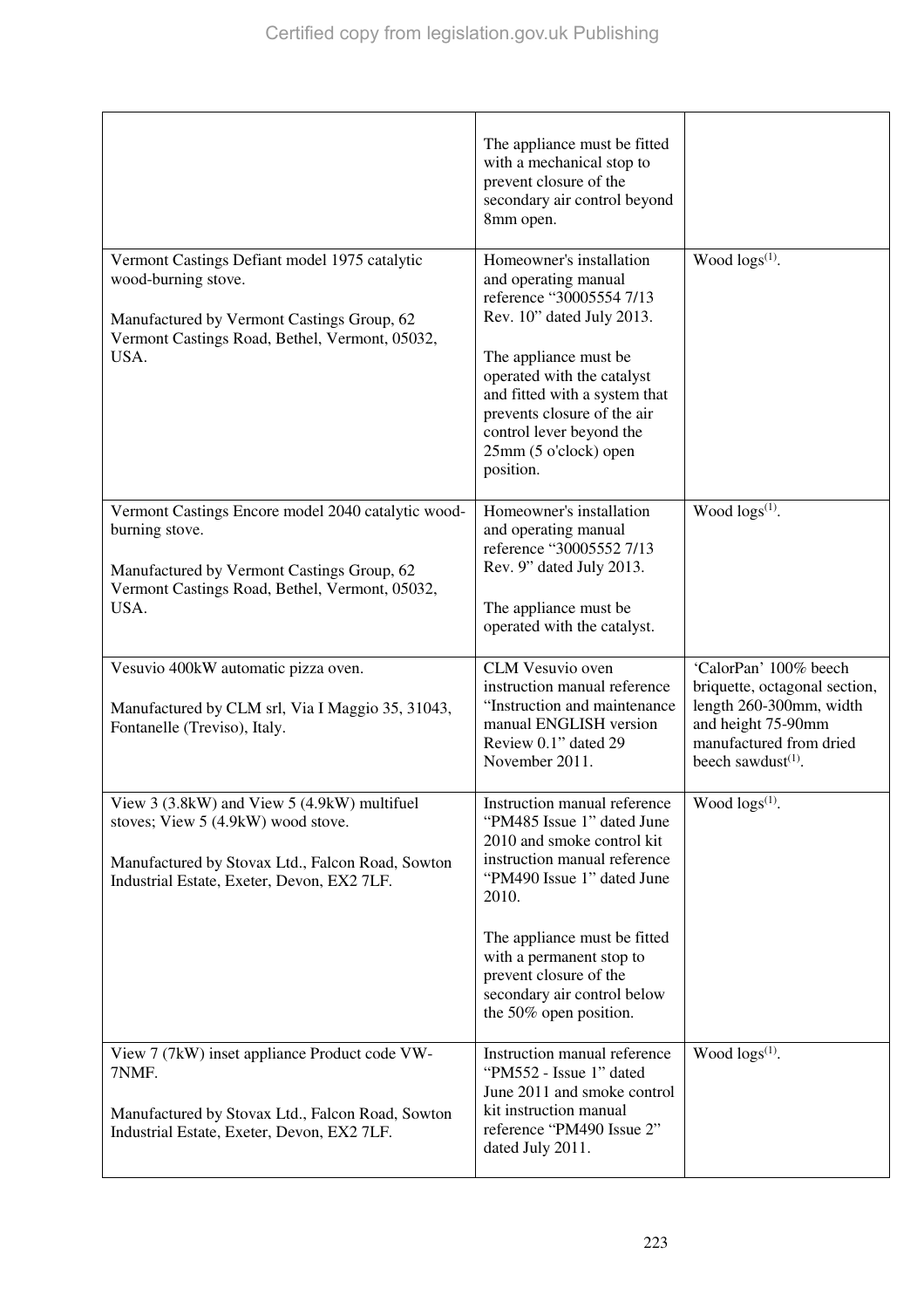|                                                                                                                                                                                                                                | The appliance must be fitted<br>with a permanent stop on the<br>secondary air inlet to prevent<br>closure beyond the 50%<br>open position.                                                                                                                                                                     |                        |
|--------------------------------------------------------------------------------------------------------------------------------------------------------------------------------------------------------------------------------|----------------------------------------------------------------------------------------------------------------------------------------------------------------------------------------------------------------------------------------------------------------------------------------------------------------|------------------------|
| Vista Magnifico SE & Vista Perfetto SE 4.9kW wood<br>burning stoves.<br>Manufactured by Ciang Stoves Ltd., South Chuangye<br>Road, (Hanling Industrial Estate), Beiguan Section,<br>Anyang City, Henan Provence, China 455000. | Newman Fireplaces Ltd.'s<br>Instruction manual reference<br>"1-2" dated 24 October<br>2011.<br>The appliance must be fitted<br>with mechanical stops to<br>prevent closure of the<br>secondary air control beyond<br>the 30% open position and<br>the tertiary air control<br>beyond the 50% open<br>position. | Wood $\log(s^{(1)})$ . |
| Vista Magnifico SE NS-1 and Vista Perfetto SE NS-2<br>4.9kW multi-fuel stoves.<br>Manufactured by Newman Fireplaces Ltd. Units 6 &<br>7 Rawreth Barns, Dollymans Farm, Doublegate Lane,<br>Rawreth, Wickford, Essex, SS11 8UD. | Installation and user<br>instruction manual dated 3<br>June 2014, reference "NS-1,<br>NS-2 Edition: 2".<br>The appliance must be fitted<br>with mechanical stops to<br>prevent closure of the<br>secondary air control beyond<br>the 30% open position.                                                        | Wood $\log(s^{(1)})$ . |
| Vitae 06C inset stove.<br>Manufactured by Heat Design Ltd., 30 Hawthorn<br>Road, Western Industrial Estate, Naas Road, Dublin<br>12, Ireland.                                                                                  | Instruction manual reference<br>"VIT06C" dated 26 July<br>2012.<br>The appliance must be fitted<br>with a permanent stop to<br>prevent closure of the<br>secondary air control beyond<br>20% open.                                                                                                             | Wood $\log s^{(1)}$ .  |
| Vitae 11C inset stove.<br>Manufactured by Heat Design Ltd., 30 Hawthorn<br>Road, Western Industrial Estate, Naas Road, Dublin<br>12, Ireland.                                                                                  | Instruction manual reference<br>"VIT11C" dated 26 July<br>2012.<br>The appliance must be fitted<br>with a permanent stop to<br>prevent closure of the<br>secondary air control beyond<br>20% open.                                                                                                             | Wood $\log(s^{(1)})$ . |
| Vitoligno 300-P models 12, 18, 24, 32, 40 and 48<br>pellet boilers.<br>Manufactured by Viessmann Limited, Hortonwood                                                                                                           | Operating instructions<br>reference "5592 617 GB"<br>dated January 2014 and<br>Vitoligno 300-P Technical                                                                                                                                                                                                       | Wood pellets $(1)$ .   |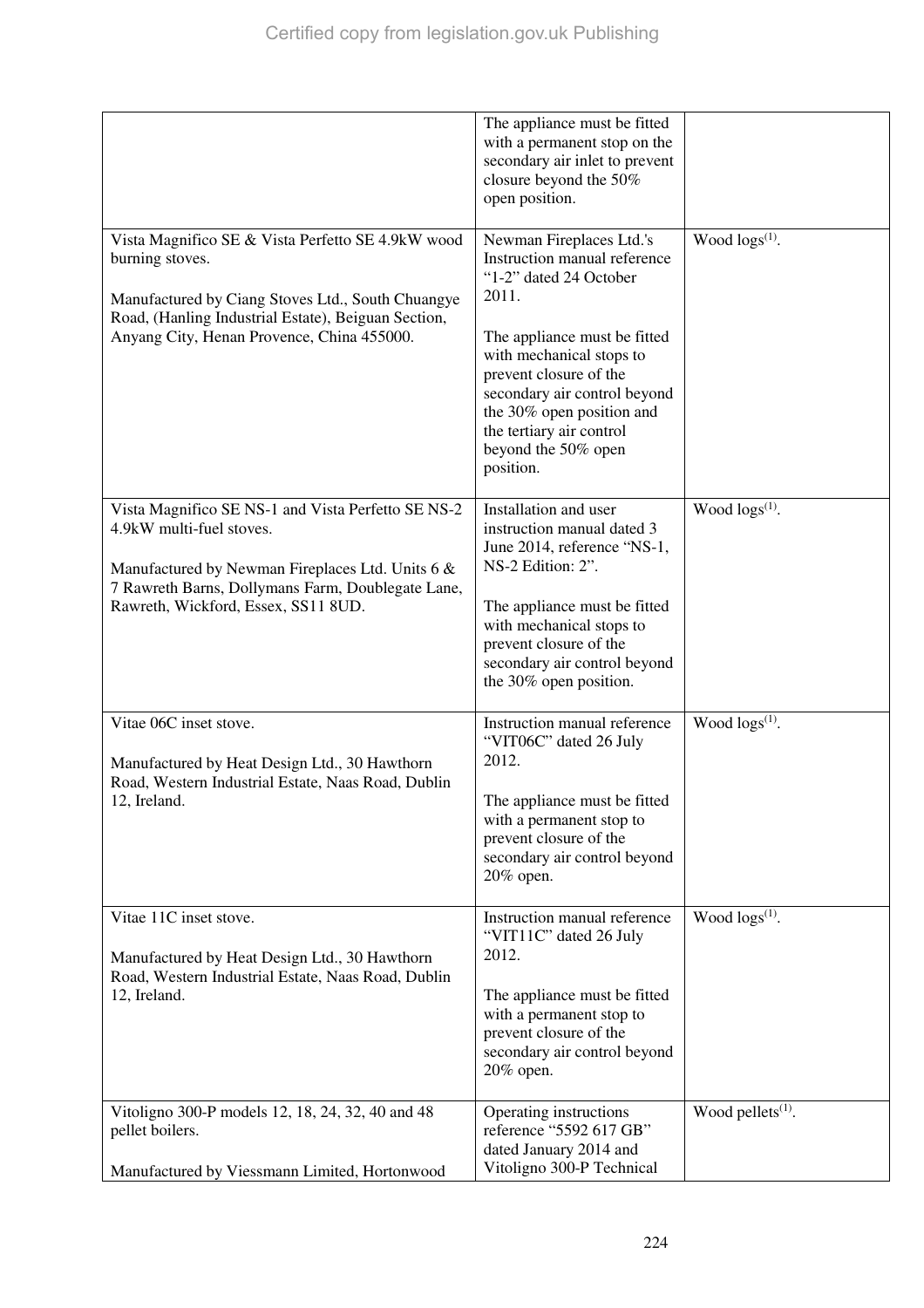| 30, Telford, TF1 7YP.                                                                                                                                                            | guide reference "5414 644<br>GB" dated January 2014.                                                                                                                                                                                                                                       |                        |
|----------------------------------------------------------------------------------------------------------------------------------------------------------------------------------|--------------------------------------------------------------------------------------------------------------------------------------------------------------------------------------------------------------------------------------------------------------------------------------------|------------------------|
| Volan 750 Glass and Vega 75-Glass 7.5kW multifuel<br>stove.<br>Manufactured by F.E.Robinson (Hooton) Limited,<br>Station Works, Hooton Road, Hooton, South Wirral,<br>CH66 7NF.  | Instruction manual dated 28<br>July 2015, reference: "Triton<br>450 / Vega 450 / Volan 750 /<br>Vega 750 Solid Fuel Stoves<br>Manual Version 1.1" issued<br>28/07/2015.                                                                                                                    | Wood $\log(s^{(1)})$ . |
| Warm 1 and 4 stoves.<br>Manufactured by Color Emajl d.o.o., Alaginci 87/a,<br>HR-34000 Požega, Croatia.                                                                          | Instruction manual reference<br>"11-1a" dated February<br>2012.<br>The appliance must be fitted<br>with a mechanical stop to<br>prevent closure of the<br>secondary air control beyond<br>the 83mm open position.                                                                          | Wood $\log(s^{(1)})$ . |
| Warm 2 and 5 stoves.<br>Manufactured by Color Emajl d.o.o., Alaginci 87/a,<br>HR-34000 Požega, Croatia.                                                                          | Instruction manual reference<br>"11-1b" dated February<br>2012.<br>The appliance must be fitted<br>with a mechanical stop to<br>prevent closure of the<br>secondary air control beyond<br>the 83mm open position.                                                                          | Wood $logs^{(1)}$ .    |
| Warmflow WS18 and WP 18 Pellet Boilers.<br>Manufactured by Warmflow Engineering Co Limited,<br>Lissue Industrial Estate, Moira Road, Lisburn,<br>Northern Ireland, BT28 2RF.     | <b>Boiler Manual for Wood</b><br>Pellet Boiler WS18/WP18<br>reference "CODE 4220 Issue<br>1." dated May 2014.                                                                                                                                                                              | Wood pellets $(1)$ .   |
| Warmington SE multi-fuel stove.<br>Manufactured by Newman Fireplaces Ltd., Units<br>6&7, Rawreth Barns, Dollyman's Farm, Doublegate<br>Lane, Rawreth, Wickford, Essex, SS11 8UD. | Instruction manual reference<br>"NS-10 Edition 1" dated 17<br>September 2014.<br>The appliance must be fitted<br>with the manufacturer's<br>smoke control kit (Newman<br>fireplaces part number 59) to<br>prevent closure of the<br>secondary air control beyond<br>the 30% open position. | Wood $\log s^{(1)}$ .  |
| Westcott 5SE.<br>Manufactured by Dimplex, GDC Group Ltd.,<br>Millbrook House, Grange Drive, Hedge End<br>Southampton, SO30 2DF.                                                  | The instruction manual<br>reference "08/51351/0 -<br>Issue 0" dated 7 September<br>2010.                                                                                                                                                                                                   | Wood $\log s^{(1)}$ .  |
| Westfire Series One stove and Westfire Series Two                                                                                                                                | Installation manual and                                                                                                                                                                                                                                                                    | Wood $\log(s^{(1)})$ . |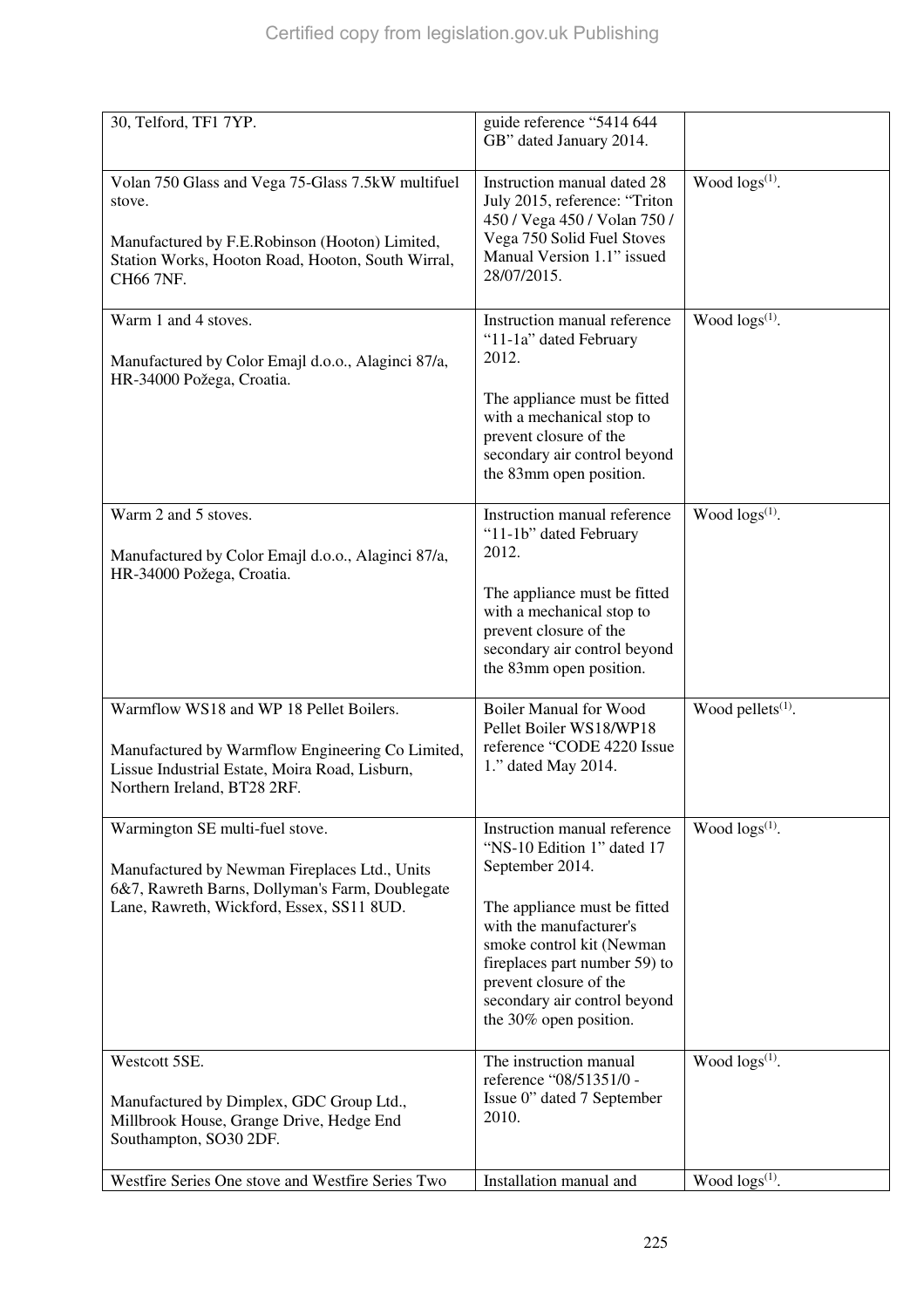| stove.<br>Manufactured by Westfire APS, Tømrervej 3 DK-<br>6800 Varde, Denmark.                                                                                            | operating instructions and<br>supplementary instruction<br>manual reference "Westfire<br>supplementary instructions<br>June 2011/Version 1" dated<br>1 June 2011.                            |                               |
|----------------------------------------------------------------------------------------------------------------------------------------------------------------------------|----------------------------------------------------------------------------------------------------------------------------------------------------------------------------------------------|-------------------------------|
|                                                                                                                                                                            | The appliance must be fitted<br>with a permanent stop to<br>prevent closure of the<br>secondary air control less<br>than 50% open.                                                           |                               |
| Westfire Uniq 15, 16 and 20 (also known as WF<br>UNIQ 15, 16 and 20).<br>Manufactured by Westfire APS, Tømrervej 3 DK-<br>6800 Varde, Denmark.                             | Manufacturer's instructions<br>reference "WF15 - WF16 -<br>WF20" dated 2007 and<br>supplementary instructions<br>reference "01 wfuk.2207"<br>dated 2007.                                     | Untreated dry wood $^{(1)}$ . |
|                                                                                                                                                                            | The appliance must be fitted<br>with a permanent stop on the<br>secondary air inlet to prevent<br>closure beyond 50mm.                                                                       |                               |
| Westfire Uniq 17, Westfire Uniq 18, Westfire Uniq<br>19, Westfire Uniq 23, Westfire Uniq 23 side Glass<br>and Westfire Uniq 23 Inset.                                      | Instruction manual reference<br>"Westfire Supplementary<br>Instructions June 2010"<br>dated June 2010.                                                                                       | Wood $\log s^{(1)}$ .         |
| Manufactured by Westfire APS, Tømrervej 3, DK-<br>6800 Varde, Denmark.                                                                                                     | The appliance must be fitted<br>with a mechanical stop to<br>prevent closure of the air<br>slide beyond the 30mm open<br>position.                                                           |                               |
| Westfire Uniq 21 stove, Westfire Uniq 21 pedestal<br>stove and Westfire Uniq 21 wall hung stove.<br>Manufactured by Westfire APS, Tømrervej 3, DK-<br>6800 Varde, Denmark. | Installation manual and<br>operating instructions and<br>supplementary instruction<br>manual reference "Westfire<br>supplementary instructions<br>June 2011/Version 1" dated<br>1 June 2011. | Wood $\log s^{(1)}$ .         |
|                                                                                                                                                                            | The appliance must be fitted<br>with a permanent stop to<br>prevent closure of the<br>secondary air control less<br>than 60% open.                                                           |                               |
| Westfire Uniq 26 stove, Westfire Uniq 27 stove and<br>Westfire Uniq 28 stove.<br>Manufactured by Westfire APS, Tømrervej 3, DK-<br>6800 Varde, Denmark.                    | Installation manual and<br>operating instructions and<br>supplementary instruction<br>manual reference "Westfire<br>supplementary instructions<br>June 2011/Version 1" dated                 | Wood $\log(s^{(1)})$ .        |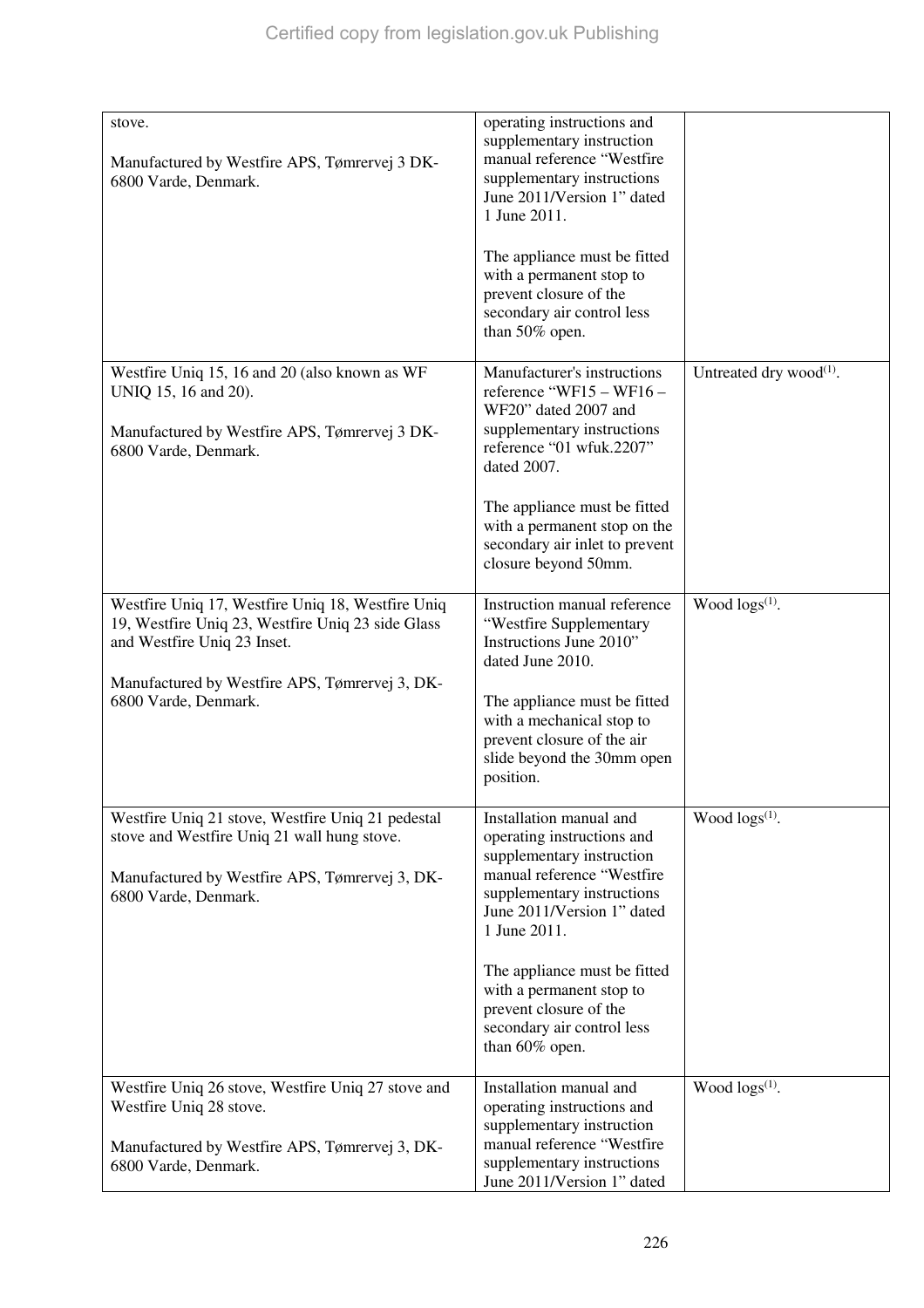|                                                                                                                                                                                                                                                                         | 1 June 2011.                                                                                                                                                                                                                                                                                                                       |                       |
|-------------------------------------------------------------------------------------------------------------------------------------------------------------------------------------------------------------------------------------------------------------------------|------------------------------------------------------------------------------------------------------------------------------------------------------------------------------------------------------------------------------------------------------------------------------------------------------------------------------------|-----------------------|
|                                                                                                                                                                                                                                                                         | The appliance must be fitted<br>with a permanent stop to the<br>secondary air slider control<br>to prevent closure more than<br>20mm from the fully closed<br>position.                                                                                                                                                            |                       |
| Westfire Uniq 32 Inset stove and Westfire Uniq 32<br>Freestanding stove.<br>Manufactured by Westfire APS, Tømrervej 3, DK-<br>6800 Varde, Denmark.                                                                                                                      | Installation manual and<br>operating instructions and<br>supplementary instruction<br>manual reference "Westfire<br>supplementary instructions<br>June 2011/Version 1" dated<br>1 June 2011.<br>The appliance must be fitted<br>with a permanent stop to<br>prevent closure of the<br>secondary air control less<br>than 50% open. | Wood $\log s^{(1)}$ . |
| Westfire Uniq 33 SE;<br>Westfire Uniq 33 side glass;<br>SE Westfire Uniq 34 SE;                                                                                                                                                                                         | Installation manual and<br>operating instructions<br>reference "UNIQ33/34V1"<br>dated 2012.                                                                                                                                                                                                                                        | Wood $\log s^{(1)}$ . |
| Westfire Uniq 34 side glass SE;<br>multi-fuel 6.1 kW stoves.                                                                                                                                                                                                            |                                                                                                                                                                                                                                                                                                                                    |                       |
| Manufactured by Westfire APS, Tømrervej 3, Varde,<br>DK-6800, Denmark.                                                                                                                                                                                                  |                                                                                                                                                                                                                                                                                                                                    |                       |
| Westfire Uniq 35 SE Freestanding multi-fuel 4.3 kW<br>stove, Westfire Uniq 35 SE Pedestal multi-fuel 4.3kW<br>stove, Westfire Uniq 35 SE Inset with 3 sided frame<br>multi-fuel 4.3kW stove and Westfire Uniq 35 SE Inset<br>with 4 sided frame multi-fuel 4.3kW stove. | Installation manual and<br>operating instructions<br>reference "WF35" dated<br>2013.                                                                                                                                                                                                                                               | Wood $\log s^{(1)}$ . |
| Manufactured by Westfire APS, Tømrervej 3, Varde,<br>DK-6800, Denmark.                                                                                                                                                                                                  | The appliance must be fitted<br>with the manufacturer's<br>smoke reduction kit to<br>prevent closure of the<br>secondary air control beyond<br>25% open.                                                                                                                                                                           |                       |
| Westfire Uniq 37 Pedestal SE 7kW wood-burning<br>stove.<br>Manufactured by Westfire APS, Tømrervej 3, DK-<br>6800 Varde, Denmark.                                                                                                                                       | WF37 Installation manual<br>and Operating Instructions<br>dated 01/04/2016 reference<br>"WF371.0".                                                                                                                                                                                                                                 | Wood $\log s^{(1)}$ . |
|                                                                                                                                                                                                                                                                         | The appliance must be fitted<br>with a mechanical stop to                                                                                                                                                                                                                                                                          |                       |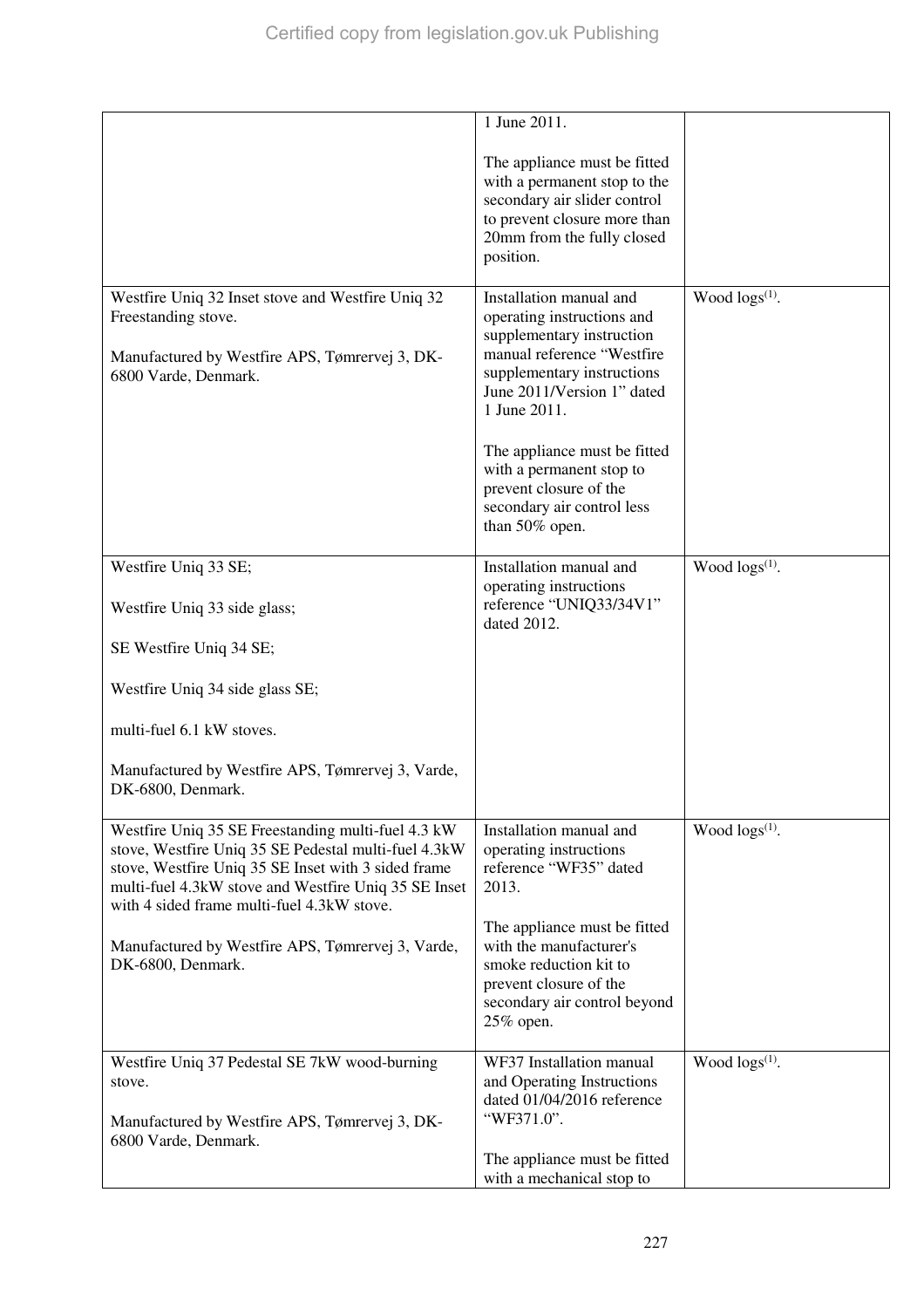|                                                                                                                                                                    | prevent closure of the<br>secondary and tertiary air<br>controls to maintain an<br>opening of 1138mm <sup>2</sup> and<br>42mm <sup>2</sup> respectively.                                                              |                               |
|--------------------------------------------------------------------------------------------------------------------------------------------------------------------|-----------------------------------------------------------------------------------------------------------------------------------------------------------------------------------------------------------------------|-------------------------------|
| Westfire Uniq 37 SE 7kW wood-burning stove.<br>Manufactured by Westfire, Tømrervej 3, DK-6800<br>Varde, Denmark.                                                   | WF37 Installation manual<br>and Operating Instructions<br>dated 01/04/2016 reference<br>"WF371.0".                                                                                                                    | Wood $\log(s^{(1)})$ .        |
|                                                                                                                                                                    | The appliance must be fitted<br>with a mechanical stop to<br>prevent closure of the<br>secondary and tertiary air<br>controls to maintain an<br>opening of 1138mm <sup>2</sup> and<br>42mm <sup>2</sup> respectively. |                               |
| Wiking Miro 1,2,3,4,5 and 6 4.9kW wood-burning<br>stoves.<br>Manufactured by HWAM Heat Design AS,                                                                  | <b>Operating and Maintenance</b><br><b>Instructions dated January</b><br>2013 reference "IN1274 Ed<br>$A$ ".                                                                                                          | Wood $\log(s^{(1)})$ .        |
| Nydamsvej 53, 8362 Hørning, Denmark.                                                                                                                               | Fitted with a mechanical stop<br>to prevent air control closure<br>beyond the 12mm open<br>position.                                                                                                                  |                               |
| Windhager BioWin 90 and 120.<br>Manufactured by Windhager Zentralheizung GmbH,<br>Anton-Windhager-Str. 20, A-5201 Seekirchen bei<br>Salzburg, Austria.             | Manufacturer's instructions<br>reference "092125/00" dated<br>August 2008.                                                                                                                                            | Wood pellets <sup>(1)</sup> . |
| Windhager BioWin 100, 150, 210 and 260.<br>Manufactured by Windhager Zentralheizung GmbH,<br>Anton-Windhager-Str. 20, A-5201 Seerkirchen bei<br>Salzburg, Austria. | Manufacturer's instruction<br>manual reference<br>"0916197/00" dated May<br>2008.                                                                                                                                     | Wood pellets <sup>(1)</sup> . |
| Windhager Bio Win 350, 450 and 600 35, 45 and<br>60kW pellet boilers.                                                                                              | Operating manual reference<br>"093209/02" dated July 2013<br>and installation instructions<br>manual reference                                                                                                        | Wood pellets $(1)$ .          |
| Manufactured by Windhager Zentralheizung GmbH,<br>Anton-Windhager-Str. 20, A-5201 Seerkirchen bei<br>Salzburg, Austria.                                            | "093212/04" dated July<br>2013.                                                                                                                                                                                       |                               |
| Windhager FireWyn 90 and 120.<br>Manufactured by Windhager Zentralheizung GmbH,<br>Anton-Windhager-Str.20, A-5201 Seekirchen bei<br>Salzburg, Austria.             | Instruction manual reference<br>"092125/00" dated August<br>2007.                                                                                                                                                     | Wood pellets $(1)$ .          |
| Wood Energy Solutions E-Compact 15 Slim and 18                                                                                                                     | Installation and operation                                                                                                                                                                                            | Wood pellets <sup>(1)</sup> . |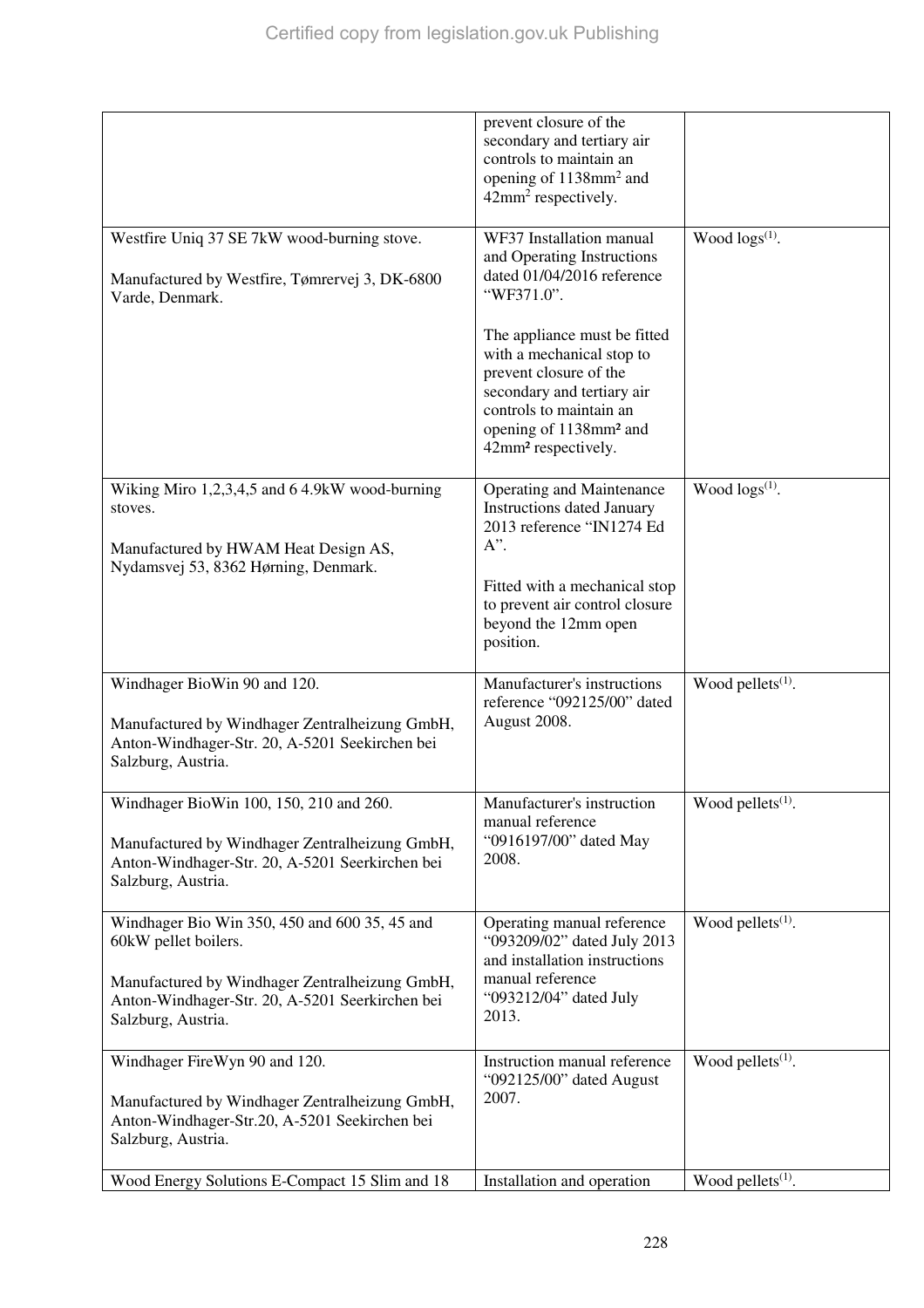| Slim Wood Pellet Boilers.                                                                      | manual reference "V.1.1"<br>dated June 2014.                                      |                                                                 |
|------------------------------------------------------------------------------------------------|-----------------------------------------------------------------------------------|-----------------------------------------------------------------|
| Manufactured by Wood Energy Solutions Ltd.,<br>Donaskeigh, Tipperary, Co. Tipperary, Ireland.  |                                                                                   |                                                                 |
| Wood Energy Solutions E-Compact 55 Wood Pellet<br>Boiler.                                      | Installation and operating<br>manual reference "Manual<br>Edition: E-COMPACT      | Wood pellets $(1)$ .                                            |
| Manufactured by Wood Energy Solutions Ltd.,<br>Donaskeigh, Tipperary, Co. Tipperary, Ireland.  | 55_December 2012 Issue 1"<br>dated December 2012.                                 |                                                                 |
| Wood Energy Solutions E-Compact 85, 100, and 125<br>Wood Pellet Boilers.                       | Installation and operating<br>manual reference "Manual<br>Edition: E-COMPACT      | Wood pellets $(1)$ .                                            |
| Manufactured by Wood Energy Solutions Ltd.,<br>Donaskeigh, Tipperary, Co. Tipperary, Ireland.  | Commercial Series_85-125"<br>dated May 2012.                                      |                                                                 |
| Wood Energy Solutions E-Compact 199 Wood Pellet<br>Boiler.                                     | Installation and operating<br>manual reference "Manual<br>Edition: E-COMPACT      | Wood pellets <sup>(1)</sup> .                                   |
| Manufactured by Wood Energy Solutions Ltd.,<br>Donaskeigh, Tipperary, Co. Tipperary, Ireland.  | Commercial Series_199"<br>dated May 2012.                                         |                                                                 |
| Wood Fired Ovens by Jamie Oliver Ltd.'s Valoriani<br>Casa 80.                                  | Instruction manual reference<br>"OOLinst.1 FVR 80 v2"<br>dated January 2011.      | Untreated wood of less than<br>$20\%$ moisture <sup>(1)</sup> . |
| Manufactured by Valoriani of Via Caselli alla<br>Fornace, 213, 50066 Reggello, Firenze, Italy. |                                                                                   |                                                                 |
| Wood Fired Ovens by Jamie Oliver Ltd.'s Valoriani<br>Casa 100.                                 | Instruction manual reference<br>"OOLinst.2 FVR 100 v2"<br>dated January 2011.     | Untreated wood of less than<br>$20\%$ moisture <sup>(1)</sup> . |
| Manufactured by Valoriani of Via Caselli alla<br>Fornace, 213, 50066 Reggello, Firenze, Italy. |                                                                                   |                                                                 |
| Wood Fired Ovens by Jamie Oliver Ltd.'s Valoriani<br>Casa 110.                                 | Instruction manual reference<br>"OOLinst.3 FVR 110 v2"<br>dated January 2011.     | Untreated wood of less than<br>20% moisture <sup>(1)</sup> .    |
| Manufactured by Valoriani of Via Caselli alla<br>Fornace, 213, 50066 Reggello, Firenze, Italy. |                                                                                   |                                                                 |
| Wood Fired Ovens by Jamie Oliver Ltd.'s Valoriani<br>Casa 110x160.                             | Instruction manual reference<br>"OOLinst.5 FVR 110x160<br>v2" dated January 2011. | Untreated wood of less than<br>$20\%$ moisture <sup>(1)</sup> . |
| Manufactured by Valoriani of Via Caselli alla<br>Fornace, 213, 50066 Reggello, Firenze, Italy. |                                                                                   |                                                                 |
| Wood Fired Ovens by Jamie Oliver Ltd.'s Valoriani<br>Casa 120.                                 | Instruction manual reference<br>"OOLinst.4 FVR120 v2"<br>dated January 2011.      | Untreated wood of less than<br>$20\%$ moisture <sup>(1)</sup> . |
| Manufactured by Valoriani of Via Caselli alla<br>Fornace, 213, 50066 Reggello, Firenze, Italy. |                                                                                   |                                                                 |
| Wood Fired Ovens by Jamie Oliver Ltd.'s Valoriani                                              | Instruction manual reference                                                      | Untreated wood of less than                                     |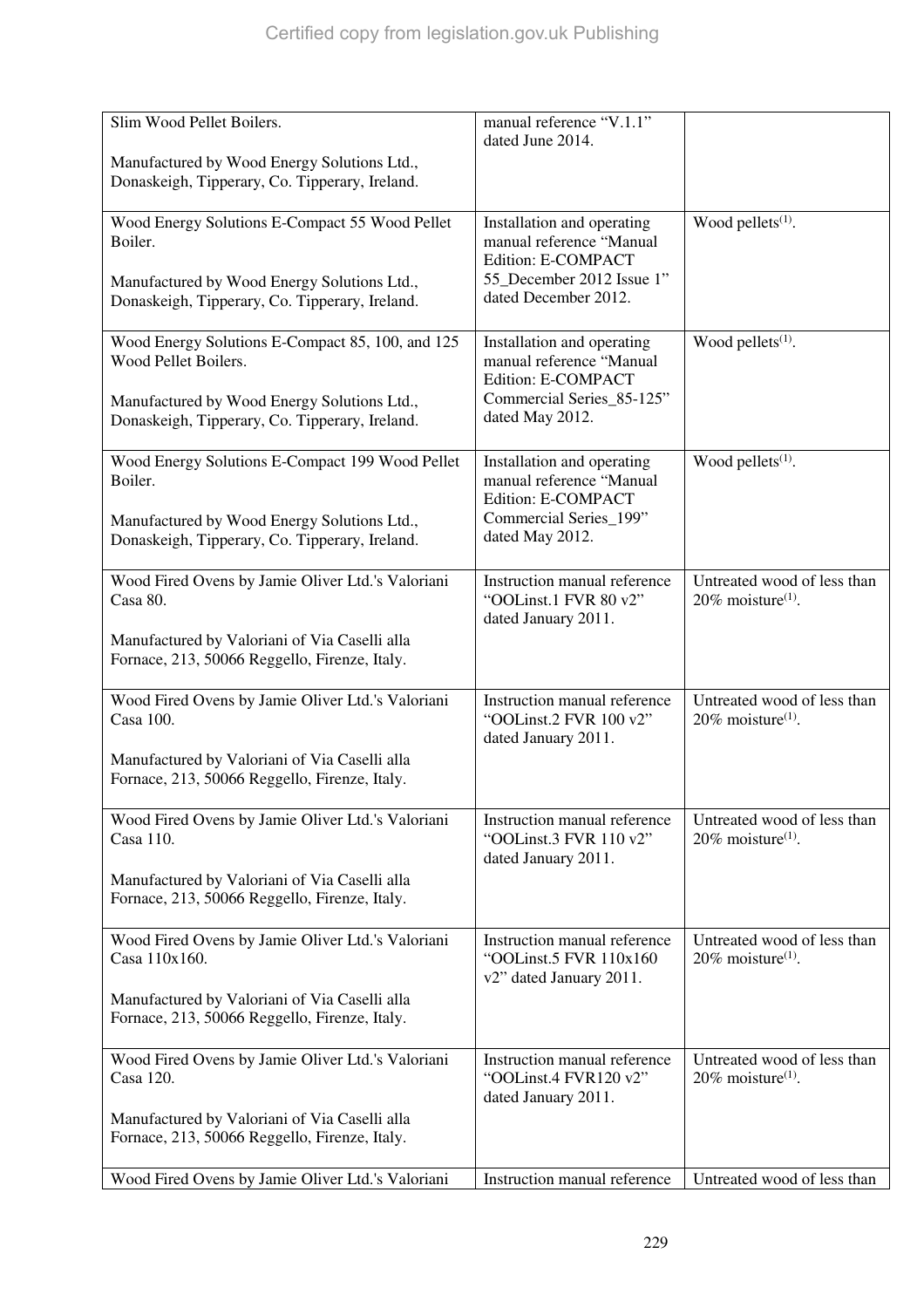| Piccolo.<br>Manufactured by Valoriani of Via Caselli alla<br>Fornace, 213, 50066 Reggello, Firenze, Italy.                                              | "OOLinst.15 Valoriani<br>Piccolo v2" dated January<br>2011.                                         | $20\%$ moisture <sup>(1)</sup> .                                |
|---------------------------------------------------------------------------------------------------------------------------------------------------------|-----------------------------------------------------------------------------------------------------|-----------------------------------------------------------------|
| Wood Fired Ovens by Jamie Oliver Ltd.'s GR<br>Valoriani Ristorante 100; Wood Fired Ovens by Jamie<br>Oliver Ltd.'s OT Valoriani Ristorante 100.         | Instruction manual reference<br>"OOLinst.8 GR 100 and OT<br>100 v2" dated January 2011.             | Untreated wood of less than<br>$20\%$ moisture <sup>(1)</sup> . |
| Manufactured by Valoriani of Via Caselli alla<br>Fornace, 213, 50066 Reggello, Firenze, Italy.                                                          |                                                                                                     |                                                                 |
| Wood Fired Ovens by Jamie Oliver Ltd.'s GR<br>Valoriani Ristorante 120; Wood Fired Ovens by Jamie<br>Oliver Ltd.'s OT Valoriani Ristorante 120.         | Instruction manual reference<br>"OOLinst.9 GR 120 and OT<br>120 v2" dated January 2011.             | Untreated wood of less than<br>$20\%$ moisture <sup>(1)</sup> . |
| Manufactured by Valoriani of Via Caselli alla<br>Fornace, 213, 50066 Reggello, Firenze, Italy.                                                          |                                                                                                     |                                                                 |
| Wood Fired Ovens by Jamie Oliver Ltd.'s GR<br>Valoriani Ristorante 120x160; Wood Fired Ovens by<br>Jamie Oliver Ltd.'s OT Valoriani Ristorante 120x160. | Instruction manual reference<br>"OOLinst.11 GR 120x160<br>and OT 120x160 v2" dated<br>January 2011. | Untreated wood of less than<br>$20\%$ moisture <sup>(1)</sup> . |
| Manufactured by Valoriani of Via Caselli alla<br>Fornace, 213, 50066 Reggello, Firenze, Italy.                                                          |                                                                                                     |                                                                 |
| Wood Fired Ovens by Jamie Oliver Ltd.'s GR<br>Valoriani Ristorante 140; Wood Fired Ovens by Jamie<br>Oliver Ltd.'s OT Valoriani Ristorante 140.         | Instruction manual reference<br>"OOLinst.10 GR 140 and<br>OT 140 v2" dated January<br>2011.         | Untreated wood of less than<br>$20\%$ moisture <sup>(1)</sup> . |
| Manufactured by Valoriani of Via Caselli alla<br>Fornace, 213, 50066 Reggello, Firenze, Italy.                                                          |                                                                                                     |                                                                 |
| Wood Fired Ovens by Jamie Oliver Ltd.'s GR<br>Valoriani Ristorante 140x160; Wood Fired Ovens by<br>Jamie Oliver Ltd.'s OT Valoriani Ristorante 140x160. | Instruction manual reference<br>"OOLinst.12 GR 140x160<br>and OT 140x160 v2" dated<br>January 2011. | Untreated wood of less than<br>$20\%$ moisture <sup>(1)</sup> . |
| Manufactured by Valoriani of Via Caselli alla<br>Fornace, 213, 50066 Reggello, Firenze, Italy.                                                          |                                                                                                     |                                                                 |
| Wood Fired Ovens by Jamie Oliver Ltd.'s GR<br>Valoriani Ristorante 140x180; Wood Fired Ovens by<br>Jamie Oliver Ltd.'s OT Valoriani Ristorante 140x180. | Instruction manual reference<br>"OOLinst.13 GR 140x180<br>and OT 140x180 v2" dated<br>January 2011. | Untreated wood of less than<br>$20\%$ moisture <sup>(1)</sup> . |
| Manufactured by Valoriani of Via Caselli alla<br>Fornace, 213, 50066 Reggello, Firenze, Italy.                                                          |                                                                                                     |                                                                 |
| Wood Fired Ovens by Jamie Oliver Ltd.'s GR<br>Valoriani Ristorante 180; Wood Fired Ovens by Jamie<br>Oliver Ltd.'s OT Valoriani Ristorante 180.         | Instruction manual reference<br>"OOLinst.14 GR 180 and<br>OT 180 v2" dated January<br>2011.         | Untreated wood of less than<br>$20\%$ moisture <sup>(1)</sup> . |
| Manufactured by Valoriani of Via Caselli alla<br>Fornace, 213, 50066 Reggello, Firenze, Italy.                                                          |                                                                                                     |                                                                 |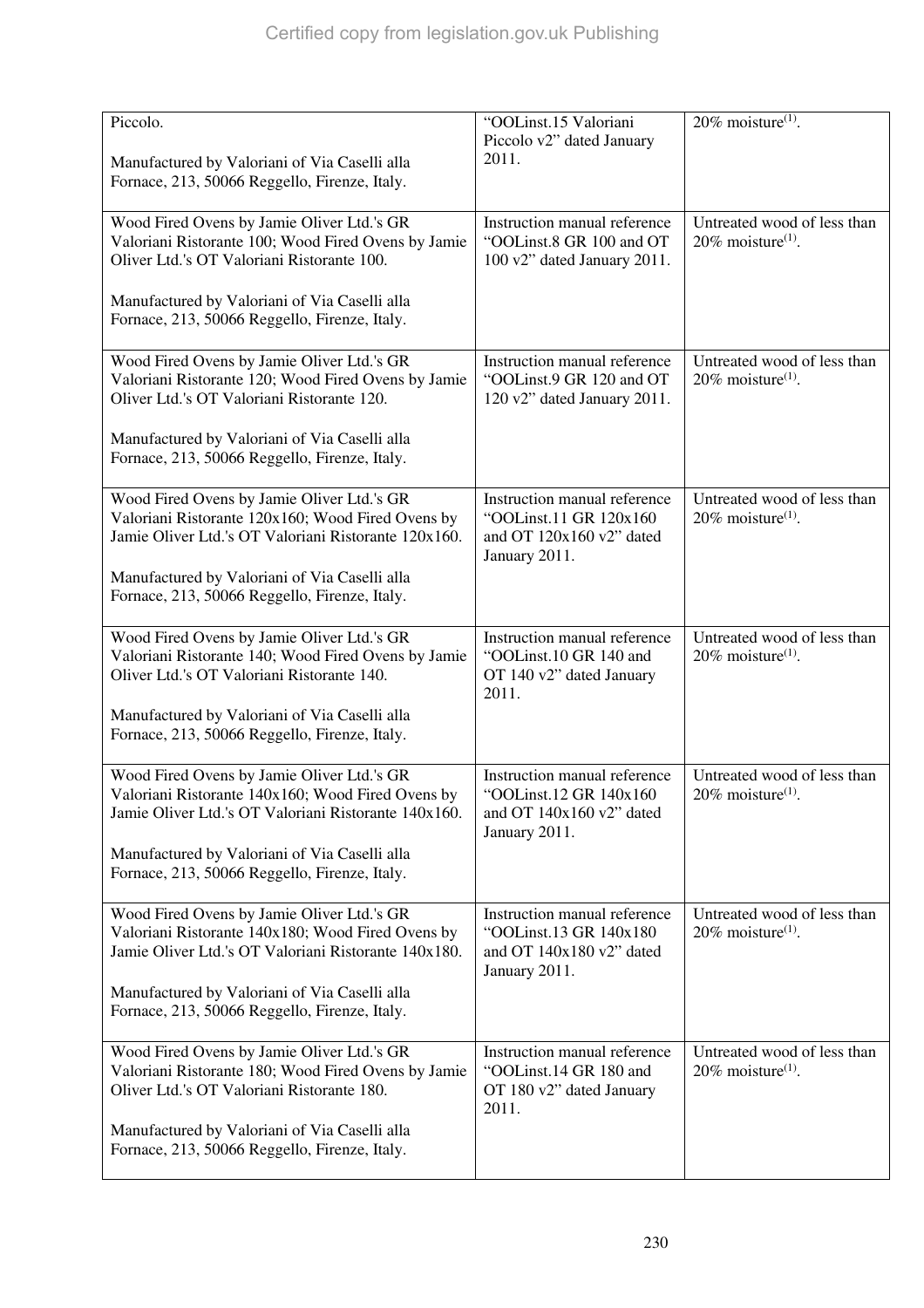| Wood Fired Ovens by Jamie Oliver Ltd.'s Valoriani<br>Villa 100.<br>Manufactured by Valoriani of Via Caselli alla<br>Fornace, 213, 50066 Reggello, Firenze, Italy.                                                        | Instruction manual reference<br>"OOLinst.6 TOP 100 v2"<br>dated January 2011.                                                                                                                                                                                               | Untreated wood of less than<br>$20\%$ moisture <sup>(1)</sup> . |
|--------------------------------------------------------------------------------------------------------------------------------------------------------------------------------------------------------------------------|-----------------------------------------------------------------------------------------------------------------------------------------------------------------------------------------------------------------------------------------------------------------------------|-----------------------------------------------------------------|
| Wood Fired Ovens by Jamie Oliver Ltd.'s Valoriani<br>Villa 120.<br>Manufactured by Valoriani of Via Caselli alla<br>Fornace, 213, 50066 Reggello, Firenze, Italy.                                                        | Instruction manual reference<br>"OOLinst.7 TOP 120 v2"<br>dated January 2011.                                                                                                                                                                                               | Untreated wood of less than<br>$20\%$ moisture <sup>(1)</sup> . |
| The Woodland Logstore SE 4.5kW multifuel stove.<br>Manufactured by Mendip Stoves, Eurostove Ltd.,<br>Unit H1, Mendip Industrial Estate, Mendip Road,<br>Rooksbridge, BS26 2UG.                                           | Operation and Installation<br>manual Multi-fuel and SE<br>models dated 01/10/2016<br>reference "M10530-49-00-<br>99-00 Ver 1.2 (mk3.1)".<br>The appliance must be fitted<br>with a permanent stop to<br>prevent closure of the<br>secondary air control beyond<br>25% open. | Wood $\log(s^{(1)})$ .                                          |
| The Woodland SE 4.5kW multifuel stove.<br>Manufactured by Mendip Stoves, Eurostove Ltd.,<br>Unit H1, Mendip Industrial Estate, Mendip Road,<br>Rooksbridge, BS26 2UG.                                                    | Operation and Installation<br>manual Multi-fuel and SE<br>models dated 01/10/2016<br>reference "M10530-49-00-<br>99-00 Ver 1.2 (mk3.1)".<br>The appliance must be fitted<br>with a permanent stop to<br>prevent closure of the<br>secondary air control beyond<br>25% open. | Wood $\log(s^{(1)})$ .                                          |
| Woodpecker 15, 25 and 45 wood pellet boilers.<br>Formerly manufactured by Garranlea Renewables<br>Ltd., and now manufactured by Woodpecker Energy<br>UK, Abbey Manor Business Centre, Preston Road,<br>Yeovil, BA20 2EN. | Installation and operating<br>manual reference "Issue 6"<br>dated May 2012.                                                                                                                                                                                                 | Wood pellets conforming to<br>CEN TS 14961(1).                  |
| Woodpecker 50kW wood pellet boilers.<br>Manufactured by Woodpecker Energy UK, Abbey<br>Manor Business Centre, Preston Road, Yeovil, BA20<br>2EN.                                                                         | Instruction manual reference<br>"Installation and Operating<br>Manual Woodpecker 50<br>Model Wood Pellet Boiler<br>System Version 2" dated<br>May 2012.                                                                                                                     | Wood pellets conforming to<br>CEN TS 14961 (a) <sup>(1)</sup> . |
| Woodpecker Thermon 150 boiler.<br>Manufactured by Woodpecker Energy UK, Abbey<br>Manor Business Centre, Preston Road, Yeovil, BA20<br>2EN.                                                                               | Instruction manual reference<br>"Installation and Operating<br>manual Issue 2" dated<br>February 2012.                                                                                                                                                                      | 6mm wood pellets <sup>(1)</sup> .                               |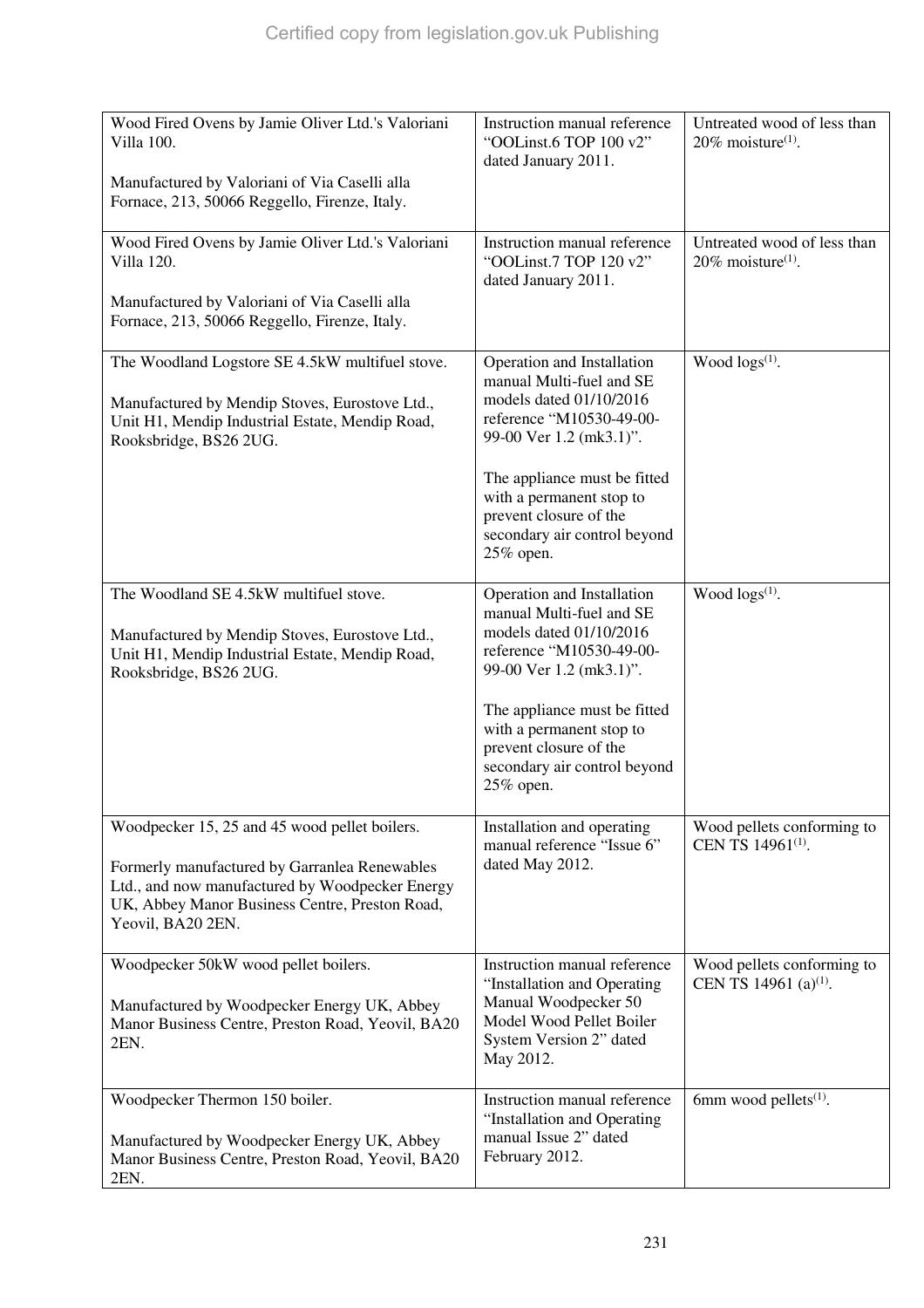| Woodpecker Thermon 199kW pellet boiler.<br>Manufactured by Woodpecker Energy UK, Abbey<br>Manor Business Centre, Preston Road, Yeovil, BA20<br>2EN.                           | Instruction manual reference<br>"Issue 2.0" dated February<br>2012.                                                                                                                                                                                                              | 6mm wood pellets $(1)$ .          |
|-------------------------------------------------------------------------------------------------------------------------------------------------------------------------------|----------------------------------------------------------------------------------------------------------------------------------------------------------------------------------------------------------------------------------------------------------------------------------|-----------------------------------|
| Woodpecker Thermon 200 boiler.<br>Manufactured by Woodpecker Energy UK, Abbey<br>Manor Business Centre, Preston Road, Yeovil, BA20<br>2EN.                                    | Instruction manual reference<br>"Installation and Operating<br>manual Issue 2" dated<br>February 2012.                                                                                                                                                                           | 6mm wood pellets <sup>(1)</sup> . |
| Woodpecker Thermon 250 boiler.<br>Manufactured by Woodpecker Energy UK, Abbey<br>Manor Business Centre, Preston Road, Yeovil, BA20<br>2EN.                                    | Instruction manual reference<br>"Installation and Operating<br>manual Issue 2" dated<br>February 2012.                                                                                                                                                                           | 6mm wood pellets $(1)$ .          |
| Woodpecker Thermon 300 boiler.<br>Manufactured by Woodpecker Energy UK, Abbey<br>Manor Business Centre, Preston Road, Yeovil, BA20<br>2EN.                                    | Instruction manual reference<br>"Installation and Operating<br>manual Issue 2" dated<br>February 2012.                                                                                                                                                                           | 6mm wood pellets $(1)$ .          |
| Woodwarm stoves Firebright SE multifuel insert<br>stove.<br>Manufactured by Metal Developments Ltd., The<br>Workshop, Wheatcroft Farm, Cullompton, Devon,<br><b>EX15 1RA.</b> | Installation and operating<br>instructions manual<br>reference "Version INSSE"<br>dated 1 June 2013.<br>The appliance must be<br>modified to prevent closure<br>of the existing secondary air<br>slide plate, located beneath<br>the appliance, beyond the<br>3mm open position. | Wood $\log(s^{(1)})$ .            |
| Woodwarm stoves Firegem, Firewren and Fireblaze<br>SE.<br>Manufactured by Metal Developments Ltd., The<br>Workshop, Wheatcroft Farm, Cullompton, Devon,<br>EX15 1RA.          | Installation and operating<br>instructions manual<br>reference "Version FSSE"<br>dated 1 June 2013.<br>The appliance must be fitted<br>with a system that prevents<br>closure of the secondary air<br>control beyond the 5mm<br>open position.                                   | Wood $\log(s^{(1)})$ .            |
| Woodwarm stoves Foxfire SE woodburning stove.<br>Manufactured by Metal Developments Ltd., The<br>Workshop, Wheatcroft Farm, Cullompton, Devon,<br><b>EX15 1RA.</b>            | Installation and operating<br>instructions manual<br>reference "Version FFSE"<br>dated 1 June 2013.<br>The appliance must be<br>modified to fix the secondary                                                                                                                    | Wood $\log s^{(1)}$ .             |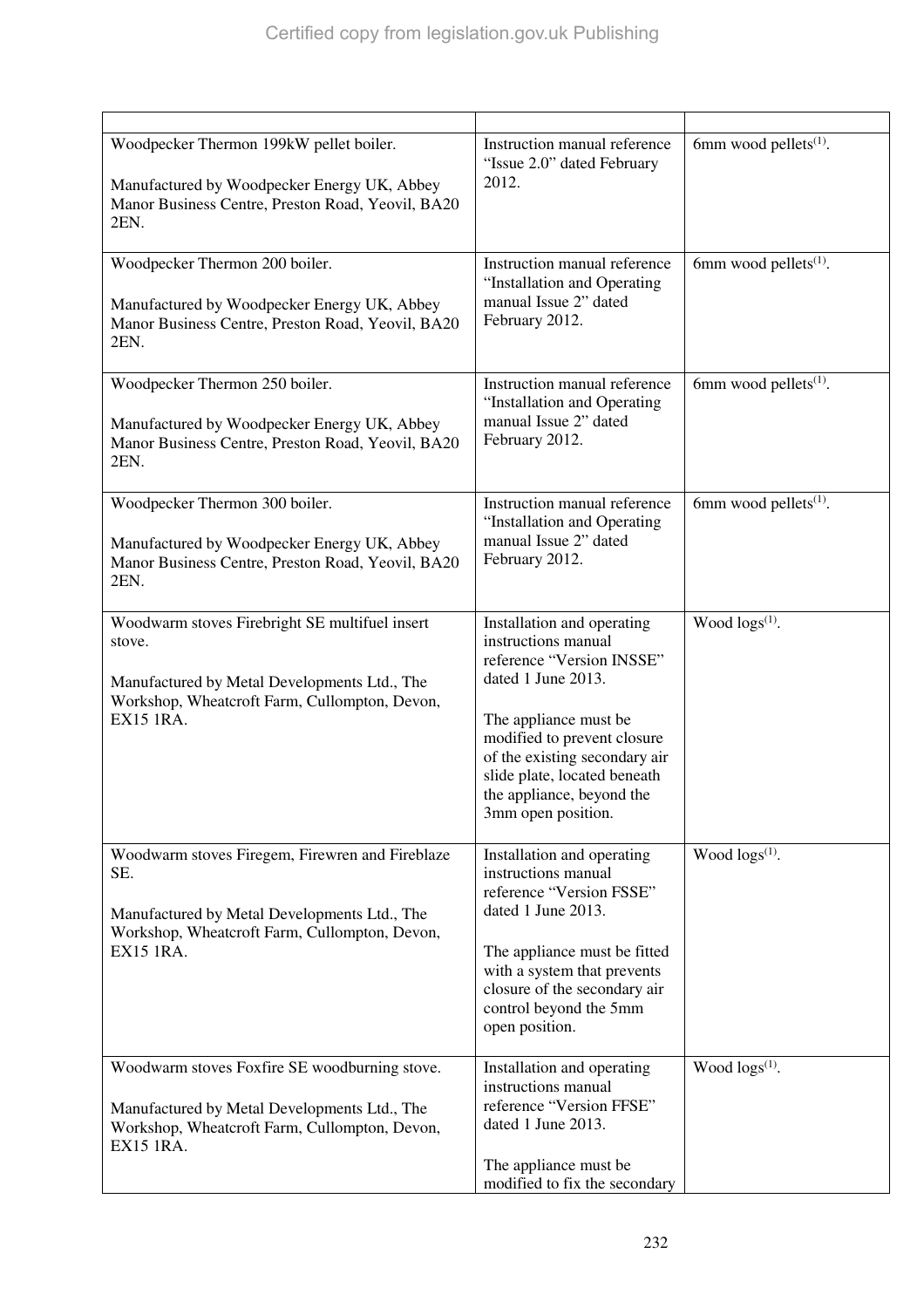|                                                                                                                                                                                                                  | bleed hole at a minimum of<br>75% open.                                                                                                                                                                                                                                                                              |                                                                                                                                                                                                                                    |
|------------------------------------------------------------------------------------------------------------------------------------------------------------------------------------------------------------------|----------------------------------------------------------------------------------------------------------------------------------------------------------------------------------------------------------------------------------------------------------------------------------------------------------------------|------------------------------------------------------------------------------------------------------------------------------------------------------------------------------------------------------------------------------------|
| Wood Waste Technology Heater, models WT10 and<br>WT15.<br>Manufactured by Wood Waste Technology Ltd.,<br>Units 1 and 2, Drummond Road, Astonfields<br>Industrial Estate, Stafford, Staffordshire, ST16 3HJ.      | Manufacturer's instructions<br>reference "WT10" and<br>"WT15" dated 19 January<br>2005.                                                                                                                                                                                                                              | Medium density fibreboard,<br>chipboard, hardwood or<br>softwood offcuts <sup>(1)</sup> .                                                                                                                                          |
| Wood Waste Technology Ltd. WT5.<br>Manufactured by Wood Waste Technology Ltd.,<br>Units 1 and 2, Drummond Road, Astonfields<br>Industrial Estate, Stafford, Staffordshire, ST16 3HJ.                             | Manufacturer's instructions<br>reference "WT5_v2" dated<br>16 February 2009.                                                                                                                                                                                                                                         | Medium density fibreboard,<br>chipboard, hardwood or<br>softwood offcuts <sup>(1)</sup> .                                                                                                                                          |
| Wood Waste Technology WW199 (199kW output)<br>biomass boiler and cyclone.<br>Manufactured by Wood Waste Technology Ltd.,<br>Units 1,2 and 3 Drummond Road, Astonfields<br>Industrial Estate, Stafford, ST16 3HJ. | Instruction manual reference<br>"WW199 Biomass Water<br>Heating O&M Manual<br>Revision C" dated 11 July<br>2014.                                                                                                                                                                                                     | Chipboard, medium density<br>fibreboard, softwood and<br>hardwood. All fuels to be<br>chipped to a maximum size<br>of 15mm with a maximum<br>moisture content of 30%<br>Maximum fines (sawdust)<br>content $50\%$ <sup>(1)</sup> . |
| Woody 5kW multifuel stove.<br>Manufactured by Chilli Penguin Stoves Limited,<br>Castell Bach, Mynydd Nefyn, Pwllheli, LL53 6TL.                                                                                  | Installation and Operating<br>Instructions manual dated<br>June 2015 reference "CPS<br>9768".<br>The appliance must be fitted<br>with a mechanical stop to<br>prevent closure of the<br>secondary air controller<br>beyond 18mm from the<br>closed position.                                                         | Wood $\log(s^{(1)})$ .                                                                                                                                                                                                             |
| Worcester Greenstyle Bewdley 3 3.9kW wood<br>burning stove.<br>Manufactured by Bosch Thermotechnology Limited,<br>Cotswold Way, Worcester, WR4 9SW.                                                              | Bewdley 3 Owner's Manual<br>dated 01/02/2016 reference<br>"852477-4201E", and<br><b>Installation Manual Bewdley</b><br>3 dated 01/02/2016 reference<br>"852470-4104E".<br>The appliance must be fitted<br>with a modification that<br>prevents closure of the<br>secondary air control beyond<br>34mm open position. | Wood $\log s^{(1)}$ .                                                                                                                                                                                                              |
| Worcester Greenstyle Bewdley 5 5kW wood burning<br>stove.<br>Manufactured by Bosch Thermotechnology Limited,<br>Cotswold Way, Worcester, WR4 9SW.                                                                | Bewdley 5 Owner's Manual<br>dated 01/02/2016 reference<br>"852478-4201E", and<br><b>Installation Manual Bewdley</b><br>5 dated 01/02/2016 reference                                                                                                                                                                  | Wood $\log s^{(1)}$ .                                                                                                                                                                                                              |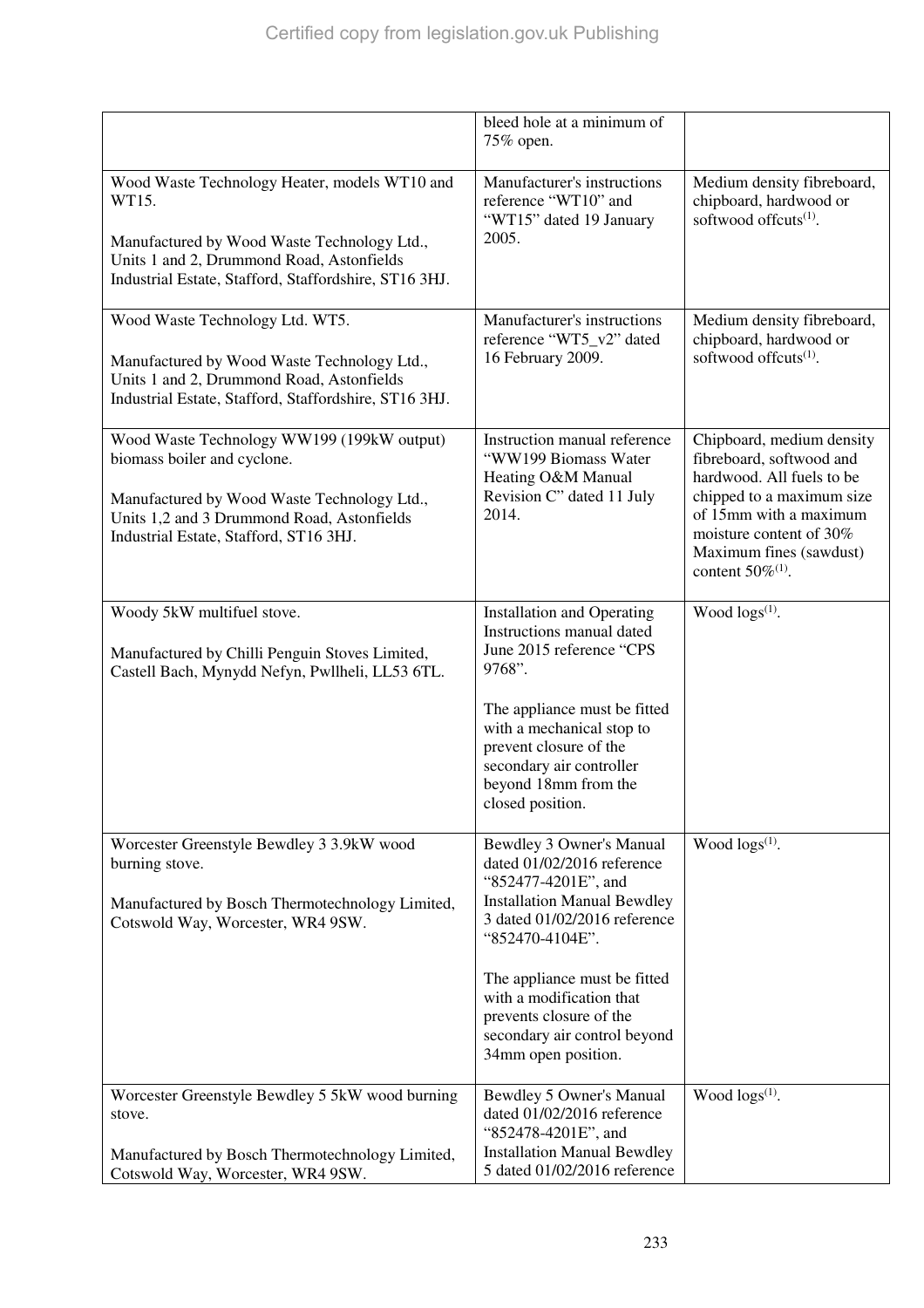|                                                                                                                                                     | "852471-4105E".<br>The appliance must be fitted<br>with a modification that<br>prevents closure of the<br>secondary air control beyond<br>35mm open position.                                                                                                                                                         |                       |
|-----------------------------------------------------------------------------------------------------------------------------------------------------|-----------------------------------------------------------------------------------------------------------------------------------------------------------------------------------------------------------------------------------------------------------------------------------------------------------------------|-----------------------|
| Worcester Greenstyle Bewdley 8 8kW wood burning<br>stove.<br>Manufactured by Bosch Thermotechnology Limited,<br>Cotswold Way, Worcester, WR4 9SW.   | Bewdley 8 Owner's Manual<br>dated 01/02/2016 reference<br>"852479-4201E", and<br><b>Installation Manual Bewdley</b><br>8 dated 01/02/2016 reference<br>"852472-4004E".<br>The appliance must be fitted<br>with a modification that<br>prevents closure of the<br>secondary air control beyond<br>10mm open position.  | Wood $\log s^{(1)}$ . |
| Worcester Greenstyle Hanbury 4 4.2kW wood<br>burning stove.<br>Manufactured by Bosch Thermotechnology Limited,<br>Cotswold Way, Worcester, WR4 9SW. | Hanbury 4 Owner's Manual<br>dated 01/02/2016 reference<br>"852480-4201E", and<br><b>Installation Manual Hanbury</b><br>4 dated 01/02/2016 reference<br>"852473-4201E".<br>The appliance must be fitted<br>with a modification that<br>prevents closure of the<br>secondary air control beyond<br>3.5mm open position. | Wood $\log s^{(1)}$ . |
| Worcester Greenstyle Hanbury 5 5.5kW wood<br>burning stove.<br>Manufactured by Bosch Thermotechnology Limited,<br>Cotswold Way, Worcester, WR4 9SW. | Hanbury 5 Owner's Manual<br>dated 01/02/2016 reference<br>"852481-4201E", and<br><b>Installation Manual Hanbury</b><br>5 dated 01/02/2016 reference<br>"852474-4201E".<br>The appliance must be fitted<br>with a modification that<br>prevents closure of the<br>secondary air control beyond<br>3mm open position.   | Wood $\log s^{(1)}$ . |
| Worcester Greenstyle Hanbury 8 7.7kW wood<br>burning stove.<br>Manufactured by Bosch Thermotechnology Limited,<br>Cotswold Way, Worcester, WR4 9SW. | Hanbury 8 Owner's Manual<br>dated 01/02/2016 reference<br>"852482-4201E", and<br><b>Installation Manual Hanbury</b><br>8 dated 01/02/2016 reference<br>"852475-4201E".<br>The appliance must be fitted<br>with a modification that                                                                                    | Wood $\log s^{(1)}$ . |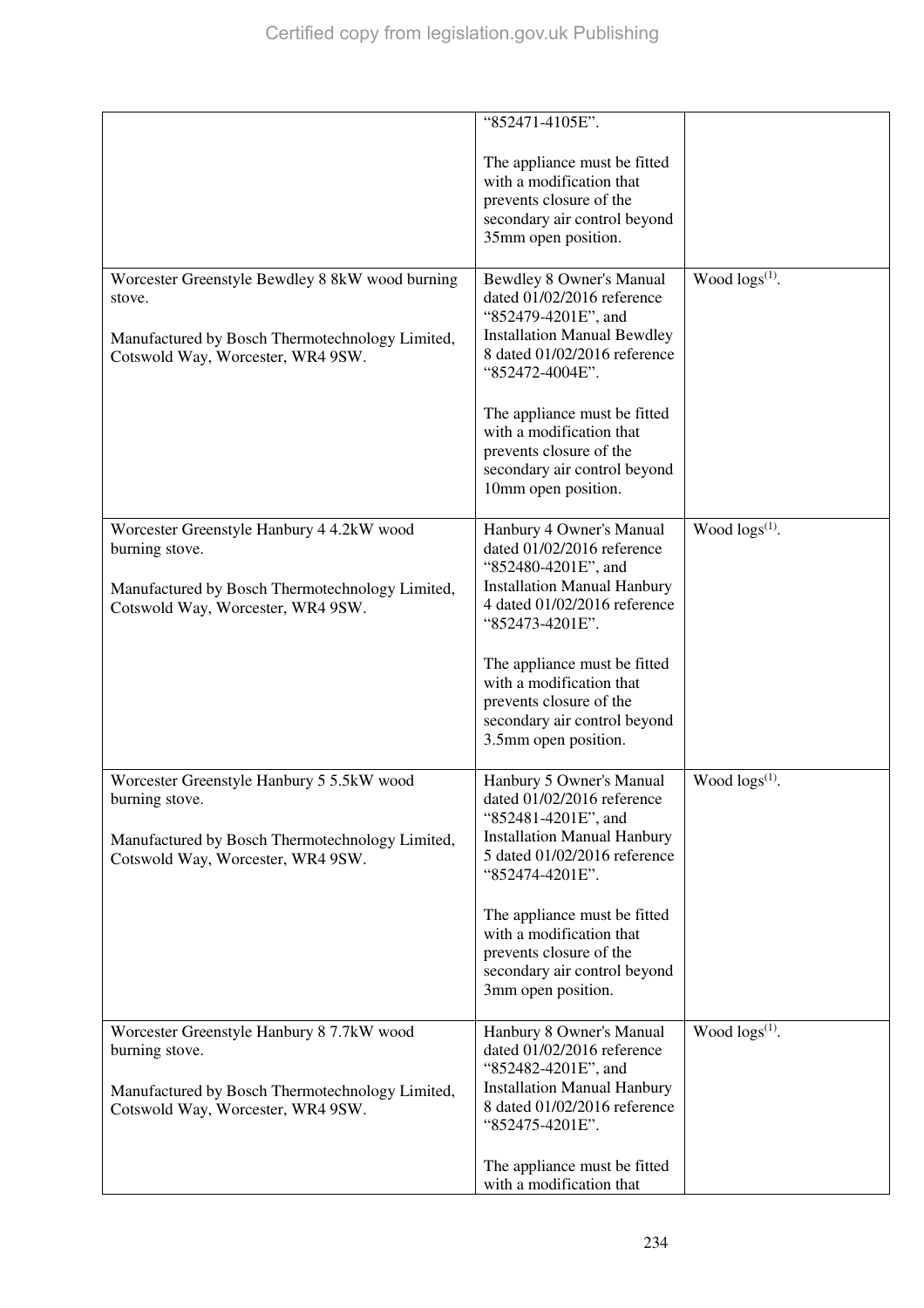|                                                                                                                                                                                          | prevents closure of the<br>secondary air control beyond<br>3mm open position.                                                                                     |                                                                                                                                                                                                                                |
|------------------------------------------------------------------------------------------------------------------------------------------------------------------------------------------|-------------------------------------------------------------------------------------------------------------------------------------------------------------------|--------------------------------------------------------------------------------------------------------------------------------------------------------------------------------------------------------------------------------|
| WTA WT Auto 200kW Airheater.<br>Manufactured by Wood Waste Technology Ltd.,<br>Units 1 and 2, Drummond Road, Astonfields<br>Industrial Estate, Stafford, Staffordshire, ST16 3HJ.        | Instruction manual reference<br>"WTA Installation Operation<br>& Maintenance Instructions<br>WTA v1 Issue A" dated<br>April 2011.                                 | Chipboard, medium density<br>fibreboard, softwood,<br>hardwood. All fuels to be<br>chipped to a maximum size<br>of 25mm and a maximum<br>moisture content of 20%.<br>Maximum fines (sawdust)<br>content $5\%$ <sup>(1)</sup> . |
| WTH 150 and WTH 200 boilers.<br>Manufactured by Hargassner Gesellschaft mit<br>beschränkter Haftung (GmbH), Gunderding 8, A-<br>4952, Weng, Austria.                                     | Installation manual "version<br>91 for Large Capacity Boiler<br>WTH 150-200" reference<br>"BA GK V90b 0309".                                                      | Wood chips or wood<br>pellets <sup>(1)</sup> .                                                                                                                                                                                 |
| Xeoos 5kW stove Versions: Natur, Style, Harmony,<br>Pur, Classic, Elegance and Stone;<br>Xeoos 8kW stove Versions: Basic, Pur, Classic,<br>Elegance Stone and Air.                       | Operating and installation<br>instructions reference<br>"Revisions - Index 01/08<br>Fassung Januar 2008" dated<br>January 2008.                                   | Wood logs conforming to<br>DIN 51731 <sup>(1)</sup> .                                                                                                                                                                          |
| Manufactured by Specht Modulare Ofensysteme<br>GmbH & Co, KG i.V. Dipl.-Ing., Frank Werner<br>Projektmanagement Bahnhofstr, 2 D 35116 Hatzfeld.                                          |                                                                                                                                                                   |                                                                                                                                                                                                                                |
| Yeoman CL3 (3.8kW) and CL5 (4.9kW) multifuel<br>stoves; Yeoman CL5 (4.9kW) wood Stove.<br>Manufactured by Stovax Ltd., Falcon Road, Sowton<br>Industrial Estate, Exeter, Devon, EX2 7LF. | Instruction manual reference<br>"PM489 Issue 1" dated June<br>2010 and smoke control kit<br>instruction manual "PM491<br>Issue 1" dated 5 April 2010.             | Wood $\log(s^{(1)})$ .                                                                                                                                                                                                         |
|                                                                                                                                                                                          | The appliance must be fitted<br>with a permanent stop to<br>prevent closure of the<br>secondary air control below<br>the 50% open position.                       |                                                                                                                                                                                                                                |
| Yeoman CL 7 (7kW) inset appliance Product code<br>YM-CL7NMF.<br>Manufactured by Stovax Ltd., Falcon Road, Sowton<br>Industrial Estate, Exeter, Devon, EX2 7LF.                           | Instruction manual reference<br>"PM553 - Issue 1" dated<br>June 2011 and smoke control<br>kit instruction manual<br>reference "PM491 Issue 2"<br>dated June 2011. | Wood logs <sup>(1)</sup> .                                                                                                                                                                                                     |
|                                                                                                                                                                                          | The appliance must be fitted<br>with a permanent stop on the<br>secondary air inlet to prevent<br>closure beyond the 50%<br>open position.                        |                                                                                                                                                                                                                                |
| Yeoman CL Milner Stove Product code YM-CLMB.                                                                                                                                             | Instruction manual reference                                                                                                                                      | Wood $\log(s^{(1)})$ .                                                                                                                                                                                                         |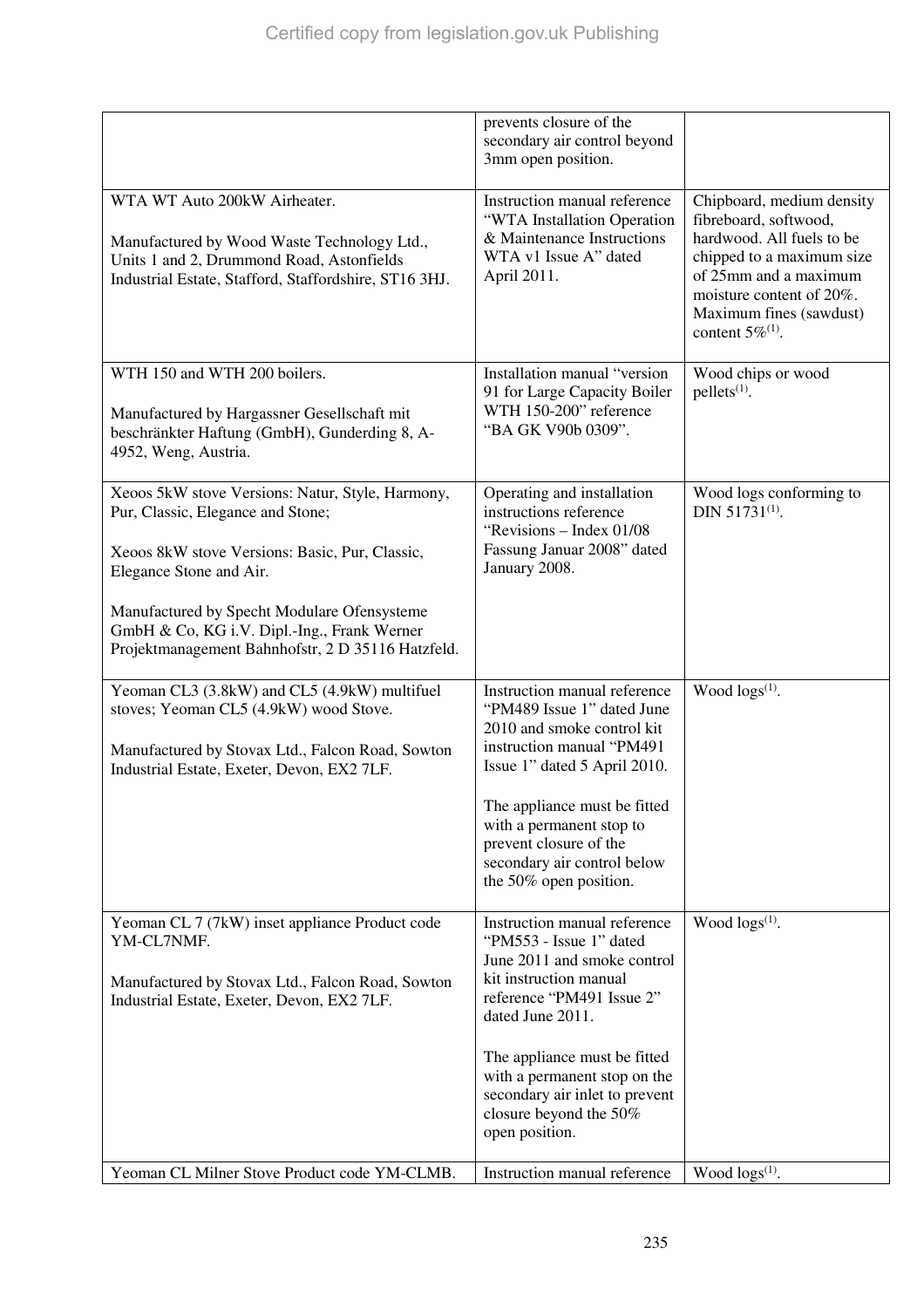| Manufactured by Stovax Ltd., Falcon Road, Sowton<br>Industrial Estate, Exeter, Devon, EX2 7LF.                                                                                                                                                                                                                                                                                              | "PM559 - Issue 1" dated<br>June 2011 and smoke control<br>kit instruction manual<br>reference "PM491 Issue 2"<br>dated June 2011.                                                                                                                          |                        |
|---------------------------------------------------------------------------------------------------------------------------------------------------------------------------------------------------------------------------------------------------------------------------------------------------------------------------------------------------------------------------------------------|------------------------------------------------------------------------------------------------------------------------------------------------------------------------------------------------------------------------------------------------------------|------------------------|
|                                                                                                                                                                                                                                                                                                                                                                                             | The appliance must be fitted<br>with a permanent stop to<br>prevent closure of the<br>secondary air control below<br>the 50% open position.                                                                                                                |                        |
| Yeoman Devon - Multifuel, flat top, 1 door (9kW);<br>Yeoman Devon - Multifuel, flat top, 2 door (9kW);<br>Yeoman Devon - Multifuel, low canopy, 1 door<br>(9kW); Yeoman Devon - Multifuel, low canopy, 2<br>door (9kW); Yeoman Devon - Multifuel, high canopy,<br>1 door (9kW); Yeoman Devon - Multifuel, high<br>canopy, 2 door (9kW).<br>Manufactured by Stovax Ltd., Falcon Road, Sowton | Instruction manual reference<br>"PM184 Issue 3" dated<br>February 2008 and smoke<br>control kit instruction<br>manual "PM403 Issue 1"<br>dated January 2010.<br>The appliance must be fitted<br>with a permanent stop to                                   | Wood $\log(s^{(1)})$ . |
| Industrial Estate, Exeter, Devon, EX2 7LF.                                                                                                                                                                                                                                                                                                                                                  | prevent closure of the<br>secondary air control below<br>the 50% open position and a<br>system must be fitted that<br>ensures a gap of 1mm for<br>bleed of primary air when<br>the spin wheels are rotated to<br>their closed positions must<br>be fitted. |                        |
| Yeoman Exmoor - Multifuel, flat top (4.9kW);<br>Yeoman Exmoor - Multifuel, low canopy (4.9kW);<br>Yeoman Exe - Multifuel, flat top, 1 door (4.9kW);<br>Yeoman Exe - Multifuel, flat top, 2 door (4.9kW);<br>Yeoman Exe - Multifuel, low canopy, 1 door<br>(4.9kW); Yeoman Exe - Multifuel, low canopy, 2<br>door (4.9kW).                                                                   | Instruction manual reference<br>"PM184 Issue 3" dated<br>February 2008 and smoke<br>control kit instruction<br>manual "PM403 Issue 1"<br>dated January 2010.                                                                                               | Wood $\log(s^{(1)})$ . |
| Manufactured by Stovax Ltd., Falcon Road, Sowton<br>Industrial Estate, Exeter, Devon, EX2 7LF.                                                                                                                                                                                                                                                                                              | The appliance must be fitted<br>with a permanent stop to<br>prevent closure of the<br>secondary air control below<br>the 60% open position and a<br>system that prevents full<br>closure of the primary air<br>controls must be fitted.                    |                        |
| York Grande SE, Serrano 7SE, Monterrey 7SE and<br>Monroe 7SE Multi Fuel stoves.                                                                                                                                                                                                                                                                                                             | Instruction manual reference<br>"GB12A Version 1" dated<br>February 2013.                                                                                                                                                                                  | Wood $\log(s^{(1)})$ . |
| Manufactured by Broseley Fires Ltd., Knights Way,<br>Battlefield Enterprise Park, Shrewsbury, Shropshire,<br><b>SY13AB.</b>                                                                                                                                                                                                                                                                 | The appliance must be fitted<br>with a system that prevents<br>the closure of the secondary<br>air slider beyond the 10mm<br>open position.                                                                                                                |                        |